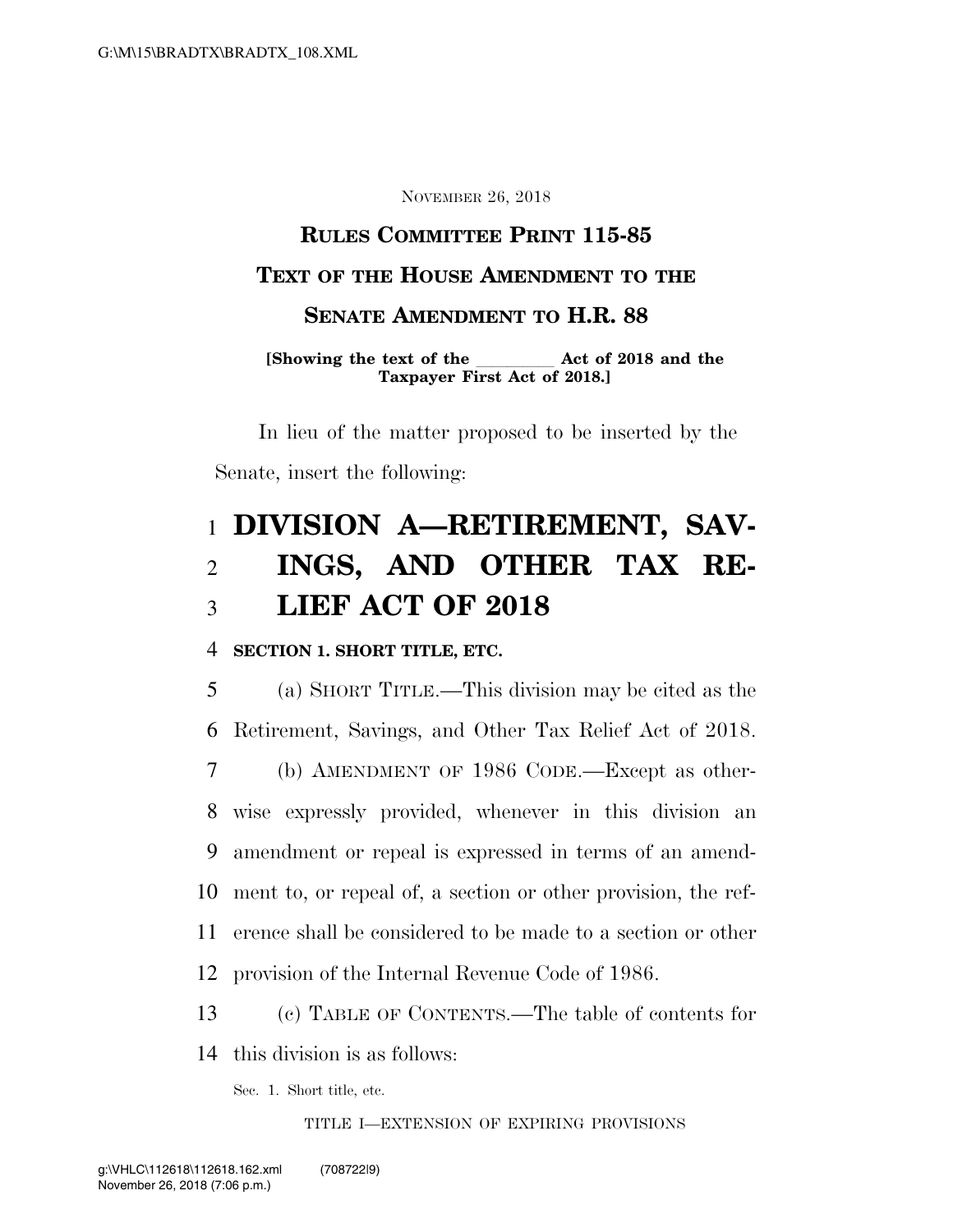#### Subtitle A—Made Permanent

Sec. 101. Railroad track maintenance credit.

Subtitle B—Extension and Phase Out

Sec. 111. Biodiesel and renewable diesel.

#### Subtitle C—Extensions for 2018

- Sec. 121. Nonbusiness energy property.
- Sec. 122. Qualified fuel cell motor vehicles.
- Sec. 123. Alternative fuel refueling property credit.
- Sec. 124. 2-wheeled plug-in electric vehicle credit.
- Sec. 125. Second generation biofuel producer credit.
- Sec. 126. Credit for electricity produced from certain renewable resources.
- Sec. 127. Production credit for Indian coal facilities.
- Sec. 128. Energy efficient homes credit.
- Sec. 129. Classification of certain race horses as 3-year property.
- Sec. 130. Special allowance for second generation biofuel plant property.
- Sec. 131. Energy efficient commercial buildings deduction.
- Sec. 132. Election to expense advanced mine safety equipment.
- Sec. 133. Extension of special rule for sales or dispositions to implement FERC or State electric restructuring policy for qualified electric utilities.
- Sec. 134. Extension of excise tax credits relating to alternative fuels.
- Sec. 135. 7-year recovery period for motorsports entertainment complexes.
- Sec. 136. Accelerated depreciation for business property on Indian reservation.
- Sec. 137. Expensing rules for certain productions.
- Sec. 138. Indian employment credit.
- Sec. 139. Mine rescue team training credit.
- Sec. 140. Exclusion from gross income of discharge of qualified principal residence indebtedness.
- Sec. 141. Treatment of mortgage insurance premiums as qualified residence interest.
- Sec. 142. Deduction of qualified tuition and related expenses.
- Sec. 143. Extension of empowerment zone tax incentives.
- Sec. 144. American Samoa economic development credit.

#### Subtitle D—Extensions for 2019

- Sec. 151. Extension of oil spill liability trust fund rate.
- Sec. 152. Black lung liability trust fund excise tax.

#### TITLE II—DISASTER TAX RELIEF

- Sec. 201. Definitions.
- Sec. 202. Special disaster-related rules for use of retirement funds.
- Sec. 203. Employment relief.
- Sec. 204. Other disaster-related tax relief provisions.
- Sec. 205. Treatment of certain possessions.

#### TITLE III—RETIREMENT AND SAVINGS

#### Subtitle A—Expanding and Preserving Retirement Savings

- Sec. 301. Multiple employer plans; pooled employer plans.
- Sec. 302. Rules relating to election of safe harbor 401(k) status.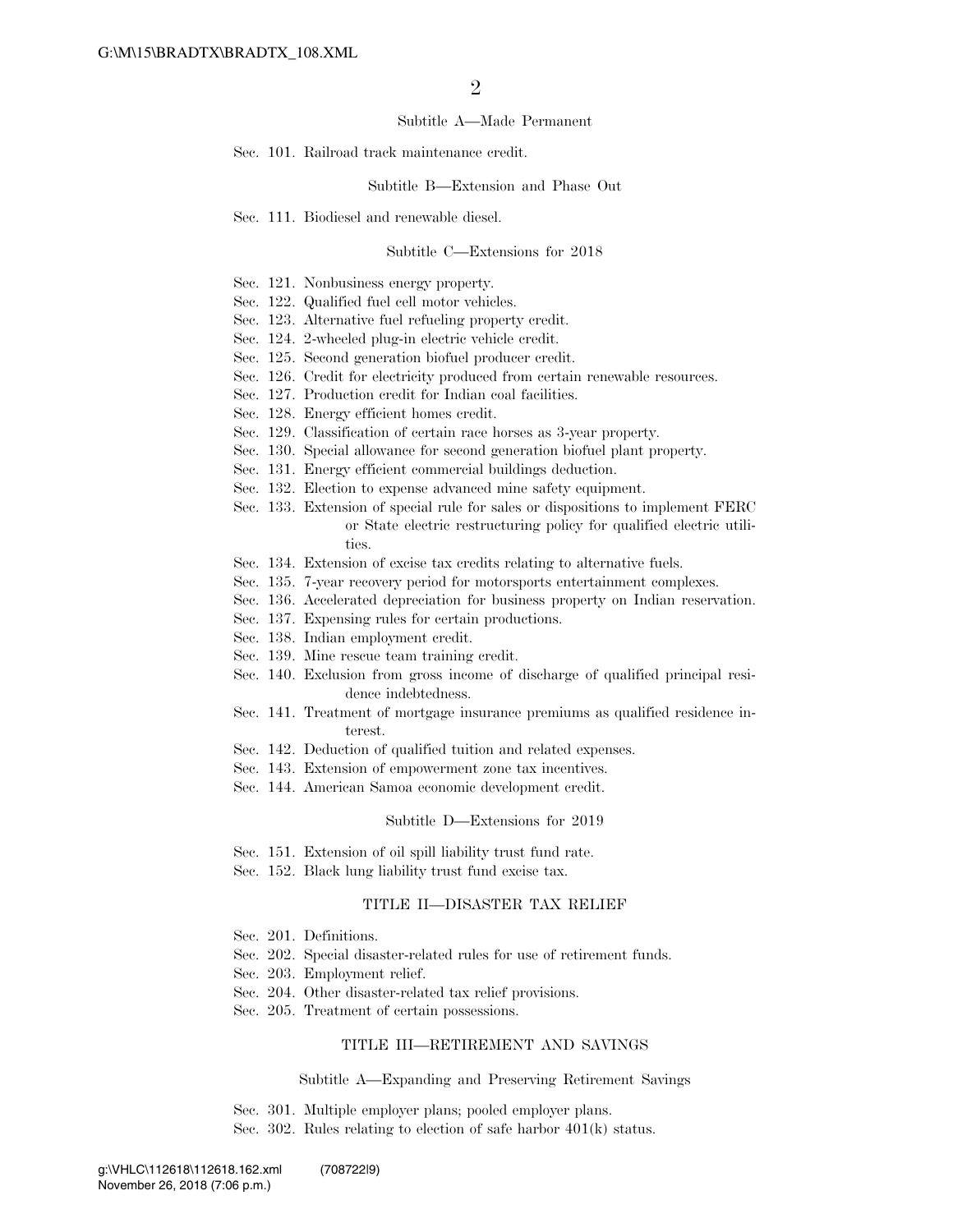- Sec. 303. Certain taxable non-tuition fellowship and stipend payments treated as compensation for IRA purposes.
- Sec. 304. Repeal of maximum age for traditional IRA contributions.
- Sec. 305. Qualified employer plans prohibited from making loans through credit cards and other similar arrangements.
- Sec. 306. Portability of lifetime income investments.
- Sec. 307. Treatment of custodial accounts on termination of section 403(b) plans.
- Sec. 308. Clarification of retirement income account rules relating to churchcontrolled organizations.
- Sec. 309. Increase in 10 percent cap for automatic enrollment safe harbor after 1st plan year.
- Sec. 310. Increase in credit limitation for small employer pension plan startup costs.
- Sec. 311. Small employer automatic enrollment credit.
- Sec. 312. Exemption from required minimum distribution rules for individuals with certain account balances.
- Sec. 313. Elective deferrals by members of the Ready Reserve of a reserve component of the Armed Forces.

Subtitle B—Administrative Improvements

- Sec. 321. Plan adopted by filing due date for year may be treated as in effect as of close of year.
- Sec. 322. Modification of nondiscrimination rules to protect older, longer service participants.
- Sec. 323. Fiduciary safe harbor for selection of lifetime income provider.
- Sec. 324. Disclosure regarding lifetime income.
- Sec. 325. Modification of PBGC premiums for CSEC plans.

#### Subtitle C—Other Savings Provisions

Sec. 331. Penalty-free withdrawals from retirement plans for individuals in case of birth of child or adoption.

#### TITLE IV—AMERICAN INNOVATION

- Sec. 401. Simplification and expansion of deduction for start-up and organizational expenditures.
- Sec. 402. Preservation of start-up net operating losses and tax credits after ownership change.

#### TITLE V—CERTAIN TAX TECHNICAL CORRECTIONS AND CLARIFICATIONS

- Sec. 501. Technical amendments relating to Public Law 115–97.
- Sec. 502. Clarification of treatment of veterans as specified group for purposes of the low-income housing tax credit.
- Sec. 503. Clarification of general public use requirement for qualified residential rental projects.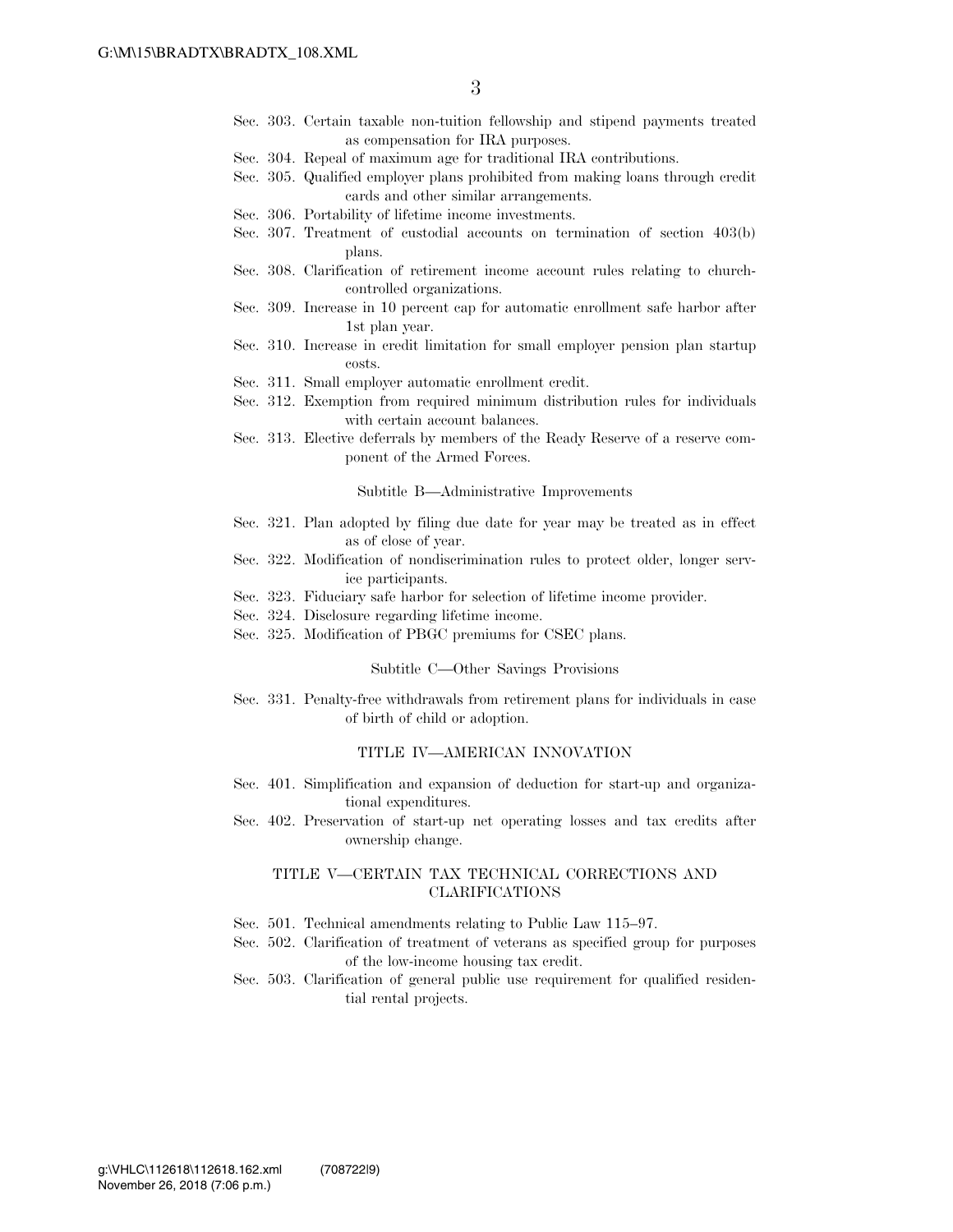# **TITLE I—EXTENSION OF EXPIRING PROVISIONS Subtitle A—Made Permanent**

### **SEC. 101. RAILROAD TRACK MAINTENANCE CREDIT.**

 (a) CREDIT PERCENTAGE REDUCED.—Section 45G(a) is amended by striking ''50 percent'' and inserting ''30 percent''.

 (b) MADE PERMANENT.—Section 45G is amended by striking subsection (f).

 (c) EFFECTIVE DATE.—The amendments made by this section shall apply to expenditures paid or incurred during taxable years beginning after December 31, 2017.

# **Subtitle B—Extension and Phase Out**

**SEC. 111. BIODIESEL AND RENEWABLE DIESEL.** 

(a) INCOME TAX CREDIT.—

17 (1) IN GENERAL.—Section  $40A(g)$  is amended to read as follows:

19 "(g) PHASE OUT; TERMINATION.—

20 "(1) PHASE OUT.—In the case of any sale or 21 use after December 31, 2021, subsections  $(b)(1)(A)$ 22 and  $(b)(2)(A)$  shall be applied by substituting for '\$1.00'—

24  $((A)$  '\$.75', if such sale or use is before January 1, 2023,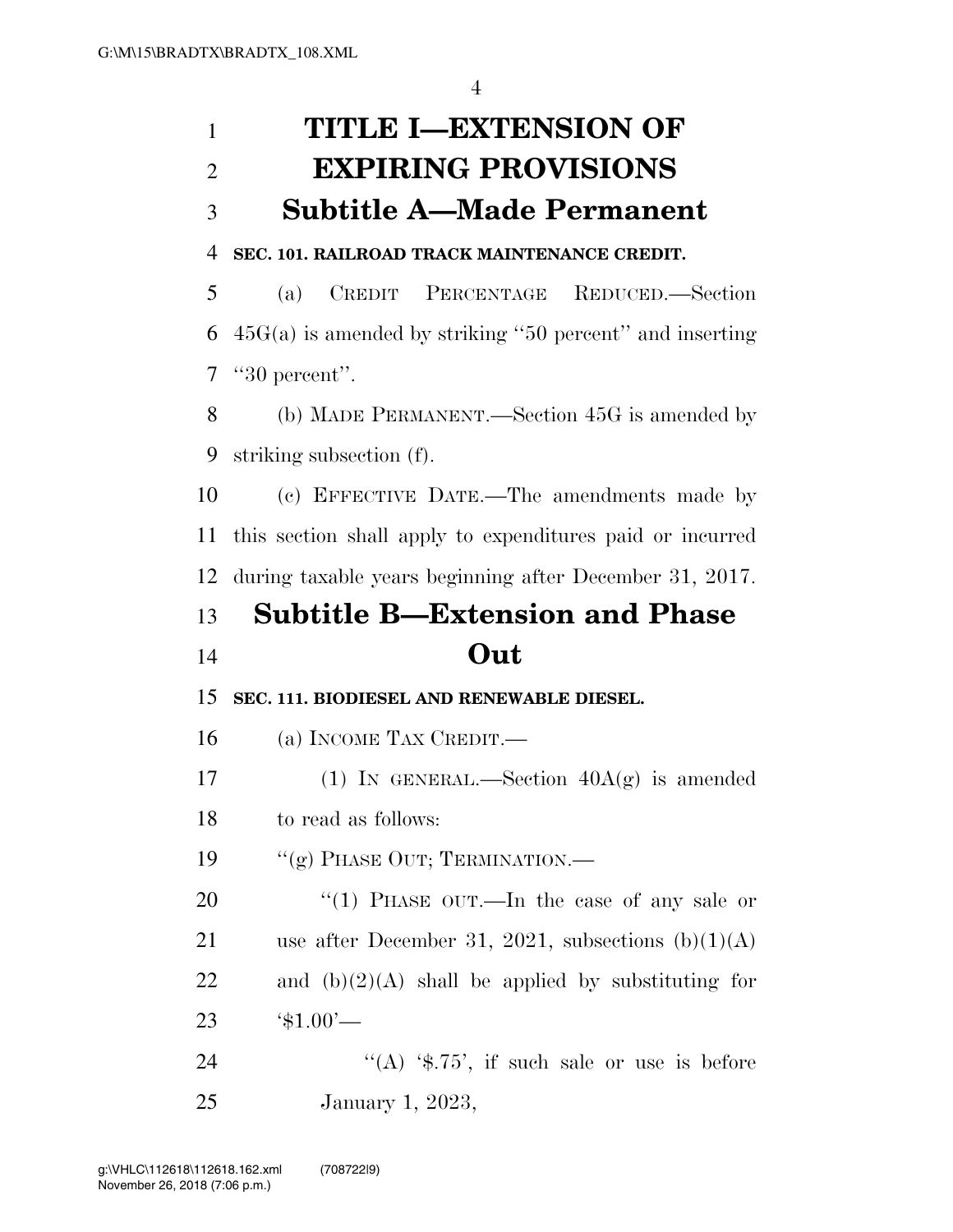| $\mathbf{1}$   | "(B) $\text{\$.50', if such sale or use is after De-}$              |
|----------------|---------------------------------------------------------------------|
| $\overline{2}$ | cember 31, 2022, and before January 1, 2024,                        |
| 3              | and                                                                 |
| $\overline{4}$ | "(C) $\text{\textdegree{*}}.33$ ", if such sale or use is after De- |
| 5              | cember 31, 2023, and before January 1, 2025.                        |
| 6              | "(2) TERMINATION.—This section shall not                            |
| 7              | apply to any sale or use after December 31, 2024.".                 |
| 8              | (2) EFFECTIVE DATE.—The amendments made                             |
| 9              | by this subsection shall apply to fuel sold or used                 |
| 10             | after December 31, 2017.                                            |
| 11             | (b) EXCISE TAX INCENTIVES.—                                         |
| 12             | (1) PHASE OUT.—Section $6426(c)(2)$ is amend-                       |
| 13             | ed to read as follows:                                              |
| 14             | "(2) APPLICABLE AMOUNT.—For purposes of                             |
| 15             | this subsection, the applicable amount is—                          |
| 16             | "(A) $$1.00$ in the case of any sale or use                         |
| 17             | for any period before January 1, 2022,                              |
| 18             | "(B) $\$$ .75 in the case of any sale or use for                    |
| 19             | any period after December 31, 2021, and before                      |
| 20             | January 1, 2023,                                                    |
| 21             | "(C) $$.50$ in the case of any sale or use for                      |
| 22             | any period after December 31, 2022, and before                      |
| 23             | January 1, 2024, and                                                |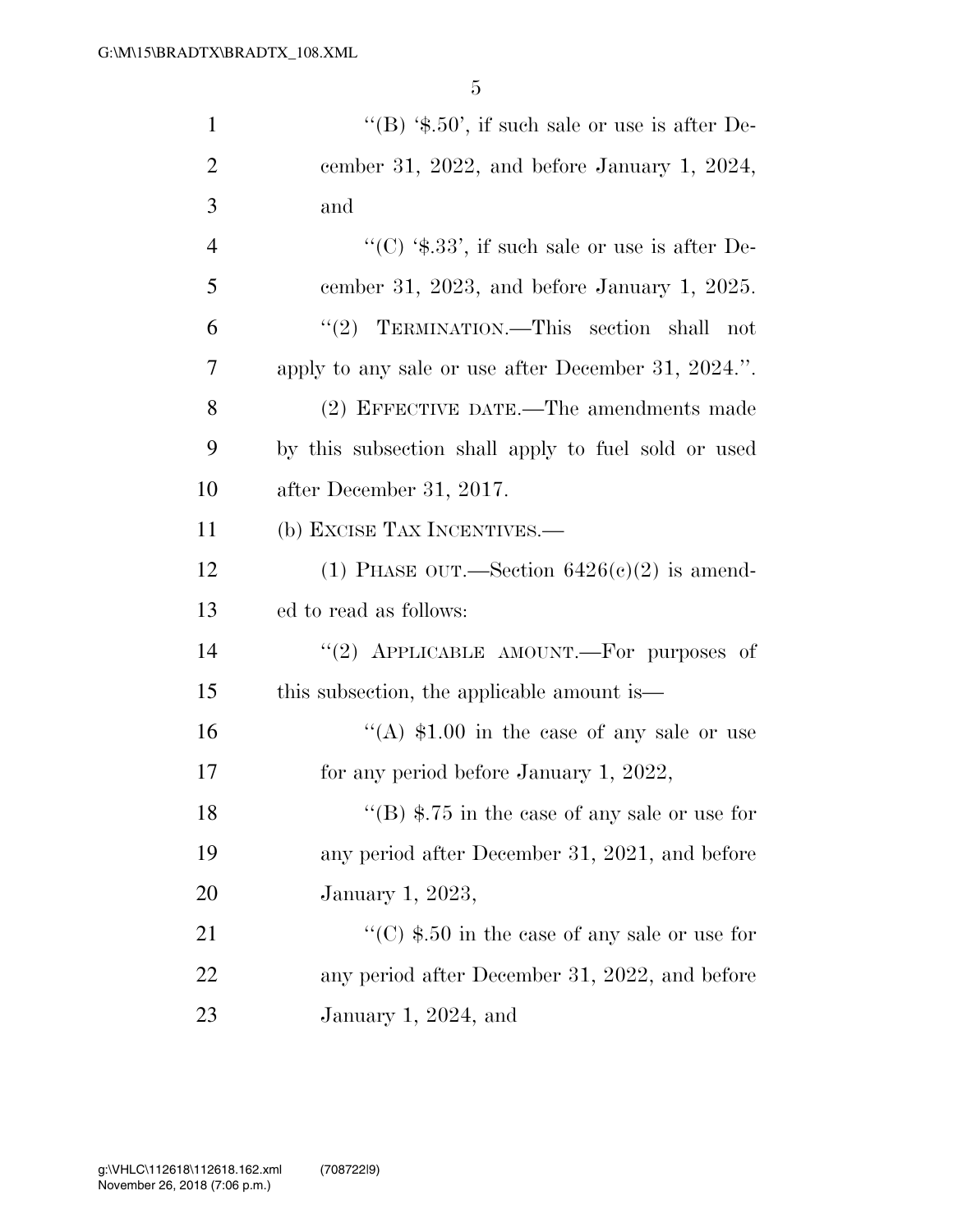| $\mathbf{1}$   | "(D) $\$$ .33 in the case of any sale or use          |
|----------------|-------------------------------------------------------|
| $\overline{2}$ | for any period after December 31, 2023, and           |
| 3              | before January 1, $2025$ .".                          |
| $\overline{4}$ | $(2)$ TERMINATION.—                                   |
| 5              | (A) IN GENERAL.—Section $6426(c)(6)$ is               |
| 6              | amended by striking "December 31, 2017" and           |
| 7              | inserting "December 31, 2024".                        |
| 8              | (B) PAYMENTS.—Section $6427(e)(6)(B)$ is              |
| 9              | amended by striking "December 31, 2017" and           |
| 10             | inserting "December 31, 2024".                        |
| 11             | (3) EFFECTIVE DATE.—The amendments made               |
| 12             | by this subsection shall apply to fuel sold or used   |
| 13             | after December 31, 2017.                              |
| 14             | (4) SPECIAL RULE FOR 2018.—Notwithstanding            |
| 15             | any other provision of law, in the case of any bio-   |
| 16             | diesel mixture credit properly determined under sec-  |
| 17             | tion $6426(c)$ of the Internal Revenue Code of 1986   |
| 18             | for the period beginning on January 1, 2018, and      |
| 19             | ending on December 31, 2018, such credit shall be     |
| 20             | allowed, and any refund or payment attributable to    |
| 21             | such credit (including any payment under section      |
| 22             | 6427(e) of such Code) shall be made, only in such     |
| 23             | manner as the Secretary of the Treasury (or the       |
| 24             | Secretary's delegate) shall provide. Such Secretary   |
| 25             | shall issue guidance within 30 days after the date of |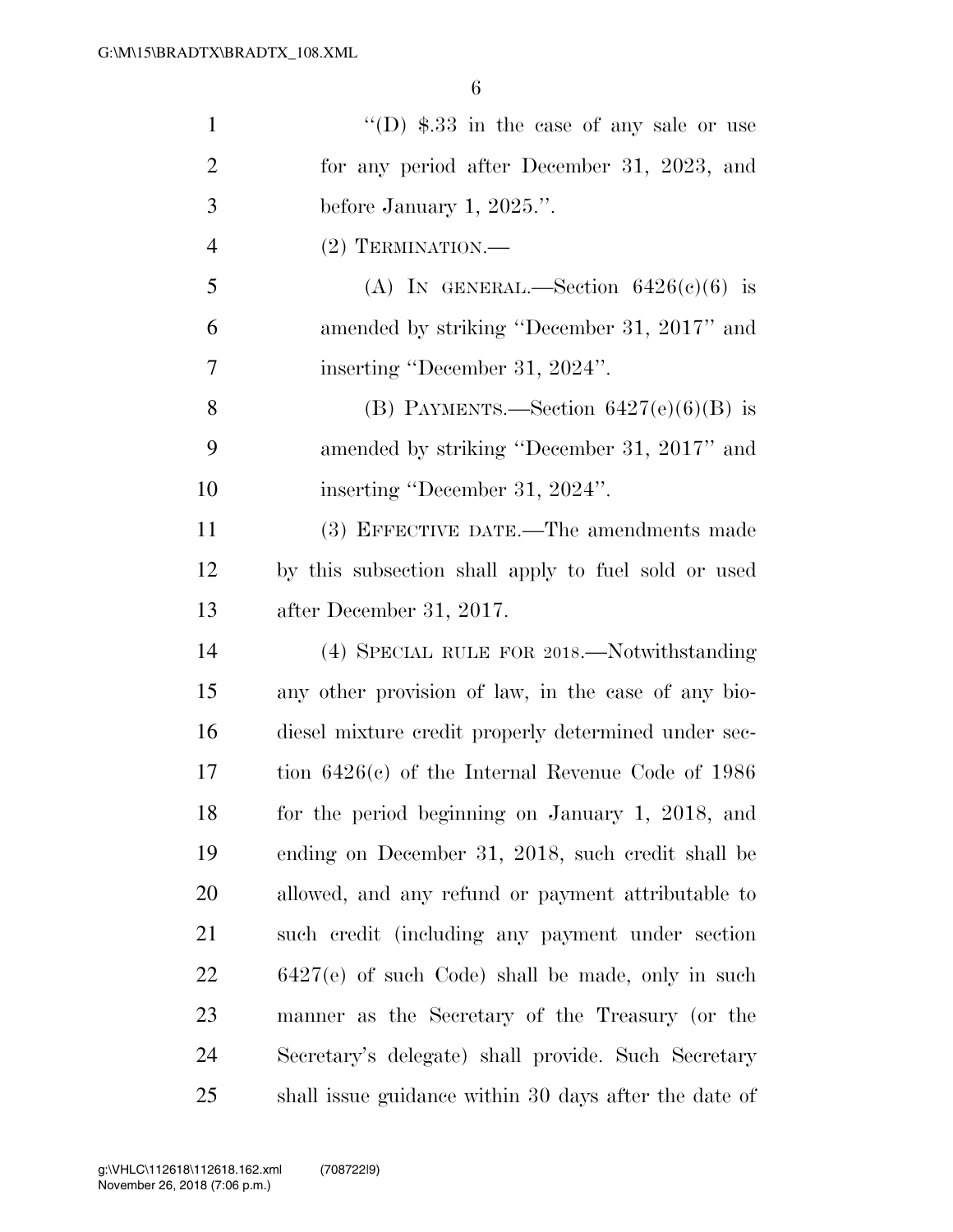the enactment of this Act providing for a one-time submission of claims covering periods described in the preceding sentence. Such guidance shall provide for a 180-day period for the submission of such claims (in such manner as prescribed by such Sec- retary) to begin not later than 30 days after such guidance is issued. Such claims shall be paid by such Secretary not later than 60 days after receipt. If such Secretary has not paid pursuant to a claim filed under this subsection within 60 days after the date of the filing of such claim, the claim shall be paid with interest from such date determined by using the overpayment rate and method under sec-tion 6621 of such Code.

## **Subtitle C—Extensions for 2018**

### **SEC. 121. NONBUSINESS ENERGY PROPERTY.**

17 (a) IN GENERAL.—Section  $25C(g)(2)$  is amended by striking ''December 31, 2017'' and inserting ''December 31, 2018''.

 (b) EFFECTIVE DATE.—The amendment made by this section shall apply to property placed in service after December 31, 2017.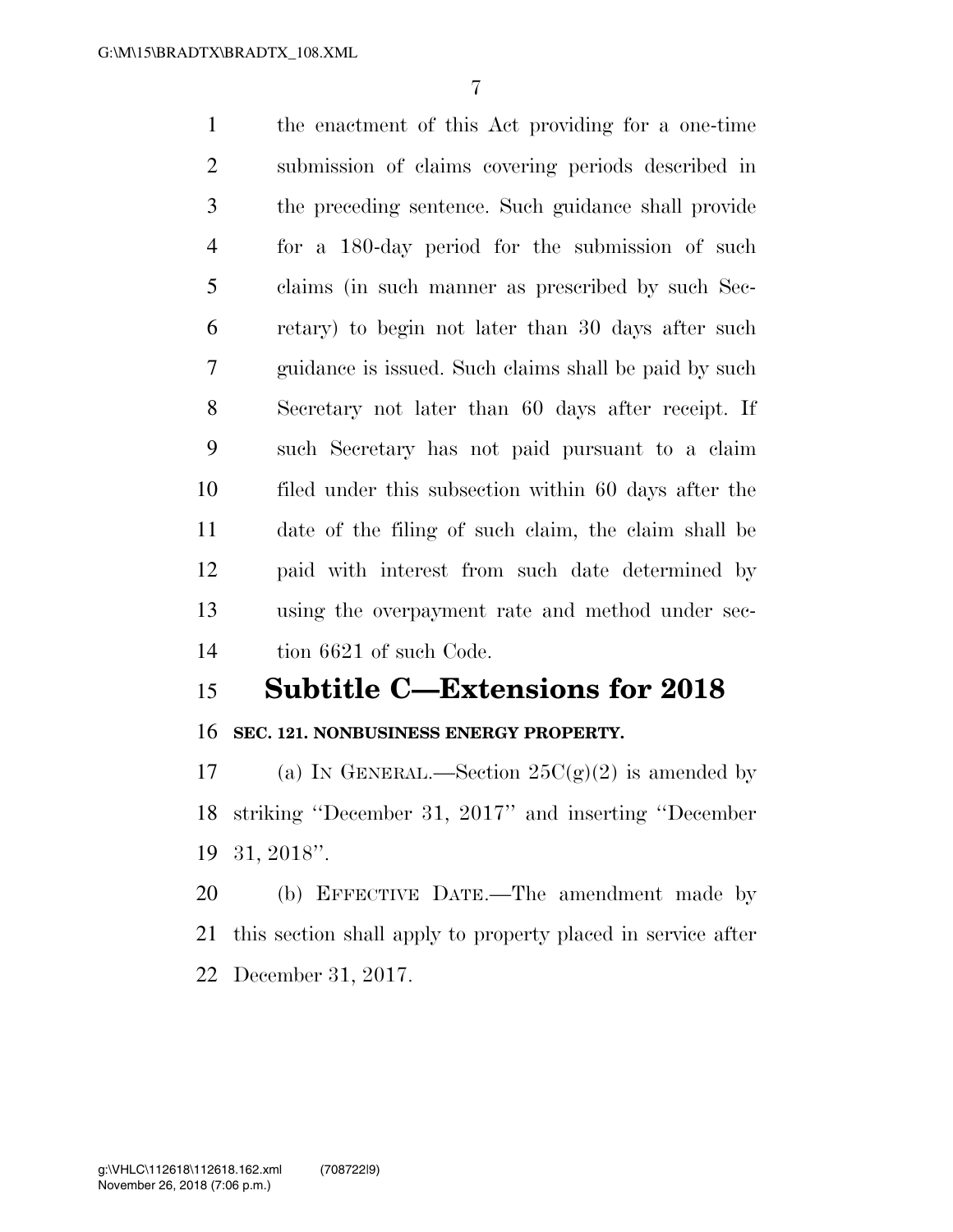#### **SEC. 122. QUALIFIED FUEL CELL MOTOR VEHICLES.**

2 (a) IN GENERAL.—Section  $30B(k)(1)$  is amended by striking ''December 31, 2017'' and inserting ''December 31, 2018''.

 (b) EFFECTIVE DATE.—The amendment made by this section shall apply to property purchased after De-cember 31, 2017.

## **SEC. 123. ALTERNATIVE FUEL REFUELING PROPERTY CREDIT.**

10 (a) In GENERAL.—Section  $30C(g)$  is amended by striking ''December 31, 2017'' and inserting ''December 31, 2018''.

 (b) EFFECTIVE DATE.—The amendment made by this section shall apply to property placed in service after December 31, 2017.

### **SEC. 124. 2-WHEELED PLUG-IN ELECTRIC VEHICLE CREDIT.**

17 (a) IN GENERAL.—Section  $30D(g)(3)(E)(ii)$  is amended by striking ''January 1, 2018'' and inserting ''January 1, 2019''.

 (b) EFFECTIVE DATE.—The amendment made by this section shall apply to vehicles acquired after Decem-ber 31, 2017.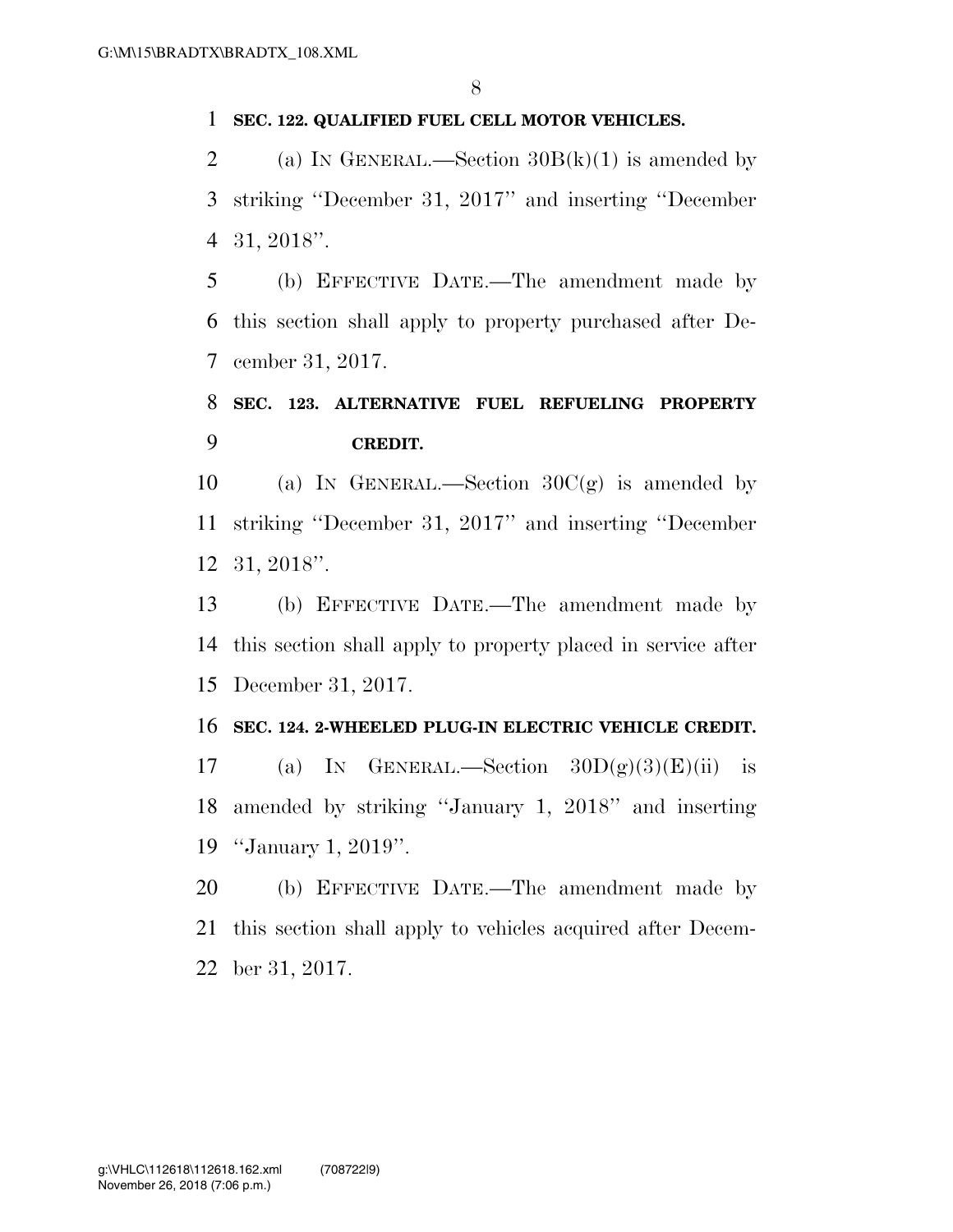# **SEC. 125. SECOND GENERATION BIOFUEL PRODUCER CREDIT.**

3 (a) IN GENERAL.—Section  $40(b)(6)(J)(i)$  is amended by striking ''January 1, 2018'' and inserting ''January 1, 2019''.

 (b) EFFECTIVE DATE.—The amendment made by this section shall apply to qualified second generation biofuel production after December 31, 2017.

## **SEC. 126. CREDIT FOR ELECTRICITY PRODUCED FROM CERTAIN RENEWABLE RESOURCES.**

 (a) IN GENERAL.—The following provisions of sec- tion 45(d) are each amended by striking ''January 1, 2018'' each place it appears and inserting ''January 1, 2019'':

- 15 (1) Paragraph  $(2)(A)$ .
- 16 (2) Paragraph  $(3)(A)$ .
- 17 (3) Paragraph  $(4)(B)$ .
- (4) Paragraph (6).
- (5) Paragraph (7).
- (6) Paragraph (9).
- 21  $(7)$  Paragraph  $(11)(B)$ .

22 (b) EXTENSION OF ELECTION TO TREAT QUALIFIED FACILITIES AS ENERGY PROPERTY.—Section  $48(a)(5)(C)(ii)$  is amended by striking "January 1, 2018" and inserting ''January 1, 2019''.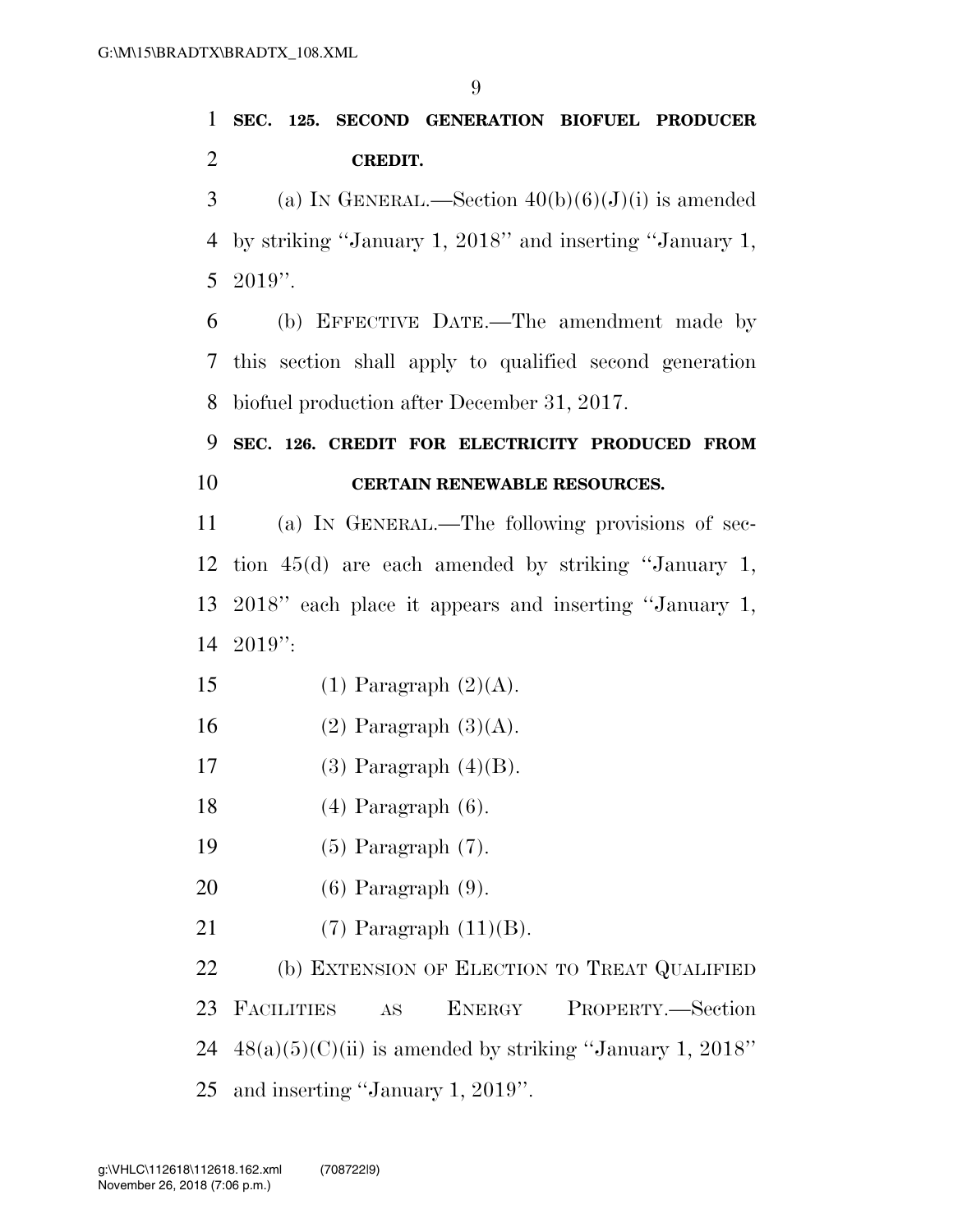(c) EFFECTIVE DATE.—The amendments made by this section shall take effect on January 1, 2018.

## **SEC. 127. PRODUCTION CREDIT FOR INDIAN COAL FACILI-TIES.**

5 (a) IN GENERAL.—Section  $45(e)(10)(A)$  is amended by striking ''12-year period'' each place it appears and in-serting ''13-year period''.

 (b) EFFECTIVE DATE.—The amendment made by this section shall apply to coal produced after December 31, 2017.

### **SEC. 128. ENERGY EFFICIENT HOMES CREDIT.**

12 (a) In GENERAL.—Section  $45L(g)$  is amended by striking ''December 31, 2017'' and inserting ''December 31, 2018''.

 (b) EFFECTIVE DATE.—The amendment made by this section shall apply to homes acquired after December 31, 2017.

### **SEC. 129. CLASSIFICATION OF CERTAIN RACE HORSES AS 3- YEAR PROPERTY.**

20 (a) IN GENERAL.—Section  $168(e)(3)(A)(i)$  is amend-ed—

 (1) by striking ''January 1, 2018'' in subclause (I) and inserting ''January 1, 2019'', and

 (2) by striking ''December 31, 2017'' in sub-clause (II) and inserting ''December 31, 2018''.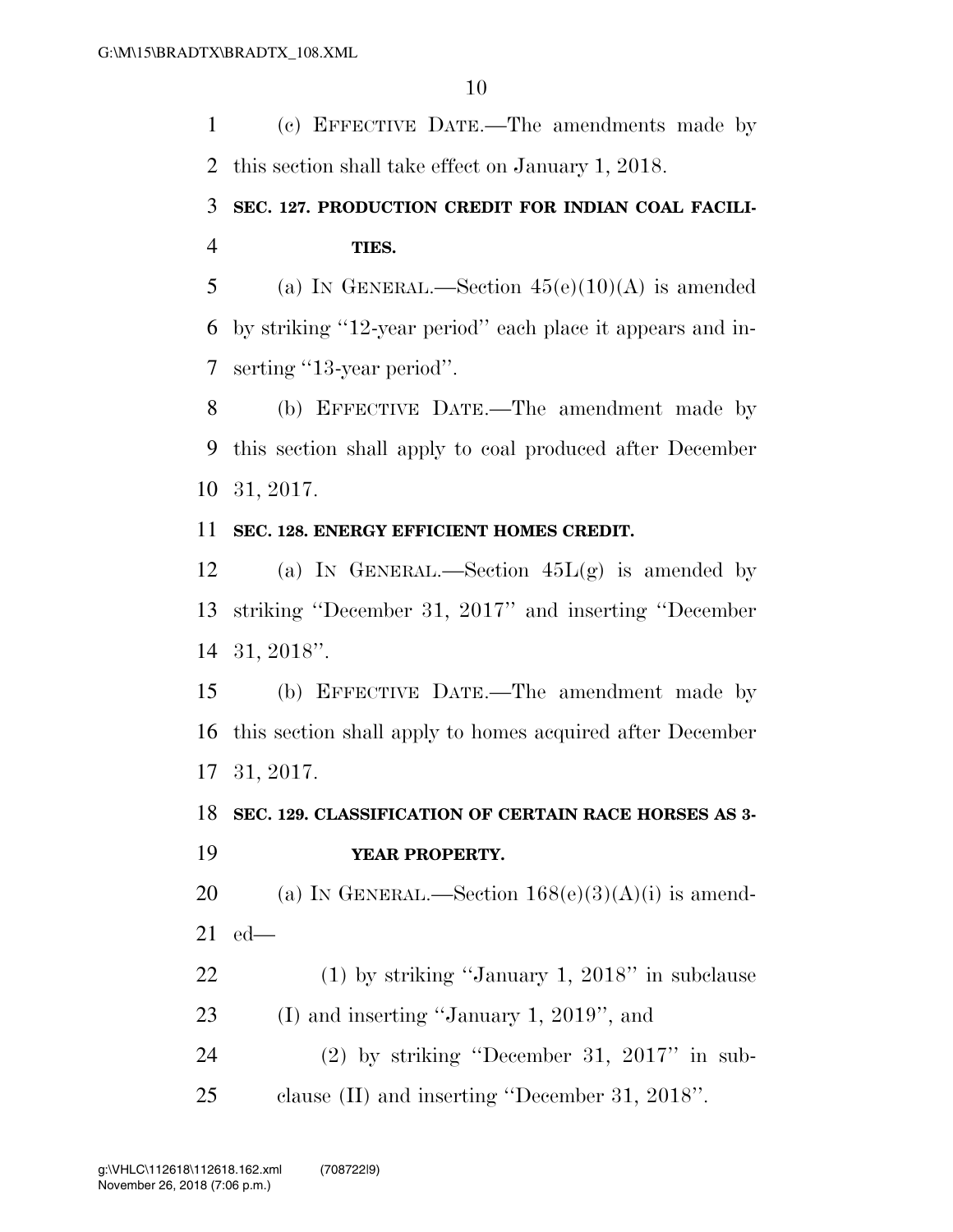(b) EFFECTIVE DATE.—The amendments made by this section shall apply to property placed in service after December 31, 2017.

## **SEC. 130. SPECIAL ALLOWANCE FOR SECOND GENERATION BIOFUEL PLANT PROPERTY.**

6 (a) IN GENERAL.—Section  $168(l)(2)(D)$  is amended by striking ''January 1, 2018'' and inserting ''January 1, 2019''.

 (b) EFFECTIVE DATE.—The amendment made by this section shall apply to property placed in service after December 31, 2017.

### **SEC. 131. ENERGY EFFICIENT COMMERCIAL BUILDINGS DE-DUCTION.**

 (a) IN GENERAL.—Section 179D(h) is amended by striking ''December 31, 2017'' and inserting ''December 31, 2018''.

 (b) EFFECTIVE DATE.—The amendment made by this section shall apply to property placed in service after December 31, 2017.

 **SEC. 132. ELECTION TO EXPENSE ADVANCED MINE SAFETY EQUIPMENT.** 

22 (a) IN GENERAL.—Section  $179E(g)$  is amended by striking ''December 31, 2017'' and inserting ''December 31, 2018''.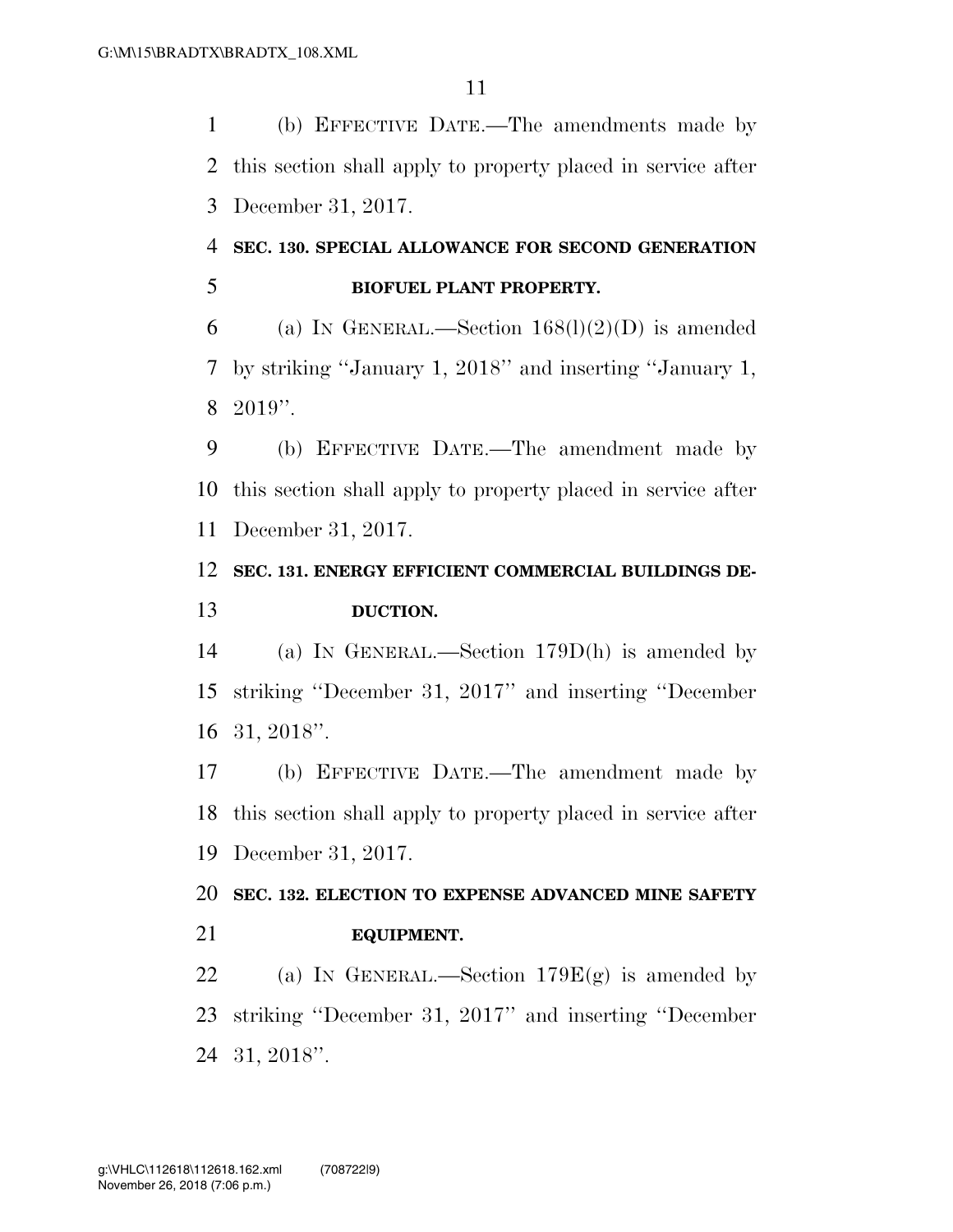(b) EFFECTIVE DATE.—The amendment made by this section shall apply to property placed in service after December 31, 2017.

# **SEC. 133. EXTENSION OF SPECIAL RULE FOR SALES OR DIS- POSITIONS TO IMPLEMENT FERC OR STATE ELECTRIC RESTRUCTURING POLICY FOR QUALIFIED ELECTRIC UTILITIES.**

8 (a) IN GENERAL.—Section  $451(k)(3)$  is amended by striking ''January 1, 2018'' and inserting ''January 1, 2019''.

 (b) EFFECTIVE DATE.—The amendment made by this section shall apply to dispositions after December 31, 2017.

# **SEC. 134. EXTENSION OF EXCISE TAX CREDITS RELATING TO ALTERNATIVE FUELS.**

(a) EXTENSION.—

17 (1) IN GENERAL.—Sections  $6426(d)(5)$  and 6426(e)(3) are each amended by striking ''December 31, 2017'' and inserting ''December 31, 2018''.

 (2) OUTLAY PAYMENTS FOR ALTERNATIVE 21 FUELS.—Section  $6427(e)(6)(C)$  is amended by strik- ing ''December 31, 2017'' and inserting ''December 31, 2018''.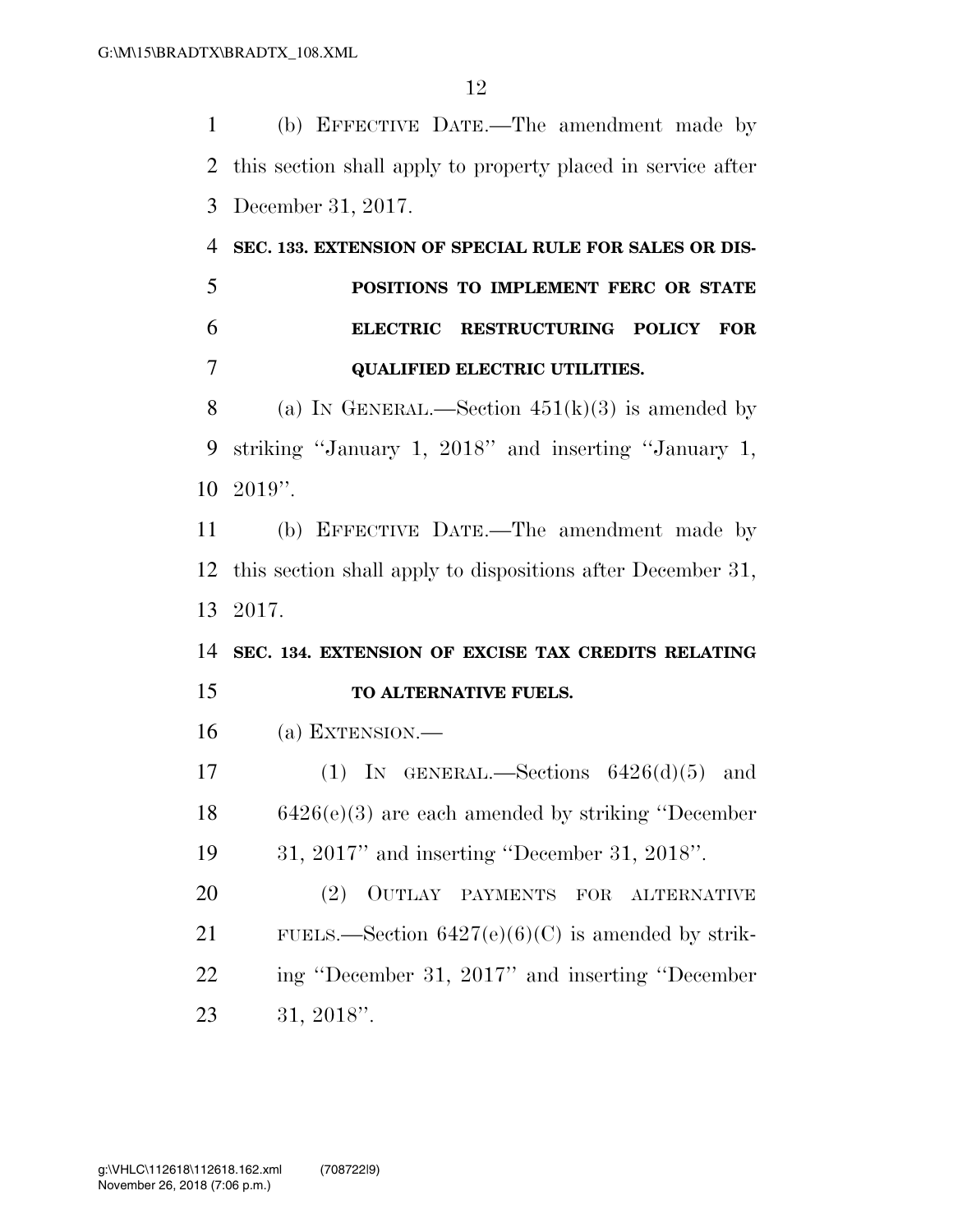(3) EFFECTIVE DATE.—The amendments made by this section shall apply to fuel sold or used after December 31, 2017.

 (b) SPECIAL RULE FOR 2018.—Notwithstanding any other provision of law, in the case of any alternative fuel credit properly determined under section 6426(d) of the Internal Revenue Code of 1986 for the period beginning on January 1, 2018, and ending on December 31, 2018, such credit shall be allowed, and any refund or payment attributable to such credit (including any payment under section 6427(e) of such Code) shall be made, only in such manner as the Secretary of the Treasury (or the Sec- retary's delegate) shall provide. Such Secretary shall issue guidance within 30 days after the date of the enactment of this Act providing for a one-time submission of claims covering periods described in the preceding sentence. Such guidance shall provide for a 180-day period for the sub- mission of such claims (in such manner as prescribed by such Secretary) to begin not later than 30 days after such guidance is issued. Such claims shall be paid by such Sec- retary not later than 60 days after receipt. If such Sec- retary has not paid pursuant to a claim filed under this subsection within 60 days after the date of the filing of such claim, the claim shall be paid with interest from such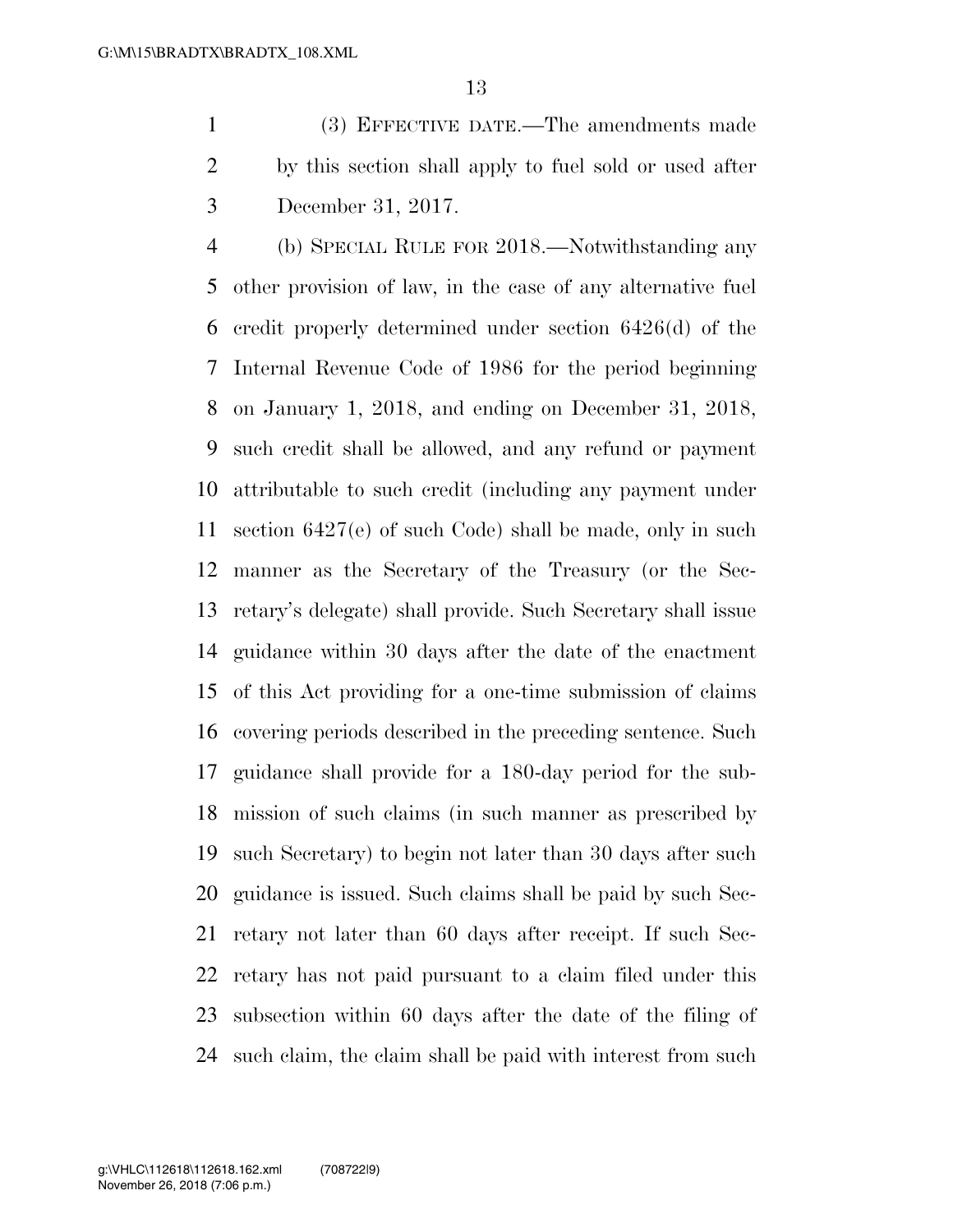date determined by using the overpayment rate and meth-od under section 6621 of such Code.

### **SEC. 135. 7-YEAR RECOVERY PERIOD FOR MOTORSPORTS ENTERTAINMENT COMPLEXES.**

5 (a) IN GENERAL.—Section  $168(i)(15)(D)$  is amended by striking ''December 31, 2017'' and inserting ''Decem-ber 31, 2018''.

 (b) EFFECTIVE DATE.—The amendment made by this section shall apply to property placed in service after December 31, 2017.

## **SEC. 136. ACCELERATED DEPRECIATION FOR BUSINESS PROPERTY ON INDIAN RESERVATION.**

 (a) IN GENERAL.—Section 168(j)(9) is amended by striking ''December 31, 2017'' and inserting ''December 31, 2018''.

 (b) EFFECTIVE DATE.—The amendment made by this section shall apply to property placed in service after December 31, 2017.

### **SEC. 137. EXPENSING RULES FOR CERTAIN PRODUCTIONS.**

20 (a) IN GENERAL.—Section  $181(g)$  is amended by striking ''December 31, 2017'' and inserting ''December 31, 2018''.

 (b) EFFECTIVE DATE.—The amendment made by this section shall apply to productions commencing after December 31, 2017.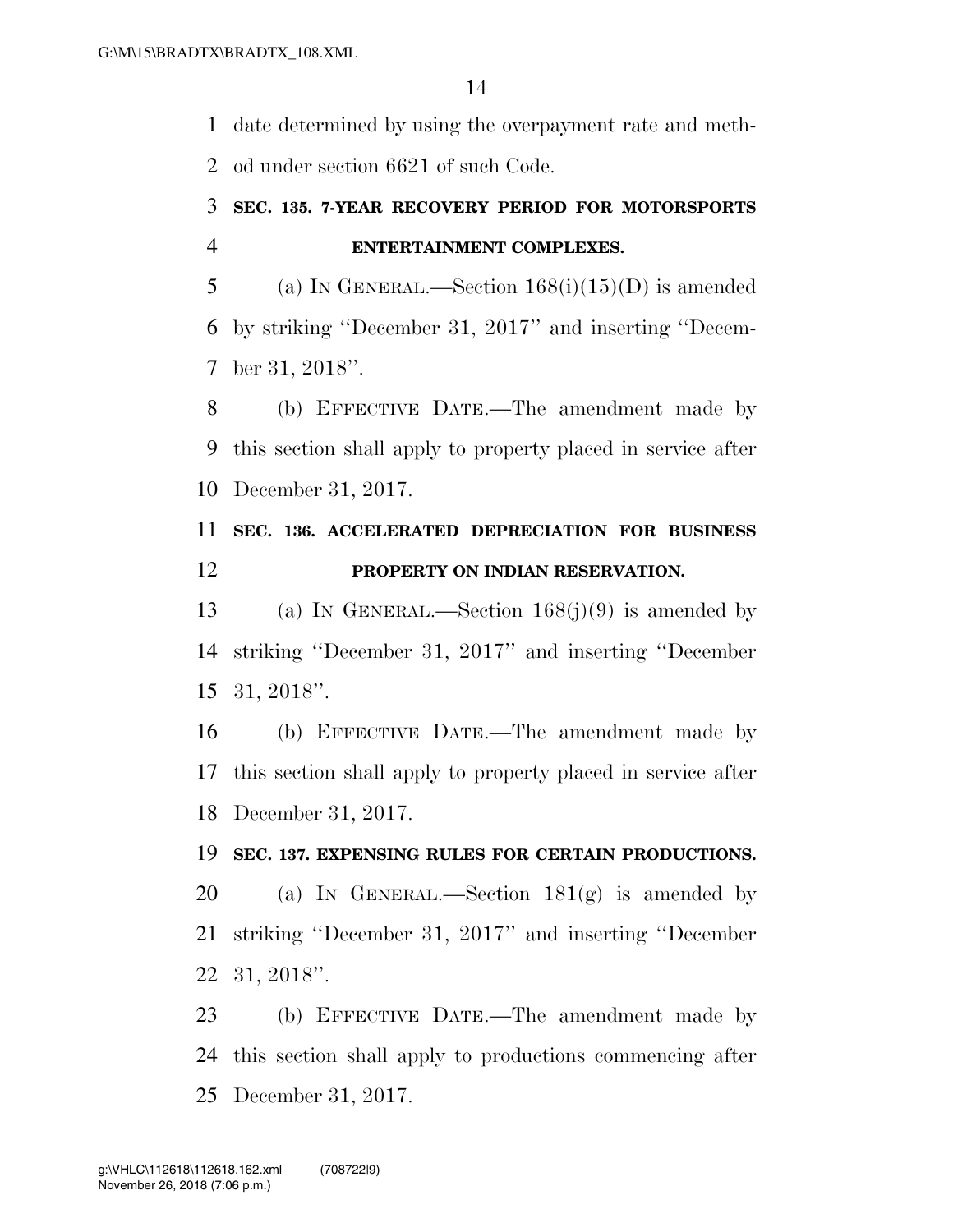#### **SEC. 138. INDIAN EMPLOYMENT CREDIT.**

 (a) IN GENERAL.—Section 45A(f) is amended by striking ''December 31, 2017'' and inserting ''December 31, 2018''.

 (b) EFFECTIVE DATE.—The amendment made by this section shall apply to taxable years beginning after December 31, 2017.

### **SEC. 139. MINE RESCUE TEAM TRAINING CREDIT.**

 (a) IN GENERAL.—Section 45N(e) is amended by striking ''December 31, 2017'' and inserting ''December 31, 2018''.

 (b) EFFECTIVE DATE.—The amendment made by this section shall apply to taxable years beginning after December 31, 2017.

# **SEC. 140. EXCLUSION FROM GROSS INCOME OF DISCHARGE**

### **OF QUALIFIED PRINCIPAL RESIDENCE IN-DEBTEDNESS.**

18 (a) IN GENERAL.—Section  $108(a)(1)(E)$  is amended by striking ''January 1, 2018'' each place it appears and inserting ''January 1, 2019''.

 (b) EFFECTIVE DATE.—The amendment made by this section shall apply to discharges of indebtedness after December 31, 2017.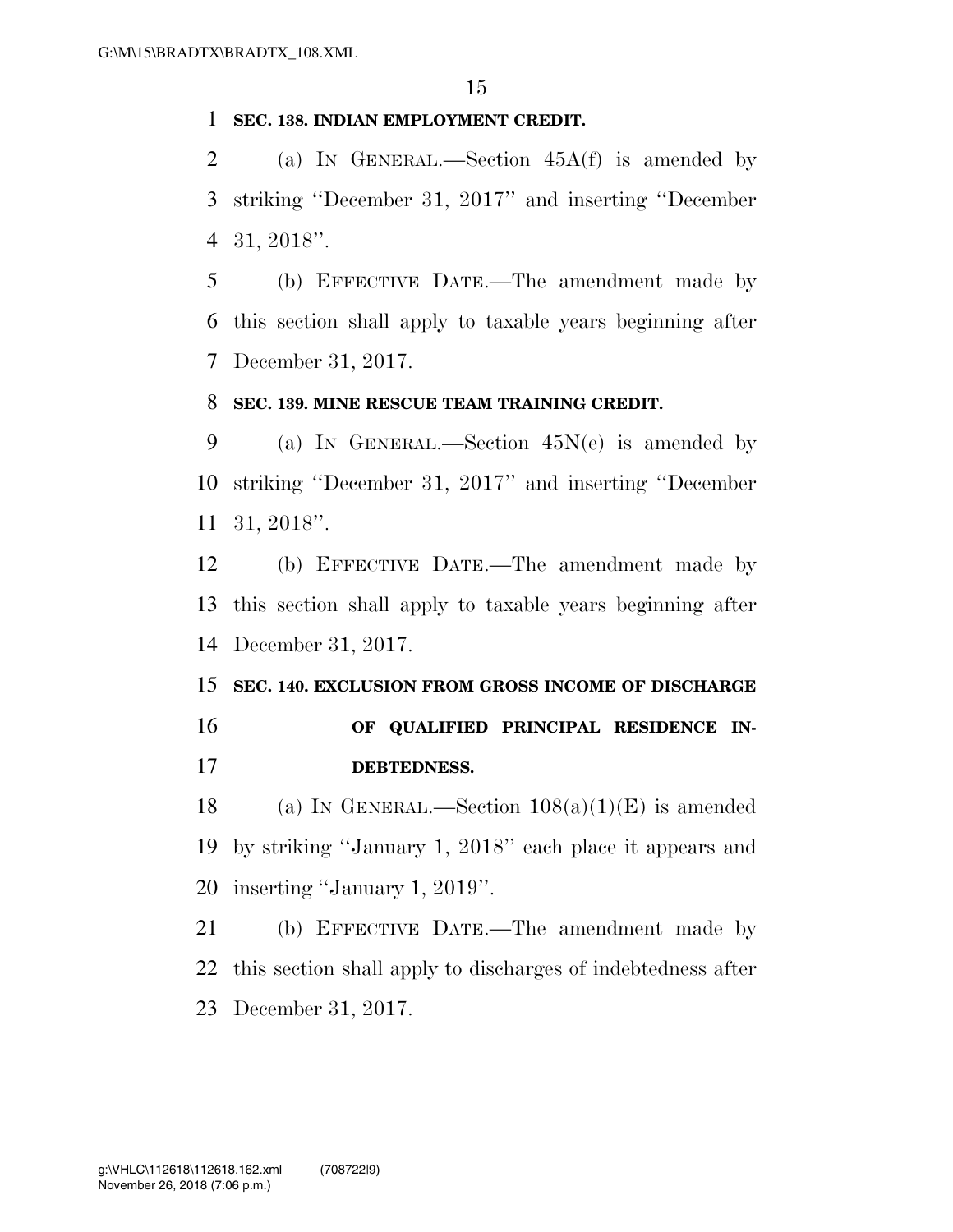# **SEC. 141. TREATMENT OF MORTGAGE INSURANCE PRE- MIUMS AS QUALIFIED RESIDENCE INTEREST.**  3 (a) IN GENERAL.—Section  $163(h)(3)(E)(iv)(I)$  is amended by striking ''December 31, 2017'' and inserting ''December 31, 2018''. (b) EFFECTIVE DATE.—The amendment made by this section shall apply to taxable years beginning after December 31, 2017. **SEC. 142. DEDUCTION OF QUALIFIED TUITION AND RE- LATED EXPENSES.**  (a) IN GENERAL.—Section 222(e) is amended by striking ''December 31, 2017'' and inserting ''December 31, 2018''. (b) EFFECTIVE DATE.—The amendment made by this section shall apply to taxable years beginning after December 31, 2017. **SEC. 143. EXTENSION OF EMPOWERMENT ZONE TAX INCEN- TIVES.**  19 (a) IN GENERAL.—Section  $1391(d)(1)(A)(i)$  is amended by striking ''December 31, 2017'' and inserting ''December 31, 2018''. (b) TREATMENT OF CERTAIN TERMINATION DATES

 SPECIFIED IN NOMINATIONS.—In the case of a designa- tion of an empowerment zone the nomination for which included a termination date which is contemporaneous 26 with the date specified in subparagraph  $(A)(i)$  of section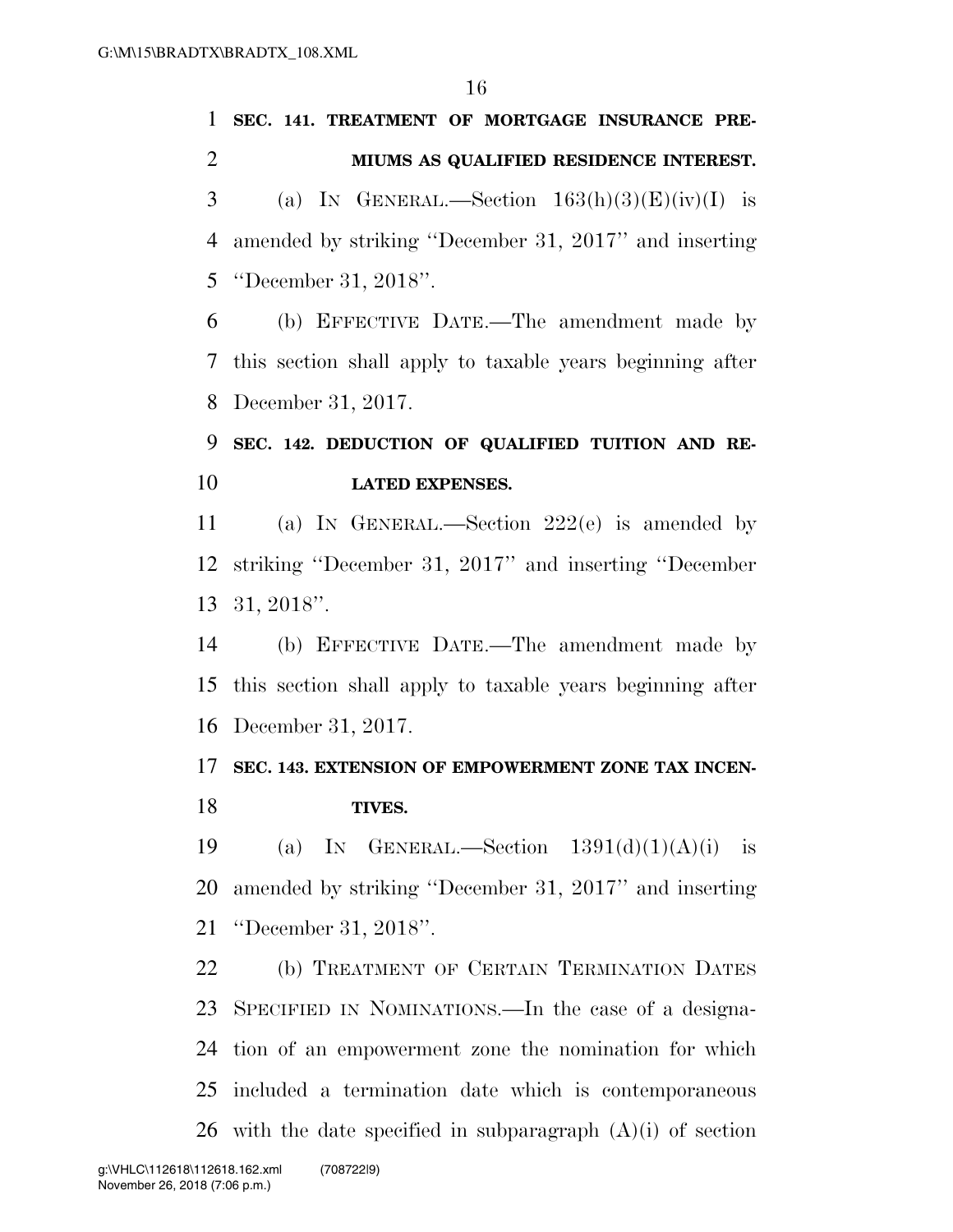1391(d)(1) of the Internal Revenue Code of 1986 (as in effect before the enactment of this Act), subparagraph (B) of such section shall not apply with respect to such des- ignation if, after the date of the enactment of this section, the entity which made such nomination amends the nomi- nation to provide for a new termination date in such man- ner as the Secretary of the Treasury (or the Secretary's designee) may provide.

 (c) EFFECTIVE DATE.—The amendment made by subsection (a) shall apply to taxable years beginning after December 31, 2017.

### **SEC. 144. AMERICAN SAMOA ECONOMIC DEVELOPMENT CREDIT.**

 (a) IN GENERAL.—Section 119(d) of division A of the Tax Relief and Health Care Act of 2006 is amended— (1) by striking ''January 1, 2018'' each place

it appears and inserting ''January 1, 2019'',

 (2) by striking ''first 12 taxable years'' in para-graph (1) and inserting ''first 13 taxable years'',

 (3) by striking ''first 6 taxable years'' in para- graph (2) and inserting ''first 7 taxable years'', and (4) by adding at the end the following flush sentence:

 '' In the case of a corporation described in subsection (a)(2), the Internal Revenue Code of 1986 shall be applied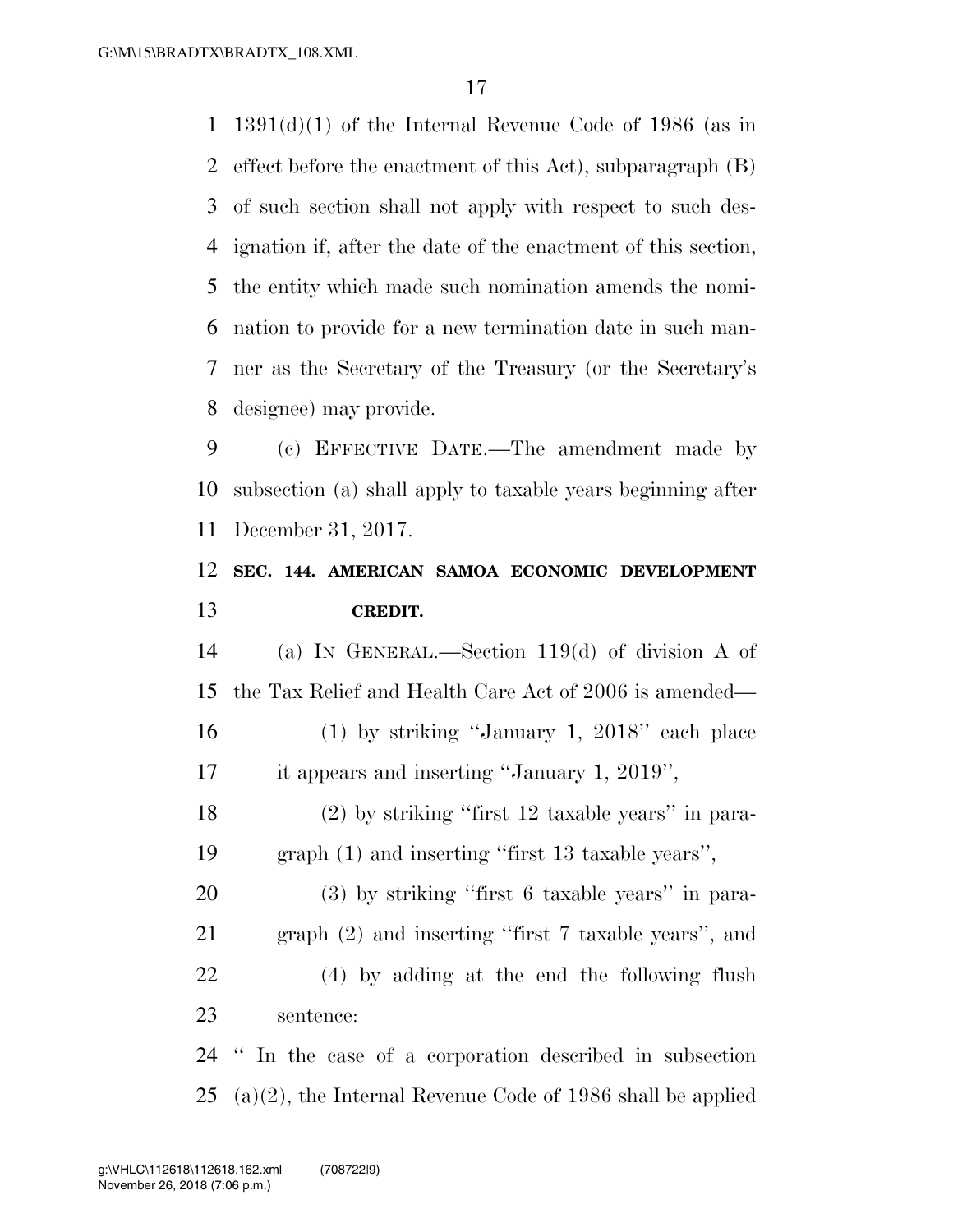and administered without regard to the amendments made by section 401(d)(1) of the Tax Technical Corrections Act of 2018.''.

 (b) EFFECTIVE DATE.—The amendments made by this section shall apply to taxable years beginning after December 31, 2017.

# **Subtitle D—Extensions for 2019 SEC. 151. EXTENSION OF OIL SPILL LIABILITY TRUST FUND**

### **RATE.**

 Section 4611(f)(2) is amended by striking ''Decem-ber 31, 2018'' and inserting ''December 31, 2019''.

 **SEC. 152. BLACK LUNG LIABILITY TRUST FUND EXCISE TAX.**  Section 4121(e)(2)(A) is amended by striking ''De-

cember 31, 2018'' and inserting ''December 31, 2019''.

## **TITLE II—DISASTER TAX RELIEF**

### **SEC. 201. DEFINITIONS.**

For purposes of this title—

- 18 (1) HURRICANE FLORENCE.—
- (A) HURRICANE FLORENCE DISASTER ZONE.—The term ''Hurricane Florence disaster zone'' means that portion of the Hurricane Florence disaster area determined by the Presi- dent to warrant individual or individual and public assistance from the Federal Government under the Robert T. Stafford Disaster Relief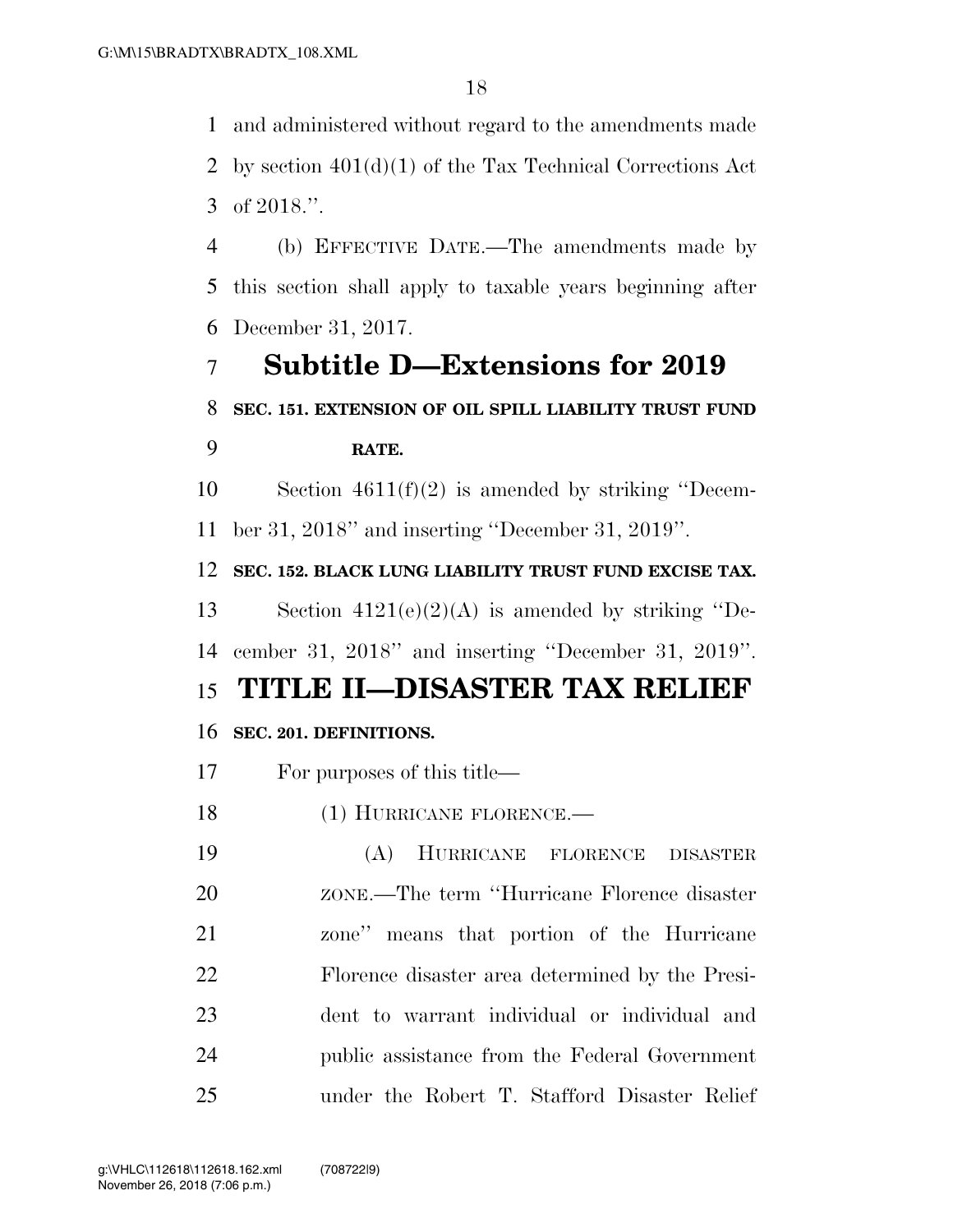| and Emergency Assistance Act by reason of |
|-------------------------------------------|
| Hurricane Florence.                       |

 (B) HURRICANE FLORENCE DISASTER AREA.—The term ''Hurricane Florence disaster area'' means an area with respect to which a major disaster has been declared by the Presi- dent before November 26, 2018, under section 401 of such Act by reason of Hurricane Flor-ence.

(2) HURRICANE MICHAEL.—

 (A) HURRICANE MICHAEL DISASTER ZONE.—The term ''Hurricane Michael disaster zone'' means that portion of the Hurricane Mi- chael disaster area determined by the President to warrant individual or individual and public assistance from the Federal Government under the Robert T. Stafford Disaster Relief and Emergency Assistance Act by reason of Hurri-cane Michael.

 (B) HURRICANE MICHAEL DISASTER AREA.—The term ''Hurricane Michael disaster area'' means an area with respect to which a major disaster has been declared by the Presi-dent before November 26, 2018, under section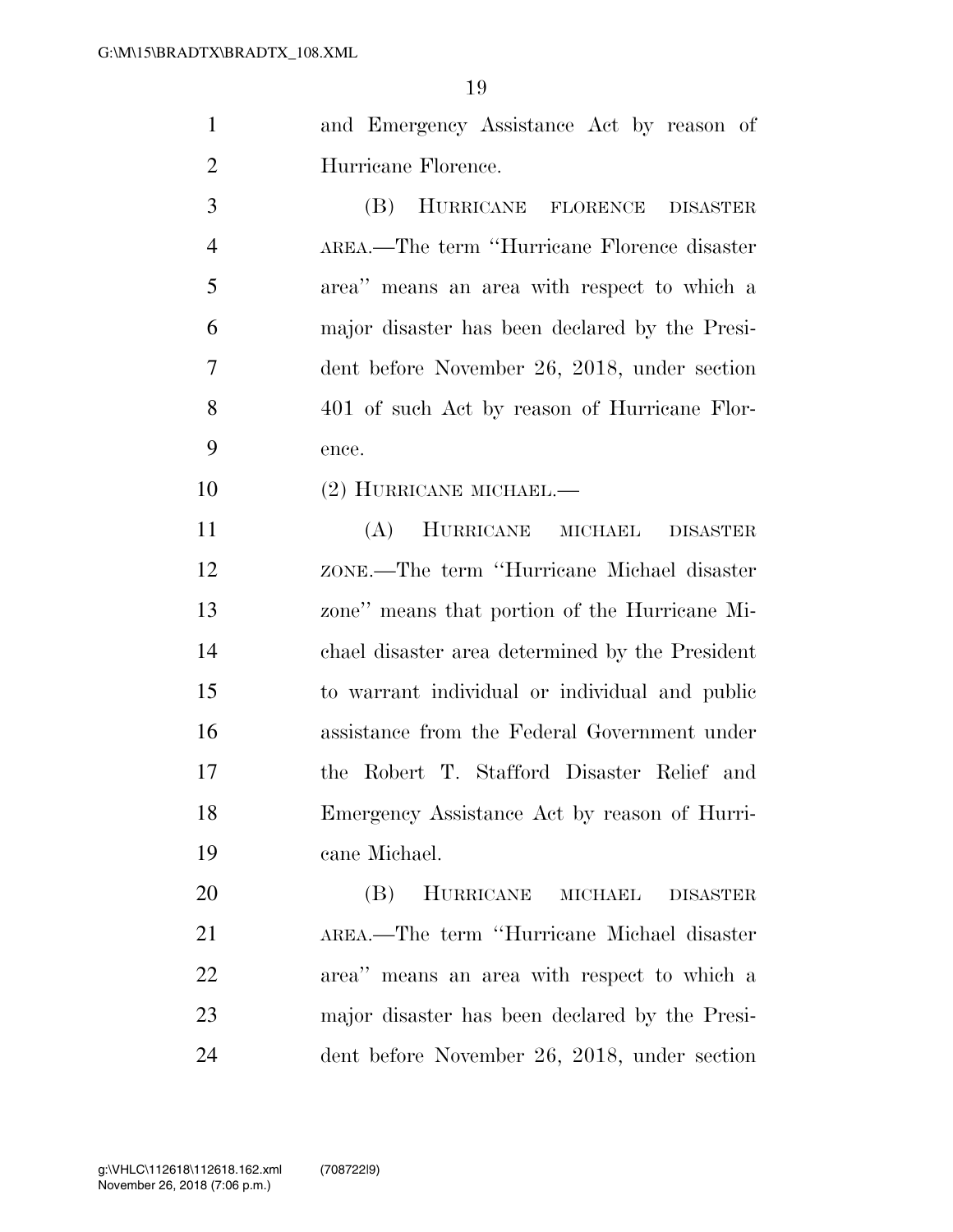401 of such Act by reason of Hurricane Mi-chael.

3 (3) TYPHOON MANGKHUT.

 (A) TYPHOON MANGKHUT DISASTER ZONE.—The term ''Typhoon Mangkhut disaster zone'' means that portion of the Typhoon Mangkhut disaster area determined by the President to warrant individual or individual and public assistance from the Federal Govern- ment under the Robert T. Stafford Disaster Re-11 lief and Emergency Assistance Act by reason of Typhoon Mangkhut.

 (B) TYPHOON MANGKHUT DISASTER AREA.—The term ''Typhoon Mangkhut disaster area'' means an area with respect to which a major disaster has been declared by the Presi- dent before November 26, 2018, under section 401 of such Act by reason of Typhoon Mangkhut.

(4) TYPHOON YUTU.—

21 (A) TYPHOON YUTU DISASTER ZONE.— 22 The term "Typhoon Yutu disaster zone" means 23 that portion of the Typhoon Yutu disaster area determined by the President to warrant indi-vidual or individual and public assistance from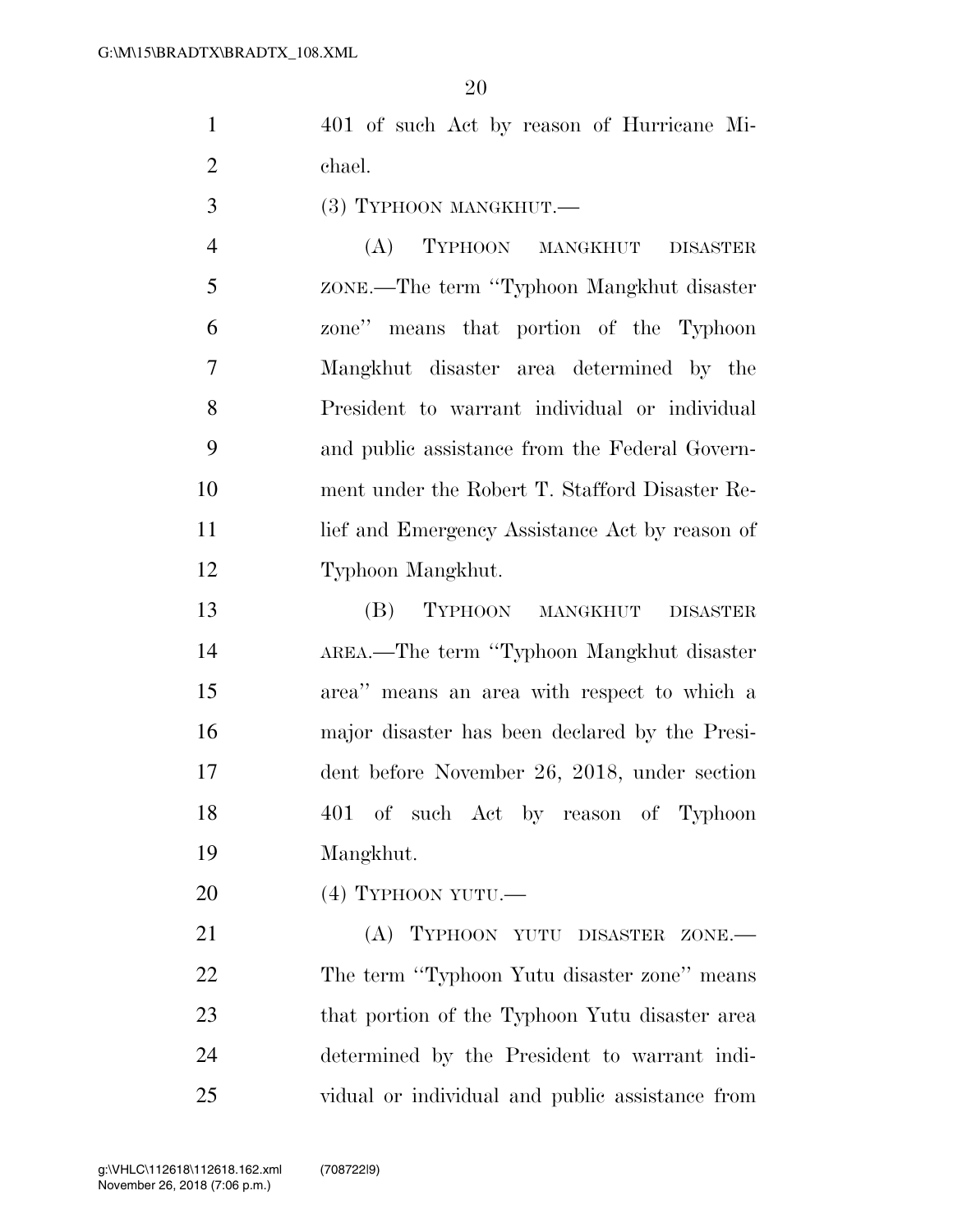| $\mathbf{1}$   | the Federal Government under the Robert T.                    |
|----------------|---------------------------------------------------------------|
| $\overline{2}$ | Stafford Disaster Relief and Emergency Assist-                |
| 3              | ance Act by reason of Typhoon Yutu.                           |
| $\overline{4}$ | TYPHOON YUTU DISASTER AREA.-<br>(B)                           |
| 5              | The term "Typhoon Yutu disaster area" means                   |
| 6              | an area with respect to which a major disaster                |
| 7              | has been declared by the President before No-                 |
| 8              | vember 26, 2018, under section 401 of such Act                |
| 9              | by reason of Typhoon Yutu.                                    |
| 10             | (5) MENDOCINO WILDFIRE.—                                      |
| 11             | MENDOCINO WILDFIRE<br>(A)<br><b>DISASTER</b>                  |
| 12             | ZONE.—The term "Mendocino wildfire disaster                   |
| 13             | zone" means that portion of the Mendocino                     |
| 14             | wildfire disaster area determined by the Presi-               |
| 15             | dent to warrant individual or individual and                  |
| 16             | public assistance from the Federal Government                 |
| 17             | under the Robert T. Stafford Disaster Relief                  |
| 18             | and Emergency Assistance Act by reason of the                 |
| 19             | wildfire in California commonly known as the                  |
| 20             | Mendocino wildfire of 2018.                                   |
| 21             | <b>MENDOCINO</b><br>(B)<br><b>WILDFIRE</b><br><b>DISASTER</b> |
| 22             | AREA.—The term "Mendocino wildfire disaster                   |
| 23             | area" means an area with respect to which be-                 |
| 24             | tween August 4, 2018, and November 26, 2018,                  |
| 25             | a major disaster has been declared by the Presi-              |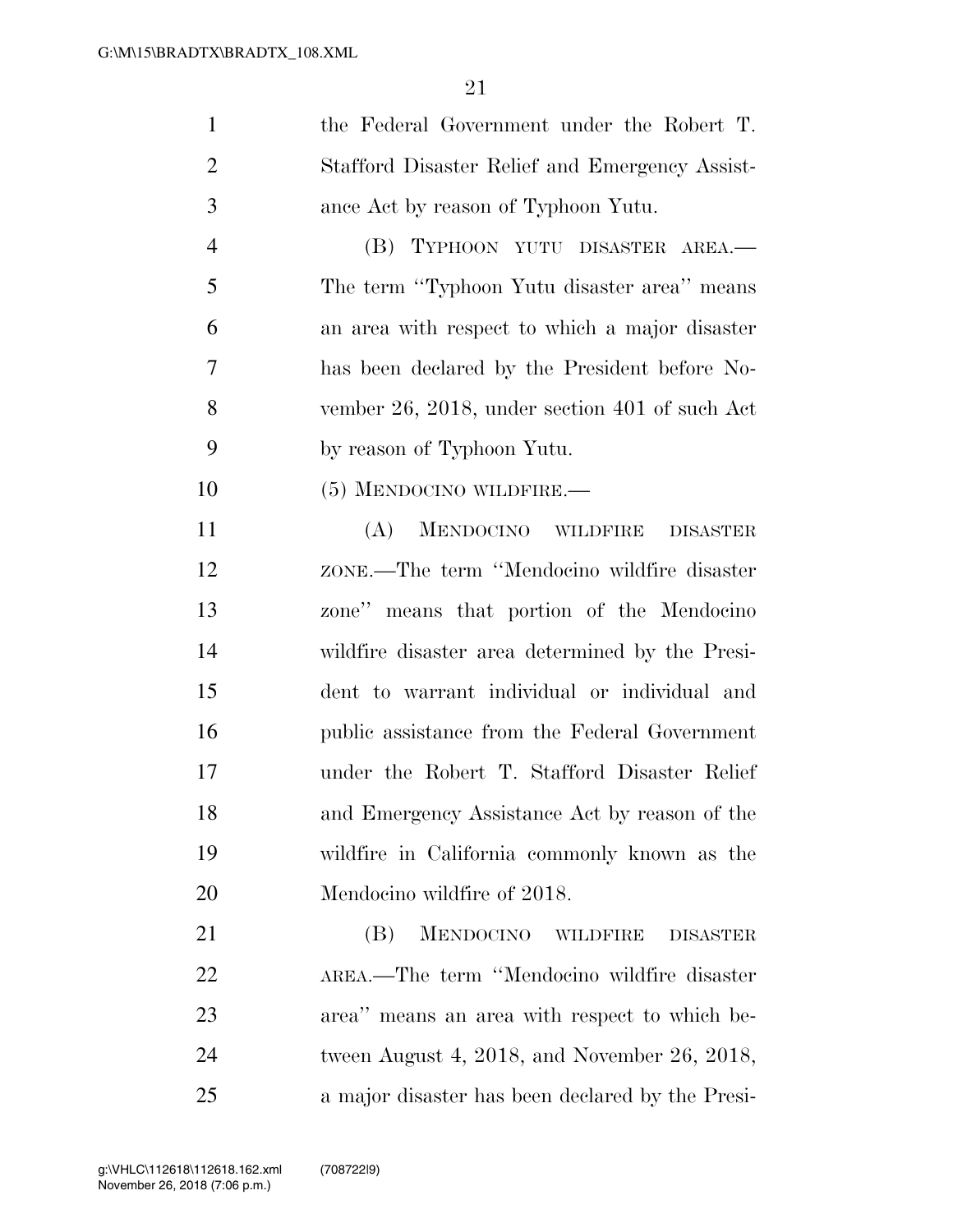| $\mathbf{1}$   | dent under section 401 of such Act by reason      |
|----------------|---------------------------------------------------|
| $\overline{2}$ | of the wildfire in California commonly known as   |
| 3              | the Mendocino wildfire of 2018.                   |
| $\overline{4}$ | $(6)$ CAMP AND WOOLSEY WILDFIRE.—                 |
| 5              | (A) CAMP AND WOOLSEY WILDFIRE DIS-                |
| 6              | ASTER ZONE.—The term "Camp and Woolsey            |
| 7              | wildfire disaster zone" means that portion of     |
| 8              | the Camp and Woolsey wildfire disaster area       |
| 9              | determined by the President to warrant indi-      |
| 10             | vidual or individual and public assistance from   |
| 11             | the Federal Government under the Robert T.        |
| 12             | Stafford Disaster Relief and Emergency Assist-    |
| 13             | ance Act by reason of the wildfires in California |
| 14             | commonly known as the Camp and Woolsey            |
| 15             | wildfires of 2018.                                |
| 16             | (B) CAMP AND WOOLSEY WILDFIRE DIS-                |
| 17             | ASTER AREA.—The term "Camp and Woolsey            |
| 18             | wildfire disaster area" means an area with re-    |
| 19             | spect to which between November 12, 2018,         |
| 20             | and November 26, 2018, a major disaster has       |
|                |                                                   |

been declared by the President under section

401 of such Act by reason of the wildfires in

California commonly known as the Camp and

Woolsey wildfires of 2018.

November 26, 2018 (7:06 p.m.) g:\VHLC\112618\112618.162.xml (708722|9)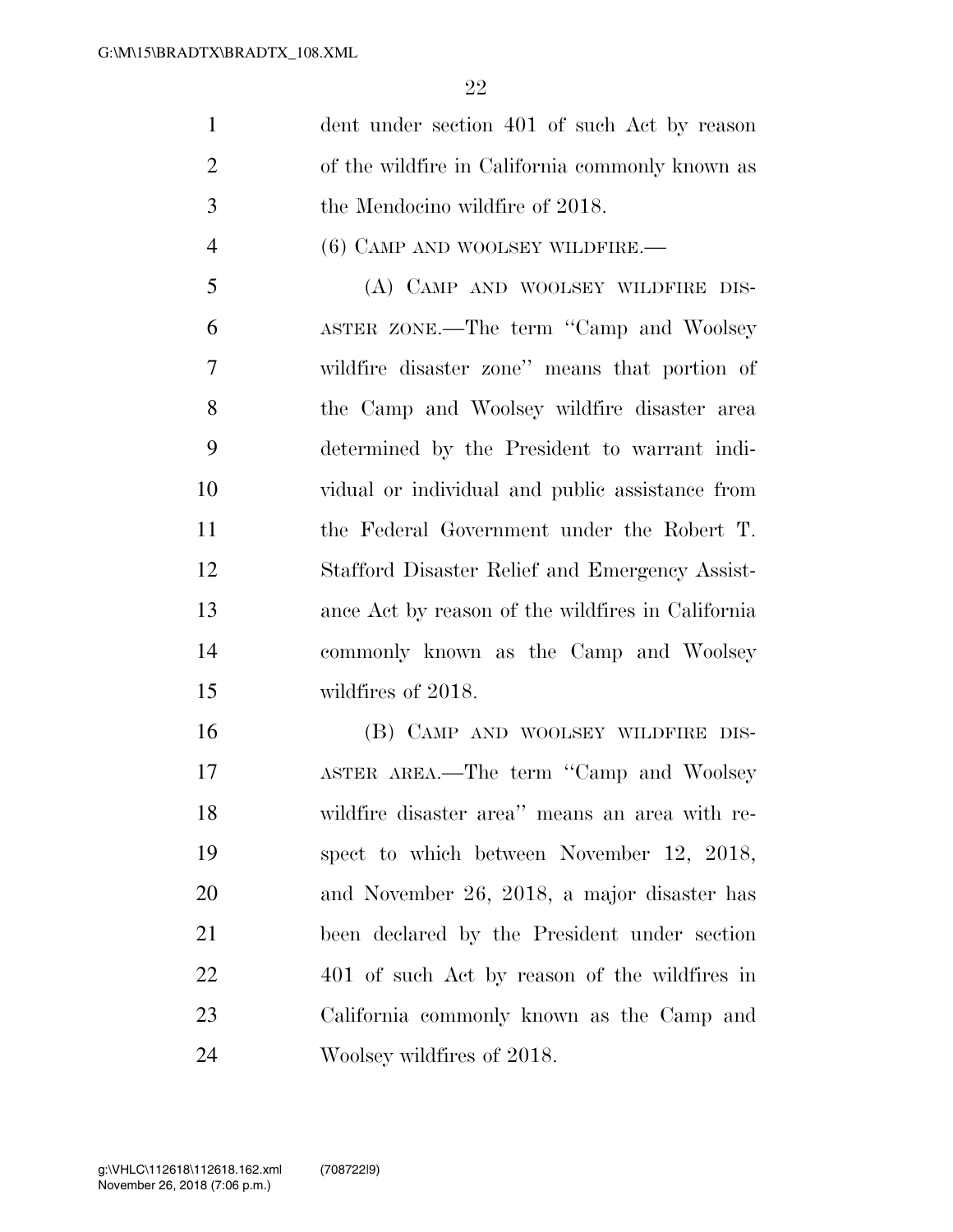(7) KILAUEA VOLCANIC ERUPTION AND EARTH-QUAKES.—

 (A) KILAUEA VOLCANIC ERUPTION AND EARTHQUAKE DISASTER ZONE.—The term ''Kilauea volcanic eruption and earthquake dis- aster zone'' means that portion of the Kilauea volcanic eruption and earthquake disaster area determined by the President to warrant indi- vidual or individual and public assistance from the Federal Government under the Robert T. Stafford Disaster Relief and Emergency Assist- ance Act by reason of the Kilauea volcanic eruption or earthquakes occurring in Hawaii during the period beginning on May 3, 2018, and ending on August 17, 2018.

 (B) KILAUEA VOLCANIC ERUPTION AND EARTHQUAKE DISASTER AREA.—The term ''Kilauea volcanic eruption and earthquake dis- aster area'' means an area with respect to which between May 11, 2018, and November 26, 2018, a major disaster has been declared by 22 the President under section 401 of such Act by reason of the Kilauea volcanic eruption or earthquakes occurring in Hawaii during the pe-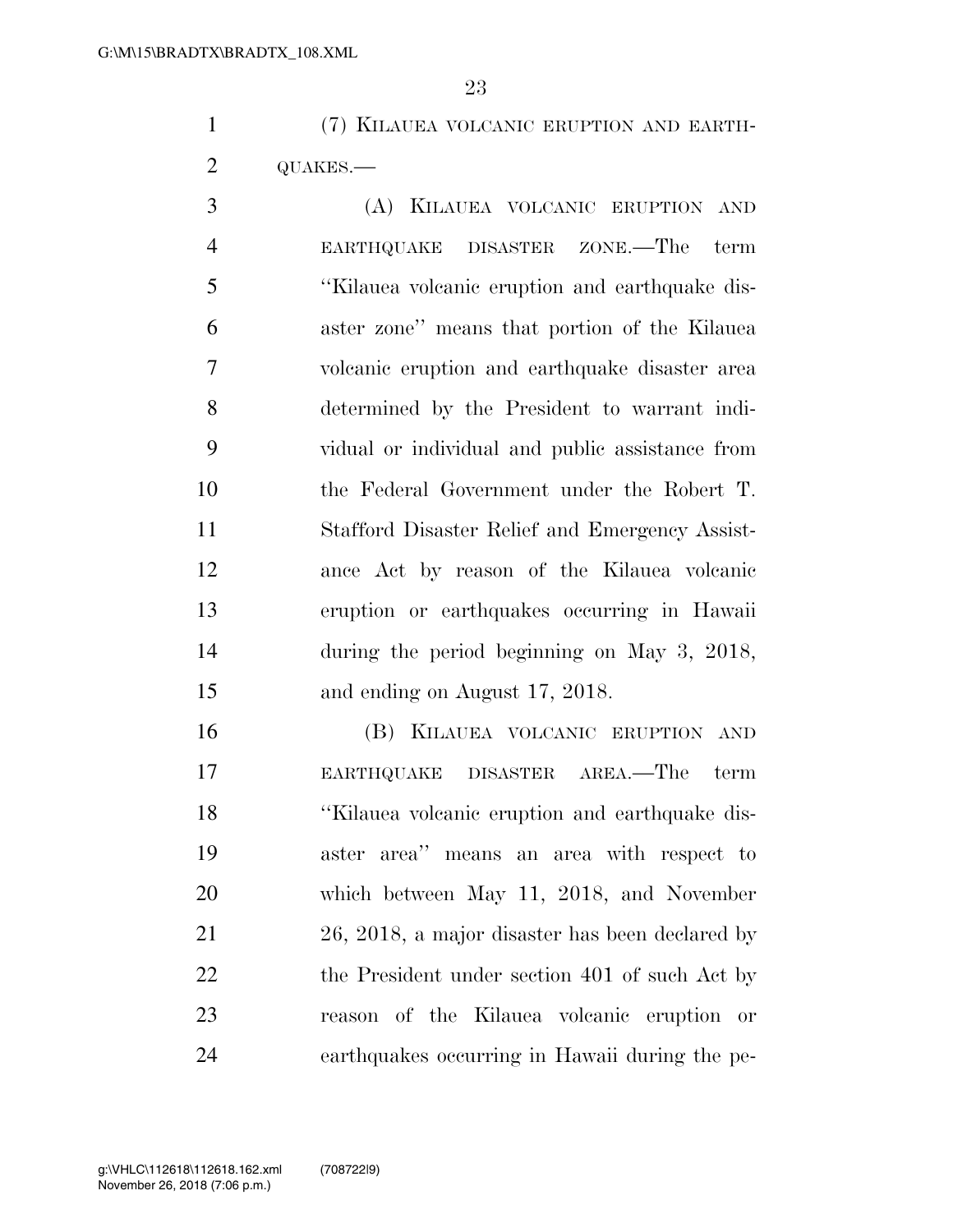| $\mathbf{1}$   | riod beginning on May 3, 2018, and ending on                     |
|----------------|------------------------------------------------------------------|
| $\overline{2}$ | August 17, 2018.                                                 |
| 3              | (8) HAWAII SEVERE STORMS, FLOODING, LAND-                        |
| $\overline{4}$ | SLIDES, AND MUDSLIDES.-                                          |
| 5              | (A) HAWAII SEVERE STORMS, FLOODING,                              |
| 6              | LANDSLIDE, AND MUDSLIDE DISASTER ZONE.-                          |
| 7              | term "Hawaii severe storms, flooding,<br>The                     |
| 8              | landslides, and mudslides disaster zone" means                   |
| 9              | that portion of the Hawaii severe storms, flood-                 |
| 10             | ing, landslides, and mudslides disaster area de-                 |
| 11             | termined by the President to warrant individual                  |
| 12             | or individual and public assistance from the                     |
| 13             | Federal Government under the Robert T. Staf-                     |
| 14             | ford Disaster Relief and Emergency Assistance                    |
| 15             | Act by reason of the severe storms, flooding,                    |
| 16             | landslides, or mudslides occurring in Hawaii                     |
| 17             | during the period beginning on April 13, 2018,                   |
| 18             | and ending on April 16, 2018.                                    |
| 19             | (B) HAWAII SEVERE STORMS, FLOODING,                              |
| 20             | LANDSLIDES,<br><b>AND</b><br><b>MUDSLIDE</b><br><b>DISASTERS</b> |
| 21             | AREA.—The term "Hawaii severe storms, flood-                     |
| 22             | ing, landslides, and mudslides disaster area"                    |
| 23             | means an area with respect to which between                      |
| 24             | May 8, 2018, and November 26, 2018, a major                      |
| 25             | disaster has been declared by the President                      |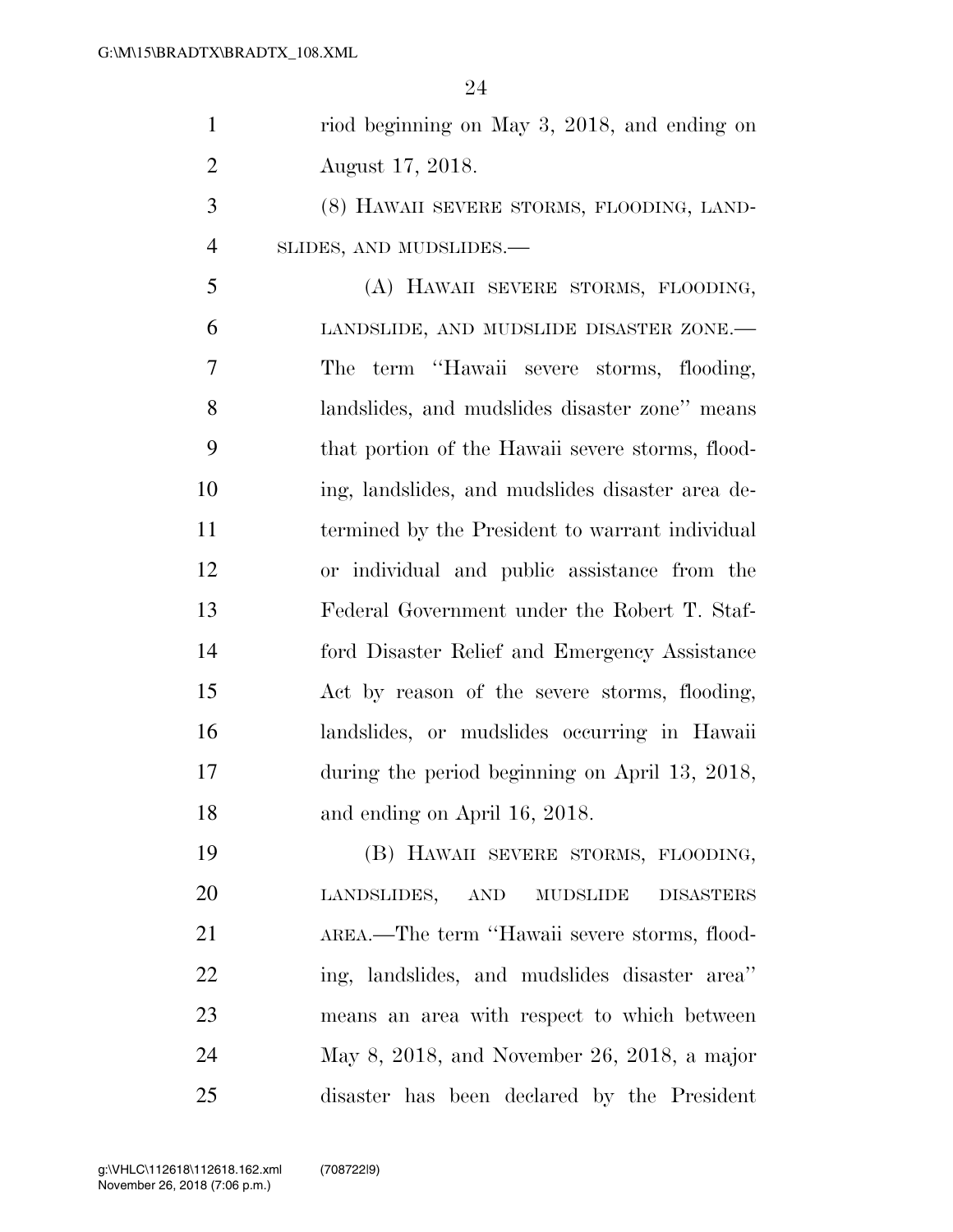| $\mathbf{1}$   | under section 401 of such Act by reason of the                         |
|----------------|------------------------------------------------------------------------|
| $\overline{2}$ | severe storms, flooding, landslides, or mudslides                      |
| 3              | occurring in Hawaii during the period begin-                           |
| $\overline{4}$ | ning on April 13, 2018, and ending on April                            |
| 5              | 16, 2018.                                                              |
| 6              | SEC. 202. SPECIAL DISASTER-RELATED RULES FOR USE OF                    |
| $\overline{7}$ | RETIREMENT FUNDS.                                                      |
| 8              | (a) TAX-FAVORED WITHDRAWALS FROM RETIRE-                               |
| 9              | MENT PLANS.—                                                           |
| 10             | (1) IN GENERAL.—Section 72(t) of the Internal                          |
| 11             | Revenue Code of 1986 shall not apply to any quali-                     |
| 12             | fied disaster distribution.                                            |
| 13             | (2) AGGREGATE DOLLAR LIMITATION.—                                      |
| 14             | (A) IN GENERAL.—For purposes of this                                   |
| 15             | subsection, the aggregate amount of distribu-                          |
| 16             | tions received by an individual which may be                           |
| 17             | treated as qualified disaster distributions for                        |
| 18             | any taxable year shall not exceed the excess (if                       |
| 19             | any) of $-$                                                            |
| 20             | $(i)$ \$100,000, over                                                  |
| 21             | (ii) the aggregate amounts treated as                                  |
| 22             | qualified disaster distributions received by                           |
| 23             | such individual for all prior taxable years.                           |
| 24             | TREATMENT<br>(B)<br>$\overline{\text{OF}}$<br><b>PLAN</b><br>DISTRIBU- |
| 25             | TIONS.—If a distribution to an individual would                        |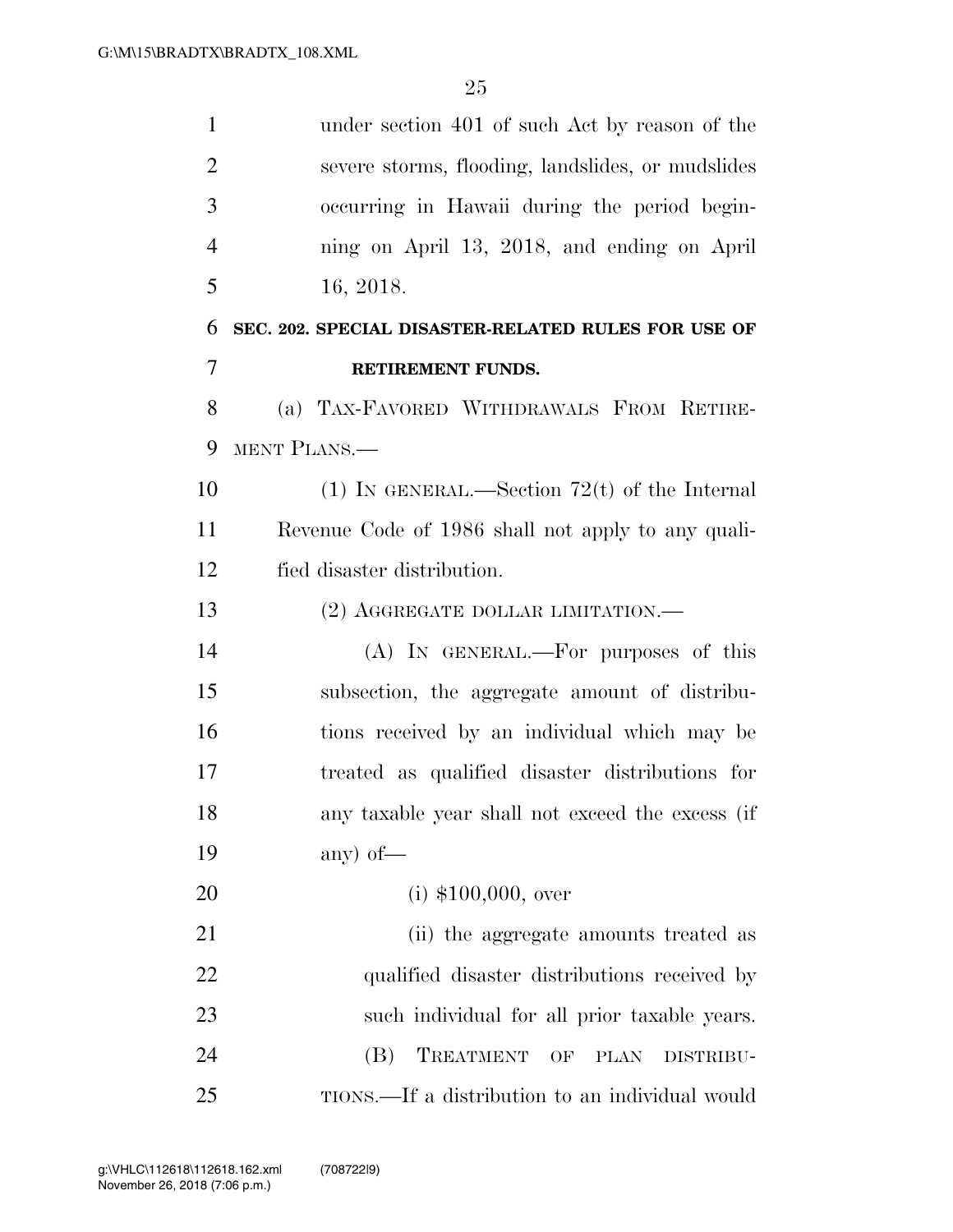| $\mathbf{1}$   | (without regard to subparagraph $(A)$ ) be a      |
|----------------|---------------------------------------------------|
| $\mathbf{2}$   | qualified disaster distribution, a plan shall not |
| 3              | be treated as violating any requirement of the    |
| $\overline{4}$ | Internal Revenue Code of 1986 merely because      |
| 5              | the plan treats such distribution as a qualified  |
| 6              | disaster distribution, unless the aggregate       |
| $\tau$         | amount of such distributions from all plans       |
| 8              | maintained by the employer (and any member        |
| 9              | of any controlled group which includes the em-    |
| 10             | ployer) to such individual exceeds \$100,000.     |
| 11             | (C) CONTROLLED GROUP.—For purposes                |
| 12             | of subparagraph (B), the term "controlled         |
| 13             | group" means any group treated as a single        |
| 14             | employer under subsection (b), (c), (m), or (o)   |
| 15             | of section 414 of the Internal Revenue Code of    |
| 16             | 1986.                                             |
| 17             | (D) SPECIAL RULE FOR INDIVIDUALS AF-              |
| 18             | FECTED BY MORE THAN ONE DISASTER.-The             |
| 19             | limitation of subparagraph (A) shall be applied   |
| 20             | separately with respect to distributions de-      |
| 21             | scribed in each clause of paragraph $(4)(A)$ .    |

(3) AMOUNT DISTRIBUTED MAY BE REPAID.—

 (A) IN GENERAL.—Any individual who re- ceives a qualified disaster distribution may, at any time during the 3-year period beginning on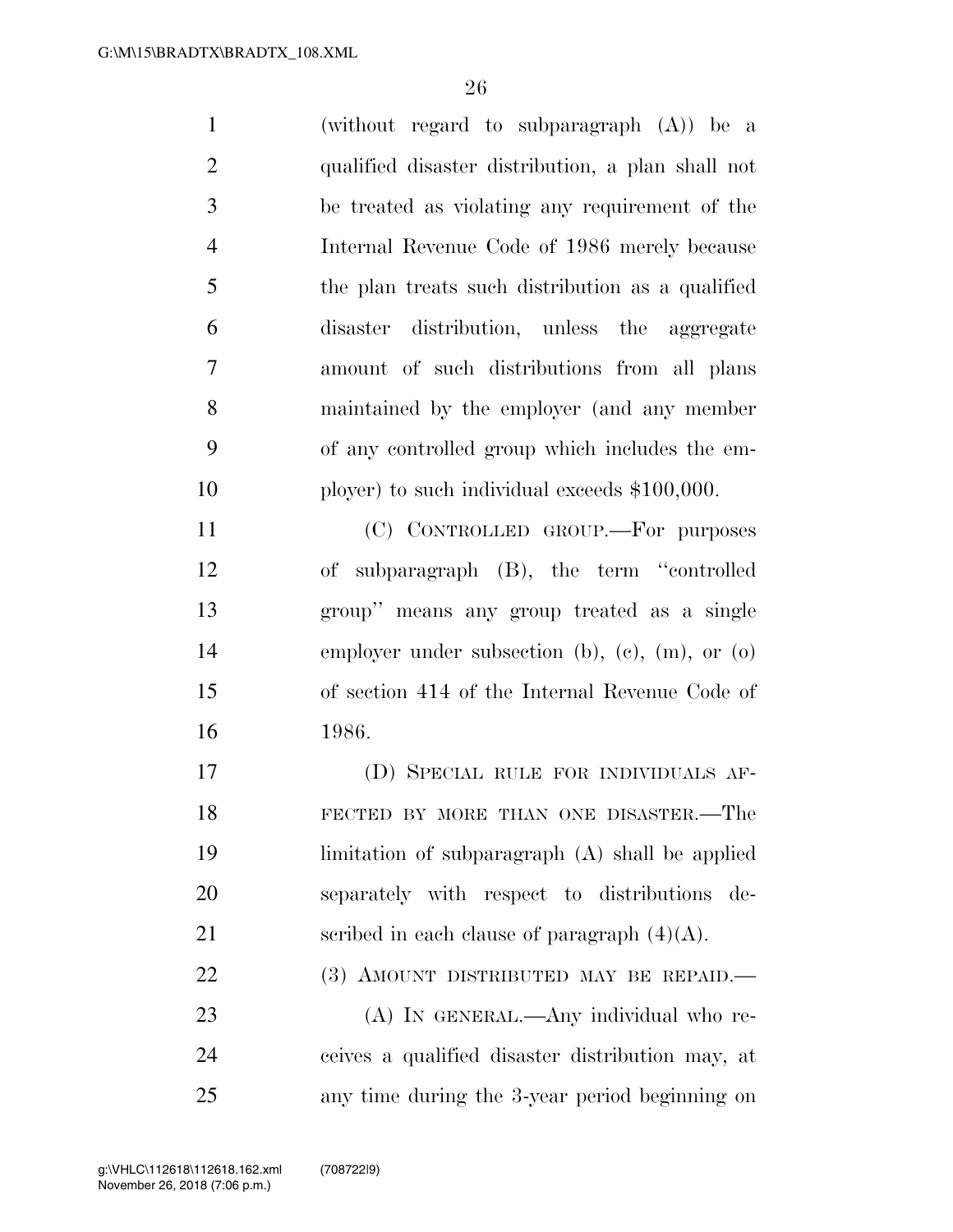| $\mathbf{1}$   | the day after the date on which such distribu-     |
|----------------|----------------------------------------------------|
| 2              | tion was received, make 1 or more contributions    |
| $\overline{3}$ | in an aggregate amount not to exceed the           |
| $\overline{4}$ | amount of such distribution to an eligible retire- |
| 5              | ment plan of which such individual is a bene-      |
| 6              | ficiary and to which a rollover contribution of    |
| 7              | such distribution could be made under section      |
| 8              | $402(c), 403(a)(4), 403(b)(8), 408(d)(3),$ or      |
| 9              | $457(e)(16)$ , of the Internal Revenue Code of     |
| 10             | 1986, as the case may be.                          |
|                |                                                    |

11 (B) TREATMENT OF REPAYMENTS OF DIS- TRIBUTIONS FROM ELIGIBLE RETIREMENT PLANS OTHER THAN IRAS.—For purposes of the Internal Revenue Code of 1986, if a con-15 tribution is made pursuant to subparagraph (A) with respect to a qualified disaster distribution from an eligible retirement plan other than an individual retirement plan, then the taxpayer shall, to the extent of the amount of the con- tribution, be treated as having received the qualified disaster distribution in an eligible roll- over distribution (as defined in section  $402(e)(4)$  of such Code) and as having trans-ferred the amount to the eligible retirement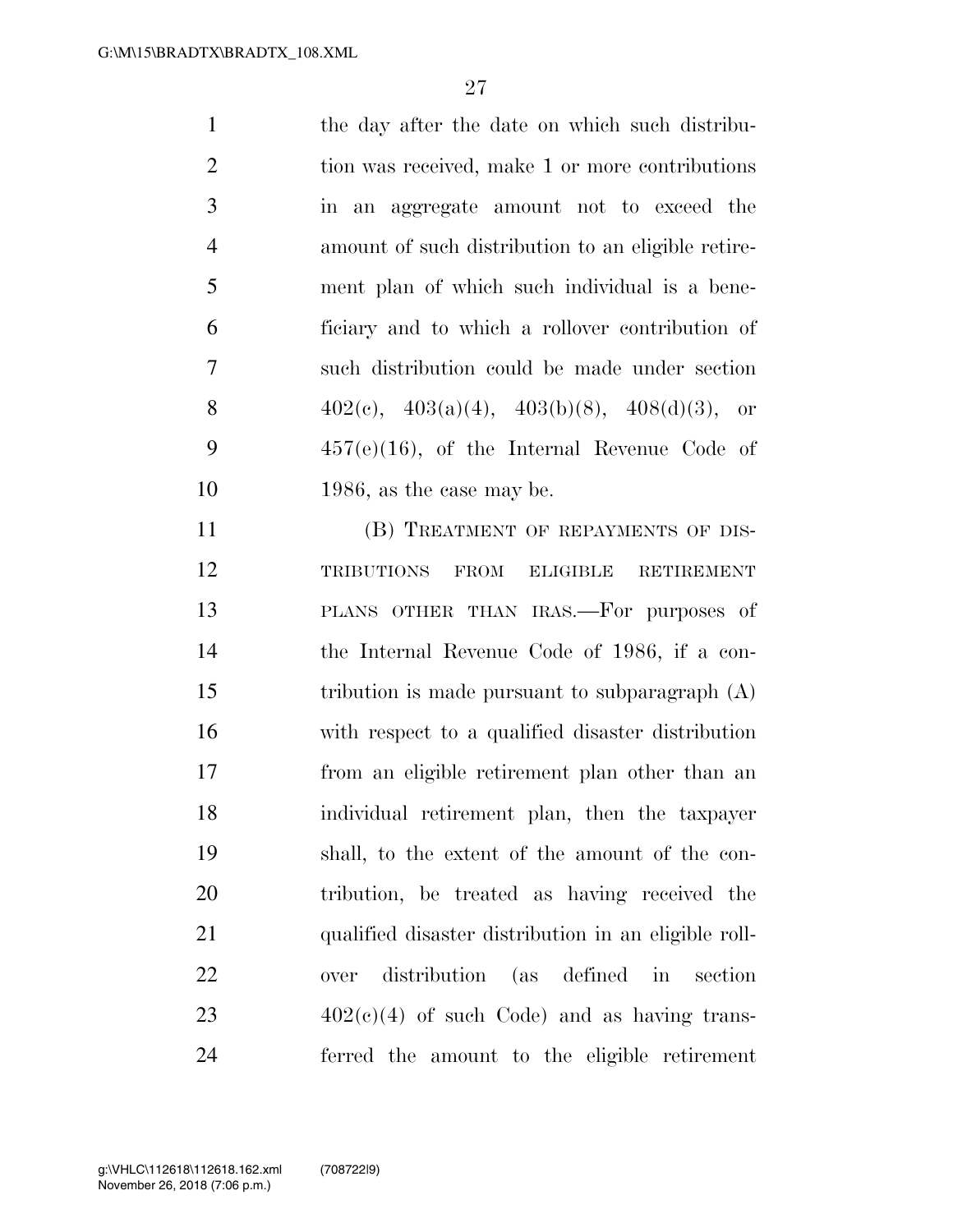plan in a direct trustee to trustee transfer with-in 60 days of the distribution.

 (C) TREATMENT OF REPAYMENTS FOR DISTRIBUTIONS FROM IRAS.—For purposes of the Internal Revenue Code of 1986, if a con- tribution is made pursuant to subparagraph (A) with respect to a qualified disaster distribution from an individual retirement plan (as defined 9 by section  $7701(a)(37)$  of such Code), then, to the extent of the amount of the contribution, 11 the qualified disaster distribution shall be treat- ed as a distribution described in section 408(d)(3) of such Code and as having been transferred to the eligible retirement plan in a direct trustee to trustee transfer within 60 days of the distribution.

 (4) DEFINITIONS.—For purposes of this sub-section—

 (A) QUALIFIED DISASTER DISTRIBU- TION.—Except as provided in paragraph (2), the term ''qualified disaster distribution'' means—

 (i) any distribution from an eligible retirement plan made on or after Sep-tember 7, 2018, and before January 1,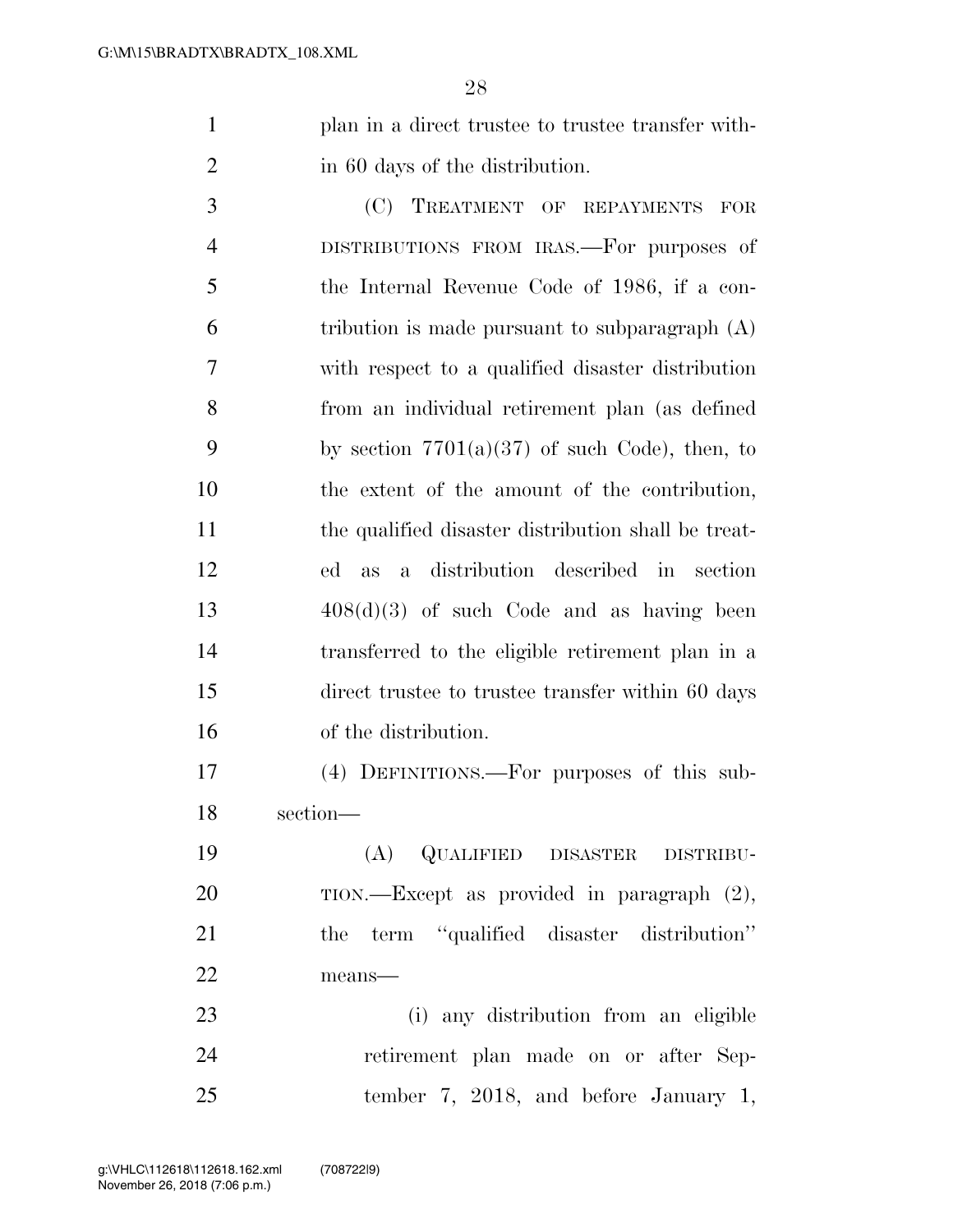| $\mathbf{1}$     | 2020, to an individual whose principal               |
|------------------|------------------------------------------------------|
| $\overline{2}$   | place of abode on September $7, 2018$ , is lo-       |
| 3                | cated in the Hurricane Florence disaster             |
| $\overline{4}$   | area and who has sustained an economic               |
| 5                | loss by reason of Hurricane Florence,                |
| 6                | (ii) any distribution from an eligible               |
| $\boldsymbol{7}$ | retirement plan made on or after October             |
| 8                | $7, 2018,$ and before January 1, 2020, to            |
| 9                | individual whose principal place of<br>an            |
| 10               | abode on October $7, 2018$ , is located in the       |
| 11               | Hurricane Michael disaster area and who              |
| 12               | has sustained an economic loss by reason             |
| 13               | of Hurricane Michael,                                |
| 14               | (iii) any distribution from an eligible              |
| 15               | retirement plan made on or after Sep-                |
| 16               | tember 10, 2018, and before January 1,               |
| 17               | 2020, to an individual whose principal               |
| 18               | place of abode on September 10, 2018, is             |
| 19               | located in the Typhoon Mangkhut disaster             |
| 20               | area and who has sustained an economic               |
| 21               | loss by reason of Typhoon Mangkhut,                  |
| 22               | (iv) any distribution from an eligible               |
| 23               | retirement plan made on or after October             |
| 24               | $24, 2018,$ and before January 1, 2020, to           |
| 25               | individual whose principal place<br>of<br>${\rm an}$ |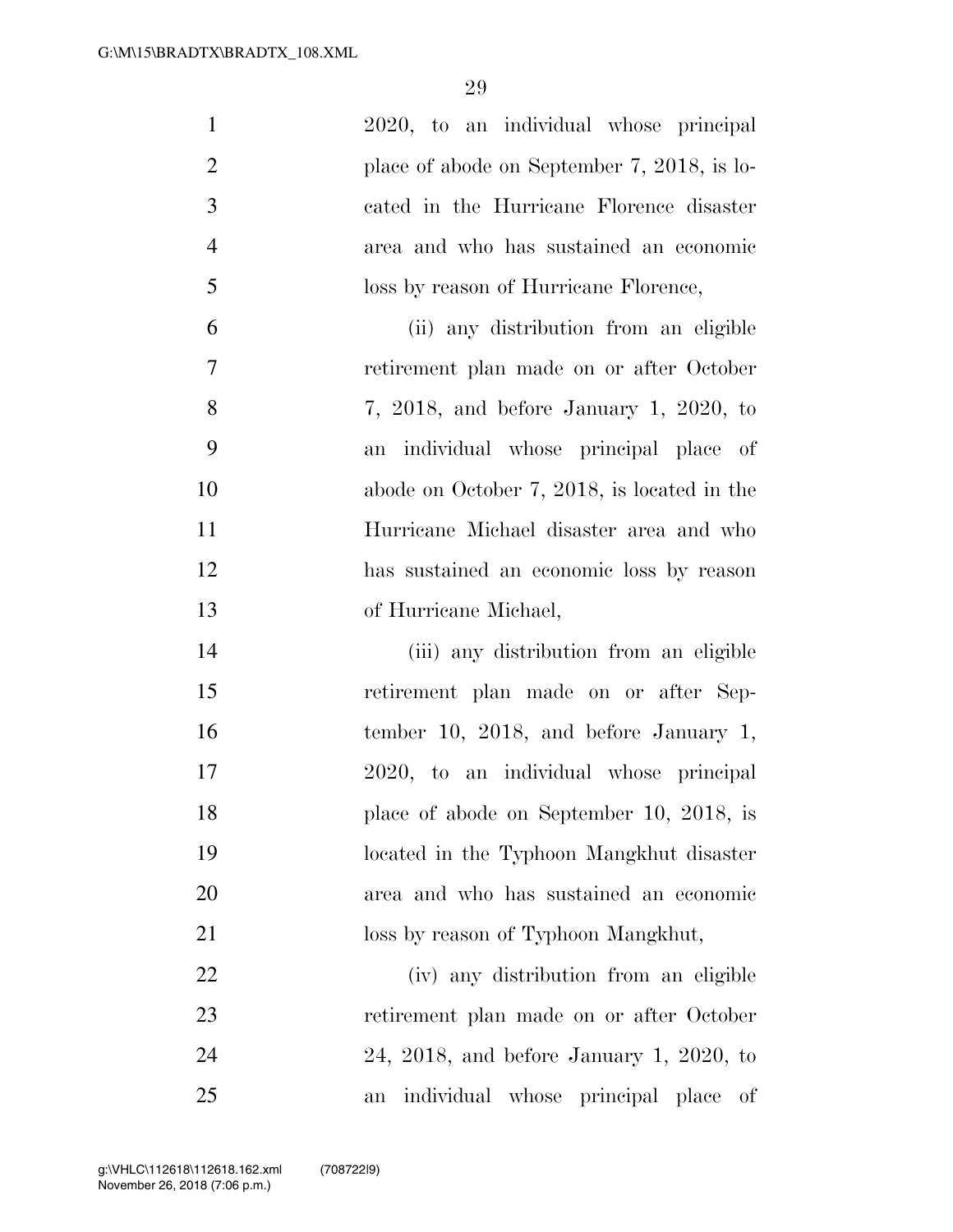abode on October 24, 2018, is located in the Typhoon Yutu disaster area and who has sustained an economic loss by reason of Typhoon Yutu, (v) any distribution from an eligible retirement plan made on or after July 23, 2018, and before January 1, 2020, to an individual whose principal place of abode during any portion of the period from July 23, 2018, to September 19, 2018, is lo-

 cated in the Mendocino wildfire disaster area and who has sustained an economic loss by reason of the wildfires to which the declaration of such area relates,

 (vi) any distribution from an eligible retirement plan made on or after Novem- ber 8, 2018, and before January 1, 2020, to an individual whose principal place of abode during any portion of the period 20 from November 8, 2018, to November 30, 21 2018, is located in the Camp and Woolsey wildfire disaster area and who has sus- tained an economic loss by reason of the wildfires to which the declaration of such area relates,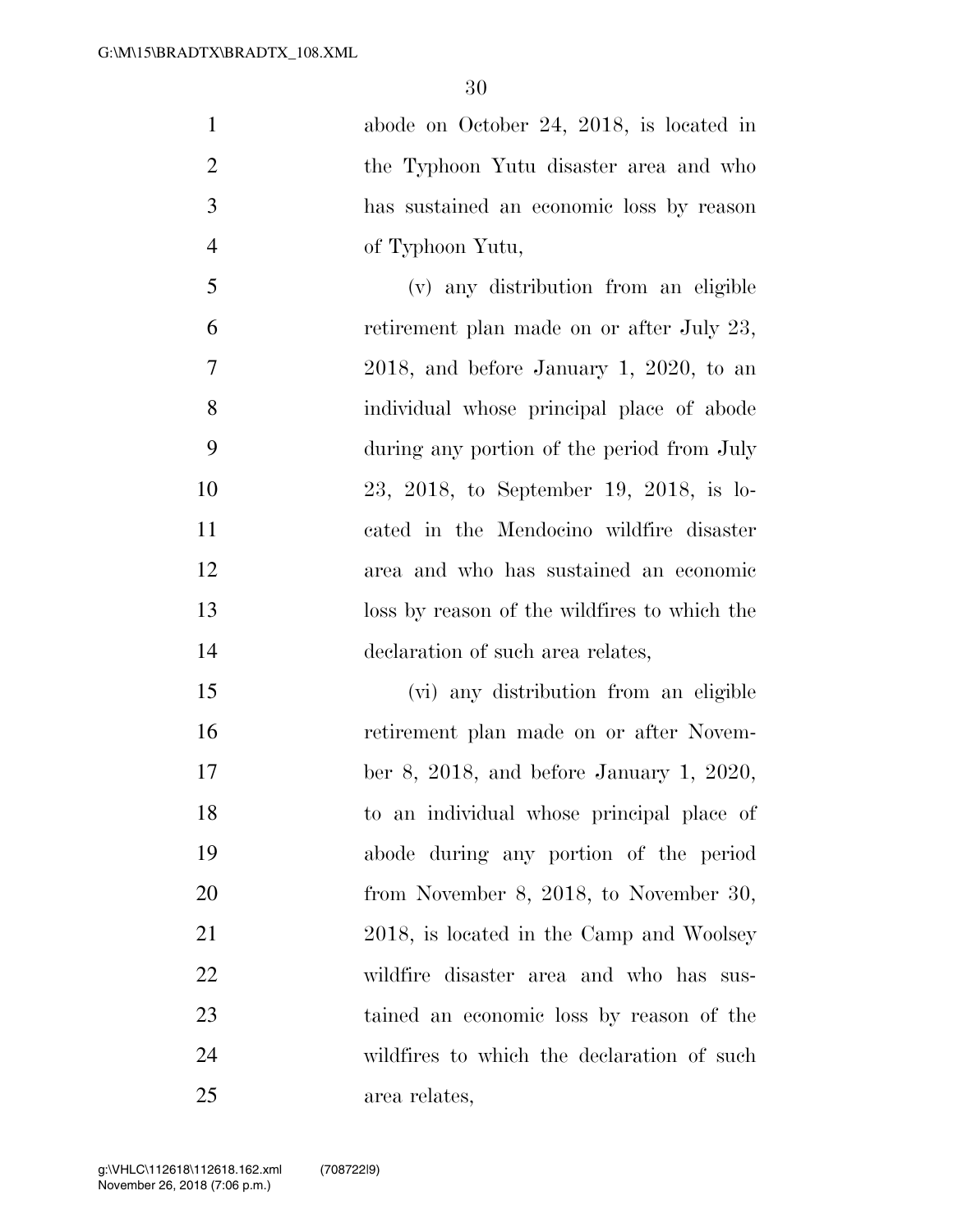| $\mathbf{1}$   | (vii) any distribution from an eligible        |
|----------------|------------------------------------------------|
| $\overline{2}$ | retirement plan made on or after May 3,        |
| 3              | $2018$ , and before January 1, 2020, to an     |
| $\overline{4}$ | individual whose principal place of abode      |
| 5              | during any portion of the period from May      |
| 6              | 3, 2018, to August 17, 2018, is located in     |
| 7              | the Kilauea volcanic eruption and earth-       |
| 8              | quake disaster area and who has sustained      |
| 9              | an economic loss by reason of the volcanic     |
| 10             | eruption or earthquakes to which the dec-      |
| 11             | laration of such area relates, and             |
| 12             | (viii) any distribution from an eligible       |
| 13             | retirement plan made on or after April 13,     |
| 14             | $2018$ , and before January 1, 2020, to an     |
| 15             | individual whose principal place of abode      |
| 16             | on April 13, 2018, is located in the Hawaii    |
| 17             | severe storms, flooding, landslides, and       |
| 18             | mudslides disaster area and who has sus-       |
| 19             | tained an economic loss by reason of the       |
| 20             | severe storms, flooding, landslides, and       |
| 21             | mudslides to which the declaration of such     |
| 22             | area relates.                                  |
| 23             | (B) ELIGIBLE RETIREMENT PLAN.—The              |
| 24             | term "eligible retirement plan" shall have the |
| $25\,$         | meaning given such term by<br>section          |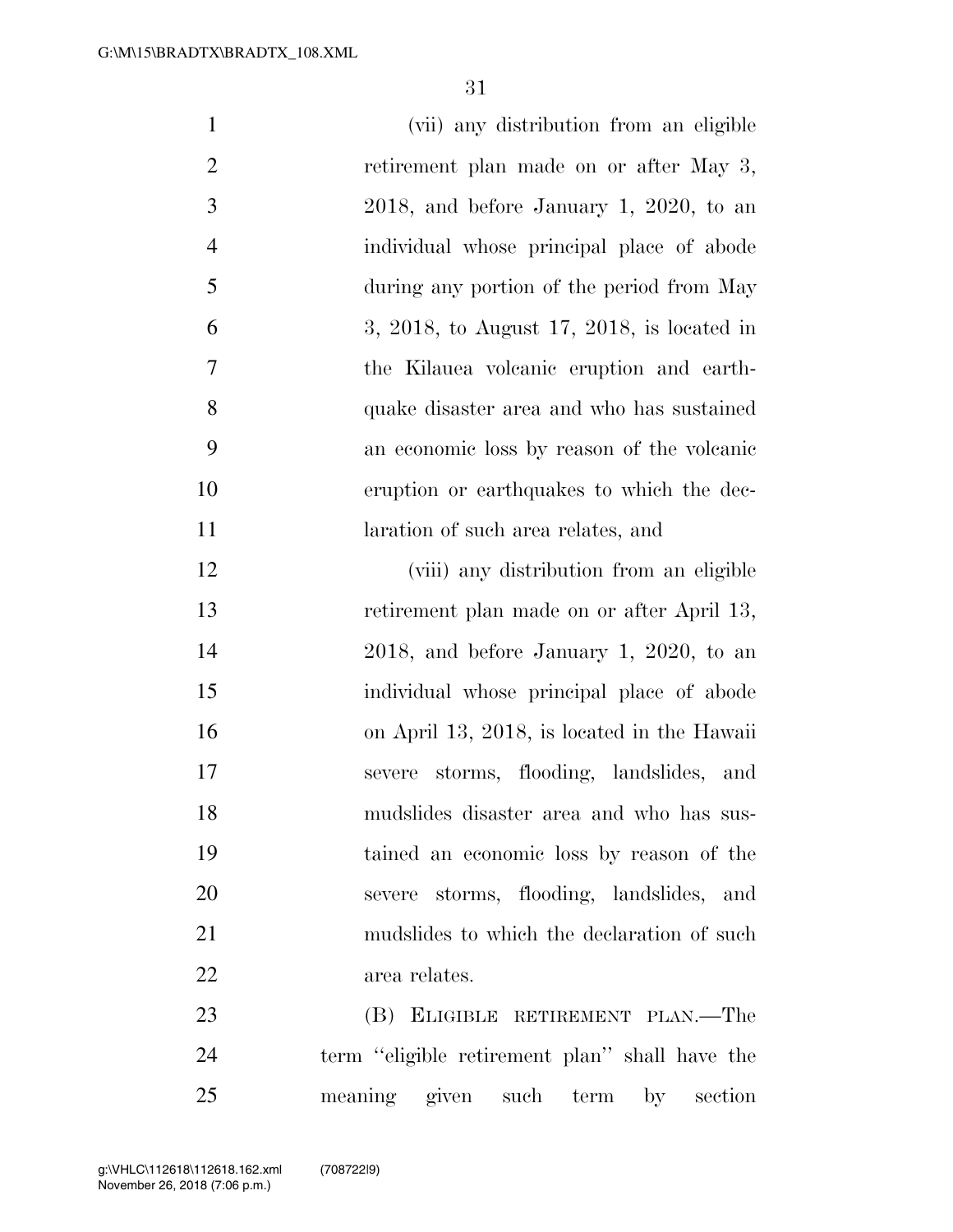|                | $402(e)(8)(B)$ of the Internal Revenue Code of |  |  |  |
|----------------|------------------------------------------------|--|--|--|
| $\overline{2}$ | 1986.                                          |  |  |  |

 (5) INCOME INCLUSION SPREAD OVER 3-YEAR PERIOD.—

 (A) IN GENERAL.—In the case of any qualified disaster distribution, unless the tax- payer elects not to have this paragraph apply for any taxable year, any amount required to be included in gross income for such taxable year shall be so included ratably over the 3-taxable-year period beginning with such taxable year.

 (B) SPECIAL RULE.—For purposes of sub- paragraph (A), rules similar to the rules of sub- paragraph (E) of section 408A(d)(3) of the In-ternal Revenue Code of 1986 shall apply.

(6) SPECIAL RULES.—

 (A) EXEMPTION OF DISTRIBUTIONS FROM TRUSTEE TO TRUSTEE TRANSFER AND WITH- HOLDING RULES.—For purposes of sections  $401(a)(31)$ ,  $402(f)$ , and  $3405$  of the Internal Revenue Code of 1986, qualified disaster dis- tributions shall not be treated as eligible roll-over distributions.

 (B) QUALIFIED DISASTER DISTRIBUTIONS TREATED AS MEETING PLAN DISTRIBUTION RE-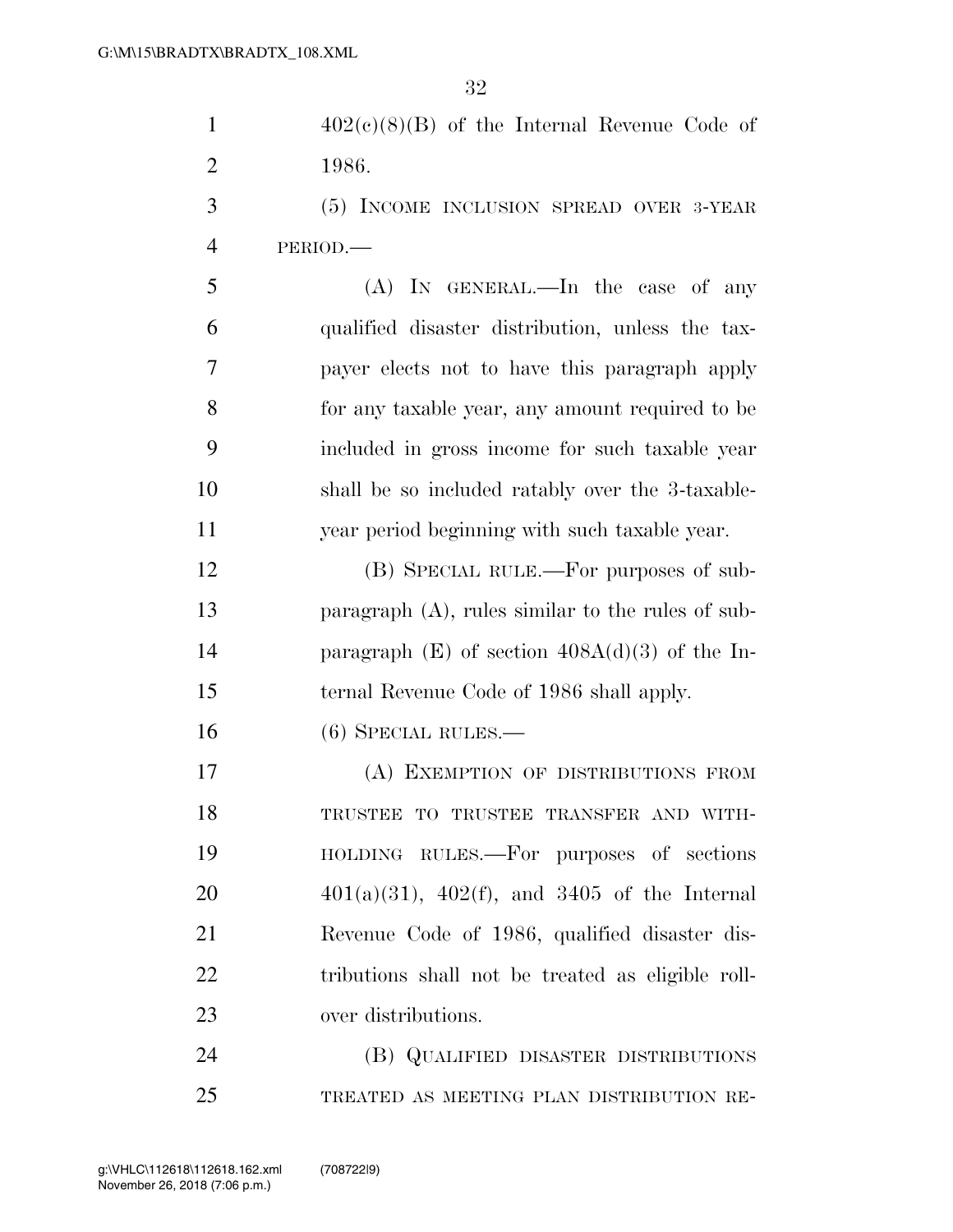| $\mathbf{1}$   |     | QUIREMENTS.—For purposes the Internal Rev-             |
|----------------|-----|--------------------------------------------------------|
| $\overline{2}$ |     | enue Code of 1986, a qualified disaster dis-           |
| 3              |     | tribution shall be treated as meeting the re-          |
| $\overline{4}$ |     | quirements of sections $401(k)(2)(B)(I)$ ,             |
| 5              |     | $403(b)(7)(A)(ii)$ , $403(b)(11)$ , and $457(d)(1)(A)$ |
| 6              |     | of such Code.                                          |
| 7              | (b) | RECONTRIBUTIONS OF WITHDRAWALS<br>FOR                  |
| 8              |     | HOME PURCHASES.-                                       |
| 9              |     | (1) RECONTRIBUTIONS.                                   |
| 10             |     | (A) IN GENERAL.—Any individual who re-                 |
| 11             |     | ceived a qualified distribution may, during the        |
| 12             |     | applicable period, make 1 or more contributions        |
| 13             |     | in an aggregate amount not to exceed the               |
| 14             |     | amount of such qualified distribution to an eli-       |
| 15             |     | gible retirement plan (as defined in section           |
| 16             |     | $402(c)(8)(B)$ of the Internal Revenue Code of         |
| 17             |     | 1986) of which such individual is a beneficiary        |
| 18             |     | and to which a rollover contribution of such dis-      |
| 19             |     | tribution could be made under section $402(c)$ ,       |
| 20             |     | $403(a)(4)$ , $403(b)(8)$ , or $408(d)(3)$ , of such   |
| 21             |     | Code, as the case may be.                              |
| 22             |     | (B) TREATMENT OF REPAYMENTS.-Rules                     |
| 23             |     | similar to the rules of subparagraphs $(B)$ , $(C)$ ,  |
| 24             |     | and (D) of subsection $(a)(3)$ shall apply for         |
| 25             |     | purposes of this subsection.                           |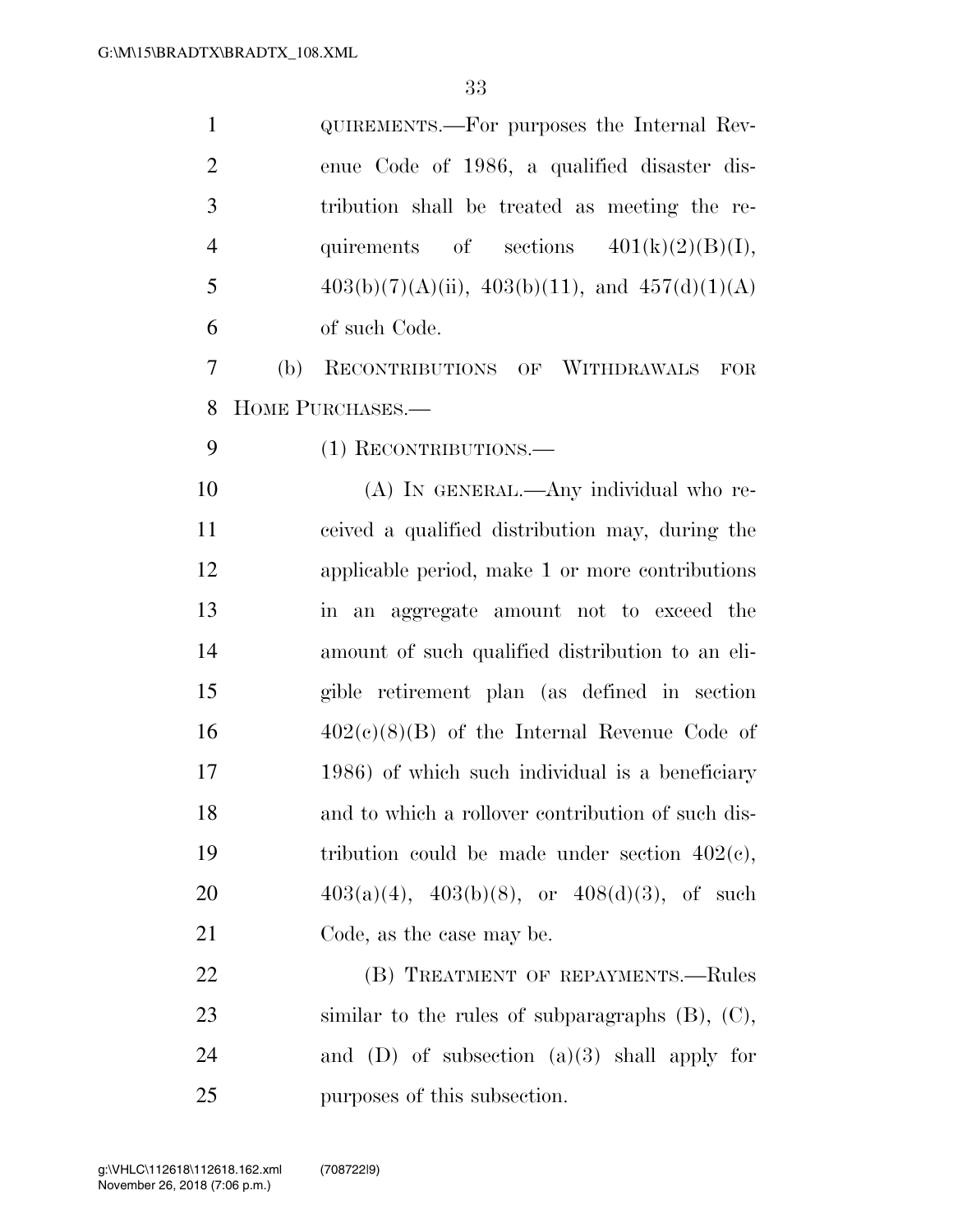|                | (2) QUALIFIED DISTRIBUTION.—For purposes |
|----------------|------------------------------------------|
| 2 <sup>1</sup> | of this subsection—                      |
| 3              | (A) IN GENERAL.—The term "qualified      |

| $\overline{4}$ | distribution" means any qualified Florence dis-   |
|----------------|---------------------------------------------------|
| 5              | tribution, any qualified Michael distribution,    |
| 6              | any qualified Mangkhut distribution, any quali-   |
| 7              | fied Yutu distribution, any qualified Mendocino   |
| 8              | distribution, any qualified Camp and Woolsey      |
| - 9            | distribution, any qualified Kilauea distribution, |
| 10             | and any qualified Hawaii distribution.            |

 (B) QUALIFIED FLORENCE DISTRIBU- TION.—The term ''qualified Florence distribu-tion'' means any distribution—

| 14     | described in<br>section<br>(i)                                   |
|--------|------------------------------------------------------------------|
| 15     | $401(k)(2)(B)(i)(IV), 403(b)(7)(A)(ii)$ (but                     |
| 16     | only to the extent such distribution relates                     |
| 17     | to financial hardship), $403(b)(11)(B)$ , or                     |
| 18     | $72(t)(2)(F)$ , of the Internal Revenue Code                     |
| 19     | of 1986,                                                         |
| $\cap$ | $(2)$ $\ldots$ $(4)$ $\ldots$ $\ldots$ $\ldots$ $\ldots$ 00 0010 |

20 (ii) received after February 28, 2018, and before November 8, 2018, and

22 (iii) which was to be used to purchase or construct a principal residence in the Hurricane Florence disaster area, but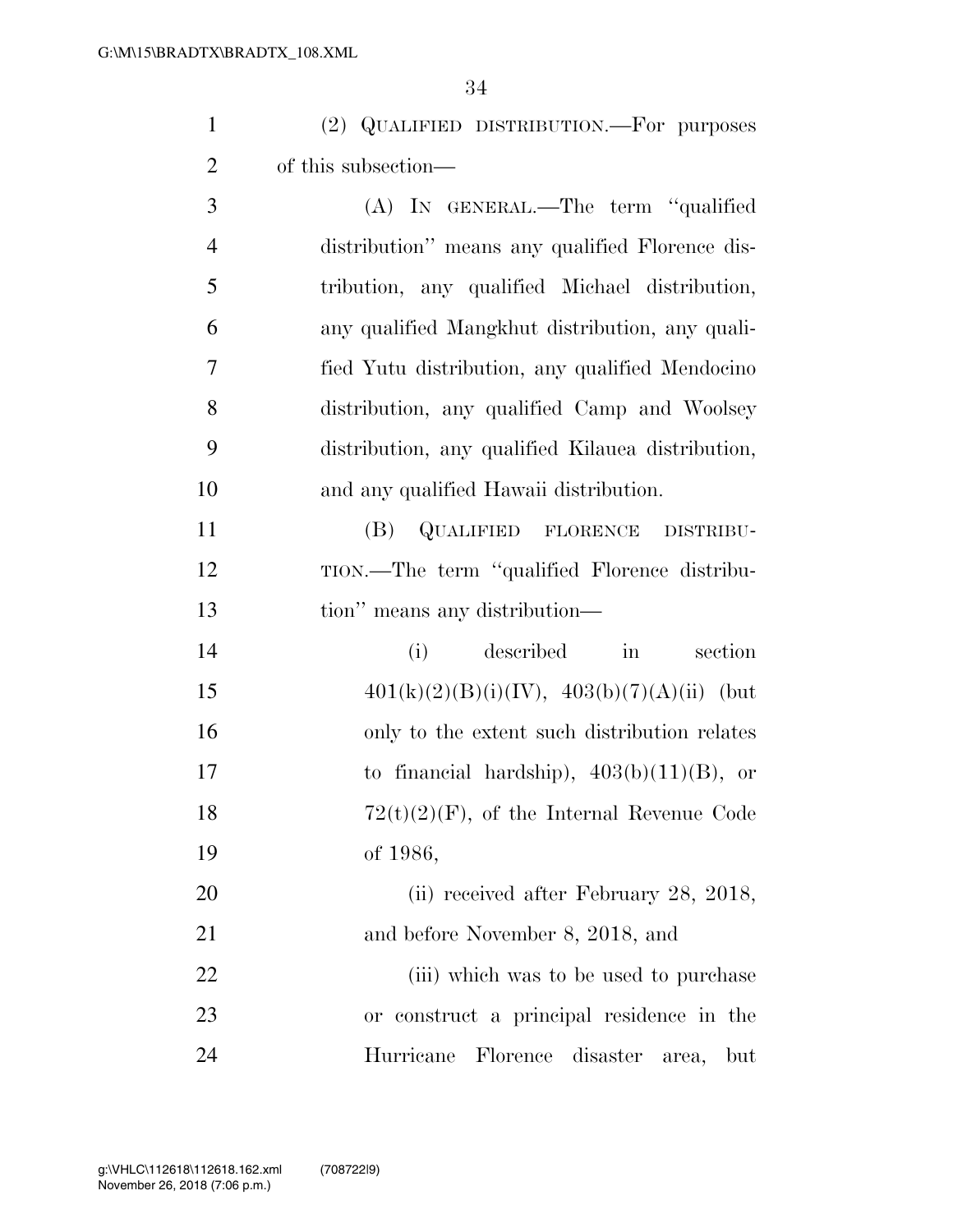| $\mathbf{1}$   | which was not so purchased or constructed          |
|----------------|----------------------------------------------------|
| $\overline{2}$ | on account of Hurricane Florence.                  |
| 3              | (C) QUALIFIED MICHAEL DISTRIBUTION.—               |
| $\overline{4}$ | term "qualified Michael distribution"<br>The       |
| 5              | means any distribution-                            |
| 6              | described<br>(i)<br>section<br>$\sin$              |
| 7              | $401(k)(2)(B)(i)(IV), 403(b)(7)(A)(ii)$ (but       |
| 8              | only to the extent such distribution relates       |
| 9              | to financial hardship), $403(b)(11)(B)$ , or       |
| 10             | $72(t)(2)(F)$ , of the Internal Revenue Code       |
| 11             | of 1986,                                           |
| 12             | (ii) received after February 28, 2018,             |
| 13             | and before November 23, 2018, and                  |
| 14             | (iii) which was to be used to purchase             |
| 15             | or construct a principal residence in the          |
| 16             | Hurricane Michael disaster area, but which         |
| 17             | was not so purchased or constructed on ac-         |
| 18             | count of Hurricane Michael.                        |
| 19             | (D) QUALIFIED MANGKHUT DISTRIBU-                   |
| 20             | TION.-The term "qualified Mangkhut distribu-       |
| 21             | tion" means any distribution—                      |
| 22             | described<br>section<br>(i)<br>$\operatorname{in}$ |
| 23             | $401(k)(2)(B)(i)(IV), 403(b)(7)(A)(ii)$ (but       |
| 24             | only to the extent such distribution relates       |
| 25             | to financial hardship), $403(b)(11)(B)$ , or       |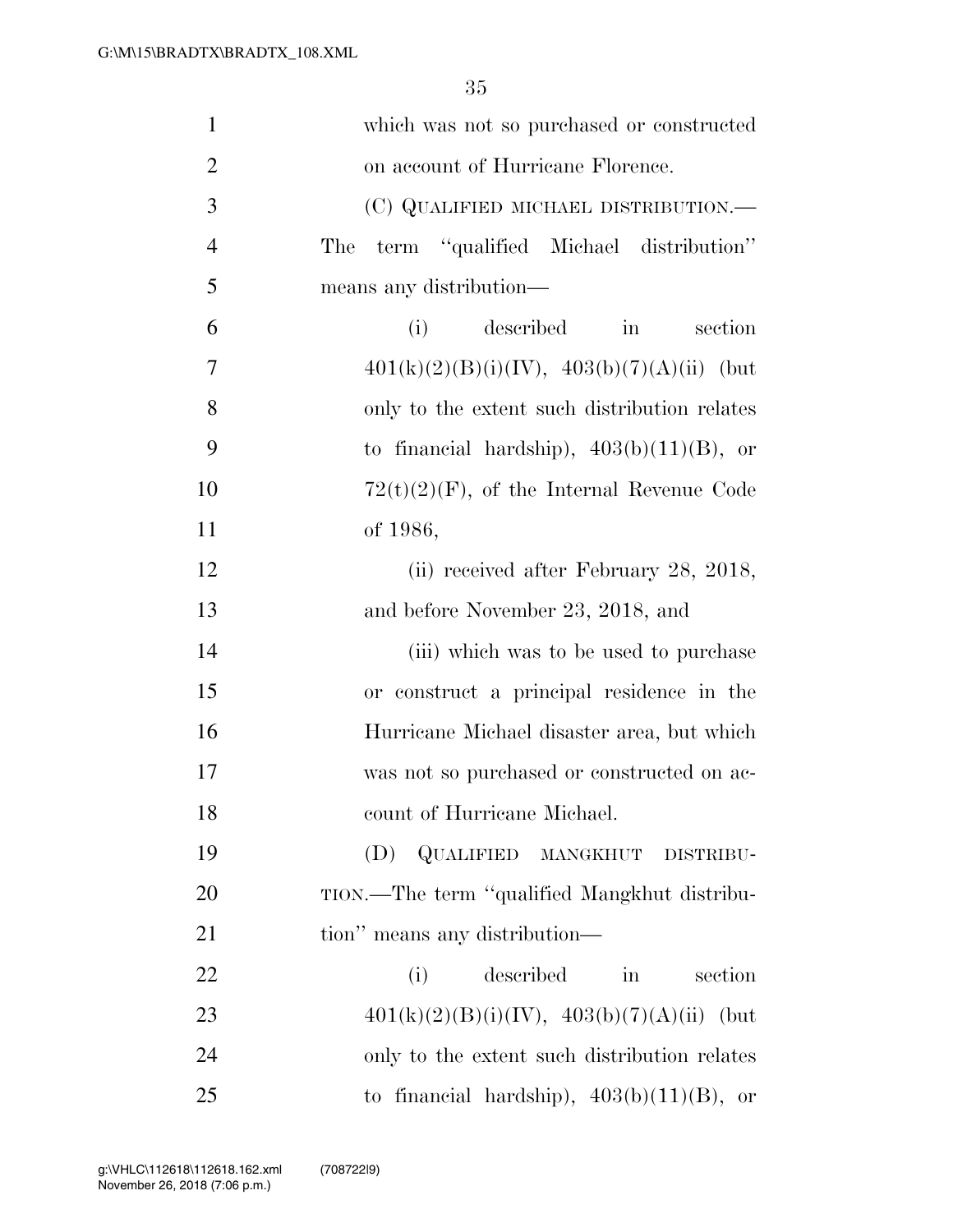| $\mathbf{1}$   | $72(t)(2)(F)$ , of the Internal Revenue Code |
|----------------|----------------------------------------------|
| $\overline{2}$ | of 1986,                                     |
| 3              | (ii) received after February 28, 2018,       |
| $\overline{4}$ | and before October 11, 2018, and             |
| 5              | (iii) which was to be used to purchase       |
| 6              | or construct a principal residence in the    |
| 7              | Typhoon Mangkhut disaster area, but          |
| 8              | which was not so purchased or constructed    |
| 9              | on account of Typhoon Mangkhut.              |
| 10             | (E) QUALIFIED YUTU DISTRIBUTION.—            |
| 11             | The term "qualified Yutu distribution" means |
| 12             | any distribution—                            |
| 13             | described<br>section<br>(i)<br>in            |
| 14             | $401(k)(2)(B)(i)(IV), 403(b)(7)(A)(ii)$ (but |
| 15             | only to the extent such distribution relates |
| 16             | to financial hardship), $403(b)(11)(B)$ , or |
| 17             | $72(t)(2)(F)$ , of the Internal Revenue Code |
| 18             | of 1986,                                     |
| 19             | (ii) received after February 28, 2018,       |
| 20             | and before November 26, 2018, and            |
| 21             | (iii) which was to be used to purchase       |
| 22             | or construct a principal residence in the    |
| 23             | Mangkhut disaster area,<br>Typhoon<br>but    |
| 24             | which was not so purchased or constructed    |
| 25             | on account of Typhoon Mangkhut.              |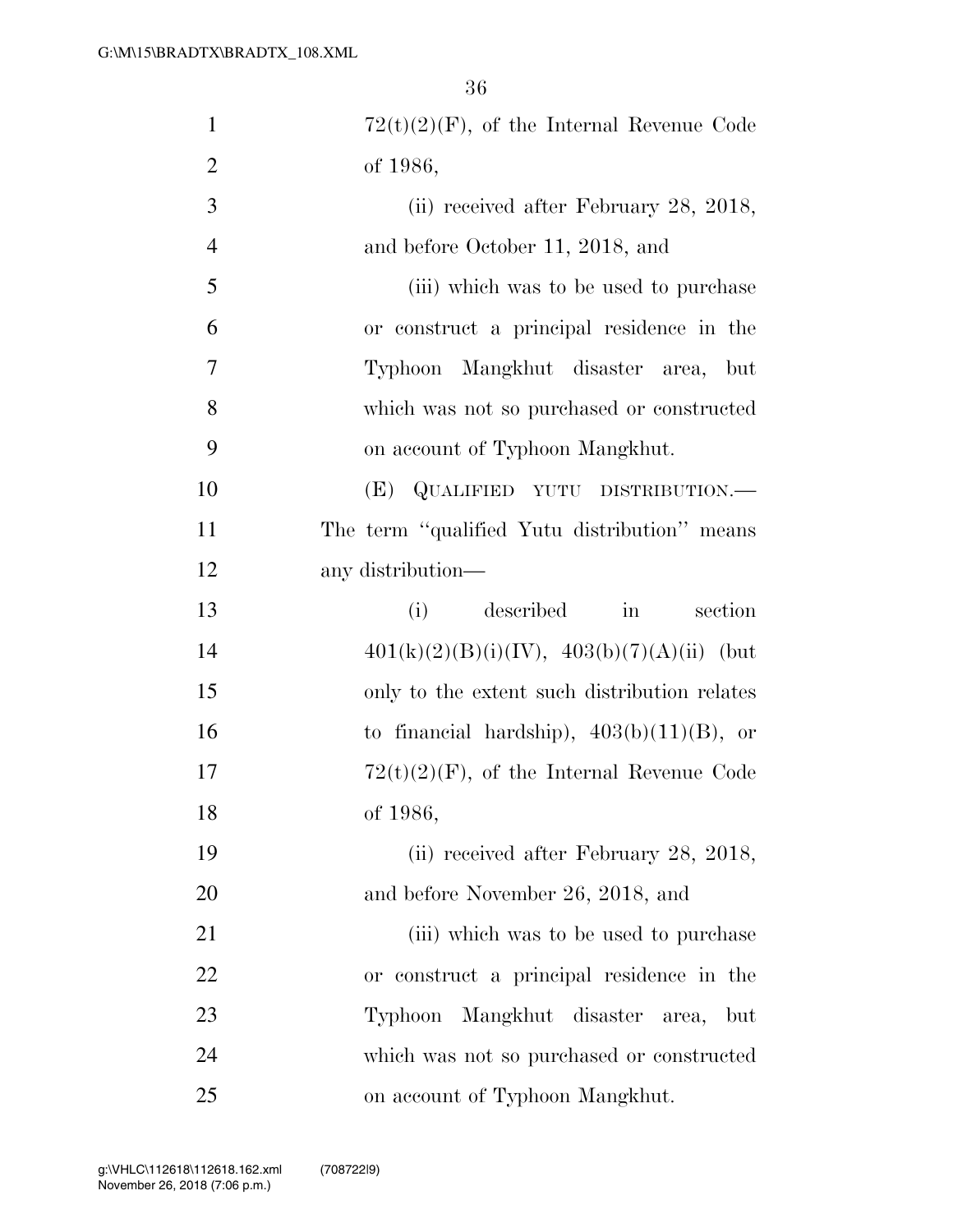| $\mathbf{1}$   | QUALIFIED MENDOCINO DISTRIBU-<br>(F)               |
|----------------|----------------------------------------------------|
| $\overline{2}$ | TION.-The term "qualified Mendocino dis-           |
| 3              | tribution" means any distribution—                 |
| $\overline{4}$ | (i)<br>described<br>$\sin$<br>section              |
| 5              | $401(k)(2)(B)(i)(IV), 403(b)(7)(A)(ii)$ (but       |
| 6              | only to the extent such distribution relates       |
| $\overline{7}$ | to financial hardship), $403(b)(11)(B)$ , or       |
| 8              | $72(t)(2)(F)$ , of the Internal Revenue Code       |
| 9              | of 1986,                                           |
| 10             | (ii) received after February 28, 2018,             |
| 11             | and before October 19, 2018, and                   |
| 12             | (iii) which was to be used to purchase             |
| 13             | or construct a principal residence in the          |
| 14             | Mendocino wildfire<br>disaster<br>area,<br>but     |
| 15             | which was not so purchased or constructed          |
| 16             | on account of the wildfires to which the           |
| 17             | declaration of such area relates.                  |
| 18             | (G) QUALIFIED CAMP AND WOOLSEY DIS-                |
| 19             | TRIBUTION.—The term "qualified Camp and            |
| 20             | Woolsey distribution" means any distribution—      |
| 21             | described<br>(i)<br>$\operatorname{in}$<br>section |
| 22             | $401(k)(2)(B)(i)(IV), 403(b)(7)(A)(ii)$ (but       |
| 23             | only to the extent such distribution relates       |
| 24             | to financial hardship), $403(b)(11)(B)$ , or       |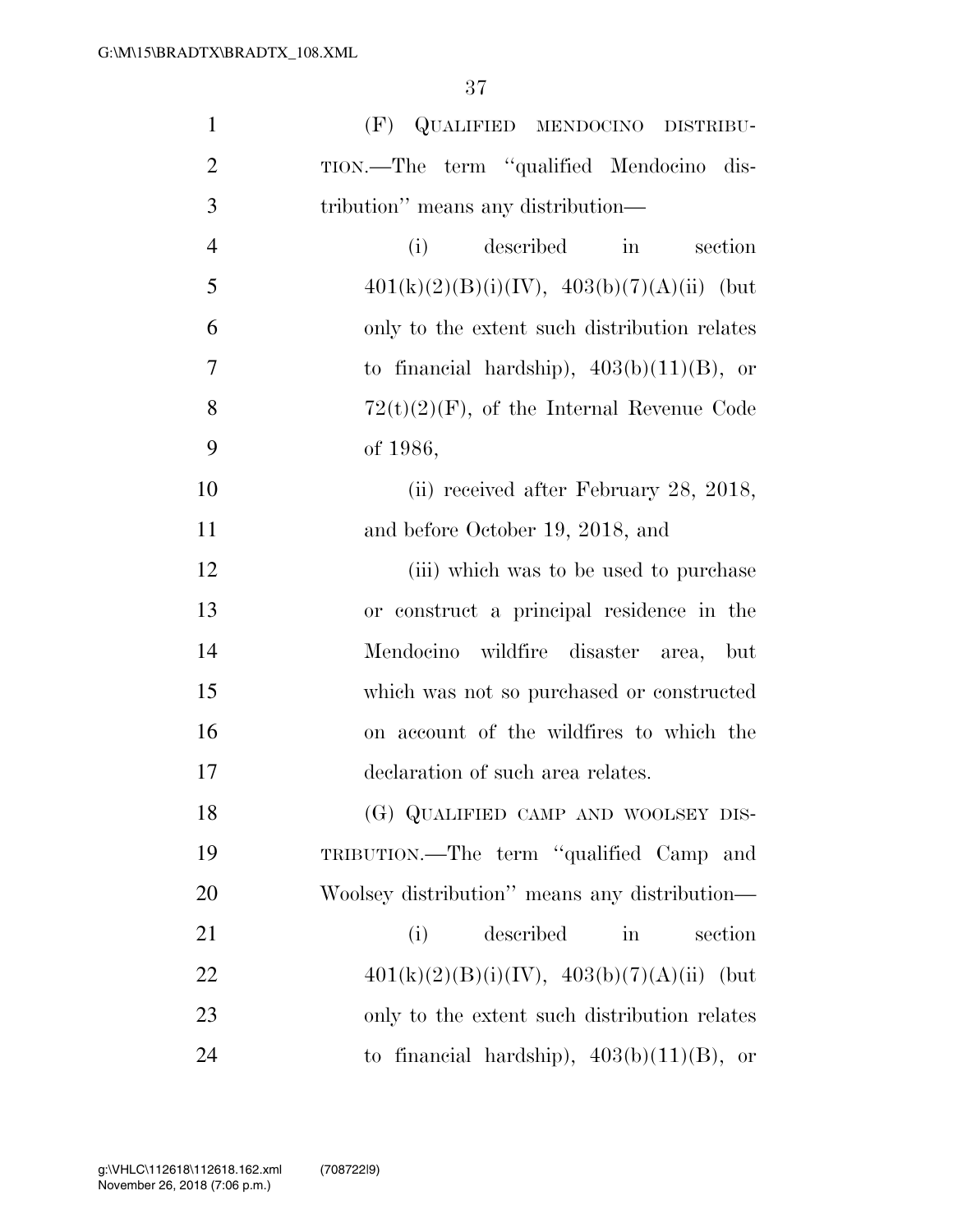| $\mathbf{1}$   | $72(t)(2)(F)$ , of the Internal Revenue Code       |
|----------------|----------------------------------------------------|
| $\overline{2}$ | of 1986,                                           |
| 3              | (ii) received after February 28, 2018,             |
| $\overline{4}$ | and before December 30, 2018, and                  |
| 5              | (iii) which was to be used to purchase             |
| 6              | or construct a principal residence in the          |
| 7              | Camp and Woolsey wildfire disaster area,           |
| 8              | but which was not so purchased or con-             |
| 9              | structed on account of the wildfires to            |
| 10             | which the declaration of such area relates.        |
| 11             | (H) QUALIFIED KILAUEA DISTRIBUTION.—               |
| 12             | term "qualified Kilauea distribution"<br>The       |
| 13             | means any distribution—                            |
| 14             | described<br>section<br>(i)<br>$\operatorname{in}$ |
| 15             | $401(k)(2)(B)(i)(IV), 403(b)(7)(A)(ii)$ (but       |
| 16             | only to the extent such distribution relates       |
| 17             | to financial hardship), $403(b)(11)(B)$ , or       |
| 18             | $72(t)(2)(F)$ , of the Internal Revenue Code       |
| 19             | of 1986,                                           |
| 20             | (ii) received after February 28, 2018,             |
| 21             | and before September 17, 2019, and                 |
| 22             | (iii) which was to be used to purchase             |
| 23             | or construct a principal residence in the          |
| 24             | Kilauea disaster area, but which was not           |
| 25             | so purchased or constructed on account of          |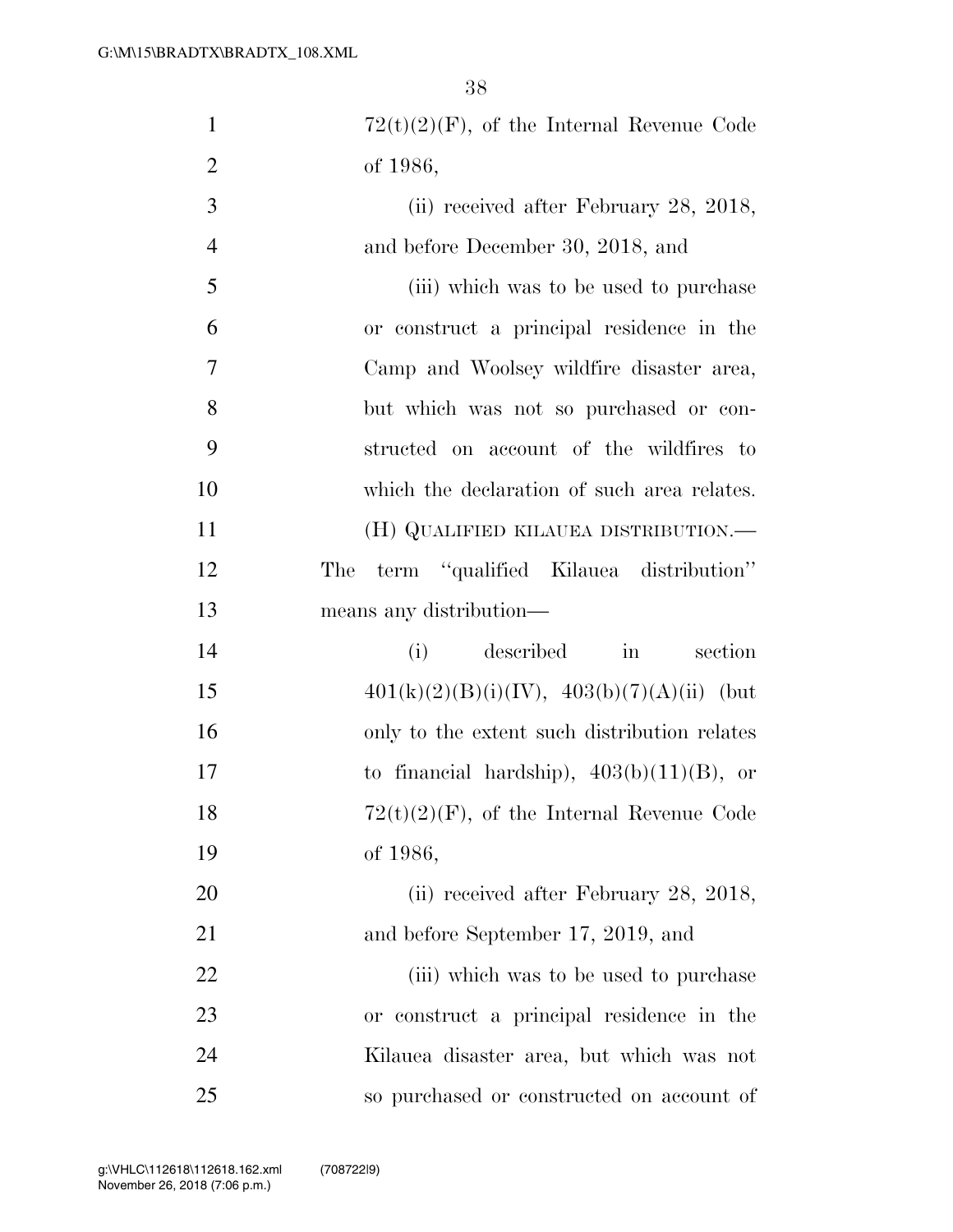| $\mathbf{1}$   | the volcanic eruption and earthquakes to        |
|----------------|-------------------------------------------------|
| $\overline{2}$ | which the declaration of such area relates.     |
| 3              | (I) QUALIFIED HAWAII DISTRIBUTION.—             |
| $\overline{4}$ | term "qualified Hawaii distribution"<br>The     |
| 5              | means any distribution—                         |
| 6              | described<br>(i)<br>section<br>in               |
| 7              | $401(k)(2)(B)(i)(IV), 403(b)(7)(A)(ii)$ (but    |
| 8              | only to the extent such distribution relates    |
| 9              | to financial hardship), $403(b)(11)(B)$ , or    |
| 10             | $72(t)(2)(F)$ , of the Internal Revenue Code    |
| 11             | of 1986,                                        |
| 12             | (ii) received after February 28, 2018,          |
| 13             | and before May 16, 2018, and                    |
| 14             | (iii) which was to be used to purchase          |
| 15             | or construct a principal residence in the       |
| 16             | Hawaii severe storms, flooding, landslides,     |
| 17             | and mudslides disaster area, but which was      |
| 18             | not so purchased or constructed on ac-          |
| 19             | count of the severe storms, flooding, land-     |
| 20             | slides, and mudslides to which the declara-     |
| 21             | tion of such area relates.                      |
| 22             | (3) APPLICABLE PERIOD.—For purposes of this     |
| 23             | subsection, the term "applicable period" means- |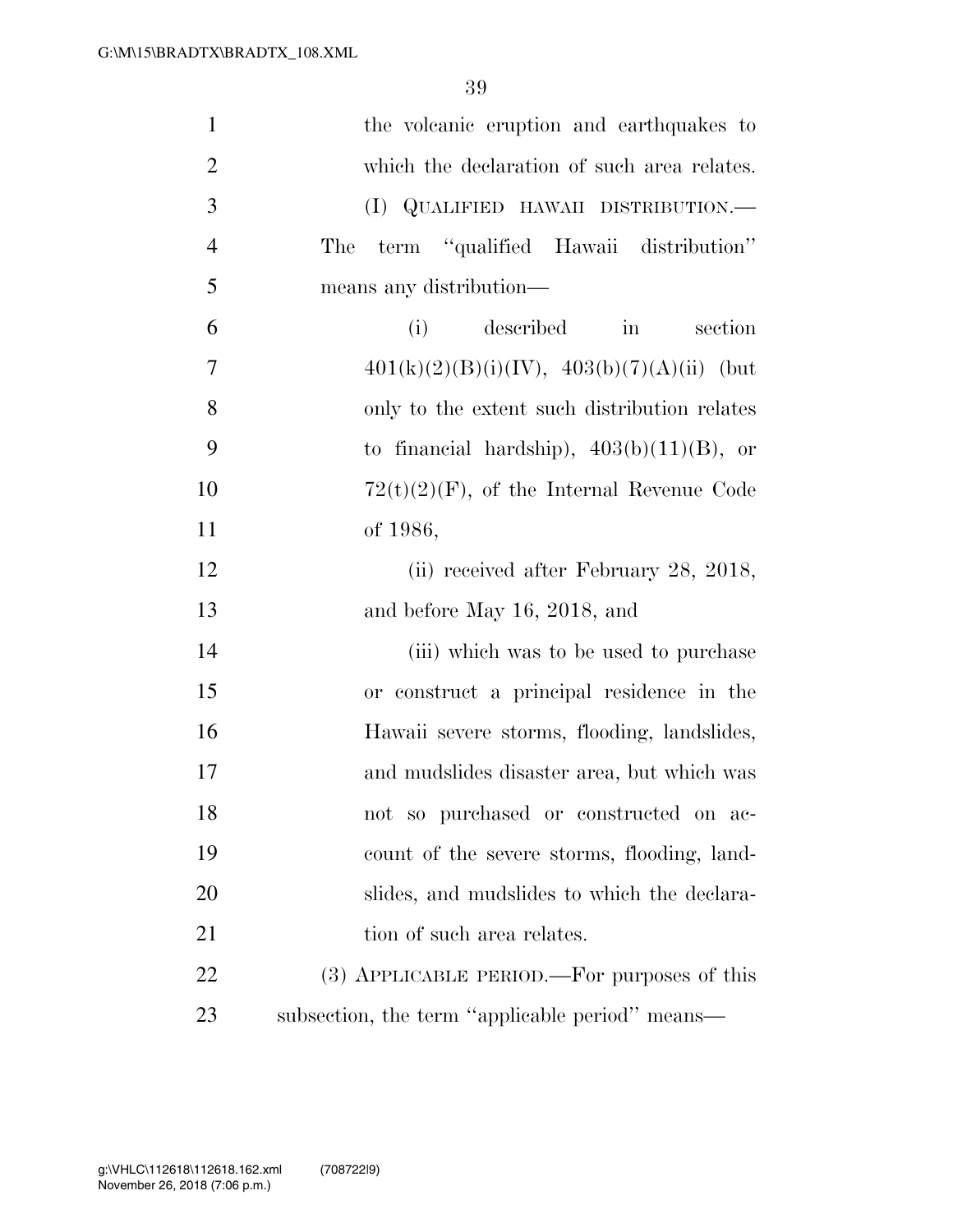| $\mathbf{1}$   | (A) with respect to any qualified Florence       |
|----------------|--------------------------------------------------|
| $\overline{2}$ | distribution, the period beginning on September  |
| 3              | 7, 2018, and ending on February 28, 2019,        |
| $\overline{4}$ | (B) with respect to any qualified Michael        |
| 5              | distribution, the period beginning on October 7, |
| 6              | $2018$ , and ending on February 28, 2019,        |
| 7              | (C) with respect to any qualified Mangkhut       |
| 8              | distribution, the period beginning on September  |
| 9              | $10, 2018$ , and ending on February 28, 2019,    |
| 10             | (D) with respect to any qualified Yutu dis-      |
| 11             | tribution, the period beginning on October 24,   |
| 12             | $2018$ , and ending on February 28, 2019,        |
| 13             | (E) with respect to any qualified                |
| 14             | Mendocino distribution, the period beginning on  |
| 15             | July 23, 2018, and ending on February 28,        |
| 16             | 2019,                                            |
| 17             | (F) with respect to any qualified Camp           |
| 18             | and Woolsey distribution, the period beginning   |
| 19             | on November 8, 2018, and ending on February      |
| 20             | 28, 2019,                                        |
| 21             | (G) with respect to any qualified Kilauea        |
| 22             | distribution, the period beginning on May 3,     |
| 23             | 2018, and ending on February 28, 2019, and       |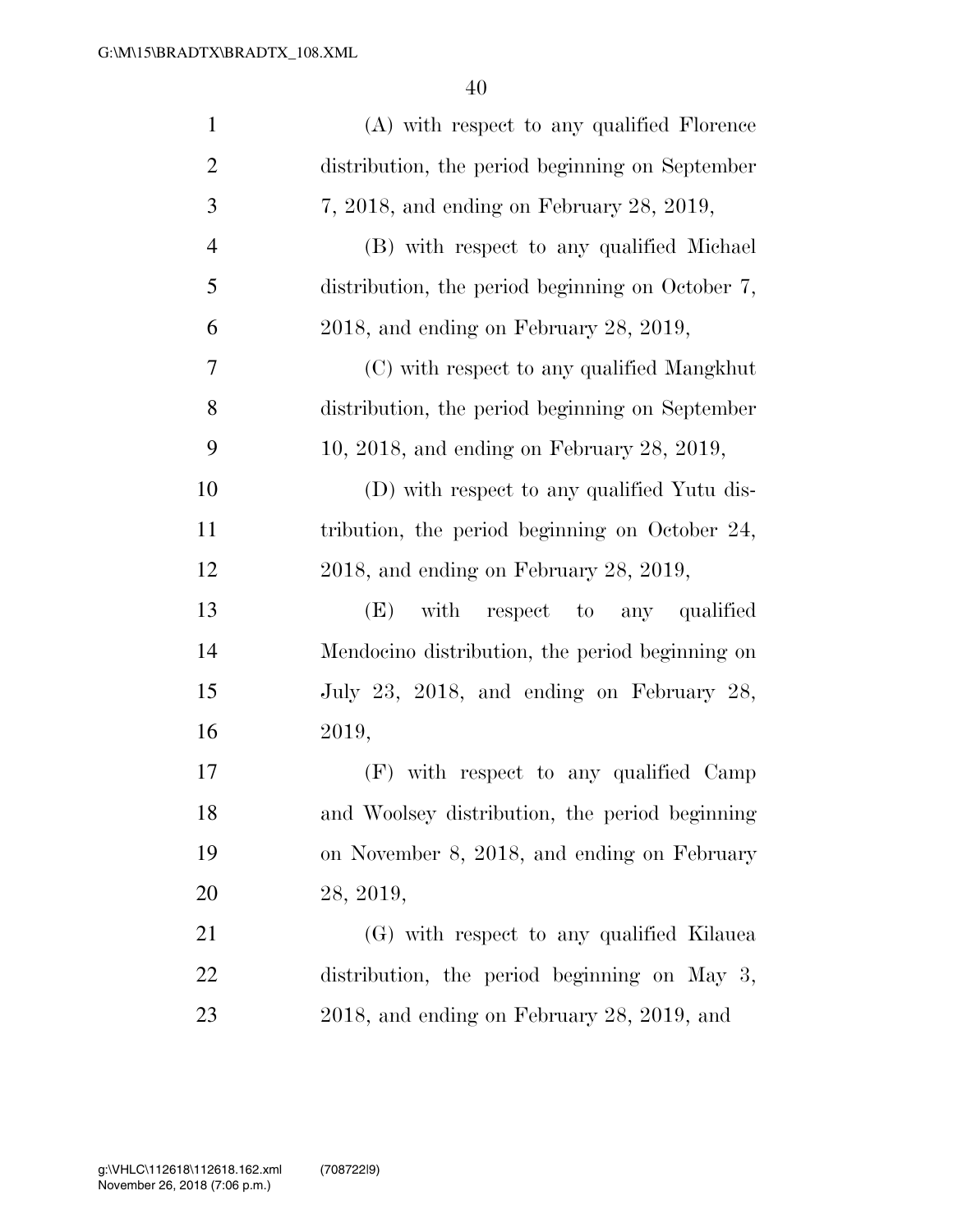| $\mathbf{1}$   | (H) with respect to any qualified Hawaii               |
|----------------|--------------------------------------------------------|
| $\overline{2}$ | distribution, the period beginning on April 13,        |
| 3              | 2018, and ending on February 28, 2019.                 |
| $\overline{4}$ | (c) LOANS FROM QUALIFIED PLANS.—                       |
| 5              | (1) INCREASE IN LIMIT ON LOANS NOT TREAT-              |
| 6              | ED AS DISTRIBUTIONS.—In the case of any loan           |
| 7              | from a qualified employer plan (as defined under       |
| 8              | section $72(p)(4)$ of the Internal Revenue Code of     |
| 9              | 1986) to a qualified individual made during the pe-    |
| 10             | riod beginning on the date of the enactment of this    |
| 11             | Act and ending on December 31, 2019—                   |
| 12             | (A) clause (i) of section $72(p)(2)(A)$ of             |
| 13             | such Code shall be applied by substituting             |
| 14             | " $$100,000"$ for " $$50,000"$ , and                   |
| 15             | (B) clause (ii) of such section shall be ap-           |
| 16             | plied by substituting "the present value of the        |
| 17             | nonforfeitable accrued benefit of the employee         |
| 18             | under the plan" for "one-half of the present           |
| 19             | value of the nonforfeitable accrued benefit of         |
| 20             | the employee under the plan".                          |
| 21             | $(2)$ DELAY OF REPAYMENT.—In the case of a             |
| <u>22</u>      | qualified individual with an outstanding loan on or    |
| 23             | after the qualified beginning date from a qualified    |
| 24             | employer plan (as defined in section $72(p)(4)$ of the |
| 25             | Internal Revenue Code of 1986)—                        |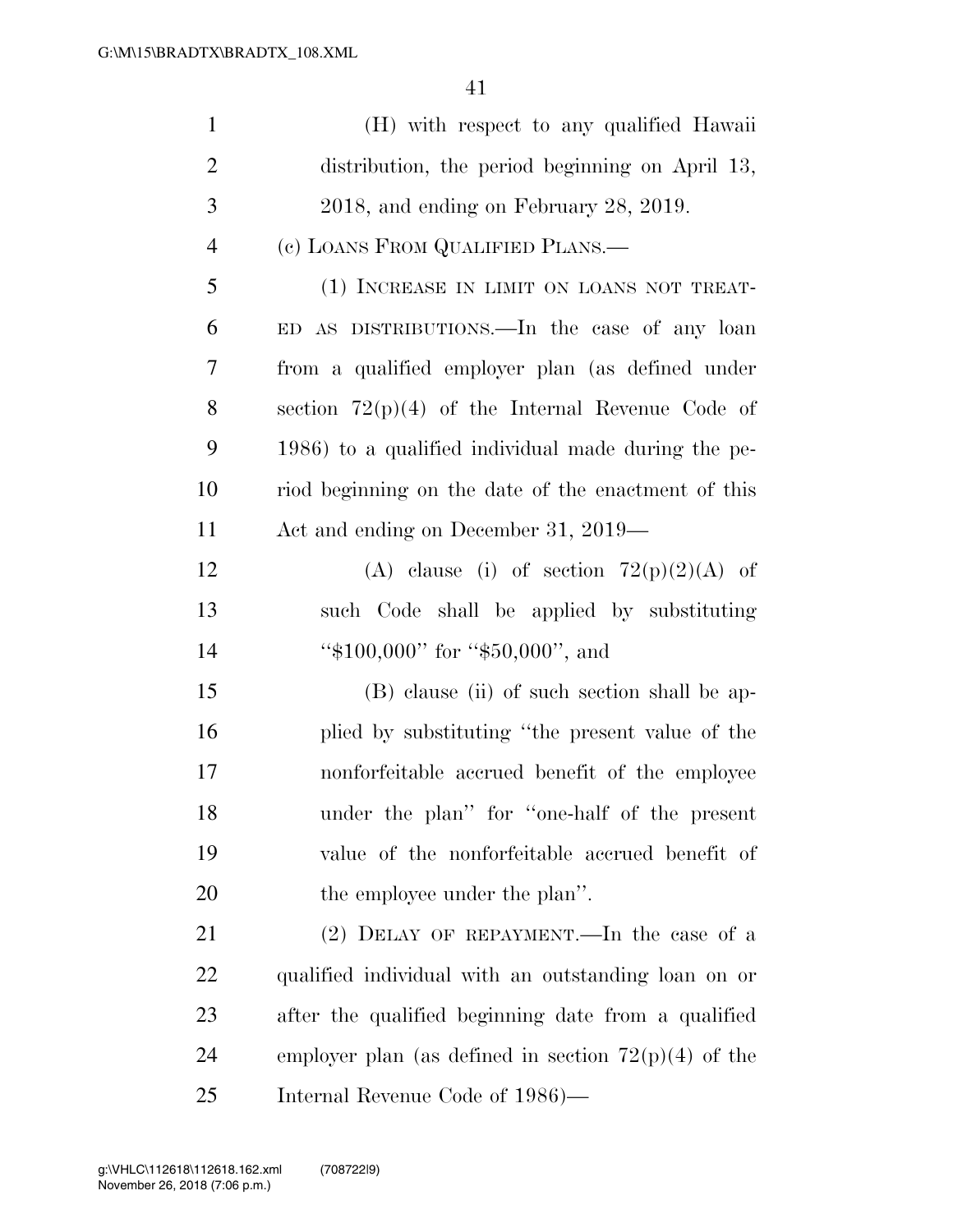| $\mathbf{1}$   | $(A)$ if the due date pursuant to subpara-         |
|----------------|----------------------------------------------------|
| $\overline{2}$ | graph (B) or (C) of section $72(p)(2)$ of such     |
| 3              | Code for any repayment with respect to such        |
| $\overline{4}$ | loan occurs during the period beginning on the     |
| 5              | qualified beginning date and ending on Decem-      |
| 6              | ber 31, 2019, such due date shall be delayed for   |
| $\tau$         | 1 year,                                            |
| 8              | (B) any subsequent repayments with re-             |
| 9              | spect to any such loan shall be appropriately      |
| 10             | adjusted to reflect the delay in the due date      |
| 11             | under paragraph (1) and any interest accruing      |
| 12             | during such delay, and                             |
| 13             | $(C)$ in determining the 5-year period and         |
| 14             | the term of a loan under subparagraph (B) or       |
| 15             | (C) of section $72(p)(2)$ of such Code, the period |
| 16             | described in subparagraph (A) shall be dis-        |
| 17             | regarded.                                          |
| 18             | (3) QUALIFIED INDIVIDUAL.—For purposes of          |
| 19             | this subsection—                                   |
| 20             | $(A)$ In GENERAL.—The term "qualified in-          |
| 21             | dividual" means any qualified Florence indi-       |
| 22             | vidual, any qualified Michael individual, any      |
| 23             | qualified Mangkhut individual, any qualified       |
| 24             | Yutu individual, any qualified Mendocino indi-     |
| 25             | vidual, any qualified Camp and Woolsey indi-       |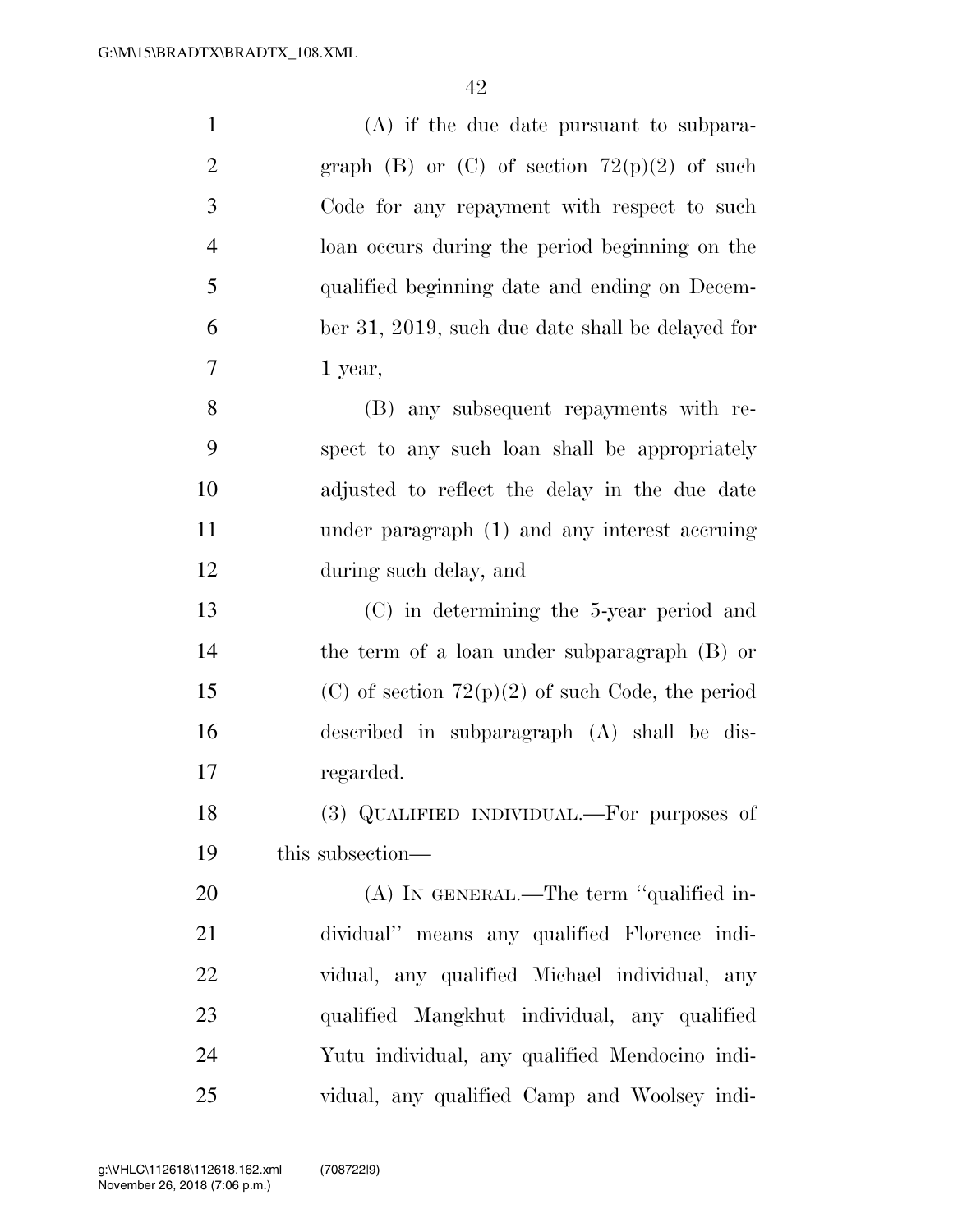| $\mathbf{1}$   | vidual, any qualified Kilauea individual, and    |
|----------------|--------------------------------------------------|
| $\overline{2}$ | any qualified Hawaii individual.                 |
| 3              | (B) QUALIFIED FLORENCE INDIVIDUAL.—              |
| $\overline{4}$ | The term "qualified Florence individual" means   |
| 5              | any individual whose principal place of abode on |
| 6              | September 7, 2018, is located in the Hurricane   |
| 7              | Florence disaster area and who has sustained     |
| 8              | an economic loss by reason of Hurricane Flor-    |
| 9              | ence.                                            |
| 10             | (C) QUALIFIED MICHAEL INDIVIDUAL.—               |
| 11             | The term "qualified Michael individual" means    |
| 12             | any individual whose principal place of abode on |
| 13             | October 7, 2018, is located in the Hurricane     |
| 14             | Michael disaster area and who has sustained an   |
| 15             | economic loss by reason of Hurricane Michael.    |
| 16             | (D) QUALIFIED MANGKHUT INDIVIDUAL.—              |
| 17             | term "qualified Mangkhut individual"<br>The      |
| 18             | means any individual whose principal place of    |
| 19             | abode on September 10, 2018, is located in the   |
| 20             | Typhoon Mangkhut disaster area and who has       |
| 21             | sustained an economic loss by reason of Ty-      |
| 22             | phoon Mangkhut.                                  |
| 23             | (E) QUALIFIED YUTU INDIVIDUAL.—The               |
| 24             | term "qualified Yutu individual" means any in-   |
| 25             | dividual whose principal place of abode on Octo- |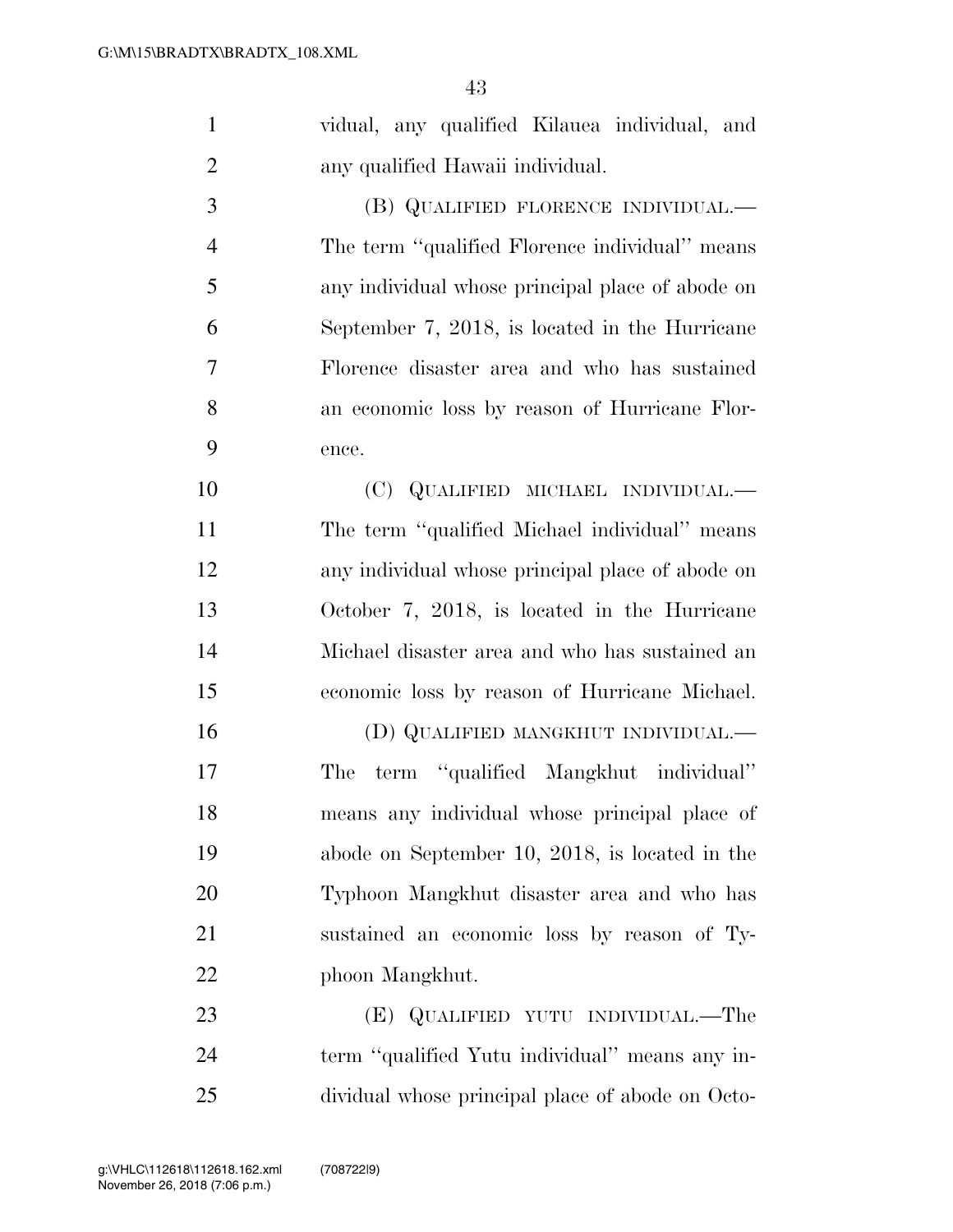ber 24, 2018, is located in the Typhoon Yutu disaster area and who has sustained an eco-nomic loss by reason of Typhoon Yutu.

 (F) QUALIFIED MENDOCINO INDI- VIDUAL.—The term ''qualified Mendocino indi- vidual'' means any individual whose principal place of abode during any portion of the period from July 23, 2018, to September 19, 2018, is located in the Mendocino wildfire disaster area and who has sustained an economic loss by rea- son of wildfires to which the declaration of such area relates.

 (G) QUALIFIED CAMP AND WOOLSEY INDI- VIDUAL.—The term ''qualified Camp and Wool- sey individual'' means any individual whose principal place of abode during any portion of the period from November 8, 2018, to Novem- ber 30, 2018, is located in the Camp and Wool- sey wildfire disaster area and who has sustained an economic loss by reason of wildfires to which 21 the declaration of such area relates.

 (H) QUALIFIED KILAUEA INDIVIDUAL.— The term ''qualified Kilauea individual'' means any individual whose principal place of abode during any portion of the period from May 3,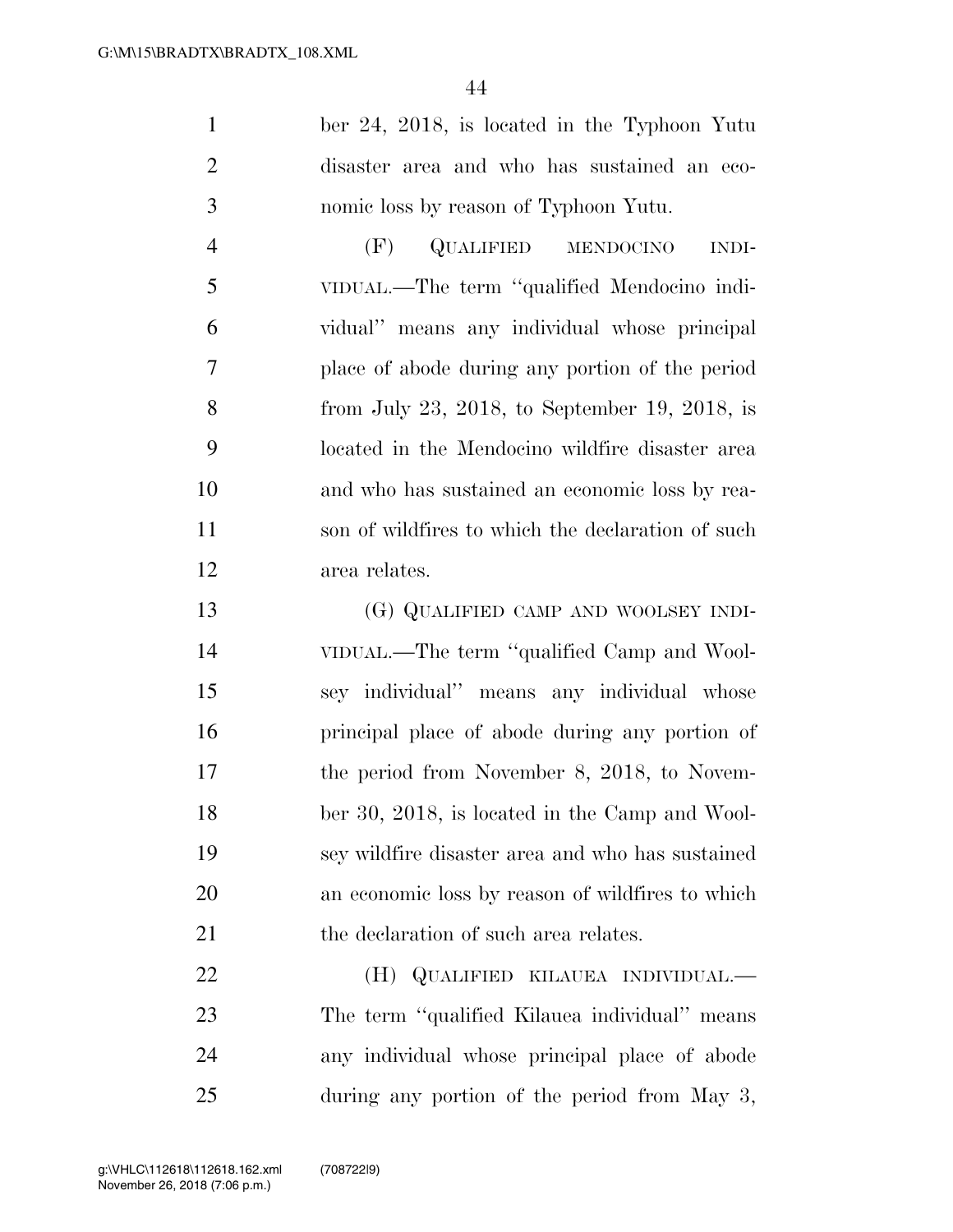2018, to August 17, 2018, is located in the Kilauea volcanic eruption and earthquake dis- aster area and who has sustained an economic loss by reason of the volcanic eruption and earthquakes to which the declaration of such area relates.

 (I) QUALIFIED HAWAII INDIVIDUAL.—The term ''qualified Hawaii individual'' means any individual whose principal place of abode on April 13, 2018, is located in the Hawaii severe storms, flooding, landslides and mudslides dis- aster area and who has sustained an economic loss by reason of the severe storms, flooding, landslides, and mudslides to which the declara-tion of such area relates.

 (4) QUALIFIED BEGINNING DATE.—For pur-poses of this subsection—

 (A) HURRICANE FLORENCE.—In the case of any qualified Florence individual, the quali-fied beginning date is September 7, 2018.

 (B) HURRICANE MICHAEL.—In the case of any qualified Michael individual, the qualified 23 beginning date is October 7, 2018.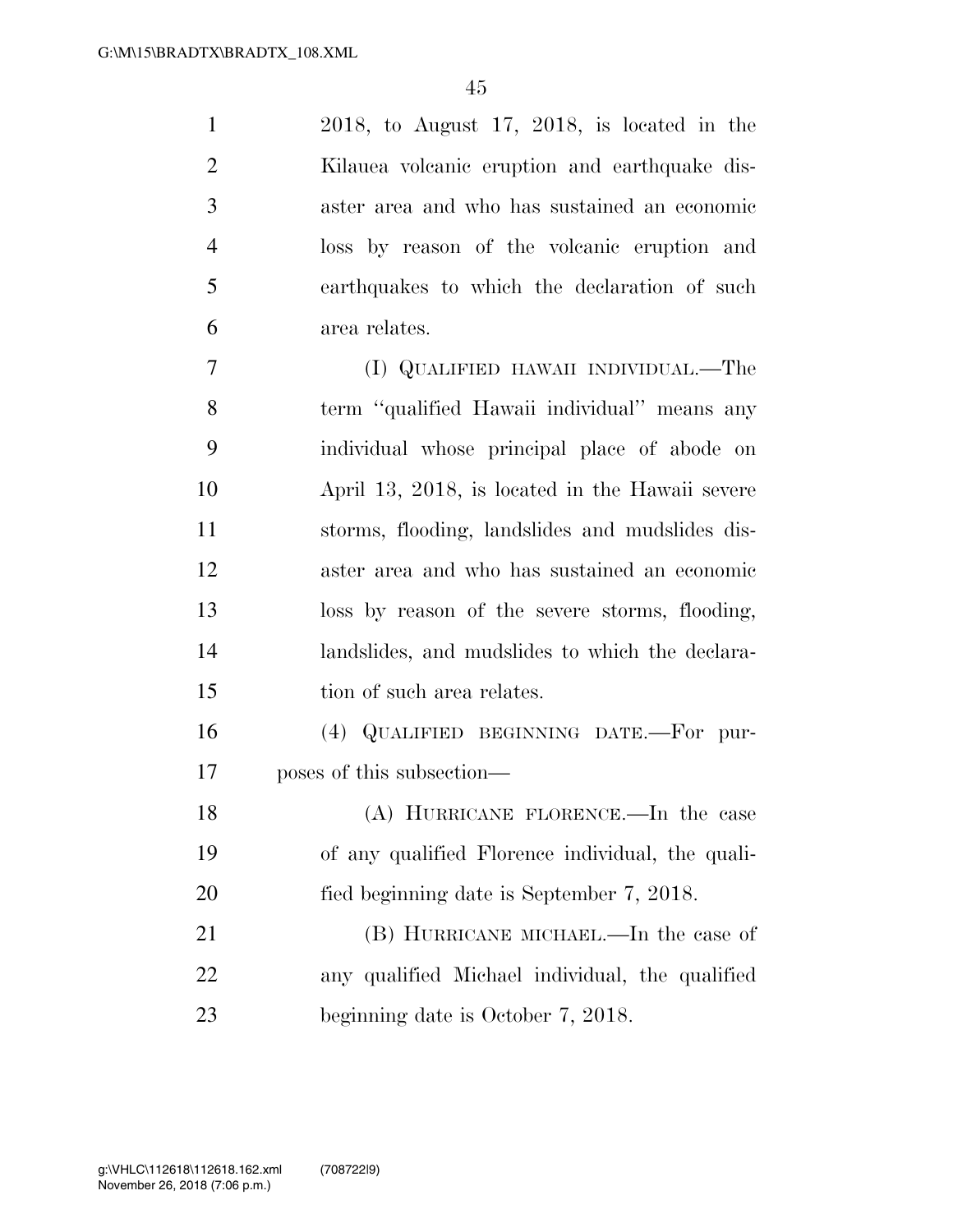| $\mathbf{1}$   | (C) TYPHOON MANGKHUT.—In the case of             |
|----------------|--------------------------------------------------|
| $\overline{2}$ | any qualified Mangkhut individual, the qualified |
| 3              | beginning date is September 10, 2018.            |
| $\overline{4}$ | (D) TYPHOON YUTU.—In the case of any             |
| 5              | qualified Yutu individual, the qualified begin-  |
| 6              | ning date is October 24, 2018.                   |
| 7              | (E) MENDOCINO WILDFIRE.—In the case              |
| 8              | of any qualified Mendocino individual, the       |
| 9              | qualified beginning date is July 23, 2018.       |
| 10             | (F) CAMP AND WOOLSEY WILDFIRE.—In                |
| 11             | the case of any qualified Camp and Woolsey in-   |
| 12             | dividual, the qualified beginning date is Novem- |
| 13             | ber 8, 2018.                                     |
| 14             | (G) KILAUEA VOLCANIC ERUPTION AND                |
| 15             | EARTHQUAKES.—In the case of any qualified        |
| 16             | Kilauea individual, the qualified beginning date |
| 17             | is May 3, 2018.                                  |
| 18             | (H) HAWAII SEVERE STORMS, FLOODING,              |
| 19             | LANDSLIDES, AND MUDSLIDES.—In the case of        |
| 20             | any qualified Hawaii individual, the qualified   |
| 21             | beginning date is April 13, 2018.                |
| 22             | (d) PROVISIONS RELATING TO PLAN AMEND-           |
| 23             | MENTS.-                                          |
| 24             | (1) IN GENERAL.—If this subsection applies to    |
| 25             | any amendment to any plan or annuity contract,   |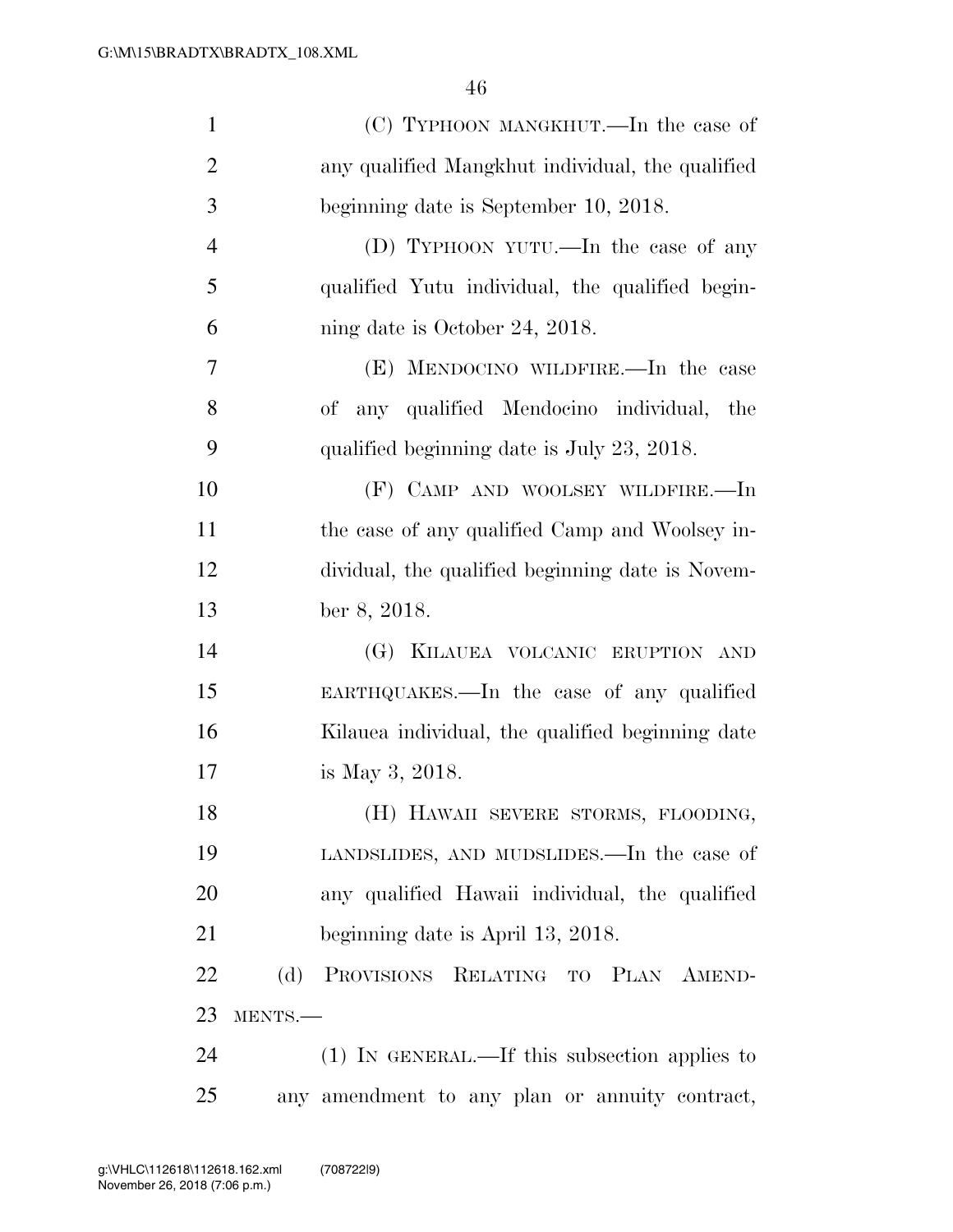| $\mathbf{1}$   | such plan or contract shall be treated as being oper- |
|----------------|-------------------------------------------------------|
| $\overline{2}$ | ated in accordance with the terms of the plan during  |
| 3              | the period described in paragraph $(2)(B)(i)$ .       |
| $\overline{4}$ | (2) AMENDMENTS TO WHICH SUBSECTION AP-                |
| 5              | PLIES.                                                |
| 6              | (A) IN GENERAL.—This subsection shall                 |
| 7              | apply to any amendment to any plan or annuity         |
| 8              | contract which is made—                               |
| 9              | (i) pursuant to any provision of this                 |
| 10             | section, or pursuant to any regulation                |
| 11             | issued by the Secretary or the Secretary of           |
| 12             | Labor under any provision of this section,            |
| 13             | and                                                   |
| 14             | (ii) on or before the last day of the                 |
| 15             | first plan year beginning on or after Janu-           |
| 16             | ary 1, 2020, or such later date as the Sec-           |
| 17             | retary may prescribe.                                 |
| 18             | In the case of a governmental plan (as defined        |
| 19             | in section $414(d)$ of the Internal Revenue Code      |
| 20             | of 1986), clause (ii) shall be applied by sub-        |
| 21             | stituting the date which is 2 years after the         |
| 22             | date otherwise applied under clause (ii).             |
| 23             | (B) CONDITIONS.—This subsection shall                 |
| 24             | not apply to any amendment unless—                    |
| 25             | (i) during the period—                                |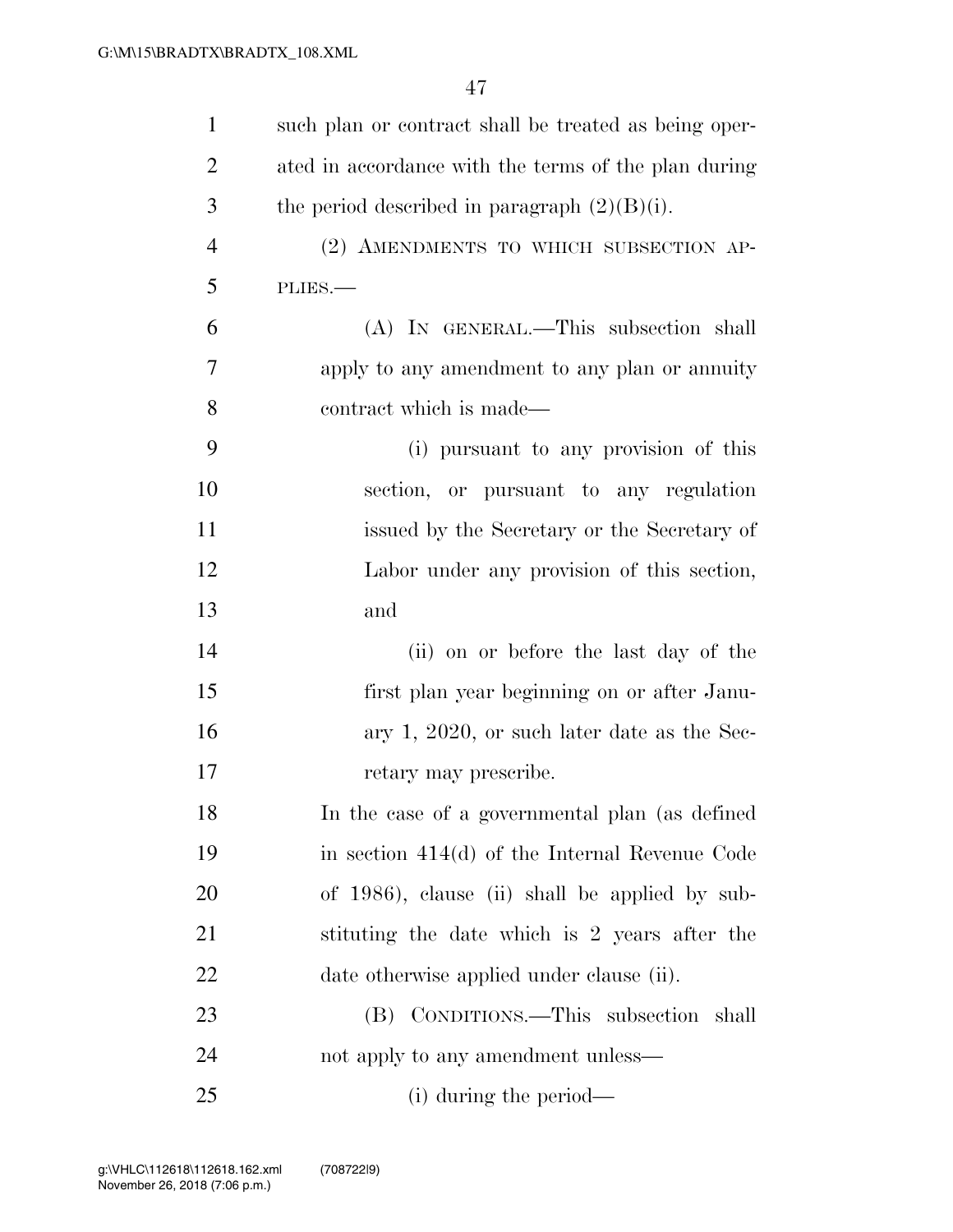| $\mathbf{1}$   | (I) beginning on the date that                         |
|----------------|--------------------------------------------------------|
| $\overline{2}$ | this<br>section or the regulation de-                  |
| 3              | scribed in subparagraph $(A)(i)$ takes                 |
| $\overline{4}$ | effect (or in the case of a plan or con-               |
| 5              | tract amendment not required by this                   |
| 6              | section or such regulation, the effec-                 |
| 7              | tive date specified by the plan), and                  |
| 8              | (II) ending on the date described                      |
| 9              | in subparagraph $(A)(ii)$ (or, if earlier,             |
| 10             | the date the plan or contract amend-                   |
| 11             | ment is adopted),                                      |
| 12             | the plan or contract is operated as if such plan       |
| 13             | or contract amendment were in effect, and              |
| 14             | (ii) such plan or contract amendment                   |
| 15             | applies retroactively for such period.                 |
| 16             | SEC. 203. EMPLOYMENT RELIEF.                           |
| 17             | (a) EMPLOYEE RETENTION CREDIT FOR EMPLOYERS            |
| 18             | AFFECTED BY HURRICANE FLORENCE.                        |
| 19             | $(1)$ IN GENERAL.—For purposes of section 38           |
| 20             | of the Internal Revenue Code of 1986, in the case      |
| 21             | of an eligible employer, the Hurricane Florence em-    |
| <u>22</u>      | ployee retention credit shall be treated as a credit   |
| 23             | listed in subsection (b) of such section. For purposes |
| 24             | of this subsection, the Hurricane Florence employee    |
| 25             | retention credit for any taxable year is an amount     |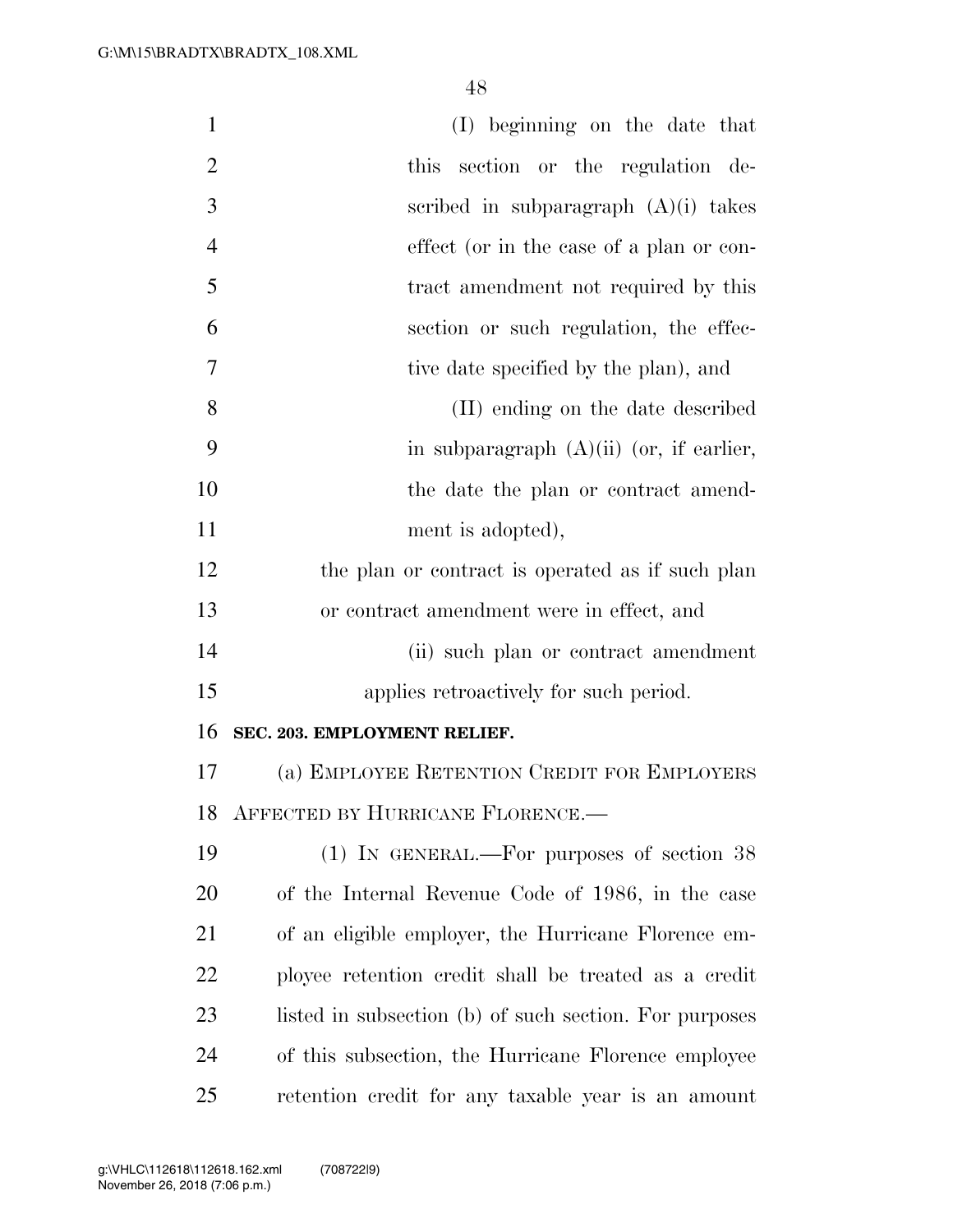| $\mathbf{1}$   | equal to 40 percent of the qualified wages with re-  |
|----------------|------------------------------------------------------|
| $\overline{2}$ | spect to each eligible employee of such employer for |
| 3              | such taxable year. For purposes of the preceding     |
| $\overline{4}$ | sentence, the amount of qualified wages which may    |
| 5              | be taken into account with respect to any individual |
| 6              | shall not exceed $$6,000$ .                          |
| 7              | (2) DEFINITIONS.—For purposes of this sub-           |
| 8              | section-                                             |
| 9              | (A) ELIGIBLE EMPLOYER.—The term "eli-                |
| 10             | gible employer" means any employer—                  |
| 11             | (i) which conducted an active trade or               |
| 12             | business on September 7, 2018, in the                |
| 13             | Hurricane Florence disaster zone, and                |
| 14             | (ii) with respect to whom the trade or               |
| 15             | business described in clause (i) is inoper-          |
| 16             | able on any day after September 7, 2018,             |
| 17             | and before January 1, 2019, as a result of           |
| 18             | damage sustained by reason of Hurricane              |
| 19             | Florence.                                            |
| 20             | (B) ELIGIBLE EMPLOYEE.—The term "eli-                |
| 21             | gible employee" means with respect to an eligi-      |
| 22             | ble employer an employee whose principal place       |
| 23             | of employment on September 7, 2018, with             |
| 24             | such eligible employer was in the Hurricane          |
| 25             | Florence disaster zone.                              |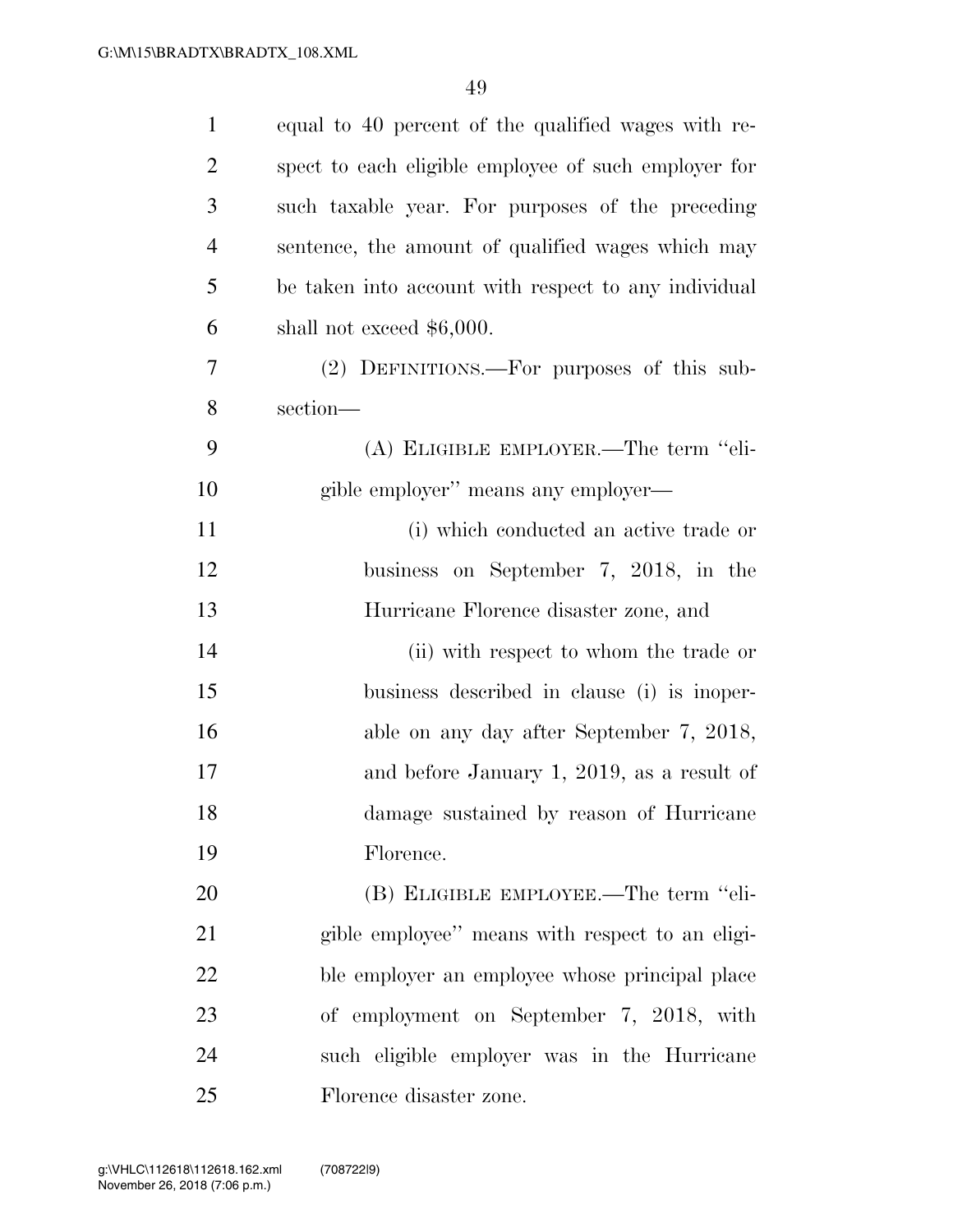| $\mathbf{1}$   | (C) QUALIFIED WAGES.—The term "quali-            |
|----------------|--------------------------------------------------|
| $\overline{2}$ | fied wages" means wages (as defined in section   |
| 3              | $51(c)(1)$ of the Internal Revenue Code of 1986, |
| 4              | but without regard to section $3306(b)(2)(B)$ of |
| 5              | such Code) paid or incurred by an eligible em-   |
| 6              | ployer with respect to an eligible employee on   |
| 7              | any day after September 7, 2018, and before      |
| 8              | January 1, 2019, which occurs during the pe-     |
| 9              | $riod$ —                                         |
| 10             | (i) beginning on the date on which the           |
| 11             | trade or business described in subpara-          |
| 12             | graph (A) first became inoperable at the         |
| 13             | principal place of employment of the em-         |
| 14             | ployee immediately before Hurricane Flor-        |
| 15             | ence, and                                        |
| 16             | (ii) ending on the date on which such            |
| 17             | trade or business has resumed significant        |
| 18             | operations at such principal place of em-        |
| 19             | ployment.                                        |
| 20             | Such term shall include wages paid without re-   |
| 21             | gard to whether the employee performs no serv-   |
| 22             | ices, performs services at a different place of  |
| 23             | employment than such principal place of em-      |
| 24             | ployment, or performs services at such principal |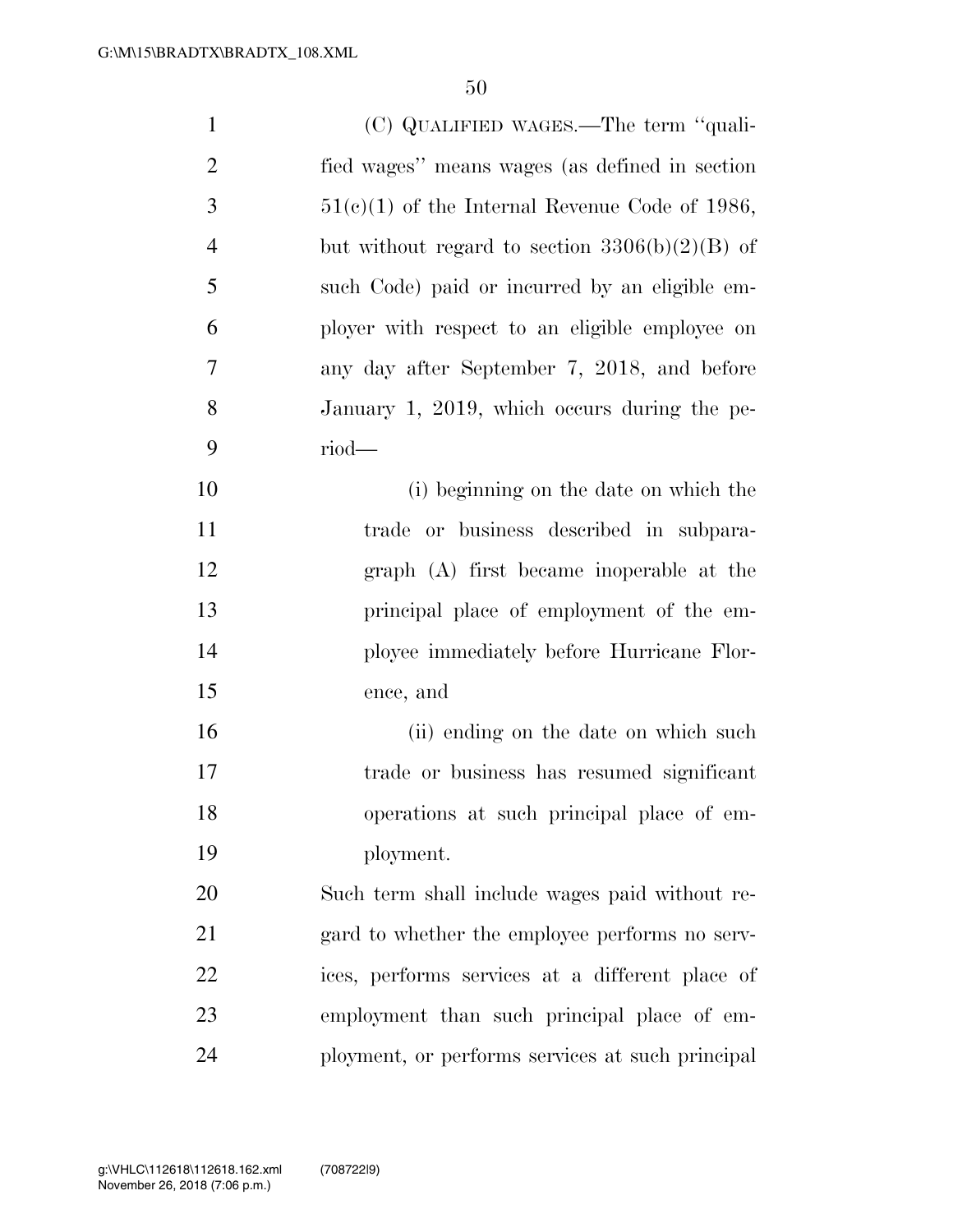place of employment before significant oper-ations have resumed.

 (3) CERTAIN RULES TO APPLY.—For purposes of this subsection, rules similar to the rules of sec-5 tions  $51(i)(1)$ ,  $52$ , and  $280C(a)$ , of the Internal Rev-enue Code of 1986, shall apply.

 (4) EMPLOYEE NOT TAKEN INTO ACCOUNT 8 MORE THAN ONCE.—An employee shall not be treat- ed as an eligible employee for purposes of this sub- section for any period with respect to any employer if such employer is allowed a credit under section 51 of the Internal Revenue Code of 1986 with respect to such employee for such period.

 (b) EMPLOYEE RETENTION CREDIT FOR EMPLOYERS AFFECTED BY HURRICANE MICHAEL.—

 (1) IN GENERAL.—For purposes of section 38 of the Internal Revenue Code of 1986, in the case of an eligible employer, the Hurricane Michael em- ployee retention credit shall be treated as a credit 20 listed in subsection (b) of such section. For purposes of this subsection, the Hurricane Michael employee retention credit for any taxable year is an amount equal to 40 percent of the qualified wages with re- spect to each eligible employee of such employer for such taxable year. For purposes of the preceding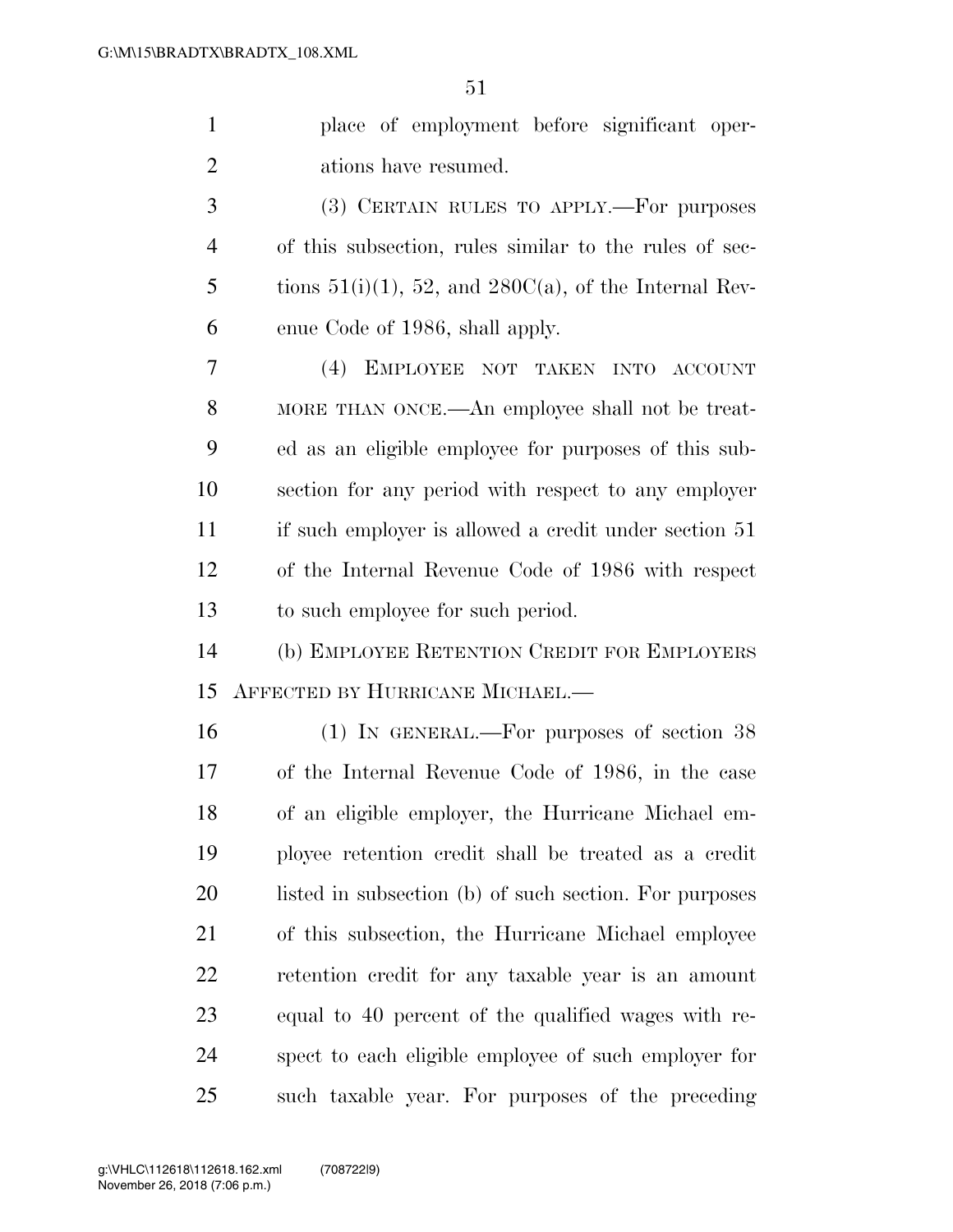| $\mathbf{1}$   | sentence, the amount of qualified wages which may    |
|----------------|------------------------------------------------------|
| $\overline{2}$ | be taken into account with respect to any individual |
| 3              | shall not exceed $$6,000$ .                          |
| $\overline{4}$ | (2) DEFINITIONS.—For purposes of this sub-           |
| 5              | section-                                             |
| 6              | (A) ELIGIBLE EMPLOYER.—The term "eli-                |
| 7              | gible employer" means any employer—                  |
| 8              | (i) which conducted an active trade or               |
| 9              | business on October 7, 2018, in the Hurri-           |
| 10             | cane Michael disaster zone, and                      |
| 11             | (ii) with respect to whom the trade or               |
| 12             | business described in clause (i) is inoper-          |
| 13             | able on any day after October 7, 2018, and           |
| 14             | before January 1, 2019, as a result of               |
| 15             | damage sustained by reason of Hurricane              |
| 16             | Michael.                                             |
| 17             | (B) ELIGIBLE EMPLOYEE.—The term "eli-                |
| 18             | gible employee" means with respect to an eligi-      |
| 19             | ble employer an employee whose principal place       |
| 20             | of employment on October 7, 2018, with such          |
| 21             | eligible employer was in the Hurricane Michael       |
| 22             | disaster zone.                                       |
| 23             | (C) QUALIFIED WAGES.—The term "quali-                |
| 24             | fied wages" means wages (as defined in section       |
| 25             | $51(c)(1)$ of the Internal Revenue Code of 1986,     |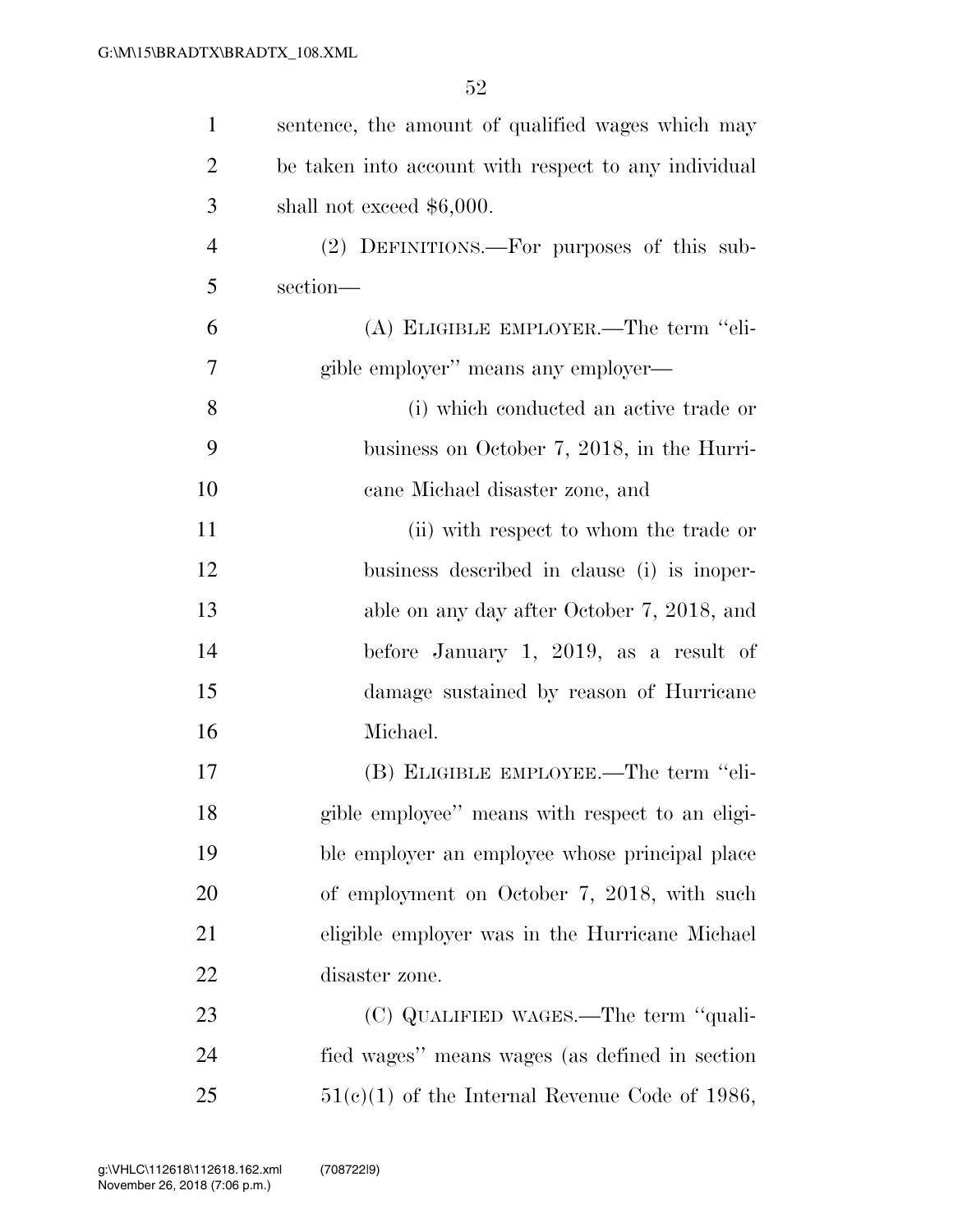| $\mathbf{1}$   | but without regard to section $3306(b)(2)(B)$ of       |
|----------------|--------------------------------------------------------|
| $\overline{2}$ | such Code) paid or incurred by an eligible em-         |
| 3              | ployer with respect to an eligible employee on         |
| $\overline{4}$ | any day after October 7, 2018, and before Jan-         |
| 5              | uary 1, 2019, which occurs during the period—          |
| 6              | (i) beginning on the date on which the                 |
| $\tau$         | trade or business described in subpara-                |
| 8              | graph (A) first became inoperable at the               |
| 9              | principal place of employment of the em-               |
| 10             | ployee immediately before Hurricane Mi-                |
| 11             | chael, and                                             |
| 12             | (ii) ending on the date on which such                  |
| 13             | trade or business has resumed significant              |
| 14             | operations at such principal place of em-              |
| 15             | ployment.                                              |
| 16             | Such term shall include wages paid without re-         |
| $17\,$         | gard to whether the employee performs no serv-         |
| 18             | ices, performs services at a different place of        |
| 19             | employment than such principal place of em-            |
| 20             | ployment, or performs services at such principal       |
| 21             | place of employment before significant oper-           |
| 22             | ations have resumed.                                   |
| 23             | (3) CERTAIN RULES TO APPLY.—For purposes               |
| 24             | of this subsection, rules similar to the rules of sec- |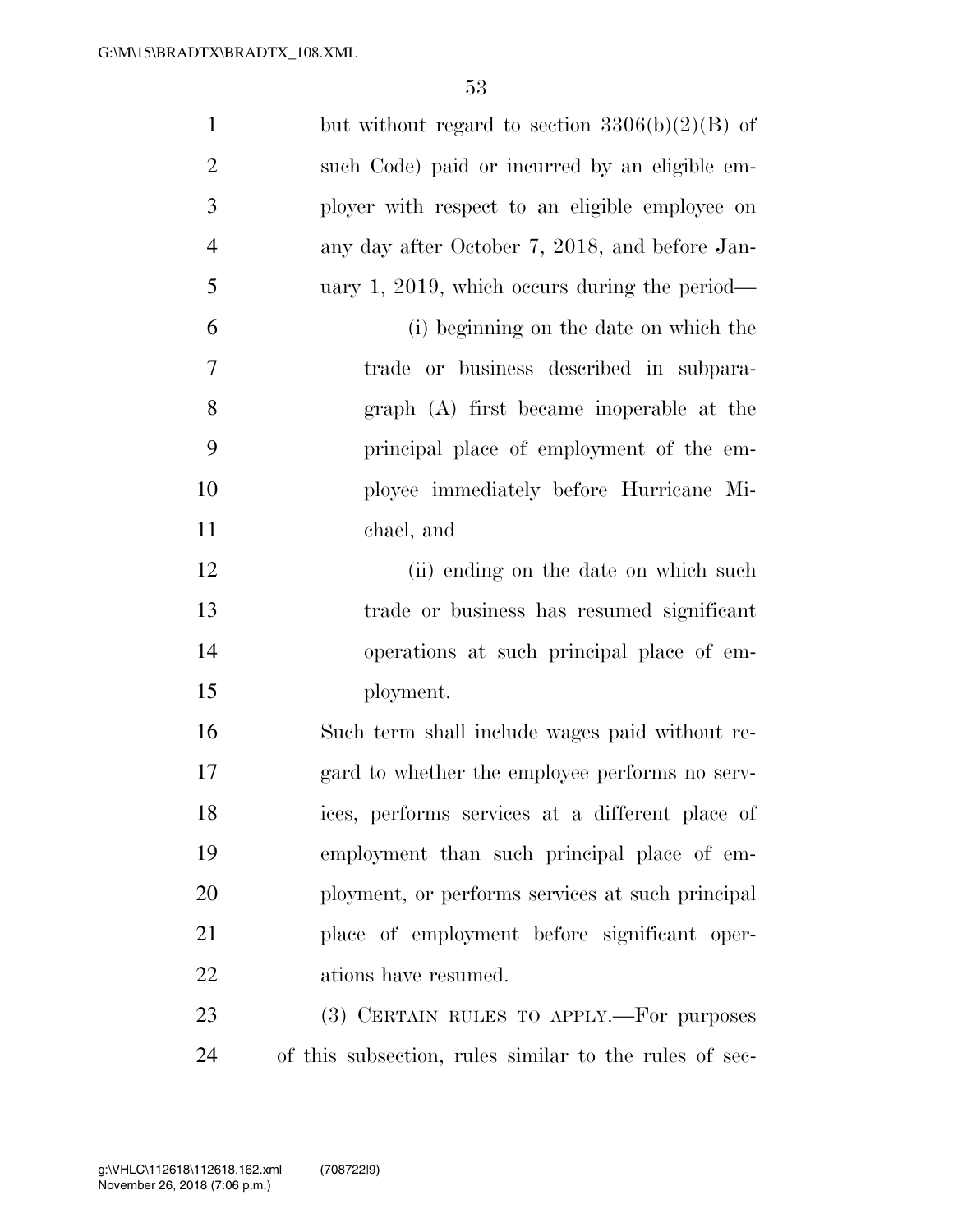1 tions  $51(i)(1)$ ,  $52$ , and  $280C(a)$ , of the Internal Rev-enue Code of 1986, shall apply.

 (4) EMPLOYEE NOT TAKEN INTO ACCOUNT MORE THAN ONCE.—An employee shall not be treat- ed as an eligible employee for purposes of this sub- section for any period with respect to any employer if such employer is allowed a credit under section 51 of the Internal Revenue Code of 1986 with respect to such employee for such period.

 (c) EMPLOYEE RETENTION CREDIT FOR EMPLOYERS AFFECTED BY TYPHOON MANGKHUT.—

 (1) IN GENERAL.—For purposes of section 38 of the Internal Revenue Code of 1986, in the case of an eligible employer, the Typhoon Mangkhut em- ployee retention credit shall be treated as a credit 16 listed in subsection (b) of such section. For purposes of this subsection, the Typhoon Mangkhut employee retention credit for any taxable year is an amount equal to 40 percent of the qualified wages with re- spect to each eligible employee of such employer for such taxable year. For purposes of the preceding sentence, the amount of qualified wages which may be taken into account with respect to any individual shall not exceed \$6,000.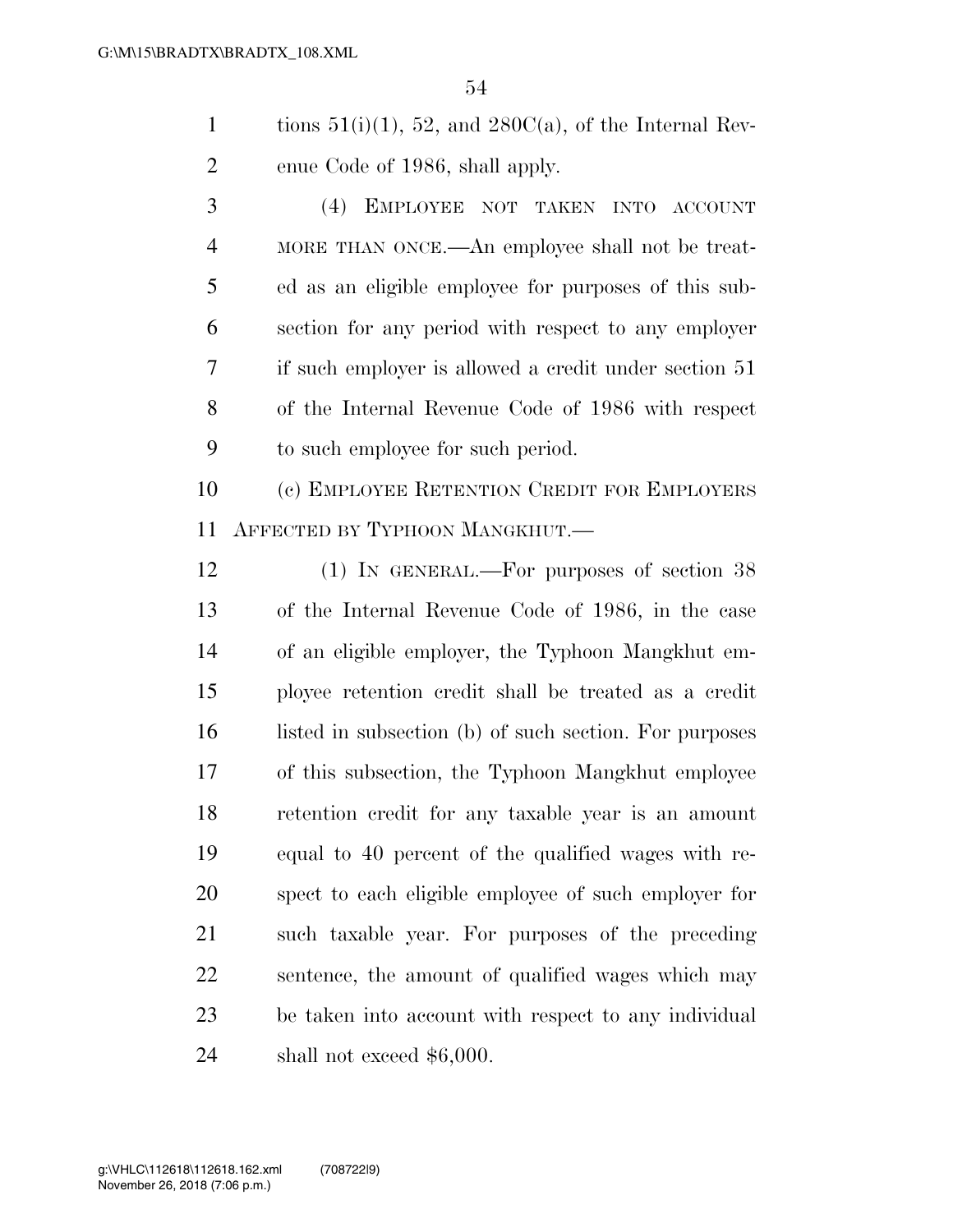| $\mathbf{1}$   | (2) DEFINITIONS.—For purposes of this sub-       |
|----------------|--------------------------------------------------|
| $\overline{2}$ | section-                                         |
| 3              | (A) ELIGIBLE EMPLOYER.—The term "eli-            |
| $\overline{4}$ | gible employer" means any employer-              |
| 5              | (i) which conducted an active trade or           |
| 6              | business on September 10, 2018, in the           |
| 7              | Typhoon Mangkhut disaster zone, and              |
| 8              | (ii) with respect to whom the trade or           |
| 9              | business described in clause (i) is inoper-      |
| 10             | able on any day after September 10, 2018,        |
| 11             | and before January 1, 2019, as a result of       |
| 12             | damage sustained by reason of Typhoon            |
| 13             | Mangkhut.                                        |
| 14             | (B) ELIGIBLE EMPLOYEE.—The term "eli-            |
| 15             | gible employee" means with respect to an eligi-  |
| 16             | ble employer an employee whose principal place   |
| 17             | of employment on September 10, 2018, with        |
| 18             | such eligible employer was in the Typhoon        |
| 19             | Mangkhut disaster zone.                          |
| 20             | (C) QUALIFIED WAGES.—The term "quali-            |
| 21             | fied wages" means wages (as defined in section   |
| 22             | $51(c)(1)$ of the Internal Revenue Code of 1986, |
| 23             | but without regard to section $3306(b)(2)(B)$ of |
| 24             | such Code) paid or incurred by an eligible em-   |
| 25             | ployer with respect to an eligible employee on   |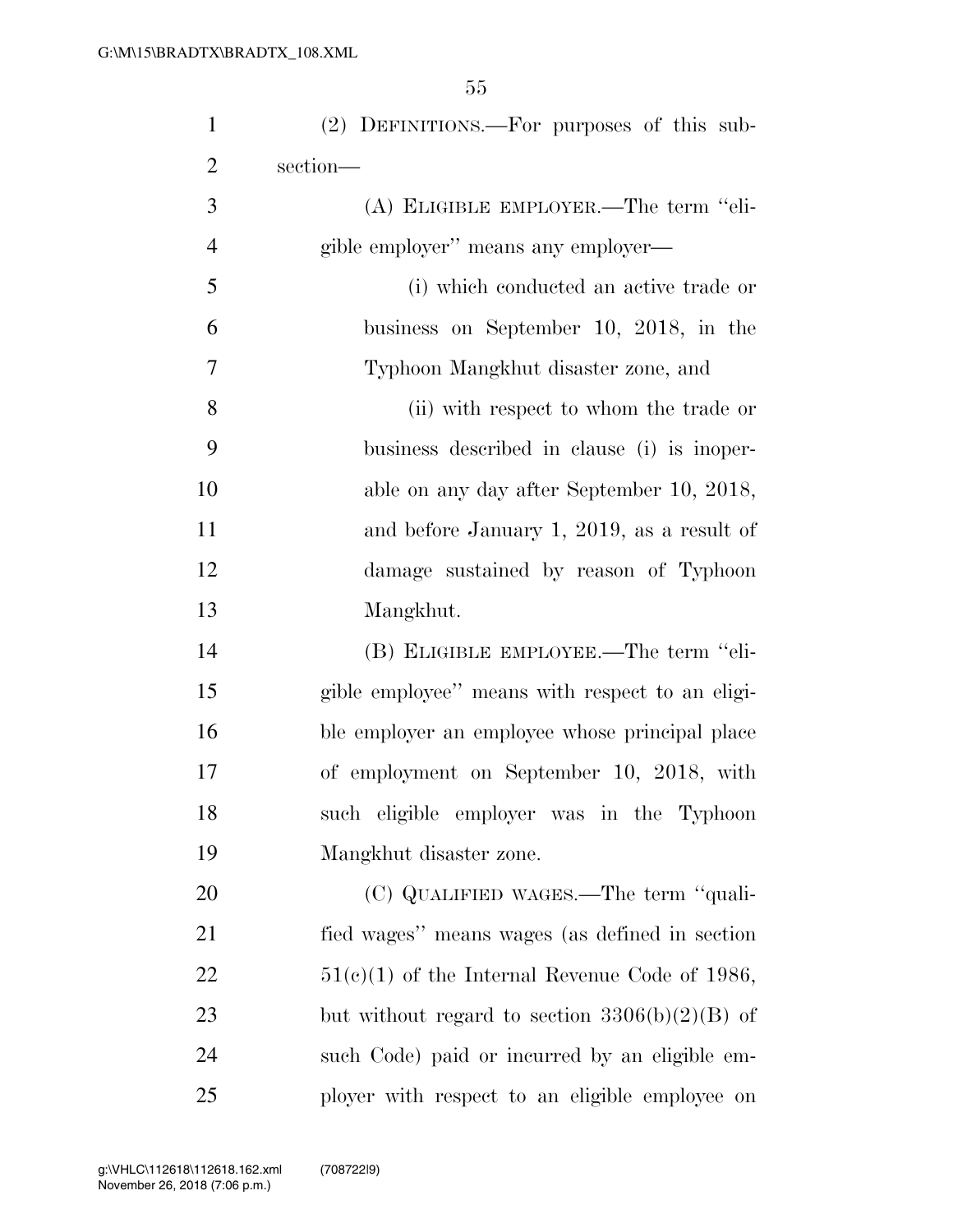| $\mathbf{1}$   | any day after September 10, 2018, and before                |
|----------------|-------------------------------------------------------------|
| $\overline{2}$ | January 1, 2019, which occurs during the pe-                |
| 3              | $riod$ —                                                    |
| $\overline{4}$ | (i) beginning on the date on which the                      |
| 5              | trade or business described in subpara-                     |
| 6              | graph (A) first became inoperable at the                    |
| 7              | principal place of employment of the em-                    |
| 8              | ployee immediately before Typhoon                           |
| 9              | Mangkhut, and                                               |
| 10             | (ii) ending on the date on which such                       |
| 11             | trade or business has resumed significant                   |
| 12             | operations at such principal place of em-                   |
| 13             | ployment.                                                   |
| 14             | Such term shall include wages paid without re-              |
| 15             | gard to whether the employee performs no serv-              |
| 16             | ices, performs services at a different place of             |
| 17             | employment than such principal place of em-                 |
| 18             | ployment, or performs services at such principal            |
| 19             | place of employment before significant oper-                |
| 20             | ations have resumed.                                        |
| 21             | (3) CERTAIN RULES TO APPLY.—For purposes                    |
| 22             | of this subsection, rules similar to the rules of sec-      |
| 23             | tions $51(i)(1)$ , 52, and $280C(a)$ , of the Internal Rev- |
| 24             | enue Code of 1986, shall apply.                             |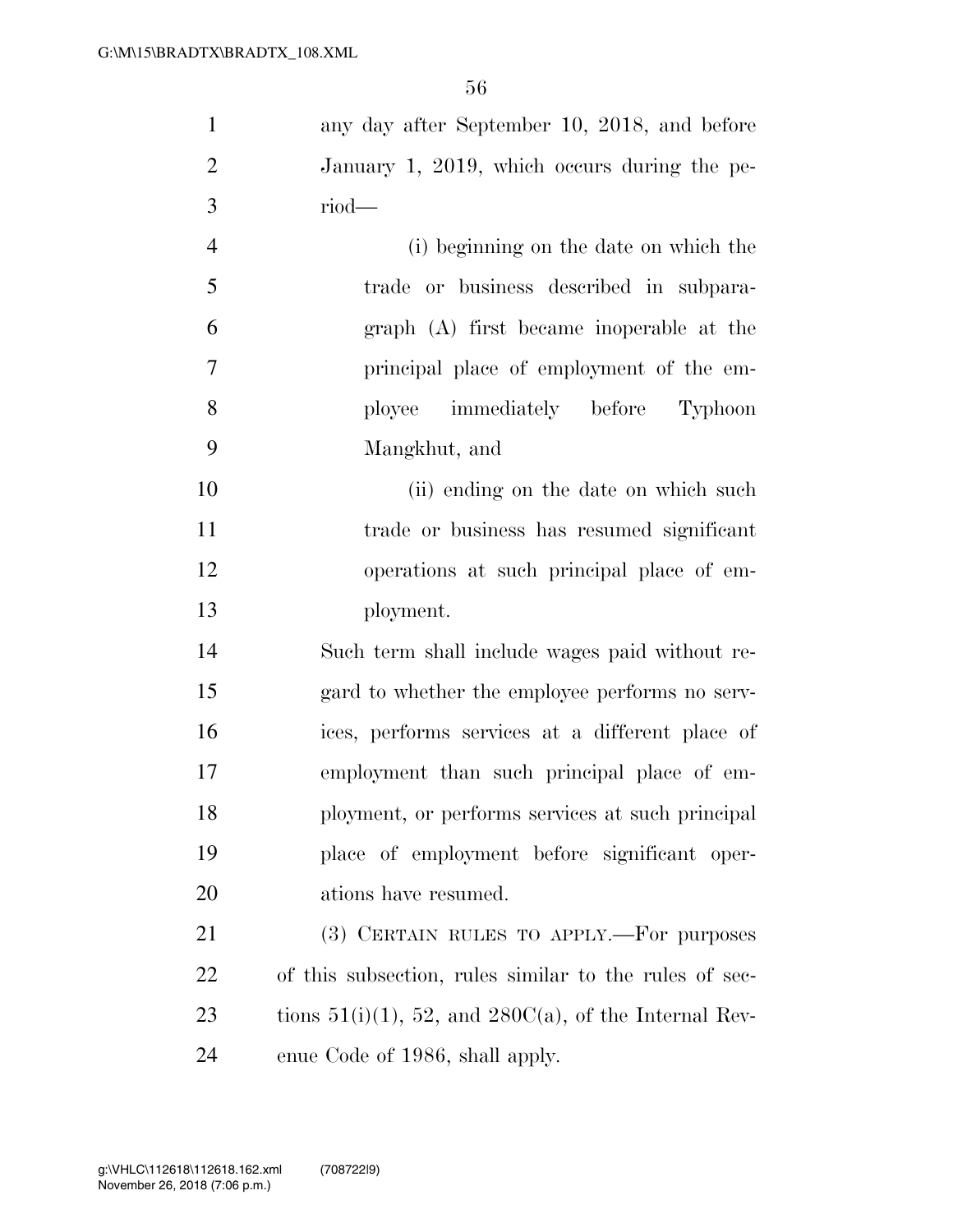(4) EMPLOYEE NOT TAKEN INTO ACCOUNT MORE THAN ONCE.—An employee shall not be treat- ed as an eligible employee for purposes of this sub- section for any period with respect to any employer if such employer is allowed a credit under section 51 of the Internal Revenue Code of 1986 with respect to such employee for such period. 8 (d) EMPLOYEE RETENTION CREDIT FOR EMPLOYERS AFFECTED BY TYPHOON YUTU.— (1) IN GENERAL.—For purposes of section 38 of the Internal Revenue Code of 1986, in the case of an eligible employer, the Typhoon Yutu employee retention credit shall be treated as a credit listed in subsection (b) of such section. For purposes of this subsection, the Typhoon Yutu employee retention credit for any taxable year is an amount equal to 40 percent of the qualified wages with respect to each eligible employee of such employer for such taxable year. For purposes of the preceding sentence, the amount of qualified wages which may be taken into account with respect to any individual shall not ex- ceed \$6,000. (2) DEFINITIONS.—For purposes of this sub-

section—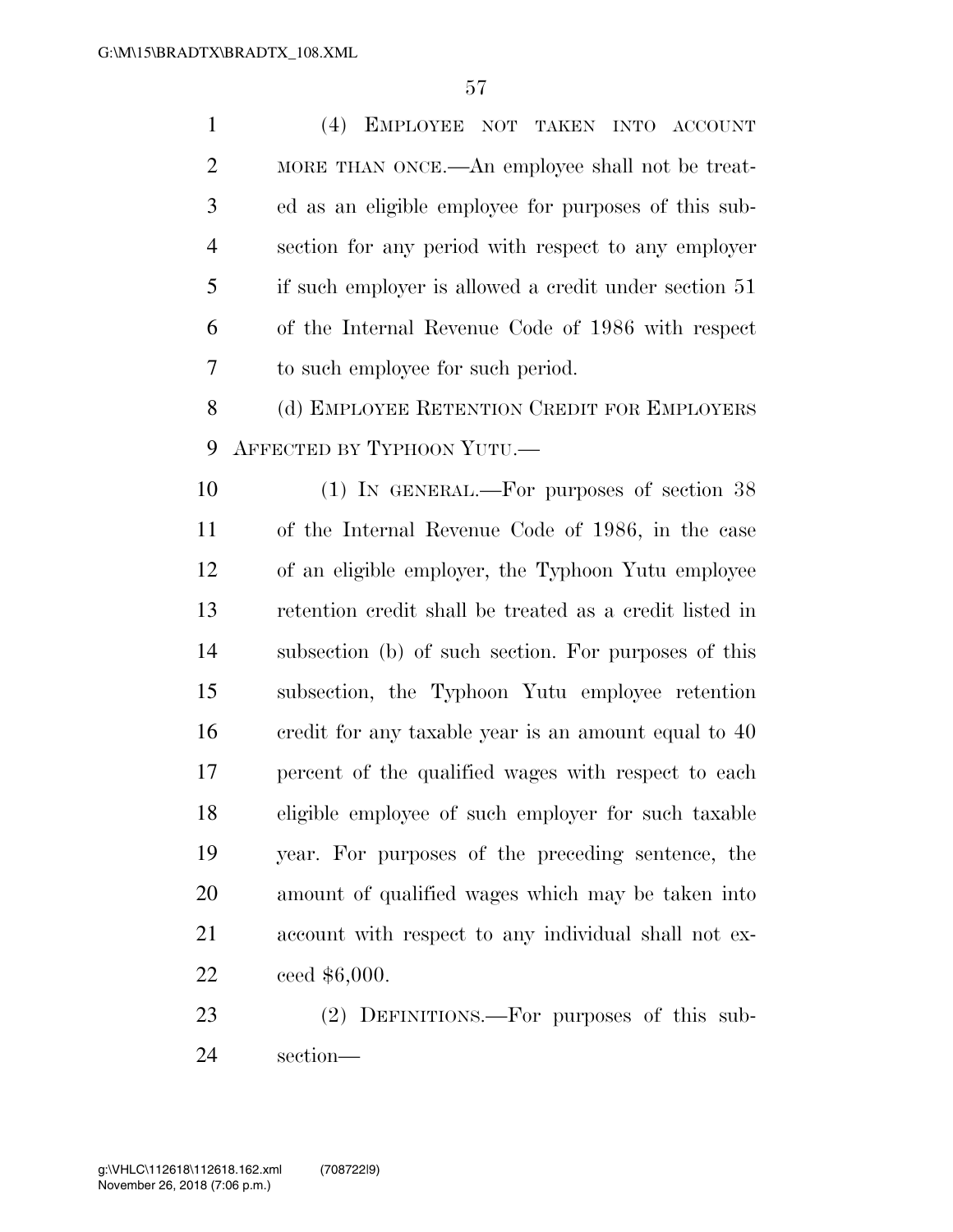| $\mathbf{1}$   | (A) ELIGIBLE EMPLOYER.—The term "eli-            |
|----------------|--------------------------------------------------|
| $\overline{2}$ | gible employer" means any employer—              |
| 3              | (i) which conducted an active trade or           |
| $\overline{4}$ | business on October 24, 2018, in the Ty-         |
| 5              | phoon Yutu disaster zone, and                    |
| 6              | (ii) with respect to whom the trade or           |
| 7              | business described in clause (i) is inoper-      |
| 8              | able on any day after October 24, 2018,          |
| 9              | and before January 1, 2019, as a result of       |
| 10             | damage sustained by reason of Typhoon            |
| 11             | Yutu.                                            |
| 12             | (B) ELIGIBLE EMPLOYEE.—The term "eli-            |
| 13             | gible employee" means with respect to an eligi-  |
| 14             | ble employer an employee whose principal place   |
| 15             | of employment on October 24, 2018, with such     |
| 16             | eligible employer was in the Typhoon Yutu dis-   |
| $17\,$         | aster zone.                                      |
| 18             | (C) QUALIFIED WAGES.—The term "quali-            |
| 19             | fied wages" means wages (as defined in section   |
| 20             | $51(c)(1)$ of the Internal Revenue Code of 1986, |
| 21             | but without regard to section $3306(b)(2)(B)$ of |
| 22             | such Code) paid or incurred by an eligible em-   |
| 23             | ployer with respect to an eligible employee on   |
| 24             | any day after October 24, 2018, and before       |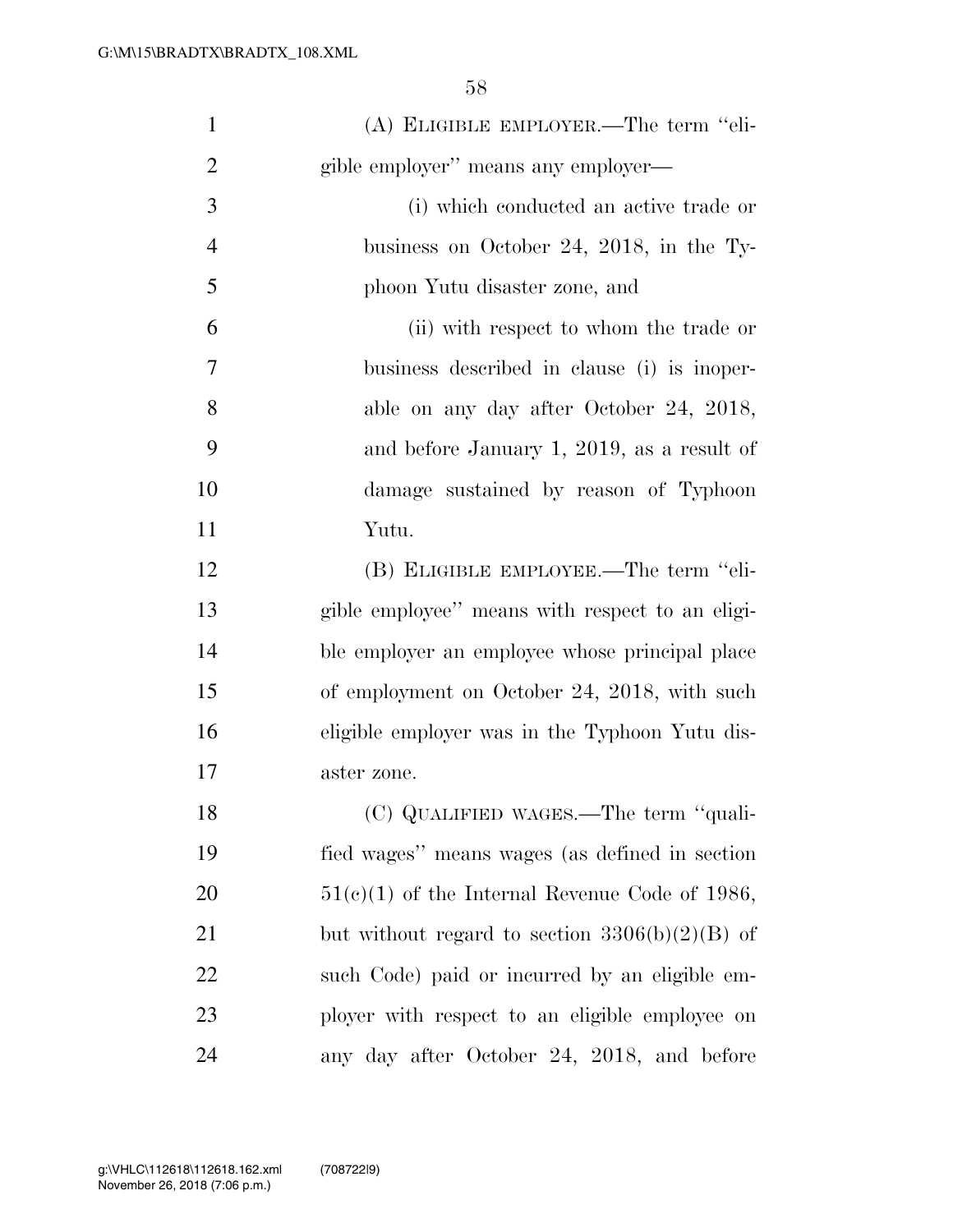| $\mathbf{1}$   | January 1, 2019, which occurs during the pe-                |
|----------------|-------------------------------------------------------------|
| $\overline{2}$ | $riod$ —                                                    |
| 3              | (i) beginning on the date on which the                      |
| $\overline{4}$ | trade or business described in subpara-                     |
| 5              | graph (A) first became inoperable at the                    |
| 6              | principal place of employment of the em-                    |
| $\tau$         | ployee immediately before Typhoon Yutu,                     |
| 8              | and                                                         |
| 9              | (ii) ending on the date on which such                       |
| 10             | trade or business has resumed significant                   |
| 11             | operations at such principal place of em-                   |
| 12             | ployment.                                                   |
| 13             | Such term shall include wages paid without re-              |
| 14             | gard to whether the employee performs no serv-              |
| 15             | ices, performs services at a different place of             |
| 16             | employment than such principal place of em-                 |
| 17             | ployment, or performs services at such principal            |
| 18             | place of employment before significant oper-                |
| 19             | ations have resumed.                                        |
| 20             | (3) CERTAIN RULES TO APPLY.—For purposes                    |
| 21             | of this subsection, rules similar to the rules of sec-      |
| 22             | tions $51(i)(1)$ , 52, and $280C(a)$ , of the Internal Rev- |
| 23             | enue Code of 1986, shall apply.                             |
| 24             | EMPLOYEE NOT TAKEN INTO ACCOUNT<br>(4)                      |
| 25             | MORE THAN ONCE.—An employee shall not be treat-             |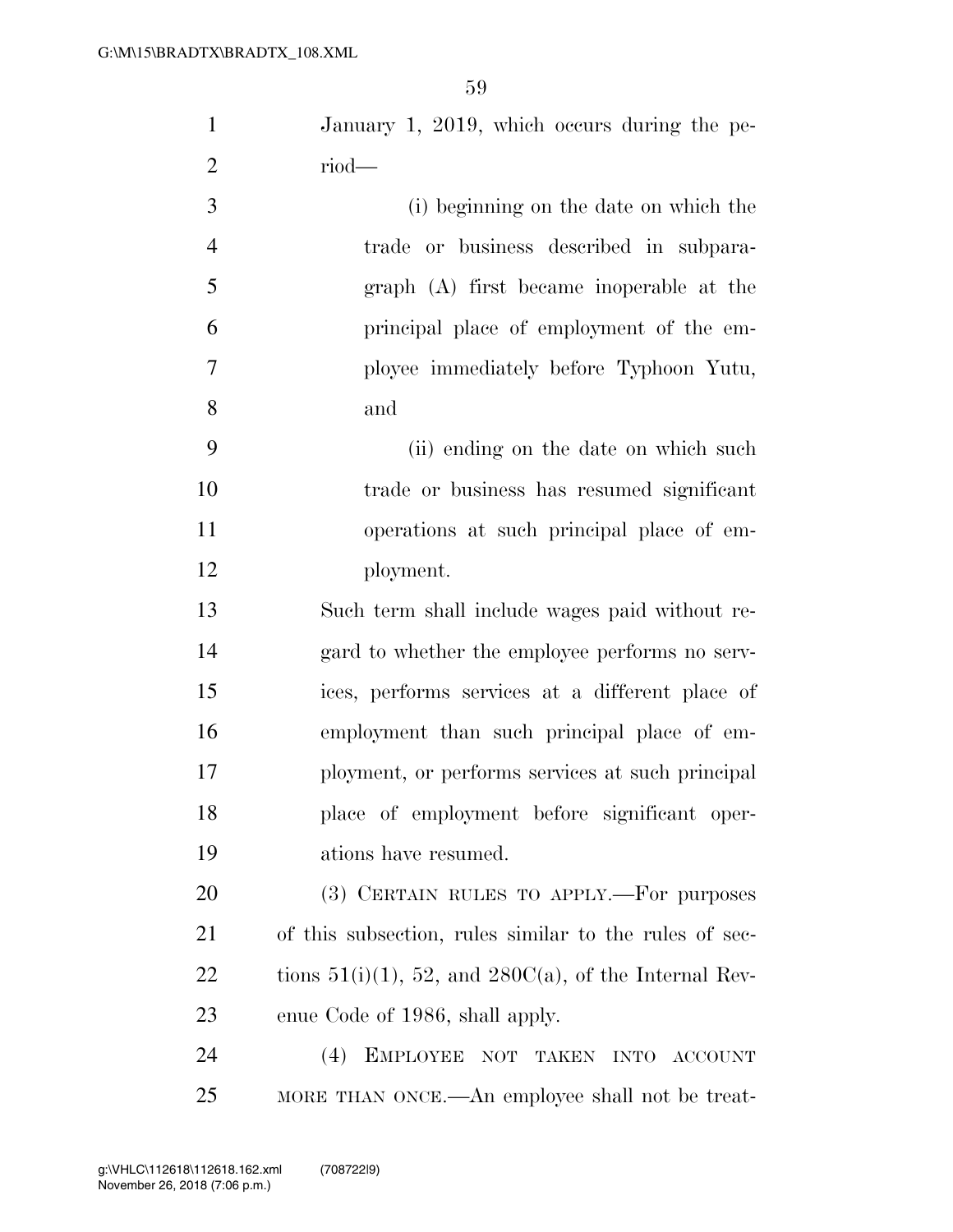ed as an eligible employee for purposes of this sub- section for any period with respect to any employer if such employer is allowed a credit under section 51 of the Internal Revenue Code of 1986 with respect to such employee for such period.

 (e) EMPLOYEE RETENTION CREDIT FOR EMPLOYERS AFFECTED BY MENDOCINO WILDFIRES.—

 (1) IN GENERAL.—For purposes of section 38 of the Internal Revenue Code of 1986, in the case of an eligible employer, the Mendocino wildfire em- ployee retention credit shall be treated as a credit 12 listed in subsection (b) of such section. For purposes of this subsection, the Mendocino wildfire employee retention credit for any taxable year is an amount equal to 40 percent of the qualified wages with re- spect to each eligible employee of such employer for such taxable year. For purposes of the preceding sentence, the amount of qualified wages which may be taken into account with respect to any individual shall not exceed \$6,000.

 (2) DEFINITIONS.—For purposes of this sub-section—

 (A) ELIGIBLE EMPLOYER.—The term ''eli-gible employer'' means any employer—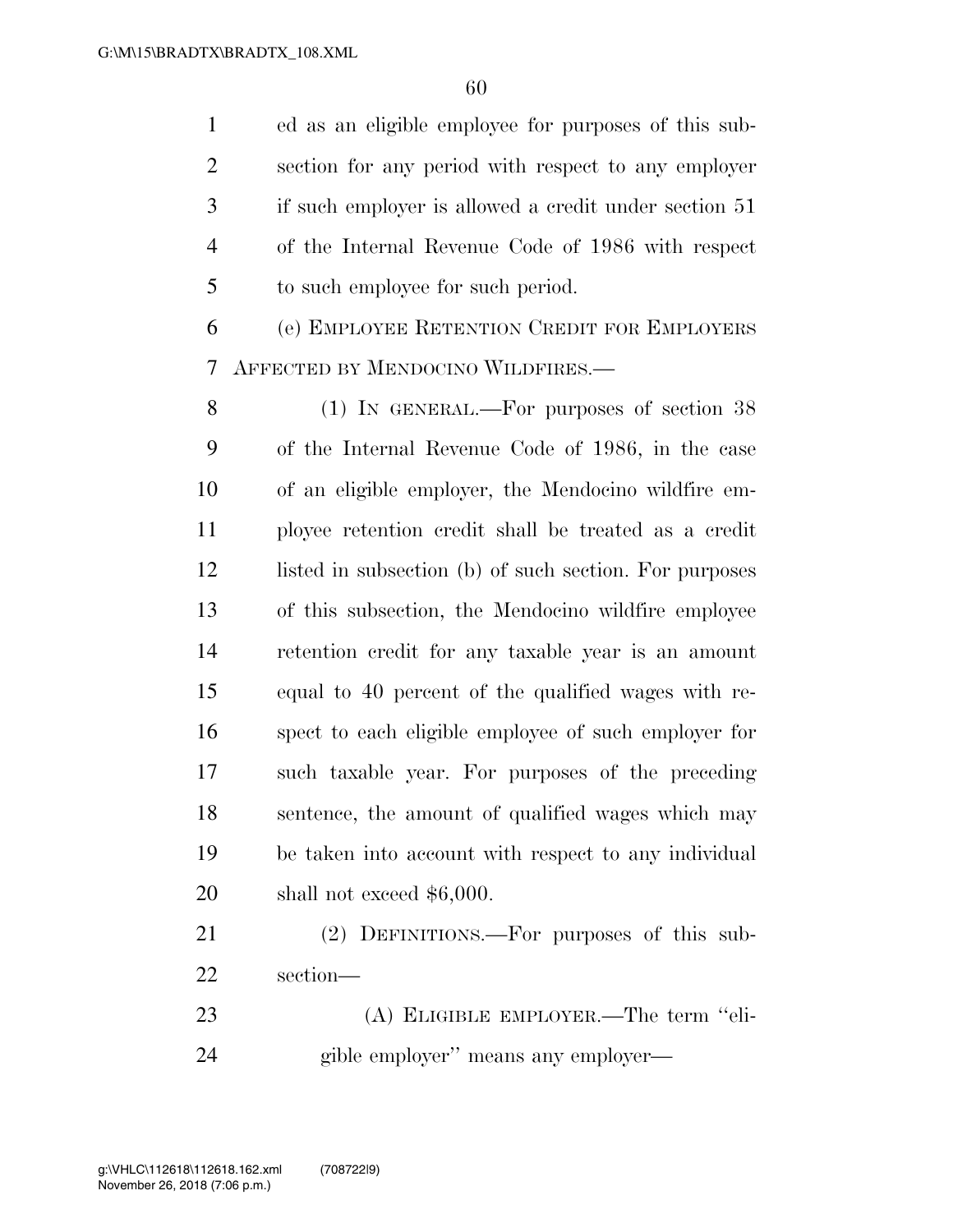| $\mathbf{1}$   | (i) which conducted an active trade or           |
|----------------|--------------------------------------------------|
| $\overline{2}$ | business for any portion of the period from      |
| 3              | July 23, 2018, to September 19, 2018, in         |
| $\overline{4}$ | the Mendocino wildfire disaster zone, and        |
| 5              | (ii) with respect to whom the trade or           |
| 6              | business described in clause (i) is inoper-      |
| 7              | able on any day after September 19, 2018,        |
| 8              | and before January 1, 2019, as a result of       |
| 9              | damage sustained by reason of the                |
| 10             | wildfires to which the declaration of the        |
| 11             | Mendocino wildfire disaster area relates.        |
| 12             | (B) ELIGIBLE EMPLOYEE.—The term "eli-            |
| 13             | gible employee" means with respect to an eligi-  |
| 14             | ble employer an employee whose principal place   |
| 15             | of employment for any portion of the period      |
| 16             | from July 23, 2018, to September 19, 2018,       |
| 17             | such eligible employer was in<br>with<br>the     |
| 18             | Mendocino wildfire disaster zone.                |
| 19             | (C) QUALIFIED WAGES.—The term "quali-            |
| 20             | fied wages" means wages (as defined in section   |
| 21             | $51(c)(1)$ of the Internal Revenue Code of 1986, |
| 22             | but without regard to section $3306(b)(2)(B)$ of |
| 23             | such Code) paid or incurred by an eligible em-   |
| 24             | ployer with respect to an eligible employee on   |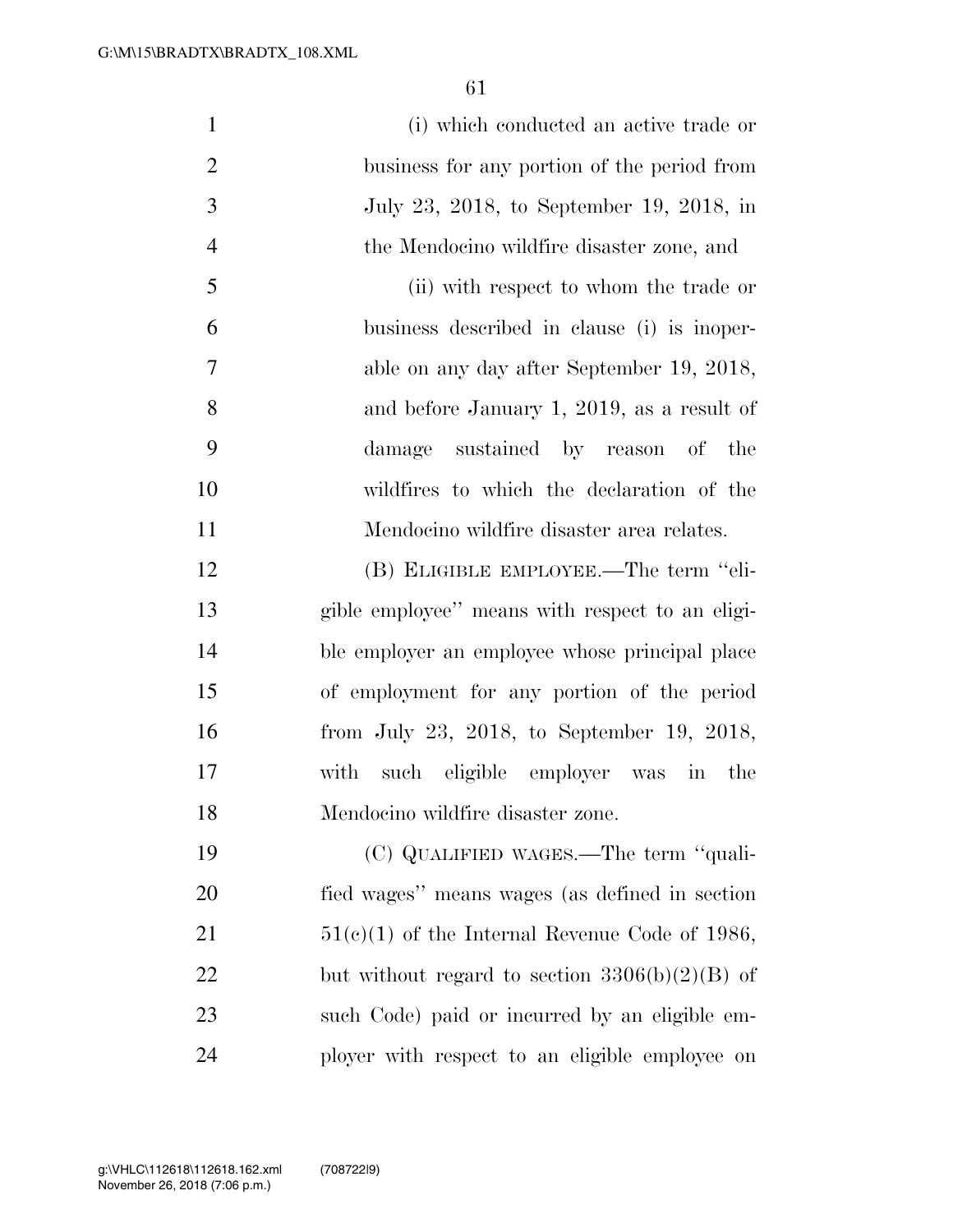| $\mathbf{1}$   | any day after July 23, 2018, and before Janu-               |
|----------------|-------------------------------------------------------------|
| $\overline{2}$ | ary 1, 2019, which occurs during the period—                |
| 3              | (i) beginning on the date on which the                      |
| $\overline{4}$ | trade or business described in subpara-                     |
| 5              | graph (A) first became inoperable at the                    |
| 6              | principal place of employment of the em-                    |
| 7              | ployee immediately before the wildfires to                  |
| 8              | which the declaration of the Mendocino                      |
| 9              | wildfire disaster area relates, and                         |
| 10             | (ii) ending on the date on which such                       |
| 11             | trade or business has resumed significant                   |
| 12             | operations at such principal place of em-                   |
| 13             | ployment.                                                   |
| 14             | Such term shall include wages paid without re-              |
| 15             | gard to whether the employee performs no serv-              |
| 16             | ices, performs services at a different place of             |
| 17             | employment than such principal place of em-                 |
| 18             | ployment, or performs services at such principal            |
| 19             | place of employment before significant oper-                |
| 20             | ations have resumed.                                        |
| 21             | (3) CERTAIN RULES TO APPLY.—For purposes                    |
| 22             | of this subsection, rules similar to the rules of sec-      |
| 23             | tions $51(i)(1)$ , 52, and $280C(a)$ , of the Internal Rev- |
| 24             | enue Code of 1986, shall apply.                             |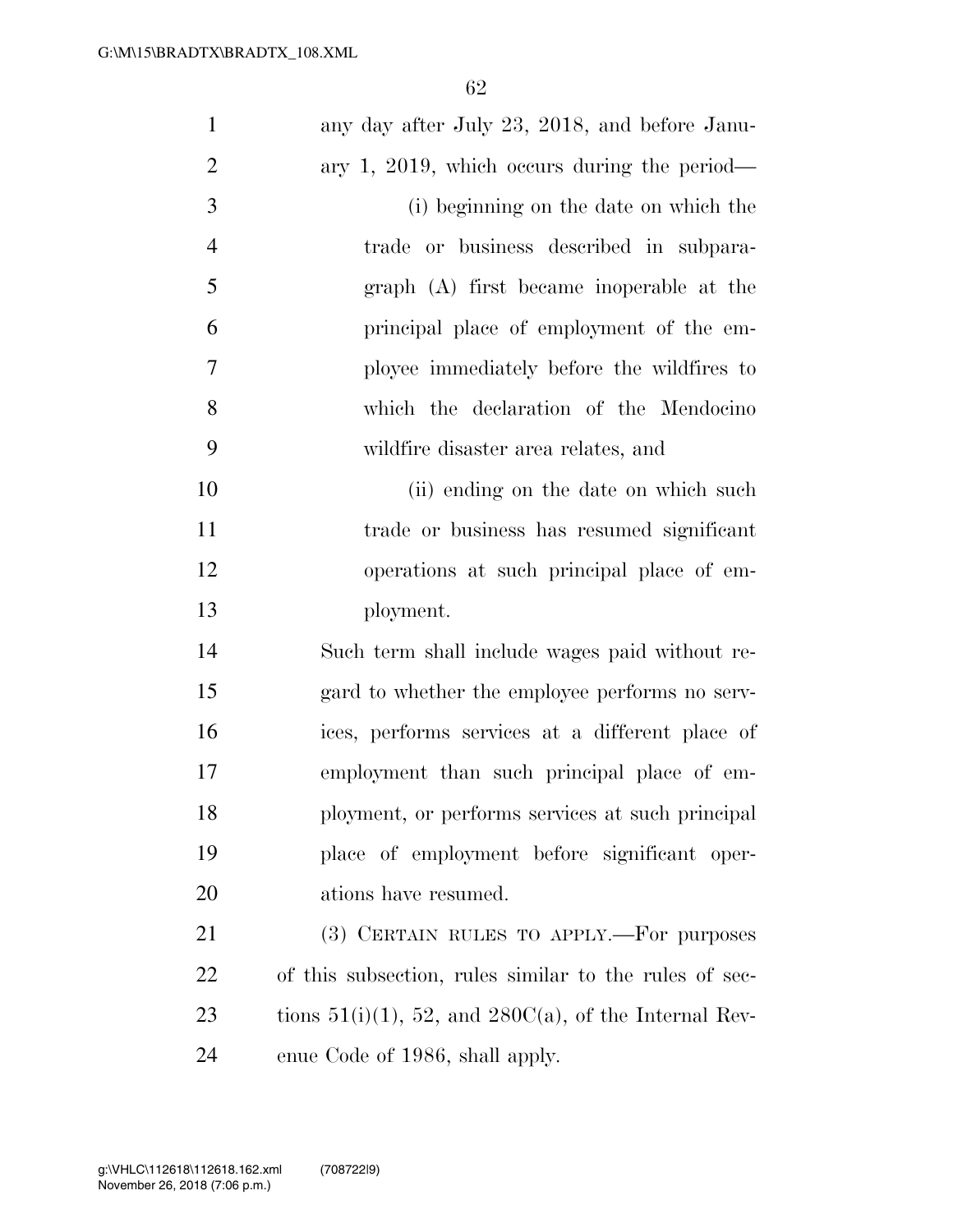(4) EMPLOYEE NOT TAKEN INTO ACCOUNT MORE THAN ONCE.—An employee shall not be treat- ed as an eligible employee for purposes of this sub- section for any period with respect to any employer if such employer is allowed a credit under section 51 of the Internal Revenue Code of 1986 with respect to such employee for such period. (f) EMPLOYEE RETENTION CREDIT FOR EMPLOYERS AFFECTED BY CAMP AND WOOLSEY WILDFIRES.— (1) IN GENERAL.—For purposes of section 38 of the Internal Revenue Code of 1986, in the case of an eligible employer, the Camp and Woolsey wild- fire employee retention credit shall be treated as a credit listed in subsection (b) of such section. For purposes of this subsection, the Camp and Woolsey wildfire employee retention credit for any taxable year is an amount equal to 40 percent of the quali- fied wages with respect to each eligible employee of such employer for such taxable year. For purposes of the preceding sentence, the amount of qualified wages which may be taken into account with respect 22 to any individual shall not exceed \$6,000. (2) DEFINITIONS.—For purposes of this sub-

section—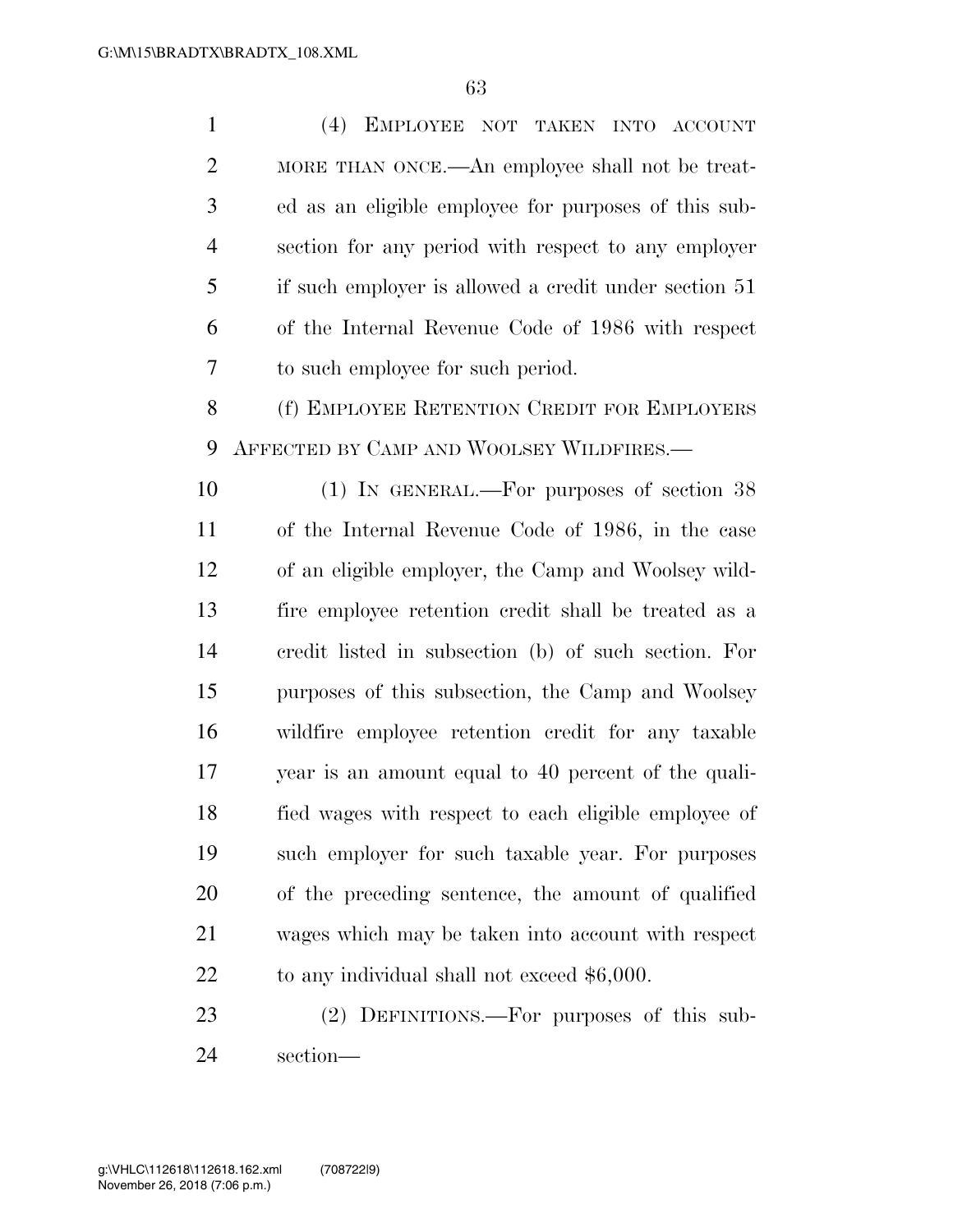| $\mathbf{1}$   | (A) ELIGIBLE EMPLOYER.—The term "eli-            |
|----------------|--------------------------------------------------|
| $\overline{2}$ | gible employer" means any employer—              |
| 3              | (i) which conducted an active trade or           |
| $\overline{4}$ | business for any portion of the period from      |
| 5              | November 8, 2018, to November 30, 2018,          |
| 6              | in the Camp and Woolsey wildfire disaster        |
| 7              | zone, and                                        |
| 8              | (ii) with respect to whom the trade or           |
| 9              | business described in clause (i) is inoper-      |
| 10             | able on any day after November 8, 2018,          |
| 11             | and before January 1, 2019, as a result of       |
| 12             | damage sustained by reason of the                |
| 13             | wildfires to which the declaration of the        |
| 14             | Camp and Woolsey wildfire disaster area          |
| 15             | relates.                                         |
| 16             | (B) ELIGIBLE EMPLOYEE.—The term "eli-            |
| 17             | gible employee" means with respect to an eligi-  |
| 18             | ble employer an employee whose principal place   |
| 19             | of employment for any portion of the period      |
| 20             | from November 8, 2018, to November 30,           |
| 21             | 2018, with such eligible employer was in the     |
| 22             | Camp and Woolsey wildfire disaster zone.         |
| 23             | (C) QUALIFIED WAGES.—The term "quali-            |
| 24             | fied wages" means wages (as defined in section   |
| 25             | $51(c)(1)$ of the Internal Revenue Code of 1986, |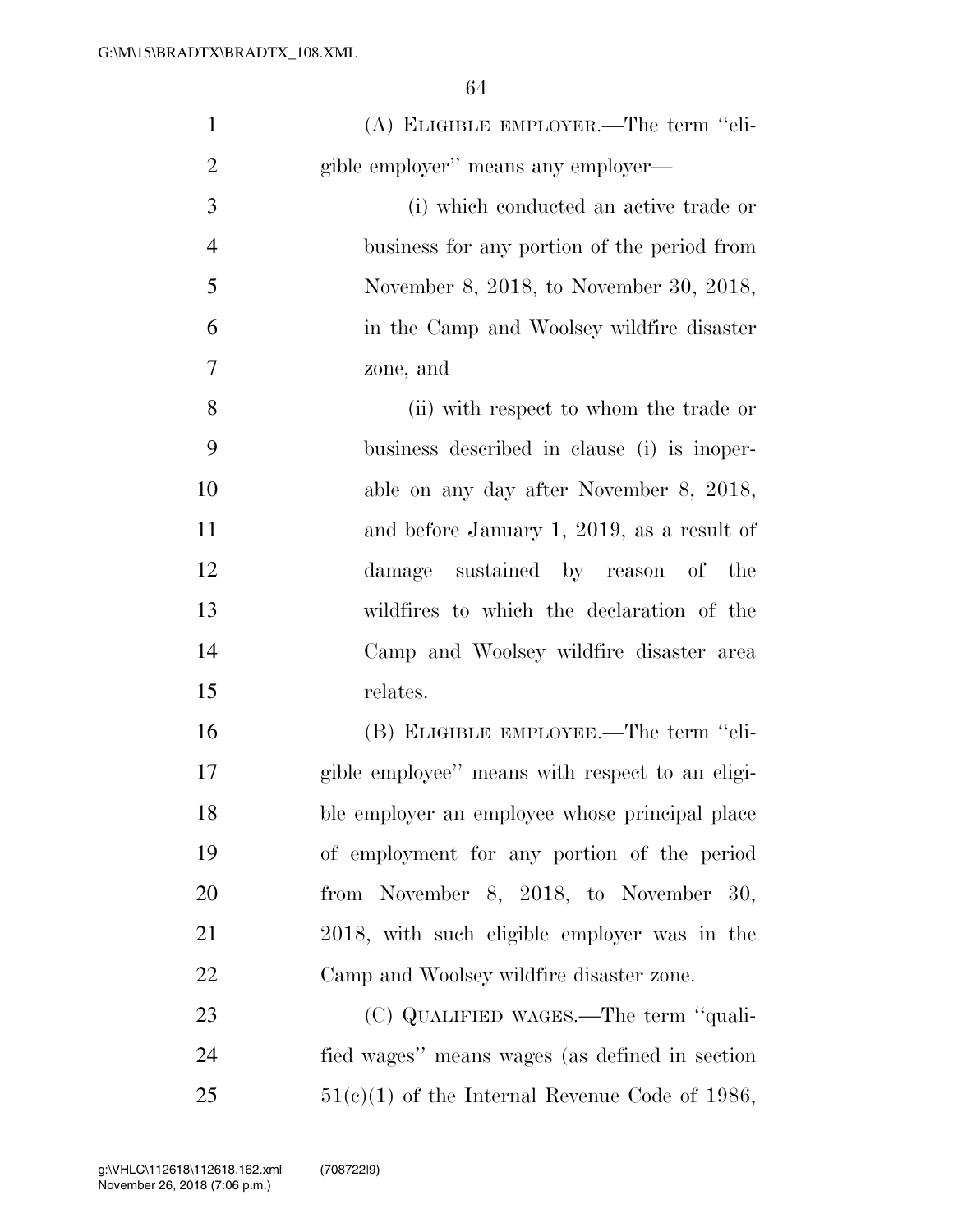| $\mathbf{1}$   | but without regard to section $3306(b)(2)(B)$ of |
|----------------|--------------------------------------------------|
| $\overline{2}$ | such Code) paid or incurred by an eligible em-   |
| 3              | ployer with respect to an eligible employee on   |
| $\overline{4}$ | any day after November 8, 2018, and before       |
| 5              | January 1, 2019, which occurs during the pe-     |
| 6              | $riod$ —                                         |
| $\overline{7}$ | (i) beginning on the date on which the           |
| 8              | trade or business described in subpara-          |
| 9              | graph (A) first became inoperable at the         |
| 10             | principal place of employment of the em-         |
| 11             | ployee immediately before the wildfires to       |
| 12             | which the declaration of the Camp and            |
| 13             | Woolsey wildfire disaster area relates, and      |
| 14             | (ii) ending on the date on which such            |
| 15             | trade or business has resumed significant        |
| 16             | operations at such principal place of em-        |
| 17             | ployment.                                        |
| 18             | Such term shall include wages paid without re-   |
| 19             | gard to whether the employee performs no serv-   |
| 20             | ices, performs services at a different place of  |
| 21             | employment than such principal place of em-      |
| 22             | ployment, or performs services at such principal |
| 23             | place of employment before significant oper-     |
| 24             | ations have resumed.                             |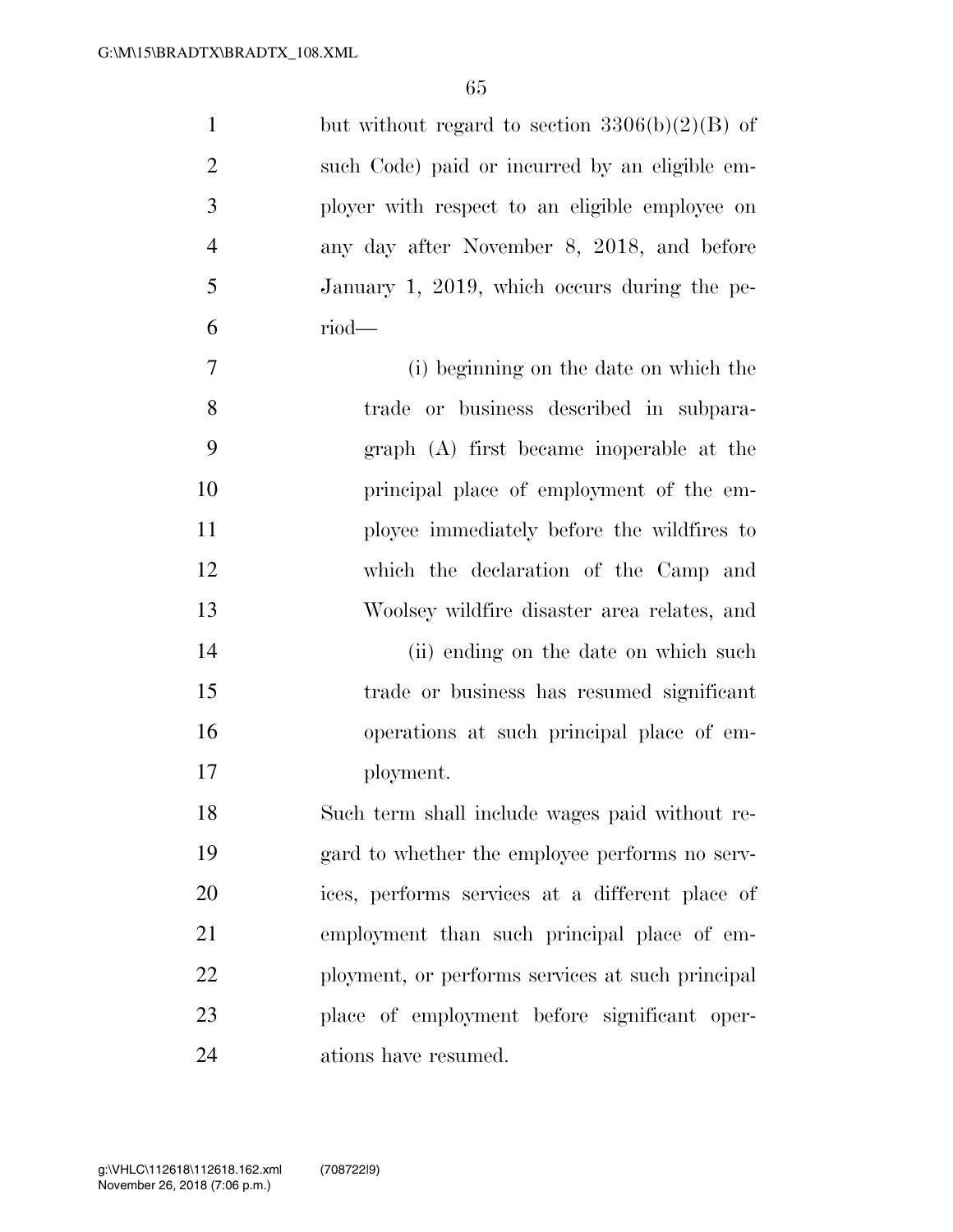(3) CERTAIN RULES TO APPLY.—For purposes of this subsection, rules similar to the rules of sec-3 tions  $51(i)(1)$ ,  $52$ , and  $280C(a)$ , of the Internal Rev-enue Code of 1986, shall apply.

 (4) EMPLOYEE NOT TAKEN INTO ACCOUNT MORE THAN ONCE.—An employee shall not be treat- ed as an eligible employee for purposes of this sub- section for any period with respect to any employer if such employer is allowed a credit under section 51 of the Internal Revenue Code of 1986 with respect to such employee for such period.

 (g) EMPLOYEE RETENTION CREDIT FOR EMPLOYERS AFFECTED BY KILAUEA VOLCANIC ERUPTION AND EARTHQUAKES.—

 (1) IN GENERAL.—For purposes of section 38 of the Internal Revenue Code of 1986, in the case of an eligible employer, the Kilauea volcanic eruption and earthquake employee retention credit shall be treated as a credit listed in subsection (b) of such section. For purposes of this subsection, the Kilauea volcanic eruption and earthquake employee retention credit for any taxable year is an amount equal to 40 percent of the qualified wages with respect to each eligible employee of such employer for such taxable year. For purposes of the preceding sentence, the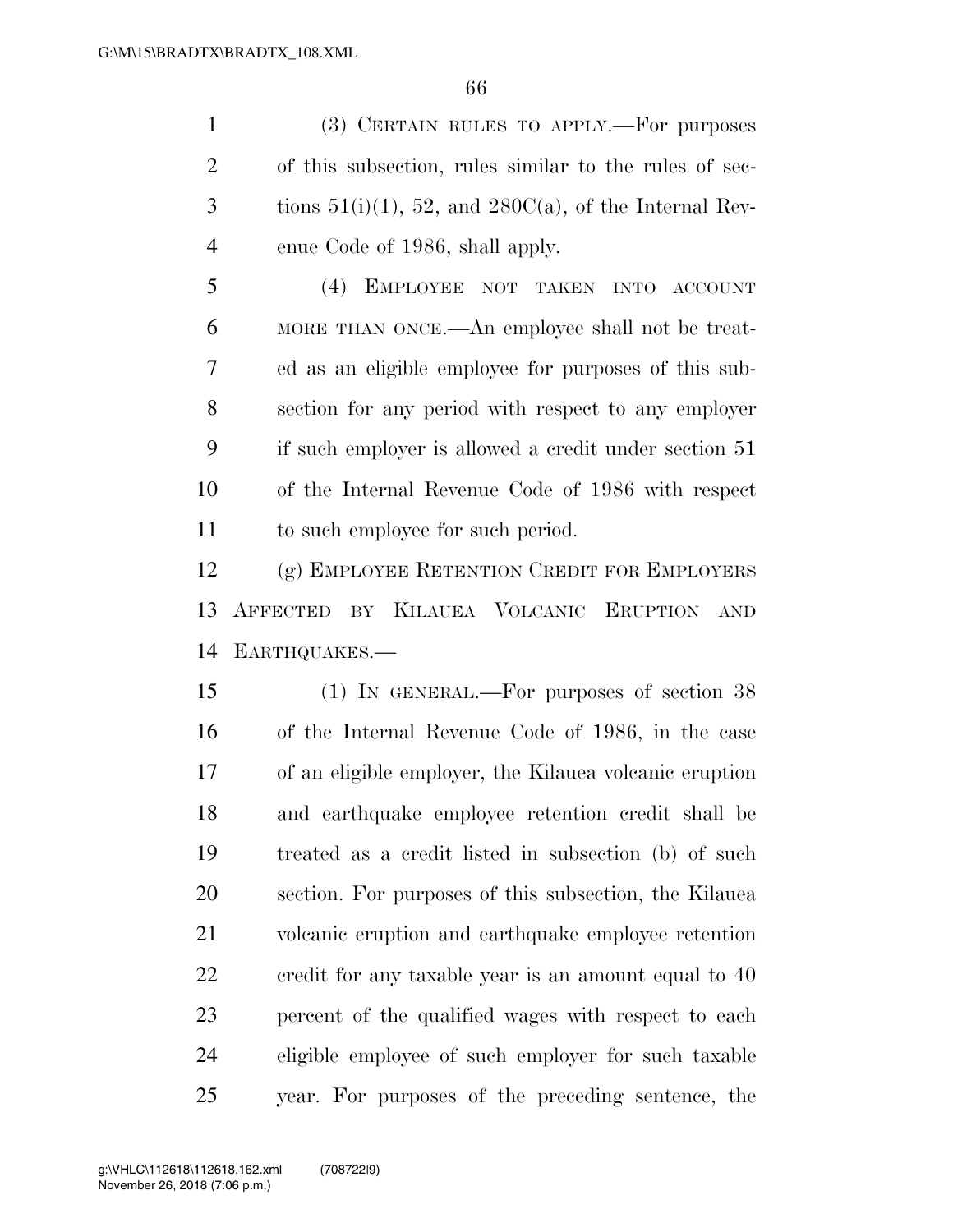| $\mathbf{1}$   | amount of qualified wages which may be taken into    |
|----------------|------------------------------------------------------|
| $\overline{2}$ | account with respect to any individual shall not ex- |
| 3              | ceed $$6,000.$                                       |
| $\overline{4}$ | (2) DEFINITIONS.—For purposes of this sub-           |
| 5              | section-                                             |
| 6              | (A) ELIGIBLE EMPLOYER.—The term "eli-                |
| 7              | gible employer" means any employer—                  |
| 8              | (i) which conducted an active trade or               |
| 9              | business for any portion of the period from          |
| 10             | May 3, 2018, to August 17, 2018, in the              |
| 11             | Kilauea volcanic eruption and earthquake             |
| 12             | disaster zone, and                                   |
| 13             | (ii) with respect to whom the trade or               |
| 14             | business described in clause (i) is inoper-          |
| 15             | able on any day after May 3, 2018, and               |
| 16             | before January 1, 2019, as a result of               |
| 17             | damage sustained by reason of the volcanic           |
| 18             | eruption or earthquakes to which the dec-            |
| 19             | laration of the Kilauea volcanic eruption            |
| 20             | and earthquake disaster area relates.                |
| 21             | (B) ELIGIBLE EMPLOYEE.—The term "eli-                |
| 22             | gible employee" means with respect to an eligi-      |
| 23             | ble employer an employee whose principal place       |
| 24             | of employment for any portion of the period          |
| 25             | from May 3, 2018, to August 17, 2018, with           |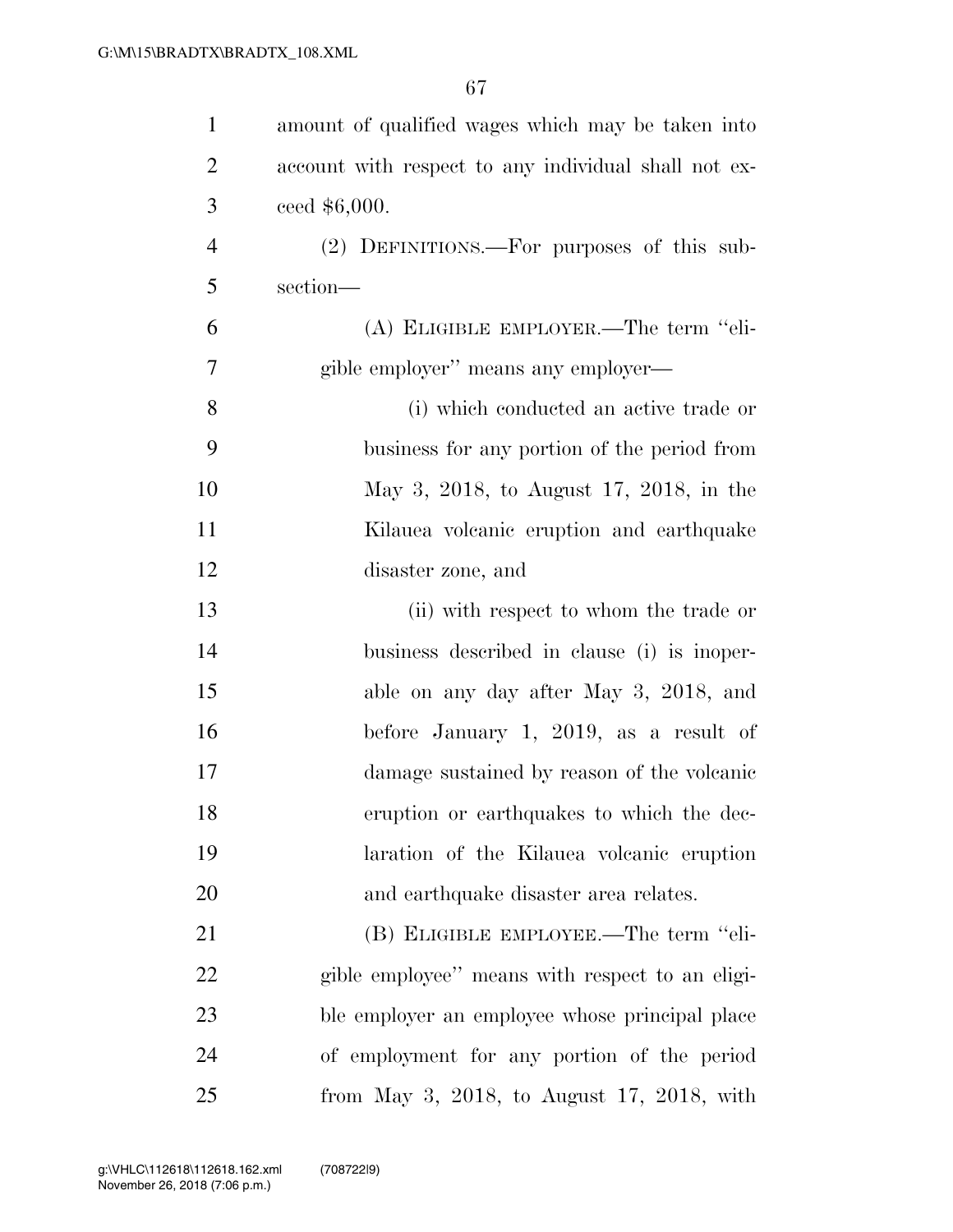| $\mathbf{1}$   | such eligible employer was in the Kilauea vol-   |
|----------------|--------------------------------------------------|
| $\overline{2}$ | canic eruption and earthquake disaster zone.     |
| 3              | (C) QUALIFIED WAGES.—The term "quali-            |
| $\overline{4}$ | fied wages" means wages (as defined in section   |
| 5              | $51(c)(1)$ of the Internal Revenue Code of 1986, |
| 6              | but without regard to section $3306(b)(2)(B)$ of |
| 7              | such Code) paid or incurred by an eligible em-   |
| 8              | ployer with respect to an eligible employee on   |
| 9              | any day after May 3, 2018, and before January    |
| 10             | $1, 2019$ , which occurs during the period—      |
| 11             | (i) beginning on the date on which the           |
| 12             | trade or business described in subpara-          |
| 13             | graph (A) first became inoperable at the         |
| 14             | principal place of employment of the em-         |
| 15             | ployee immediately before the volcanic           |
| 16             | eruption or earthquakes to which the dec-        |
| 17             | laration of the Kilauea volcanic eruption        |
| 18             | and earthquake disaster area relates, and        |
| 19             | (ii) ending on the date on which such            |
| 20             | trade or business has resumed significant        |
| 21             | operations at such principal place of em-        |
| 22             | ployment.                                        |
| 23             | Such term shall include wages paid without re-   |
| 24             | gard to whether the employee performs no serv-   |
| 25             | ices, performs services at a different place of  |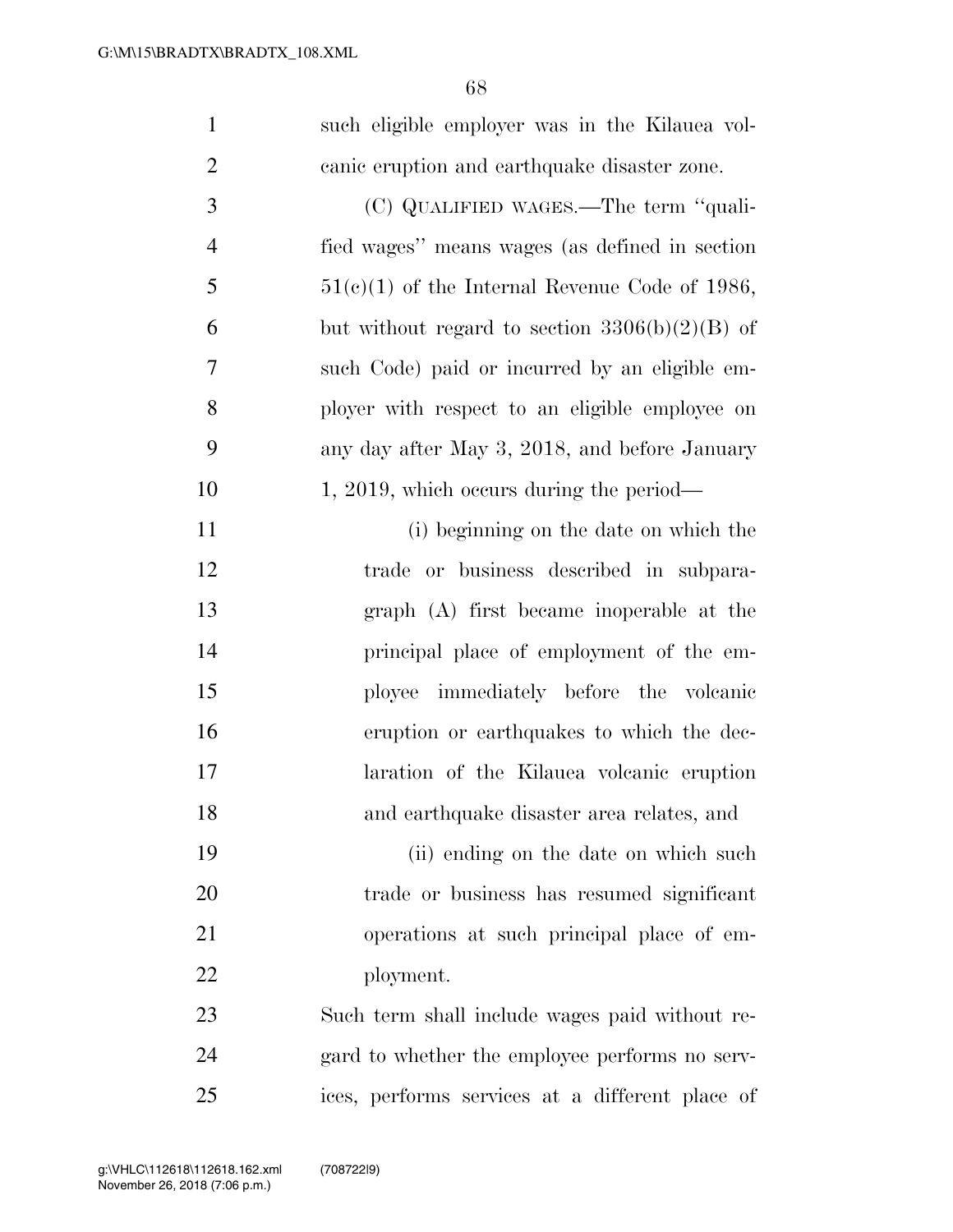employment than such principal place of em- ployment, or performs services at such principal place of employment before significant oper-ations have resumed.

 (3) CERTAIN RULES TO APPLY.—For purposes of this subsection, rules similar to the rules of sec-7 tions  $51(i)(1)$ , 52, and  $280C(a)$ , of the Internal Rev-enue Code of 1986, shall apply.

 (4) EMPLOYEE NOT TAKEN INTO ACCOUNT MORE THAN ONCE.—An employee shall not be treat- ed as an eligible employee for purposes of this sub- section for any period with respect to any employer if such employer is allowed a credit under section 51 of the Internal Revenue Code of 1986 with respect to such employee for such period.

 (h) EMPLOYEE RETENTION CREDIT FOR EMPLOY- ERS AFFECTED BY HAWAII SEVERE STORMS, FLOODING, LANDSLIDES, AND MUDSLIDES.—

 (1) IN GENERAL.—For purposes of section 38 of the Internal Revenue Code of 1986, in the case of an eligible employer, the Hawaii severe storms, flooding, landslides, and mudslides employee reten- tion credit shall be treated as a credit listed in sub- section (b) of such section. For purposes of this sub-section, the Hawaii severe storms, flooding, land-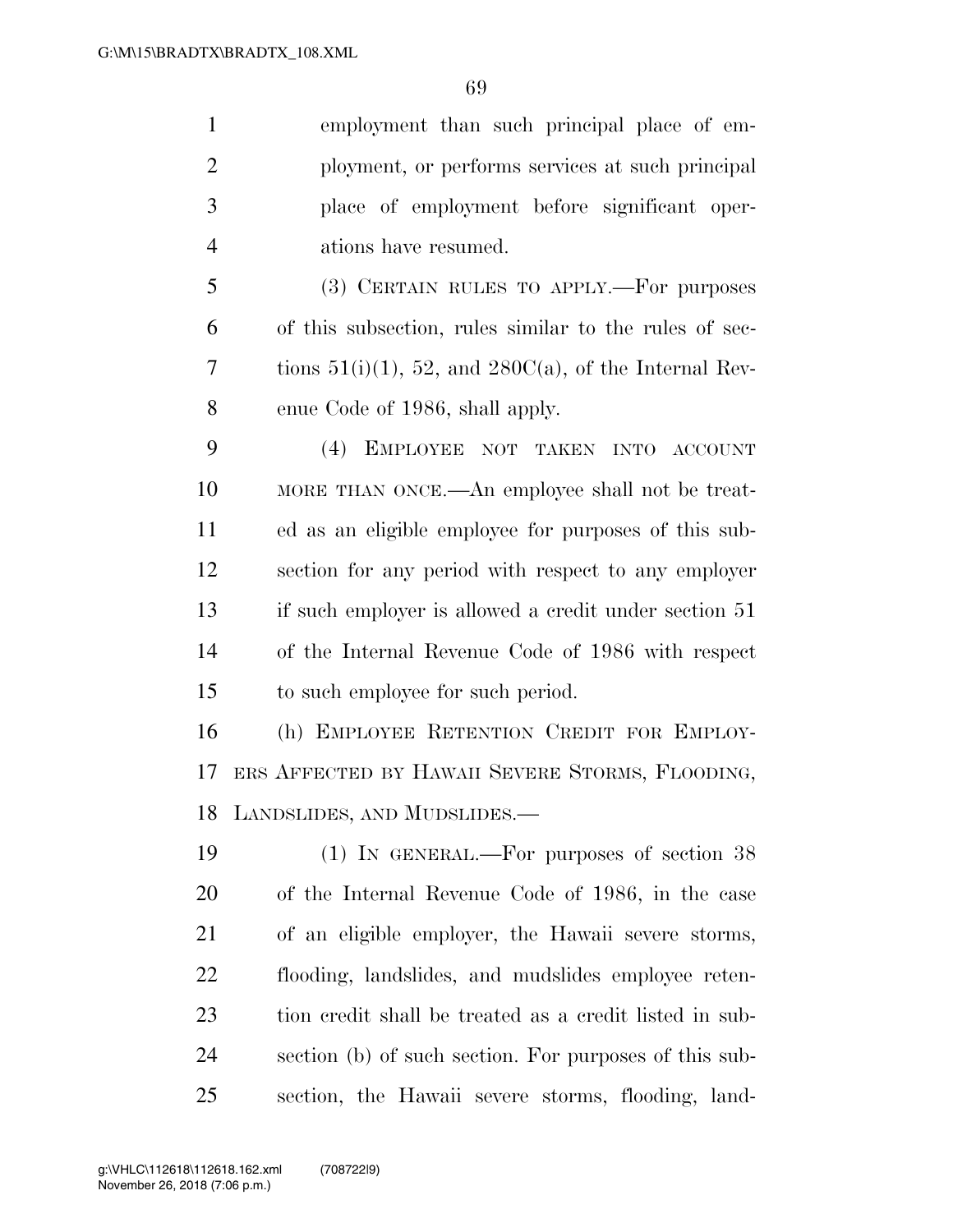| $\mathbf{1}$   | slides, and mudslides employee retention credit for  |
|----------------|------------------------------------------------------|
| $\overline{2}$ | any taxable year is an amount equal to 40 percent    |
| 3              | of the qualified wages with respect to each eligible |
| $\overline{4}$ | employee of such employer for such taxable year.     |
| 5              | For purposes of the preceding sentence, the amount   |
| 6              | of qualified wages which may be taken into account   |
| 7              | with respect to any individual shall not exceed      |
| 8              | \$6,000.                                             |
| 9              | (2) DEFINITIONS.—For purposes of this sub-           |
| 10             | section-                                             |
| 11             | (A) ELIGIBLE EMPLOYER.—The term "eli-                |
| 12             | gible employer" means any employer—                  |
| 13             | (i) which conducted an active trade or               |
| 14             | business on April 13, 2018, in the Hawaii            |
| 15             | severe storms, flooding, mudslides, and              |
| 16             | landslides disaster zone, and                        |
| 17             | (ii) with respect to whom the trade or               |
| 18             | business described in clause (i) is inoper-          |
| 19             | able on any day after April 13, 2018, and            |
| 20             | before January 1, 2019, as a result of               |
| 21             | damage sustained by reason of the severe             |
| 22             | storms, flooding, mudslides, or landslides           |
| 23             | to which the declaration of the Hawaii se-           |
| 24             | vere storms, flooding, mudslides, and land-          |
| 25             | slides area relates.                                 |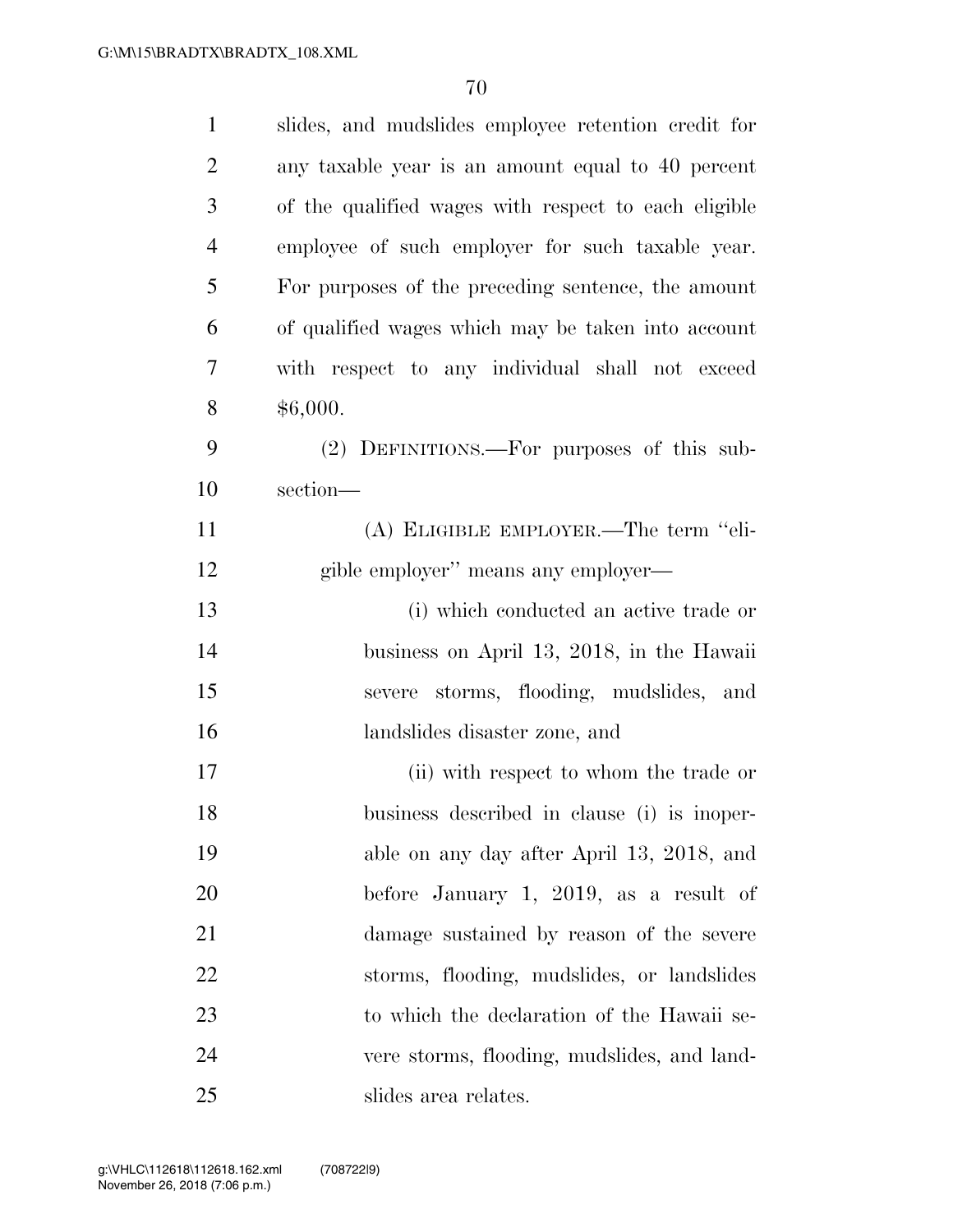(B) ELIGIBLE EMPLOYEE.—The term ''eli- gible employee'' means with respect to an eligi- ble employer an employee whose principal place of employment on April 13, 2018, with such eli- gible employer was in the Hawaii severe storms, flooding, landslides, and mudslides disaster zone.

 (C) QUALIFIED WAGES.—The term ''quali- fied wages'' means wages (as defined in section  $51(e)(1)$  of the Internal Revenue Code of 1986, 11 but without regard to section  $3306(b)(2)(B)$  of such Code) paid or incurred by an eligible em- ployer with respect to an eligible employee on any day after April 13, 2018, and before Janu-ary 1, 2019, which occurs during the period—

 (i) beginning on the date on which the trade or business described in subpara- graph (A) first became inoperable at the principal place of employment of the em- ployee immediately before the severe storms, flooding, landslides, and mudslides 22 to which the declaration of the Hawaii se- vere storms, flooding, landslides, and mudslides disaster area relates, and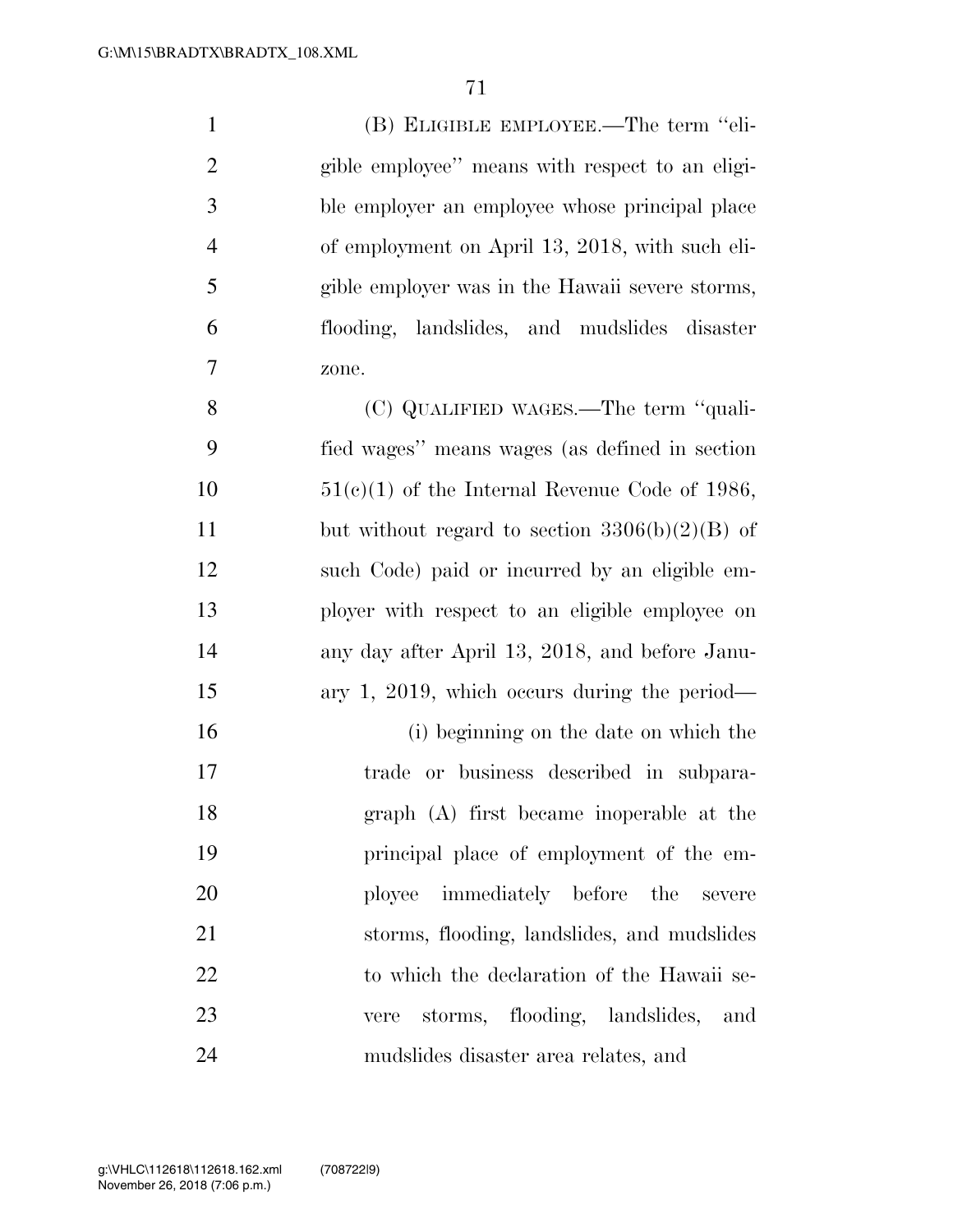1 (ii) ending on the date on which such trade or business has resumed significant operations at such principal place of em-ployment.

 Such term shall include wages paid without re- gard to whether the employee performs no serv- ices, performs services at a different place of employment than such principal place of em- ployment, or performs services at such principal place of employment before significant oper-ations have resumed.

 (3) CERTAIN RULES TO APPLY.—For purposes of this subsection, rules similar to the rules of sec-14 tions  $51(i)(1)$ , 52, and  $280C(a)$ , of the Internal Rev-enue Code of 1986, shall apply.

 (4) EMPLOYEE NOT TAKEN INTO ACCOUNT MORE THAN ONCE.—An employee shall not be treat- ed as an eligible employee for purposes of this sub- section for any period with respect to any employer 20 if such employer is allowed a credit under section 51 of the Internal Revenue Code of 1986 with respect to such employee for such period.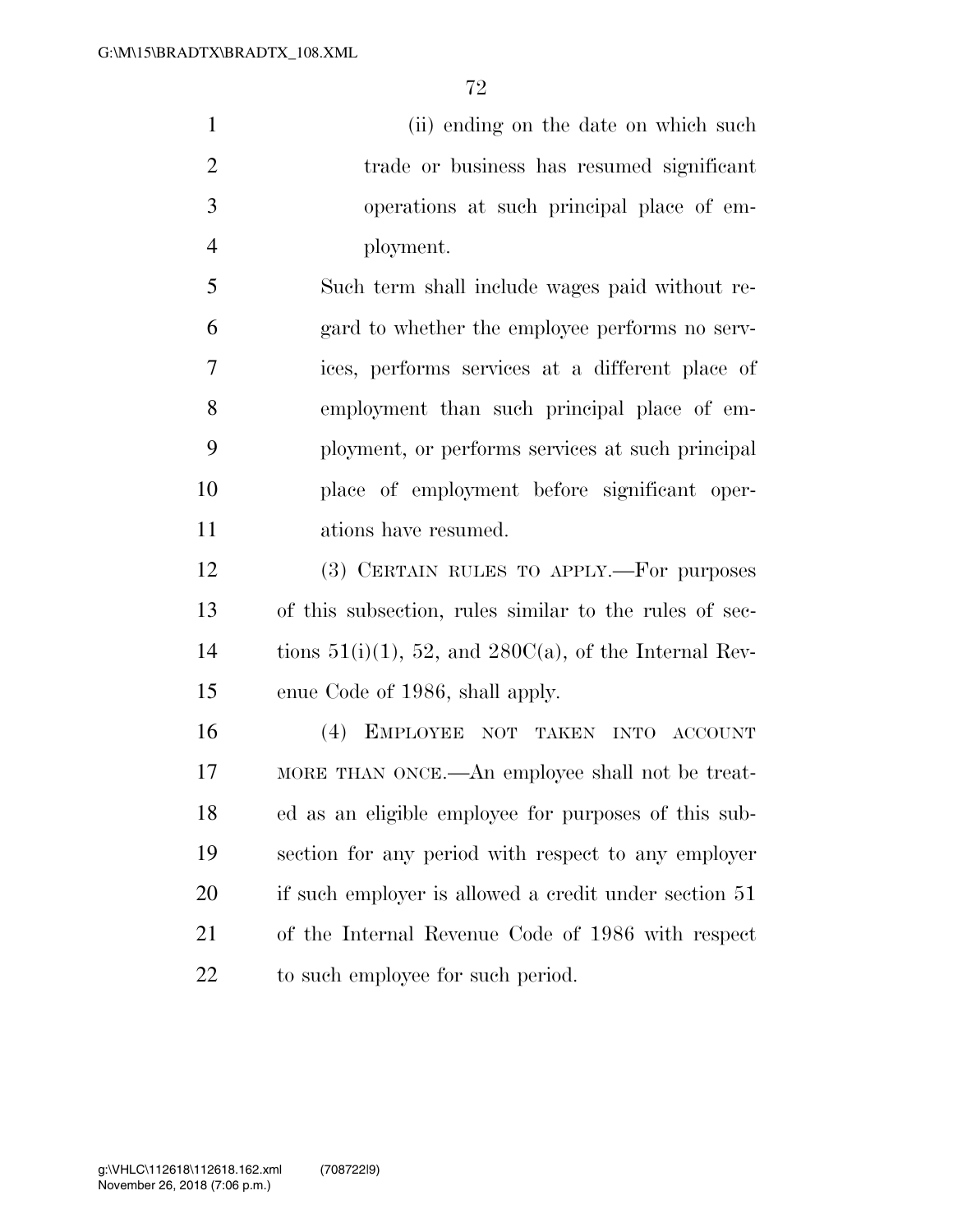**SEC. 204. OTHER DISASTER-RELATED TAX RELIEF PROVI- SIONS.**  (a) TEMPORARY SUSPENSION OF LIMITATIONS ON CHARITABLE CONTRIBUTIONS.— (1) IN GENERAL.—Except as otherwise pro- vided in paragraph (2), subsection (b) of section 170 of the Internal Revenue Code of 1986 shall not apply to qualified contributions and such contribu- tions shall not be taken into account for purposes of applying subsections (b) and (d) of such section to other contributions. 12 (2) TREATMENT OF EXCESS CONTRIBUTIONS.— For purposes of section 170 of the Internal Revenue Code of 1986— (A) INDIVIDUALS.—In the case of an indi- vidual— (i) LIMITATION.—Any qualified con- tribution shall be allowed only to the ex- tent that the aggregate of such contribu-20 tions does not exceed the excess of the tax-payer's contribution base (as defined in

22 subparagraph  $(H)$  of section  $170(b)(1)$  of

such Code) over the amount of all other

charitable contributions allowed under sec-

25 tion  $170(b)(1)$  of such Code.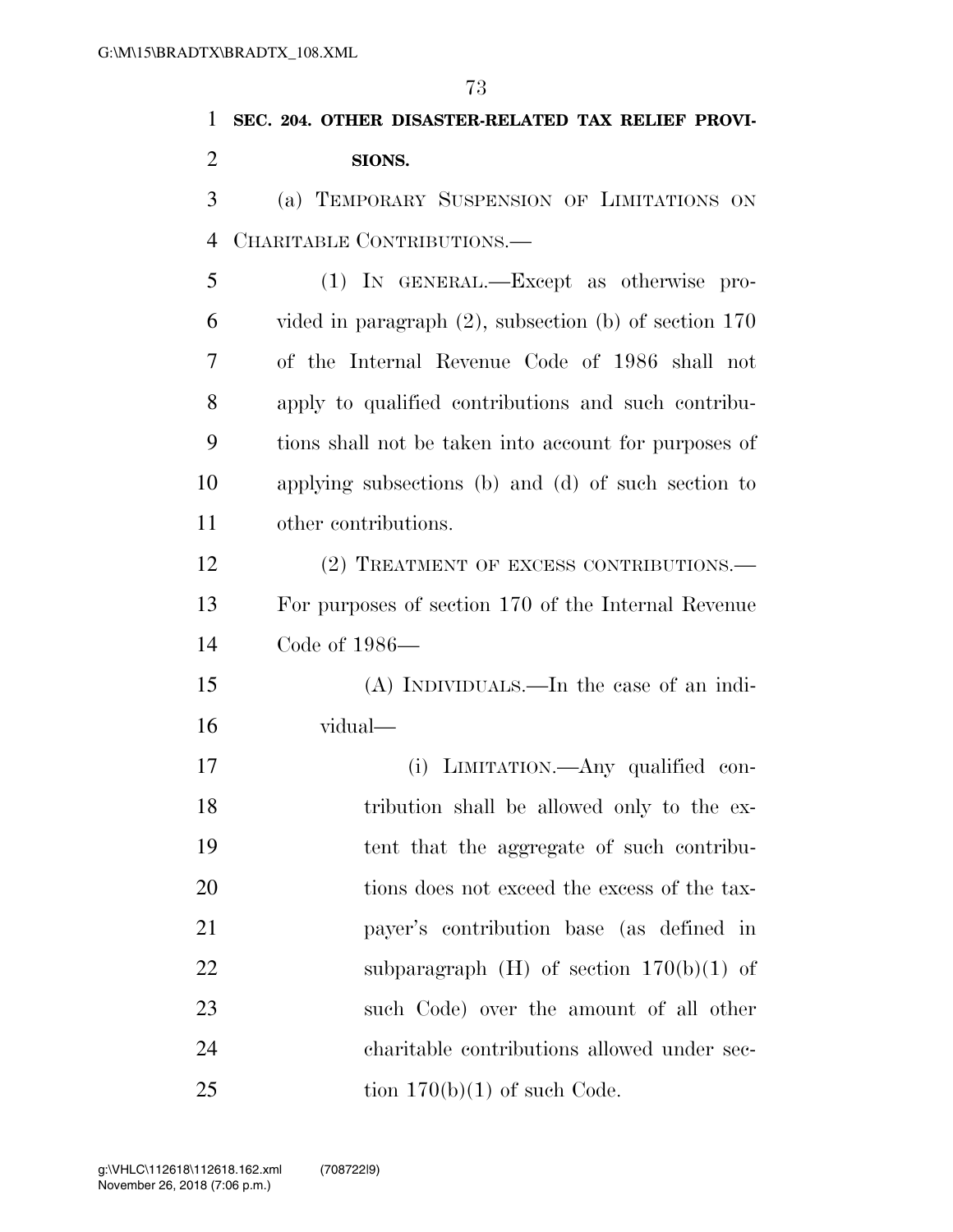| $\mathbf{1}$   | (ii) CARRYOVER.—If the aggregate             |
|----------------|----------------------------------------------|
| $\overline{2}$ | amount of qualified contributions made in    |
| 3              | the contribution year (within the meaning    |
| $\overline{4}$ | of section $170(d)(1)$ of such Code) exceeds |
| 5              | the limitation of clause (i), such excess    |
| 6              | shall be added to the excess described in    |
| 7              | the portion of subparagraph $(A)$ of such    |
| 8              | section which precedes clause (i) thereof    |
| 9              | for purposes of applying such section.       |
| 10             | (B) CORPORATIONS.—In the case of a cor-      |
| 11             | poration—                                    |
| 12             | (i) LIMITATION.—Any qualified con-           |
| 13             | tribution shall be allowed only to the ex-   |
| 14             | tent that the aggregate of such contribu-    |
| 15             | tions does not exceed the excess of the tax- |
| 16             | payer's taxable income (as determined        |
| 17             | under paragraph $(2)$ of section 170(b) of   |
| 18             | such Code) over the amount of all other      |
| 19             | charitable contributions allowed under such  |
| 20             | paragraph.                                   |
| 21             | (ii) CARRYOVER.—Rules similar to the         |
| 22             | rules of subparagraph $(A)(ii)$ shall apply  |
| 23             | for purposes of this subparagraph.           |
| 24             | (3) QUALIFIED CONTRIBUTIONS.—                |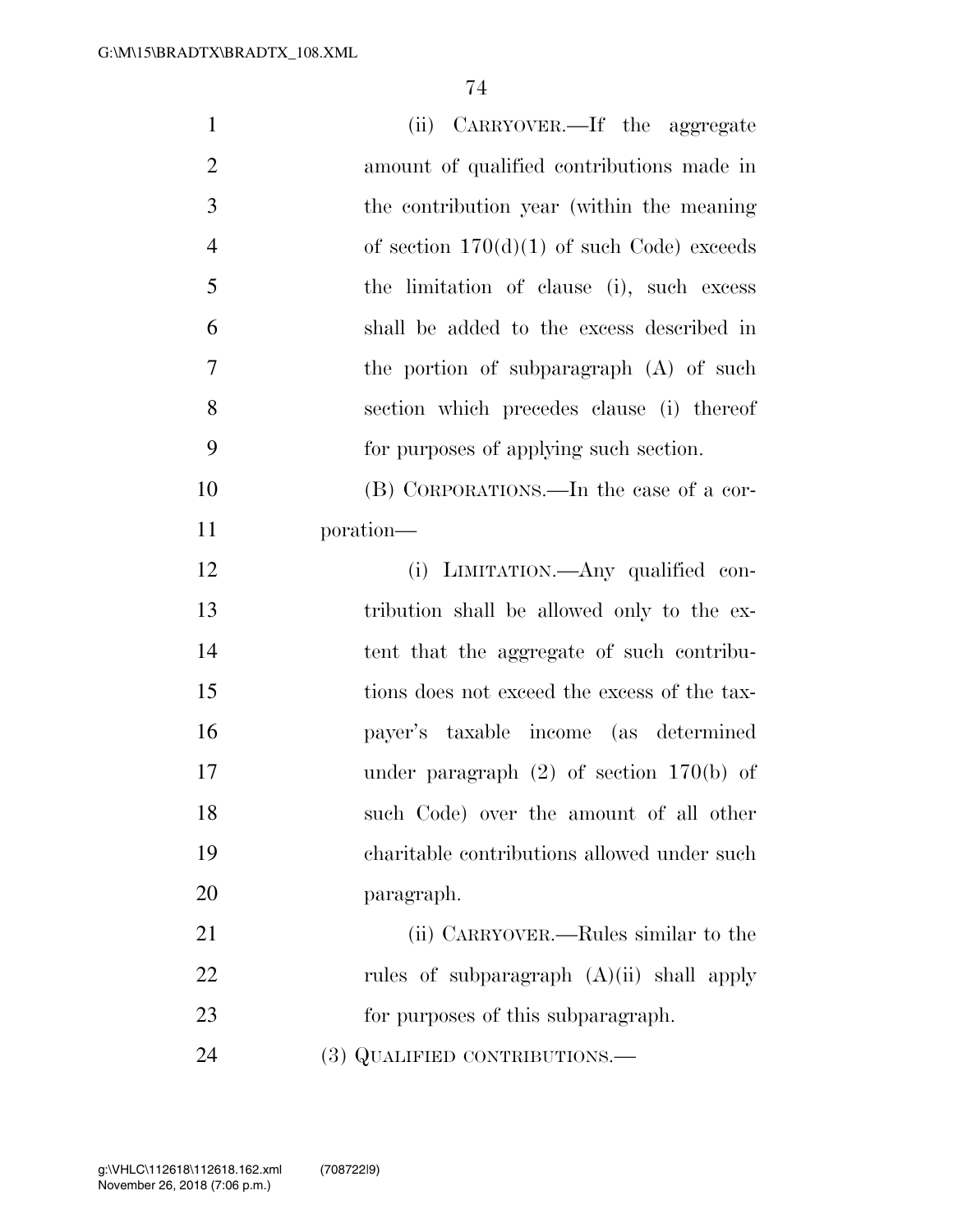| $\mathbf{1}$   | (A) IN GENERAL.—For purposes of this             |
|----------------|--------------------------------------------------|
| $\overline{2}$ | subsection, the term "qualified contribution"    |
| 3              | means any charitable contribution (as defined    |
| $\overline{4}$ | in section $170(c)$ of the Internal Revenue Code |
| 5              | of 1986) if—                                     |
| 6              | (i) such contribution—                           |
| $\overline{7}$ | (I) is paid during the period be-                |
| 8              | ginning on April 13, 2018, and ending            |
| 9              | on December 31, 2018, in cash to an              |
| 10             | organization described in section                |
| 11             | $170(b)(1)(A)$ of such Code, and                 |
| 12             | (II) is made for relief efforts in               |
| 13             | the Hurricane Florence disaster area,            |
| 14             | the Hurricane Michael disaster area,             |
| 15             | the Typhoon Mangkhut disaster area,              |
| 16             | the Typhoon Yutu disaster area, the              |
| 17             | Mendocino wildfire disaster area, the            |
| 18             | Camp and Woolsey wildfire disaster               |
| 19             | area, the Kilauea volcanic eruption              |
| 20             | and earthquake disaster area, or the             |
| 21             | Hawaii severe storms, flooding, land-            |
| 22             | slides, and mudslides disaster area,             |
| 23             | (ii) the taxpayer obtains from such or-          |
| 24             | ganization contemporaneous written<br>ac-        |
| 25             | knowledgment (within the meaning of sec-         |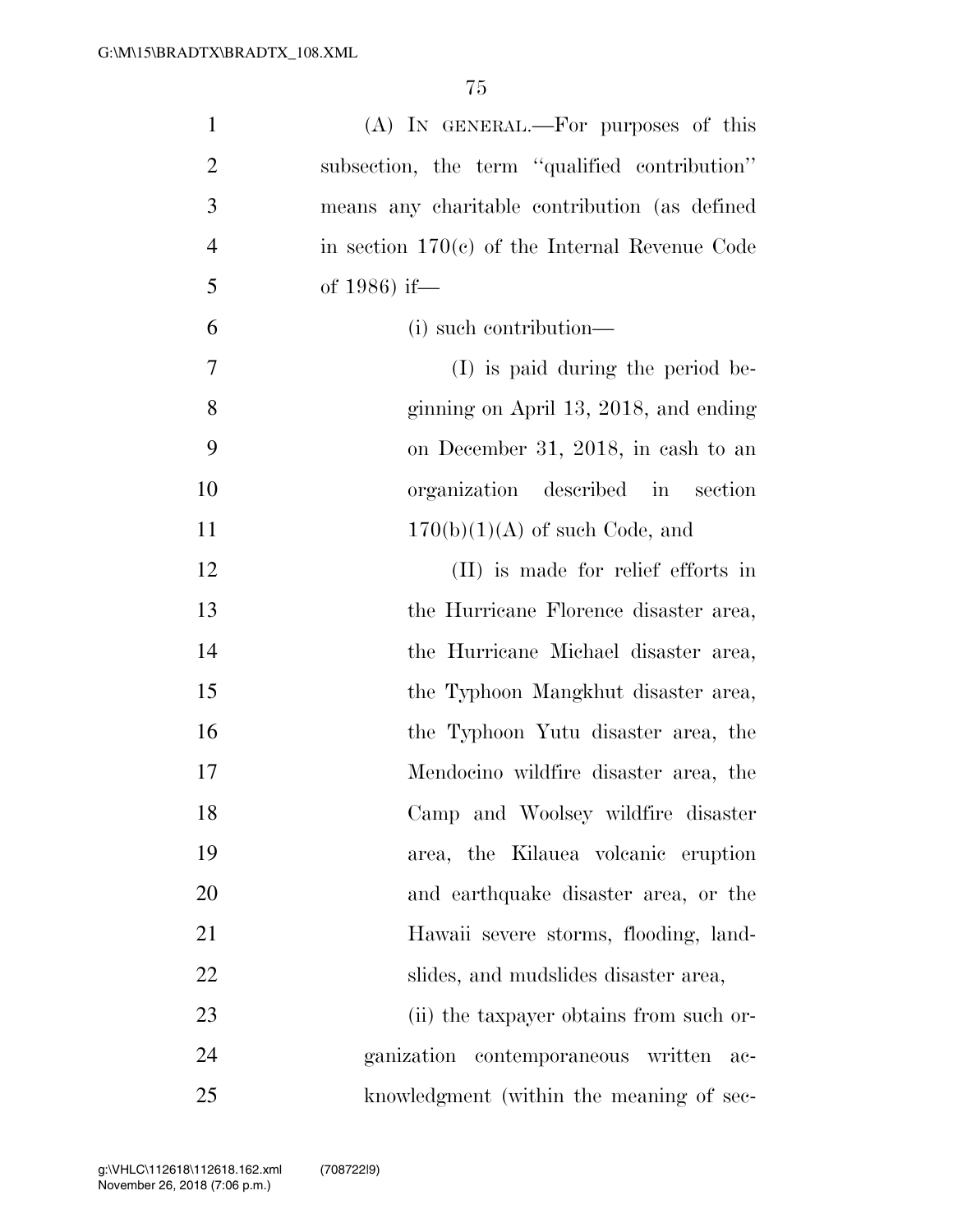| $\mathbf{1}$   | tion $170(f)(8)$ of such Code) that such con-     |
|----------------|---------------------------------------------------|
| $\overline{2}$ | tribution was used (or is to be used) for         |
| 3              | relief efforts described in clause $(i)(II)$ ,    |
| $\overline{4}$ | and                                               |
| 5              | (iii) the taxpayer has elected the ap-            |
| 6              | plication of this subsection with respect to      |
| 7              | such contribution.                                |
| 8              | (B) EXCEPTION.—Such term shall not in-            |
| 9              | clude a contribution by a donor if the contribu-  |
| 10             | tion is—                                          |
| 11             | (i) to an organization described in sec-          |
| 12             | tion $509(a)(3)$ of the Internal Revenue          |
| 13             | Code of $1986$ , or                               |
| 14             | (ii) for the establishment of a new, or           |
| 15             | maintenance of an existing, donor advised         |
| 16             | fund (as defined in section $4966(d)(2)$ of       |
| 17             | such Code).                                       |
| 18             | (C) APPLICATION OF ELECTION TO PART-              |
| 19             | NERSHIPS AND S CORPORATIONS.—In the case          |
| 20             | of a partnership or S corporation, the election   |
| 21             | under subparagraph $(A)(iii)$ shall be made sepa- |
| 22             | rately by each partner or shareholder.            |
| 23             | (b) SPECIAL RULES FOR QUALIFIED DISASTER-RE-      |
| 24             | LATED PERSONAL CASUALTY LOSSES.—                  |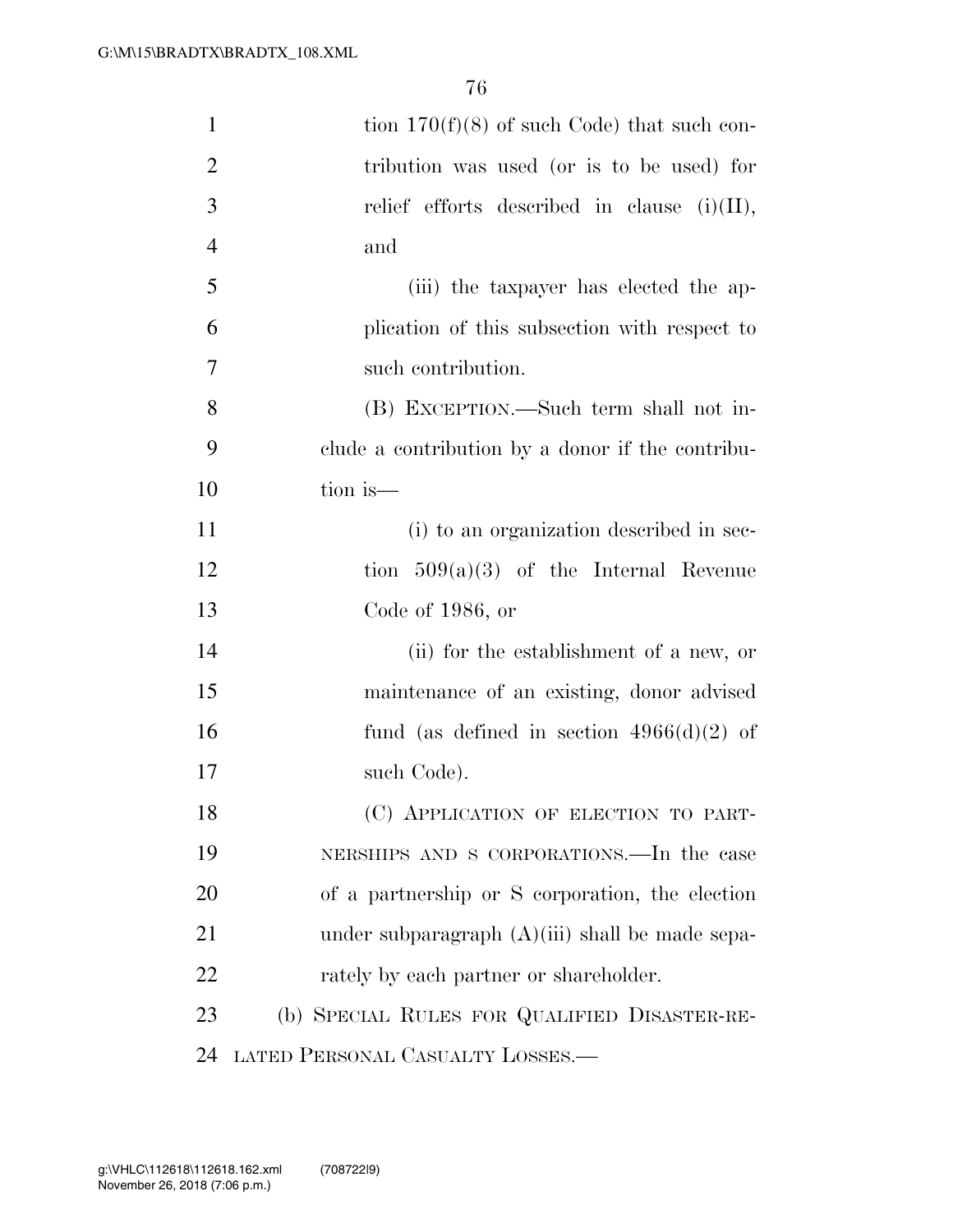| $\mathbf{1}$   | (1) IN GENERAL.—If an individual has a net          |
|----------------|-----------------------------------------------------|
| $\overline{2}$ | disaster loss for any taxable year—                 |
| 3              | (A) the amount determined under section             |
| $\overline{4}$ | $165(h)(2)(A)(ii)$ of the Internal Revenue Code     |
| 5              | of 1986 shall be equal to the sum of—               |
| 6              | (i) such net disaster loss, and                     |
| 7              | (ii) so much of the excess referred to              |
| 8              | in the matter preceding clause (i) of sec-          |
| 9              | tion $165(h)(2)(A)$ of such Code (reduced           |
| 10             | by the amount in clause (i) of this sub-            |
| 11             | paragraph) as exceeds 10 percent of the             |
| 12             | adjusted gross income of the individual,            |
| 13             | $(B)$ section $165(h)(1)$ of such Code shall        |
| 14             | be applied by substituting " $$500"$ for " $$500$ " |
| 15             | (\$100 for taxable years beginning after Decem-     |
| 16             | ber 31, 2009)'',                                    |
| 17             | (C) the standard deduction determined               |
| 18             | under section $63(c)$ of such Code shall be in-     |
| 19             | creased by the net disaster loss, and               |
| 20             | (D) section $56(b)(1)(E)$ of such Code shall        |
| 21             | not apply to so much of the standard deduction      |
| 22             | as is attributable to the increase under sub-       |
| 23             | paragraph $(C)$ of this paragraph.                  |
| 24             | (2) NET DISASTER LOSS.—For purposes of this         |
| 25             | subsection, the term "net disaster loss" means the  |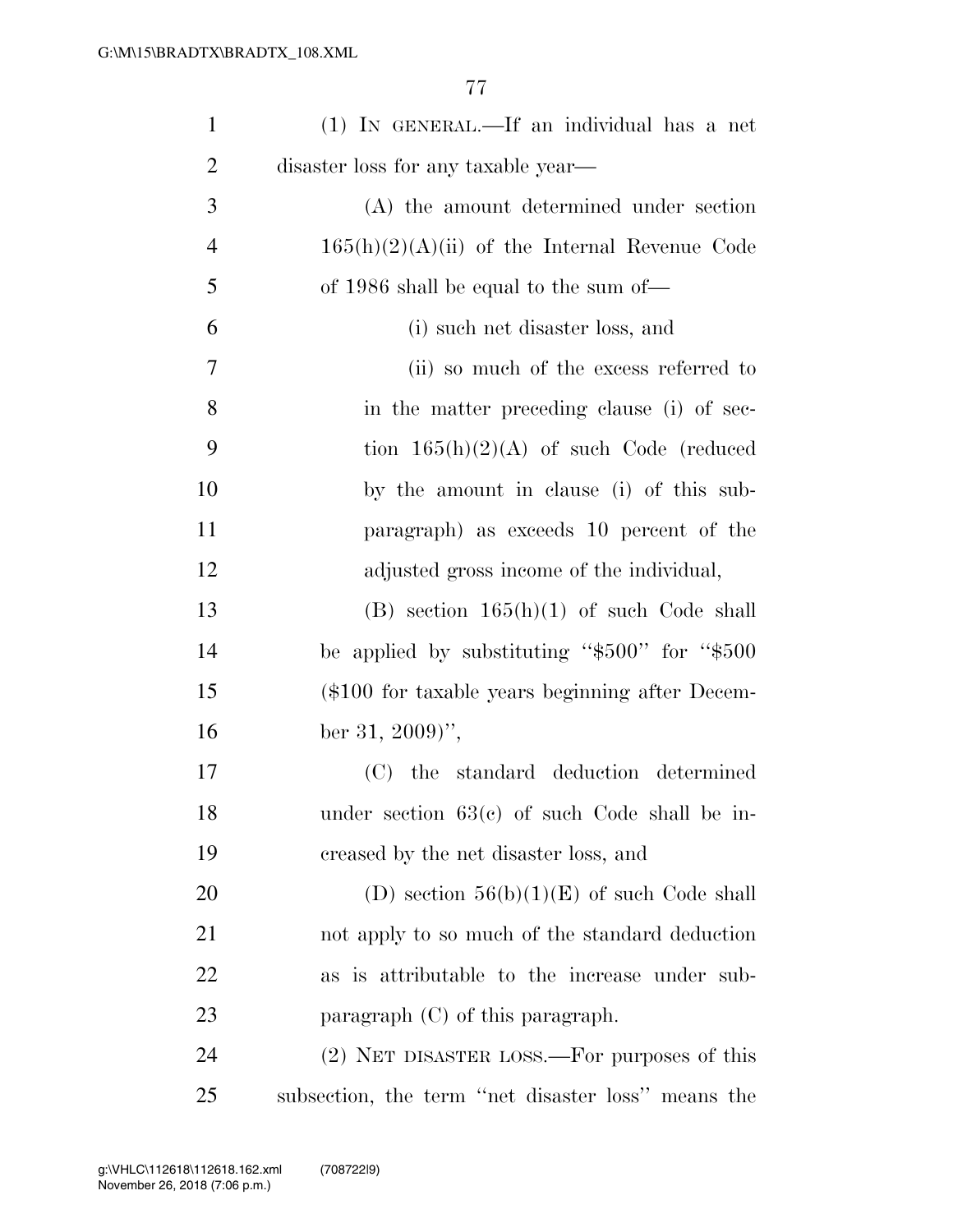| $\mathbf{1}$   | excess of qualified disaster-related personal casualty |
|----------------|--------------------------------------------------------|
| $\overline{c}$ | losses over personal casualty gains (as defined in     |
| 3              | section $165(h)(3)(A)$ of the Internal Revenue Code    |
| $\overline{4}$ | of 1986).                                              |
| 5              | (3) QUALIFIED DISASTER-RELATED PERSONAL                |
| 6              | CASUALTY LOSSES.—For purposes of this sub-             |
| 7              | section, the term "qualified disaster-related personal |
| 8              | casualty losses" means—                                |
| 9              | (A) losses described in section $165(c)(3)$ of         |
| 10             | the Internal Revenue Code of 1986 which arise          |
| 11             | in the Hurricane Florence disaster area on or          |
| 12             | after September 7, 2018, and which are attrib-         |
| 13             | utable to Hurricane Florence,                          |
| 14             | (B) losses described in section $165(c)(3)$ of         |
| 15             | the Internal Revenue Code of 1986 which arise          |
| 16             | in the Hurricane Michael disaster area on or           |
| 17             | after October 7, 2018, and which are attrib-           |
| 18             | utable to Hurricane Michael,                           |
| 19             | (C) losses described in section $165(e)(3)$ of         |
| 20             | the Internal Revenue Code of 1986 which arise          |
| 21             | in the Typhoon Mangkhut disaster area on or            |
| 22             | after September 10, 2018, and which are at-            |
| 23             | tributable to Typhoon Mangkhut,                        |
| 24             | (D) losses described in section $165(c)(3)$ of         |
| 25             | the Internal Revenue Code of 1986 which arise          |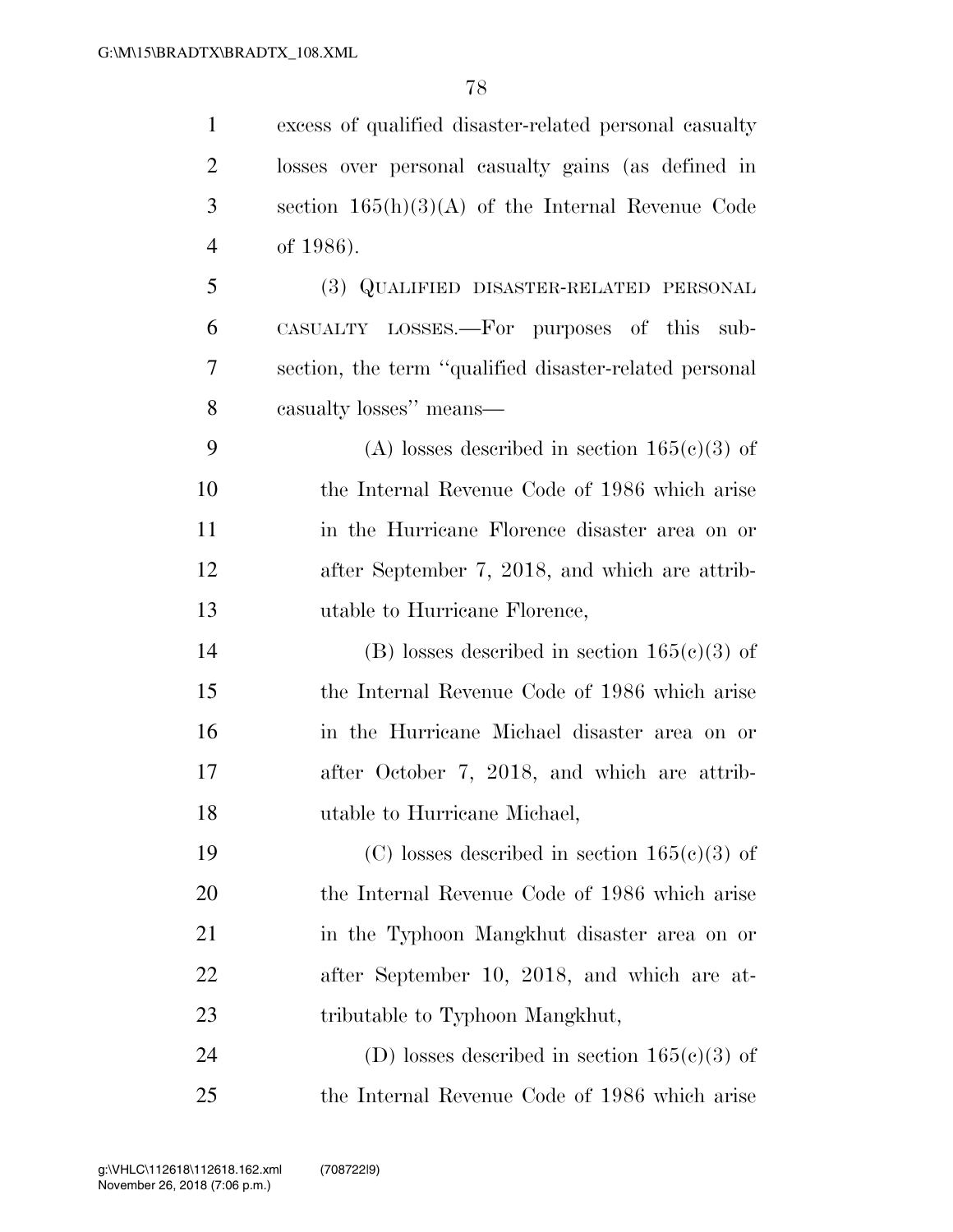| $\mathbf{1}$   | in the Typhoon Yutu disaster area on or after     |
|----------------|---------------------------------------------------|
| $\overline{2}$ | October 24, 2018, and which are attributable to   |
| 3              | Typhoon Yutu,                                     |
| $\overline{4}$ | (E) losses described in section $165(c)(3)$ of    |
| 5              | the Internal Revenue Code of 1986 which arise     |
| 6              | in the Mendocino wildfire disaster area on or     |
| 7              | after July 23, 2018, and which are attributable   |
| 8              | to the wildfires to which the declaration of such |
| 9              | area relates,                                     |
| 10             | $(F)$ losses described in section $165(c)(3)$ of  |
| 11             | the Internal Revenue Code of 1986 which arise     |
| 12             | in the Camp and Woolsey wildfire disaster area    |
| 13             | on or after November 8, 2018, and which are       |
| 14             | attributable to the wildfires to which the dec-   |
| 15             | laration of such area relates,                    |
| 16             | (G) losses described in section $165(c)(3)$ of    |
| 17             | the Internal Revenue Code of 1986 which arise     |
| 18             | in the Kilauea volcanic eruption and earthquake   |
| 19             | disaster area on or after May 3, 2018, and        |
| 20             | which are attributable to the volcanic eruption   |
| 21             | or earthquakes to which the declaration of such   |
| 22             | area relates, and                                 |
| 23             | (H) losses described in section $165(c)(3)$ of    |
| 24             | the Internal Revenue Code of 1986 which arise     |
| 25             | in the Hawaii severe storms, flooding, land-      |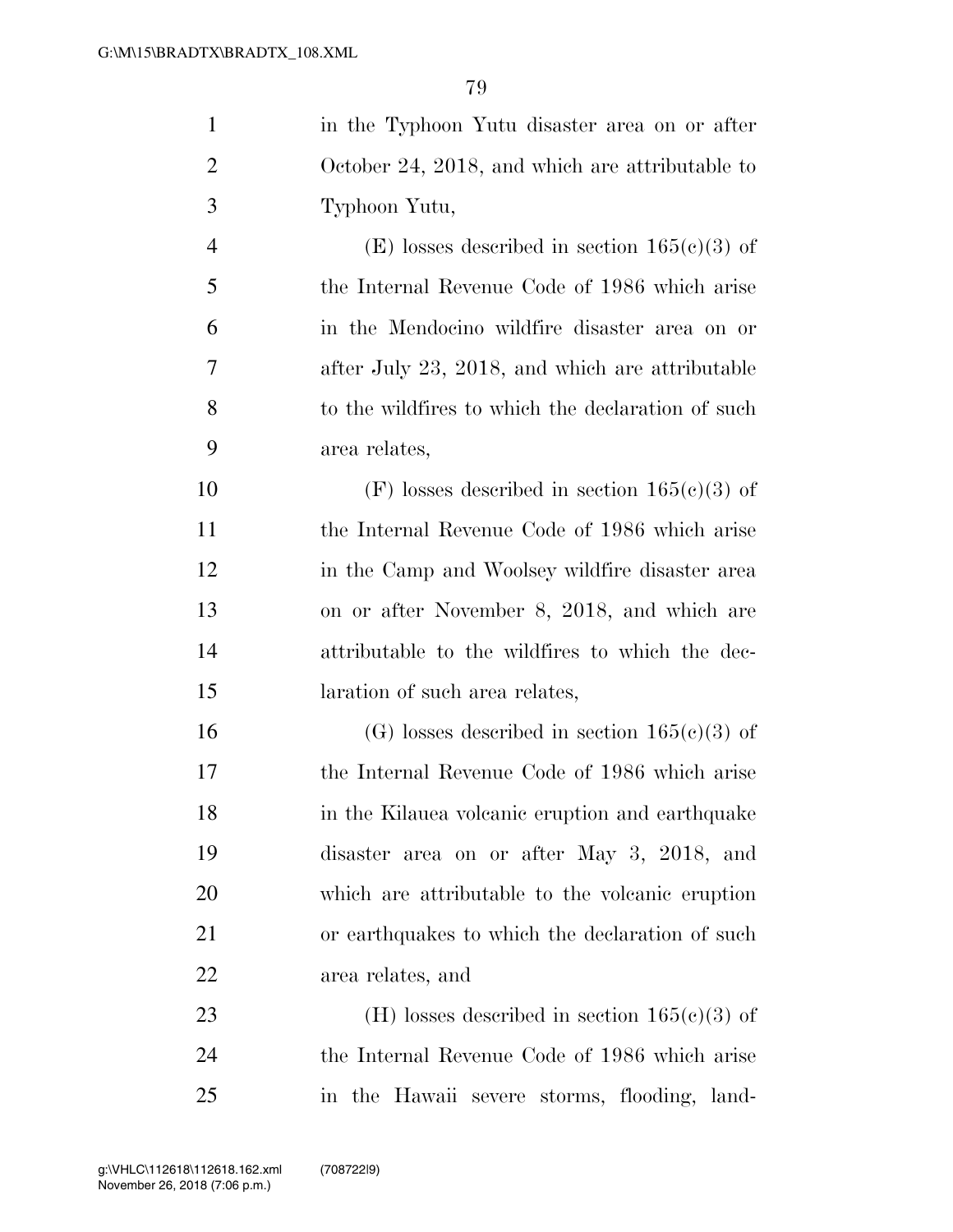| $\mathbf{1}$   | slides, and mudslides disaster area on or after        |
|----------------|--------------------------------------------------------|
| $\overline{2}$ | April 13, 2018, and which are attributable to          |
| 3              | the severe storms, flooding, landslides, and           |
| $\overline{4}$ | mudslides to which the declaration of such area        |
| 5              | relates.                                               |
| 6              | (c) SPECIAL RULE FOR DETERMINING EARNED IN-            |
| 7              | $COME$ .                                               |
| 8              | $(1)$ In GENERAL.—In the case of a qualified in-       |
| 9              | dividual, if the earned income of the taxpayer for the |
| 10             | applicable taxable year is less than the earned in-    |
| 11             | come of the taxpayer for the preceding taxable year,   |
| 12             | the credits allowed under sections $24(d)$ and $32$ of |
| 13             | the Internal Revenue Code of 1986 may, at the elec-    |
| 14             | tion of the<br>taxpayer, be determined by sub-         |
| 15             | stituting—                                             |
| 16             | (A) such earned income for the preceding               |
| 17             | taxable year, for                                      |
| 18             | (B) such earned income for the applicable              |
| 19             | taxable year.                                          |
| 20             | (2) QUALIFIED INDIVIDUAL.—For purposes of              |
| 21             | this subsection—                                       |
| 22             | $(A)$ In GENERAL.—The term "qualified in-              |
| 23             | dividual" means any qualified Florence indi-           |
| 24             | vidual, any qualified Michael individual, any          |
| 25             | qualified Mangkhut individual, any qualified           |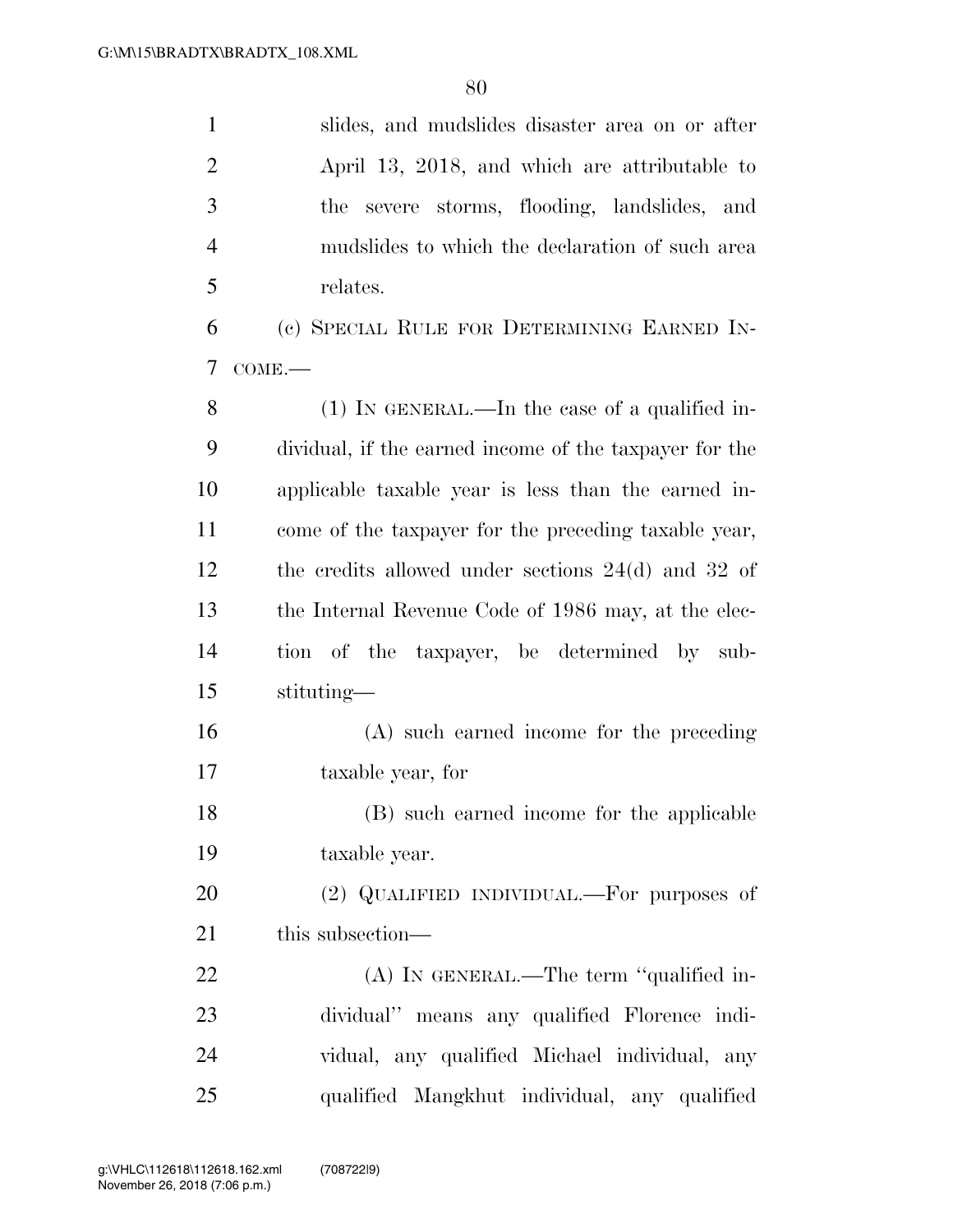| $\mathbf{1}$   | Yutu individual, any qualified Mendocino indi-   |
|----------------|--------------------------------------------------|
| $\overline{2}$ | vidual, any qualified Camp and Woolsey indi-     |
| 3              | vidual, any qualified Kilauea individual, and    |
| $\overline{4}$ | any qualified Hawaii individual.                 |
| 5              | (B) QUALIFIED FLORENCE INDIVIDUAL.—              |
| 6              | The term "qualified Florence individual" means   |
| 7              | any individual whose principal place of abode on |
| 8              | September 7, 2018, was located—                  |
| 9              | (i) in the Hurricane Florence disaster           |
| 10             | zone, or                                         |
| 11             | (ii) in the Hurricane Florence disaster          |
| 12             | area (but outside the Hurricane Florence         |
| 13             | disaster zone) and such individual was dis-      |
| 14             | placed from such principal place of abode        |
| 15             | by reason of Hurricane Florence.                 |
| 16             | (C) QUALIFIED MICHAEL INDIVIDUAL.—               |
| 17             | The term "qualified Michael individual" means    |
| 18             | any individual whose principal place of abode on |
| 19             | October 7, 2018, was located—                    |
| 20             | (i) in the Hurricane Michael disaster            |
| 21             | zone, or                                         |
| 22             | (ii) in the Hurricane Michael disaster           |
| 23             | area (but outside the Hurricane Michael          |
| 24             | disaster zone) and such individual was dis-      |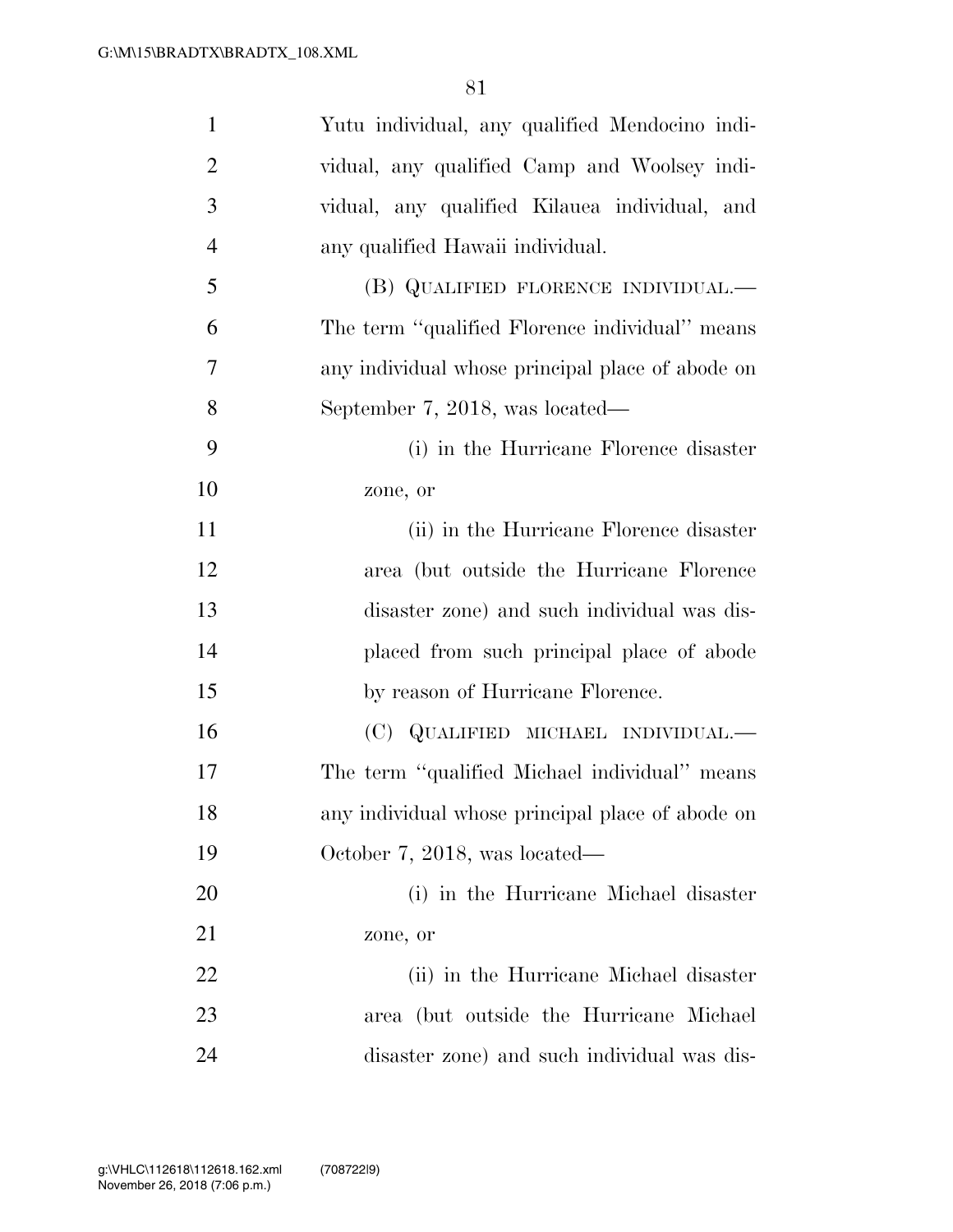| $\mathbf{1}$   | placed from such principal place of abode        |
|----------------|--------------------------------------------------|
| $\overline{2}$ | by reason of Hurricane Michael.                  |
| 3              | (D) QUALIFIED MANGKHUT INDIVIDUAL.-              |
| $\overline{4}$ | term "qualified Mangkhut individual"<br>The      |
| 5              | means any individual whose principal place of    |
| 6              | abode on September 10, 2018, was located—        |
| 7              | (i) in the Typhoon Mangkhut disaster             |
| 8              | zone, or                                         |
| 9              | (ii) in the Typhoon Mangkhut disaster            |
| 10             | area (but outside the Typhoon Mangkhut           |
| 11             | disaster zone) and such individual was dis-      |
| 12             | placed from such principal place of abode        |
| 13             | by reason of Typhoon Mangkhut.                   |
| 14             | (E) QUALIFIED YUTU INDIVIDUAL.—The               |
| 15             | term "qualified Yutu individual" means any in-   |
| 16             | dividual whose principal place of abode on Octo- |
| 17             | ber 24, 2018, was located—                       |
| 18             | (i) in the Typhoon Yutu disaster zone,           |
| 19             | <b>or</b>                                        |
| 20             | (ii) in the Typhoon Yutu disaster area           |
| 21             | (but outside the Typhoon Yutu disaster           |
| 22             | zone) and such individual was displaced          |
| 23             | from such principal place of abode by rea-       |
| 24             | son of Typhoon Yutu.                             |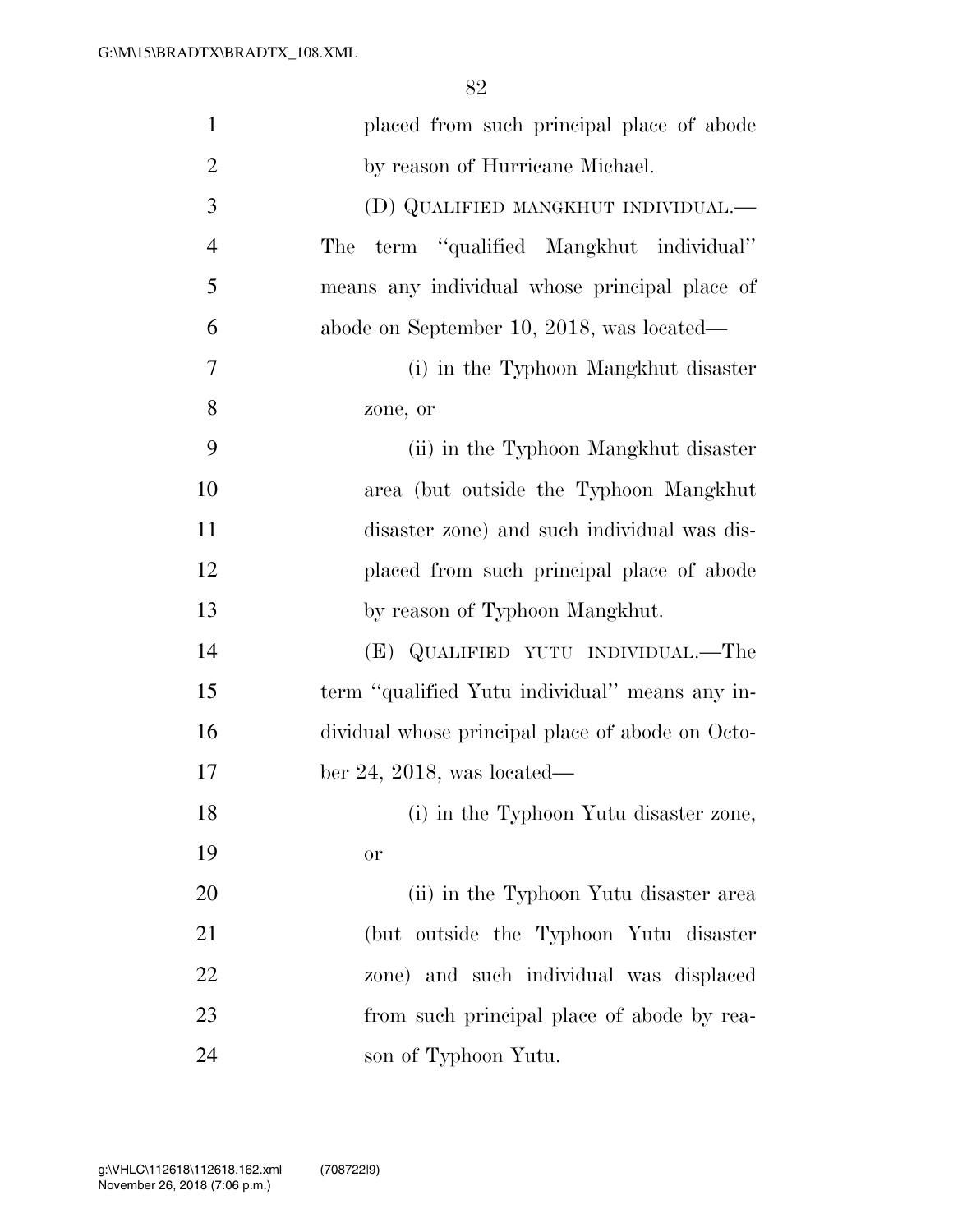| $\mathbf{1}$   | (F)<br>QUALIFIED MENDOCINO<br><b>INDI-</b>      |
|----------------|-------------------------------------------------|
| $\overline{c}$ | VIDUAL.—The term "qualified Mendocino indi-     |
| 3              | vidual" means any individual whose principal    |
| $\overline{4}$ | place of abode during any portion of the period |
| 5              | from July 23, 2018, to September 19, 2018,      |
| 6              | was located—                                    |
| 7              | (i) in the Mendocino wildfire disaster          |
| 8              | zone, or                                        |
| 9              | (ii) in the Mendocino wildfire disaster         |
| 10             | area (but outside the Mendocino wildfire        |
| 11             | disaster zone) and such individual was dis-     |
| 12             | placed from such principal place of abode       |
| 13             | by reason of the wildfires to which the dec-    |
| 14             | laration of such area relates.                  |
| 15             | (G) QUALIFIED CAMP AND WOOLSEY INDI-            |
| 16             | VIDUAL.—The term "qualified Camp and Wool-      |
| 17             | sey individual" means any individual whose      |
| 18             | principal place of abode during any portion of  |
| 19             | the period from November 8, 2018, to Novem-     |
| 20             | ber 30, 2018, was located—                      |
| 21             | (i) in the Camp and Woolsey wildfire            |
| 22             | disaster zone, or                               |
| 23             | (ii) in the Camp and Woolsey wildfire           |
| 24             | disaster area (but outside the Camp and         |
| 25             | Woolsey disaster zone) and such individual      |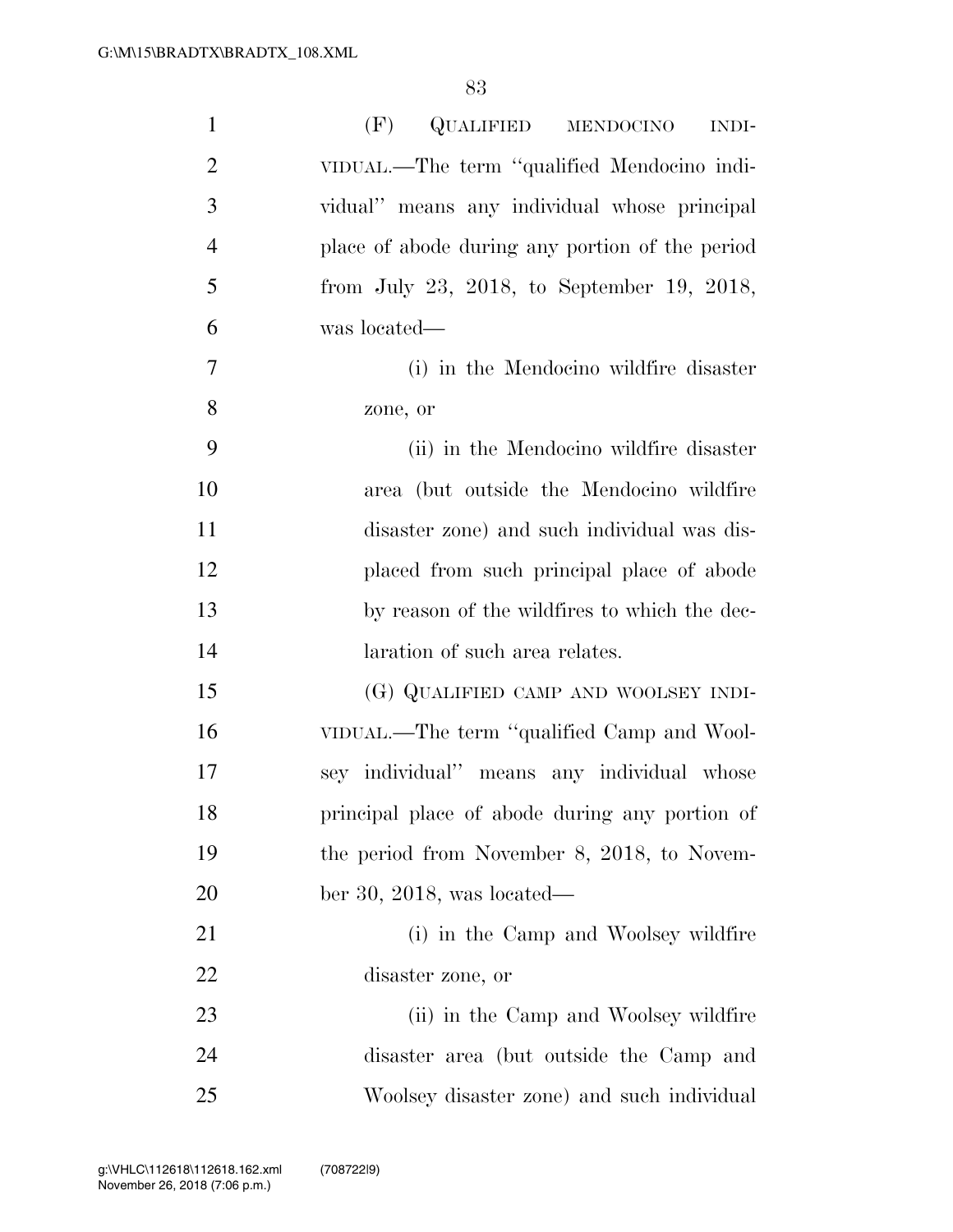| $\mathbf{1}$   | was displaced from such principal place of    |
|----------------|-----------------------------------------------|
| $\overline{2}$ | abode by reason of the wildfires to which     |
| 3              | the declaration of such area relates.         |
| $\overline{4}$ | (H) QUALIFIED KILAUEA INDIVIDUAL.—            |
| 5              | The term "qualified Kilauea individual" means |
| 6              | any individual whose principal place of abode |
| 7              | during any portion of the period from May 3,  |
| 8              | 2018, to August 17, 2018, was located—        |
| 9              | (i) in the Kilauea volcanic eruption          |
| 10             | and earthquake disaster zone, or              |
| 11             | (ii) in the Kilauea volcanic eruption         |
| 12             | and earthquake disaster area (but outside     |
| 13             | the Kilauea volcanic eruption and earth-      |
| 14             | quake disaster zone) and such individual      |
| 15             | was displaced from such principal place of    |
| 16             | abode by reason of the volcanic eruption or   |
| 17             | earthquakes to which the declaration of       |
| 18             | such area relates.                            |
| 19             | (I) QUALIFIED HAWAII INDIVIDUAL.—The          |
| 20             | term "qualified Hawaii individual" means any  |
| 21             | individual whose principal place of abode on  |
| 22             | April 13, 2018, was located—                  |
| 23             | (i) in the Hawaii severe storms, flood-       |
| 24             | landslides, and mudslides disaster<br>ing,    |
| 25             | zone, or                                      |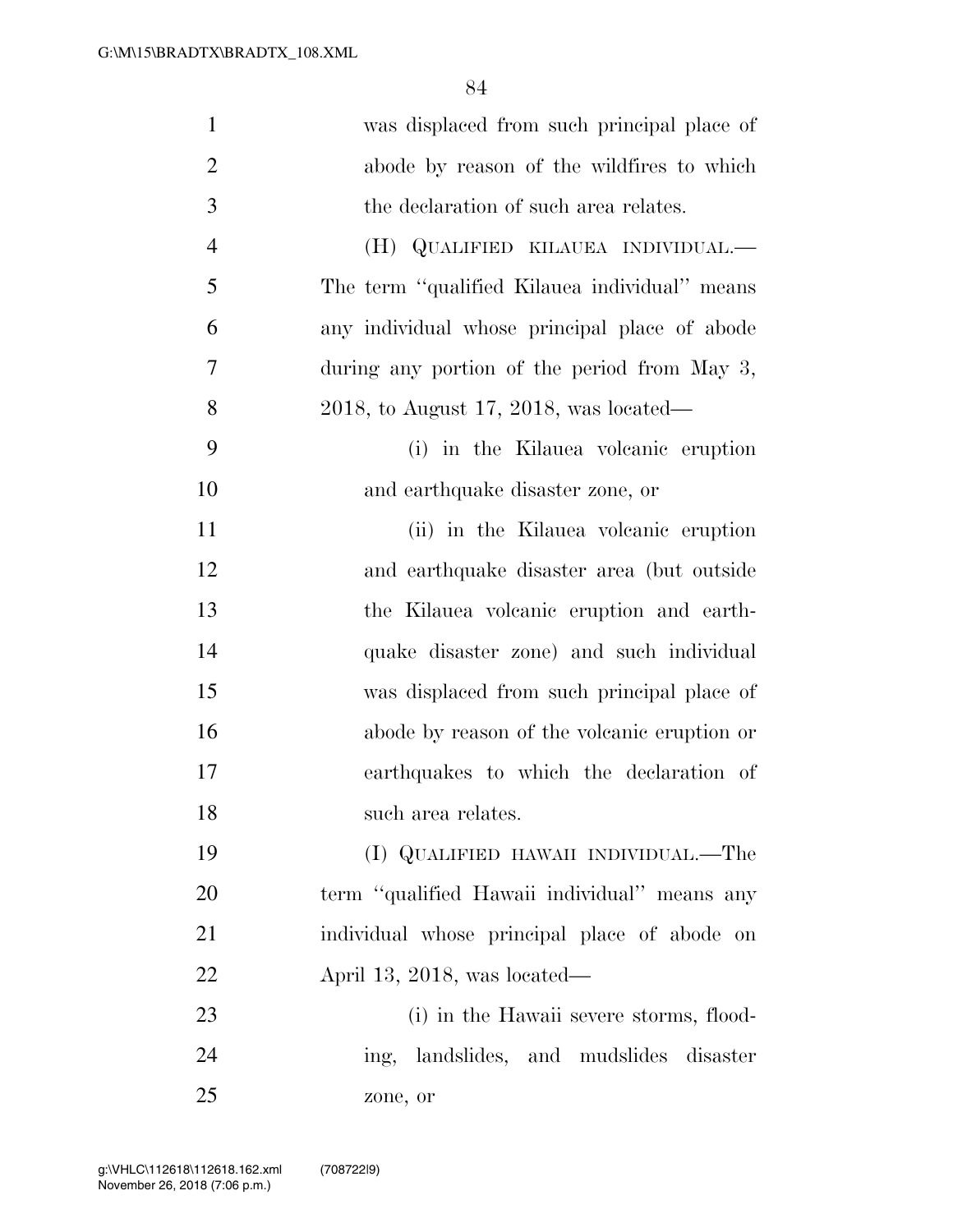| $\mathbf{1}$   | (ii) in the Hawaii severe storms,                |
|----------------|--------------------------------------------------|
| $\overline{2}$ | flooding, landslides, and mudslides disaster     |
| 3              | (but outside the Hawaii severe<br>area           |
| $\overline{4}$ | storms, flooding, landslides, and mudslides      |
| 5              | disaster zone) and such individual was dis-      |
| 6              | placed from such principal place of abode        |
| 7              | by reason of the severe storms, flooding,        |
| 8              | landslides, or mudslides to which the dec-       |
| 9              | laration of such area relates.                   |
| 10             | (3) APPLICABLE TAXABLE YEAR.—The term            |
| 11             | "applicable taxable year" means the taxable year |
| 12             | which includes—                                  |
| 13             | (A) in the case of a qualified Florence indi-    |
| 14             | vidual, September 7, 2018,                       |
| 15             | (B) in the case of a qualified Michael indi-     |
| 16             | vidual, October 7, 2018,                         |
| 17             | (C) in the case of a qualified Mangkhut in-      |
| 18             | dividual, September 10, 2018,                    |
| 19             | (D) in the case of a qualified Yutu indi-        |
| 20             | vidual, October 24, 2018,                        |
| 21             | (E) in the case of a qualified Mendocino         |
| 22             | individual, any portion of the period from July  |
| 23             | 23, 2018, to September 19, 2018,                 |
| 24             | (F) in the case of a qualified Camp and          |
| 25             | Woolsey individual, any portion of the period    |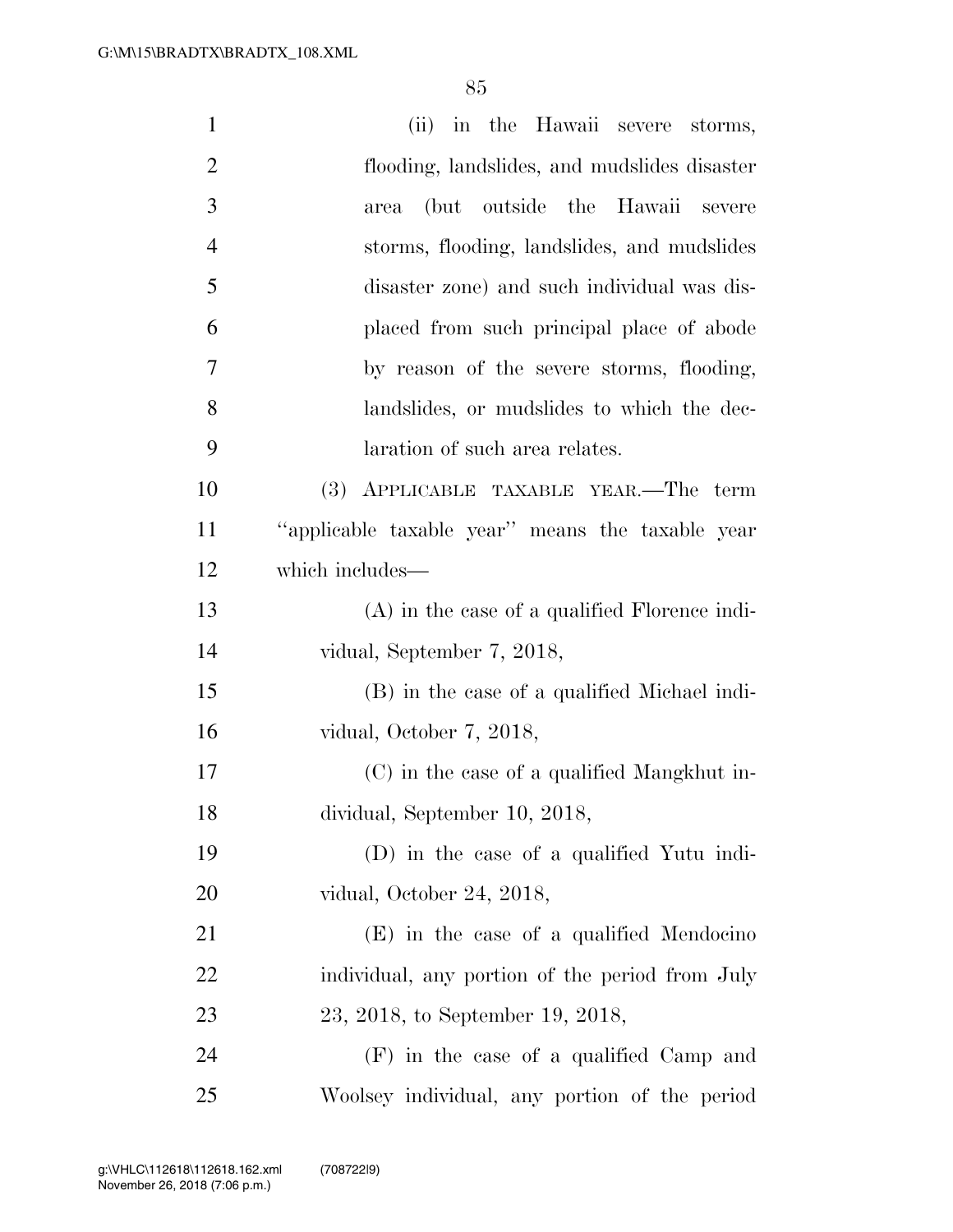| $\mathbf{1}$   | from November 8, 2018, to November 30,                  |
|----------------|---------------------------------------------------------|
| $\overline{2}$ | 2018,                                                   |
| 3              | $(G)$ in the case of a qualified Kilauea indi-          |
| $\overline{4}$ | vidual, any portion of the period from May 3,           |
| 5              | 2018, to August 17, 2018, and                           |
| 6              | (H) in the case of a qualified Hawaii indi-             |
| 7              | vidual, April 13, 2018.                                 |
| 8              | (4) EARNED INCOME.—For purposes of this                 |
| 9              | subsection, the term "earned income" has the mean-      |
| 10             | ing given such term under section $32(c)$ of the Inter- |
| 11             | nal Revenue Code of 1986.                               |
| 12             | $(5)$ SPECIAL RULES.—                                   |
| 13             | (A) APPLICATION TO JOINT RETURNS.                       |
| 14             | For purposes of paragraph $(1)$ , in the case of        |
| 15             | a joint return for an applicable taxable year—          |
| 16             | (i) such paragraph shall apply if ei-                   |
| 17             | ther spouse is a qualified individual, and              |
| 18             | (ii) the earned income of the taxpayer                  |
| 19             | for the preceding taxable year shall be the             |
| 20             | sum of the earned income of each spouse                 |
| 21             | for such preceding taxable year.                        |
| 22             | UNIFORM APPLICATION<br>(B)<br>OF<br>ELEC-               |
| 23             | TION.—Any election made under paragraph (1)             |
| 24             | shall apply with respect to both sections $24(d)$       |
| 25             | and 32, of the Internal Revenue Code of 1986.           |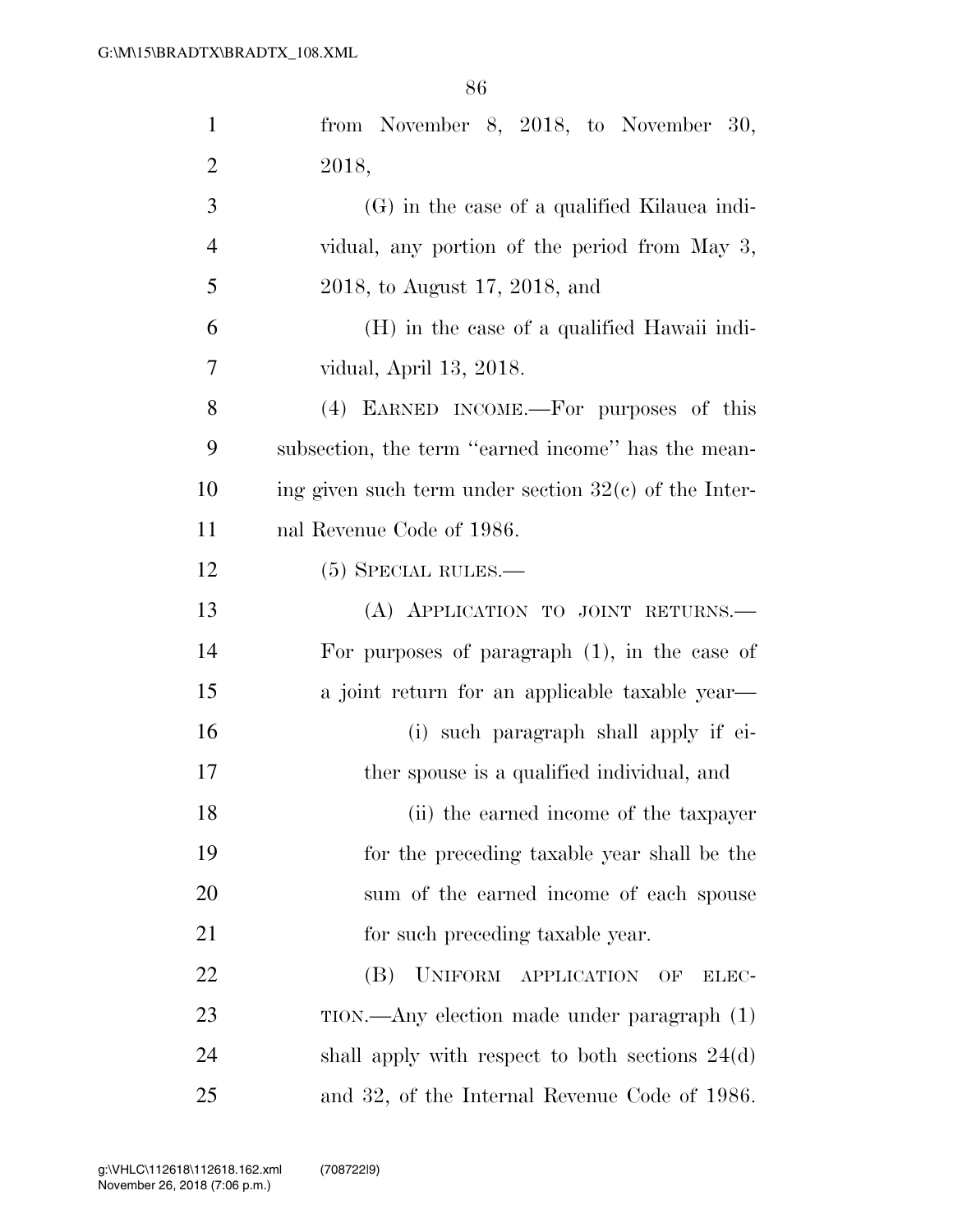(C) ERRORS TREATED AS MATHEMATICAL ERROR.—For purposes of section 6213 of the Internal Revenue Code of 1986, an incorrect use on a return of earned income pursuant to paragraph (1) shall be treated as a mathe-matical or clerical error.

 (D) NO EFFECT ON DETERMINATION OF GROSS INCOME, ETC.—Except as otherwise pro- vided in this subsection, the Internal Revenue Code of 1986 shall be applied without regard to any substitution under paragraph (1).

## **SEC. 205. TREATMENT OF CERTAIN POSSESSIONS.**

 (a) PAYMENTS TO GUAM AND THE COMMONWEALTH OF THE NORTHERN MARIANA ISLANDS.—The Secretary of the Treasury shall pay to Guam and the Commonwealth of the Northern Mariana Islands amounts equal to the loss to that possession by reason of the application of the pro- visions of this title. Such amounts shall be determined by the Secretary of the Treasury based on information pro-vided by the government of the respective possession.

 (b) TREATMENT OF PAYMENTS.—For purposes of section 1324 of title 31, United States Code, the payments under this section shall be treated in the same manner as a refund due from a credit provision described in sub-25 section  $(b)(2)$  of such section.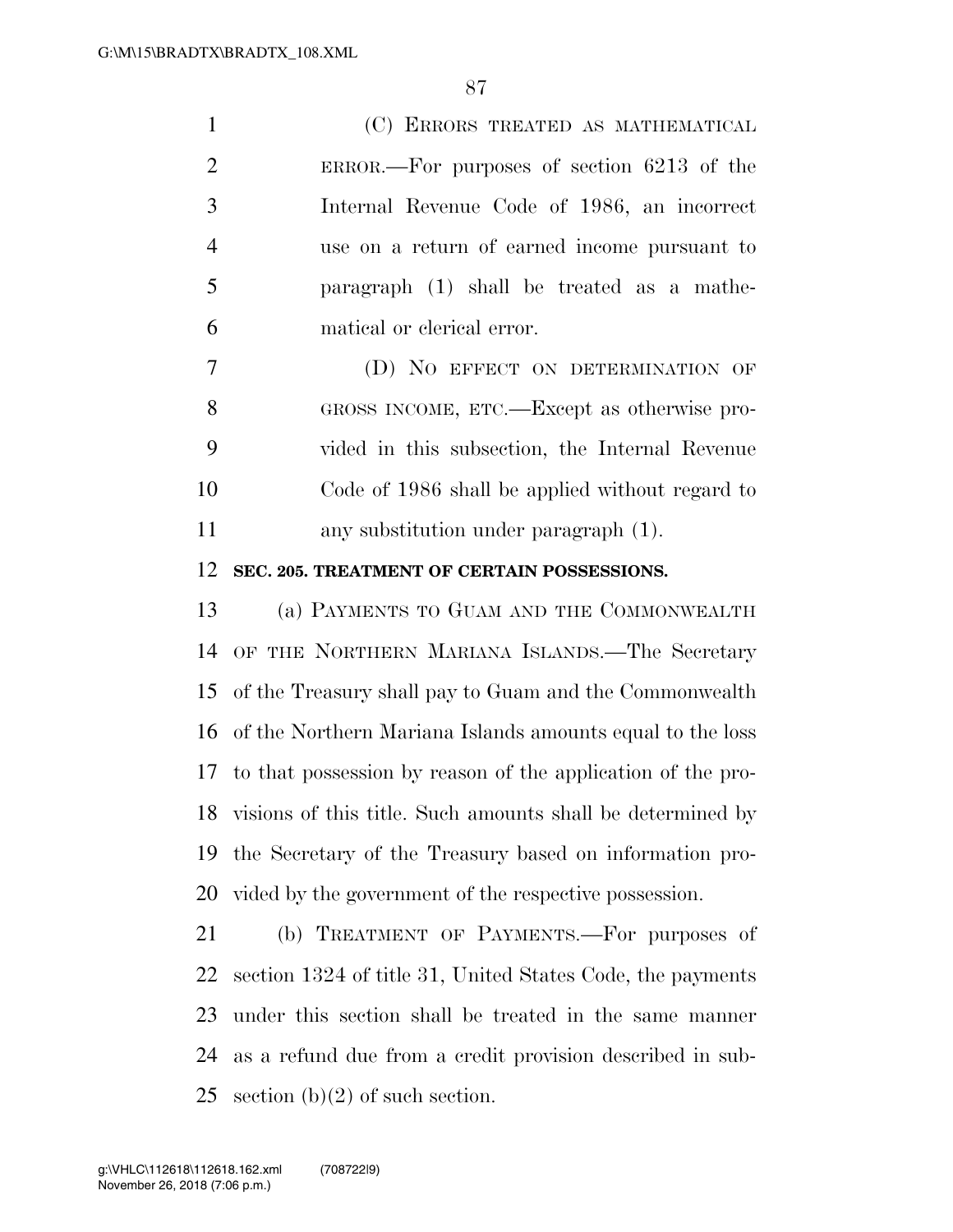| 1              | TITLE III-RETIREMENT AND                                                  |
|----------------|---------------------------------------------------------------------------|
| $\overline{2}$ | <b>SAVINGS</b>                                                            |
| 3              | Subtitle A—Expanding and                                                  |
| $\overline{4}$ | <b>Preserving Retirement Savings</b>                                      |
| 5              | SEC. 301. MULTIPLE EMPLOYER PLANS; POOLED EM-                             |
| 6              | PLOYER PLANS.                                                             |
| 7              | (a) QUALIFICATION REQUIREMENTS.                                           |
| 8              | $(1)$ IN GENERAL.—Section 413 is amended by                               |
| 9              | adding at the end the following new subsection:                           |
| 10             | "(e) APPLICATION OF QUALIFICATION REQUIRE-                                |
| 11             | MENTS FOR CERTAIN MULTIPLE EMPLOYER PLANS WITH                            |
| 12             | POOLED PLAN PROVIDERS.—                                                   |
| 13             | "(1) IN GENERAL.—Except as provided in para-                              |
| 14             | $graph (2)$ , if a defined contribution plan to which                     |
| 15             | subsection (c) applies—                                                   |
| 16             | $\lq\lq$ is maintained by employers which                                 |
| 17             | a common interest other than having<br>have                               |
| 18             | adopted the plan, or                                                      |
| 19             | $\lq\lq$ (B) in the case of a plan not described in                       |
| 20             | subparagraph (A), has a pooled plan provider,                             |
| 21             | then the plan shall not be treated as failing to meet                     |
| 22             | the requirements under this title applicable to a plan                    |
| 23             | described in section $401(a)$ or to a plan that consists                  |
| 24             | of individual retirement accounts described in sec-                       |
| 25             | tion 408 (including by reason of subsection<br>$\left( \mathrm{e}\right)$ |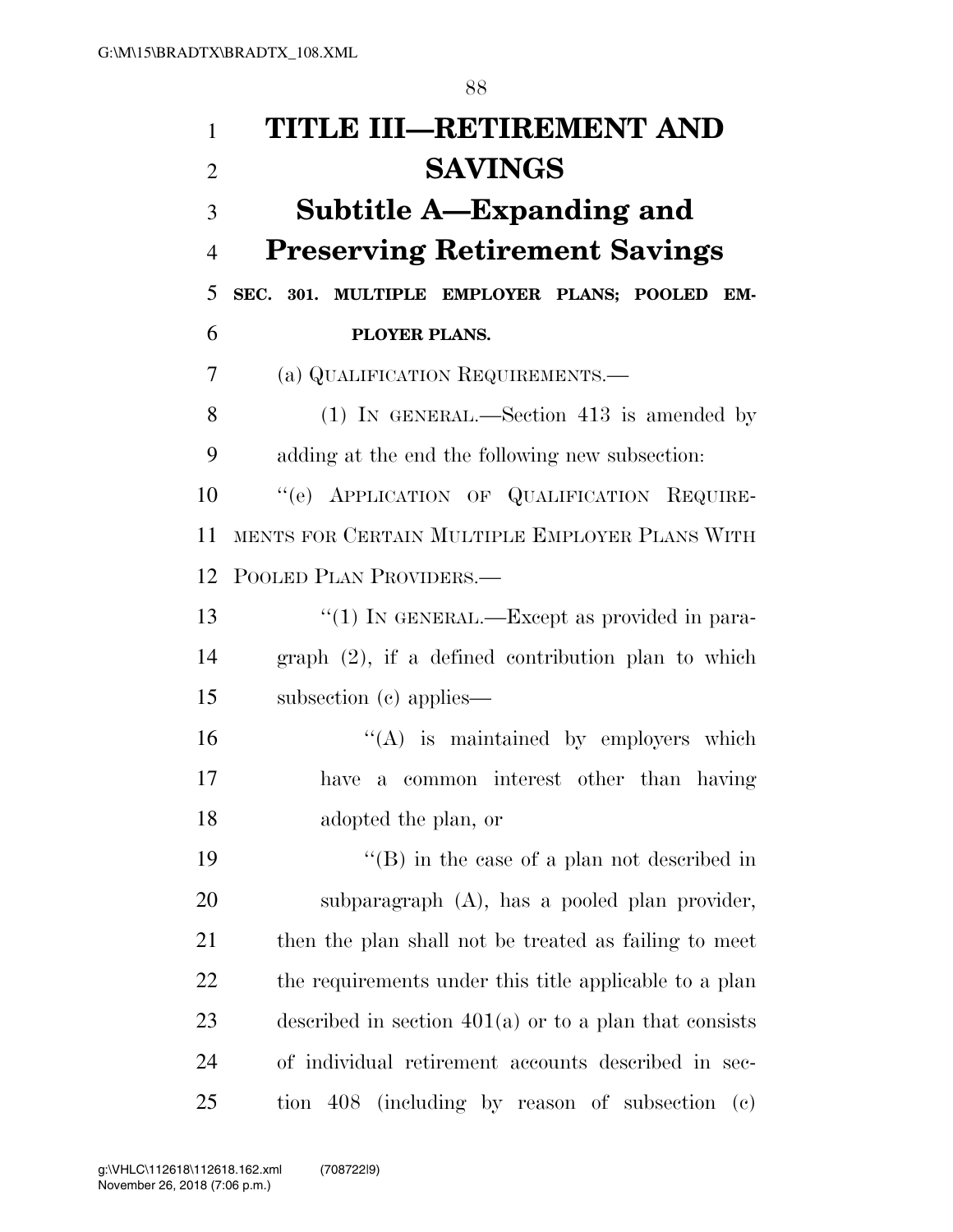| $\mathbf{1}$   | thereof), whichever is applicable, merely because one |
|----------------|-------------------------------------------------------|
| $\overline{2}$ | or more employers of employees covered by the plan    |
| 3              | fail to take such actions as are required of such em- |
| $\overline{4}$ | ployers for the plan to meet such requirements.       |
| 5              | $\cdot\cdot(2)$ LIMITATIONS.—                         |
| 6              | "(A) IN GENERAL.—Paragraph $(1)$ shall                |
| 7              | not apply to any plan unless the terms of the         |
| 8              | plan provide that in the case of any employer         |
| 9              | in the plan failing to take the actions described     |
| 10             | in paragraph $(1)$ —                                  |
| 11             | "(i) the assets of the plan attributable              |
| 12             | to employees of such employer (or bene-               |
| 13             | ficiaries of such employees) will be trans-           |
| 14             | ferred to a plan maintained only by such              |
| 15             | employer (or its successor), to an eligible           |
| 16             | retirement plan as defined in<br>section              |
| 17             | $402(c)(8)(B)$ for each individual whose ac-          |
| 18             | count is transferred, or to any other ar-             |
| 19             | rangement that the Secretary determines is            |
| 20             | appropriate, unless the Secretary deter-              |
| 21             | mines it is in the best interests of the em-          |
| 22             | ployees of such employer (and the bene-               |
| 23             | ficiaries of such employees) to retain the            |
| 24             | assets in the plan, and                               |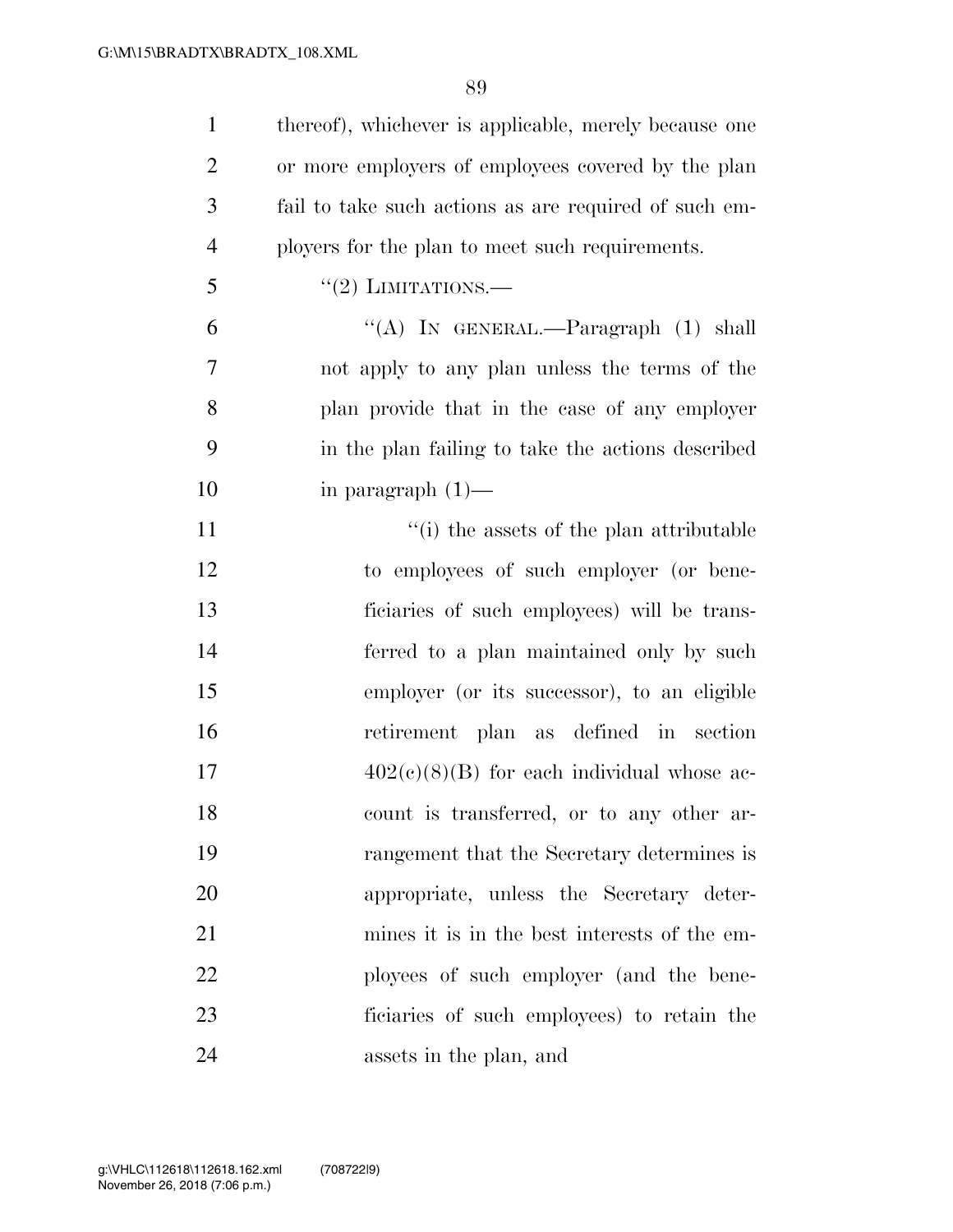1 ''(ii) such employer (and not the plan with respect to which the failure occurred or any other employer in such plan) shall, except to the extent provided by the Sec- retary, be liable for any liabilities with re- spect to such plan attributable to employ- ees of such employer (or beneficiaries of such employees).

9 "(B) FAILURES BY POOLED PLAN PRO- VIDERS.—If the pooled plan provider of a plan described in paragraph (1)(B) does not perform substantially all of the administrative duties which are required of the provider under para-14 graph  $(3)(A)(i)$  for any plan year, the Secretary may provide that the determination as to whether the plan meets the requirements under this title applicable to a plan described in sec- tion  $401(a)$  or to a plan that consists of indi- vidual retirement accounts described in section 408 (including by reason of subsection (c) 21 thereof), whichever is applicable, shall be made in the same manner as would be made without 23 regard to paragraph (1).

24 "(3) POOLED PLAN PROVIDER.—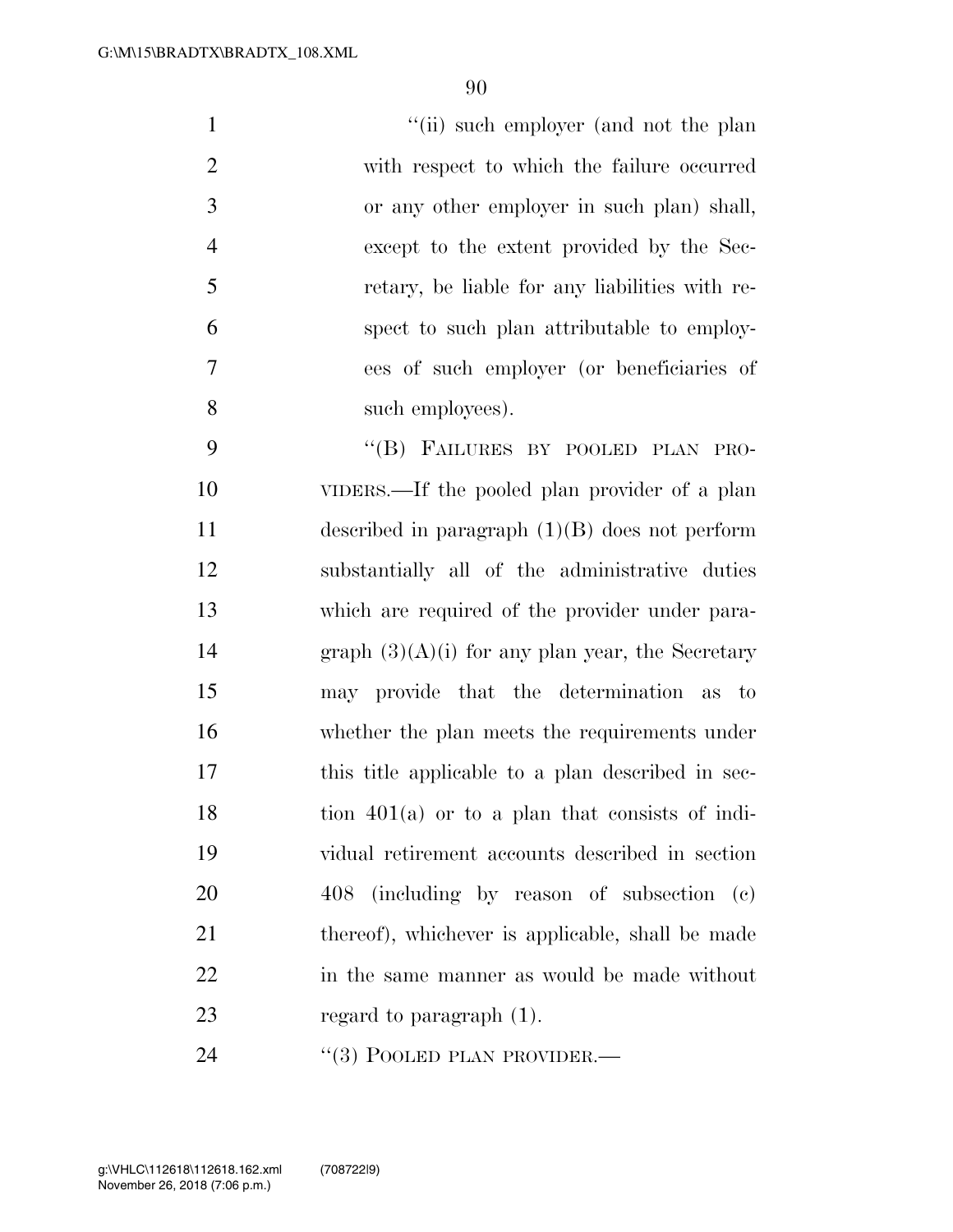| $\mathbf{1}$   | "(A) IN GENERAL.—For purposes of this                                                                                                                                                                                                                                                                                              |
|----------------|------------------------------------------------------------------------------------------------------------------------------------------------------------------------------------------------------------------------------------------------------------------------------------------------------------------------------------|
| $\overline{2}$ | subsection, the term 'pooled plan provider'                                                                                                                                                                                                                                                                                        |
| 3              | means, with respect to any plan, a person                                                                                                                                                                                                                                                                                          |
| $\overline{4}$ | $who$ —                                                                                                                                                                                                                                                                                                                            |
| 5              | "(i) is designated by the terms of the                                                                                                                                                                                                                                                                                             |
| 6              | plan as a named fiduciary (within the                                                                                                                                                                                                                                                                                              |
| $\overline{7}$ | meaning of section $402(a)(2)$ of the Em-                                                                                                                                                                                                                                                                                          |
| 8              | ployee Retirement Income Security Act of                                                                                                                                                                                                                                                                                           |
| 9              | 1974), as the plan administrator, and as                                                                                                                                                                                                                                                                                           |
| 10             | the person responsible to perform all ad-                                                                                                                                                                                                                                                                                          |
| 11             | ministrative duties (including conducting                                                                                                                                                                                                                                                                                          |
| 12             | proper testing with respect to the plan and                                                                                                                                                                                                                                                                                        |
| 13             | the employees of each employer in the                                                                                                                                                                                                                                                                                              |
| 14             | plan) which are reasonably necessary to                                                                                                                                                                                                                                                                                            |
| 15             | ensure that—                                                                                                                                                                                                                                                                                                                       |
| 16             | $\lq\lq$ (I) the plan meets any require-                                                                                                                                                                                                                                                                                           |
| 17             | ment applicable under the Employee                                                                                                                                                                                                                                                                                                 |
| $1^{\circ}$    | $\mathbf{D}$ $\mathbf{P}$ $\mathbf{I}$ $\mathbf{I}$ $\mathbf{I}$ $\mathbf{I}$ $\mathbf{I}$ $\mathbf{I}$ $\mathbf{I}$ $\mathbf{I}$ $\mathbf{I}$ $\mathbf{I}$ $\mathbf{I}$ $\mathbf{I}$ $\mathbf{I}$ $\mathbf{I}$ $\mathbf{I}$ $\mathbf{I}$ $\mathbf{I}$ $\mathbf{I}$ $\mathbf{I}$ $\mathbf{I}$ $\mathbf{I}$ $\mathbf{I}$ $\mathbf{$ |

 Retirement Income Security Act of 1974 or this title to a plan described 20 in section  $401(a)$  or to a plan that consists of individual retirement ac- counts described in section 408 (in- cluding by reason of subsection (c) thereof), whichever is applicable, and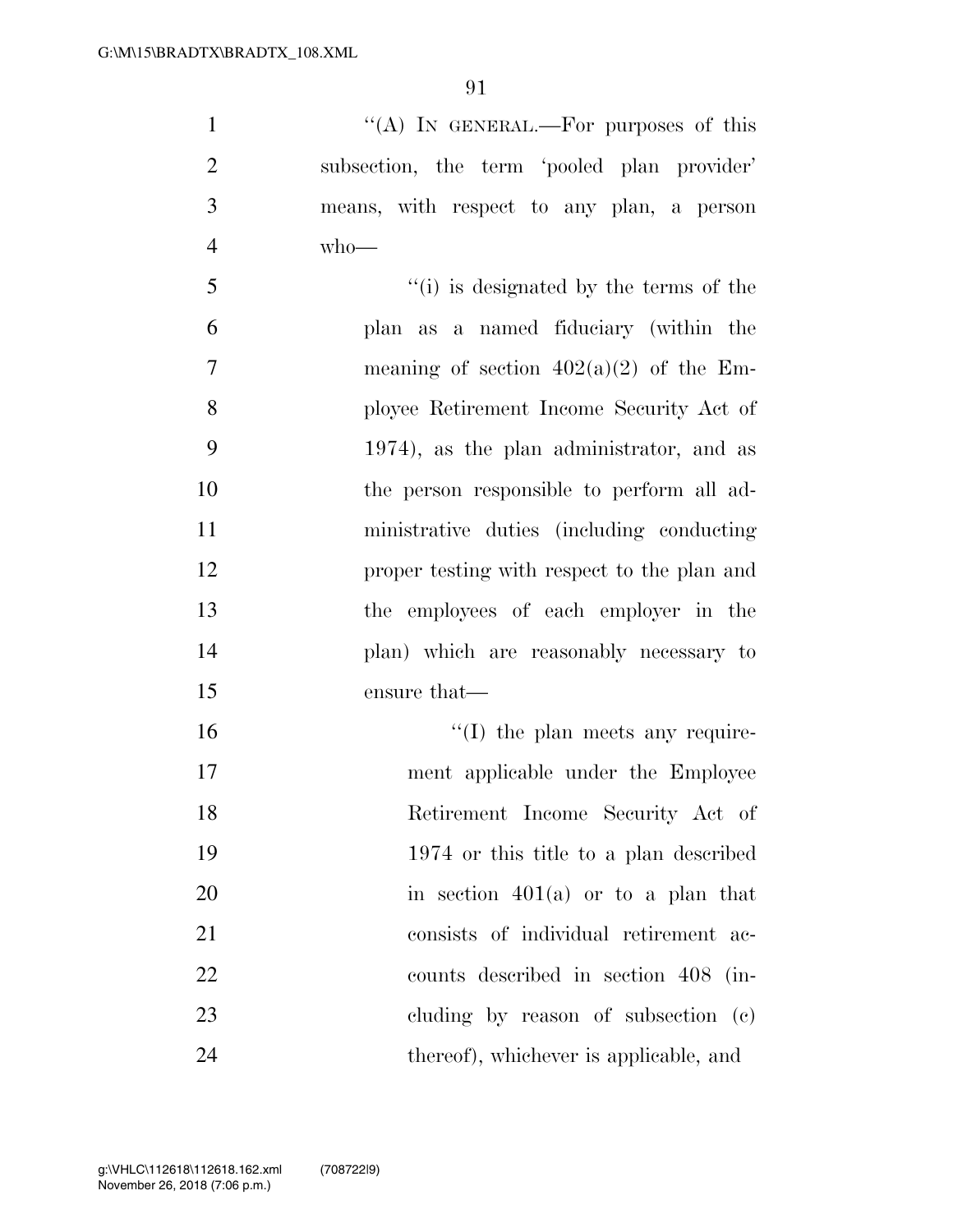| $\mathbf{1}$   | "(II) each employer in the plan             |
|----------------|---------------------------------------------|
| $\overline{2}$ | takes such actions as the Secretary or      |
| 3              | such person determines are necessary        |
| $\overline{4}$ | for the plan to meet the requirements       |
| 5              | described in subclause $(I)$ , including    |
| 6              | providing to such person any disclo-        |
| 7              | sures or other information which the        |
| 8              | Secretary may require or which such         |
| 9              | person otherwise determines are nec-        |
| 10             | essary to administer the plan or to         |
| 11             | allow the plan to meet such require-        |
| 12             | ments,                                      |
| 13             | "(ii) registers as a pooled plan pro-       |
| 14             | vider with the Secretary, and provides such |
| 15             | other information to the Secretary as the   |
| 16             | Secretary may require, before beginning     |
| 17             | operations as a pooled plan provider,       |
| 18             | "(iii) acknowledges in writing that         |
| 19             | such person is a named fiduciary (within    |
| 20             | the meaning of section $402(a)(2)$ of the   |
| 21             | Employee Retirement Income Security Act     |
| 22             | of 1974), and the plan administrator, with  |
| 23             | respect to the plan, and                    |
| 24             | "(iv) is responsible for ensuring that      |
| 25             | all persons who handle assets of, or who    |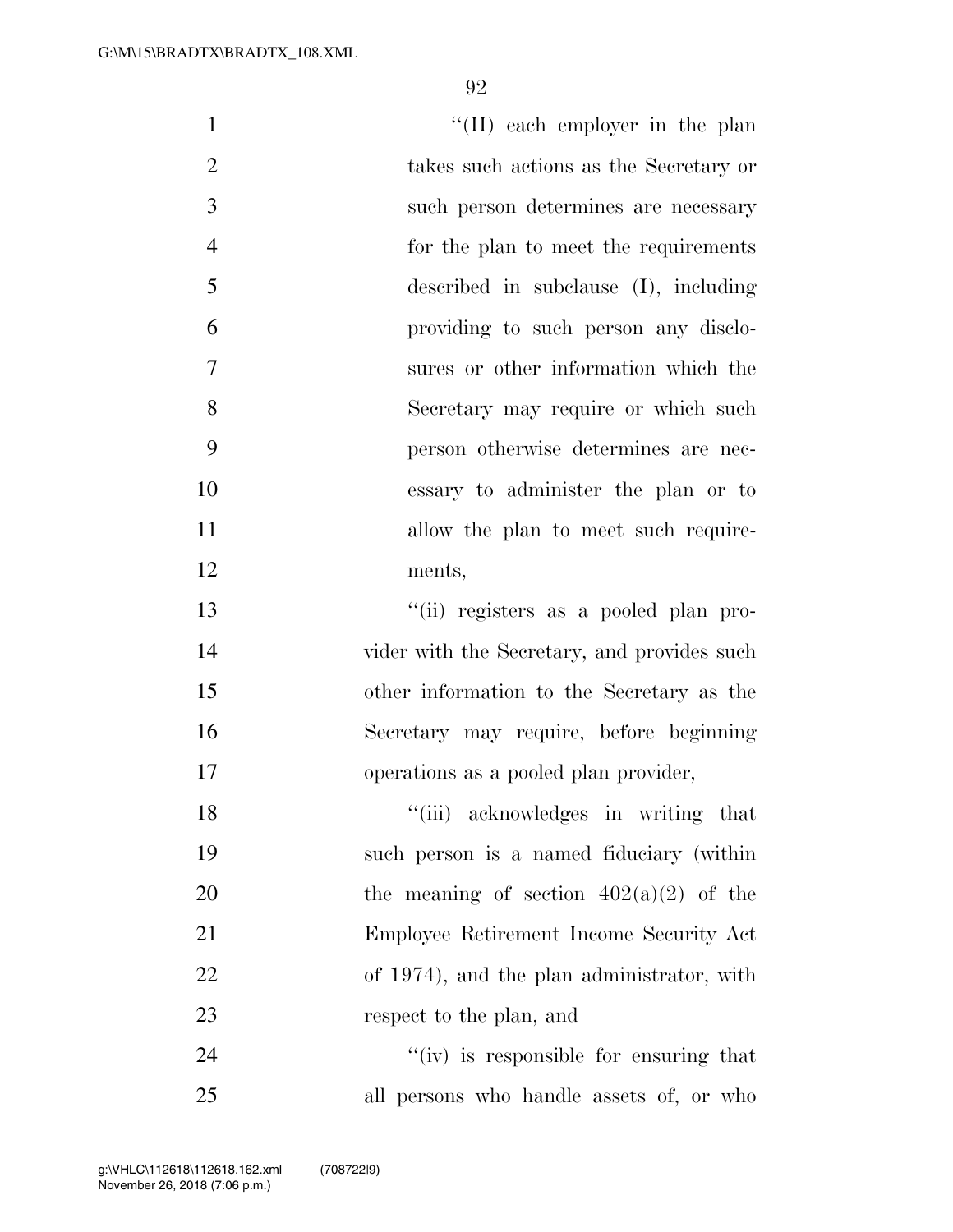| are fiduciaries of, the plan are bonded in       |
|--------------------------------------------------|
| accordance with section 412 of the Em-           |
| ployee Retirement Income Security Act of         |
| 1974.                                            |
| "(B) AUDITS, EXAMINATIONS AND INVES-             |
| TIGATIONS.—The Secretary may perform au-         |
| dits, examinations, and investigations of pooled |
| plan providers as may be necessary to enforce    |
| and carry out the purposes of this subsection.   |
| "(C) AGGREGATION RULES.-For purposes             |
| of this paragraph, in determining whether a      |
| person meets the requirements of this para-      |
| graph to be a pooled plan provider with respect  |
| to any plan, all persons who perform services    |
| for the plan and who are treated as a single     |
| employer under subsection (b), (c), (m), or (o)  |
| of section 414 shall be treated as one person.   |
| "(D) TREATMENT OF EMPLOYERS AS PLAN              |
| sponsors.—Except with respect to the admin-      |
| istrative duties of the pooled plan provider de- |
|                                                  |

scribed in subparagraph (A)(i), each employer

in a plan which has a pooled plan provider shall

be treated as the plan sponsor with respect to

the portion of the plan attributable to employ-

November 26, 2018 (7:06 p.m.) g:\VHLC\112618\112618.162.xml (708722|9)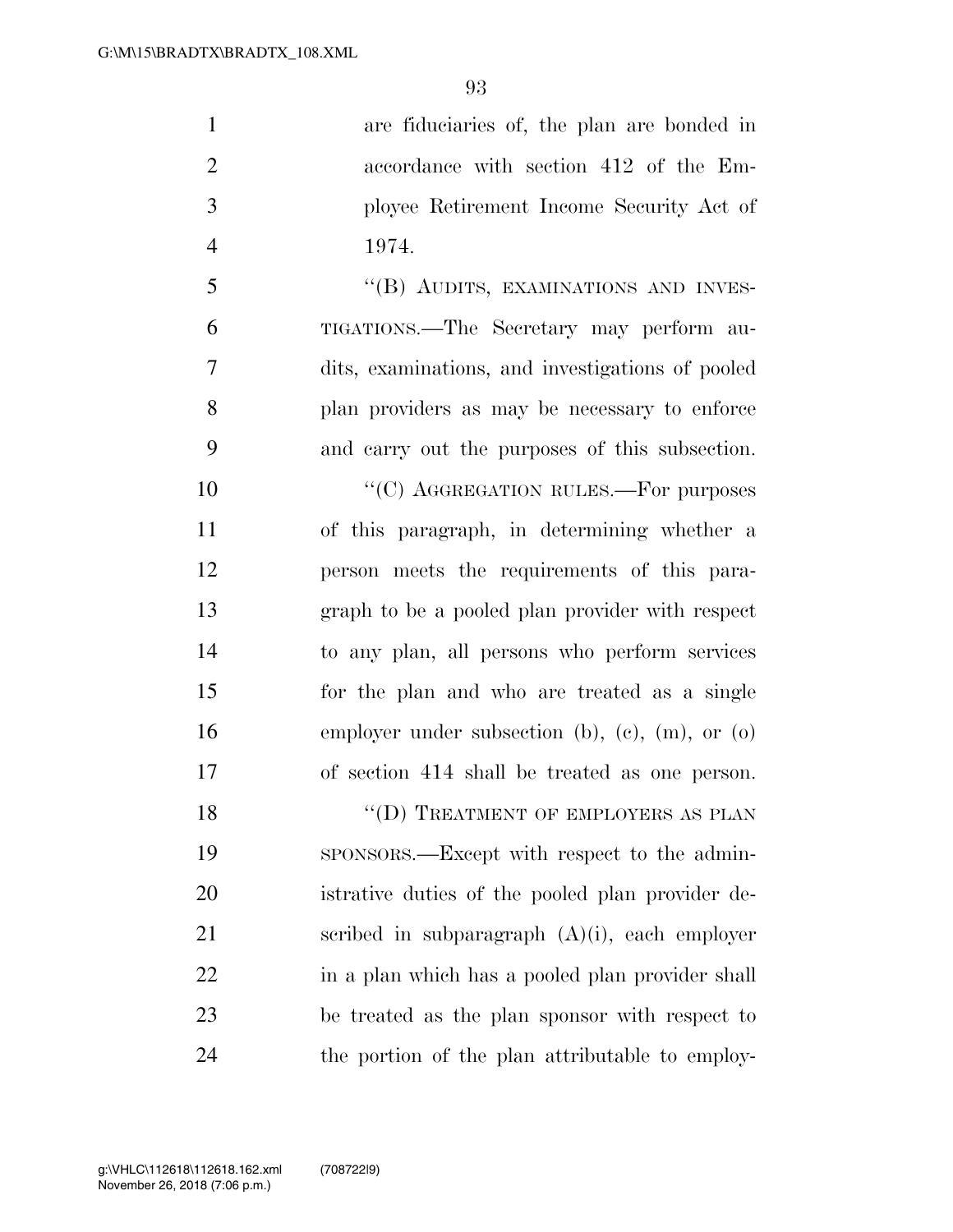| $\mathbf{1}$   | ees of such employer (or beneficiaries of such        |
|----------------|-------------------------------------------------------|
| $\overline{2}$ | employees).                                           |
| 3              | "(4) GUIDANCE.—The Secretary shall issue              |
| $\overline{4}$ | such guidance as the Secretary determines appro-      |
| 5              | priate to carry out this subsection, including guid-  |
| 6              | ance-                                                 |
| 7              | $\lq\lq$ to identify the administrative duties        |
| 8              | and other actions required to be performed by         |
| 9              | a pooled plan provider under this subsection,         |
| 10             | $\lq\lq$ which describes the procedures to be         |
| 11             | taken to terminate a plan which fails to meet         |
| 12             | the requirements to be a plan described in para-      |
| 13             | $graph(1)$ , including the proper treatment of,       |
| 14             | and actions needed to be taken by, any em-            |
| 15             | ployer in the plan and the assets and liabilities     |
| 16             | of the plan attributable to employees of such         |
| 17             | employer (or beneficiaries of such employees),        |
| 18             | and                                                   |
| 19             | $C$ ) identifying appropriate cases to which          |
| 20             | the rules of paragraph $(2)(A)$ will apply to em-     |
| 21             | ployers in the plan failing to take the actions       |
| 22             | described in paragraph $(1)$ .                        |
| 23             | The Secretary shall take into account under sub-      |
| 24             | paragraph $(C)$ whether the failure of an employer or |
| 25             | pooled plan provider to provide any disclosures or    |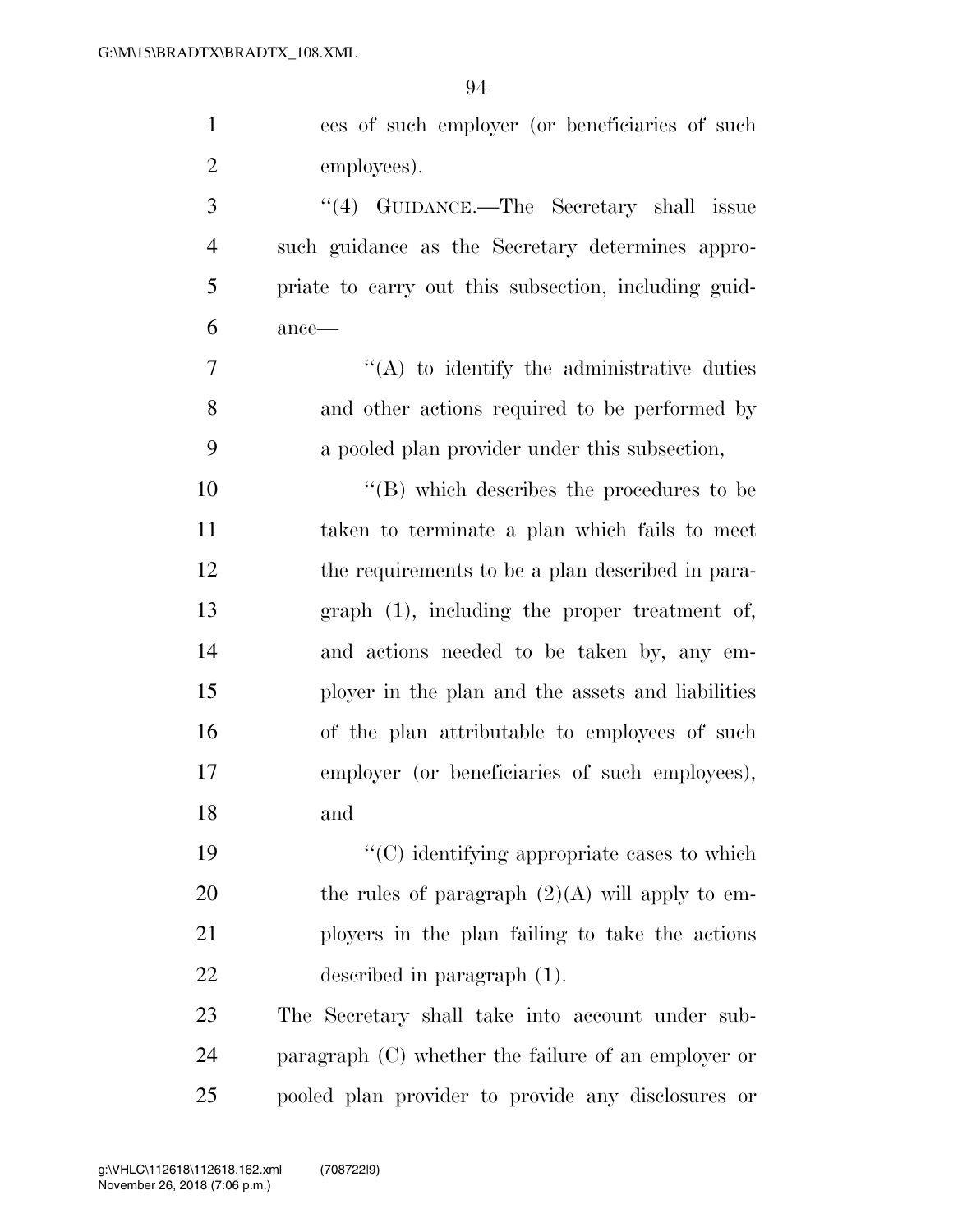| $\mathbf{1}$   | other information, or to take any other action, nec-       |
|----------------|------------------------------------------------------------|
| $\overline{2}$ | essary to administer a plan or to allow a plan to          |
| 3              | meet requirements applicable to the plan under sec-        |
| $\overline{4}$ | tion $401(a)$ or $408$ , whichever is applicable, has con- |
| 5              | tinued over a period of time that demonstrates a           |
| 6              | lack of commitment to compliance.                          |
| 7              | "(5) MODEL PLAN.—The Secretary shall pub-                  |
| 8              | lish model plan language which meets the require-          |
| 9              | ments of this subsection and of paragraphs (43) and        |
| 10             | (44) of section 3 of the Employee Retirement In-           |
| 11             | come Security Act of 1974 and which may be adopt-          |
| 12             | ed in order for a plan to be treated as a plan de-         |
| 13             | scribed in paragraph $(1)(B)$ .".                          |
| 14             | (2)<br>CONFORMING AMENDMENT.-Section                       |
| 15             | $413(c)(2)$ is amended by striking "section $401(a)$ "     |
| 16             | and inserting "sections $401(a)$ and $408(c)$ ".           |
| 17             | (3) TECHNICAL AMENDMENT. Section $408(c)$                  |
| 18             | is amended by inserting after paragraph (2) the fol-       |
| 19             | lowing new paragraph:                                      |
| 20             | $\lq(3)$ There is a separate accounting for any in-        |
| 21             | terest of an employee or member (or spouse of an           |
| 22             | employee or member) in a Roth IRA.".                       |
| 23             | (b) NO COMMON INTEREST REQUIRED FOR POOLED                 |
| 24             | EMPLOYER PLANS.—Section 3(2) of the Employee Retire-       |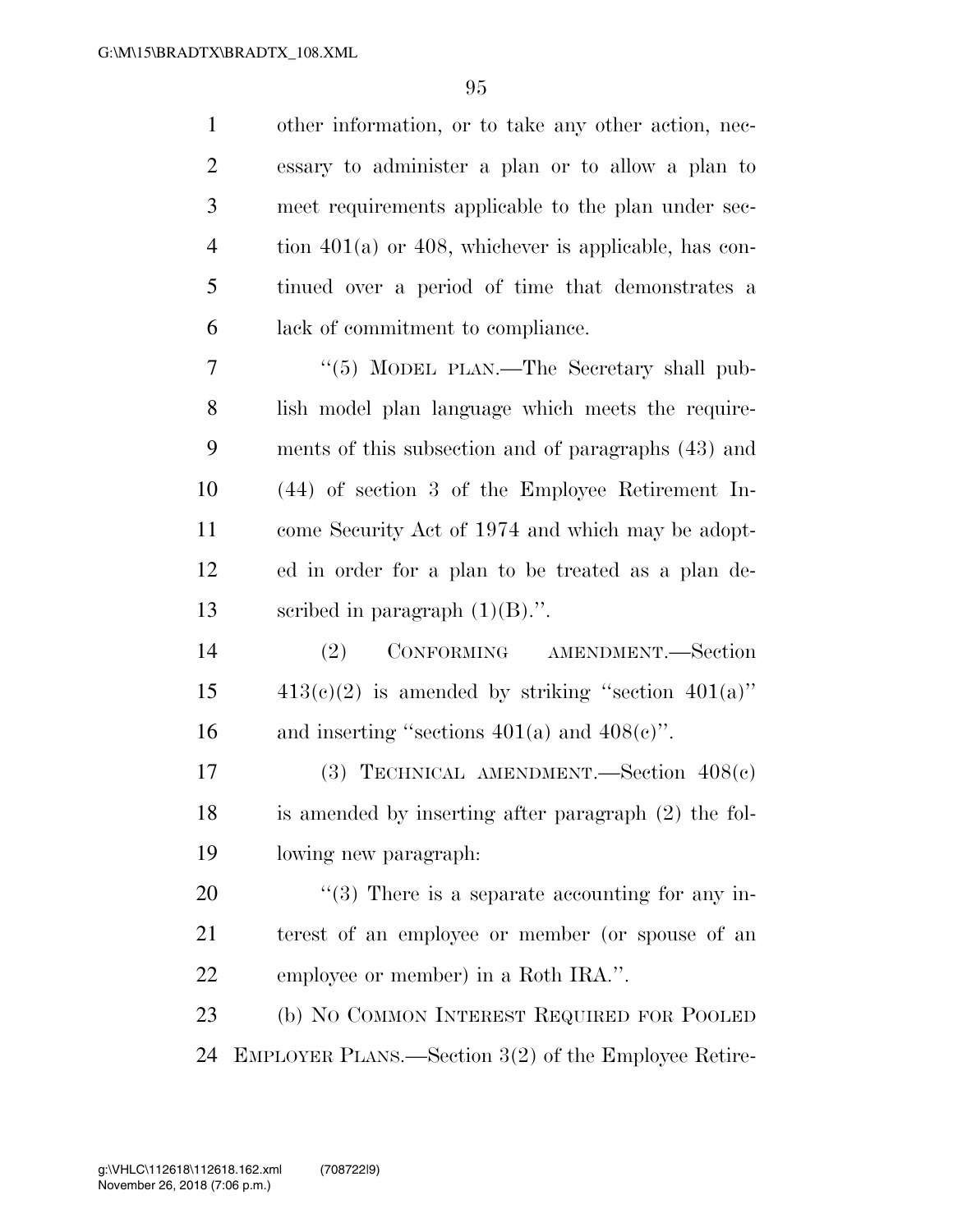| $\mathbf{1}$   | ment Income Security Act of 1974 (29 U.S.C. $1002(2)$ ) |
|----------------|---------------------------------------------------------|
| $\overline{2}$ | is amended by adding at the end the following:          |
| 3              | " $(C)$ A pooled employer plan shall be treat-          |
| $\overline{4}$ | ed as—                                                  |
| 5              | "(i) a single employee pension benefit                  |
| 6              | plan or single pension plan; and                        |
| 7              | "(ii) a plan to which section $210(a)$                  |
| 8              | applies.".                                              |
| 9              | (c) POOLED EMPLOYER PLAN AND PROVIDER DE-               |
| 10             | FINED.                                                  |
| 11             | (1) IN GENERAL.—Section 3 of the Employee               |
| 12             | Retirement Income Security Act of 1974 (29 U.S.C.       |
| 13             | 1002) is amended by adding at the end the fol-          |
| 14             | lowing:                                                 |
| 15             | "(43) POOLED EMPLOYER PLAN.—                            |
| 16             | "(A) IN GENERAL.—The term 'pooled em-                   |
| 17             | ployer plan' means a plan—                              |
| 18             | "(i) which is an individual account                     |
| 19             | plan established or maintained for the pur-             |
| 20             | pose of providing benefits to the employees             |
| 21             | of 2 or more employers;                                 |
| 22             | "(ii) which is a plan described in sec-                 |
| 23             | tion $401(a)$ of the Internal Revenue Code              |
| 24             | of 1986 which includes a trust exempt                   |
| 25             | from tax under section $501(a)$ of such                 |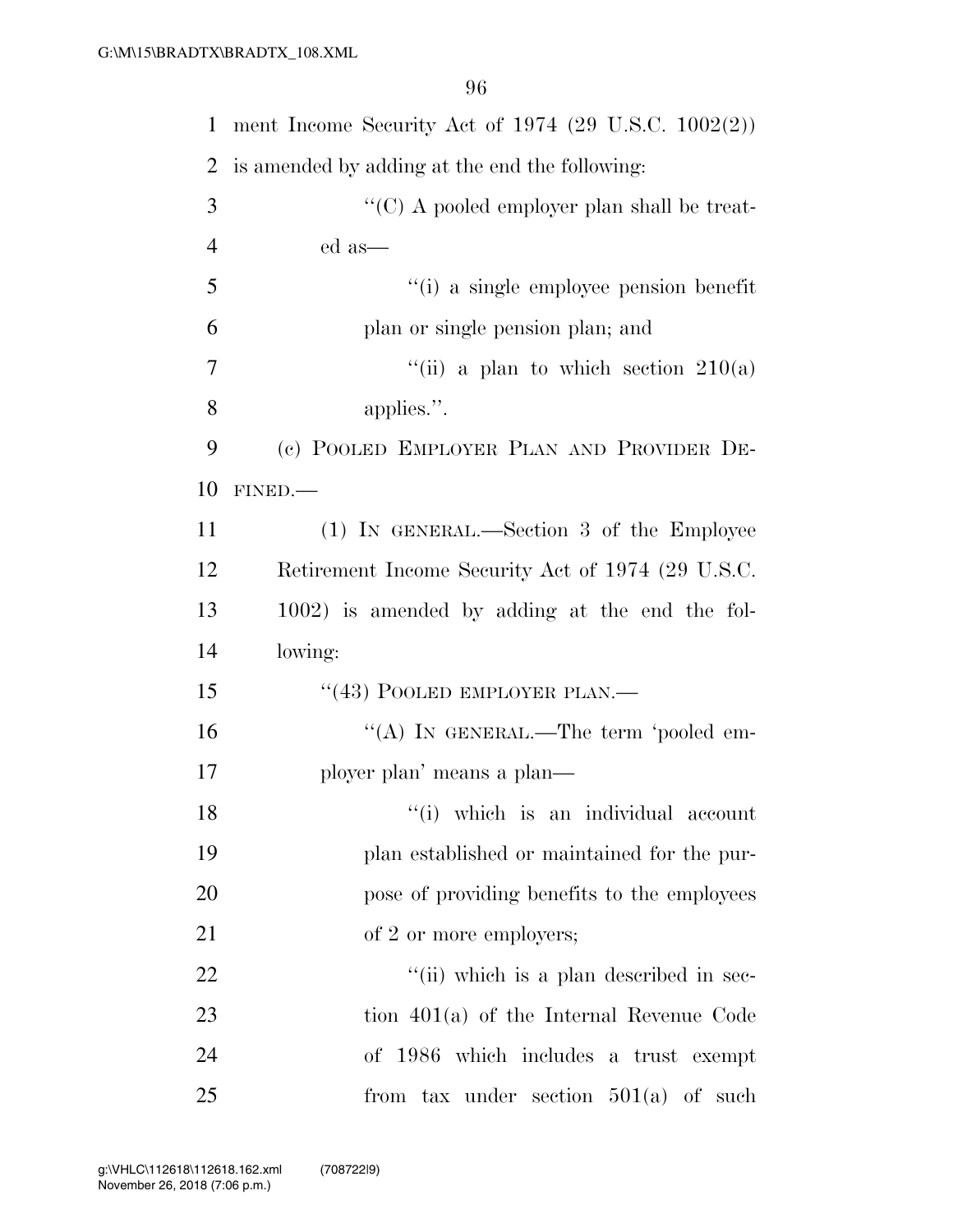| $\mathbf{1}$   | Code or a plan that consists of individual    |
|----------------|-----------------------------------------------|
| $\overline{2}$ | retirement accounts described in section      |
| 3              | 408 of such Code (including by reason of      |
| $\overline{4}$ | subsection (c) thereof); and                  |
| 5              | "(iii) the terms of which meet the re-        |
| 6              | quirements of subparagraph (B).               |
| 7              | Such term shall not include a plan maintained |
| 8              | by employers which have a common interest     |
| 9              | other than having adopted the plan.           |
| 10             | "(B) REQUIREMENTS FOR PLAN TERMS.-            |
| 11             | The requirements of this subparagraph are met |
| 12             | with respect to any plan if the terms of the  |
| 13             | $plan$ —                                      |
| 14             | "(i) designate a pooled plan provider         |
| 15             | and provide that the pooled plan provider     |
| 16             | is a named fiduciary of the plan;             |
| 17             | "(ii) designate one or more trustees          |
| 18             | meeting the requirements of section           |
| 19             | $408(a)(2)$ of the Internal Revenue Code of   |
| 20             | 1986 (other than an employer in the plan)     |
| 21             | to be responsible for collecting contribu-    |
| 22             | tions to, and holding the assets of, the      |
| 23             | plan and require such trustees to imple-      |
| 24             | ment written contribution collection proce-   |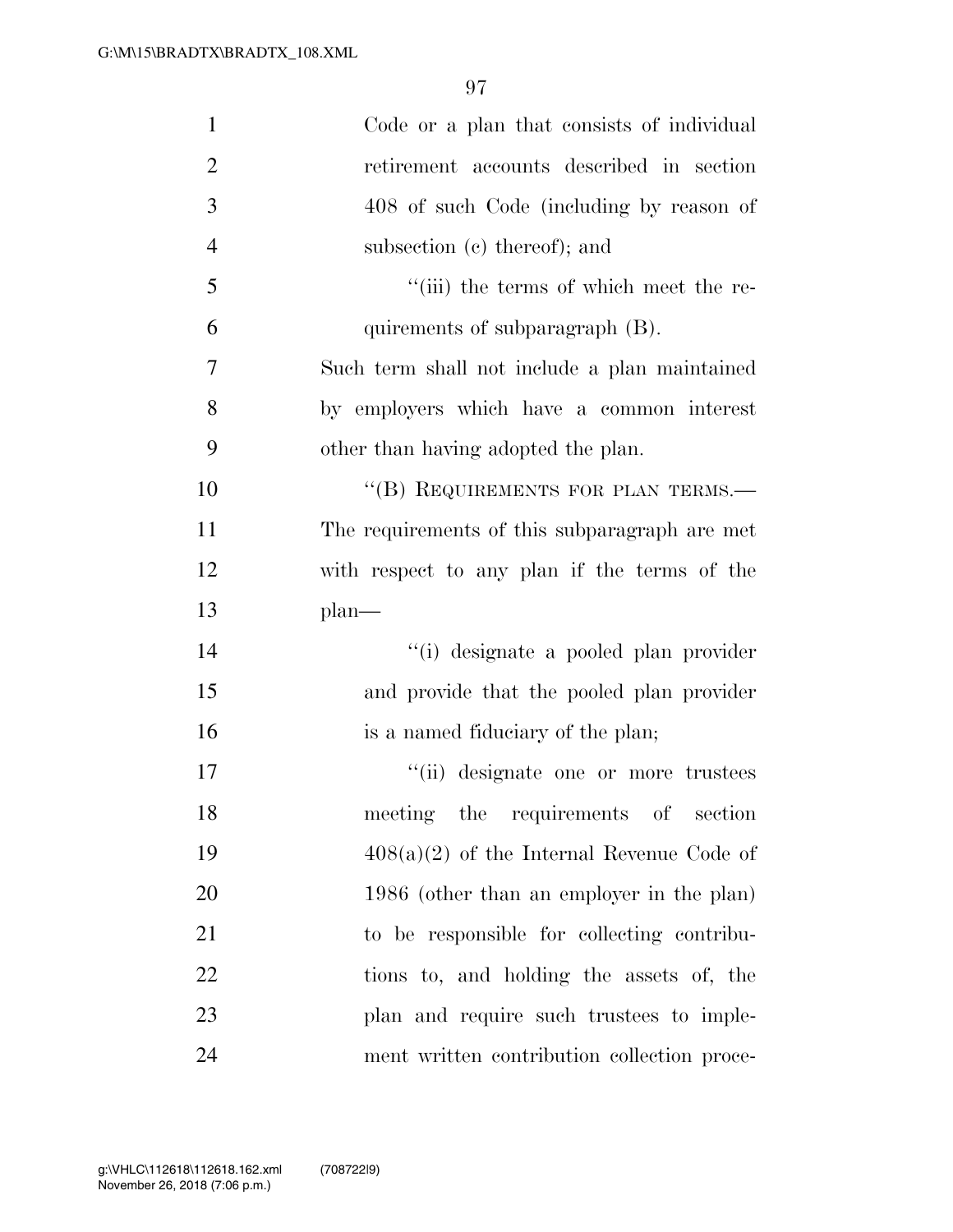| $\mathbf{1}$   | dures that are reasonable, diligent, and  |
|----------------|-------------------------------------------|
| $\overline{2}$ | systematic;                               |
| 3              | "(iii) provide that each employer in      |
| $\overline{4}$ | the plan retains fiduciary responsibility |
| 5              | $for-$                                    |
| 6              | $\lq\lq$ (I) the selection and monitoring |
| $\overline{7}$ | in accordance with section $404(a)$ of    |
| 8              | the person designated as the pooled       |
| 9              | plan provider and any other person        |
| 10             | who, in addition to the pooled plan       |
| 11             | provider, is designated as a named fi-    |
| 12             | duciary of the plan; and                  |
| 13             | $\lq\lq$ (II) to the extent not otherwise |
| 14             | delegated to another fiduciary by the     |
| 15             | pooled plan provider and subject to       |
| 16             | the provisions of section $404(c)$ , the  |
| 17             | investment and management of the          |
| 18             | portion of the plan's assets attrib-      |
| 19             | utable to the employees of the em-        |
| 20             | ployer (or beneficiaries of such em-      |
| 21             | ployees);                                 |
| 22             | "(iv) provide that employers in the       |
| 23             | plan, and participants and beneficiaries, |
| 24             | are not subject to unreasonable restric-  |
| 25             | tions, fees, or penalties with regard to  |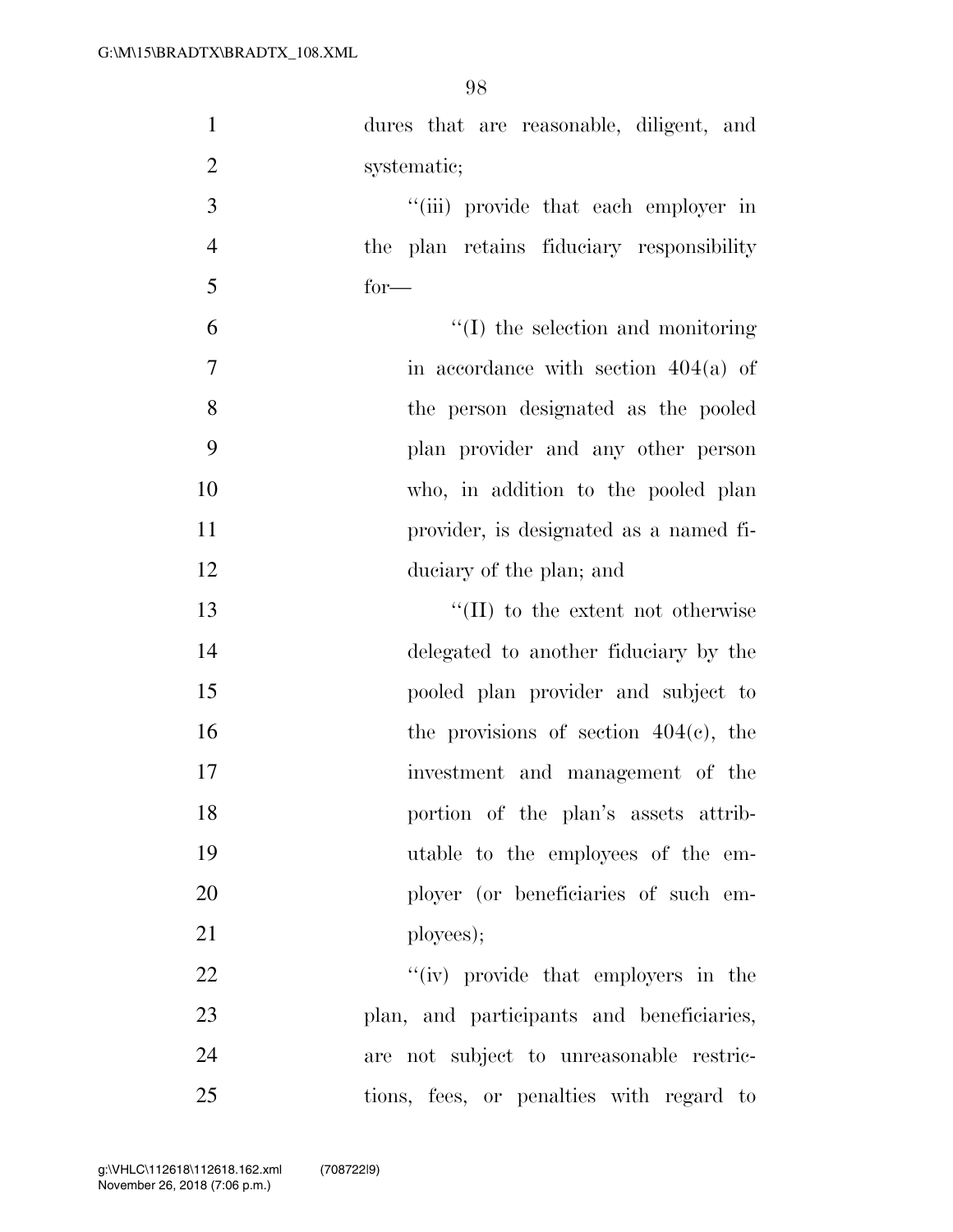| $\mathbf{1}$   | ceasing participation, receipt of distribu- |
|----------------|---------------------------------------------|
| $\overline{2}$ | tions, or otherwise transferring assets of  |
| 3              | the plan in accordance with section 208 or  |
| $\overline{4}$ | paragraph $(44)(C)(i)(II);$                 |
| 5              | $``(v)$ require—                            |
| 6              | $\lq\lq$ the pooled plan provider to        |
| 7              | provide to employers in the plan any        |
| 8              | disclosures or other information which      |
| 9              | the Secretary may require, including        |
| 10             | any disclosures or other information        |
| 11             | to facilitate the selection or any moni-    |
| 12             | toring of the pooled plan provider by       |
| 13             | employers in the plan; and                  |
| 14             | $\lq\lq$ (II) each employer in the plan     |
| 15             | to take such actions as the Secretary       |
| 16             | or the pooled plan provider determines      |
| 17             | are necessary to administer the plan        |
| 18             | or for the plan to meet any require-        |
| 19             | ment applicable under this Act or the       |
| 20             | Internal Revenue Code of 1986 to a          |
| 21             | plan described in section $401(a)$ of       |
| 22             | such Code or to a plan that consists        |
| 23             | of individual retirement accounts de-       |
| 24             | scribed in section 408 of such Code         |
| 25             | (including by reason of subsection (c)      |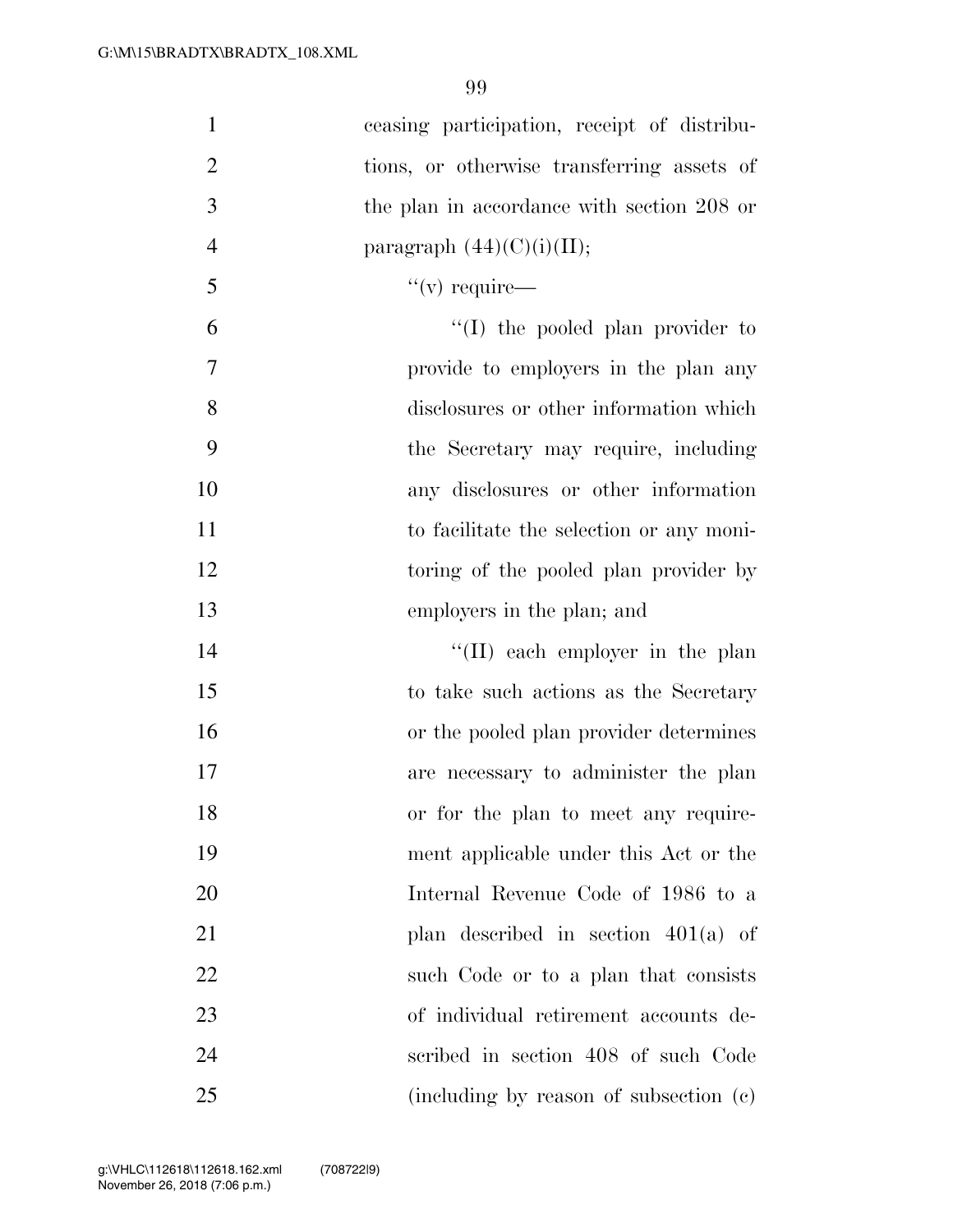| $\mathbf{1}$   | thereof), whichever is applicable, in-      |
|----------------|---------------------------------------------|
| $\overline{2}$ | cluding providing any disclosures or        |
| 3              | other information which the Secretary       |
| $\overline{4}$ | may require or which the pooled plan        |
| 5              | provider otherwise determines are nec-      |
| 6              | essary to administer the plan or to         |
| $\overline{7}$ | allow the plan to meet such require-        |
| 8              | ments; and                                  |
| 9              | "(vi) provide that any disclosure or        |
| 10             | other information required to be provided   |
| 11             | under clause (v) may be provided in elec-   |
| 12             | tronic form and will be designed to ensure  |
| 13             | only reasonable costs are imposed on        |
| 14             | pooled plan providers and employers in the  |
| 15             | plan.                                       |
| 16             | "(C) EXCEPTIONS.—The term 'pooled em-       |
| 17             | ployer plan' does not include—              |
| 18             | "(i) a multiemployer plan; or               |
| 19             | "(ii) a plan established before the         |
| 20             | date of the enactment of the Family Sav-    |
| 21             | ings Act of 2018 unless the plan adminis-   |
| 22             | trator elects that the plan will be treated |
| 23             | as a pooled employer plan and the plan      |
| 24             | meets the requirements of this title appli- |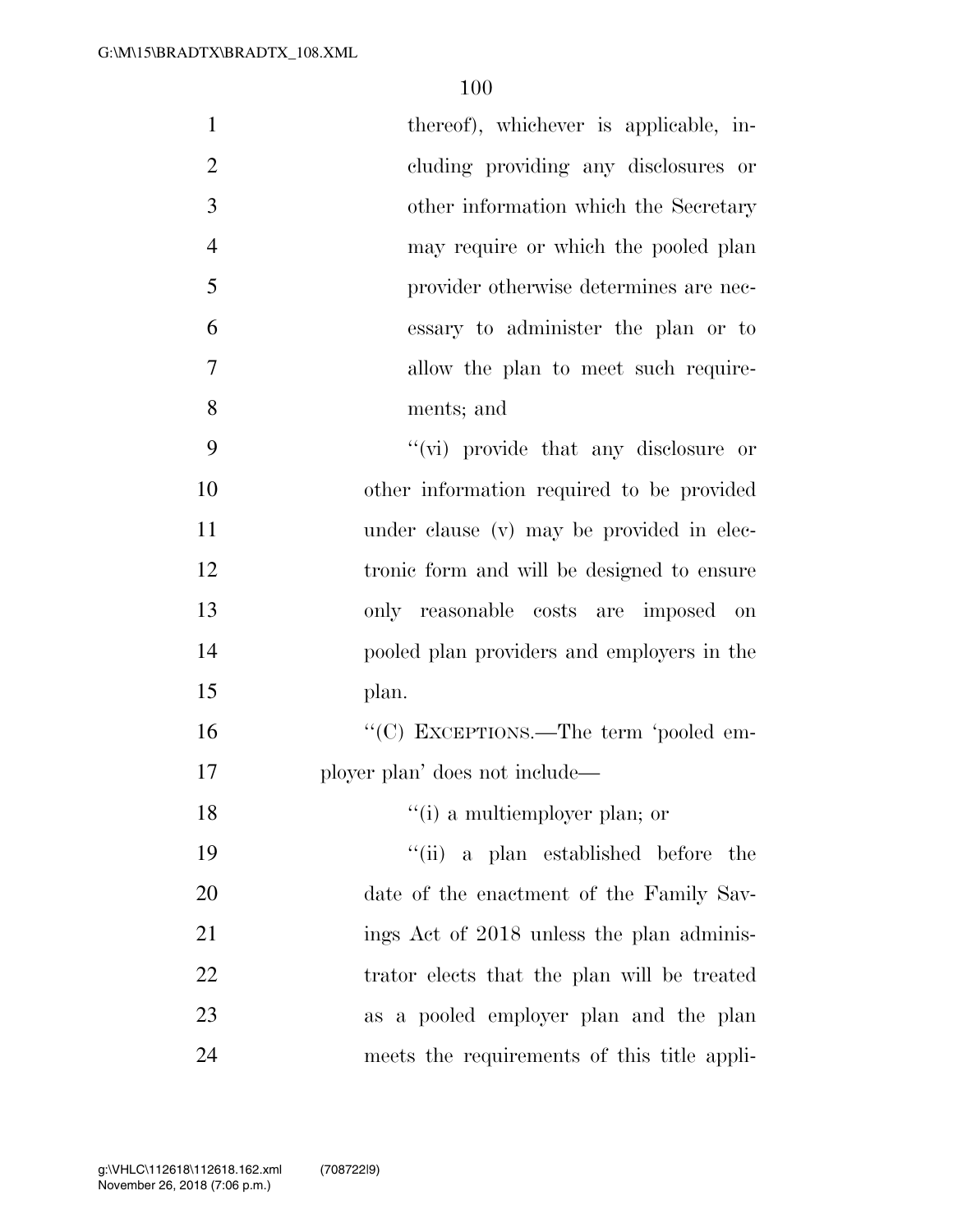| $\mathbf{1}$   | cable to a pooled employer plan established       |
|----------------|---------------------------------------------------|
| $\overline{2}$ | on or after such date.                            |
| 3              | "(D) TREATMENT OF EMPLOYERS AS PLAN               |
| 4              | sponsors.—Except with respect to the admin-       |
| 5              | istrative duties of the pooled plan provider de-  |
| 6              | scribed in paragraph $(44)(A)(i)$ , each employer |
| 7              | in a pooled employer plan shall be treated as     |
| 8              | the plan sponsor with respect to the portion of   |
| 9              | the plan attributable to employees of such em-    |
| 10             | ployer (or beneficiaries of such employees).      |
| 11             | "(44) POOLED PLAN PROVIDER.—                      |
| 12             | "(A) IN GENERAL.—The term 'pooled plan            |
| 13             | provider' means a person who-                     |
| 14             | "(i) is designated by the terms of a              |
| 15             | pooled employer plan as a named fiduciary,        |
| 16             | as the plan administrator, and as the per-        |
| 17             | son responsible for the performance of all        |
| 18             | administrative duties (including conducting       |
| 19             | proper testing with respect to the plan and       |
| 20             | the employees of each employer in the             |
| 21             | plan) which are reasonably necessary to           |
| 22             | ensure that—                                      |
| 23             | $\lq\lq$ (I) the plan meets any require-          |
| 24             | ment applicable under this Act or the             |
| 25             | Internal Revenue Code of 1986 to a                |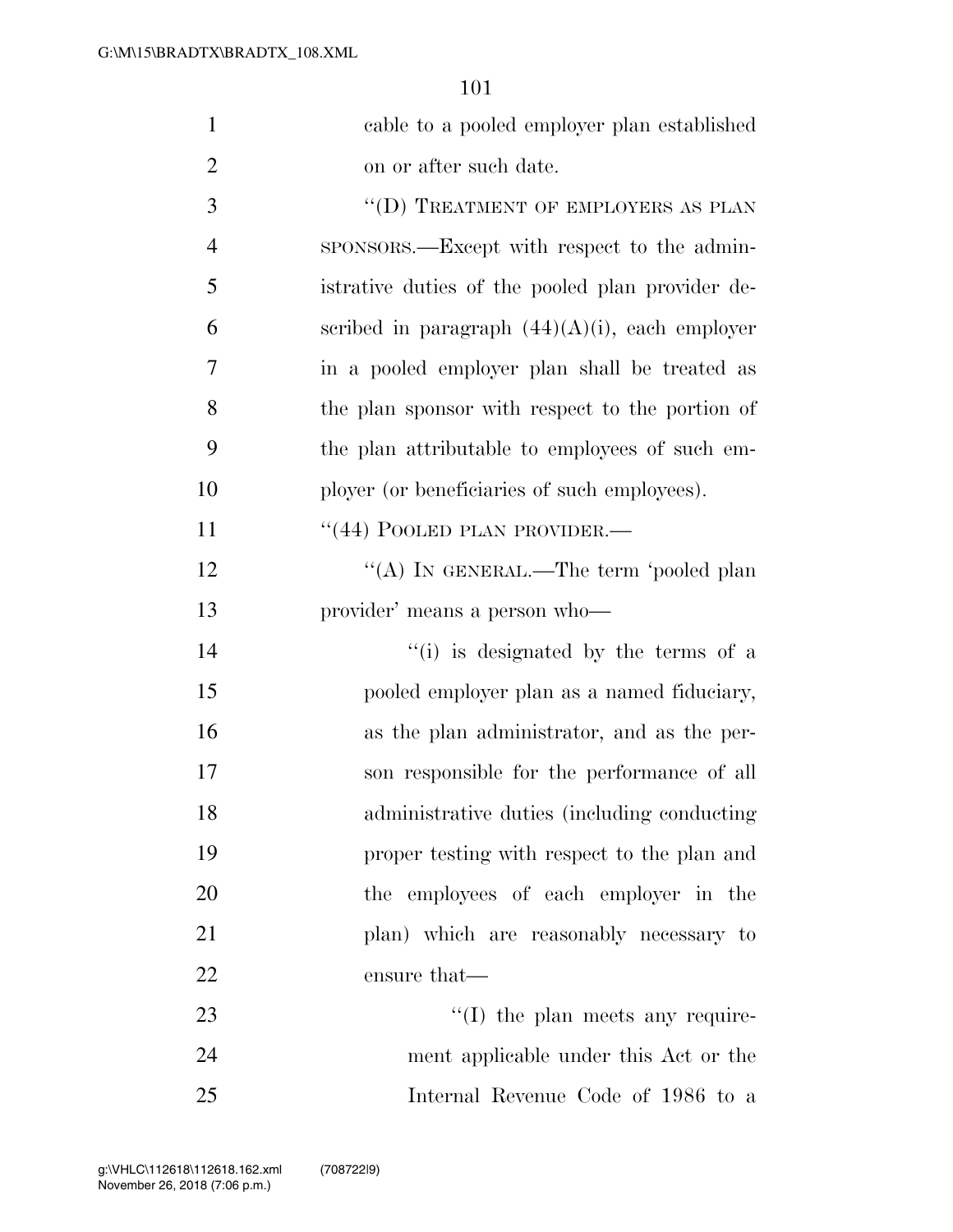| $\mathbf{1}$   | plan described in section $401(a)$ of      |
|----------------|--------------------------------------------|
| $\overline{2}$ | such Code or to a plan that consists       |
| 3              | of individual retirement accounts de-      |
| $\overline{4}$ | scribed in section 408 of such Code        |
| 5              | (including by reason of subsection (c)     |
| 6              | thereof), whichever is applicable; and     |
| 7              | $\lq\lq$ (II) each employer in the plan    |
| 8              | takes such actions as the Secretary or     |
| 9              | pooled plan provider determines are        |
| 10             | necessary for the plan to meet the re-     |
| 11             | quirements described in subclause (I),     |
| 12             | including providing the disclosures        |
| 13             | and information described in para-         |
| 14             | graph $(43)(B)(v)(II);$                    |
| 15             | "(ii) registers as a pooled plan pro-      |
| 16             | vider with the Secretary, and provides to  |
| 17             | the Secretary such other information as    |
| 18             | the Secretary may require, before begin-   |
| 19             | ning operations as a pooled plan provider; |
| 20             | "(iii) acknowledges in writing that        |
| 21             | such person is a named fiduciary, and the  |
| 22             | plan administrator, with respect to the    |
| 23             | pooled employer plan; and                  |
| 24             | "(iv) is responsible for ensuring that     |
| 25             | all persons who handle assets of, or who   |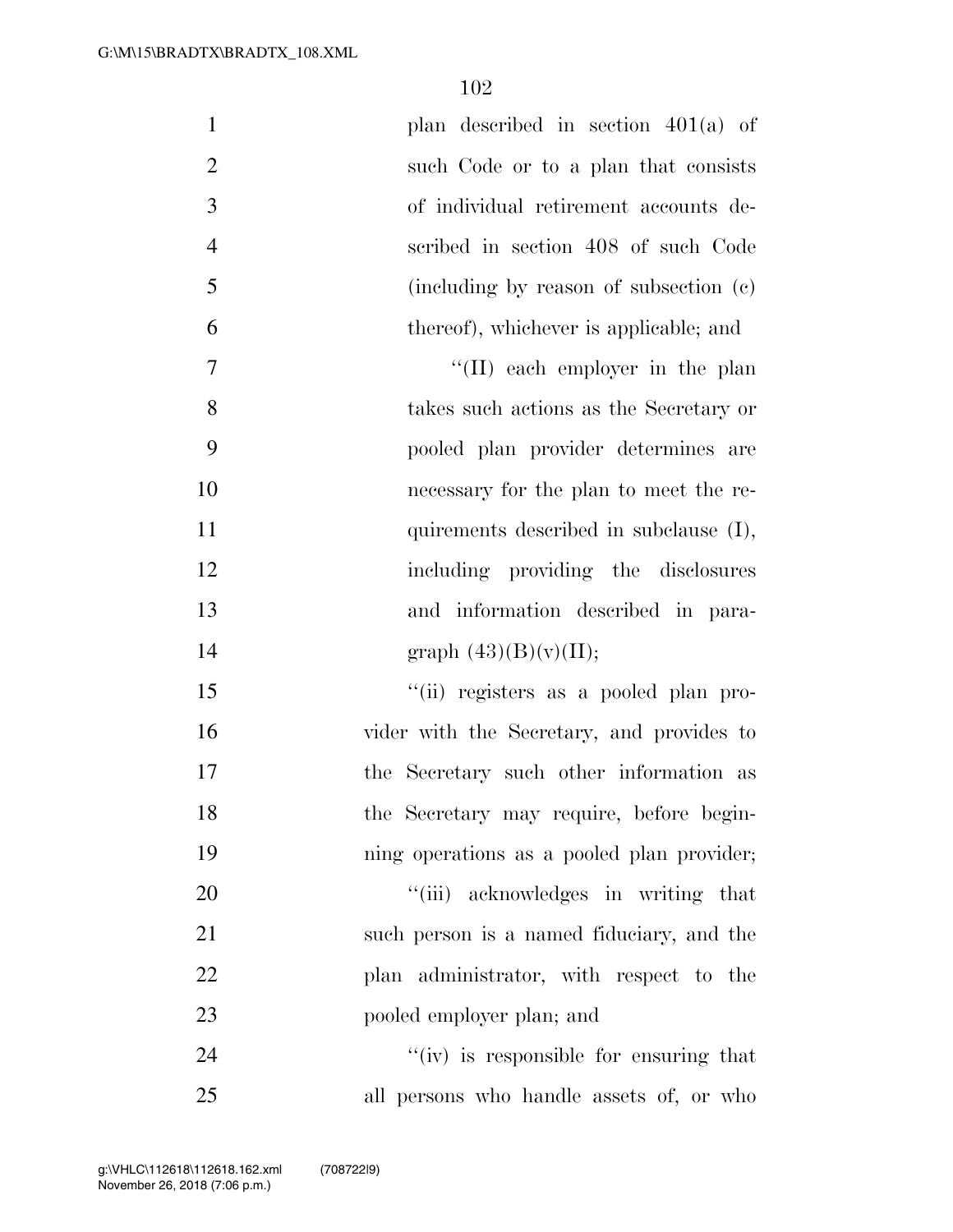| $\mathbf{1}$   | are fiduciaries of, the pooled employer plan     |
|----------------|--------------------------------------------------|
|                |                                                  |
| $\overline{2}$ | are bonded in accordance with section 412.       |
| 3              | "(B) AUDITS, EXAMINATIONS AND INVES-             |
| $\overline{4}$ | TIGATIONS.—The Secretary may perform au-         |
| 5              | dits, examinations, and investigations of pooled |
| 6              | plan providers as may be necessary to enforce    |
| 7              | and carry out the purposes of this paragraph     |
| 8              | and paragraph $(43)$ .                           |
| 9              | "(C) GUIDANCE.—The Secretary shall               |
| 10             | issue such guidance as the Secretary determines  |
| 11             | appropriate to carry out this paragraph and      |
| 12             | paragraph (43), including guidance—              |
| 13             | "(i) to identify the administrative du-          |
| 14             | ties and other actions required to be per-       |
| 15             | formed by a pooled plan provider under ei-       |
| 16             | ther such paragraph; and                         |
| 17             | "(ii) which requires in appropriate              |
| 18             | cases that if an employer in the plan fails      |
| 19             | to take the actions required under sub-          |
| 20             | paragraph $(A)(i)(II)$ —                         |
| 21             | $\lq (I)$ the assets of the plan attrib-         |
| 22             | utable to employees of such employer             |
| 23             | (or beneficiaries of such employees)             |
| 24             | are transferred to a plan maintained             |
| 25             | only by such employer (or its suc-               |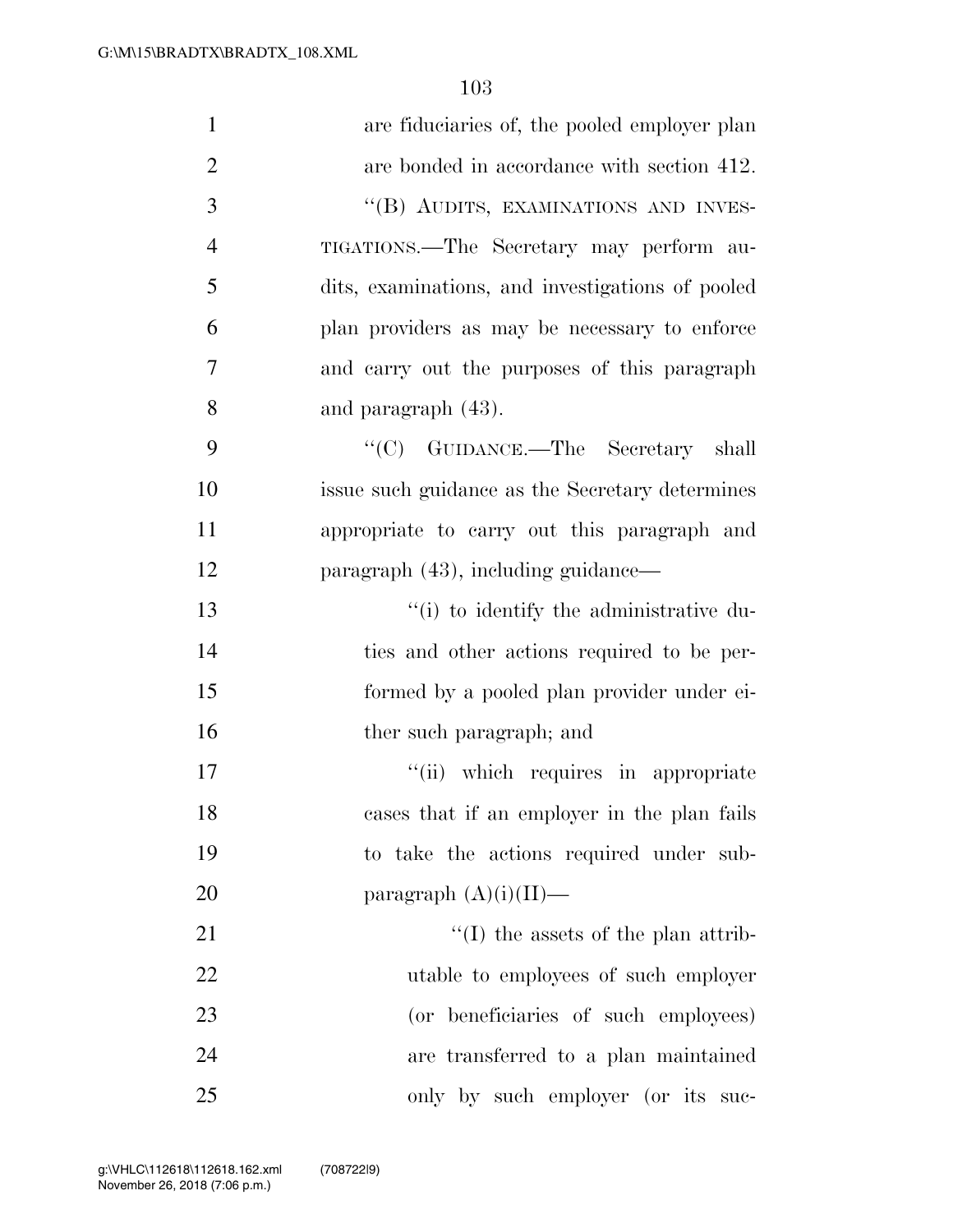| $\mathbf{1}$   | cessor), to an eligible retirement plan           |
|----------------|---------------------------------------------------|
| $\overline{2}$ | as defined in section $402(c)(8)(B)$ of           |
| 3              | the Internal Revenue Code of 1986                 |
| $\overline{4}$ | for each individual whose account is              |
| 5              | transferred, or to any other arrange-             |
| 6              | ment that the Secretary determines is             |
| $\overline{7}$ | appropriate in such guidance; and                 |
| 8              | $\lq\lq$ (II) such employer (and not the          |
| 9              | plan with respect to which the failure            |
| 10             | occurred or any other employer in                 |
| 11             | such plan) shall, except to the extent            |
| 12             | provided in such guidance, be liable              |
| 13             | for any liabilities with respect to such          |
| 14             | plan attributable to employees of such            |
| 15             | employer (or beneficiaries of such em-            |
| 16             | ployees).                                         |
| 17             | The Secretary shall take into account under       |
| 18             | clause (ii) whether the failure of an employer or |
| 19             | pooled plan provider to provide any disclosures   |
| 20             | or other information, or to take any other ac-    |
| 21             | tion, necessary to administer a plan or to allow  |
| 22             | a plan to meet requirements described in sub-     |
| 23             | paragraph $(A)(i)(II)$ has continued over a pe-   |
| 24             | riod of time that demonstrates a lack of com-     |
| 25             | mitment to compliance. The Secretary may          |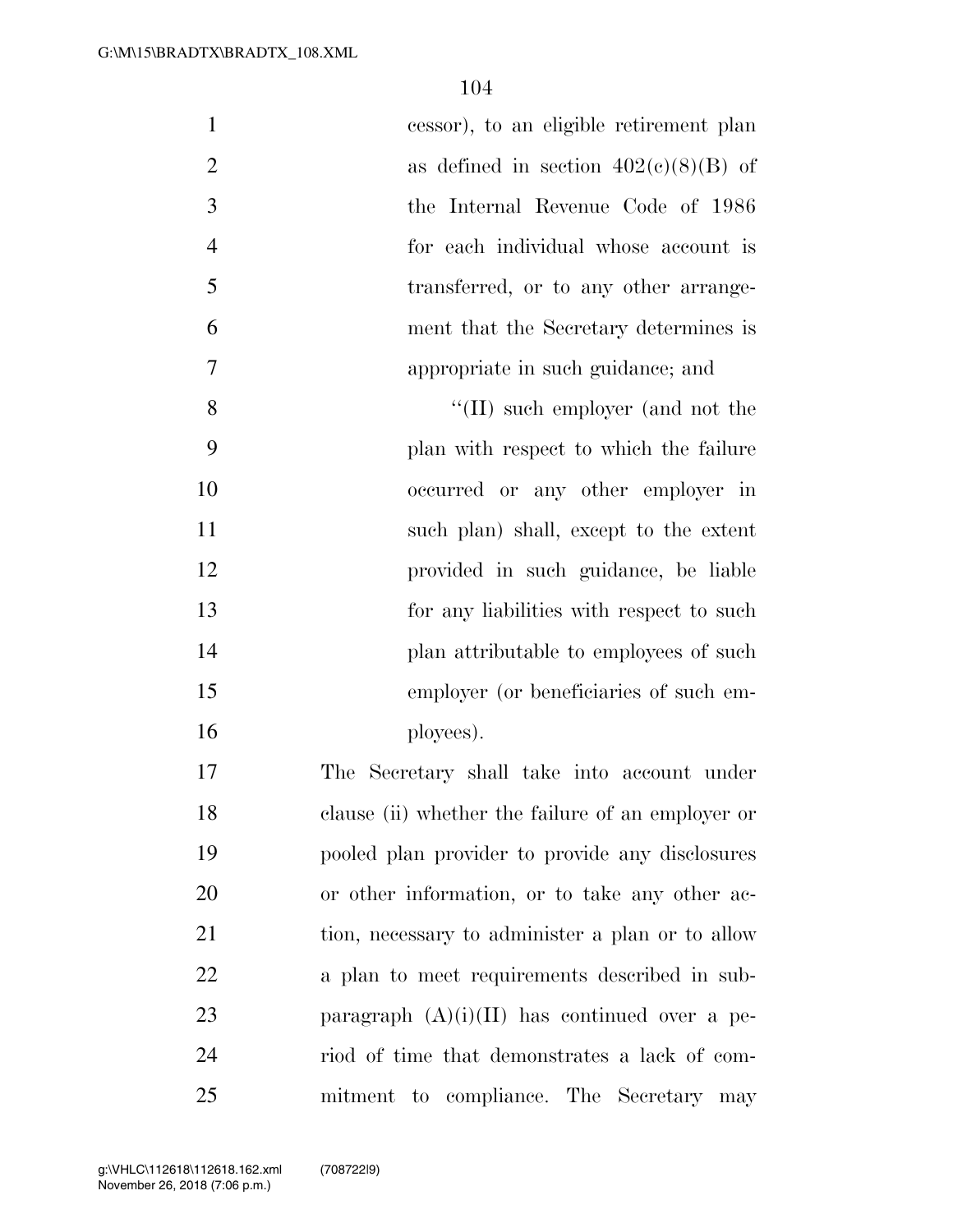waive the requirements of subclause (ii)(I) in appropriate circumstances if the Secretary de- termines it is in the best interests of the em- ployees of the employer referred to in such clause (and the beneficiaries of such employees) to retain the assets in the plan with respect to which the employer's failure occurred.

8 "(D) AGGREGATION RULES.—For purposes of this paragraph, in determining whether a person meets the requirements of this para- graph to be a pooled plan provider with respect to any plan, all persons who perform services for the plan and who are treated as a single employer under subsection (b), (c), (m), or (o) of section 414 of the Internal Revenue Code of 1986 shall be treated as one person.''.

 (2) BONDING REQUIREMENTS FOR POOLED EM- PLOYER PLANS.—The last sentence of section 412(a) of the Employee Retirement Income Security Act of  $20 \qquad 1974 \text{ (29 U.S.C. } 1112(a))$  is amended by inserting ''or in the case of a pooled employer plan (as defined 22 in section  $3(43)$ )" after "section  $407(d)(1)$ )".

23 (3) CONFORMING AND TECHNICAL AMEND-MENTS.—Section 3 of the Employee Retirement In-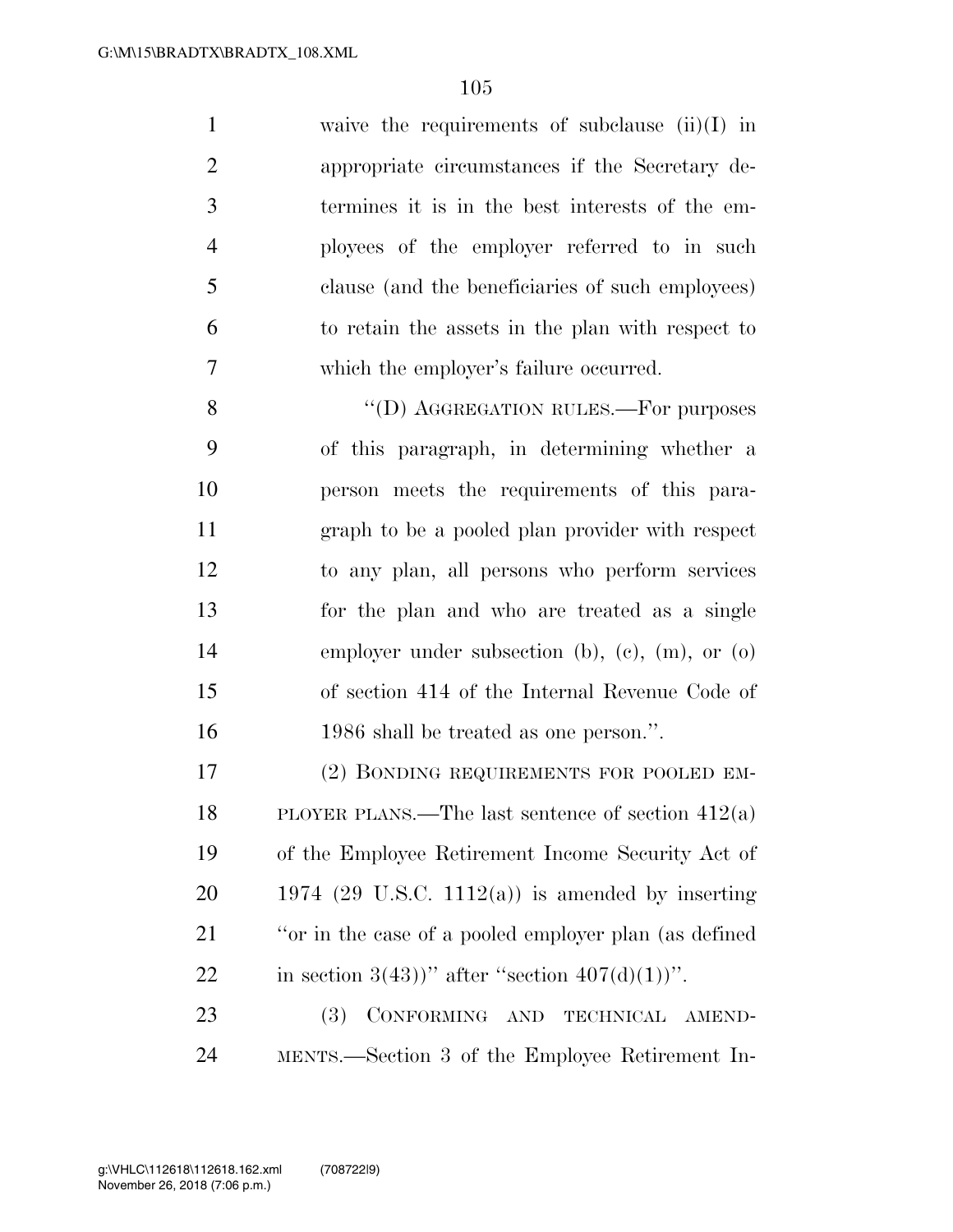| $\mathbf{1}$   | come Security Act of $1974$ (29 U.S.C. 1002) is                                                |
|----------------|------------------------------------------------------------------------------------------------|
| $\overline{2}$ | amended—                                                                                       |
| 3              | (A) in paragraph $(16)(B)$ —                                                                   |
| $\overline{4}$ | (i) by striking "or" at the end of                                                             |
| 5              | clause (ii); and                                                                               |
| 6              | (ii) by striking the period at the end                                                         |
| $\overline{7}$ | and inserting ", or (iv) in the case of a                                                      |
| 8              | pooled employer plan, the pooled plan pro-                                                     |
| 9              | vider."; and                                                                                   |
| 10             | $(B)$ by striking the second paragraph $(41)$ .                                                |
| 11             | (d) POOLED EMPLOYER AND MULTIPLE EMPLOYER                                                      |
| 12             | PLAN REPORTING.                                                                                |
| 13             | (1) ADDITIONAL INFORMATION.—Section 103                                                        |
| 14             | of the Employee Retirement Income Security Act of                                              |
| 15             | 1974 (29 U.S.C. 1023) is amended—                                                              |
| 16             | (A) in subsection (a)(1)(B), by striking                                                       |
| 17             | "applicable subsections (d), (e), and $(f)$ " and                                              |
| 18             | inserting "applicable subsections (d), (e), (f),                                               |
| 19             | and $(g)$ "; and                                                                               |
| 20             | (B) by amending subsection (g) to read as                                                      |
| 21             | follows:                                                                                       |
| 22             | "(g) ADDITIONAL INFORMATION WITH RESPECT TO                                                    |
| 23             | <b>POOLED</b><br><b>EMPLOYER</b><br><b>MULTIPLE</b><br><b>EMPLOYER</b><br>$\operatorname{AND}$ |
| 24             | PLANS.—An annual report under this section for a plan                                          |
| 25             | year shall include—                                                                            |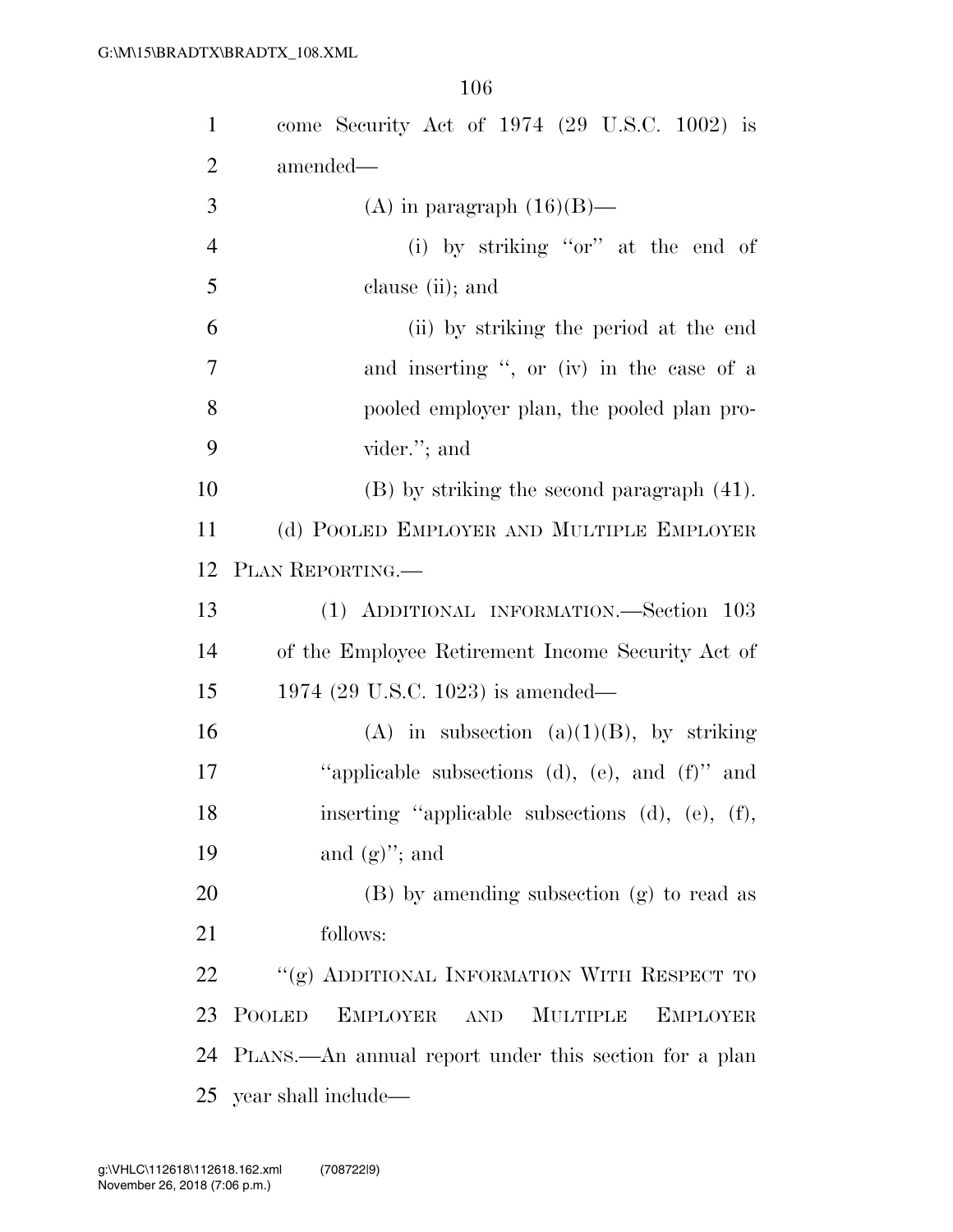| $\mathbf{1}$   | $\lq(1)$ with respect to any plan to which section       |
|----------------|----------------------------------------------------------|
| $\overline{2}$ | $210(a)$ applies (including a pooled employer plan), a   |
| 3              | list of employers in the plan, a good faith estimate     |
| $\overline{4}$ | of the percentage of total contributions made by         |
| 5              | such employers during the plan year, and the aggre-      |
| 6              | gate account balances attributable to each employer      |
| 7              | in the plan (determined as the sum of the account        |
| 8              | balances of the employees of such employer (and the      |
| 9              | beneficiaries of such employees)); and                   |
| 10             | $\lq(2)$ with respect to a pooled employer plan, the     |
| 11             | identifying information for the person designated        |
| 12             | under the terms of the plan as the pooled plan pro-      |
| 13             | vider.".                                                 |
| 14             | (2)<br>SIMPLIFIED ANNUAL REPORTS.—Section                |
| 15             | $104(a)$ of the Employee Retirement Income Security      |
| 16             | Act of 1974 $(29 \text{ U.S.C. } 1024(a))$ is amended by |
| 17             | striking paragraph $(2)(A)$ and inserting the fol-       |
| 18             | lowing:                                                  |
| 19             | " $(2)(A)$ With respect to annual reports required       |
| 20             | to be filed with the Secretary under this part, the      |
| 21             | Secretary may by regulation prescribe simplified an-     |
| 22             | nual reports for any pension plan that—                  |
| 23             | $\lq\lq$ (i) covers fewer than 100 participants; or      |
| 24             | "(ii) is a plan described in section $210(a)$            |
| 25             | that covers fewer than 1,000 participants, but           |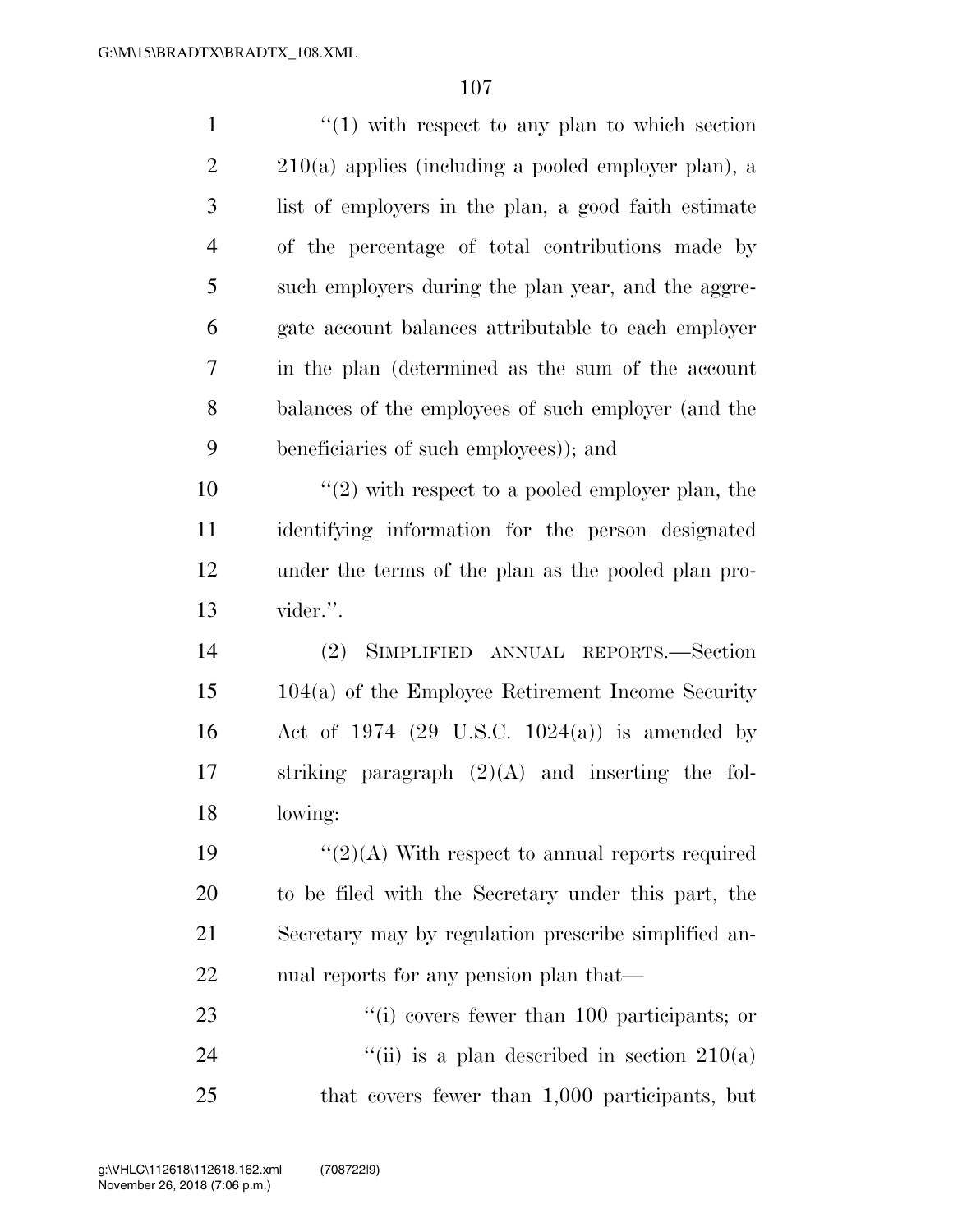| $\mathbf{1}$   | only if no single employer in the plan has 100         |
|----------------|--------------------------------------------------------|
| $\overline{2}$ | or more participants covered by the plan.".            |
| 3              | (e) EFFECTIVE DATE.-                                   |
| $\overline{4}$ | (1) IN GENERAL.—The amendments made by                 |
| 5              | this section shall apply to plan years beginning after |
| 6              | December 31, 2019.                                     |
| 7              | (2) RULE OF CONSTRUCTION.—Nothing in the               |
| 8              | amendments made by subsection (a) shall be con-        |
| 9              | strued as limiting the authority of the Secretary of   |
| 10             | the Treasury or the Secretary's delegate (determined   |
| 11             | without regard to such amendments) to provide for      |
| 12             | the proper treatment of a failure to meet any re-      |
| 13             | quirement applicable under the Internal Revenue        |
| 14             | Code of 1986 with respect to one employer (and its     |
| 15             | employees) in a multiple employer plan.                |
| 16             | SEC. 302. RULES RELATING TO ELECTION OF SAFE HARBOR    |
| 17             | 401(k) STATUS.                                         |
| 18             | (a) LIMITATION OF ANNUAL SAFE HARBOR NOTICE            |
| 19             | TO MATCHING CONTRIBUTION PLANS.—                       |
| 20             | (1) IN GENERAL.—Section $401(k)(12)(A)$ is             |
| 21             | amended by striking "if such arrangement" and all      |
| 22             | that follows and inserting "if such arrangement—       |
| 23             | "(i) meets the contribution require-                   |
| 24             | ments of subparagraph (B) and the notice               |
| 25             | requirements of subparagraph $(D)$ , or                |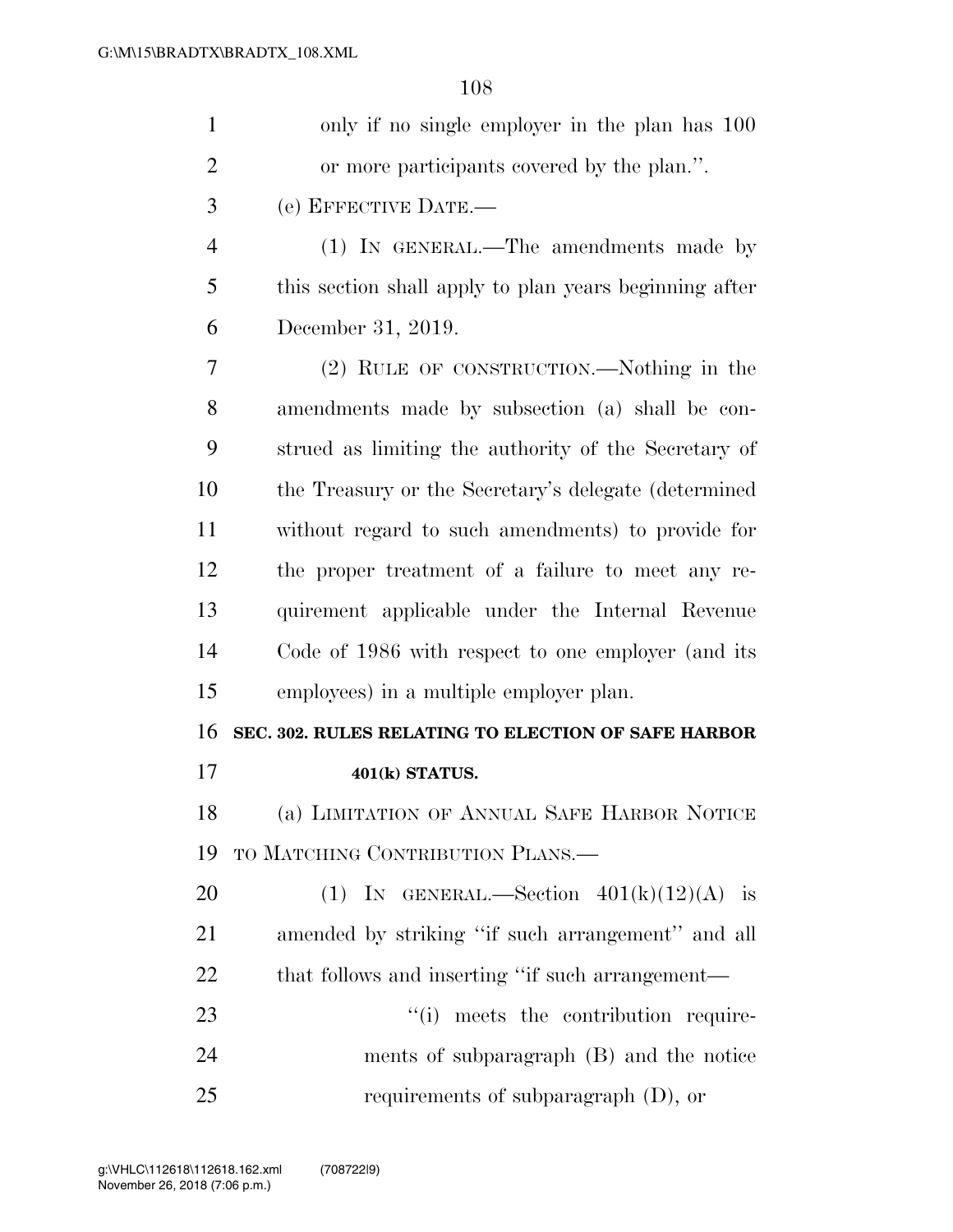| $\mathbf{1}$   | "(ii) meets the contribution require-                       |
|----------------|-------------------------------------------------------------|
| $\overline{2}$ | ments of subparagraph (C).".                                |
| 3              | (2) AUTOMATIC CONTRIBUTION ARRANGE-                         |
| $\overline{4}$ | MENTS.—Section $401(k)(13)(B)$ is amended by                |
| 5              | striking "means" and all that follows and inserting         |
| 6              | "means a cash or deferred arrangement-                      |
| 7              | "(i) which is described in subpara-                         |
| 8              | graph $(D)(i)(I)$ and meets the applicable                  |
| 9              | requirements of subparagraphs<br>(C)                        |
| 10             | through $(E)$ , or                                          |
| 11             | "(ii) which is described in subpara-                        |
| 12             | graph $(D)(i)(II)$ and meets the applicable                 |
| 13             | requirements of subparagraphs (C) and                       |
| 14             | $(D)$ .".                                                   |
| 15             | (b)<br>NONELECTIVE CONTRIBUTIONS.—Section                   |
| 16             | $401(k)(12)$ is amended by redesignating subparagraph (F)   |
| 17             | as subparagraph $(G)$ , and by inserting after subparagraph |
|                | 18 (E) the following new subparagraph:                      |
| 19             | "(F) TIMING OF PLAN AMENDMENT FOR                           |
| 20             | EMPLOYER MAKING NONELECTIVE CONTRIBU-                       |
| 21             | TIONS.                                                      |
| 22             | "(i) IN GENERAL.—Except as pro-                             |
| 23             | vided in clause (ii), a plan may be amend-                  |
| 24             | ed after the beginning of a plan year to                    |
| 25             | provide that the requirements of subpara-                   |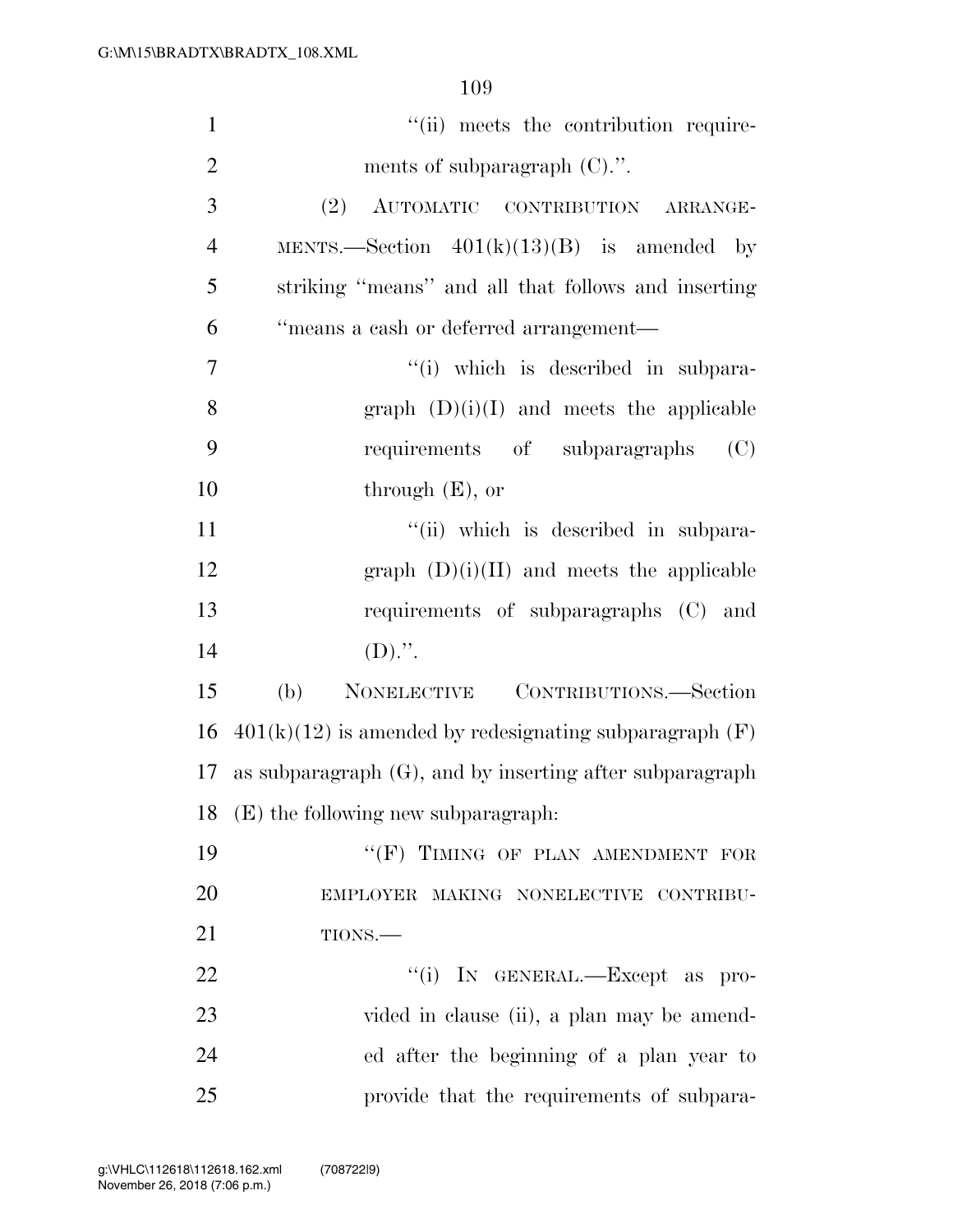| $\mathbf{1}$   | graph (C) shall apply to the arrangement         |
|----------------|--------------------------------------------------|
|                |                                                  |
| $\overline{2}$ | for the plan year, but only if the amend-        |
| 3              | ment is adopted—                                 |
| $\overline{4}$ | $\lq\lq$ (I) at any time before the 30th         |
| 5              | day before the close of the plan year,           |
| 6              | or                                               |
| 7              | $\lq\lq$ (II) at any time before the last        |
| 8              | day under paragraph $(8)(A)$ for dis-            |
| 9              | tributing excess contributions for the           |
| 10             | plan year.                                       |
| 11             | "(ii) EXCEPTION WHERE PLAN PRO-                  |
| 12             | VIDED FOR MATCHING CONTRIBUTIONS.-               |
| 13             | Clause (i) shall not apply to any plan year      |
| 14             | if the plan provided at any time during the      |
| 15             | plan year that the requirements of sub-          |
| 16             | paragraph (B) or paragraph $(13)(D)(i)(I)$       |
| 17             | applied to the plan year.                        |
| 18             | "(iii) 4-PERCENT CONTRIBUTION RE-                |
| 19             | $\text{QUIREMENT.}$ -Clause (i)(II) shall<br>not |
| 20             | apply to an arrangement unless the               |
| 21             | amount of the contributions described in         |
| 22             | subparagraph (C) which the employer is           |
| 23             | required to make under the arrangement           |
| 24             | for the plan year with respect to any em-        |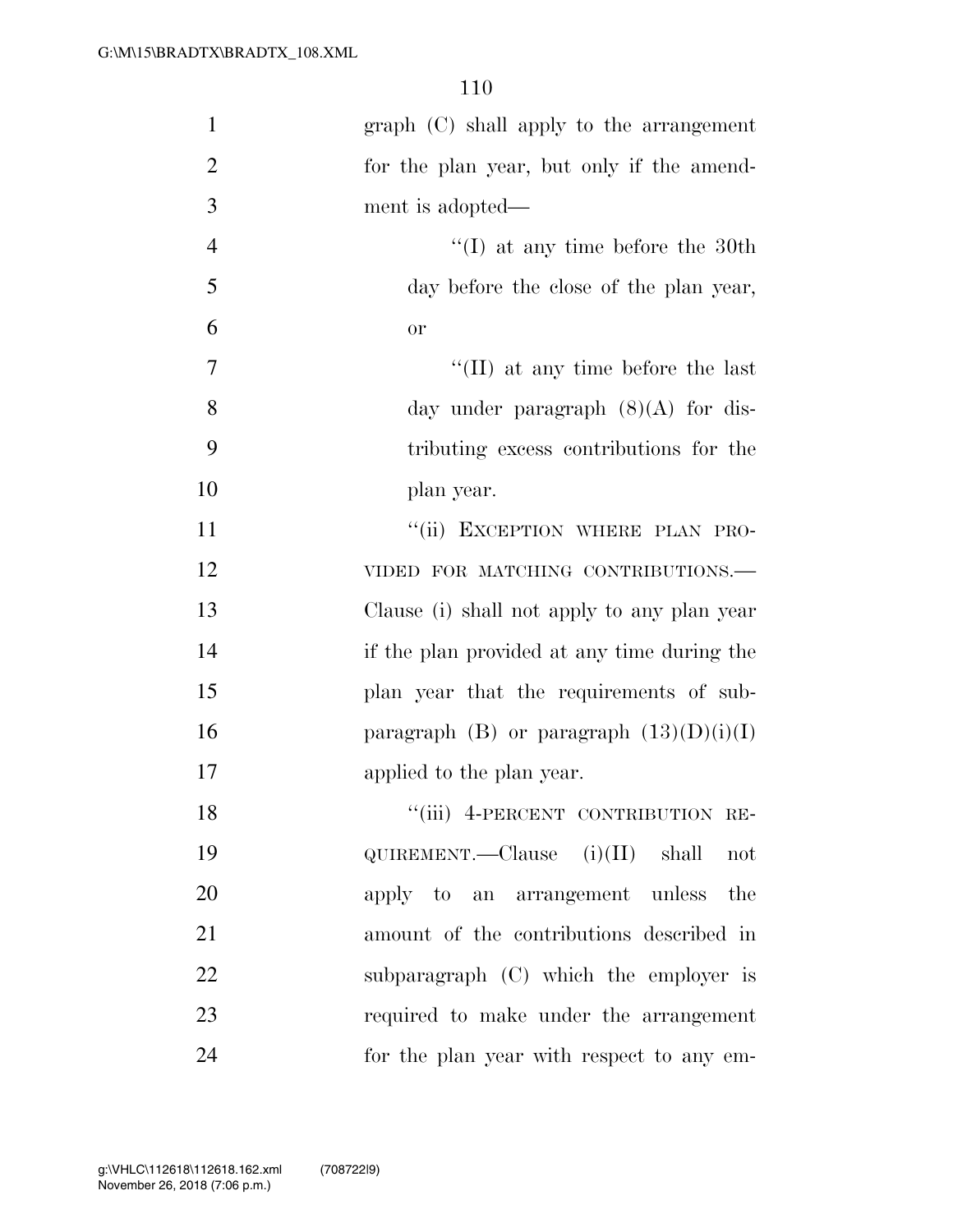| $\mathbf{1}$   | ployee is an amount equal to at least 4                  |
|----------------|----------------------------------------------------------|
| $\overline{2}$ | percent of the employee's compensation.".                |
| 3              | (c) AUTOMATIC CONTRIBUTION ARRANGEMENTS.                 |
| $\overline{4}$ | Section $401(k)(13)$ is amended by adding at the end the |
| 5              | following:                                               |
| 6              | "(F) TIMING OF PLAN AMENDMENT FOR                        |
| 7              | EMPLOYER MAKING NONELECTIVE CONTRIBU-                    |
| 8              | TIONS.                                                   |
| 9              | "(i) IN GENERAL.—Except as pro-                          |
| 10             | vided in clause (ii), a plan may be amend-               |
| 11             | ed after the beginning of a plan year to                 |
| 12             | provide that the requirements of subpara-                |
| 13             | graph $(D)(i)(II)$ shall apply to the arrange-           |
| 14             | ment for the plan year, but only if the                  |
| 15             | amendment is adopted—                                    |
| 16             | $\lq(1)$ at any time before the 30th                     |
| 17             | day before the close of the plan year,                   |
| 18             | or                                                       |
| 19             | $\lq\lq$ (II) at any time before the last                |
| 20             | day under paragraph $(8)(A)$ for dis-                    |
| 21             | tributing excess contributions for the                   |
| 22             | plan year.                                               |
| 23             | "(ii) EXCEPTION WHERE PLAN PRO-                          |
| 24             | VIDED FOR MATCHING CONTRIBUTIONS.-                       |
| 25             | Clause (i) shall not apply to any plan year              |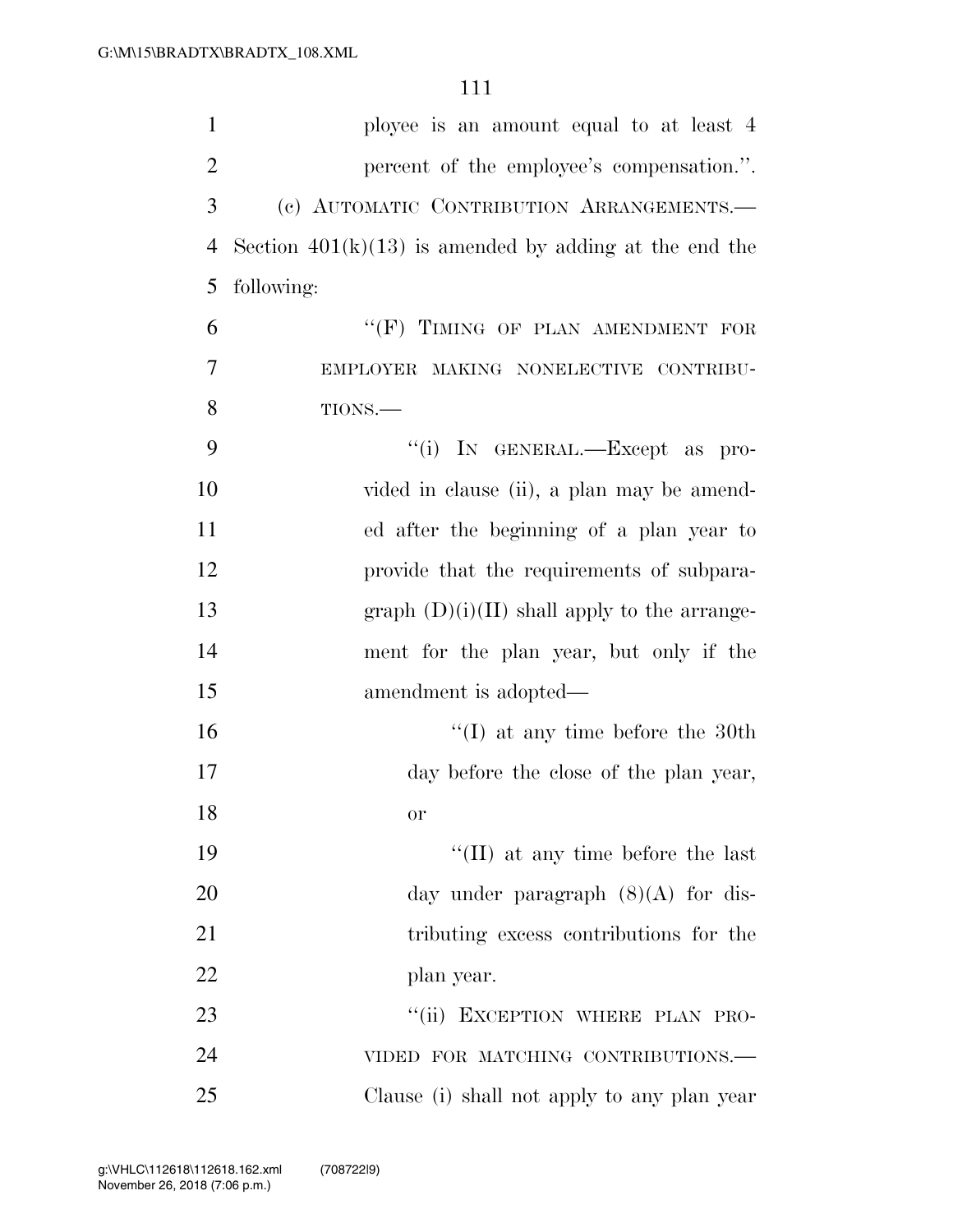| $\mathbf{1}$   | if the plan provided at any time during the                |
|----------------|------------------------------------------------------------|
| $\overline{2}$ | plan year that the requirements of sub-                    |
| 3              | paragraph $(D)(i)(I)$ or paragraph $(12)(B)$               |
| $\overline{4}$ | applied to the plan year.                                  |
| 5              | "(iii) 4-PERCENT CONTRIBUTION RE-                          |
| 6              | QUIREMENT.—Clause $(i)(II)$ shall<br>not                   |
| $\tau$         | apply to an arrangement unless<br>the                      |
| 8              | amount of the contributions described in                   |
| 9              | subparagraph $(D)(i)(II)$ which the<br>em-                 |
| 10             | ployer is required to make under the ar-                   |
| 11             | rangement for the plan year with respect                   |
| 12             | to any employee is an amount equal to at                   |
| 13             | least 4 percent of the employee's com-                     |
|                |                                                            |
| 14             | pensation.".                                               |
| 15             | (d) EFFECTIVE DATE.—The amendments made by                 |
| 16             | this section shall apply to plan years beginning after De- |
|                | 17 cember 31, 2018.                                        |
|                | 18 SEC. 303. CERTAIN TAXABLE NON-TUITION FELLOWSHIP        |
| 19             | AND STIPEND PAYMENTS TREATED AS COM-                       |
| 20             | PENSATION FOR IRA PURPOSES.                                |
| 21             | (a) IN GENERAL.—Section $219(f)(1)$ is amended by          |
| 22             | adding at the end the following: "The term 'compensation'  |
| 23             | shall include any amount included in gross income and      |

of graduate or postdoctoral study.''.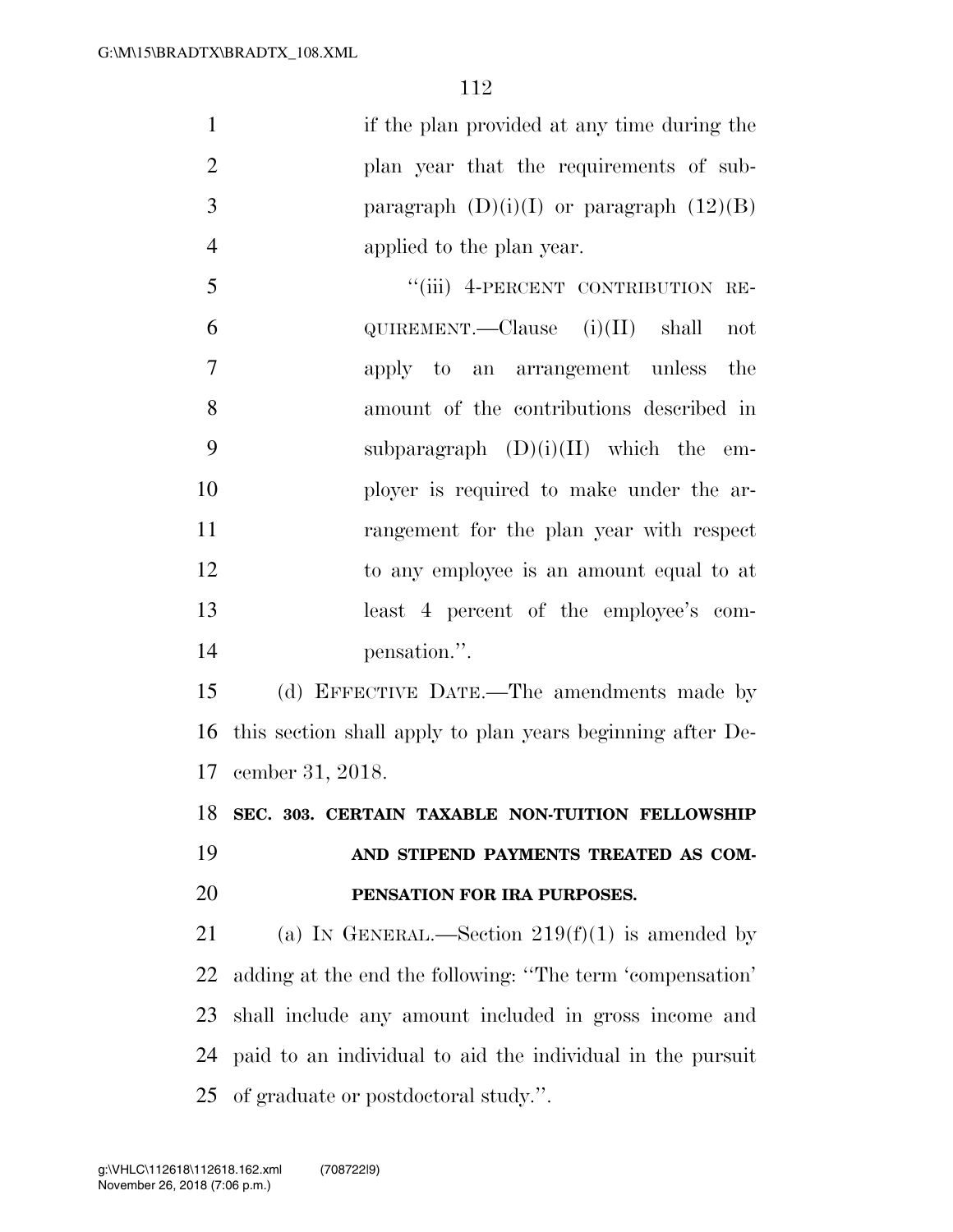(b) EFFECTIVE DATE.—The amendment made by this section shall apply to taxable years beginning after December 31, 2018.

## **SEC. 304. REPEAL OF MAXIMUM AGE FOR TRADITIONAL IRA CONTRIBUTIONS.**

 (a) IN GENERAL.—Section 219(d) is amended by striking paragraph (1).

8 (b) CONFORMING AMENDMENT.—Section  $408A(c)$  is amended by striking paragraph (4) and by redesignating 10 paragraphs  $(5)$ ,  $(6)$ , and  $(7)$  as paragraphs  $(4)$ ,  $(5)$ , and (6), respectively.

 (c) EFFECTIVE DATE.—The amendments made by this section shall apply to contributions made for taxable years beginning after December 31, 2018.

## **SEC. 305. QUALIFIED EMPLOYER PLANS PROHIBITED FROM**

- **MAKING LOANS THROUGH CREDIT CARDS**
- **AND OTHER SIMILAR ARRANGEMENTS.**

18 (a) IN GENERAL.—Section  $72(p)(2)$  is amended by redesignating subparagraph (D) as subparagraph (E) and by inserting after subparagraph (C) the following new sub-paragraph:

22 "(D) PROHIBITION OF LOANS THROUGH CREDIT CARDS AND OTHER SIMILAR ARRANGE- MENTS.—Notwithstanding subparagraph (A), paragraph (1) shall apply to any loan which is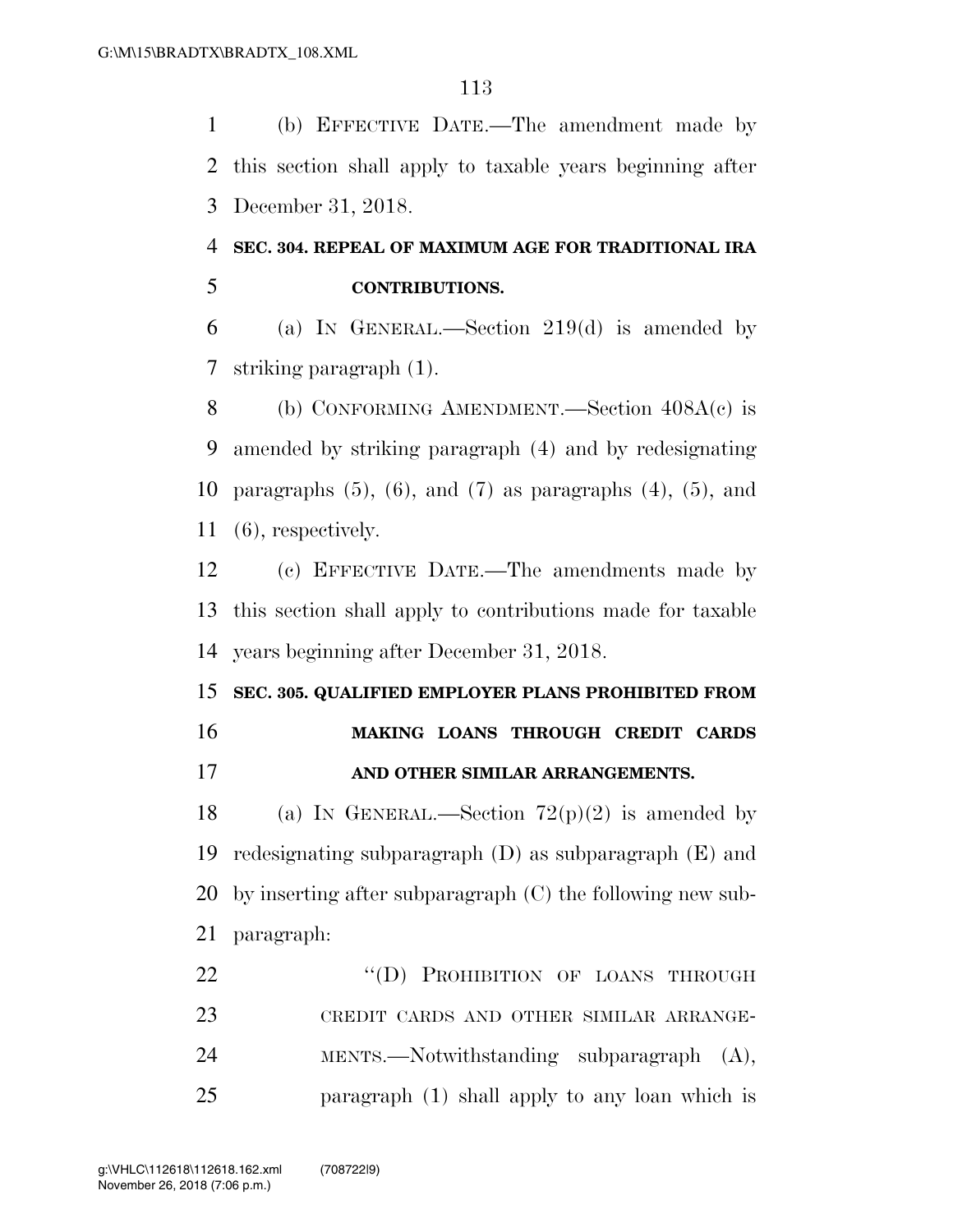| $\mathbf{1}$   | made through the use of any credit card or any              |
|----------------|-------------------------------------------------------------|
| $\overline{2}$ | other similar arrangement.".                                |
| 3              | (b) EFFECTIVE DATE.—The amendments made by                  |
| $\overline{4}$ | subsection (a) shall apply to loans made after the date     |
| 5              | of the enactment of this Act.                               |
| 6              | SEC. 306. PORTABILITY OF LIFETIME INCOME INVEST-            |
| 7              | <b>MENTS.</b>                                               |
| 8              | (a) IN GENERAL.—Section $401(a)$ is amended by in-          |
| 9              | serting after paragraph $(37)$ the following new paragraph. |
| 10             | "(38) PORTABILITY OF LIFETIME INCOME IN-                    |
| 11             | VESTMENTS.-                                                 |
| 12             | "(A) IN GENERAL.—Except as may be oth-                      |
| 13             | erwise provided by regulations, a trust forming             |
| 14             | part of a defined contribution plan shall not be            |
| 15             | treated as failing to constitute a qualified trust          |
| 16             | under this section solely by reason of allowing—            |
| 17             | "(i) qualified distributions of a life-                     |
| 18             | time income investment, or                                  |
| 19             | "(ii) distributions of a lifetime income                    |
| 20             | investment in the form of a qualified plan                  |
| 21             | distribution annuity contract,                              |
| 22             | on or after the date that is 90 days prior to the           |
| 23             | date on which such lifetime income investment               |
| 24             | is no longer authorized to be held as an invest-            |
| 25             | ment option under the plan.                                 |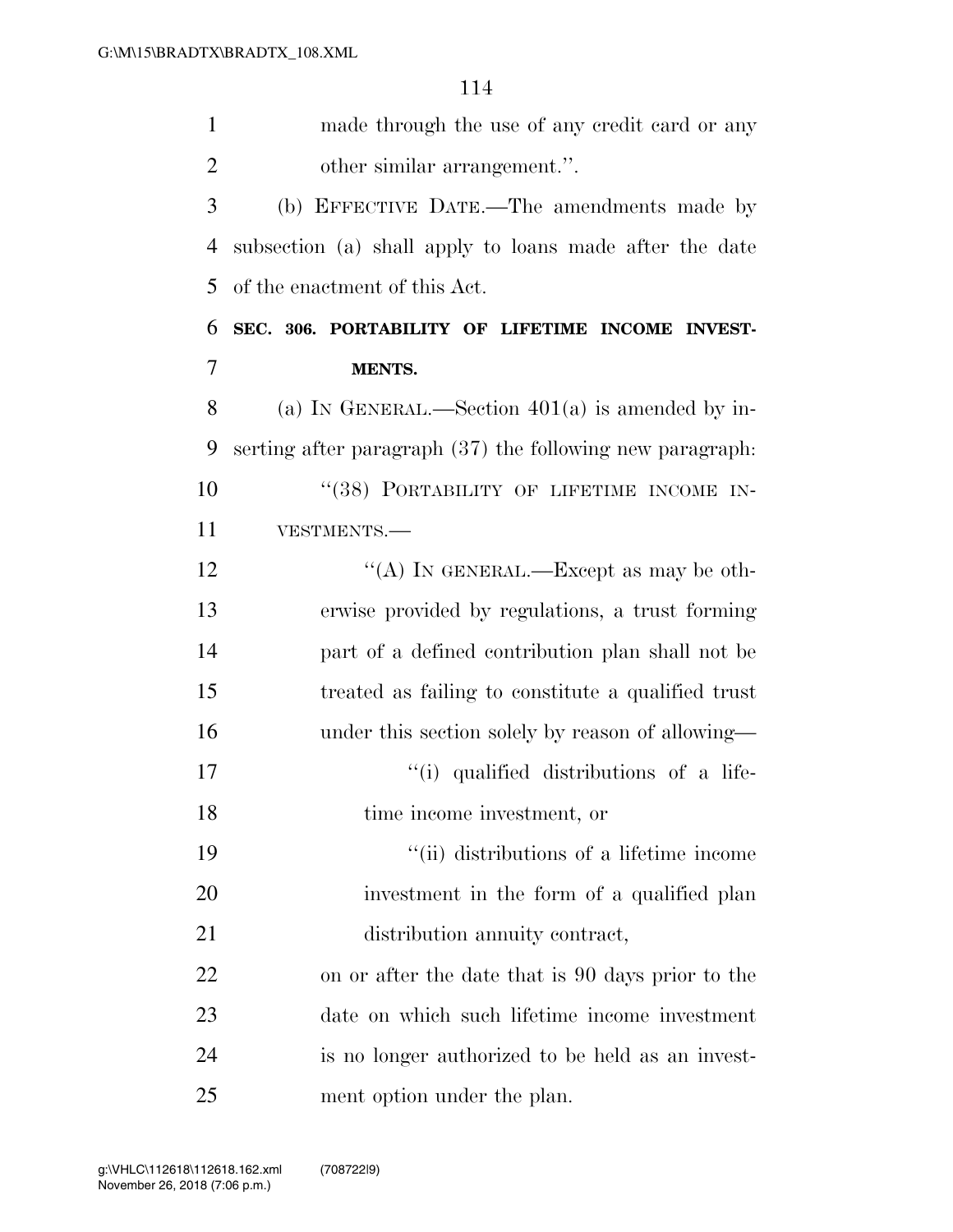| $\mathbf{1}$   | "(B) DEFINITIONS.—For purposes of this        |
|----------------|-----------------------------------------------|
| $\overline{2}$ | subsection—                                   |
| 3              | "(i) the term 'qualified distribution'        |
| $\overline{4}$ | means a direct trustee-to-trustee transfer    |
| 5              | described in paragraph $(31)(A)$ to an eligi- |
| 6              | ble retirement plan (as defined in section    |
| $\overline{7}$ | 402(c)(8)(B)),                                |
| $8\,$          | "(ii) the term 'lifetime income invest-       |
| 9              | ment' means an investment option which is     |
| 10             | designed to provide an employee with elec-    |
| 11             | tion rights—                                  |
| 12             | $\lq\lq$ (I) which are not uniformly          |
| 13             | available with respect to other invest-       |
| 14             | ment options under the plan, and              |
| 15             | $\lq\lq$ (II) which are to a lifetime in-     |
| 16             | come feature available through a con-         |
| 17             | tract or other arrangement offered            |
| 18             | under the plan (or under another eli-         |
| 19             | gible retirement plan (as so defined),        |
| 20             | if paid by means of a direct trustee-         |
| 21             | to-trustee transfer described in para-        |
| 22             | graph $(31)(A)$ to such other eligible        |
| 23             | retirement plan),                             |
| 24             | "(iii) the term 'lifetime income fea-         |
| 25             | ture' means—                                  |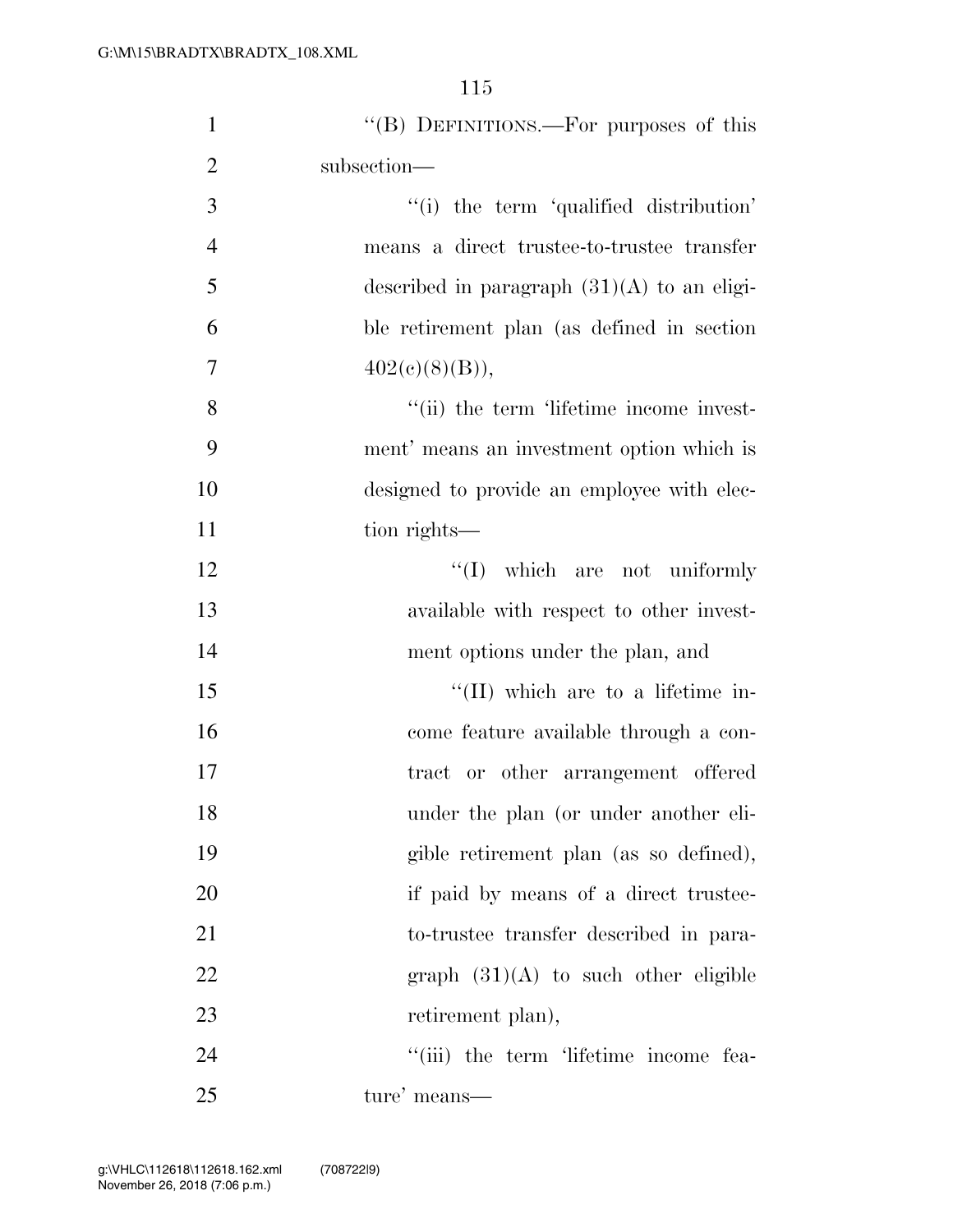| $\mathbf{1}$   | $\lq\lq$ (I) a feature which guarantees a                |
|----------------|----------------------------------------------------------|
| $\overline{2}$ | minimum level of income annually (or                     |
| 3              | more frequently) for at least the re-                    |
| $\overline{4}$ | mainder of the life of the employee or                   |
| 5              | the joint lives of the employee and the                  |
| 6              | employee's designated beneficiary, or                    |
| $\tau$         | "(II) an annuity payable on be-                          |
| 8              | half of the employee under which pay-                    |
| 9              | ments are made in substantially equal                    |
| 10             | periodic payments (not less frequently                   |
| 11             | than annually) over the life of the em-                  |
| 12             | ployee or the joint lives of the em-                     |
| 13             | ployee and the employee's designated                     |
| 14             | beneficiary, and                                         |
| 15             | "(iv) the term 'qualified plan distribu-                 |
| 16             | tion annuity contract' means an annuity                  |
| 17             | contract purchased for a participant and                 |
| 18             | distributed to the participant by a plan or              |
| 19             | contract described in subparagraph (B) of                |
| 20             | section $402(e)(8)$ (without regard<br>$\sim$ to         |
| 21             | clauses (i) and (ii) thereof).".                         |
| 22             | (b) CASH OR DEFERRED ARRANGEMENT.                        |
| 23             | (1) IN GENERAL.—Section $401(k)(2)(B)(i)$ is             |
| 24             | amended by striking "or" at the end of subclause         |
| 25             | $(IV)$ , by striking "and" at the end of subclause $(V)$ |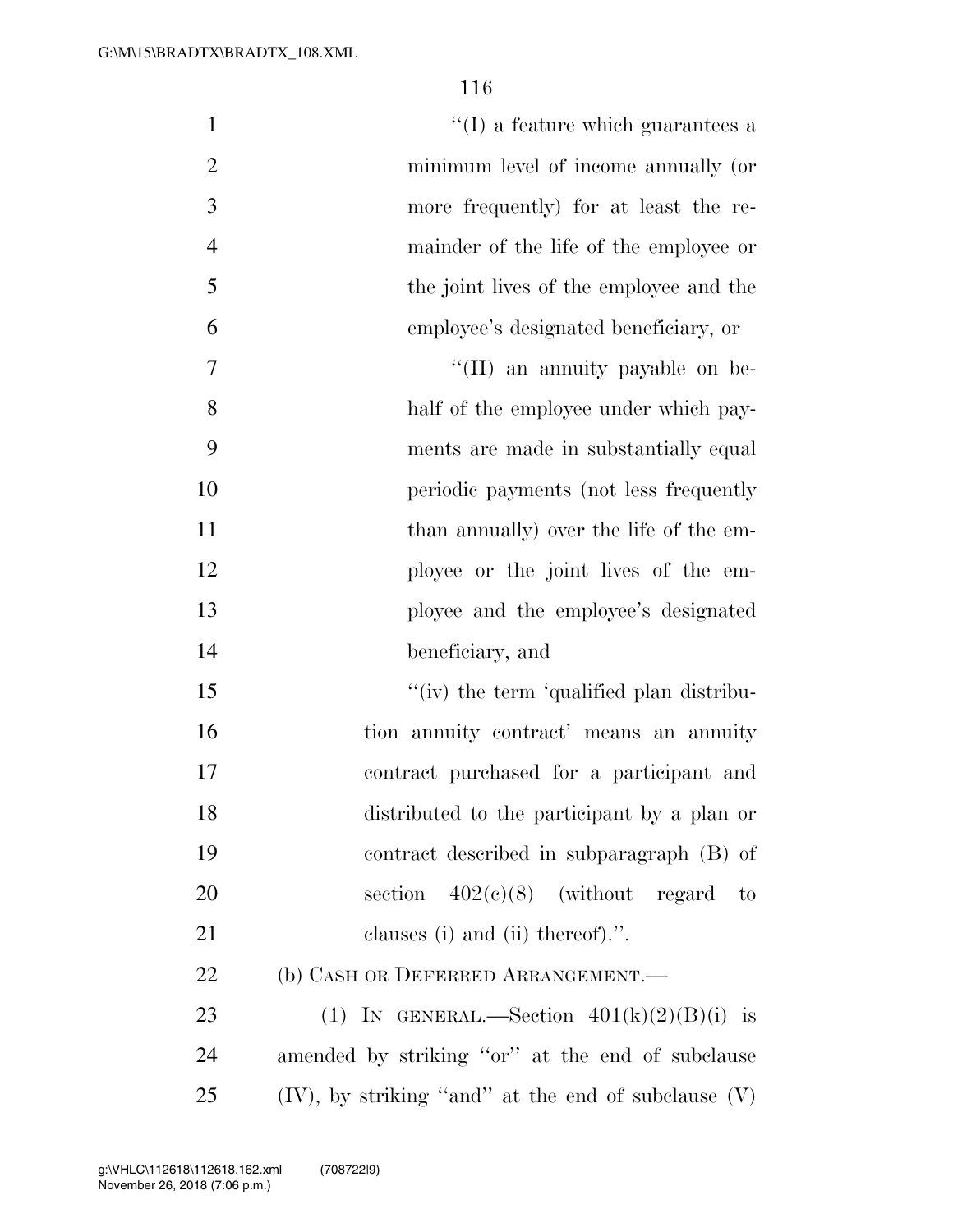and inserting ''or'', and by adding at the end the fol-lowing new subclause:

| 3              | "(VI) except as may be otherwise         |
|----------------|------------------------------------------|
| $\overline{4}$ | provided by regulations, with respect    |
| 5              | to amounts invested in a lifetime in-    |
| 6              | come investment (as defined in sub-      |
| $\overline{7}$ | section $(a)(38)(B)(ii)$ , the date that |
| 8              | is 90 days prior to the date that such   |
| 9              | lifetime income investment may no        |
| 10             | longer be held as an investment option   |
| 11             | under the arrangement, and".             |

 (2) DISTRIBUTION REQUIREMENT.—Section  $401(k)(2)(B)$ , as amended by paragraph (1), is amended by striking ''and'' at the end of clause (i), by striking the semicolon at the end of clause (ii) and inserting '', and'', and by adding at the end the following new clause:

18 ''(iii) except as may be otherwise pro- vided by regulations, in the case of amounts described in clause (i)(VI), will be distributed only in the form of a qualified distribution (as defined in subsection 23 (a) $(38)(B)(i)$  or a qualified plan distribu- tion annuity contract (as defined in sub-25 section (a)(38)(B)(iv)),".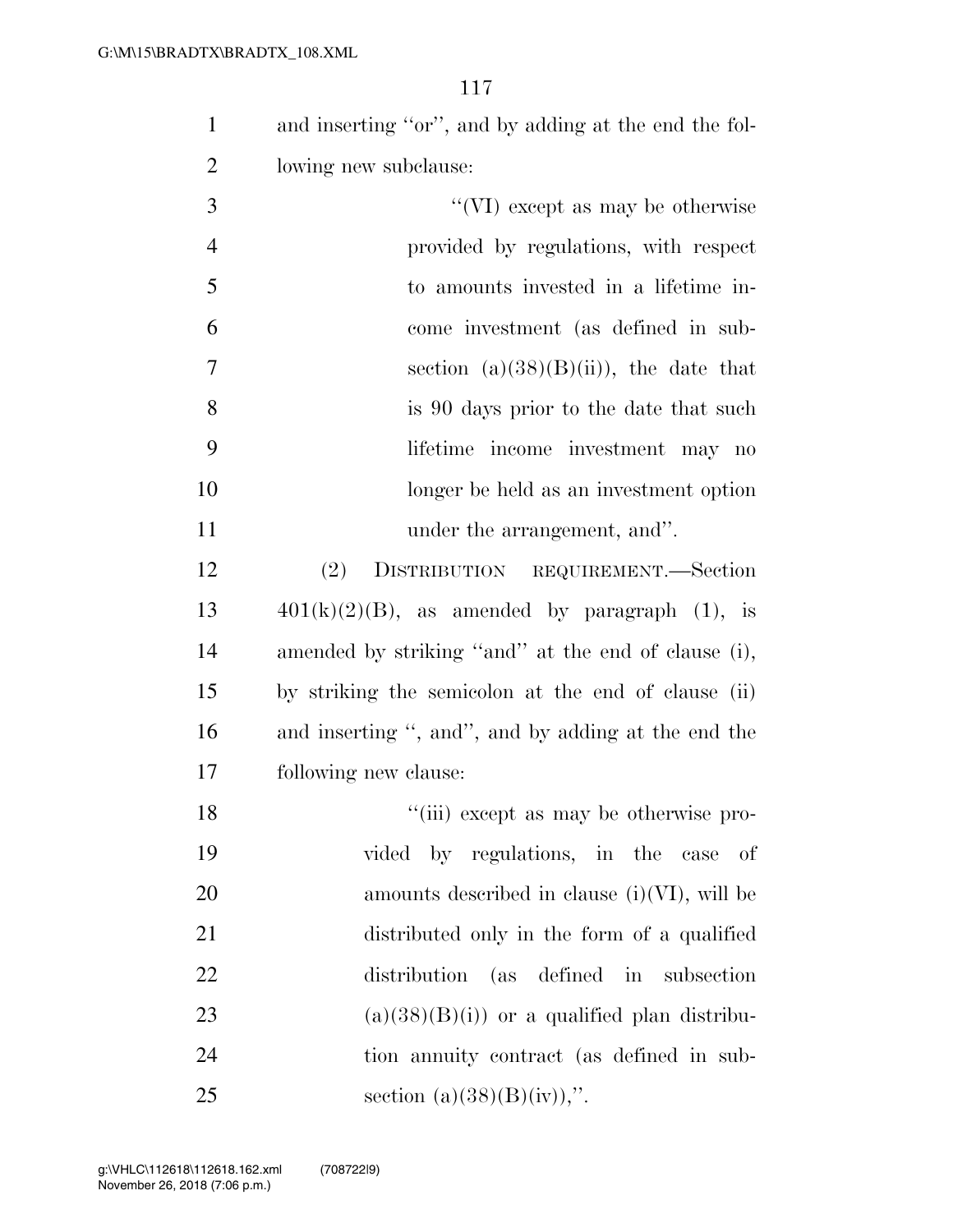| $\mathbf{1}$   | (c) SECTION $403(b)$ PLANS.—                            |
|----------------|---------------------------------------------------------|
| $\overline{2}$ | (1) ANNUITY CONTRACTS.—Section $403(b)(11)$             |
| 3              | is amended by striking "or" at the end of subpara-      |
| $\overline{4}$ | $graph$ (B), by striking the period at the end of sub-  |
| 5              | paragraph $(C)$ and inserting ", or", and by inserting  |
| 6              | after subparagraph (C) the following new subpara-       |
| 7              | graph:                                                  |
| 8              | "(D) except as may be otherwise provided                |
| 9              | by regulations, with respect to amounts invested        |
| 10             | in a lifetime income investment (as defined in          |
| 11             | section $401(a)(38)(B(ii))$ —                           |
| 12             | $f'(i)$ on or after the date that is 90                 |
| 13             | days prior to the date that such lifetime               |
| 14             | income investment may no longer be held                 |
| 15             | as an investment option under the con-                  |
| 16             | tract, and                                              |
| 17             | "(ii) in the form of a qualified dis-                   |
| 18             | tribution (as defined<br>section<br>$\operatorname{in}$ |
| 19             | $401(a)(38)(B(i))$ or a qualified plan dis-             |
| 20             | tribution annuity contract (as defined in               |
| 21             | section $401(a)(38)(B)(iv)$ .".                         |
| 22             | (2)<br>CUSTODIAL ACCOUNTS.—Section                      |
| 23             | $403(b)(7)(A)$ is amended by striking "if—" and all     |
| 24             | that follows and inserting "if the amounts are to be    |
| 25             | invested in regulated investment company stock to       |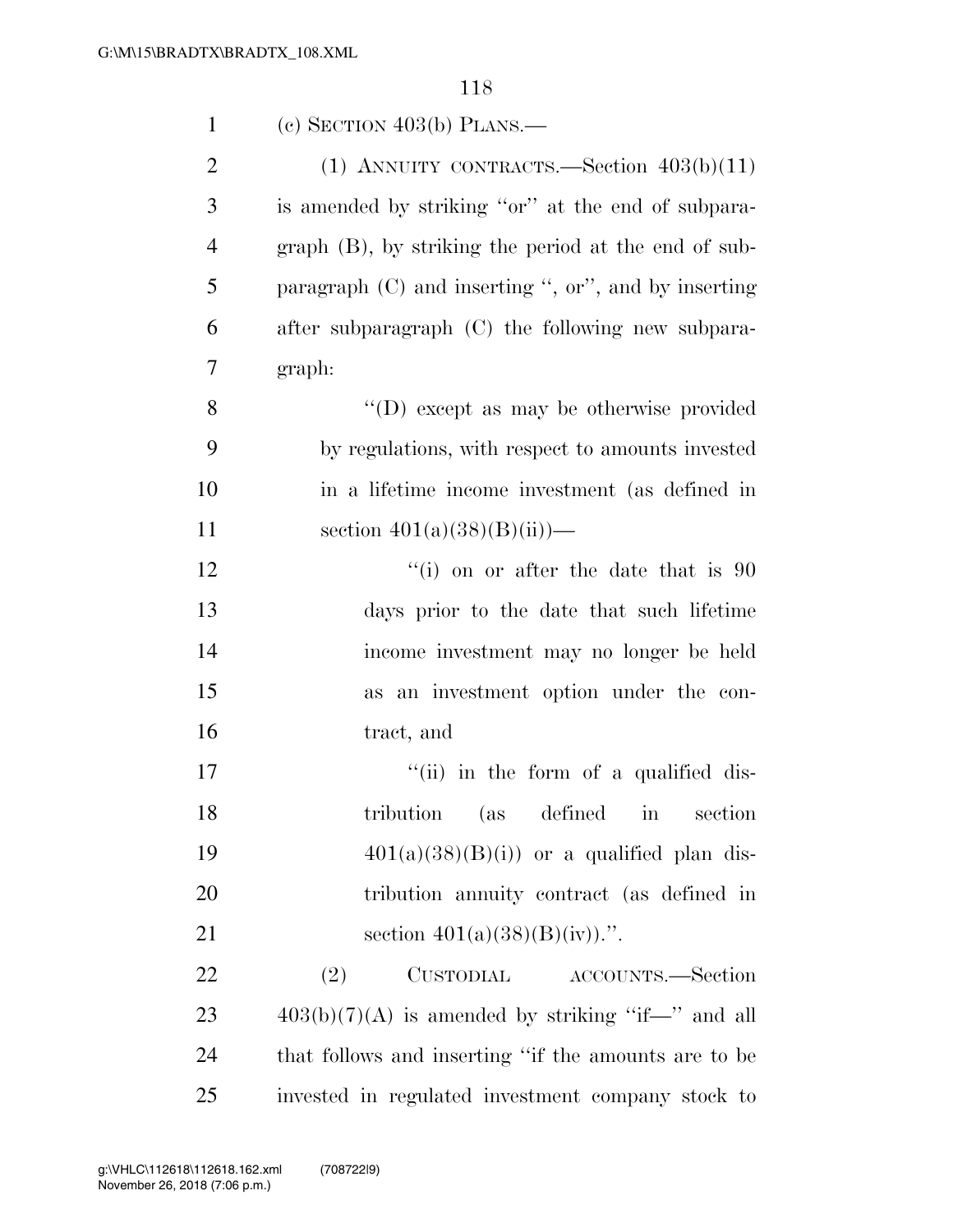| $\mathbf{1}$   | be held in that custodial account, and under the cus- |
|----------------|-------------------------------------------------------|
| $\overline{2}$ | todial account—                                       |
| 3              | "(i) no such amounts may be paid or                   |
| $\overline{4}$ | made available to any distribute (unless              |
| 5              | such amount is a distribution to which sec-           |
| 6              | tion $72(t)(2)(G)$ applies) before—                   |
| 7              | $\lq\lq$ (I) the employee dies,                       |
| 8              | "(II) the employee attains age                        |
| 9              | $59\frac{1}{2}$                                       |
| 10             | "(III) the employee has a sever-                      |
| 11             | ance from employment,                                 |
| 12             | $\lq\lq (IV)$ the employee becomes dis-               |
| 13             | abled (within the meaning of section)                 |
| 14             | $72(m)(7)$ ,                                          |
| 15             | $\lq\lq(V)$ in the case of contributions              |
| 16             | made pursuant to a salary reduction                   |
| 17             | agreement (within the meaning of sec-                 |
| 18             | tion $3121(a)(5)(D)$ , the employee en-               |
| 19             | counters financial hardship, or                       |
| 20             | "(VI) except as may be otherwise                      |
| 21             | provided by regulations, with respect                 |
| 22             | to amounts invested in a lifetime in-                 |
| 23             | come investment (as defined in section                |
| 24             | $401(a)(38)(B(ii))$ , the date that is 90             |
| 25             | days prior to the date that such life-                |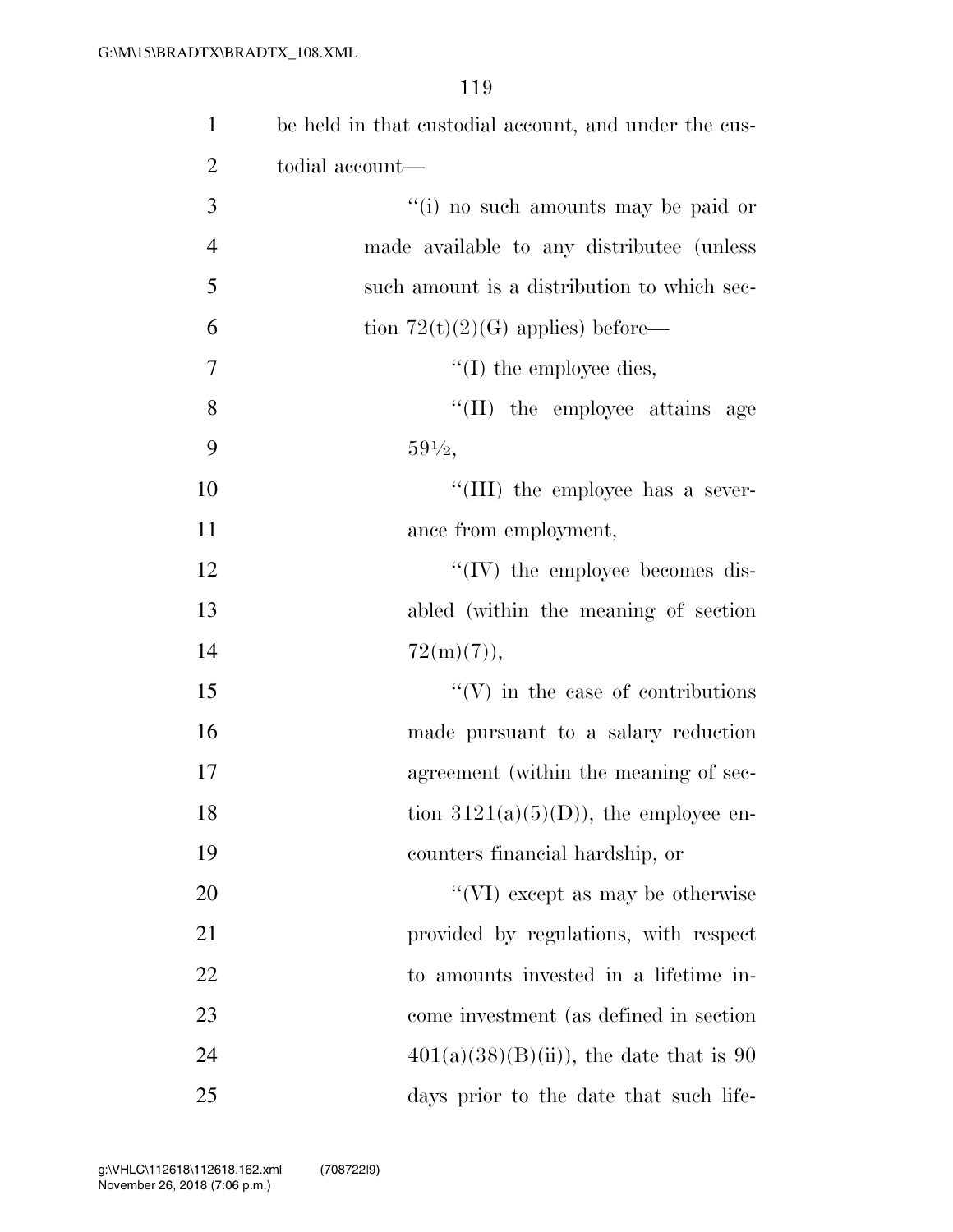| $\mathbf{1}$   | time income investment may no longer                       |
|----------------|------------------------------------------------------------|
| $\overline{2}$ | be held as an investment option under                      |
| 3              | the contract, and                                          |
| $\overline{4}$ | "(ii) in the case of amounts described                     |
| 5              | in clause $(i)(VI)$ , such amounts will be dis-            |
| 6              | tributed only in the form of a qualified dis-              |
| 7              | (as defined<br>tribution<br>$\operatorname{in}$<br>section |
| 8              | $401(a)(38)(B(i))$ or a qualified plan dis-                |
| 9              | tribution annuity contract (as defined in                  |
| 10             | section $401(a)(38)(B)(iv)$ .".                            |
| 11             | (d) ELIGIBLE DEFERRED COMPENSATION PLANS.—                 |
| 12             | (1) IN GENERAL.—Section $457(d)(1)(A)$ is                  |
| 13             | amended by striking "or" at the end of clause (ii),        |
| 14             | by inserting "or" at the end of clause (iii), and by       |
| 15             | adding after clause (iii) the following:                   |
| 16             | "(iv) except as may be otherwise pro-                      |
| 17             | vided by regulations, in the case of a plan                |
| 18             | maintained by an employer described in                     |
| 19             | subsection (e) $(1)(A)$ , with respect to                  |
| 20             | amounts invested in a lifetime income in-                  |
| 21             | (as defined<br>in section<br>vestment                      |
| <u>22</u>      | $401(a)(38)(B(ii))$ , the date that is 90                  |
| 23             | days prior to the date that such lifetime                  |
| 24             | income investment may no longer be held                    |
| 25             | as an investment option under the plan,".                  |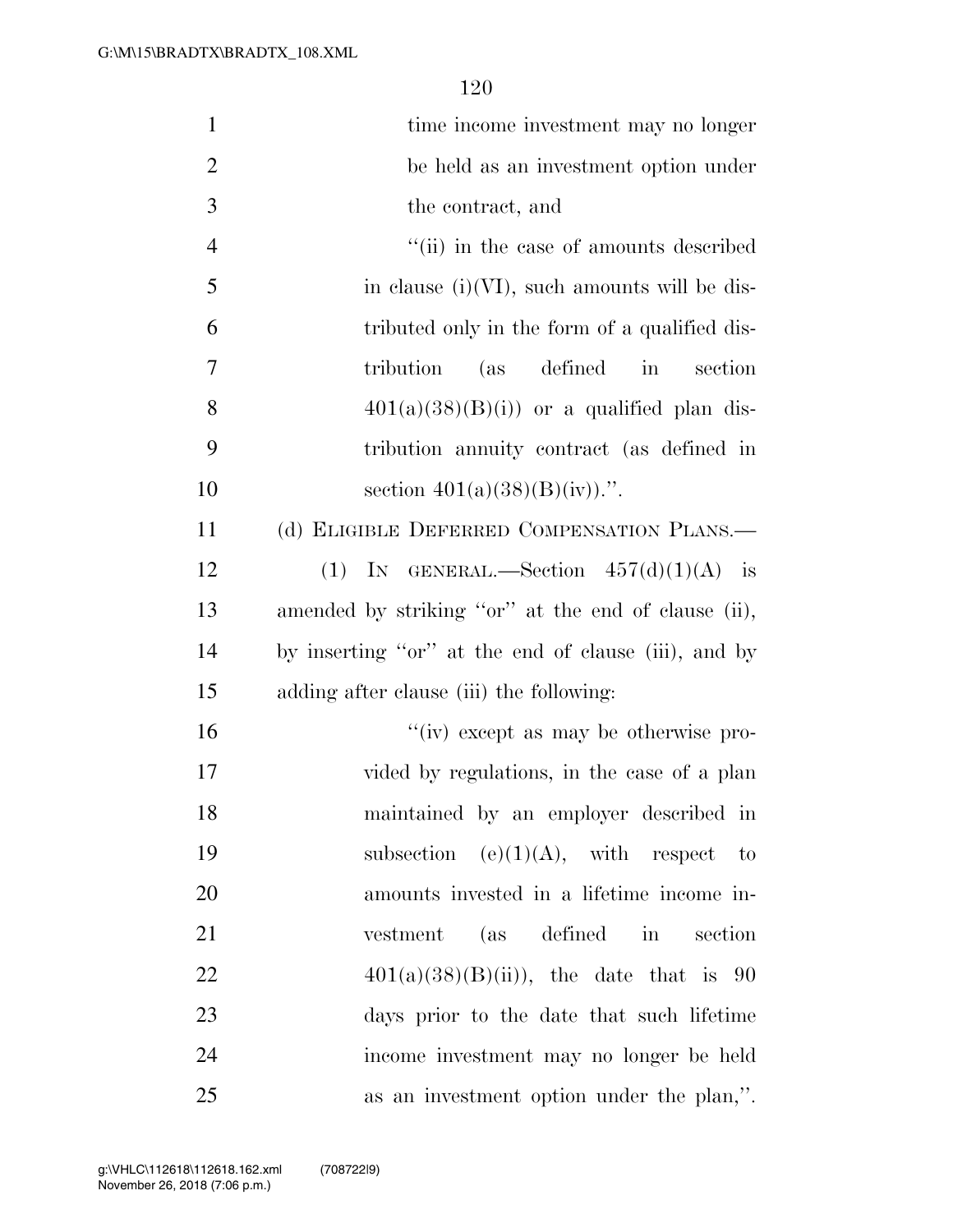| $\mathbf{1}$   | DISTRIBUTION REQUIREMENT.-Section<br>(2)                     |
|----------------|--------------------------------------------------------------|
| $\overline{2}$ | $457(d)(1)$ is amended by striking "and" at the end          |
| 3              | of subparagraph (B), by striking the period at the           |
| $\overline{4}$ | end of subparagraph (C) and inserting ", and", and           |
| 5              | by inserting after subparagraph (C) the following            |
| 6              | new subparagraph:                                            |
| 7              | "(D) except as may be otherwise provided                     |
| 8              | by regulations, in the case of amounts described             |
| 9              | in subparagraph $(A)(iv)$ , such amounts will be             |
| 10             | distributed only in the form of a qualified dis-             |
| 11             | (as)<br>defined<br>tribution<br>in<br>section                |
| 12             | $401(a)(38)(B)(i)$ or a qualified plan distribu-             |
| 13             | tion annuity contract (as defined in section                 |
| 14             | $401(a)(38)(B)(iv)$ .".                                      |
| 15             | (e) EFFECTIVE DATE.—The amendments made by                   |
| 16             | this section shall apply to plan years beginning after De-   |
| 17             | cember 31, 2018.                                             |
| 18             | SEC. 307. TREATMENT OF CUSTODIAL ACCOUNTS ON TER-            |
| 19             | MINATION OF SECTION 403(b) PLANS.                            |
| 20             | Not later than six months after the date of enactment        |
| 21             | of this Act, the Secretary of the Treasury shall issue guid- |
| 22             | ance to provide that, if an employer terminates the plan     |
| 23             | under which amounts are contributed to a custodial ac-       |
| 24             | count under subparagraph $(A)$ of section $403(b)(7)$ , the  |
| 25             | plan administrator or custodian may distribute an indi-      |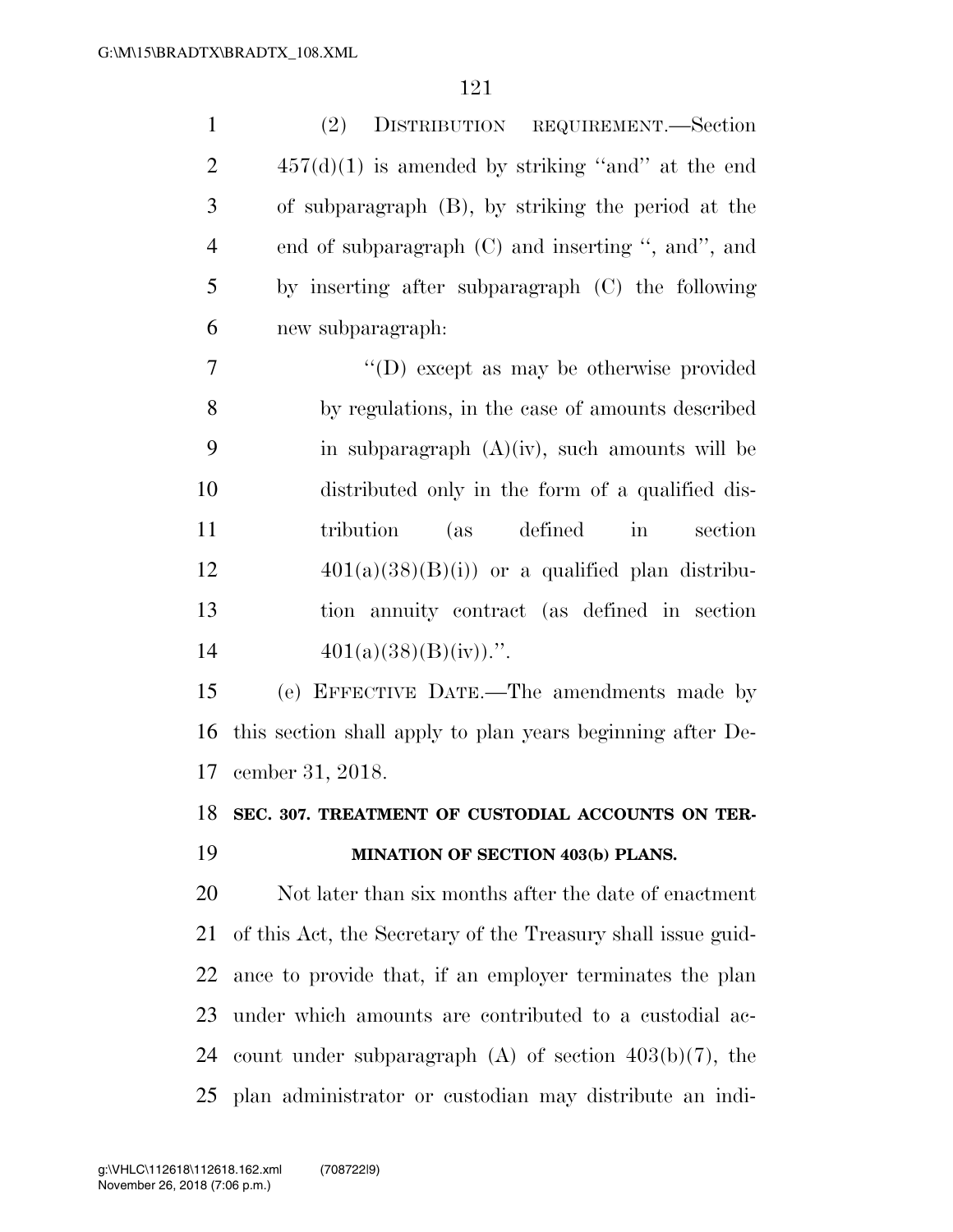vidual custodial account in kind to a participant or bene- ficiary of the plan and the distributed custodial account shall be maintained by the custodian on a tax-deferred basis as a section 403(b)(7) custodial account, similar to the treatment of fully-paid individual annuity contracts under Revenue Ruling 2011–7, until amounts are actually paid to the participant or beneficiary. The guidance shall provide further (i) that the section 403(b)(7) status of the distributed custodial account is generally maintained if the custodial account thereafter adheres to the requirements of section 403(b) that are in effect at the time of the dis- tribution of the account and (ii) that a custodial account would not be considered distributed to the participant or beneficiary if the employer has any material retained rights under the account (but the employer would not be treated as retaining material rights simply because the custodial account was originally opened under a group contract). Such guidance shall apply to plan terminations occurring after December 31, 2018.

 **SEC. 308. CLARIFICATION OF RETIREMENT INCOME AC- COUNT RULES RELATING TO CHURCH-CON-TROLLED ORGANIZATIONS.** 

23 (a) IN GENERAL.—Section  $403(b)(9)(B)$  is amended by inserting ''(including an employee described in section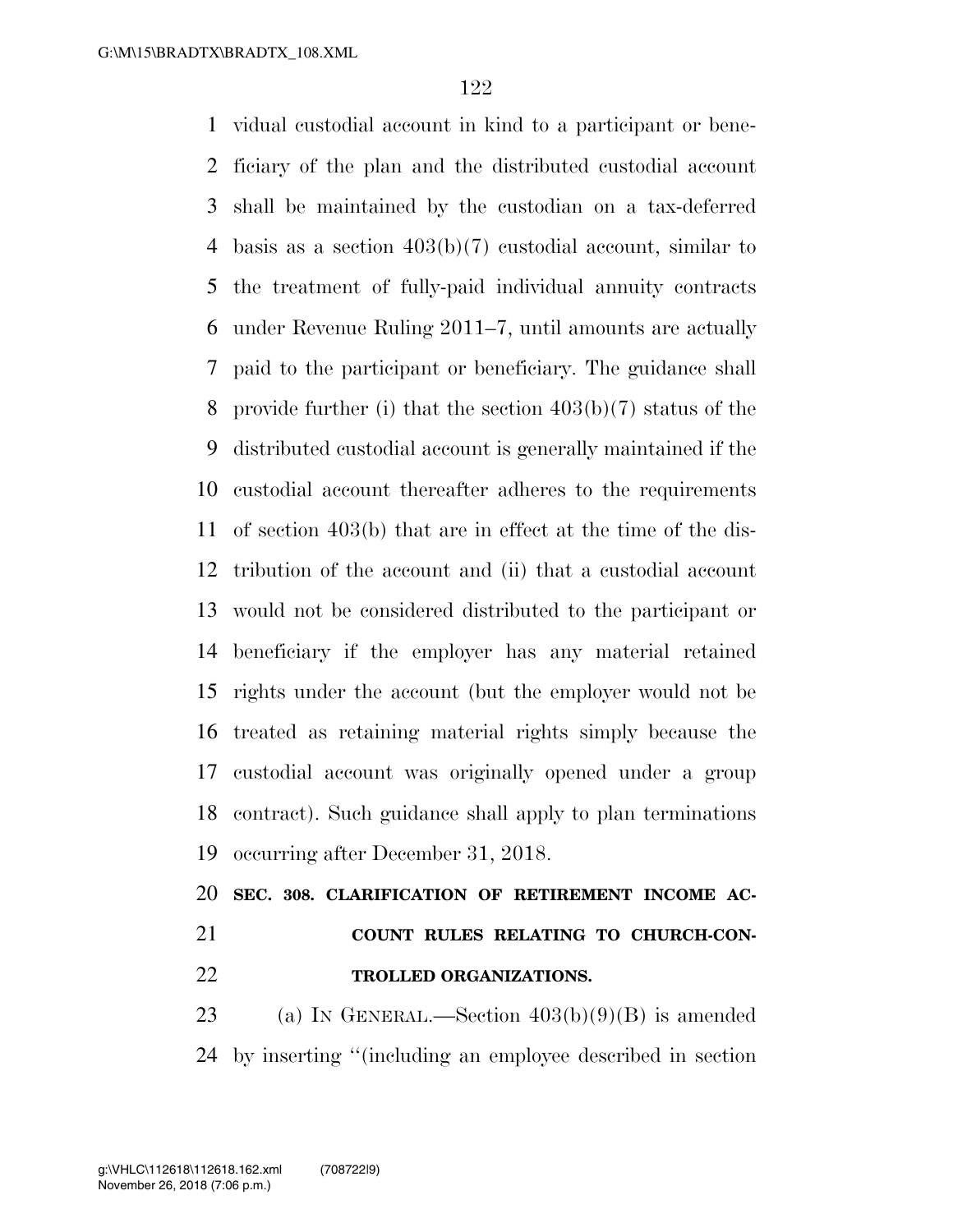414(e)(3)(B))'' after ''employee described in paragraph  $2(1)$ ".

 (b) EFFECTIVE DATE.—The amendment made by this section shall apply to plan years beginning after De-cember 31, 2008.

## **SEC. 309. INCREASE IN 10 PERCENT CAP FOR AUTOMATIC ENROLLMENT SAFE HARBOR AFTER 1ST PLAN YEAR.**

9 (a) IN GENERAL.—Section  $401(k)(13)(C)(iii)$  is amended by striking ''does not exceed 10 percent'' and inserting ''does not exceed 15 percent (10 percent during 12 the period described in subclause  $(I)$ )".

 (b) EFFECTIVE DATE.—The amendments made by this section shall apply to plan years beginning after De-cember 31, 2018.

 **SEC. 310. INCREASE IN CREDIT LIMITATION FOR SMALL EMPLOYER PENSION PLAN STARTUP COSTS.** 

 (a) IN GENERAL.—Paragraph (1) of section 45E(b) is amended to read as follows:

20  $\frac{1}{2}$  (1) for the first credit year and each of the 2 taxable years immediately following the first credit year, the greater of—

- 23  $((A) \$500, or)$
- 24  $\text{``(B) the lesser of}$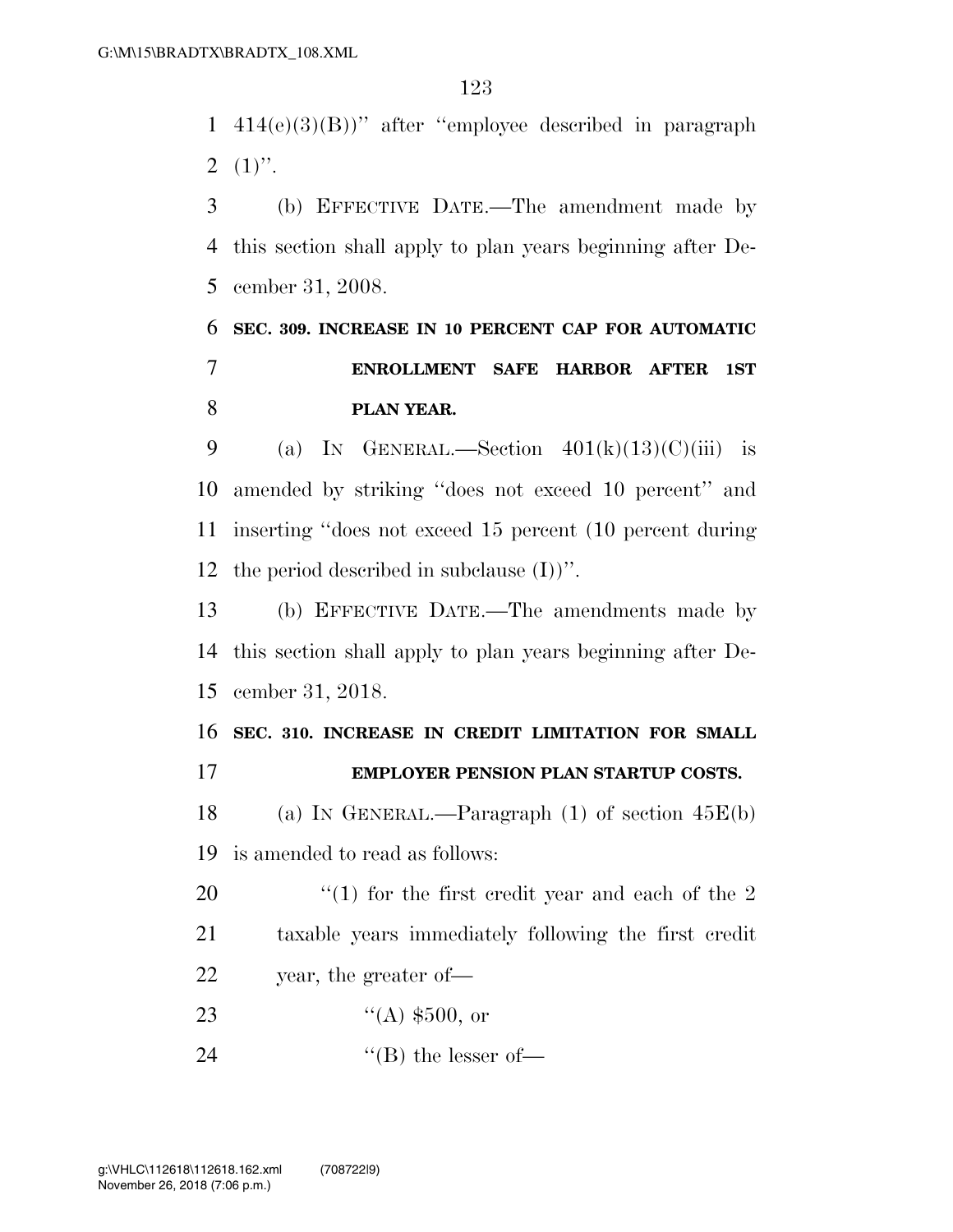| $\mathbf{1}$   | "(i) $$250$ for each employee of the eli-                 |
|----------------|-----------------------------------------------------------|
| $\overline{2}$ | gible employer who is not a highly com-                   |
| 3              | pensated employee (as defined in section                  |
| $\overline{4}$ | $414(q)$ ) and who is eligible to participate             |
| 5              | in the eligible employer plan maintained by               |
| 6              | the eligible employer, or                                 |
| 7              | "(ii) $$1,500$ , and".                                    |
| 8              | (b) EFFECTIVE DATE.—The amendment made by                 |
| 9              | this section shall apply to taxable years beginning after |
| 10             | December 31, 2018.                                        |
| 11             | SEC. 311. SMALL EMPLOYER AUTOMATIC ENROLLMENT             |
| 12             | <b>CREDIT.</b>                                            |
| 13             | (a) IN GENERAL.—Section 45E is amended by add-            |
| 14             | ing at the end the following new subsection:".            |
| 15             | "(f) CREDIT FOR AUTO-ENROLLMENT OPTION FOR                |
| 16             | RETIREMENT SAVINGS OPTIONS.                               |
| 17             | "(1) IN GENERAL.—The credit allowed under                 |
| 18             | subsection (a) for any taxable year during an eligible    |
| 19             | employer's retirement auto-enrollment credit period       |
| 20             | shall be increased (without regard to subsection (b))     |
| 21             | by $$500.$                                                |
| 22             | "(2) RETIREMENT AUTO-ENROLLMENT CREDIT                    |
| 23             | PERIOD.                                                   |
| 24             | "(A) IN GENERAL.—The retirement auto-                     |
| 25             | enrollment credit period with respect to any eli-         |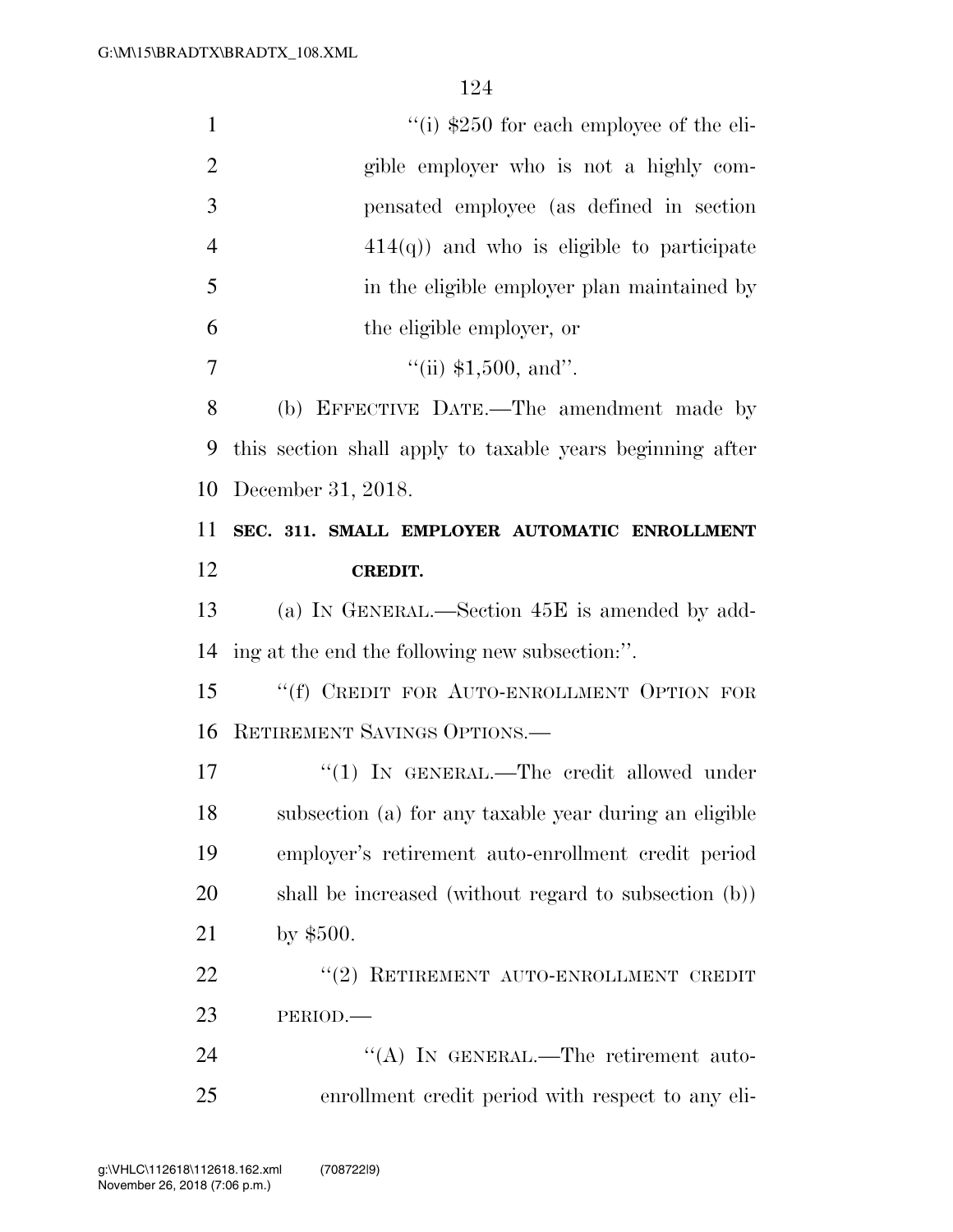| $\mathbf{1}$   | gible employer is the 3-taxable-year period be-              |
|----------------|--------------------------------------------------------------|
| $\overline{2}$ | ginning with the first taxable year for which the            |
| 3              | employer includes an eligible automatic con-                 |
| $\overline{4}$ | tribution arrangement (as defined in section                 |
| 5              | $414(w)(3)$ in a qualified employer plan (as de-             |
| 6              | fined in section $4972(d)$ sponsored by the em-              |
| 7              | ployer.                                                      |
| 8              | "(B) MAINTENANCE OF ARRANGEMENT.-                            |
| 9              | No taxable year with respect to an employer                  |
| 10             | shall be treated as occurring within the retire-             |
| 11             | ment auto-enrollment credit period unless the                |
| 12             | arrangement described in subparagraph (A) is                 |
| 13             | included in the plan for such year.                          |
| 14             | "(3) NOT LIMITED TO NEW PLANS.—This sub-                     |
| 15             | section shall be applied without regard to subsection        |
| 16             | $(e)(2)$ .".                                                 |
| 17             | (b) EFFECTIVE DATE.—The amendments made by                   |
|                | 18 this section shall apply to taxable years beginning after |
| 19             | December 31, 2018.                                           |
| 20             | SEC. 312. EXEMPTION FROM REQUIRED MINIMUM DIS-               |
| 21             | TRIBUTION RULES FOR INDIVIDUALS WITH                         |
| 22             | CERTAIN ACCOUNT BALANCES.                                    |
| 23             | (a) IN GENERAL.—Section $401(a)(9)$ is amended by            |

adding at the end the following new subparagraph: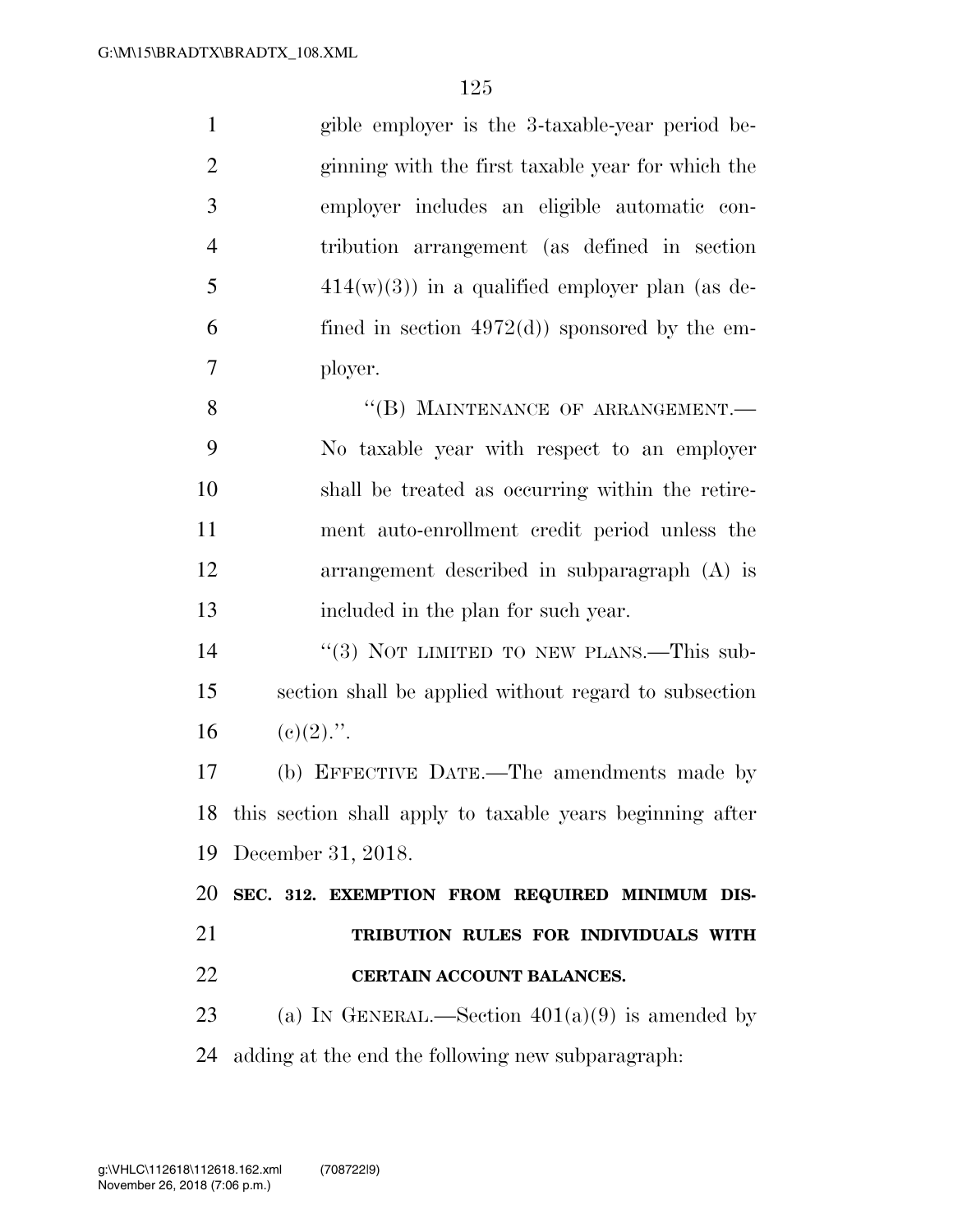1 ""(H) EXCEPTION FROM REQUIRED MIN- IMUM DISTRIBUTIONS DURING LIFE OF EM- PLOYEE WHERE ASSETS DO NOT EXCEED \$50,000.— 5 "(i) IN GENERAL.—If on the last day of any calendar year the aggregate value of an employee's entire interest under all ap- plicable eligible retirement plans does not exceed \$50,000, then the requirements of subparagraph (A) with respect to any dis- tribution relating to such year shall not 12 apply with respect to such employee. ''(ii) APPLICABLE ELIGIBLE RETIRE- MENT PLAN.—For purposes of this sub- paragraph, the term 'applicable eligible re- tirement plan' means an eligible retirement 17 plan (as defined in section  $402(c)(8)(B)$ ) other than a defined benefit plan. 19 "'(iii) LIMIT ON REQUIRED MINIMUM DISTRIBUTION.—The required minimum distribution determined under subpara-

22 graph (A) for an employee under all appli-

 cable eligible retirement plans shall not ex-ceed an amount equal to the excess of—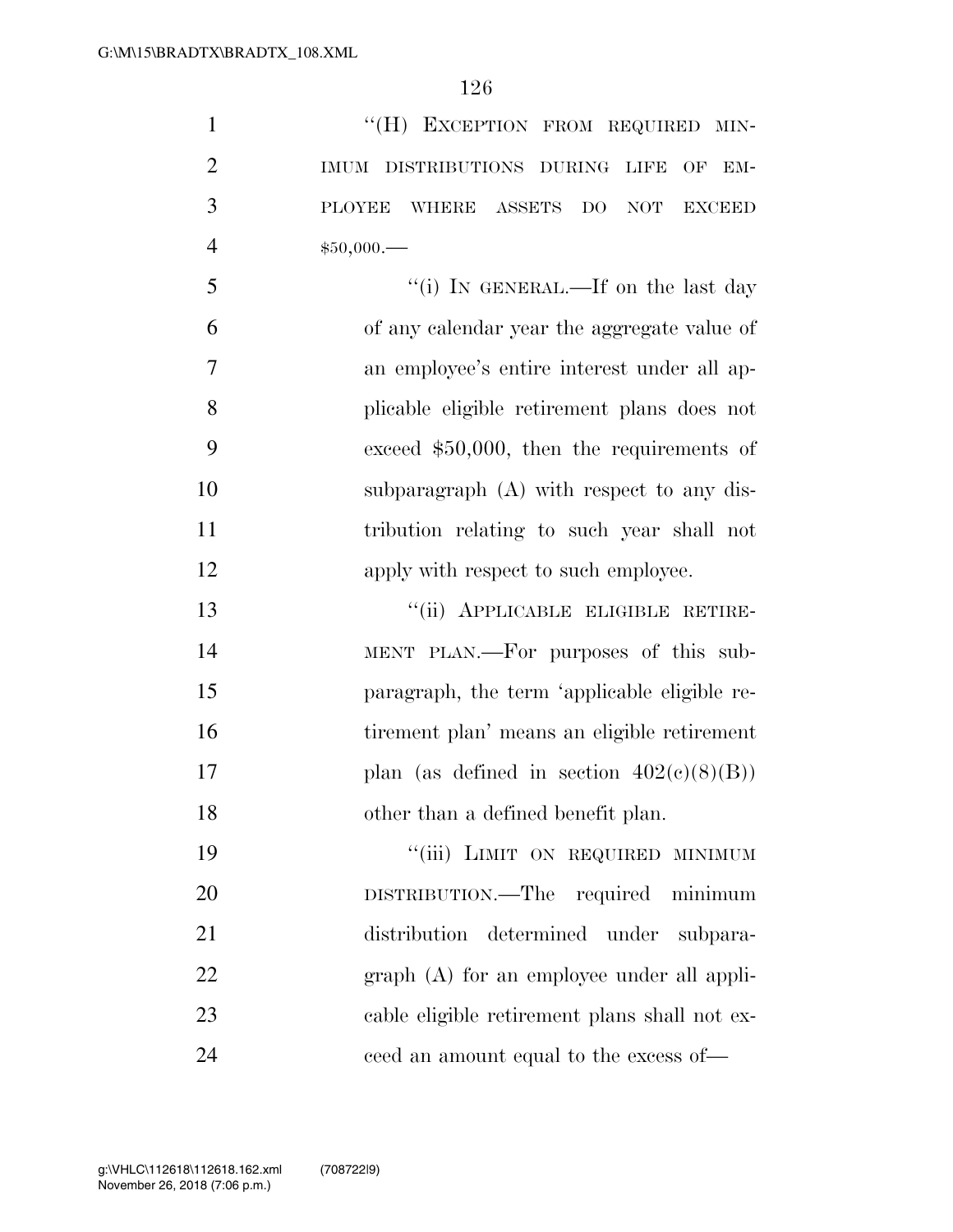| $\mathbf{1}$   | "(I) the aggregate value of an              |
|----------------|---------------------------------------------|
| $\overline{2}$ | employee's entire interest under such       |
| 3              | plans on the last day of the calendar       |
| $\overline{4}$ | year to which such distribution re-         |
| 5              | lates, over                                 |
| 6              | $\lq\lq$ (II) the dollar amount in effect   |
| 7              | under clause (i) for such calendar          |
| 8              | year.                                       |
| 9              | The Secretary in regulations or other guid- |
| 10             | ance may provide how such amount shall      |
| 11             | be distributed in the case of an individual |
| 12             | with more than one applicable eligible re-  |
| 13             | tirement plan.                              |
| 14             | "(iv) INFLATION ADJUSTMENT.—In              |
| 15             | the case of any calendar year beginning     |
| 16             | after 2019, the $$50,000$ amount in clause  |
| 17             | (i) shall be increased by an amount equal   |
| 18             | $to-$                                       |
| 19             | "(I) such dollar amount, multi-             |
| 20             | plied by                                    |
| 21             | "(II) the cost of living adjust-            |
| 22             | ment determined under section $1(f)(3)$     |
| 23             | for the calendar year, determined by        |
| 24             | substituting 'calendar year 2018' for       |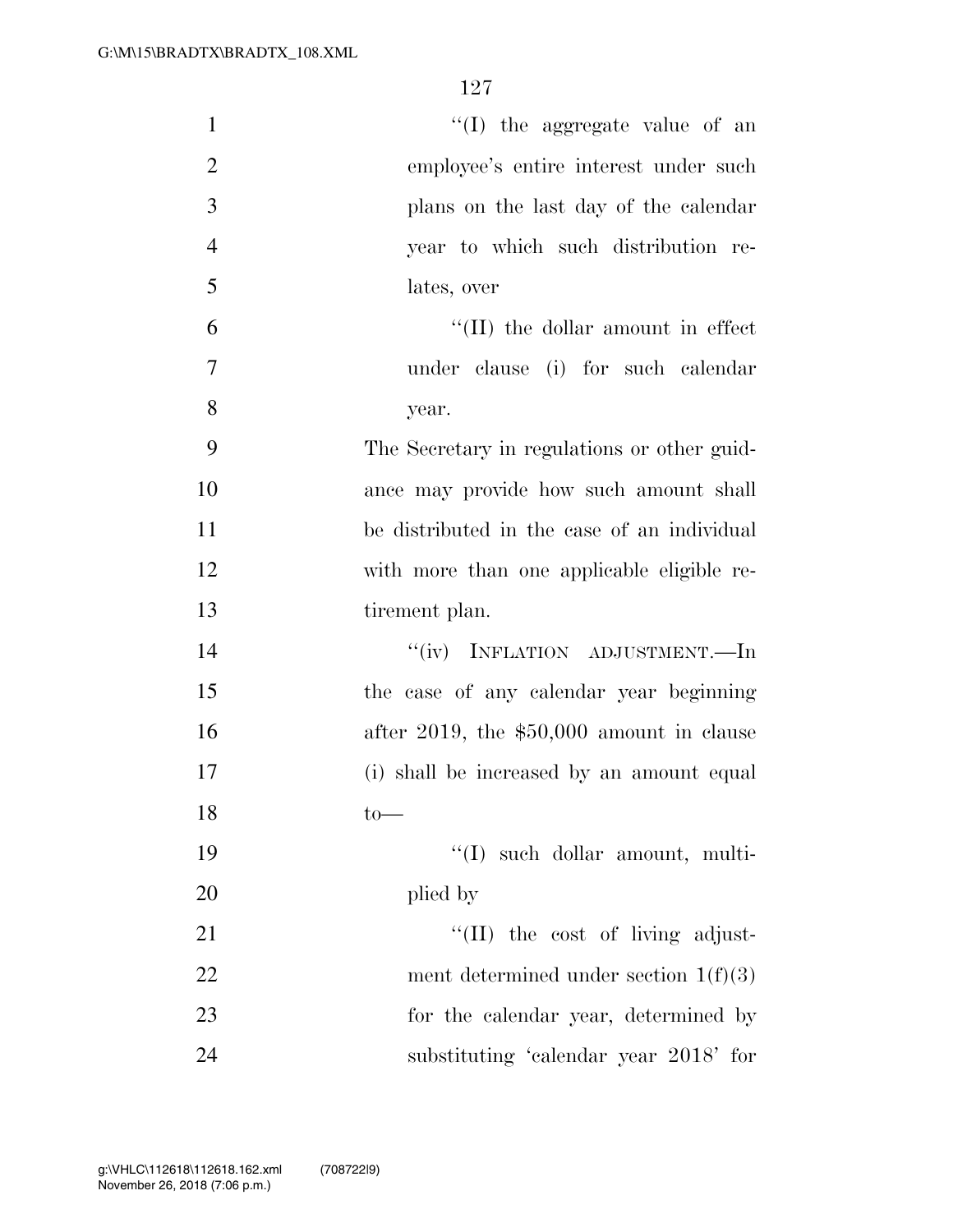| $\mathbf{1}$   | 'calendar year 2016' in subparagraph           |
|----------------|------------------------------------------------|
| $\overline{2}$ | $(A)(ii)$ thereof.                             |
| $\mathfrak{Z}$ | Any increase determined under this clause      |
| $\overline{4}$ | shall be rounded to the next lowest mul-       |
| 5              | tiple of $$5,000$ .                            |
| 6              | "(v) PLAN ADMINISTRATOR RELIANCE               |
| 7              | ON EMPLOYEE CERTIFICATION.—An appli-           |
| 8              | cable eligible retirement plan described in    |
| 9              | clause (iii), (iv), (v), or (vi) of section    |
| 10             | $402(c)(8)(B)$ shall not be treated as failing |
| 11             | to meet the requirements of this paragraph     |
| 12             | in the case of any failure to make a re-       |
| 13             | quired minimum distribution for a cal-         |
| 14             | endar year if—                                 |
| 15             | "(I) the aggregate value of an                 |
| 16             | employee's entire interest under all           |
| 17             | applicable eligible retirement plans of        |
| 18             | the employer on the last day of the            |
| 19             | calendar year to which such distribu-          |
| 20             | tion relates does not exceed the dollar        |
| 21             | amount in effect for such year under           |
| 22             | clause (i), and                                |
| 23             | "(II) the employee certifies that              |
| 24             | the aggregate value of the employee's          |
| 25             | entire interest under all applicable eli-      |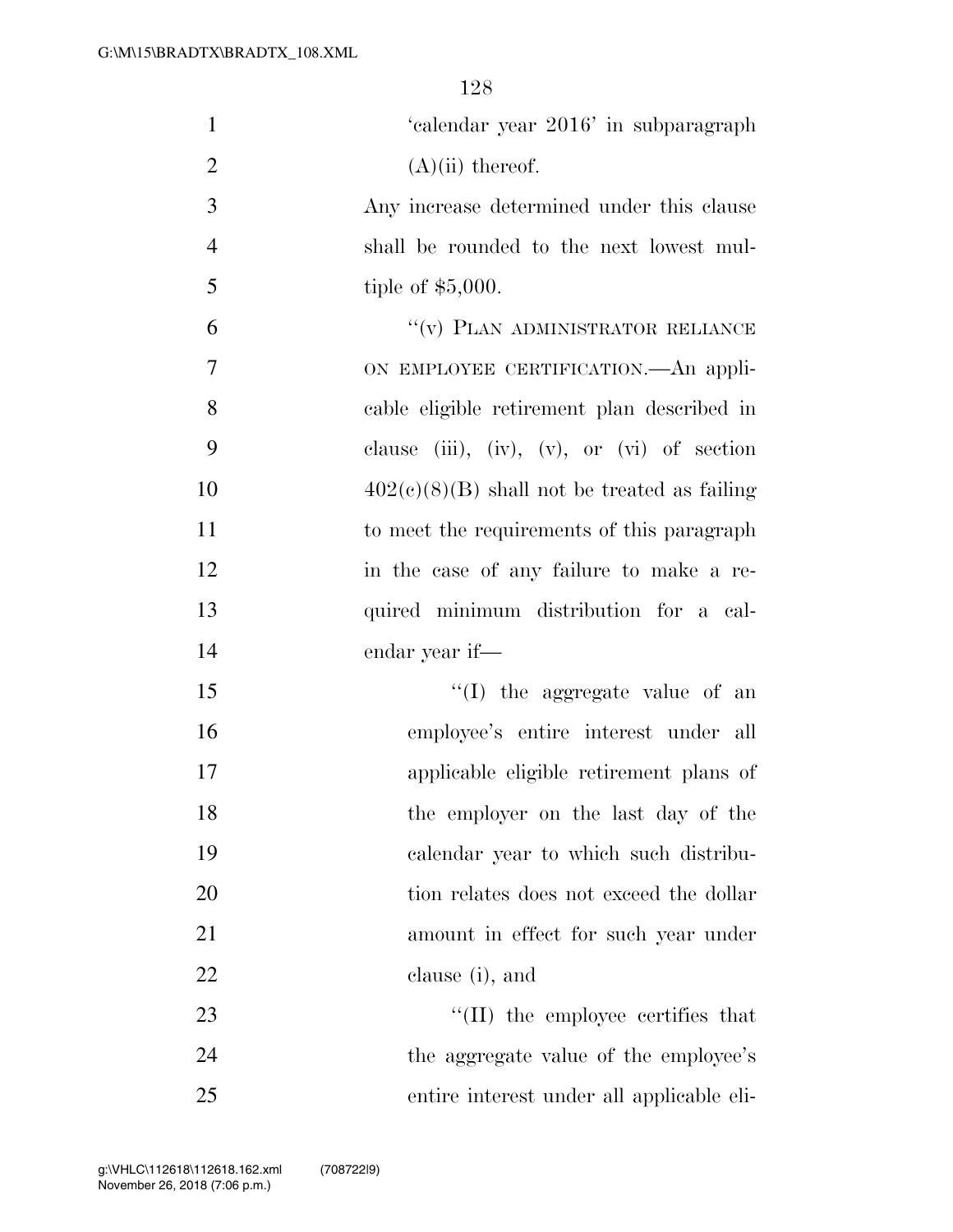| $\mathbf{1}$   | gible retirement plans on the last day                     |
|----------------|------------------------------------------------------------|
| $\overline{2}$ | of the calendar year to which such                         |
| 3              | distribution relates did not exceed the                    |
| $\overline{4}$ | dollar amount in effect for such year                      |
| 5              | under clause (i).                                          |
| 6              | "(vi) AGGREGATION RULE.—All em-                            |
| $\overline{7}$ | ployers treated as a single employer under                 |
| 8              | subsection (b), (c), (m), or (o) of section                |
| 9              | 414 shall be treated as a single employer                  |
| 10             | for purposes of clause $(v)$ .".                           |
| 11             | PLAN ADMINISTRATOR REPORTING.—Section<br>(b)               |
| 12             | 6047 is amended by redesignating subsection (h) as sub-    |
| 13             | section (i) and by inserting after subsection (g) the fol- |
| 14             | lowing new subsection:                                     |
| 15             | "(h) ACCOUNT BALANCE FOR PARTICIPANTS WHO                  |
| 16             | HAVE ATTAINED AGE 69.                                      |
| 17             | "(1) IN GENERAL.—Not later than January 31                 |
| 18             | of each year, the plan administrator (as defined in        |
| 19             | section $414(g)$ ) of each applicable eligible retirement  |
| 20             | plan (as defined in section $401(a)(9)(H)$ ) shall make    |
| 21             | a return to the Secretary with respect to each par-        |
| 22             | ticipant of such plan who has attained age 69 as of        |
| 23             | end of the preceding calendar year which<br>the            |
| 24             | states—                                                    |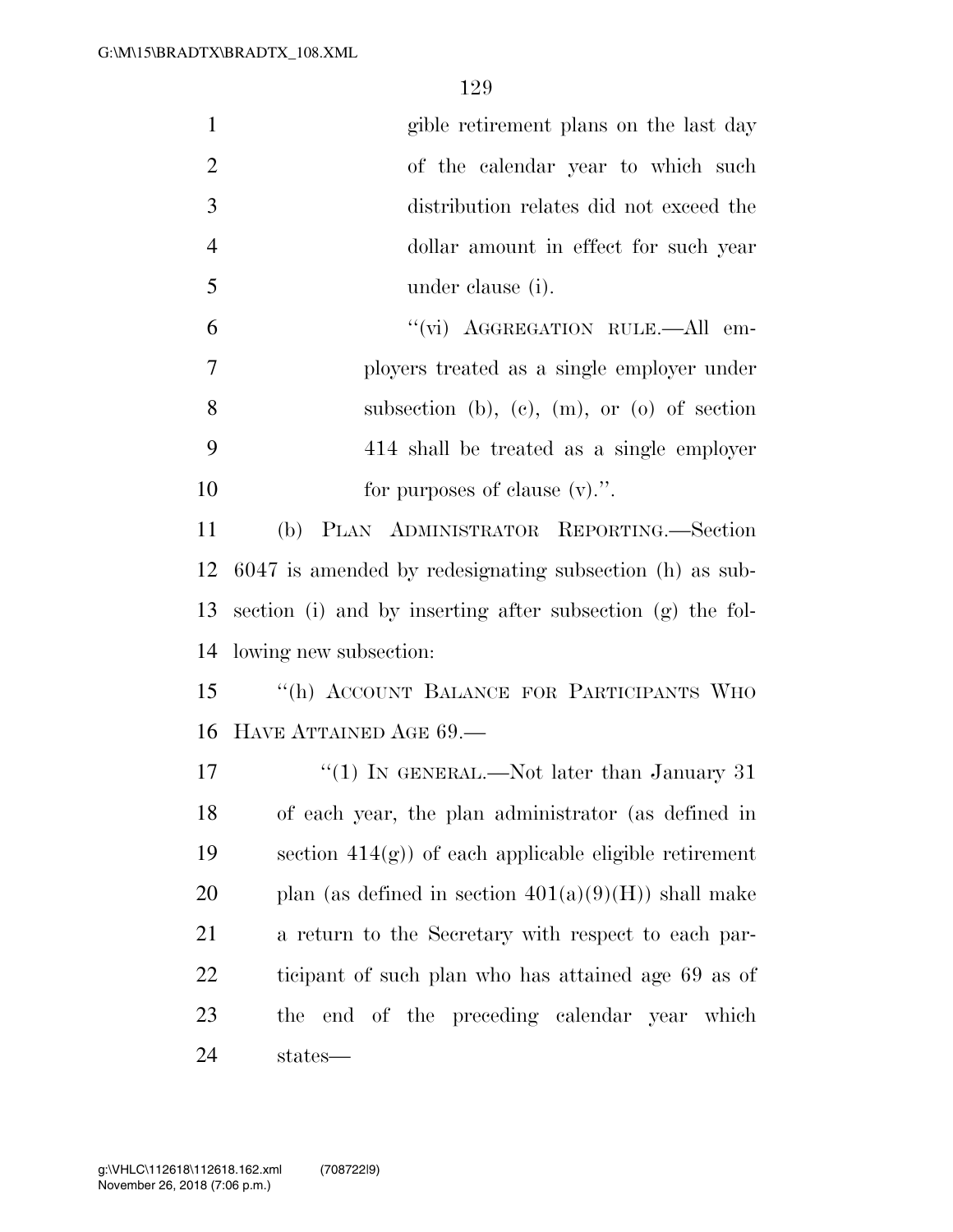| $\mathbf{1}$   | "(A) the name and plan number of the                    |
|----------------|---------------------------------------------------------|
| $\overline{2}$ | plan,                                                   |
| 3              | $\lq\lq$ the name and address of the plan ad-           |
| $\overline{4}$ | ministrator,                                            |
| 5              | "(C) the name, address, and taxpayer                    |
| 6              | identification number of the participant, and           |
| $\tau$         | $\lq\lq$ the account balance of such partici-           |
| 8              | pant as of the end of the preceding calendar            |
| 9              | year.                                                   |
| 10             | STATEMENT FURNISHED<br>(2)<br><b>TO</b><br>PARTICI-     |
| 11             | PANT.—Every person required to make a return            |
| 12             | under paragraph (1) with respect to a participant       |
| 13             | shall furnish a copy of such return to such partici-    |
| 14             | pant.                                                   |
| 15             | $``(3)$ APPLICATION TO INDIVIDUAL RETIREMENT            |
| 16             | PLANS AND ANNUITIES.—In the case of an applica-         |
| 17             | ble eligible retirement plan described in clause (i) or |
| 18             | (ii) of section $402(e)(8)(B)$ —                        |
| 19             | $\lq\lq$ any reference in this subsection to            |
| 20             | the plan administrator shall be treated as a ref-       |
| 21             | erence to the trustee or issuer, as the case may        |
| 22             | be, and                                                 |
| 23             | $\lq\lq$ (B) any reference in this subsection to        |
| 24             | the participant shall be treated as a reference         |
|                |                                                         |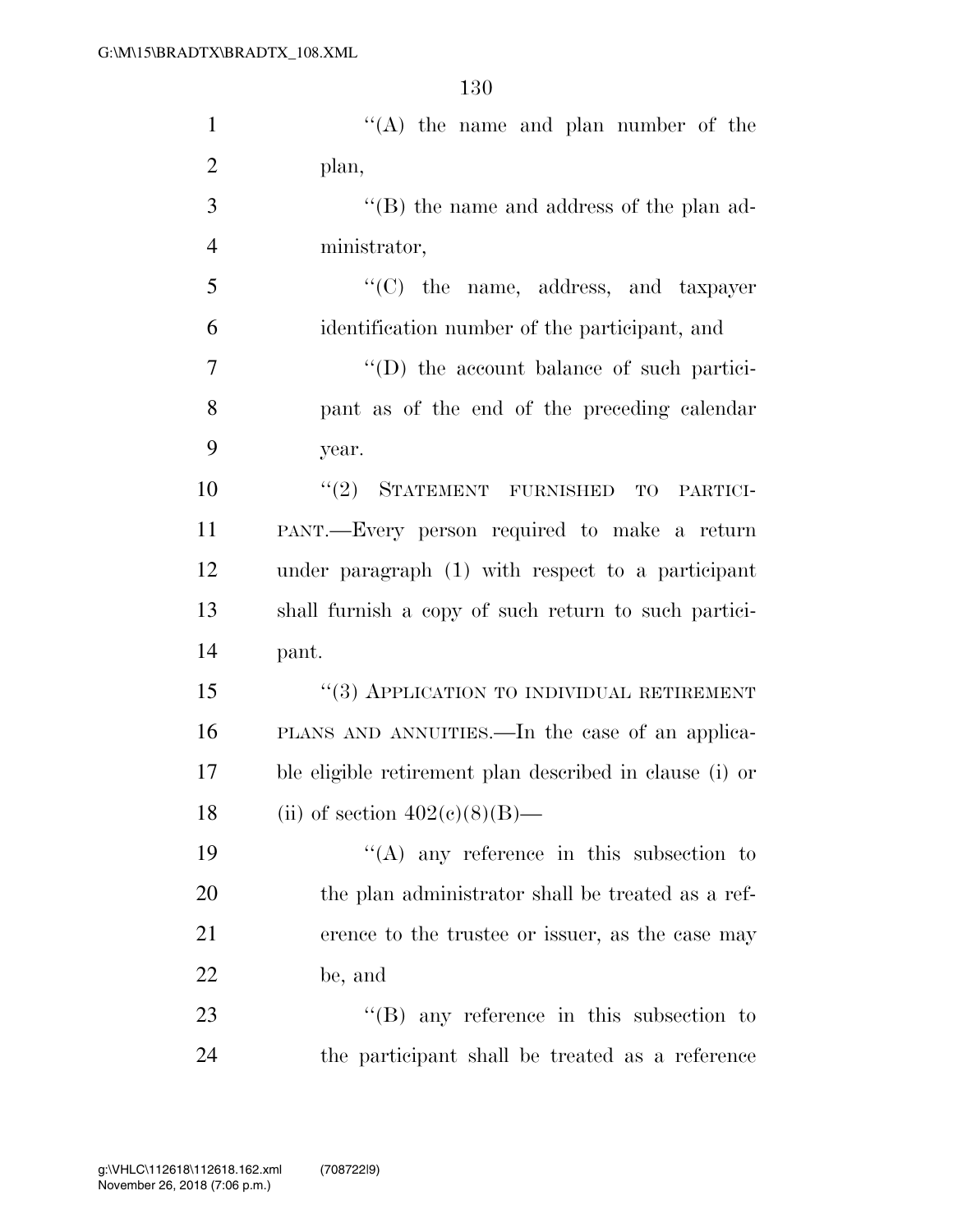| $\mathbf{1}$   | to the individual for whom such account or an-           |
|----------------|----------------------------------------------------------|
| $\overline{2}$ | nuity is maintained.".                                   |
| 3              | (c) EFFECTIVE DATE.—The amendments made by               |
| 4              | this section shall apply to distributions required to be |
| 5              | made in calendar years beginning more than 120 days      |
| 6              | after the date of the enactment of this Act.             |
| 7              | SEC. 313. ELECTIVE DEFERRALS BY MEMBERS OF THE           |
| 8              | READY RESERVE OF A RESERVE COMPONENT                     |
| 9              | OF THE ARMED FORCES.                                     |
| 10             | (a) IN GENERAL.—Section $402(g)$ is amended by           |
| 11             | adding at the end the following new paragraph:           |
| 12             | "(9) ELECTIVE DEFERRALS BY MEMBERS OF                    |
| 13             | READY RESERVE.                                           |
| 14             | "(A) IN GENERAL.—In the case of a quali-                 |
| 15             | fied ready reservist for any taxable year, the           |
| 16             | limitations of subparagraphs $(A)$ and $(C)$ of          |
| 17             | paragraph (1) shall be applied separately with           |
| 18             | respect to-                                              |
| 19             | "(i) elective deferrals of such qualified                |
| 20             | ready reservist with respect to compensa-                |
| 21             | tion described in subparagraph (B), and                  |
| 22             | "(ii) all other elective deferrals of                    |
| 23             | such qualified ready reservist.                          |
| 24             | "(B) QUALIFIED READY RESERVIST.—For                      |
| 25             | purposes of this paragraph, the term 'qualified          |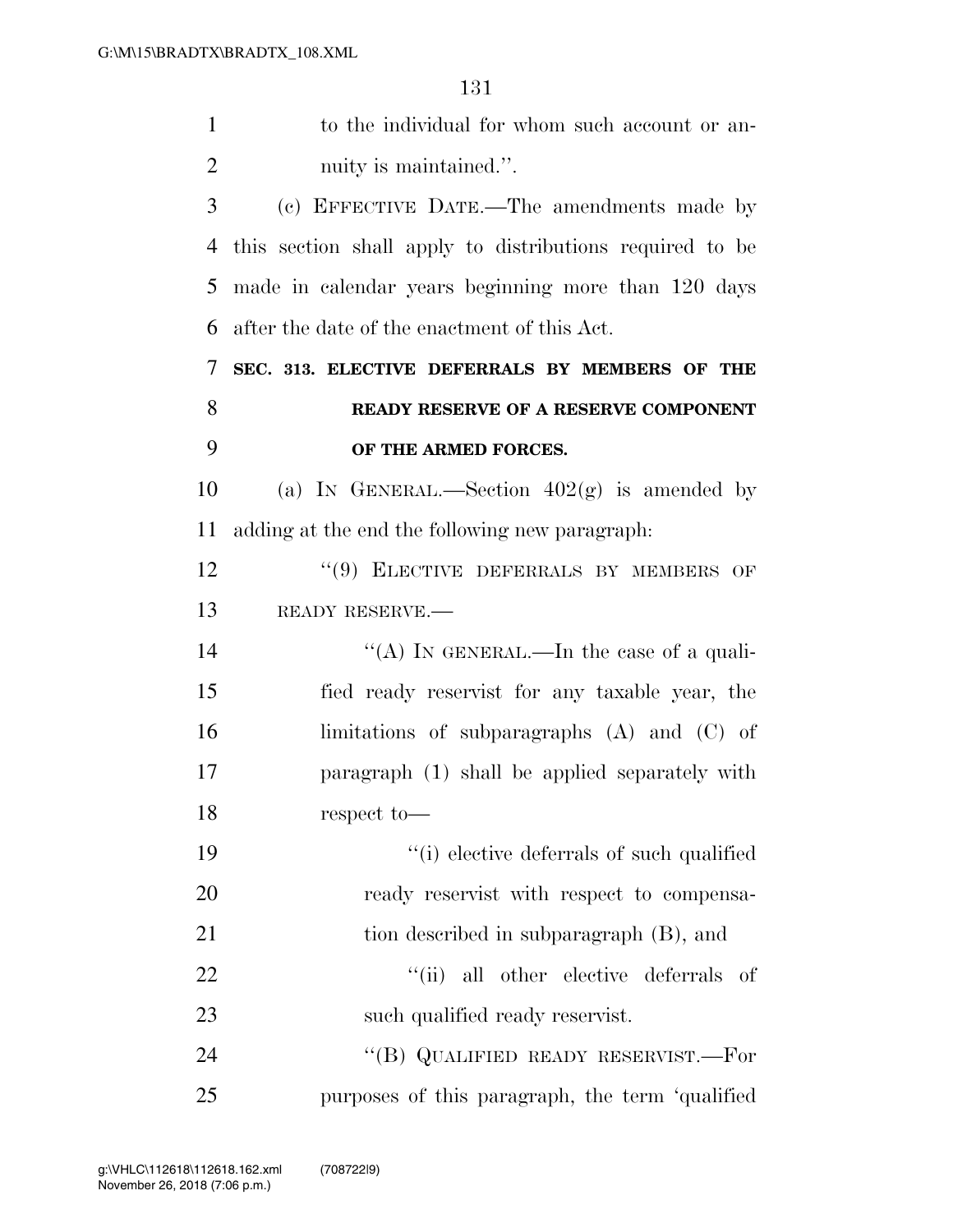| $\mathbf{1}$   | ready reservist' means any individual for any                  |
|----------------|----------------------------------------------------------------|
| $\overline{2}$ | taxable year if such individual received com-                  |
| 3              | pensation for service as a member of the Ready                 |
| $\overline{4}$ | Reserve of a reserve component (as defined in                  |
| 5              | section 101 of title 37, United States Code)                   |
| 6              | during such taxable year.".                                    |
| 7              | (b) EFFECTIVE DATE.—The amendment made by                      |
| 8              | this section shall apply to plan years beginning after De-     |
| 9              | cember 31, 2018.                                               |
| 10             | <b>Subtitle B—Administrative</b>                               |
| 11             | Improvements                                                   |
| 12             | SEC. 321. PLAN ADOPTED BY FILING DUE DATE FOR YEAR             |
|                |                                                                |
| 13             | MAY BE TREATED AS IN EFFECT AS OF CLOSE                        |
| 14             | OF YEAR.                                                       |
| 15             | (a) IN GENERAL.—Section $401(b)$ is amended—                   |
| 16             | (1) by striking "RETROACTIVE CHANGES IN                        |
| 17             | PLAN.—A stock bonus" and inserting "PLAN                       |
| 18             | AMENDMENTS.-                                                   |
| 19             | $``(1)$ CERTAIN RETROACTIVE CHANGES<br>$\mathbf{I} \mathbf{N}$ |
| 20             | PLAN.—A stock bonus", and                                      |
| 21             | $(2)$ by adding at the end the following new                   |
| 22             | paragraph:                                                     |
| 23             | "(2) ADOPTION OF PLAN.—If an employer                          |
| 24             | adopts a stock bonus, pension, profit-sharing, or an-          |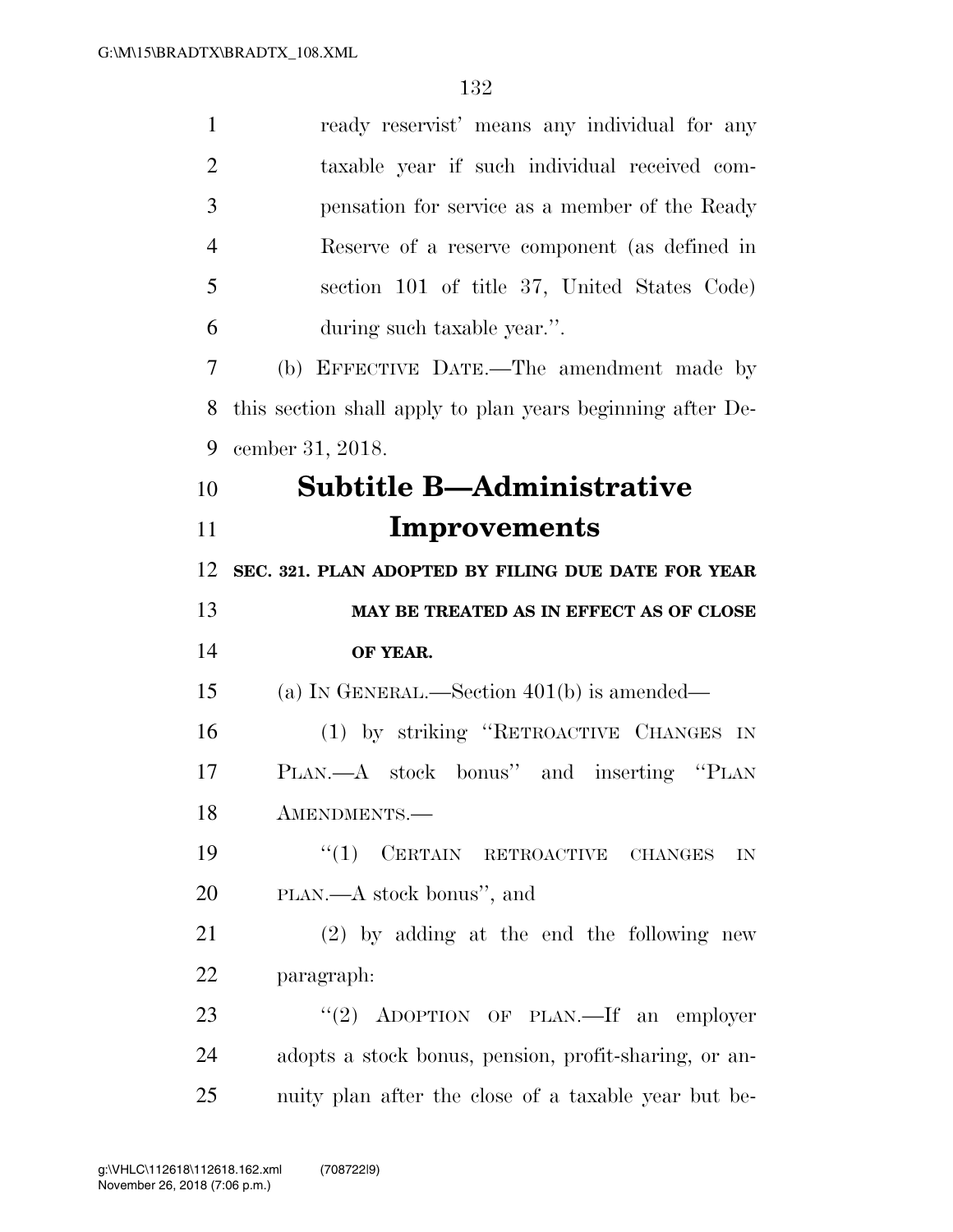| $\mathbf{1}$   | fore the time prescribed by law for filing the employ-      |
|----------------|-------------------------------------------------------------|
| $\overline{2}$ | er's return of tax for the taxable year (including ex-      |
| 3              | tensions thereof), the employer may elect to treat          |
| $\overline{4}$ | the plan as having been adopted as of the last day          |
| 5              | of the taxable year.".                                      |
| 6              | (b) EFFECTIVE DATE.—The amendments made by                  |
| 7              | this section shall apply to plans adopted for taxable years |
| 8              | beginning after December 31, 2018.                          |
| 9              | SEC. 322. MODIFICATION OF NONDISCRIMINATION RULES           |
| 10             | TO PROTECT OLDER, LONGER SERVICE PAR-                       |
| 11             | TICIPANTS.                                                  |
| 12             | (a) IN GENERAL.—Section 401 is amended—                     |
| 13             | $(1)$ by redesignating subsection $(0)$ as<br>sub-          |
| 14             | section (p), and                                            |
| 15             | $(2)$ by inserting after subsection $(n)$ the fol-          |
| 16             | lowing new subsection:                                      |
| 17             | $(6)$ SPECIAL RULES FOR<br>APPLYING<br>NON-                 |
| 18             | DISCRIMINATION RULES TO PROTECT OLDER, LONGER               |
| 19             | SERVICE AND GRANDFATHERED PARTICIPANTS.                     |
| 20             | "(1) TESTING OF DEFINED BENEFIT PLANS                       |
| 21             | WITH CLOSED CLASSES OF PARTICIPANTS.-                       |
| 22             | "(A) BENEFITS, RIGHTS, OR FEATURES                          |
| 23             | PROVIDED TO CLOSED CLASSES.—A defined                       |
| 24             | benefit plan which provides benefits, rights, or            |
| 25             | features to a closed class of participants shall            |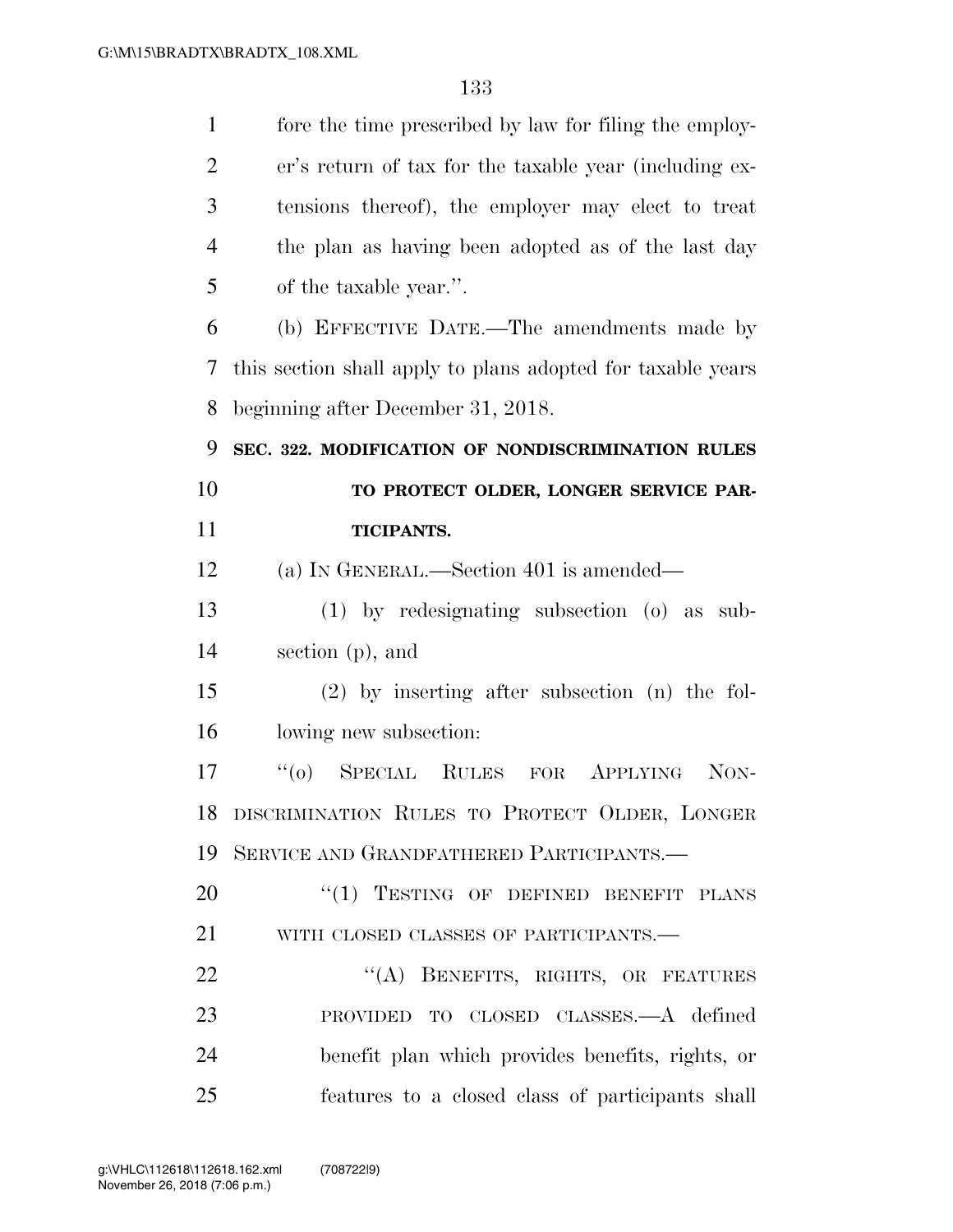| $\mathbf{1}$   | not fail to satisfy the requirements of sub-       |
|----------------|----------------------------------------------------|
| $\overline{2}$ | section $(a)(4)$ by reason of the composition of   |
| 3              | such closed class or the benefits, rights, or fea- |
| $\overline{4}$ | tures provided to such closed class, if—           |
| 5              | "(i) for the plan year as of which the             |
| 6              | class closes and the 2 succeeding plan             |
| 7              | years, such benefits, rights, and features         |
| 8              | satisfy the requirements of subsection             |
| 9              | $(a)(4)$ (without regard to this subpara-          |
| 10             | graph but taking into account the rules of         |
| 11             | subparagraph $(I)$ ),                              |
| 12             | "(ii) after the date as of which the               |
| 13             | class was closed, any plan amendment               |
| 14             | which modifies the closed class or the ben-        |
| 15             | efits, rights, and features provided to such       |
| 16             | closed class does not discriminate signifi-        |
| 17             | cantly in favor of highly compensated em-          |
| 18             | ployees, and                                       |
| 19             | "(iii) the class was closed before April           |
| 20             | 5, 2017, or the plan is described in sub-          |
| 21             | paragraph $(C)$ .                                  |
| 22             | "(B) AGGREGATE TESTING WITH DEFINED                |
| 23             | CONTRIBUTION PLANS PERMITTED ON A BENE-            |
| 24             | FITS BASIS.-                                       |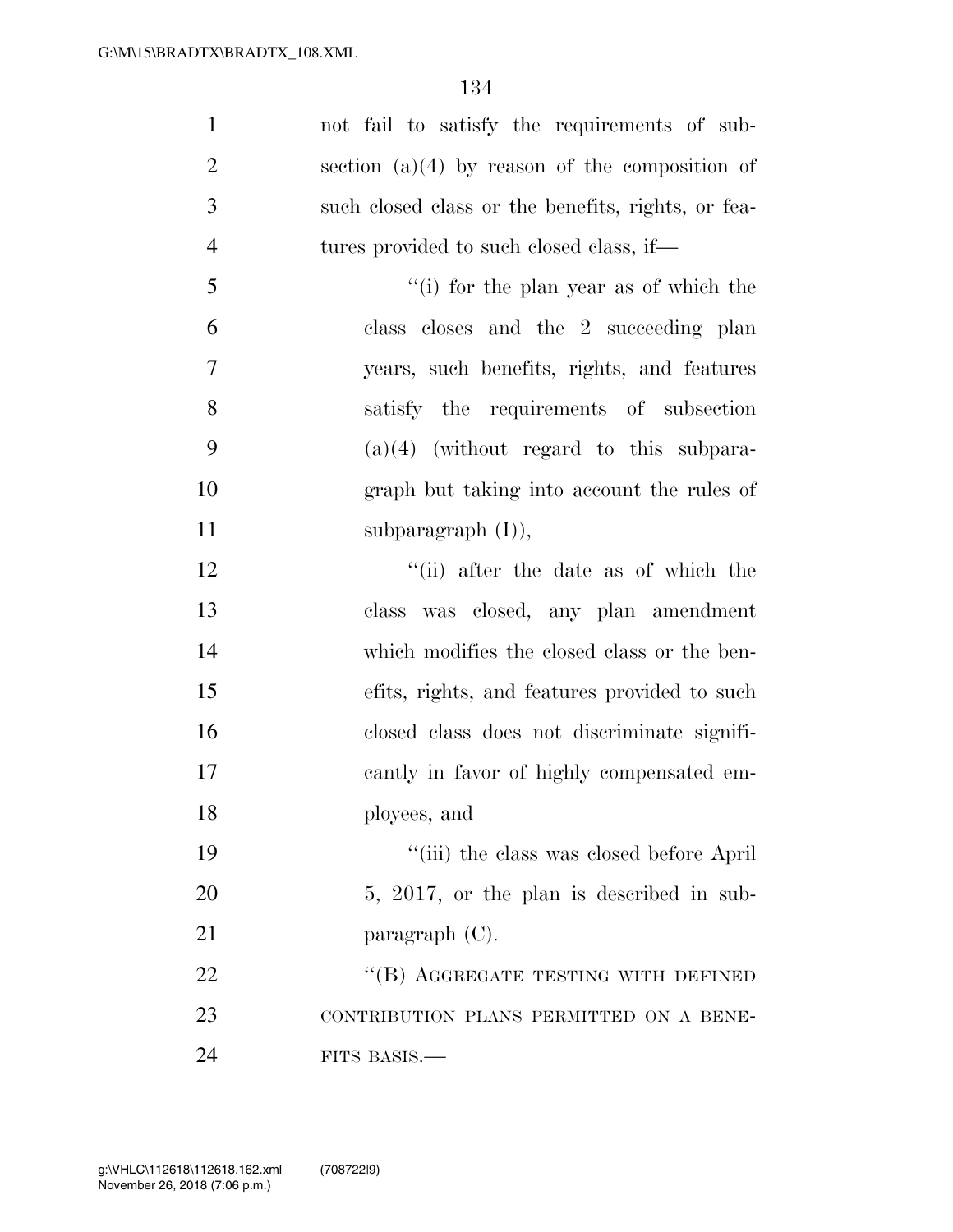| $\mathbf{1}$   | "(i) IN GENERAL.—For purposes of               |
|----------------|------------------------------------------------|
| $\overline{2}$ | determining compliance with subsection         |
| 3              | $(a)(4)$ and section 410(b), a defined benefit |
| $\overline{4}$ | plan described in clause (iii) may be aggre-   |
| 5              | gated and tested on a benefits basis with      |
| 6              | 1 or more defined contribution plans, in-      |
| 7              | cluding with the portion of 1 or more de-      |
| 8              | fined contribution plans which—                |
| 9              | "(I) provides matching contribu-               |
| 10             | (as defined in subsection<br>tions             |
| 11             | (m)(4)(A)),                                    |
| 12             | "(II) provides annuity contracts               |
| 13             | described in section $403(b)$ which are        |
| 14             | purchased with matching contribu-              |
| 15             | tions or nonelective contributions, or         |
| 16             | "(III) consists of an employee                 |
| 17             | stock ownership plan (within the               |
| 18             | meaning of section $4975(e)(7)$ or a           |
| 19             | tax credit employee stock ownership            |
| 20             | plan (within the meaning of section)           |
| 21             | $409(a)$ .                                     |
| 22             | "(ii) SPECIAL RULES FOR MATCHING               |
| 23             | CONTRIBUTIONS.—For purposes of clause          |
| 24             | (i), if a defined benefit plan is aggregated   |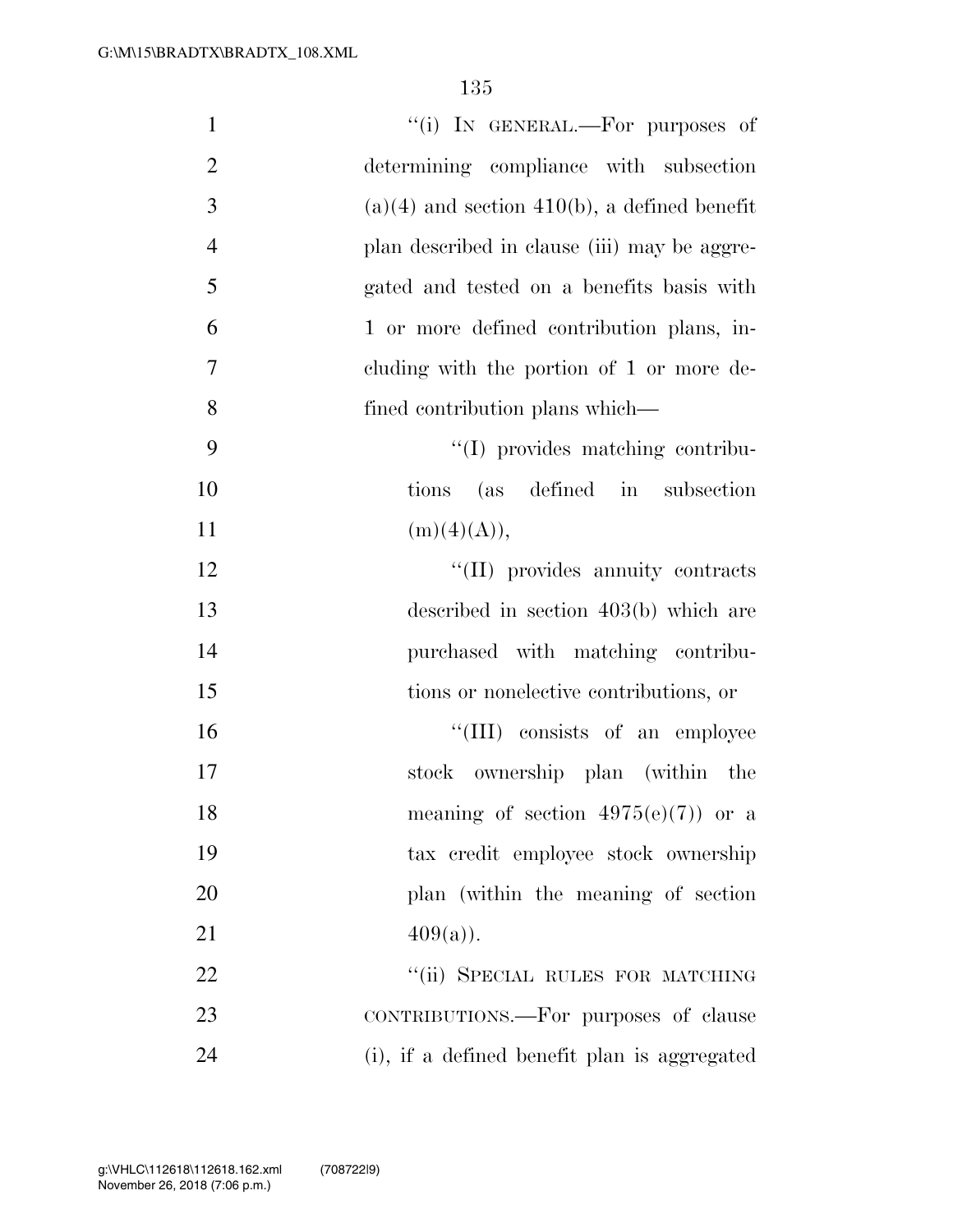| $\mathbf{1}$   | with a portion of a defined contribution     |
|----------------|----------------------------------------------|
| $\overline{2}$ | plan providing matching contributions—       |
| $\mathfrak{Z}$ | $\lq\lq$ such defined benefit plan           |
| $\overline{4}$ | must also be aggregated with any por-        |
| 5              | tion of such defined contribution plan       |
| 6              | which provides elective deferrals de-        |
| 7              | scribed in subparagraph $(A)$ or $(C)$ of    |
| 8              | section $402(g)(3)$ , and                    |
| 9              | $\lq\lq$ (II) such matching contribu-        |
| 10             | tions shall be treated in the same           |
| 11             | manner as nonelective contributions,         |
| 12             | including for purposes of applying the       |
| 13             | rules of subsection (l).                     |
| 14             | "(iii) PLANS DESCRIBED.—A defined            |
| 15             | benefit plan is described in this clause if— |
| 16             | $\lq\lq$ (I) the plan provides benefits to   |
| 17             | a closed class of participants,              |
| 18             | "(II) for the plan year as of                |
| 19             | which the class closes and the 2 suc-        |
| 20             | ceeding plan years, the plan satisfies       |
| 21             | the requirements of section $410(b)$         |
| 22             | and subsection $(a)(4)$ (without regard      |
| 23             | to this subparagraph but taking into         |
| 24             | account the rules of subparagraph            |
| 25             | (I)),                                        |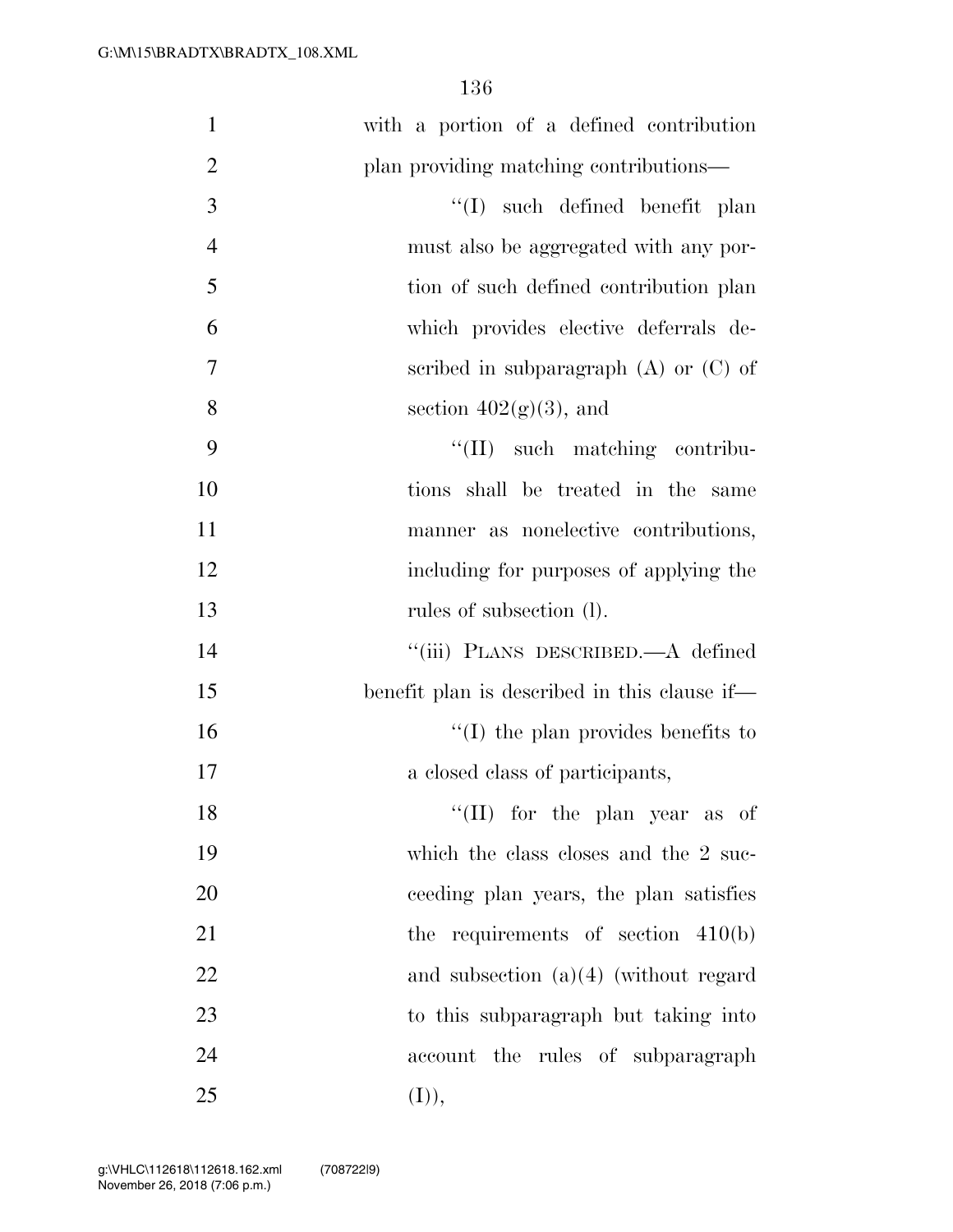| $\mathbf{1}$   | "(III) after the date as of which                |
|----------------|--------------------------------------------------|
| $\overline{2}$ | the class was closed, any plan amend-            |
| 3              | ment which modifies the closed class             |
| $\overline{4}$ | or the benefits provided to such closed          |
| 5              | class does not discriminate signifi-             |
| 6              | cantly in favor of highly compensated            |
| $\tau$         | employees, and                                   |
| 8              | $\lq\lq$ (IV) the class was closed before        |
| 9              | April 5, 2017, or the plan is described          |
| 10             | in subparagraph $(C)$ .                          |
| 11             | "(C) PLANS DESCRIBED.—A plan is de-              |
| 12             | scribed in this subparagraph if, taking into ac- |
| 13             | count any predecessor plan—                      |
| 14             | "(i) such plan has been in effect for            |
| 15             | at least 5 years as of the date the class is     |
| 16             | closed, and                                      |
| 17             | "(ii) during the 5-year period pre-              |
| 18             | eeding the date the class is closed, there       |
| 19             | has not been a substantial increase in the       |
| 20             | coverage or value of the benefits, rights, or    |
| 21             | features described in subparagraph (A) or        |
| 22             | in the coverage or benefits under the plan       |
| 23             | described in subparagraph $(B)(iii)$ (which-     |
| 24             | ever is applicable).                             |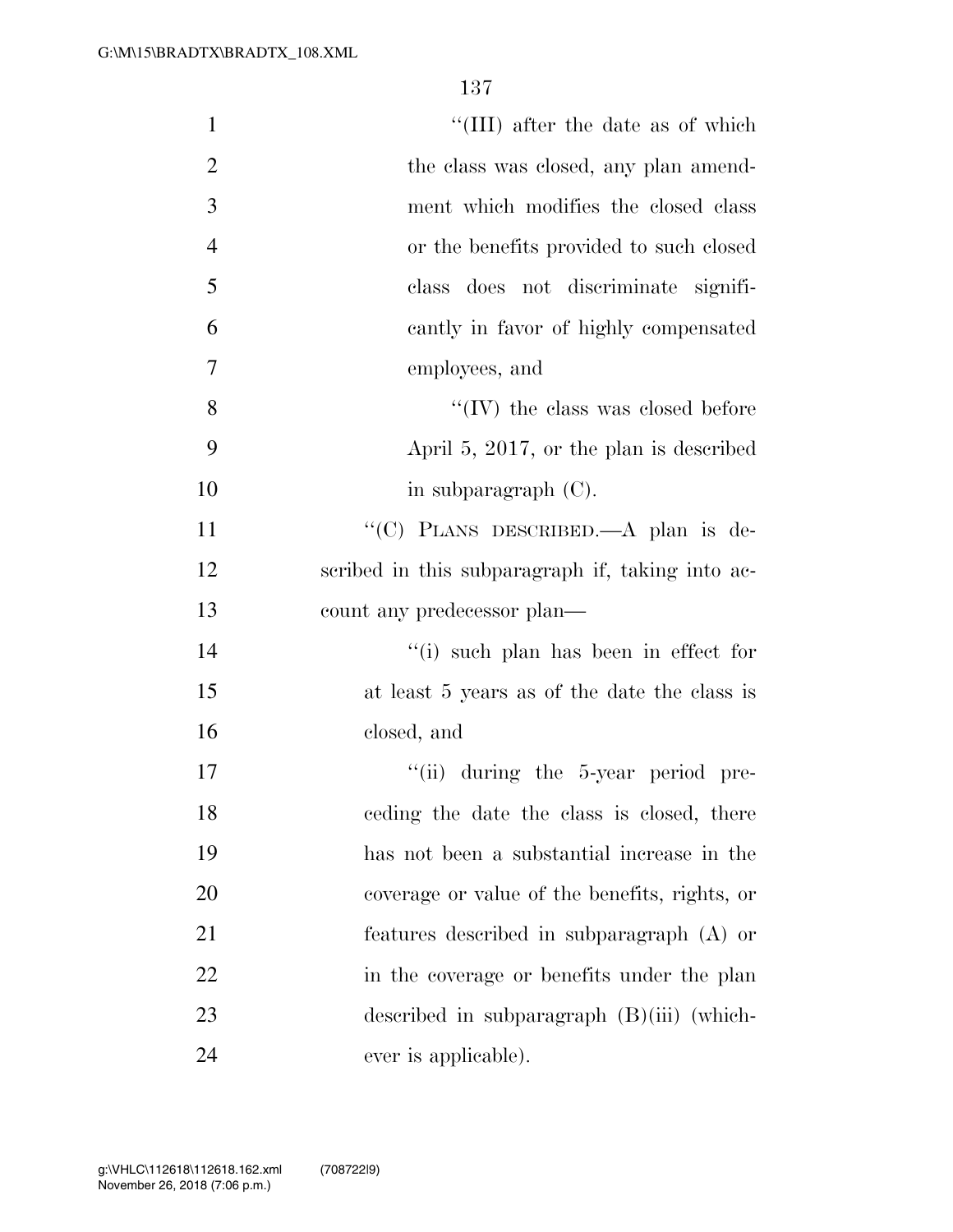| $\mathbf{1}$   | "(D) DETERMINATION OF SUBSTANTIAL                 |
|----------------|---------------------------------------------------|
| $\overline{2}$ | INCREASE FOR BENEFITS, RIGHTS, AND FEA-           |
| 3              | TURES.—In applying subparagraph $(C)(ii)$ for     |
| $\overline{4}$ | purposes of subparagraph (A)(iii), a plan shall   |
| 5              | be treated as having had a substantial increase   |
| 6              | in coverage or value of the benefits, rights, or  |
| $\overline{7}$ | features described in subparagraph (A) during     |
| 8              | the applicable 5-year period only if, during such |
| 9              | period-                                           |
| 10             | "(i) the number of participants cov-              |
| 11             | ered by such benefits, rights, or features        |
| 12             | on the date such period ends is more than         |
| 13             | 50 percent greater than the number of             |
| 14             | such participants on the first day of the         |
| 15             | plan year in which such period began, or          |
| 16             | "(ii) such benefits, rights, and fea-             |
| 17             | tures have been modified by 1 or more             |
| 18             | plan amendments in such a way that, as of         |
| 19             | the date the class is closed, the value of        |
| 20             | such benefits, rights, and features to the        |
| 21             | closed class as a whole is substantially          |
| 22             | greater than the value as of the first day        |
| 23             | of such 5-year period, solely as a result of      |
| 24             | such amendments.                                  |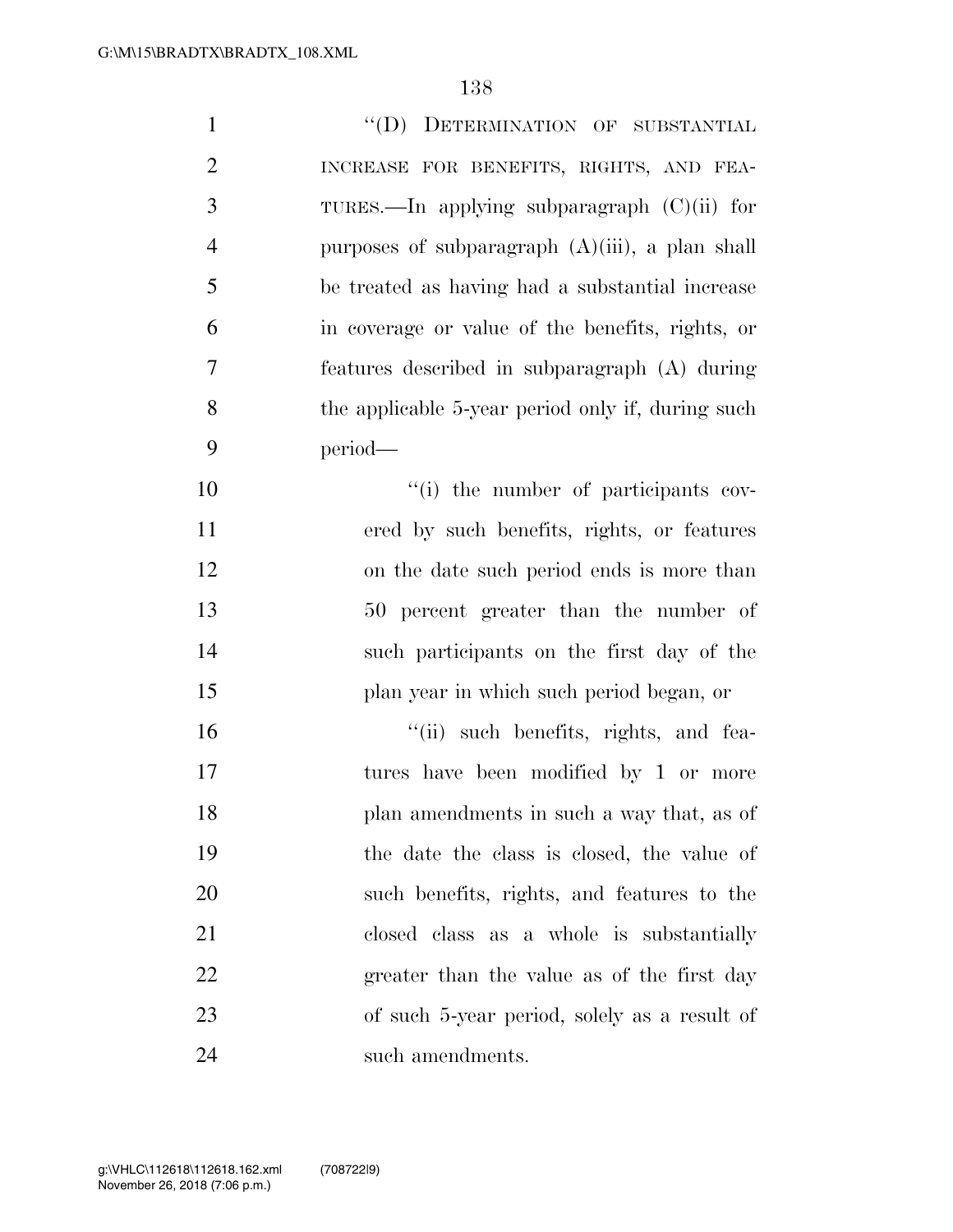| $\mathbf{1}$   | "(E) DETERMINATION OF SUBSTANTIAL                   |
|----------------|-----------------------------------------------------|
| $\overline{2}$ | INCREASE FOR AGGREGATE TESTING ON BENE-             |
| 3              | FITS BASIS.—In applying subparagraph $(C)(ii)$      |
| $\overline{4}$ | for purposes of subparagraph $(B)(iii)(IV)$ , a     |
| 5              | plan shall be treated as having had a substan-      |
| 6              | tial increase in coverage or benefits during the    |
| 7              | applicable 5-year period only if, during such pe-   |
| 8              | $riod$ —                                            |
| 9              | "(i) the number of participants bene-               |
| 10             | fitting under the plan on the date such pe-         |
| 11             | riod ends is more than 50 percent greater           |
| 12             | than the number of such participants on             |
| 13             | the first day of the plan year in which such        |
| 14             | period began, or                                    |
| 15             | "(ii) the average benefit provided to               |
| 16             | such participants on the date such period           |
| 17             | ends is more than 50 percent greater than           |
| 18             | the average benefit provided on the first           |
| 19             | day of the plan year in which such period           |
| 20             | began.                                              |
| 21             | ``(F)<br><b>CERTAIN</b><br><b>EMPLOYEES</b><br>DIS- |
| 22             | REGARDED.—For purposes of subparagraphs             |
| 23             | $(D)$ and $(E)$ , any increase in coverage or value |
| 24             | or in coverage or benefits, whichever is applica-   |
| 25             | ble, which is attributable to such coverage and     |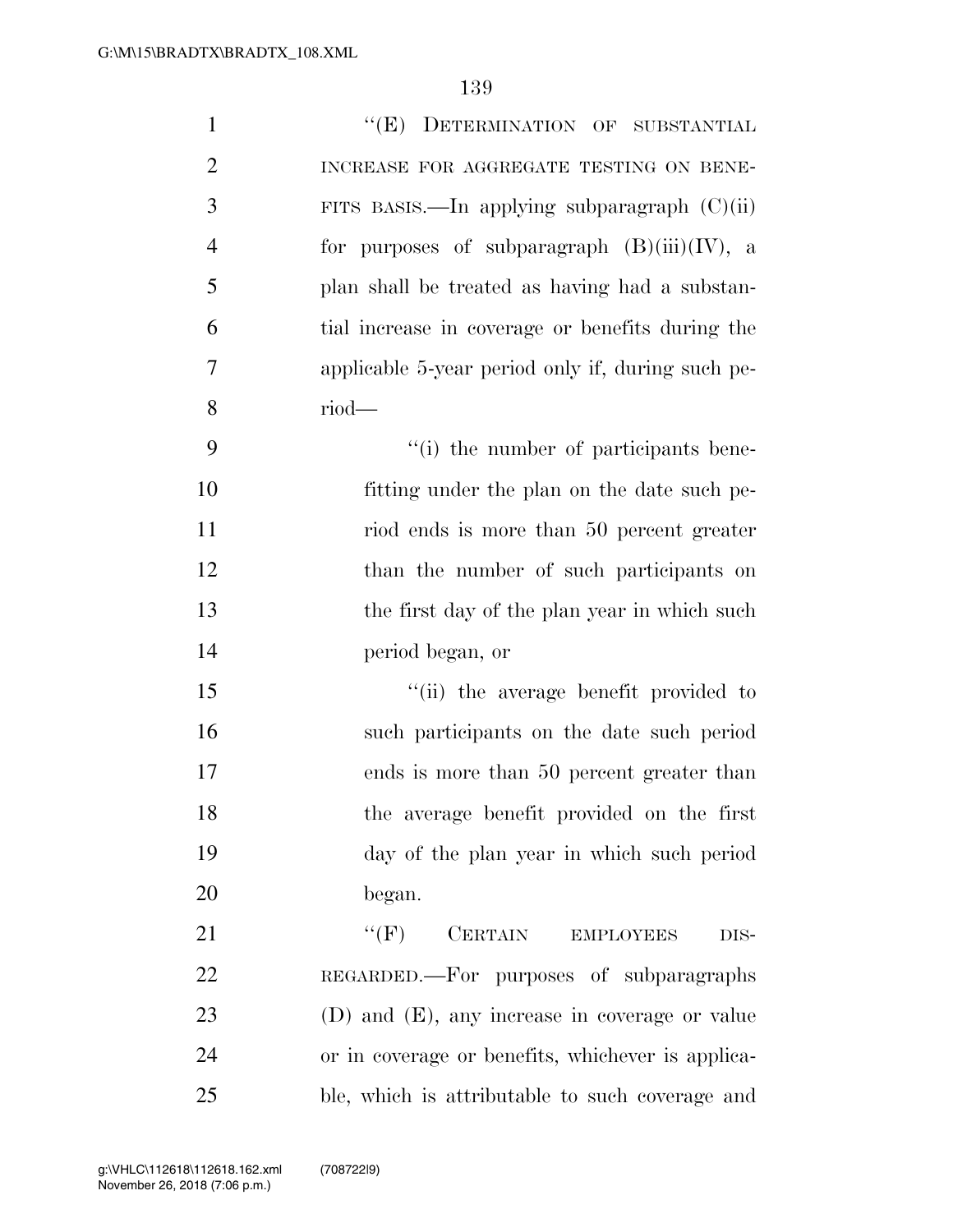| $\mathbf{1}$   | value or coverage and benefits provided to em-   |
|----------------|--------------------------------------------------|
| $\overline{2}$ | ployees—                                         |
| $\overline{3}$ | "(i) who became participants as a re-            |
| $\overline{4}$ | sult of a merger, acquisition, or similar        |
| 5              | event which occurred during the 7-year pe-       |
| 6              | riod preceding the date the class is closed,     |
| 7              | <b>or</b>                                        |
| 8              | "(ii) who became participants by rea-            |
| 9              | son of a merger of the plan with another         |
| 10             | plan which had been in effect for at least       |
| 11             | 5 years as of the date of the merger,            |
| 12             | shall be disregarded, except that clause<br>(ii) |
| 13             | shall apply for purposes of subparagraph (D)     |
| 14             | only if, under the merger, the benefits, rights, |
| 15             | or features under 1 plan are conformed to the    |
| 16             | benefits, rights, or features of the other plan  |
| 17             | prospectively.                                   |
| 18             | "(G) RULES RELATING TO AVERAGE BEN-              |
| 19             | EFIT.—For purposes of subparagraph $(E)$ —       |
| 20             | "(i) the average benefit provided to             |
| 21             | participants under the plan will be treated      |
| 22             | as having remained the same between the          |
| 23             | 2 dates described in subparagraph $(E)(ii)$      |
| 24             | if the benefit formula applicable to such        |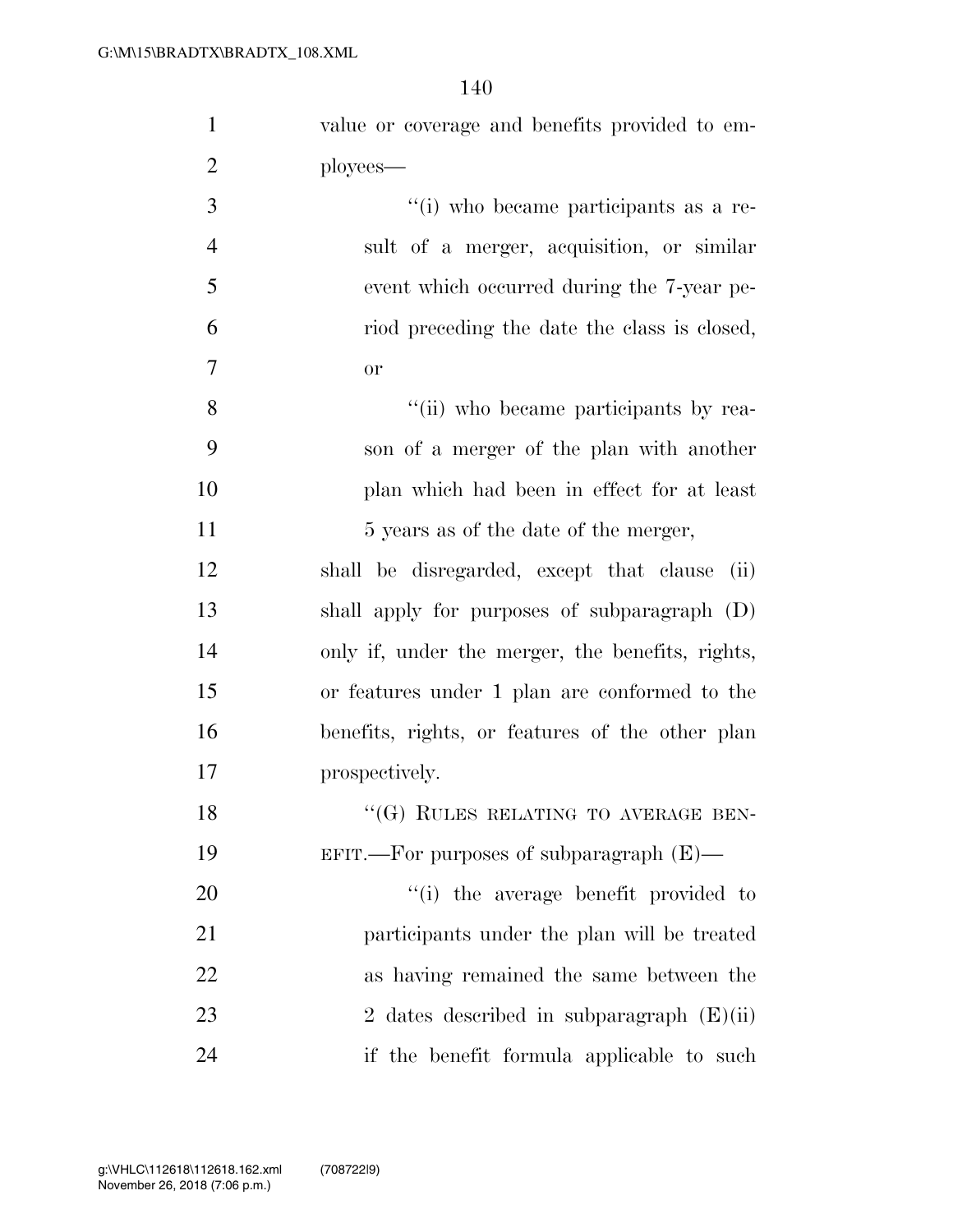| $\mathbf{1}$   | participants has not changed between such   |
|----------------|---------------------------------------------|
| $\overline{2}$ | dates, and                                  |
| 3              | "(ii) if the benefit formula applicable     |
| $\overline{4}$ | to 1 or more participants under the plan    |
| 5              | has changed between such 2 dates, then      |
| 6              | the average benefit under the plan shall be |
| 7              | considered to have increased by more than   |
| 8              | 50 percent only if—                         |
| 9              | $\lq\lq$ the total amount determined        |
| 10             | under section $430(b)(1)(A)(i)$ for all     |
| 11             | participants benefitting under the          |
| 12             | plan for the plan year in which the 5-      |
| 13             | year period described in subparagraph       |
| 14             | (E) ends, exceeds                           |
| 15             | $\lq\lq$ (II) the total amount deter-       |
| 16             | mined under section $430(b)(1)(A)(i)$       |
| 17             | for all such participants for such plan     |
| 18             | year, by using the benefit formula in       |
| 19             | effect for each such participant for        |
| 20             | the first plan year in such 5-year pe-      |
| 21             | riod, by more than 50 percent.              |
| 22             | In the case of a CSEC plan (as defined in   |
| 23             | section $414(y)$ , the normal cost of the   |
| 24             | (as determined under<br>section<br>plan     |
| 25             | $433(j)(1)(B)$ shall be used in lieu of the |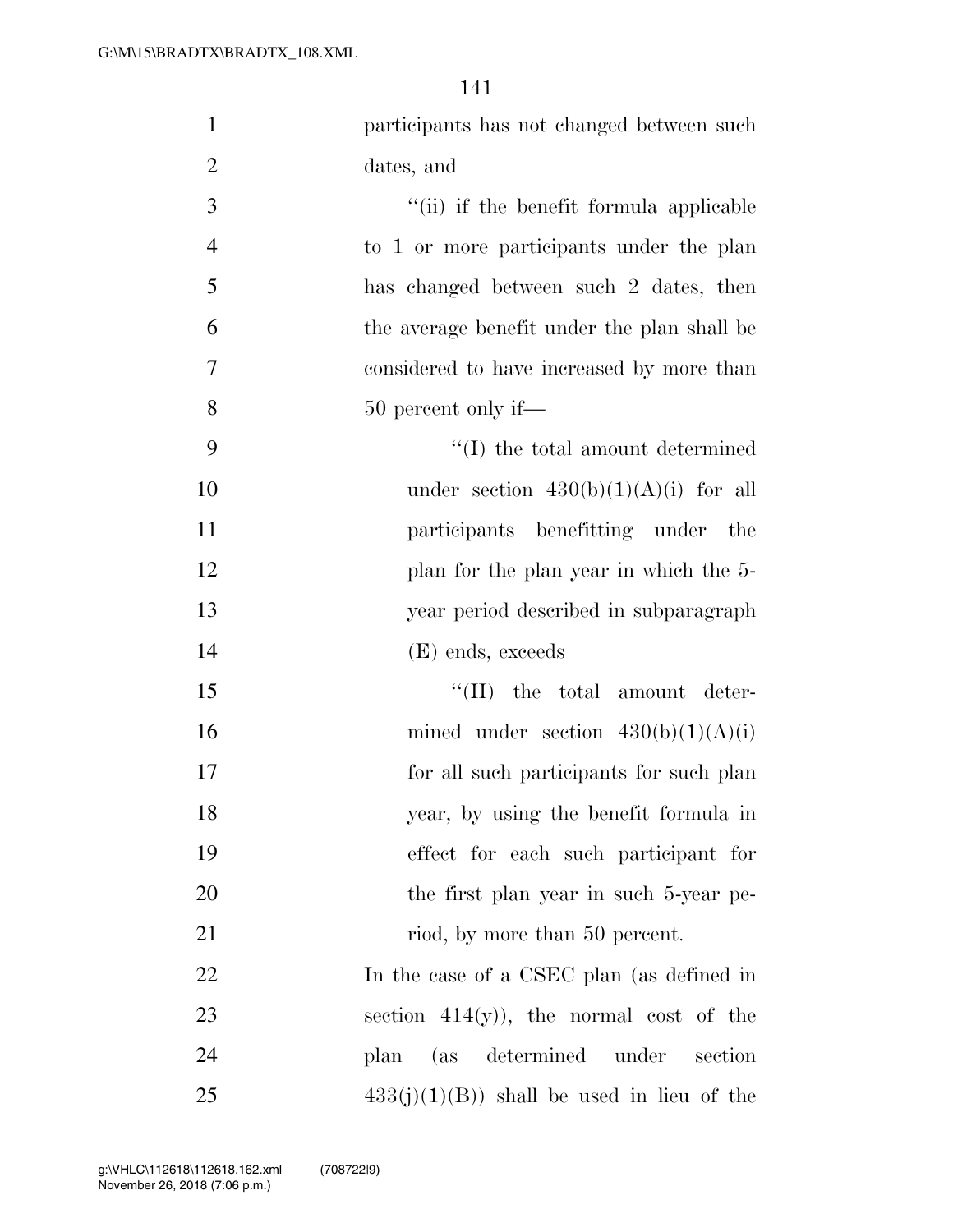| $\mathbf{1}$   | amount determined under<br>section                   |
|----------------|------------------------------------------------------|
| $\overline{2}$ | 430(b)(1)(A)(i).                                     |
| 3              | "(H) TREATMENT AS SINGLE PLAN.—For                   |
| $\overline{4}$ | purposes of subparagraphs $(E)$ and $(G)$ , a plan   |
| 5              | described in section $413(c)$ shall be treated as    |
| 6              | a single plan rather than as separate plans          |
| 7              | maintained by each employer in the plan.             |
| 8              | "(I) SPECIAL RULES.—For purposes of                  |
| 9              | subparagraphs $(A)(i)$ and $(B)(iii)(II)$ , the fol- |
| 10             | lowing rules shall apply:                            |
| 11             | "(i) In applying section $410(b)(6)(C)$ ,            |
| 12             | the closing of the class of participants shall       |
| 13             | not be treated as a significant change in            |
| 14             | coverage under section $410(b)(6)(C)(i)(II)$ .       |
| 15             | "(ii) 2 or more plans shall not fail to              |
| 16             | be eligible to be aggregated and treated as          |
| 17             | a single plan solely by reason of having dif-        |
| 18             | ferent plan years.                                   |
| 19             | "(iii) Changes in the employee popu-                 |
| 20             | lation shall be disregarded to the extent at-        |
| 21             | tributable to individuals who become em-             |
| 22             | ployees or cease to be employees, after the          |
| 23             | date the class is closed, by reason of a             |
| 24             | merger, acquisition, divestiture, or similar         |
| 25             | event.                                               |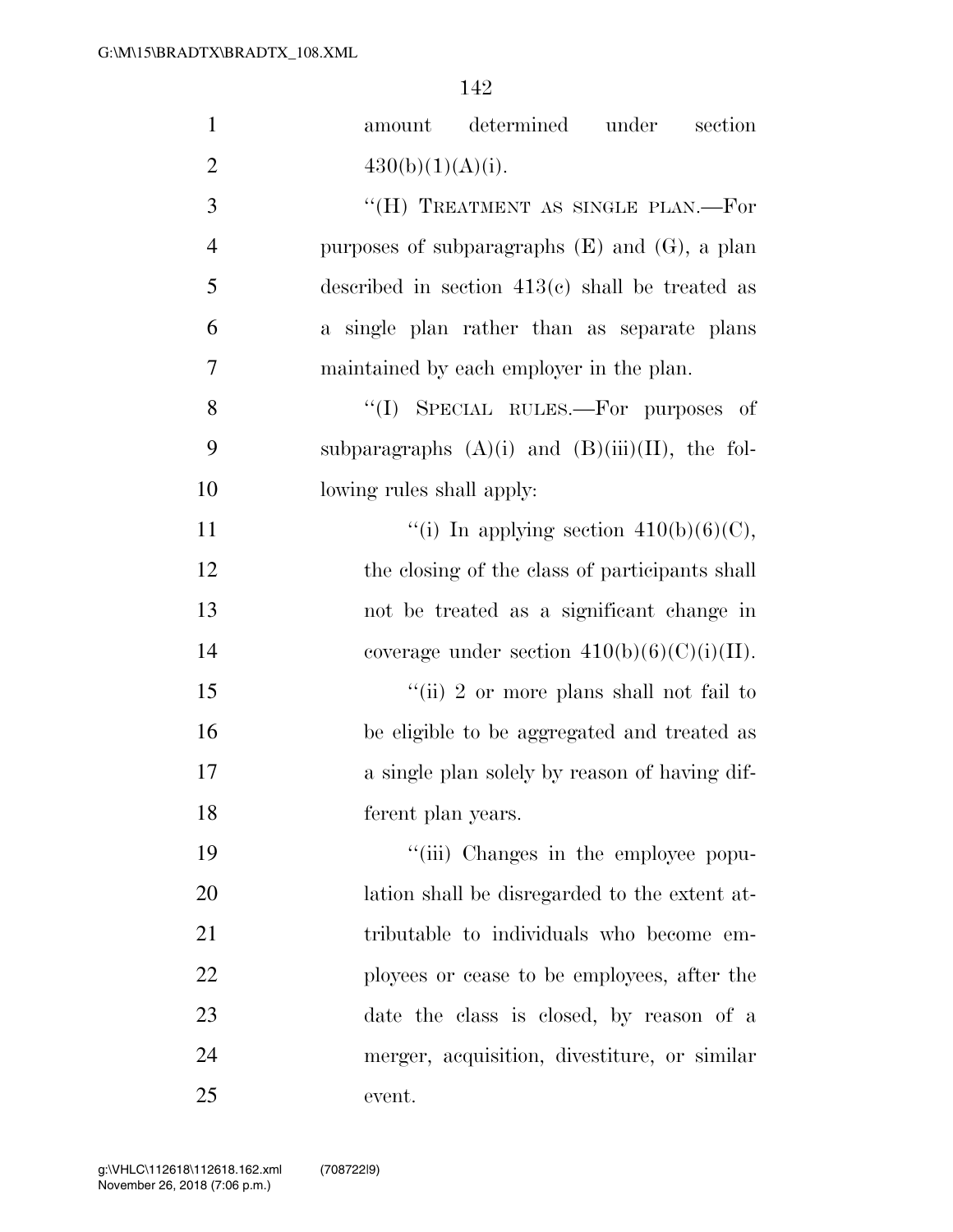| $\mathbf{1}$   | "(iv) Aggregation and all other testing             |
|----------------|-----------------------------------------------------|
| $\overline{2}$ | methodologies otherwise applicable under            |
| 3              | subsection $(a)(4)$ and section $410(b)$ may        |
| $\overline{4}$ | be taken into account.                              |
| 5              | The rule of clause (ii) shall also apply for pur-   |
| 6              | poses of determining whether plans to which         |
| 7              | subparagraph $(B)(i)$ applies may be aggregated     |
| 8              | and treated as 1 plan for purposes of deter-        |
| 9              | mining whether such plans meet the require-         |
| 10             | ments of subsection $(a)(4)$ and section $410(b)$ . |
| 11             | "(J) SPUN-OFF PLANS.—For purposes of                |
| 12             | this paragraph, if a portion of a defined benefit   |
| 13             | plan described in subparagraph $(A)$ or $(B)(iii)$  |
| 14             | is spun off to another employer and the spun-       |
| 15             | off plan continues to satisfy the requirements      |
| 16             | $of$ —                                              |
| 17             | "(i) subparagraph $(A)(i)$<br><sub>or</sub>         |
| 18             | $(B)(iii)(II)$ , whichever is applicable, if the    |
| 19             | original plan was still within the 3-year pe-       |
| 20             | riod described in such subparagraph at the          |
| 21             | time of the spin off, and                           |
| 22             | ``(ii)<br>subparagraph<br>(A)(ii)<br><b>or</b>      |

23 (B)(iii)(III), whichever is applicable,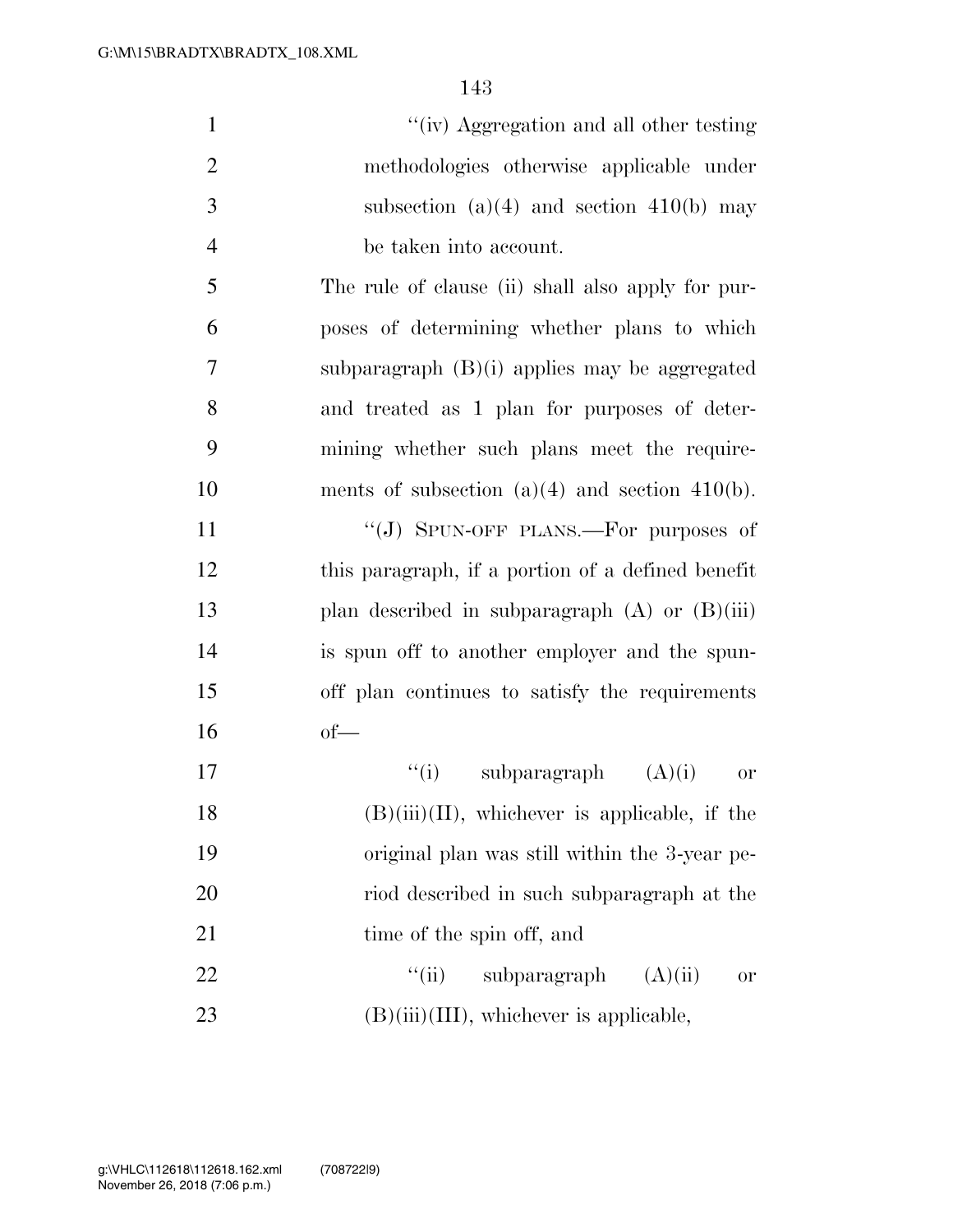| $\mathbf{1}$   | the treatment under subparagraph (A) or (B)      |
|----------------|--------------------------------------------------|
| $\overline{2}$ | of the spun-off plan shall continue with respect |
| 3              | to such other employer.                          |
| $\overline{4}$ | "(2) TESTING OF DEFINED CONTRIBUTION             |
| 5              | PLANS.                                           |
| 6              | "(A) TESTING ON A BENEFITS BASIS. $-A$           |
| 7              | defined contribution plan shall be permitted to  |
| 8              | be tested on a benefits basis if—                |
| 9              | "(i) such defined contribution plan              |
| 10             | provides make-whole contributions to a           |
| 11             | closed class of participants whose accruals      |
| 12             | under a defined benefit plan have been re-       |
| 13             | duced or eliminated,                             |
| 14             | "(ii) for the plan year of the defined           |
| 15             | contribution plan as of which the class eli-     |
| 16             | gible to receive such make-whole contribu-       |
| 17             | tions closes and the 2 succeeding plan           |
| 18             | years, such closed class of participants sat-    |
| 19             | the<br>requirements<br>of<br>isfies<br>section   |
| 20             | $410(b)(2)(A)(i)$ (determined by applying        |
| 21             | the rules of paragraph $(1)(I)$ ,                |
| 22             | "(iii) after the date as of which the            |
| 23             | class was closed, any plan amendment to          |
| 24             | the defined contribution plan which modi-        |
| 25             | fies the closed class or the allocations, ben-   |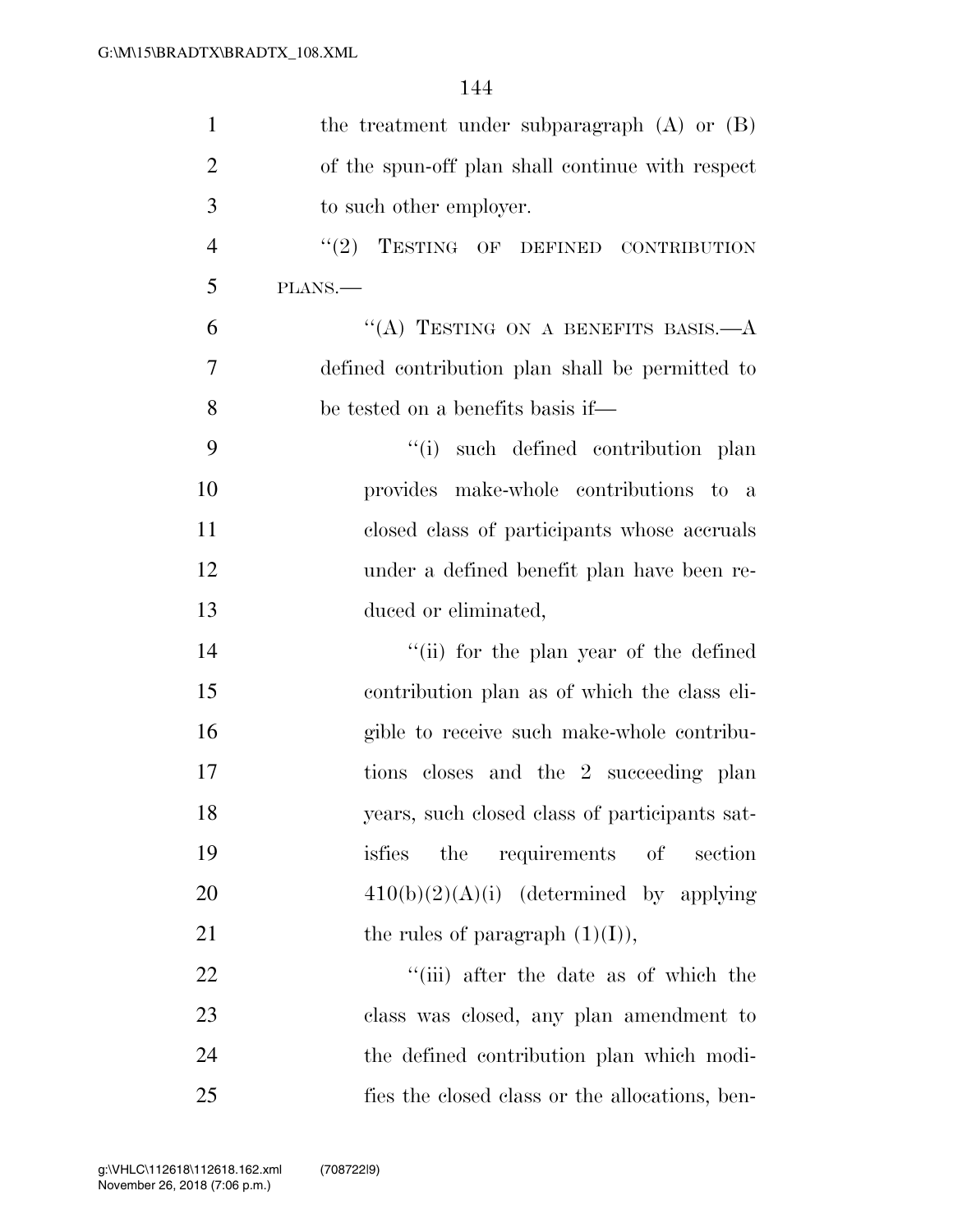| $\mathbf{1}$   | efits, rights, and features provided to such     |
|----------------|--------------------------------------------------|
| $\overline{2}$ | closed class does not discriminate signifi-      |
| 3              | cantly in favor of highly compensated em-        |
| $\overline{4}$ | ployees, and                                     |
| 5              | "(iv) the class was closed before April          |
| 6              | 5, 2017, or the defined benefit plan under       |
| 7              | clause (i) is described in paragraph $(1)(C)$    |
| 8              | (as applied for purposes of paragraph            |
| 9              | (1)(B)(iii)(IV)).                                |
| 10             | "(B) AGGREGATION WITH PLANS INCLUD-              |
| 11             | ING MATCHING CONTRIBUTIONS.                      |
| 12             | "(i) IN GENERAL.—With respect to 1               |
| 13             | more defined contribution plans de-<br><b>or</b> |
| 14             | scribed in subparagraph $(A)$ , for purposes     |
| 15             | of determining compliance with subsection        |
| 16             | $(a)(4)$ and section 410(b), the portion of      |
| 17             | such plans which provides make-whole con-        |
| 18             | tributions or other nonelective contribu-        |
| 19             | tions may be aggregated and tested on a          |
| 20             | benefits basis with the portion of 1 or          |
| 21             | more other defined contribution plans            |
| 22             | which-                                           |
| 23             | "(I) provides matching contribu-                 |
| 24             | tions (as defined in subsection                  |
| 25             | (m)(4)(A)),                                      |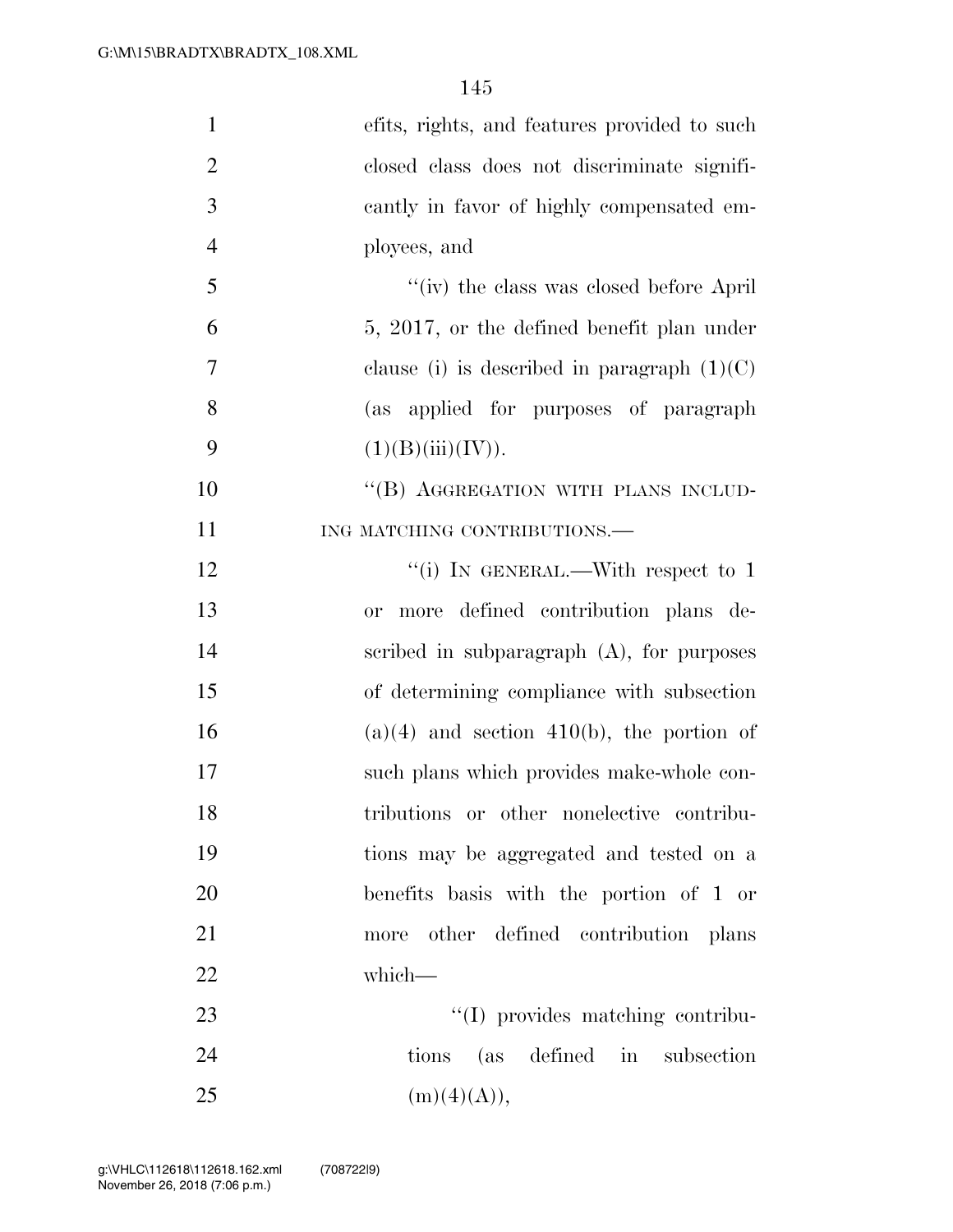| $\mathbf{1}$   | "(II) provides annuity contracts                   |
|----------------|----------------------------------------------------|
| $\overline{2}$ | described in section 403(b) which are              |
| 3              | purchased with matching contribu-                  |
| $\overline{4}$ | tions or nonelective contributions, or             |
| 5              | "(III) consists of an employee                     |
| 6              | stock ownership plan (within the                   |
| 7              | meaning of section $4975(e)(7)$ or a               |
| 8              | tax credit employee stock ownership                |
| 9              | plan (within the meaning of section                |
| 10             | $409(a)$ ).                                        |
| 11             | "(ii) SPECIAL RULES FOR MATCHING                   |
| 12             | CONTRIBUTIONS.—Rules similar to the                |
| 13             | rules of paragraph $(1)(B)(ii)$ shall apply        |
| 14             | for purposes of clause (i).                        |
| 15             | "(C) SPECIAL RULES FOR TESTING DE-                 |
| 16             | FINED CONTRIBUTION PLAN FEATURES PRO-              |
| 17             | VIDING MATCHING CONTRIBUTIONS TO CERTAIN           |
| 18             | OLDER, LONGER SERVICE PARTICIPANTS.-In             |
| 19             | the case of a defined contribution plan which      |
| 20             | provides benefits, rights, or features to a closed |
| 21             | class of participants whose accruals under a de-   |
| 22             | fined benefit plan have been reduced or elimi-     |
| 23             | nated, the plan shall not fail to satisfy the re-  |
| 24             | quirements of subsection $(a)(4)$ solely by reason |
| 25             | of the composition of the closed class or the      |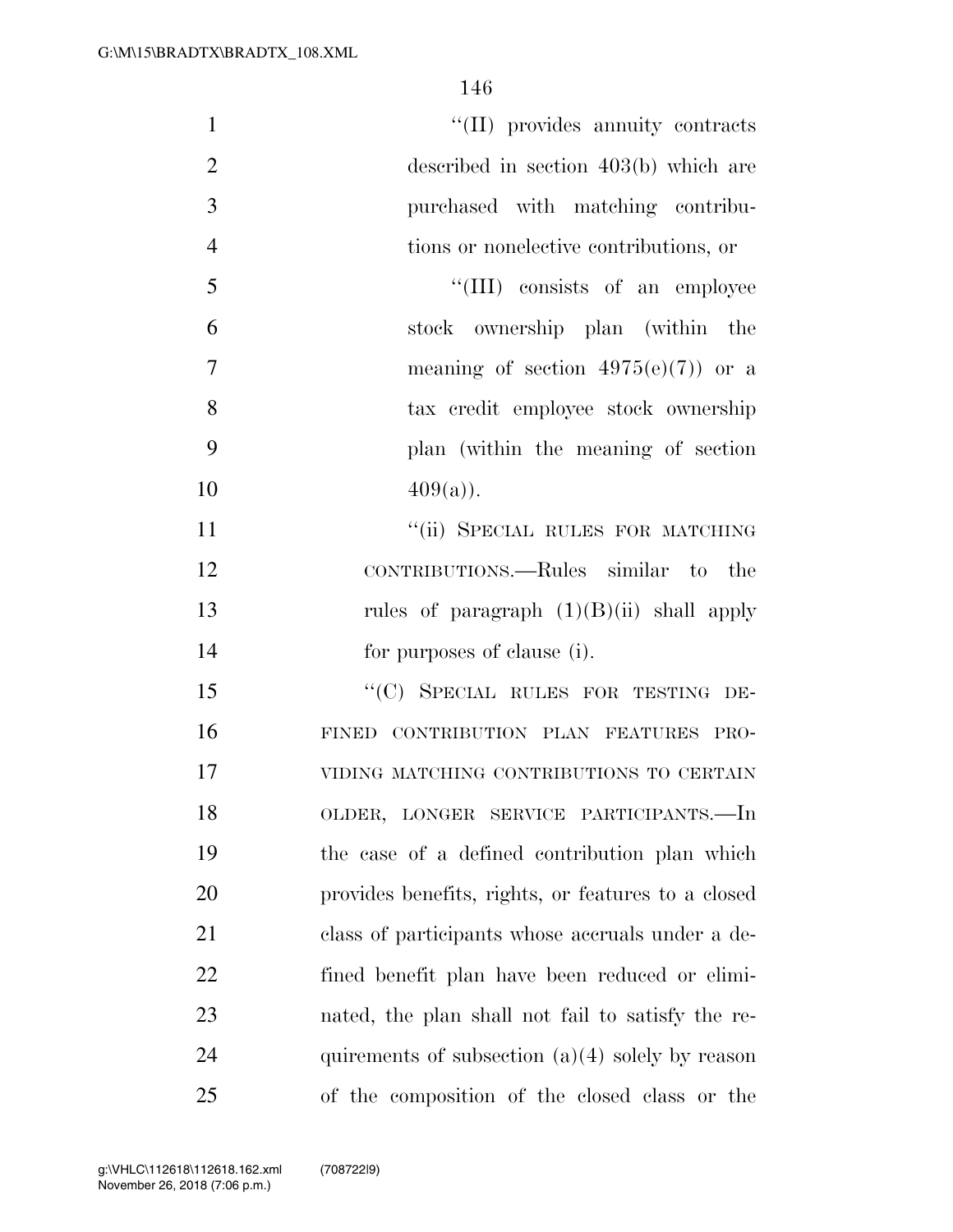| $\mathbf{1}$ | benefits, rights, or features provided to such    |
|--------------|---------------------------------------------------|
| 2            | closed class if the defined contribution plan and |
| 3            | defined benefit plan otherwise meet the require-  |
| 4            | ments of subparagraph $(A)$ but for the fact that |
| 5            | the make-whole contributions under the defined    |
| 6            | contribution plan are made in whole or in part    |
| 7            | through matching contributions.                   |

8 "(D) SPUN-OFF PLANS.—For purposes of this paragraph, if a portion of a defined con- tribution plan described in subparagraph (A) or (C) is spun off to another employer, the treat- ment under subparagraph (A) or (C) of the spun-off plan shall continue with respect to the other employer if such plan continues to comply with the requirements of clauses (ii) (if the original plan was still within the 3-year period described in such clause at the time of the spin off) and (iii) of subparagraph (A), as deter-19 mined for purposes of subparagraph (A) or (C), 20 whichever is applicable.

21 "(3) DEFINITIONS.—For purposes of this sub-section—

23 "(A) MAKE-WHOLE CONTRIBUTIONS.—EX-24 cept as otherwise provided in paragraph  $(2)(C)$ , the term 'make-whole contributions' means non-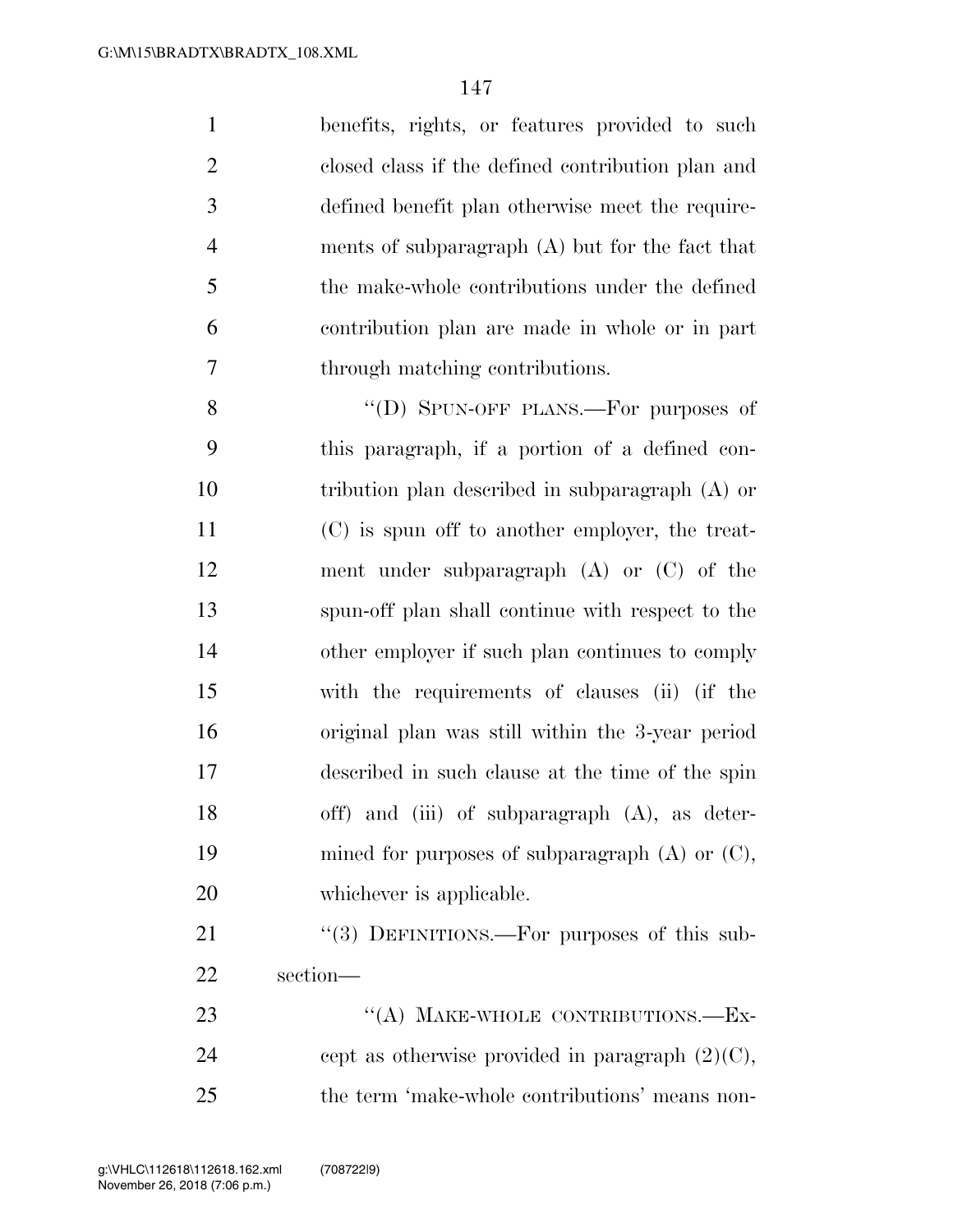elective allocations for each employee in the class which are reasonably calculated, in a con- sistent manner, to replace some or all of the re- tirement benefits which the employee would have received under the defined benefit plan and any other plan or qualified cash or deferred arrangement under subsection (k)(2) if no change had been made to such defined benefit plan and such other plan or arrangement. For purposes of the preceding sentence, consistency shall not be required with respect to employees who were subject to different benefit formulas under the defined benefit plan.

14 "(B) REFERENCES TO CLOSED CLASS OF PARTICIPANTS.—References to a closed class of participants and similar references to a closed class shall include arrangements under which 1 or more classes of participants are closed, ex- cept that 1 or more classes of participants closed on different dates shall not be aggre- gated for purposes of determining the date any 22 such class was closed.

23 "'(C) HIGHLY COMPENSATED EMPLOYEE. The term 'highly compensated employee' has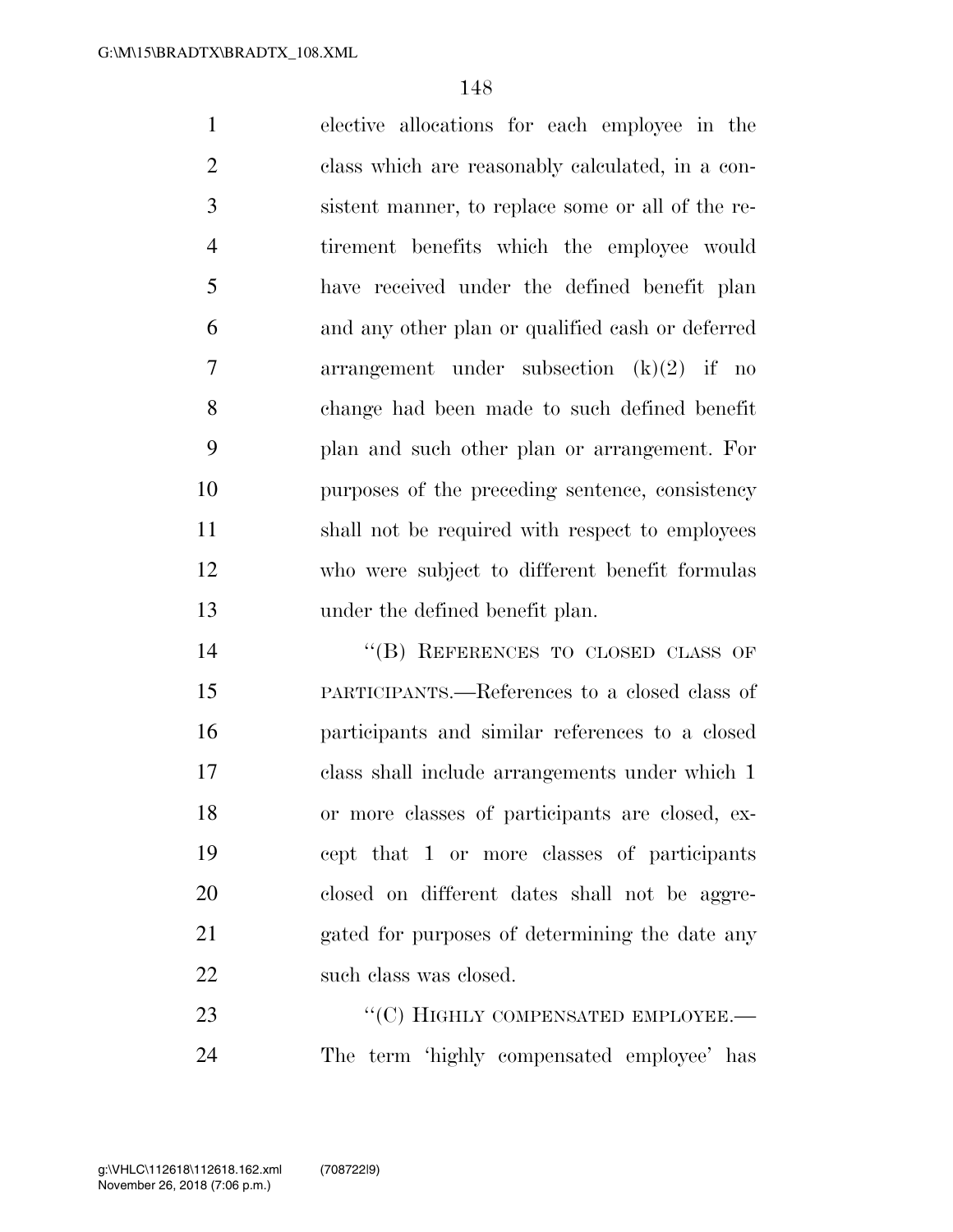| $\mathbf{1}$   | the meaning given such term in<br>section                  |
|----------------|------------------------------------------------------------|
| $\overline{2}$ | $414(q)$ .".                                               |
| 3              | (b)<br>PARTICIPATION<br>REQUIREMENTS.-Section              |
| $\overline{4}$ | $401(a)(26)$ is amended by adding at the end the following |
| 5              | new subparagraph:                                          |
| 6              | "(I) PROTECTED PARTICIPANTS.—                              |
| $\overline{7}$ | "(i) IN GENERAL.—A plan shall be                           |
| 8              | deemed to satisfy the requirements of sub-                 |
| 9              | paragraph $(A)$ if—                                        |
| 10             | $\lq\lq$ (I) the plan is amended—                          |
| 11             | "(aa) to cease all benefit ac-                             |
| 12             | cruals, or                                                 |
| 13             | "(bb) to provide future ben-                               |
| 14             | efit accruals only to a closed                             |
| 15             | class of participants,                                     |
| 16             | $\lq\lq$ (II) the plan satisfies subpara-                  |
| 17             | $graph(A)$ (without regard to this sub-                    |
| 18             | paragraph) as of the effective date of                     |
| 19             | the amendment, and                                         |
| 20             | "(III) the amendment was adopt-                            |
| 21             | ed before April 5, 2017, or the plan is                    |
| 22             | described in clause (ii).                                  |
| 23             | "(ii) PLANS DESCRIBED.—A plan is                           |
| 24             | described in this clause if the plan would                 |
| 25             | be described in subsection $(o)(1)(C)$ , as ap-            |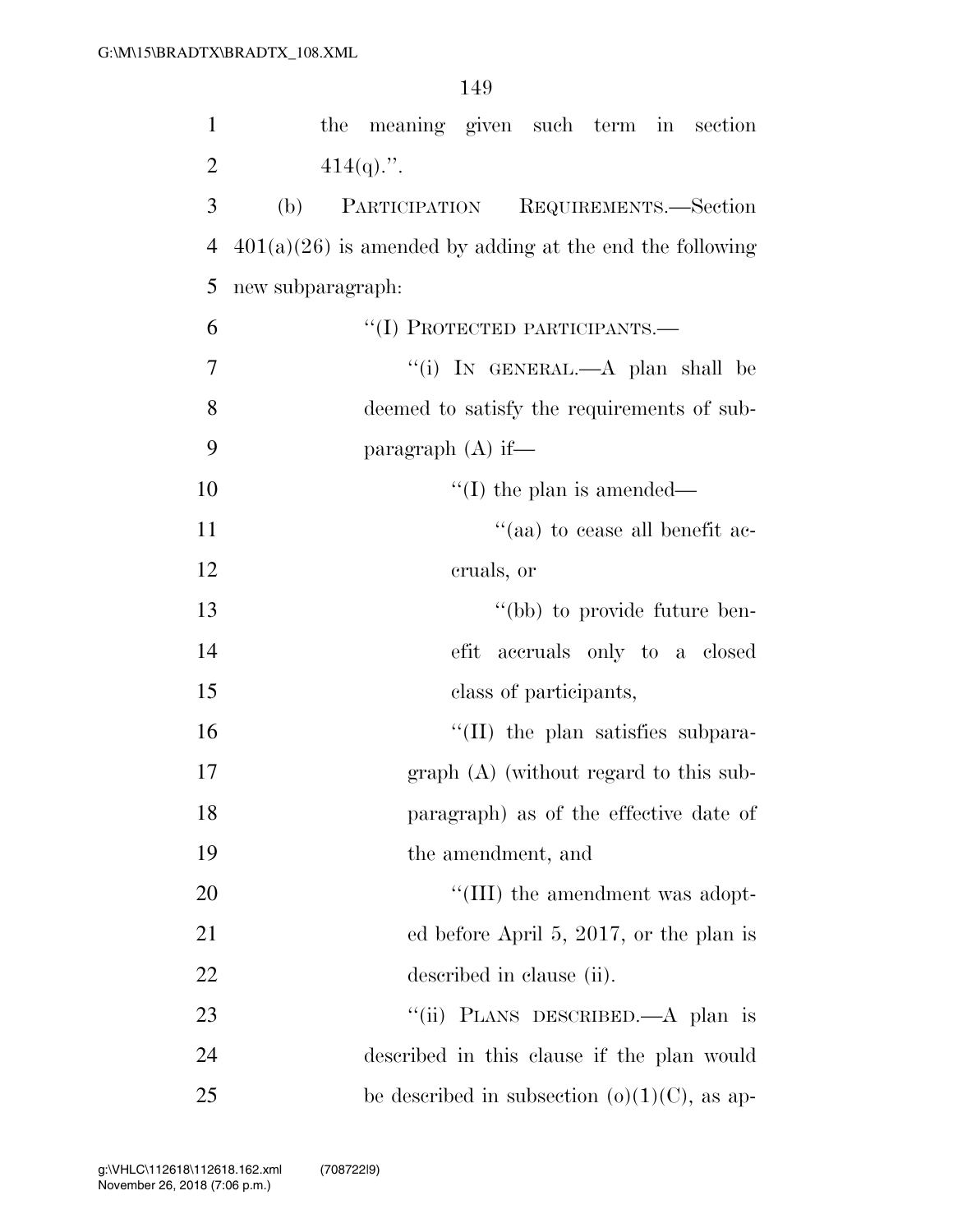| $\mathbf{1}$   | plied<br>for purposes of<br>subsection                 |
|----------------|--------------------------------------------------------|
| $\overline{2}$ | $(o)(1)(B)(iii)(IV)$ and by treating the effec-        |
| 3              | tive date of the amendment as the date the             |
| $\overline{4}$ | class was closed for purposes of subsection            |
| 5              | $(o)(1)(C)$ .                                          |
| 6              | "(iii) SPECIAL RULES.—For purposes                     |
| $\tau$         | of clause $(i)(II)$ , in applying section              |
| 8              | $410(b)(6)(C)$ , the amendments described in           |
| 9              | clause (i) shall not be treated as a signifi-          |
| 10             | cant change in coverage under section                  |
| 11             | 410(b)(6)(C)(i)(II).                                   |
| 12             | "(iv) SPUN-OFF PLANS.—For pur-                         |
| 13             | poses of this subparagraph, if a portion of            |
| 14             | a plan described in clause (i) is spun off to          |
| 15             | another employer, the treatment under                  |
| 16             | clause (i) of the spun-off plan shall con-             |
| $17\,$         | tinue with respect to the other employer.".            |
| 18             | (c) EFFECTIVE DATE.-                                   |
| 19             | (1) IN GENERAL.—Except as provided in para-            |
| 20             | $graph (2)$ , the amendments made by this section      |
| 21             | shall take effect on the date of the enactment of this |
| 22             | Act, without regard to whether any plan modifica-      |
| 23             | tions referred to in such amendments are adopted or    |
| 24             | effective before, on, or after such date of enactment. |
| 25             | $(2)$ SPECIAL RULES.—                                  |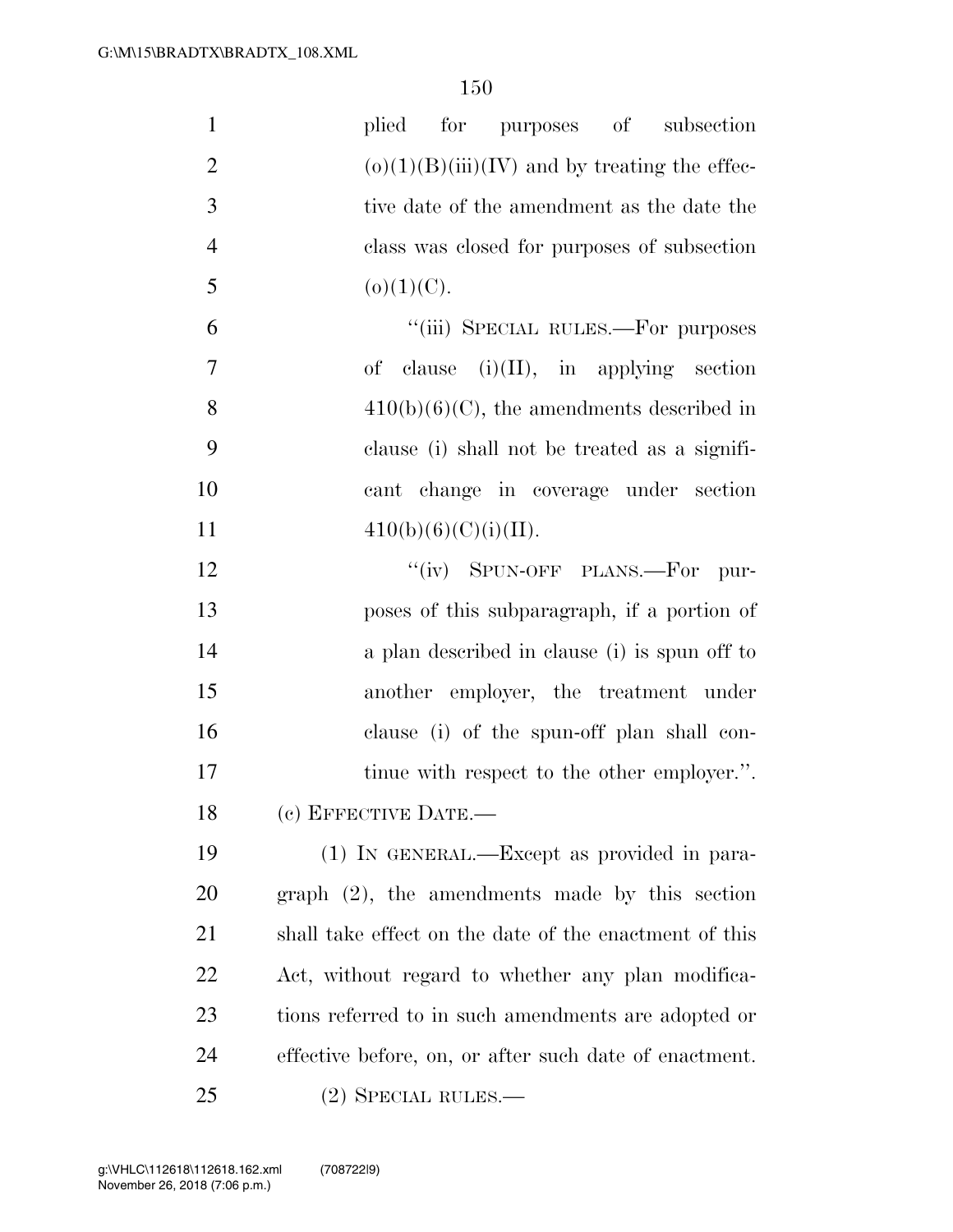| $\mathbf{1}$   | (A)<br>ELECTION OF EARLIER APPLICA-                    |
|----------------|--------------------------------------------------------|
| $\overline{2}$ | TION.—At the election of the plan sponsor, the         |
| 3              | amendments made by this section shall apply to         |
| $\overline{4}$ | plan years beginning after December 31, 2013.          |
| 5              | (B) CLOSED CLASSES OF PARTICIPANTS.—                   |
| 6              | purposes of paragraphs $(1)(A)(iii)$ ,<br>For          |
| $\overline{7}$ | $(1)(B)(iii)(IV)$ , and $(2)(A)(iv)$ of section 401(o) |
| 8              | of the Internal Revenue Code of 1986 (as added         |
| 9              | by this section), a closed class of participants       |
| 10             | shall be treated as being closed before April 5,       |
| 11             | 2017, if the plan sponsor's intention to create        |
| 12             | such closed class is reflected in formal written       |
| 13             | documents and communicated to participants             |
| 14             | before such date.                                      |
| 15             | (C)<br>CERTAIN POST-ENACTMENT<br><b>PLAN</b>           |
| 16             | AMENDMENTS.—A plan shall not be treated as             |
| 17             | failing to be eligible for the application of sec-     |
| 18             | tion $401(0)(1)(A)$ , $401(0)(1)(B)(iii)$ ,<br>or      |
| 19             | $401(a)(26)$ of such Code (as added by this sec-       |
| 20             | tion) to such plan solely because in the case          |
| 21             | $of$ —                                                 |
| 22             | (i) such section $401(0)(1)(A)$ , the plan             |
| 23             | was amended before the date of the enact-              |
| 24             | ment of this Act to eliminate 1 or more                |
| 25             | benefits, rights, or features, and is further          |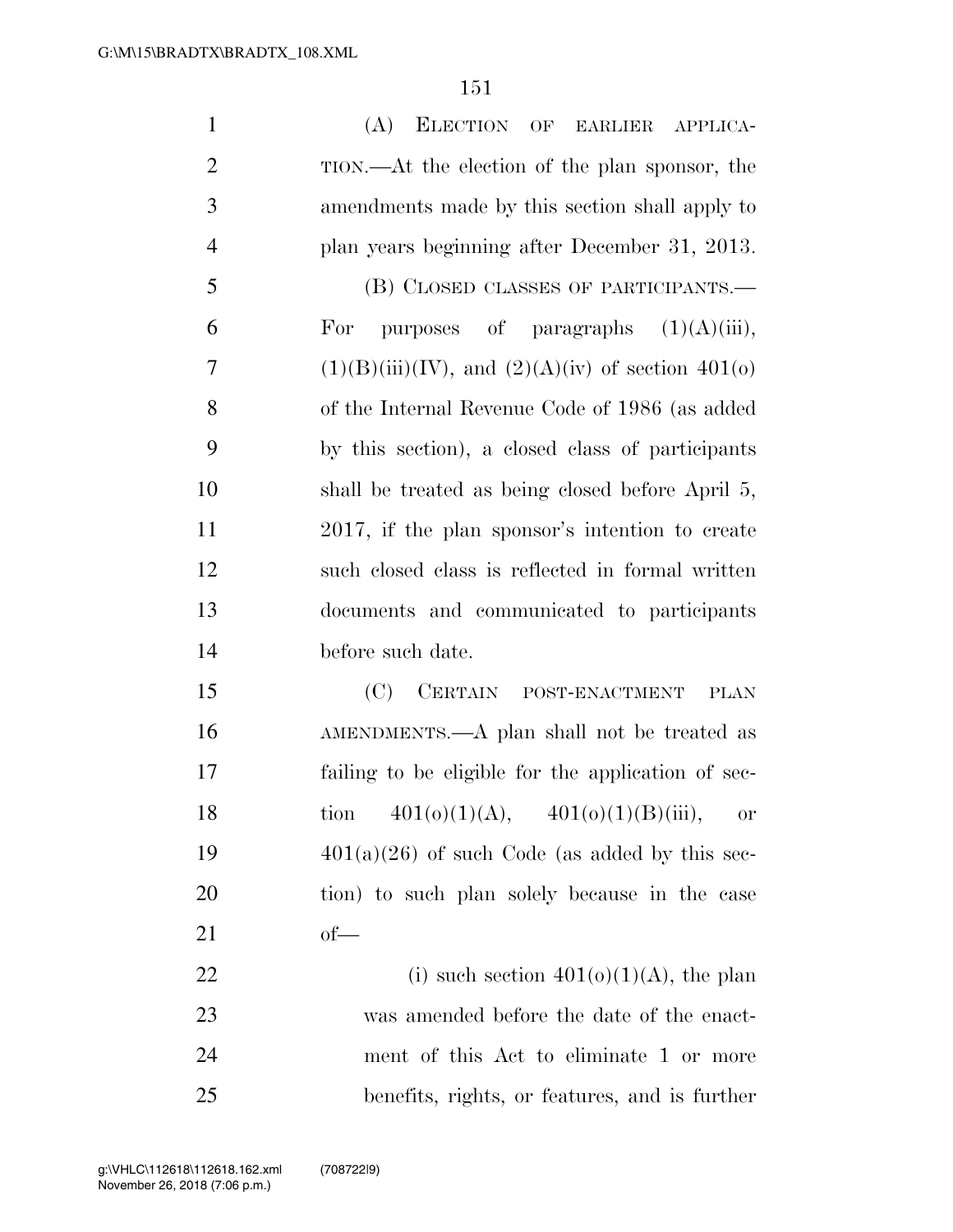amended after such date of enactment to 2 provide such previously eliminated benefits, rights, or features to a closed class of par- ticipants, or 5 (ii) such section  $401(0)(1)(B)(iii)$  or 6 section  $401(a)(26)$ , the plan was amended before the date of the enactment of this Act to cease all benefit accruals, and is

 further amended after such date of enact- ment to provide benefit accruals to a closed class of participants. Any such section shall only apply if the plan otherwise meets the requirements of such section and in ap- plying such section, the date the class of participants is closed shall be the effective date of the later amendment.

**SEC. 323. FIDUCIARY SAFE HARBOR FOR SELECTION OF** 

**LIFETIME INCOME PROVIDER.** 

 Section 404 of the Employee Retirement Income Se- curity Act of 1974 (29 U.S.C. 1104) is amended by adding at the end the following:

22 "(e) SAFE HARBOR FOR ANNUITY SELECTION.—

23  $\frac{4}{1}$  In GENERAL.—With respect to the selec- tion of an insurer for a guaranteed retirement in-come contract, the requirements of subsection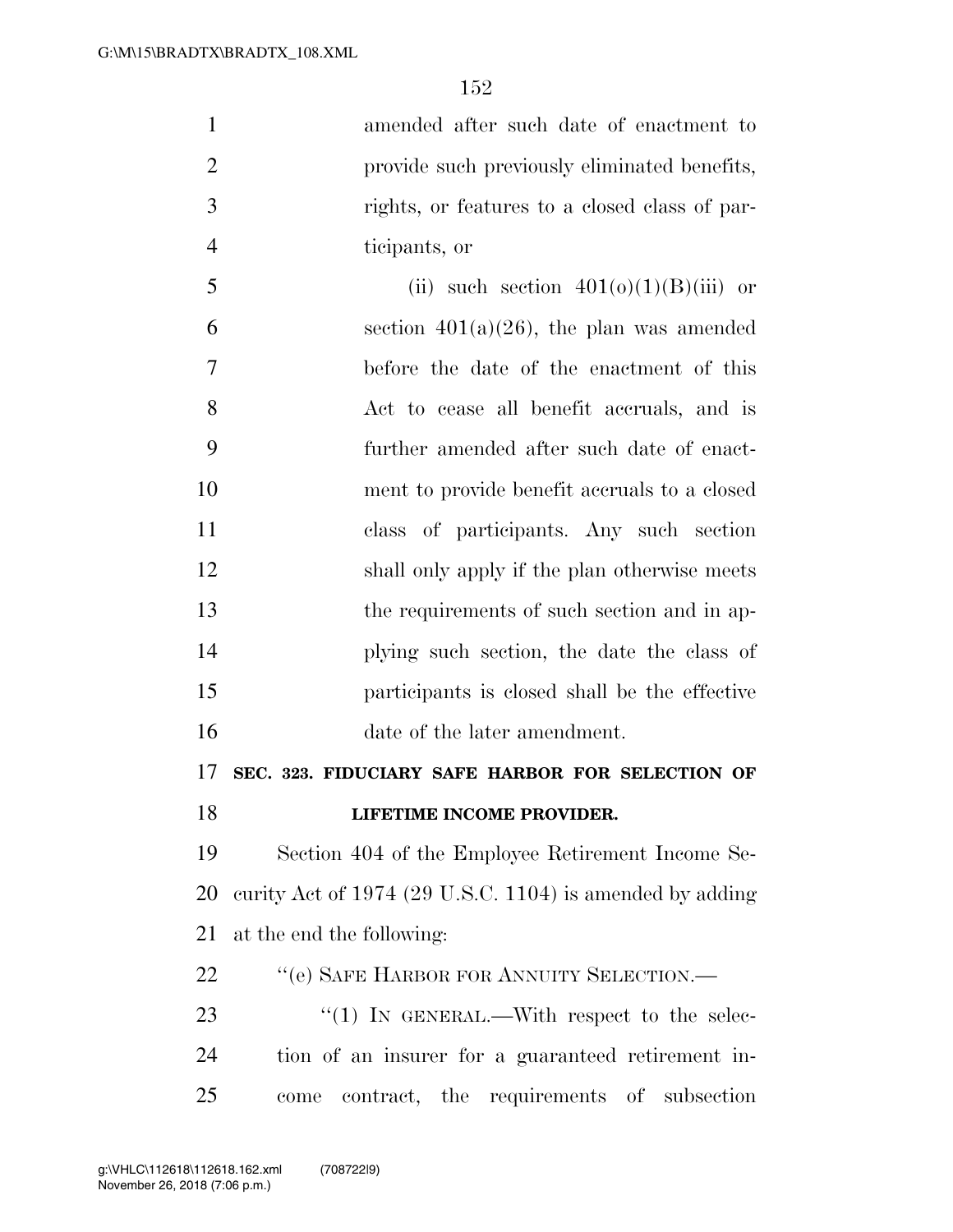| $\mathbf{1}$   | $(a)(1)(B)$ will be deemed to be satisfied if a fidu- |
|----------------|-------------------------------------------------------|
| $\overline{2}$ | ciary—                                                |
| 3              | "(A) engages in an objective, thorough,               |
| $\overline{4}$ | and analytical search for the purpose of identi-      |
| 5              | fying insurers from which to purchase such con-       |
| 6              | tracts;                                               |
| $\overline{7}$ | $\lq\lq$ with respect to each insurer identified      |
| 8              | under subparagraph $(A)$ —                            |
| 9              | "(i) considers the financial capability               |
| 10             | of such insurer to satisfy its obligations            |
| 11             | under the guaranteed retirement income                |
| 12             | contract; and                                         |
| 13             | "(ii) considers the cost (including fees              |
| 14             | and commissions) of the guaranteed retire-            |
| 15             | ment income contract offered by the in-               |
| 16             | surer in relation to the benefits and prod-           |
| 17             | uct features of the contract and adminis-             |
| 18             | trative services to be provided under such            |
| 19             | contract; and                                         |
| 20             | "(C) on the basis of such consideration,              |
| 21             | concludes that—                                       |
| 22             | "(i) at the time of the selection, the                |
| 23             | insurer is financially capable of satisfying          |
| 24             | its obligations under the guaranteed retire-          |
| $25\,$         | ment income contract; and                             |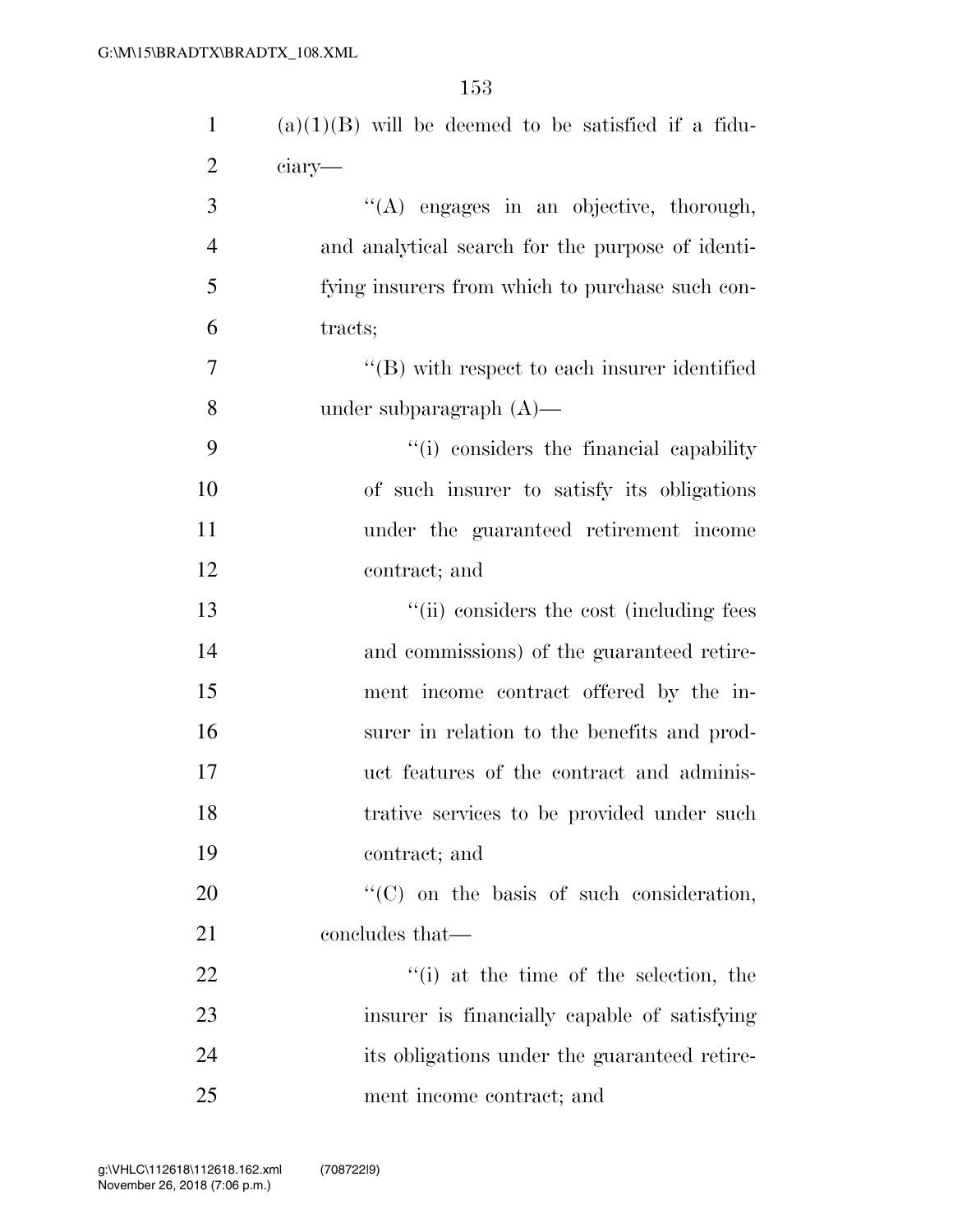| $\mathbf{1}$   | "(ii) the relative cost of the selected                |
|----------------|--------------------------------------------------------|
| $\overline{2}$ | guaranteed retirement income contract as               |
| 3              | described in subparagraph $(B)(ii)$ is rea-            |
| $\overline{4}$ | sonable.                                               |
| 5              | $``(2)$ FINANCIAL CAPABILITY OF<br><b>THE</b><br>IN-   |
| 6              | SURER.—A fiduciary will be deemed to satisfy the       |
| 7              | requirements of paragraphs $(1)(B)(i)$ and $(1)(C)(i)$ |
| 8              | $if$ —                                                 |
| 9              | $\lq\lq$ the fiduciary obtains written rep-            |
| 10             | resentations from the insurer that—                    |
| 11             | "(i) the insurer is licensed to offer                  |
| 12             | guaranteed retirement income contracts;                |
| 13             | "(ii) the insurer, at the time of selec-               |
| 14             | tion and for each of the immediately pre-              |
| 15             | eeding 7 plan years—                                   |
| 16             | "(I) operates under a certificate                      |
| 17             | of authority from the insurance com-                   |
| 18             | missioner of its domiciliary State                     |
| 19             | which has not been revoked or sus-                     |
| 20             | pended;                                                |
| 21             | "(II) has filed audited financial                      |
| 22             | statements in accordance with the                      |
| 23             | laws of its domiciliary State under ap-                |
| 24             | plicable statutory accounting prin-                    |
| 25             | ciples;                                                |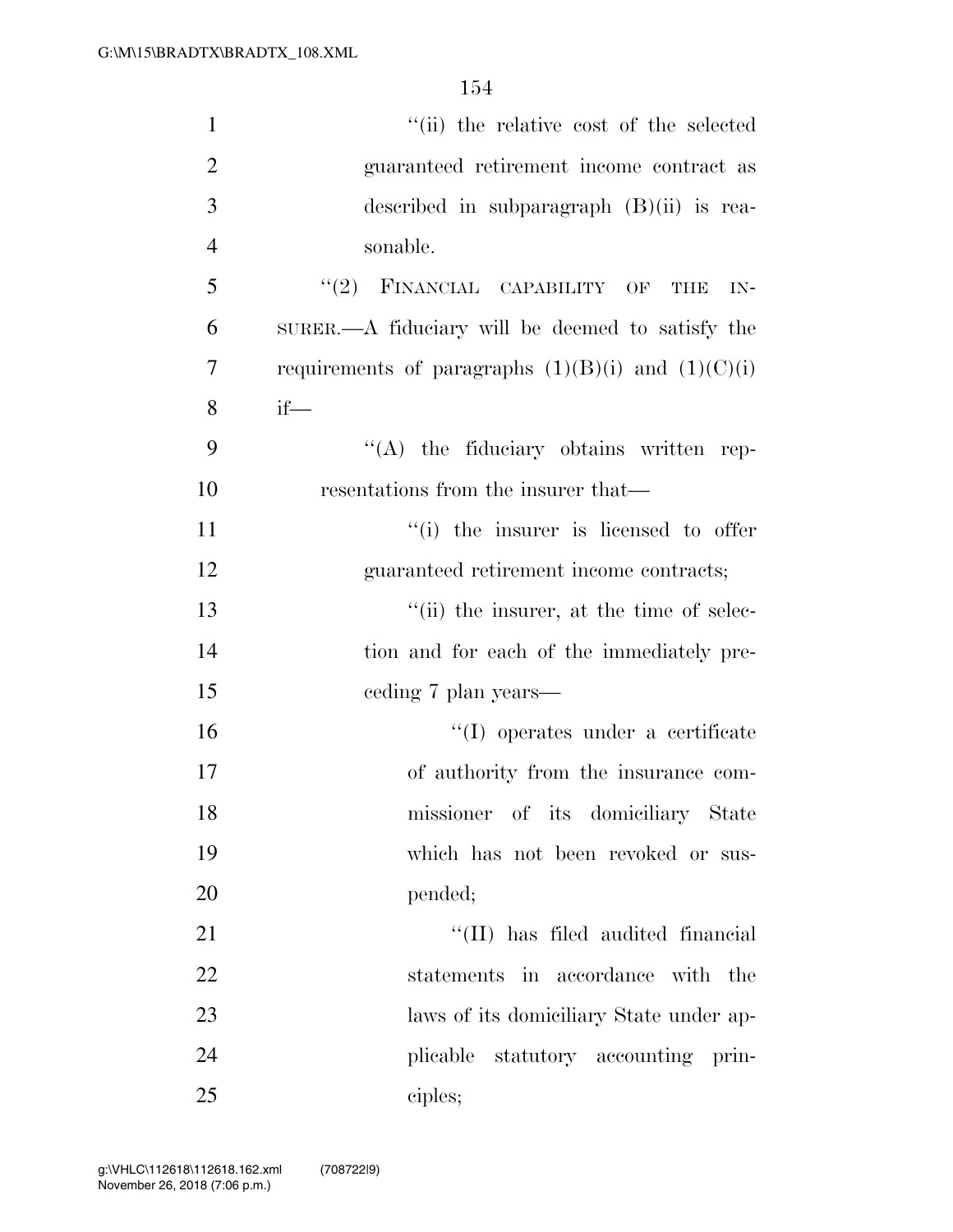| $\mathbf{1}$   | "(III) maintains (and has main-                |
|----------------|------------------------------------------------|
| $\overline{2}$ | tained) reserves which satisfies all the       |
| 3              | statutory requirements of all States           |
| $\overline{4}$ | where the insurer does business; and           |
| 5              | $\lq\lq (IV)$ is not operating under an        |
| 6              | order of supervision, rehabilitation, or       |
| $\overline{7}$ | liquidation;                                   |
| 8              | "(iii) the insurer undergoes, at least         |
| 9              | every 5 years, a financial examination         |
| 10             | (within the meaning of the law of its domi-    |
| 11             | ciliary State) by the insurance commis-        |
| 12             | sioner of the domiciliary State (or rep-       |
| 13             | resentative, designee, or other party ap-      |
| 14             | proved by such commissioner); and              |
| 15             | "(iv) the insurer will notify the fidu-        |
| 16             | ciary of any change in circumstances oc-       |
| 17             | curring after the provision of the represen-   |
| 18             | tations in clauses (i), (ii), and (iii) which  |
| 19             | would preclude the insurer from making         |
| 20             | such representations at the time of            |
| 21             | issuance of the guaranteed retirement in-      |
| 22             | come contract; and                             |
| 23             | "(B) after receiving such representations      |
| 24             | and as of the time of selection, the fiduciary |
| 25             | has not received any notice described in sub-  |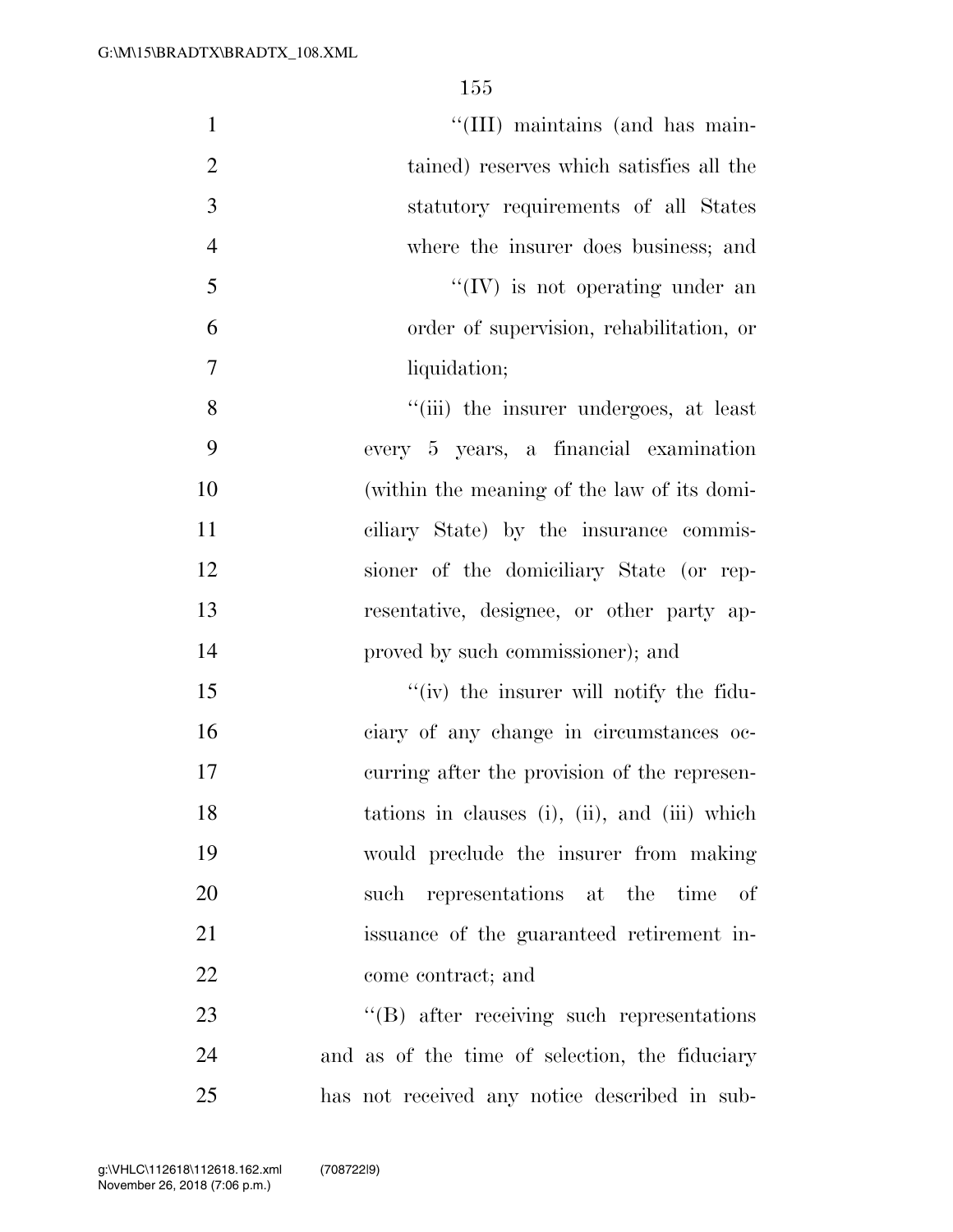| $\mathbf{1}$   | paragraph $(A)(iv)$ and is in possession of no         |
|----------------|--------------------------------------------------------|
| $\overline{2}$ | other information which would cause the fidu-          |
| 3              | ciary to question the representations provided.        |
| $\overline{4}$ | "(3) NO REQUIREMENT TO SELECT LOWEST                   |
| 5              | COST.—Nothing in this subsection shall be construed    |
| 6              | to require a fiduciary to select the lowest cost con-  |
| 7              | tract. A fiduciary may consider the value of a con-    |
| 8              | tract, including features and benefits of the contract |
| 9              | and attributes of the insurer (including, without lim- |
| 10             | itation, the insurer's financial strength) in conjunc- |
| 11             | tion with the cost of the contract.                    |
| 12             | $``(4)$ TIME OF SELECTION.—                            |
| 13             | "(A) IN GENERAL.—For purposes of this                  |
| 14             | subsection, the time of selection is—                  |
| 15             | "(i) the time that the insurer and the                 |
| 16             | contract are selected for distribution of              |
| 17             | benefits to a specific participant or bene-            |
| 18             | ficiary; or                                            |
| 19             | "(ii) if the fiduciary periodically re-                |
| 20             | views the continuing appropriateness of the            |
| 21             | conclusion described in paragraph $(1)(C)$             |
| 22             | with respect to a selected insurer, taking             |
| 23             | into account the considerations described              |
| 24             | in such paragraph, the time that the in-               |
| 25             | surer and the contract are selected to pro-            |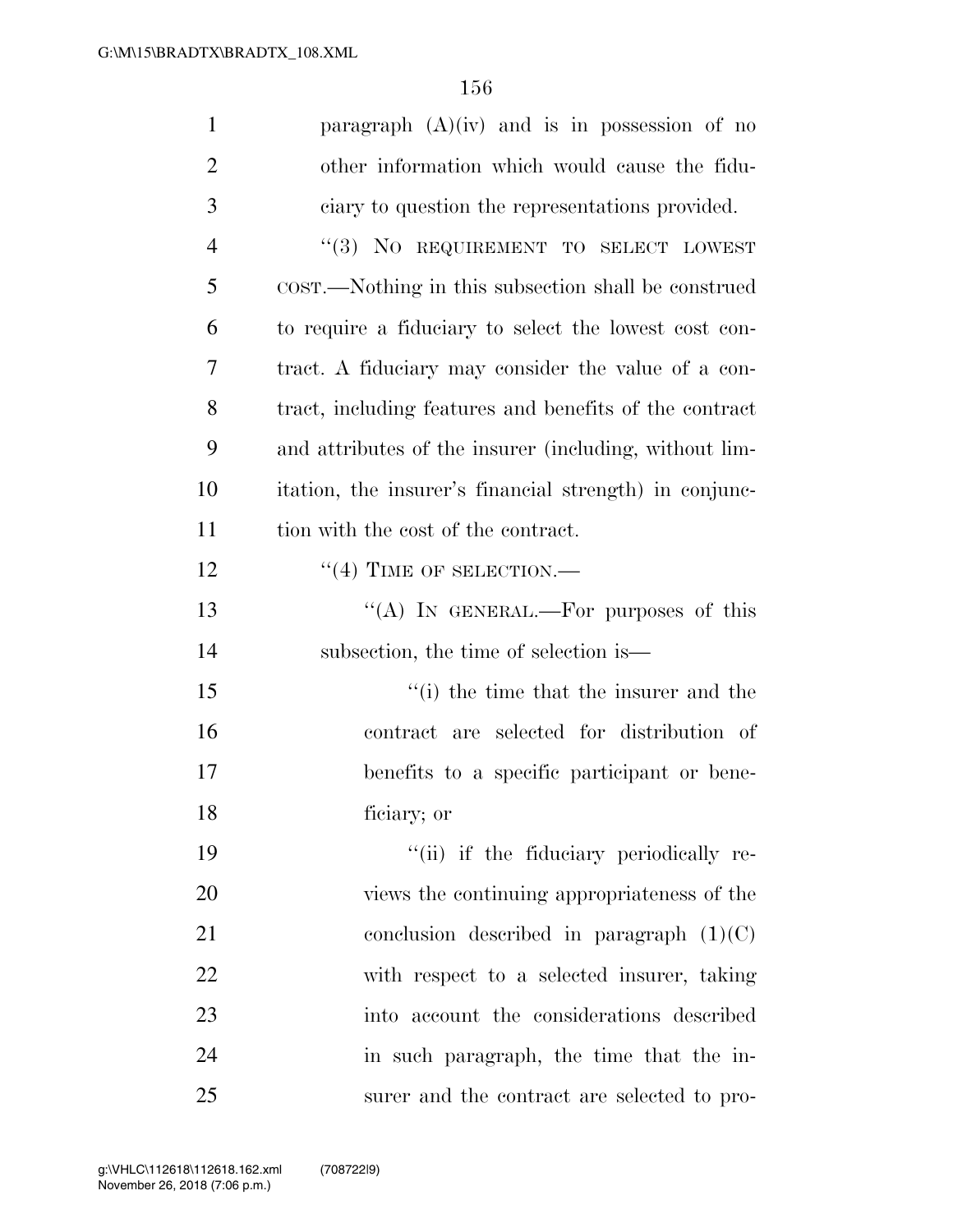| $\mathbf{1}$   | vide benefits at future dates to participants           |
|----------------|---------------------------------------------------------|
| $\overline{2}$ | or beneficiaries under the plan.                        |
| 3              | Nothing in the preceding sentence shall be con-         |
| $\overline{4}$ | strued to require the fiduciary to review the ap-       |
| 5              | propriateness of a selection after the purchase         |
| 6              | of a contract for a participant or beneficiary.         |
| 7              | "(B) PERIODIC REVIEW.—A fiduciary will                  |
| 8              | be deemed to have conducted the periodic re-            |
| 9              | view described in subparagraph $(A)(ii)$ if the fi-     |
| 10             | duciary obtains the written representations de-         |
| 11             | scribed in clauses (i), (ii), and (iii) of paragraph    |
| 12             | $(2)(A)$ from the insurer on an annual basis, un-       |
| 13             | less the fiduciary receives any notice described        |
| 14             | in paragraph $(2)(A)(iv)$ or otherwise becomes          |
| 15             | aware of facts that would cause the fiduciary to        |
| 16             | question such representations.                          |
| 17             | "(5) LIMITED LIABILITY.—A fiduciary which               |
| 18             | satisfies the requirements of this subsection shall not |
| 19             | be liable following the distribution of any benefit, or |
| 20             | the investment by or on behalf of a participant or      |
| 21             | beneficiary pursuant to the selected guaranteed re-     |
| <u>22</u>      | tirement income contract, for any losses that may       |
| 23             | result to the participant or beneficiary due to an in-  |
| 24             | surer's inability to satisfy its financial obligations  |
| 25             | under the terms of such contract.                       |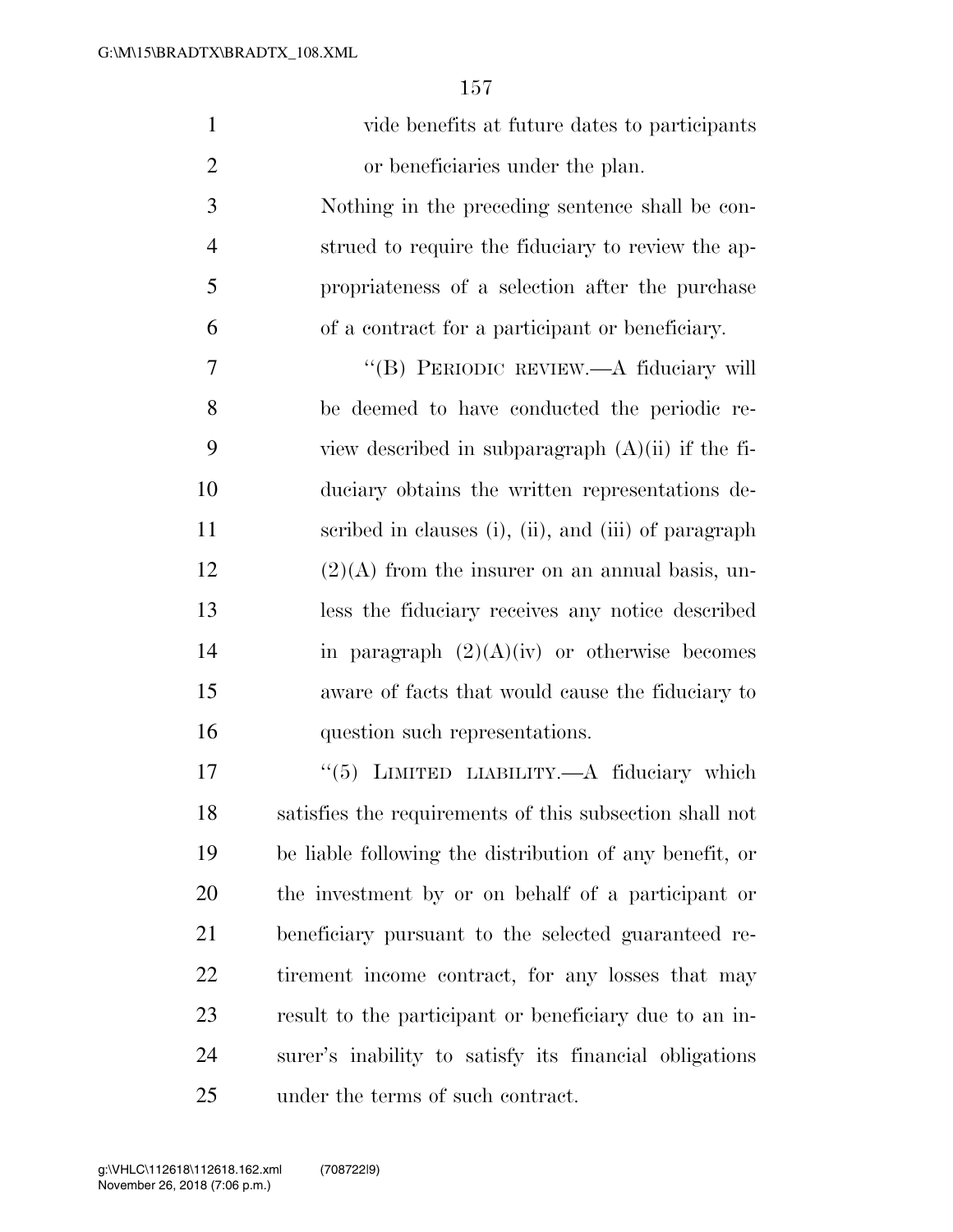| $\mathbf{1}$   | "(6) DEFINITIONS.—For purposes of this sub-            |
|----------------|--------------------------------------------------------|
| $\overline{2}$ | section-                                               |
| 3              | "(A) INSURER.—The term 'insurer' means                 |
| $\overline{4}$ | an insurance company, insurance service, or in-        |
| 5              | surance organization, including affiliates of          |
| 6              | such companies.                                        |
| 7              | "(B) GUARANTEED RETIREMENT INCOME                      |
| 8              | CONTRACT.—The term 'guaranteed retirement              |
| 9              | income contract' means an annuity contract for         |
| 10             | a fixed term or a contract (or provision or fea-       |
| 11             | ture thereof) which provides guaranteed bene-          |
| 12             | fits annually (or more frequently) for at least        |
| 13             | the remainder of the life of the participant or        |
| 14             | the joint lives of the participant and the partici-    |
| 15             | pant's designated beneficiary as part of an indi-      |
| 16             | vidual account plan.".                                 |
| 17             | SEC. 324. DISCLOSURE REGARDING LIFETIME INCOME.        |
| 18             | (a) IN GENERAL.—Subparagraph (B) of section            |
| 19             | $105(a)(2)$ of the Employee Retirement Income Security |
| 20             | Act of 1974 (29 U.S.C. 1025(a)(2)) is amended—         |
| 21             | $(1)$ in clause (i), by striking "and" at the end;     |
| 22             | $(2)$ in clause (ii), by striking "diversification."   |
| 23             | and inserting "diversification, and"; and              |
| 24             | $(3)$ by inserting at the end the following:           |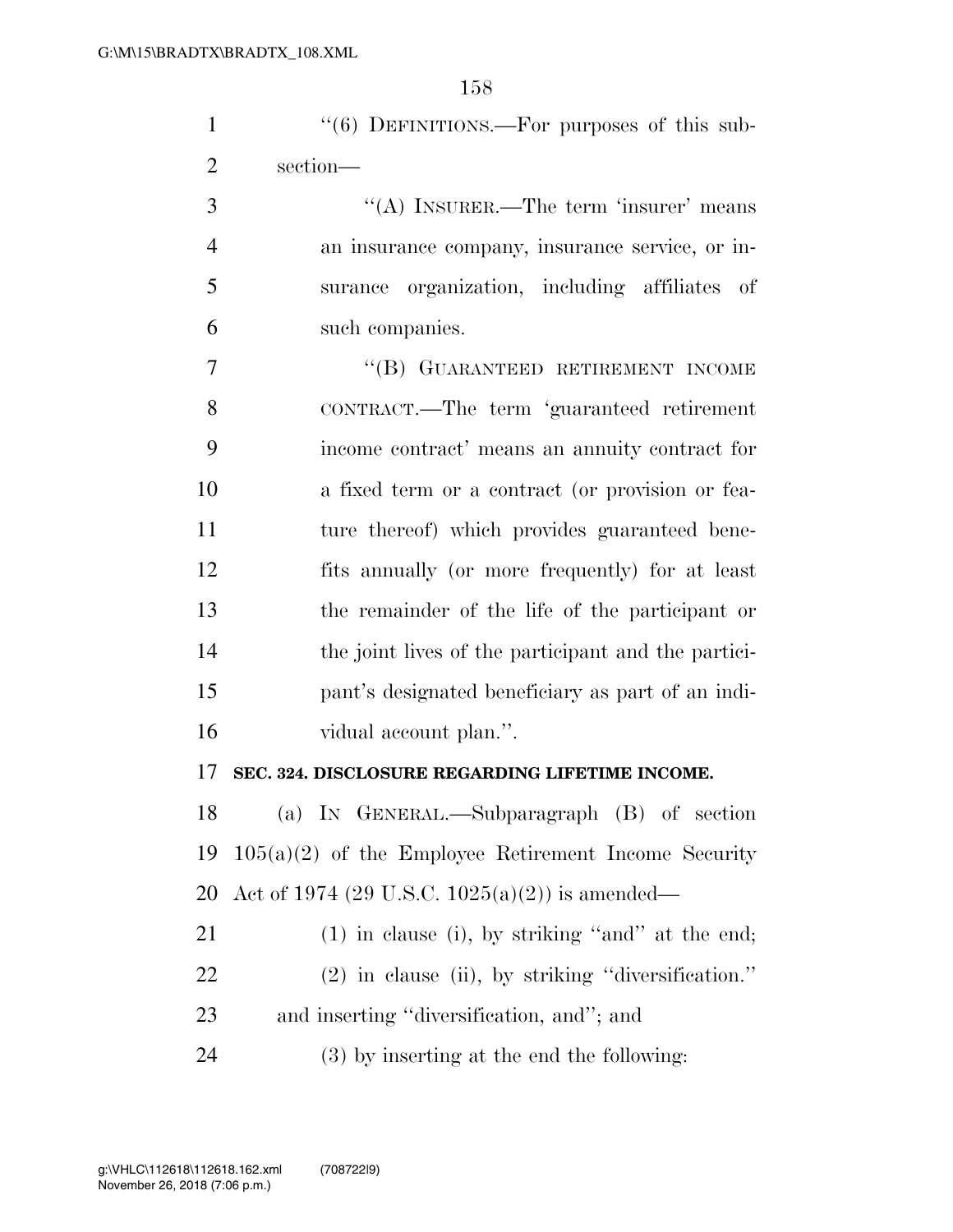| $\mathbf{1}$   | "(iii) the lifetime income disclosure                   |
|----------------|---------------------------------------------------------|
| $\mathbf{2}$   | described in subparagraph $(D)(i)$ .                    |
| 3              | In the case of pension benefit statements de-           |
| $\overline{4}$ | scribed in clause (i) of paragraph $(1)(A)$ , a life-   |
| 5              | time income disclosure under clause (iii) of this       |
| 6              | subparagraph shall be required to be included           |
| 7              | in only one pension benefit statement during            |
| 8              | any one 12-month period.".                              |
| 9              | (b) LIFETIME INCOME.—Paragraph (2) of section           |
| 10             | $105(a)$ of the Employee Retirement Income Security Act |
| 11             | of 1974 (29 U.S.C. 1025(a)) is amended by adding at the |
| 12             | end the following new subparagraph:                     |
| 13             | "(D) LIFETIME INCOME DISCLOSURE.-                       |
| 14             | $``(i)$ IN GENERAL.—                                    |
| 15             | "(I) DISCLOSURE.—A lifetime in-                         |
| 16             | come disclosure shall set forth the life-               |
| 17             | time income stream equivalent of the                    |
| 18             | total benefits accrued with respect to                  |
| 19             | the participant or beneficiary.                         |
| 20             | "(II) LIFETIME INCOME STREAM                            |
| 21             | EQUIVALENT OF THE TOTAL BENE-                           |
| 22             | FITS ACCRUED.—For purposes of this                      |
| 23             | subparagraph, the term 'lifetime in-                    |
| 24             | come stream equivalent of the total                     |
| 25             | benefits accrued' means the amount of                   |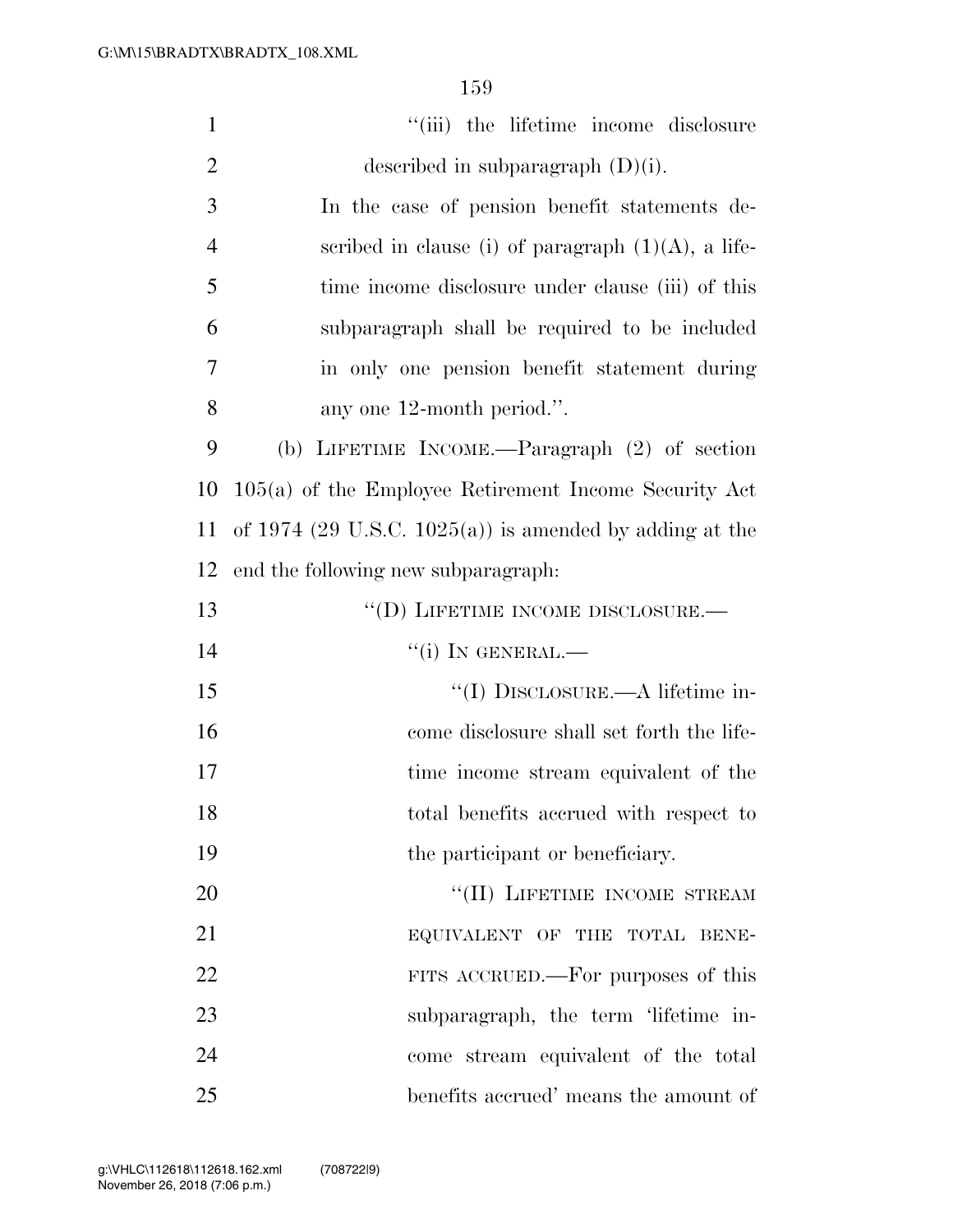|   | monthly payments the participant or     |
|---|-----------------------------------------|
| 2 | beneficiary would receive if the total  |
| 3 | accrued benefits of such participant or |
| 4 | beneficiary were used to provide life-  |
| 5 | time income streams described in sub-   |
| 6 | clause (III), based on assumptions      |
| 7 | specified in rules prescribed by the    |
| 8 | Secretary.                              |
|   |                                         |

9 ''(III) LIFETIME INCOME STREAMS.—The lifetime income streams described in this subclause are a qualified joint and survivor an-13 nuity (as defined in section 205(d)), based on assumptions specified in rules prescribed by the Secretary, in- cluding the assumption that the par- ticipant or beneficiary has a spouse of equal age, and a single life annuity. Such lifetime income streams may have a term certain or other features 21 to the extent permitted under rules 22 prescribed by the Secretary. 23 "(ii) MODEL DISCLOSURE.—Not later

 than 1 year after the date of the enact-ment of the Retirement Enhancement and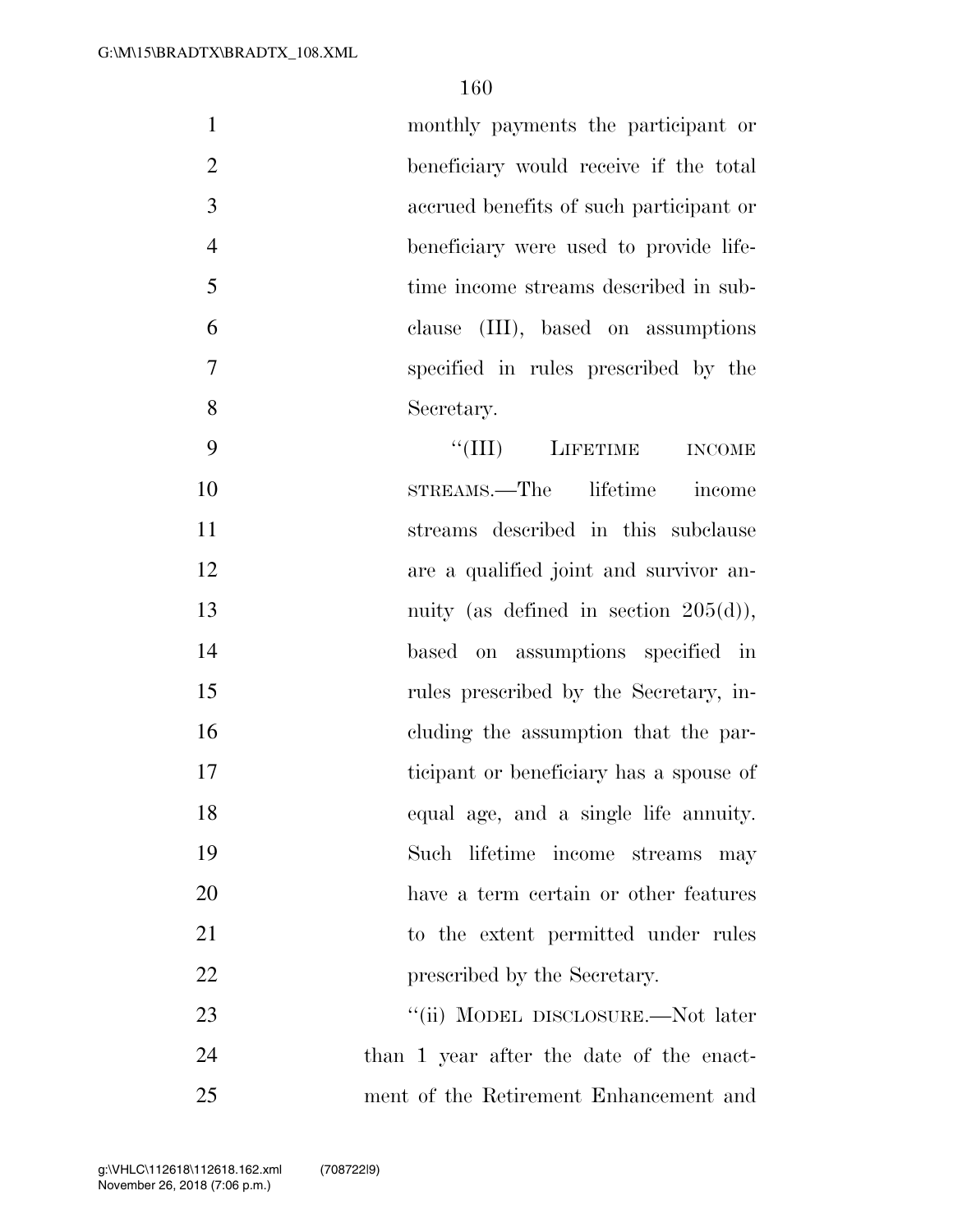| $\mathbf{1}$   | Savings Act of 2018, the Secretary shall    |
|----------------|---------------------------------------------|
| $\overline{2}$ | issue a model lifetime income disclosure,   |
| 3              | written in a manner so as to be understood  |
| $\overline{4}$ | by the average plan participant, which—     |
| 5              | $\lq\lq$ explains that the lifetime in-     |
| 6              | come stream equivalent is only pro-         |
| $\tau$         | vided as an illustration;                   |
| 8              | $\lq\lq$ (II) explains that the actual      |
| 9              | payments under the lifetime income          |
| 10             | stream described in clause $(i)(III)$       |
| 11             | which may be purchased with the             |
| 12             | total benefits accrued will depend on       |
| 13             | numerous factors and may vary sub-          |
| 14             | stantially from the lifetime income         |
| 15             | stream equivalent in the disclosures;       |
| 16             | "(III) explains the assumptions             |
| 17             | upon which the lifetime income stream       |
| 18             | equivalent was determined; and              |
| 19             | $\lq\lq$ (IV) provides such other similar   |
| 20             | explanations as the Secretary con-          |
| 21             | siders appropriate.                         |
| 22             | "(iii) ASSUMPTIONS AND RULES.-              |
| 23             | Not later than 1 year after the date of the |
| 24             | enactment of the Retirement Enhancement     |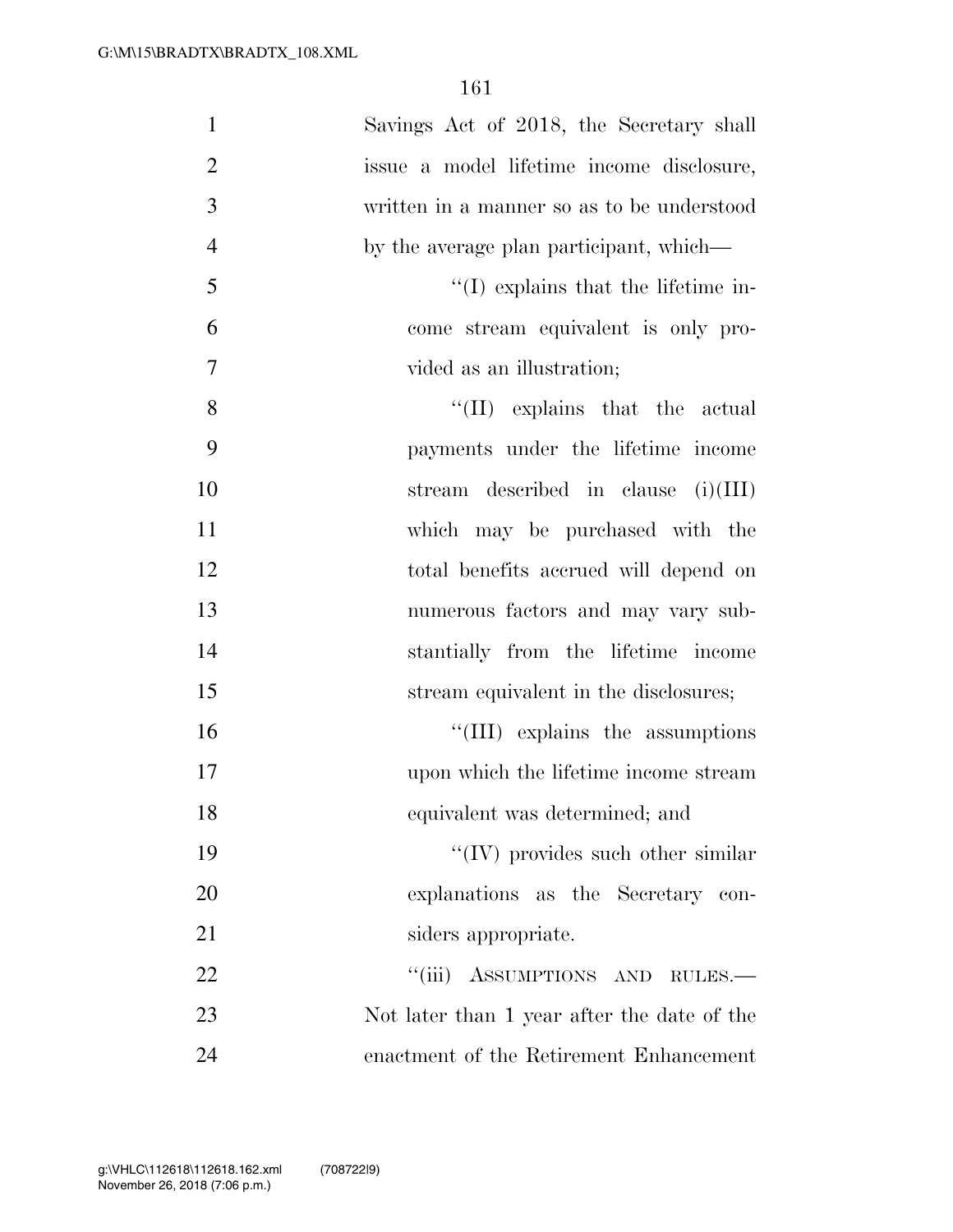| $\mathbf{1}$   | and Savings Act of 2018, the Secretary         |
|----------------|------------------------------------------------|
| $\overline{2}$ | shall—                                         |
| 3              | $\lq\lq$ (I) prescribe assumptions which       |
| $\overline{4}$ | administrators of individual account           |
| 5              | plans may use in converting total ac-          |
| 6              | crued benefits into lifetime income            |
| 7              | stream equivalents for purposes of             |
| 8              | this subparagraph; and                         |
| 9              | $\lq\lq$ (II) issue interim final rules        |
| 10             | under clause (i).                              |
| 11             | In prescribing assumptions under sub-          |
| 12             | clause (I), the Secretary may prescribe a      |
| 13             | single set of specific assumptions (in which   |
| 14             | case the Secretary may issue tables or fac-    |
| 15             | tors which facilitate such conversions), or    |
| 16             | ranges of permissible assumptions. To the      |
| 17             | extent that an accrued benefit is or may be    |
| 18             | invested in a lifetime income stream de-       |
| 19             | scribed in clause $(i)(III)$ , the assumptions |
| 20             | prescribed under subclause (I) shall, to the   |
| 21             | extent appropriate, permit administrators      |
| 22             | of individual account plans to use the         |
| 23             | amounts payable under such lifetime in-        |
| 24             | come stream as a lifetime income stream        |
| 25             | equivalent.                                    |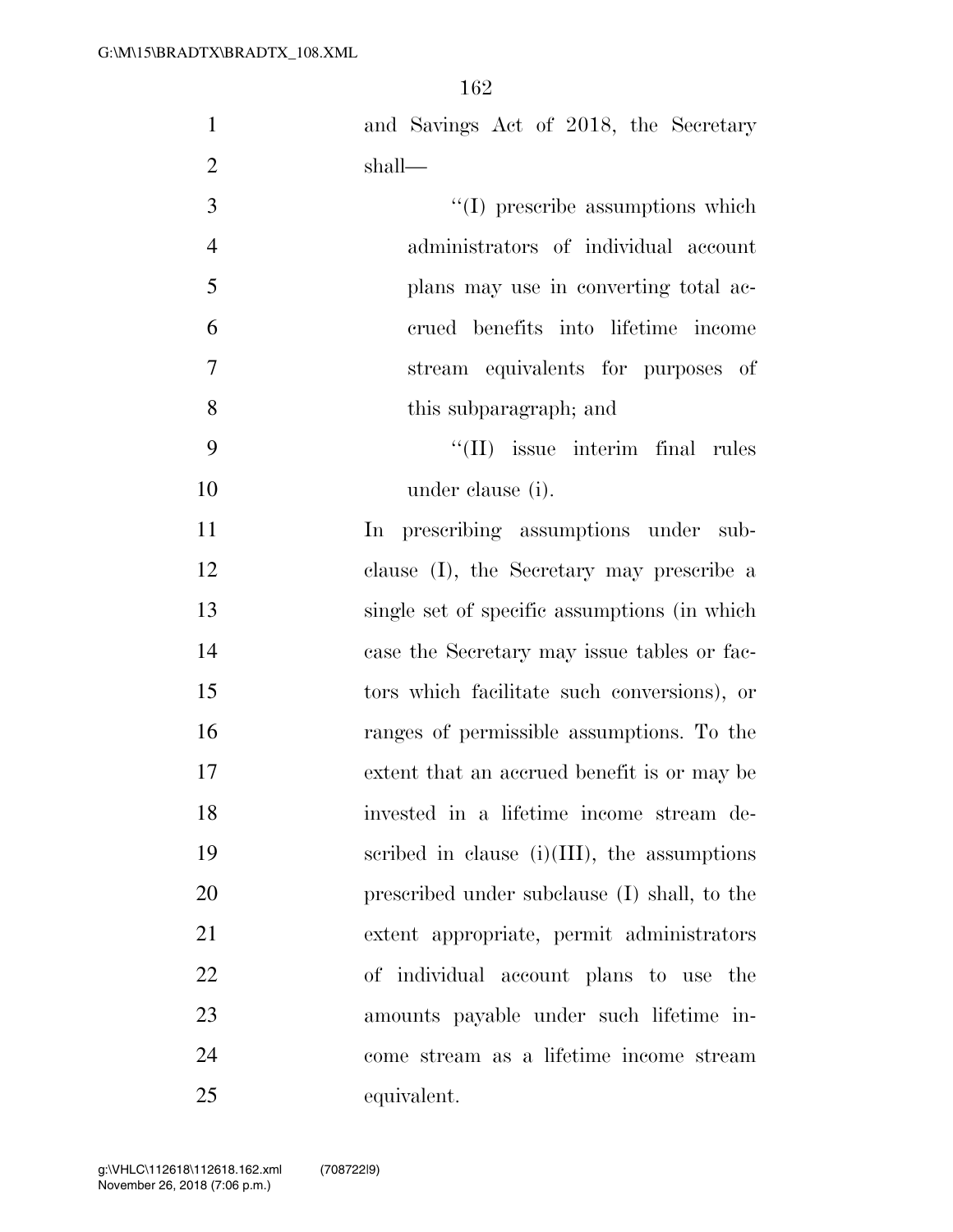| $\mathbf{1}$   | "(iv) LIMITATION ON LIABILITY.—No             |
|----------------|-----------------------------------------------|
| $\overline{2}$ | plan fiduciary, plan sponsor, or other per-   |
| 3              | son shall have any liability under this title |
| $\overline{4}$ | solely by reason of the provision of lifetime |
| 5              | income stream equivalents which are de-       |
| 6              | rived in accordance with the assumptions      |
| $\overline{7}$ | and rules described in clause (iii) and       |
| 8              | which include the explanations contained in   |
| 9              | the model lifetime income disclosure de-      |
| 10             | scribed in clause (ii). This clause shall     |
| 11             | apply without regard to whether the provi-    |
| 12             | sion of such lifetime income stream equiva-   |
| 13             | lent is required by subparagraph $(B)(iii)$ . |
| 14             | "(v) EFFECTIVE DATE.—The require-             |
| 15             | ment in subparagraph $(B)(iii)$ shall apply   |
| 16             | to pension benefit statements furnished       |
| 17             | more than 12 months after the latest of       |
| 18             | the issuance by the Secretary of-             |
| 19             | $\lq\lq$ interim final rules under            |
| 20             | clause $(i)$ ;                                |
| 21             | "(II) the model disclosure under              |
| 22             | clause (ii); or                               |
| 23             | "(III) the assumptions under                  |
| 24             | clause (iii).".                               |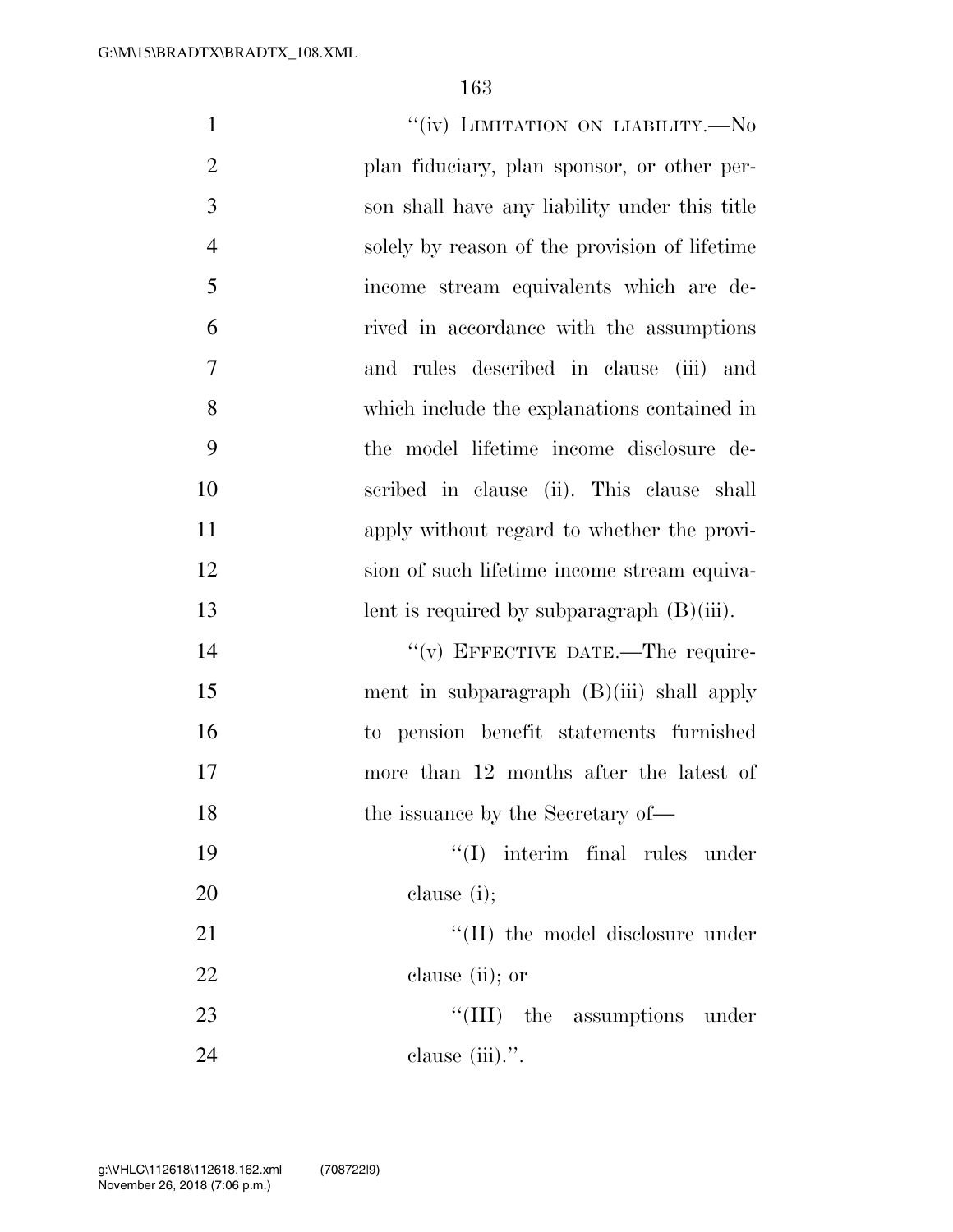**SEC. 325. MODIFICATION OF PBGC PREMIUMS FOR CSEC PLANS.**  (a) FLAT RATE PREMIUM.—Subparagraph (A) of section 4006(a)(3) of the Employee Retirement Income Security Act of 1974 (29 U.S.C. 1306(a)(3)) is amend- ed— (1) in clause (i), by striking ''plan,'' and insert- ing ''plan other than a CSEC plan (as defined in 9 section  $210(f)(1)$ "; 10 (2) in clause (v), by striking " $or$ " at the end;

 (3) in clause (vi), by striking the period at the end and inserting '', or''; and

 (4) by adding at the end the following new clause:

 ''(vii) in the case of a CSEC plan (as 16 defined in section  $210(f)(1)$ , for plan years beginning after December 31, 2018, for each individual who is a participant in such plan during the plan year an amount equal to the sum of—

21 ''(I) the additional premium (if any) determined under subparagraph 23 (E), and 24  $\frac{1}{2}$   $\frac{1}{2}$   $\frac{1}{2}$   $\frac{1}{2}$   $\frac{1}{2}$   $\frac{1}{2}$   $\frac{1}{2}$   $\frac{1}{2}$   $\frac{1}{2}$   $\frac{1}{2}$   $\frac{1}{2}$   $\frac{1}{2}$   $\frac{1}{2}$   $\frac{1}{2}$   $\frac{1}{2}$   $\frac{1}{2}$   $\frac{1}{2}$   $\frac{1}{2}$   $\frac{1}{2}$   $\frac{1}{2}$   $\frac{1}{2}$   $\frac{1}{2}$ 

(b) VARIABLE RATE PREMIUM.—

26 (1) UNFUNDED VESTED BENEFITS.—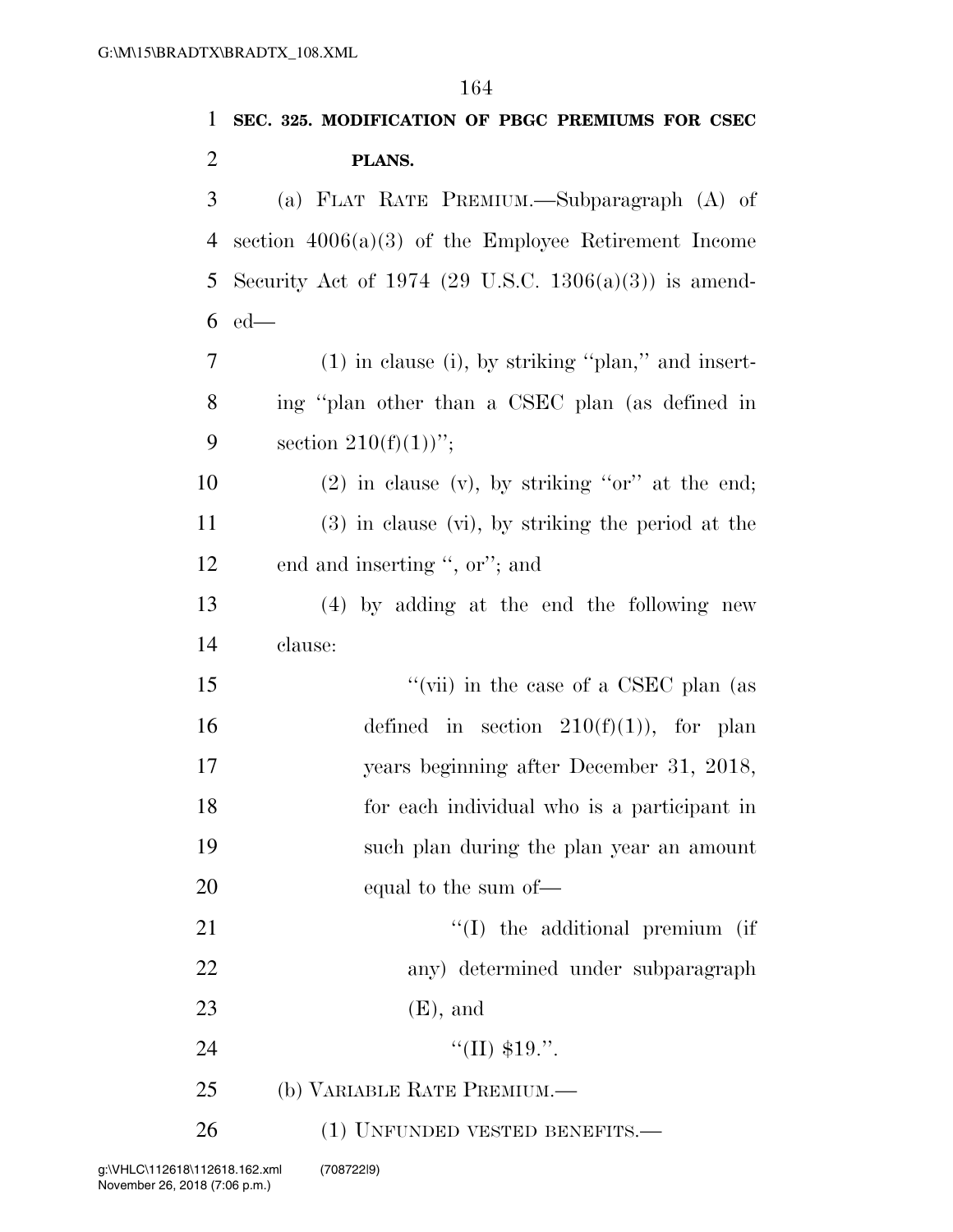| $\mathbf{1}$   | $(A)$ In GENERAL.—Subparagraph $(E)$ of             |
|----------------|-----------------------------------------------------|
| $\overline{2}$ | section $4006(a)(3)$ of the Employee Retirement     |
| 3              | Income Security Act of 1974 (29 U.S.C.              |
| $\overline{4}$ | $1306(a)(3)$ is amended by adding at the end        |
| 5              | the following new clause:                           |
| 6              | "(v) For purposes of clause (ii), in the            |
| $\tau$         | case of a CSEC plan (as defined in section          |
| 8              | $210(f)(1)$ , the term 'unfunded vested ben-        |
| 9              | efits' means, for plan years beginning after        |
| 10             | December 31, 2018, the excess (if any)              |
| 11             | $of-$                                               |
| 12             | $\lq\lq$ (I) the funding liability of the           |
| 13             | plan as determined under section                    |
| 14             | $306(j)(5)(C)$ for the plan year by only            |
| 15             | taking into account vested benefits,                |
| 16             | over                                                |
| 17             | $\lq\lq$ (II) the fair market value of              |
| 18             | plan assets for the plan year which                 |
| 19             | are held by the plan on the valuation               |
| 20             | date.".                                             |
| 21             | CONFORMING AMENDMENT.—Clause<br>(B)                 |
| 22             | (iii) of section $4006(a)(3)(E)$ of such Act $(29)$ |
| 23             | U.S.C. $1306(a)(3)(E)$ is amended by striking       |
| 24             | "For purposes" and inserting "Except as pro-        |
| 25             | vided in clause (v), for purposes".                 |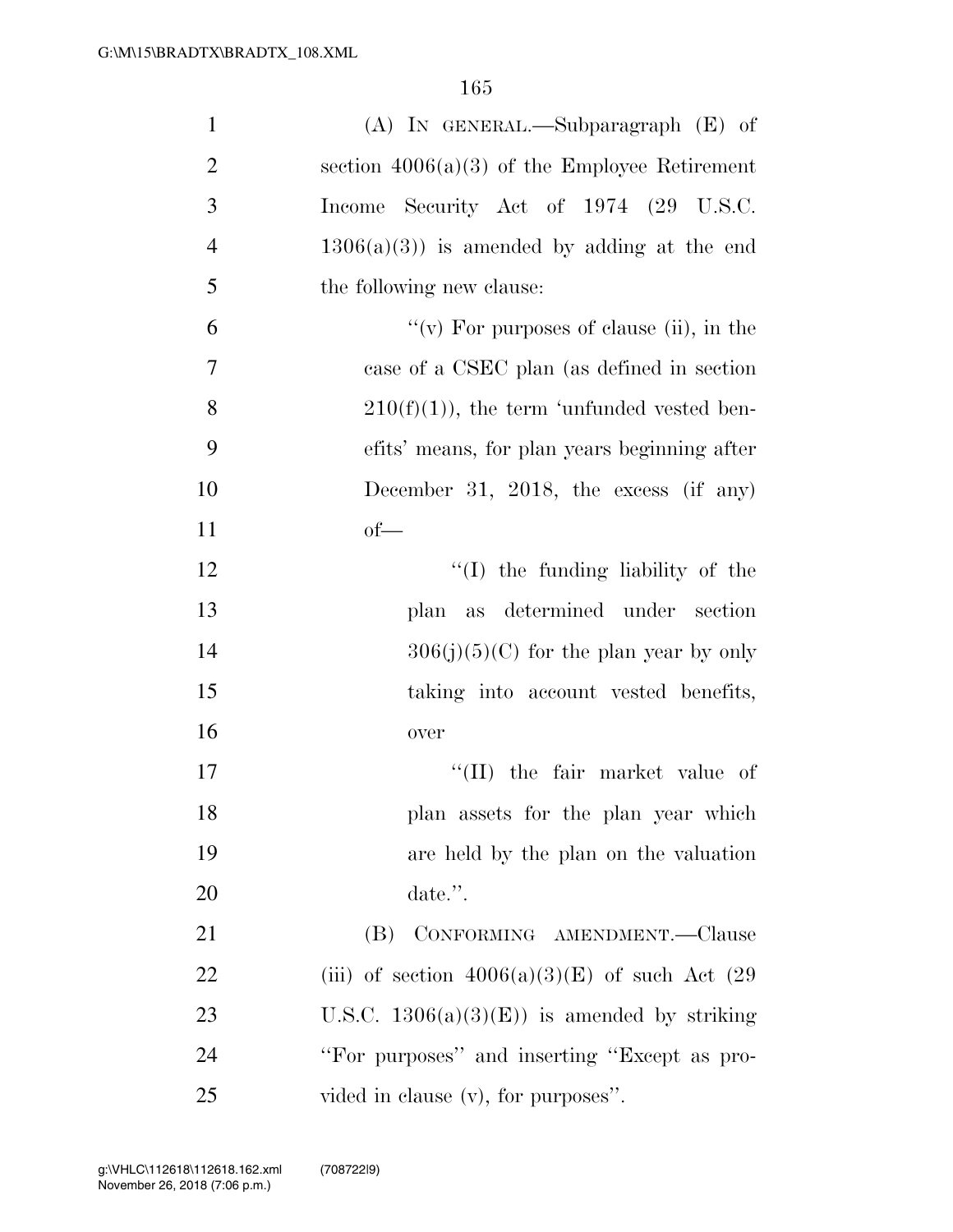| 1              | $(2)$ APPLICABLE DOLLAR AMOUNT.—                        |
|----------------|---------------------------------------------------------|
| $\overline{2}$ | (A) IN GENERAL.—Paragraph $(8)$ of sec-                 |
| 3              | tion 4006(a) of such Act $(29 \text{ U.S.C. } 1306(a))$ |
| $\overline{4}$ | is amended by adding at the end the following           |
| 5              | new subparagraph:                                       |
| 6              | " $(E)$ CSEC PLANS.—In the case of a                    |
| 7              | CSEC plan (as defined in section $210(f)(1)$ ),         |
| 8              | the applicable dollar amount shall be $$9$ .".          |
| 9              | (B) CONFORMING AMENDMENT.—Subpara-                      |
| 10             | graph (A) of section $4006(a)(8)$ of such Act (29)      |
| 11             | U.S.C. $1306(a)(8)$ is amended by striking "(B)         |
| 12             | and $(C)$ " and inserting "(B), $(C)$ , and $(E)$ ".    |
|                |                                                         |
| 13             | <b>Subtitle C-Other Savings</b>                         |
| 14             | <b>Provisions</b>                                       |
| 15             | SEC. 331. PENALTY-FREE WITHDRAWALS FROM RETIRE-         |
| 16             | MENT PLANS FOR INDIVIDUALS IN CASE OF                   |
| 17             | <b>BIRTH OF CHILD OR ADOPTION.</b>                      |
| 18             | (a) IN GENERAL.—Section $72(t)(2)$ is amended by        |
| 19             | adding at the end the following new subparagraph.       |
| 20             | "(H) DISTRIBUTIONS FROM RETIREMENT                      |
| 21             | PLANS IN CASE OF BIRTH OF CHILD OR ADOP-                |
| 22             | TION.                                                   |
| 23             | ``(i)<br>IN GENERAL.—Any qualified                      |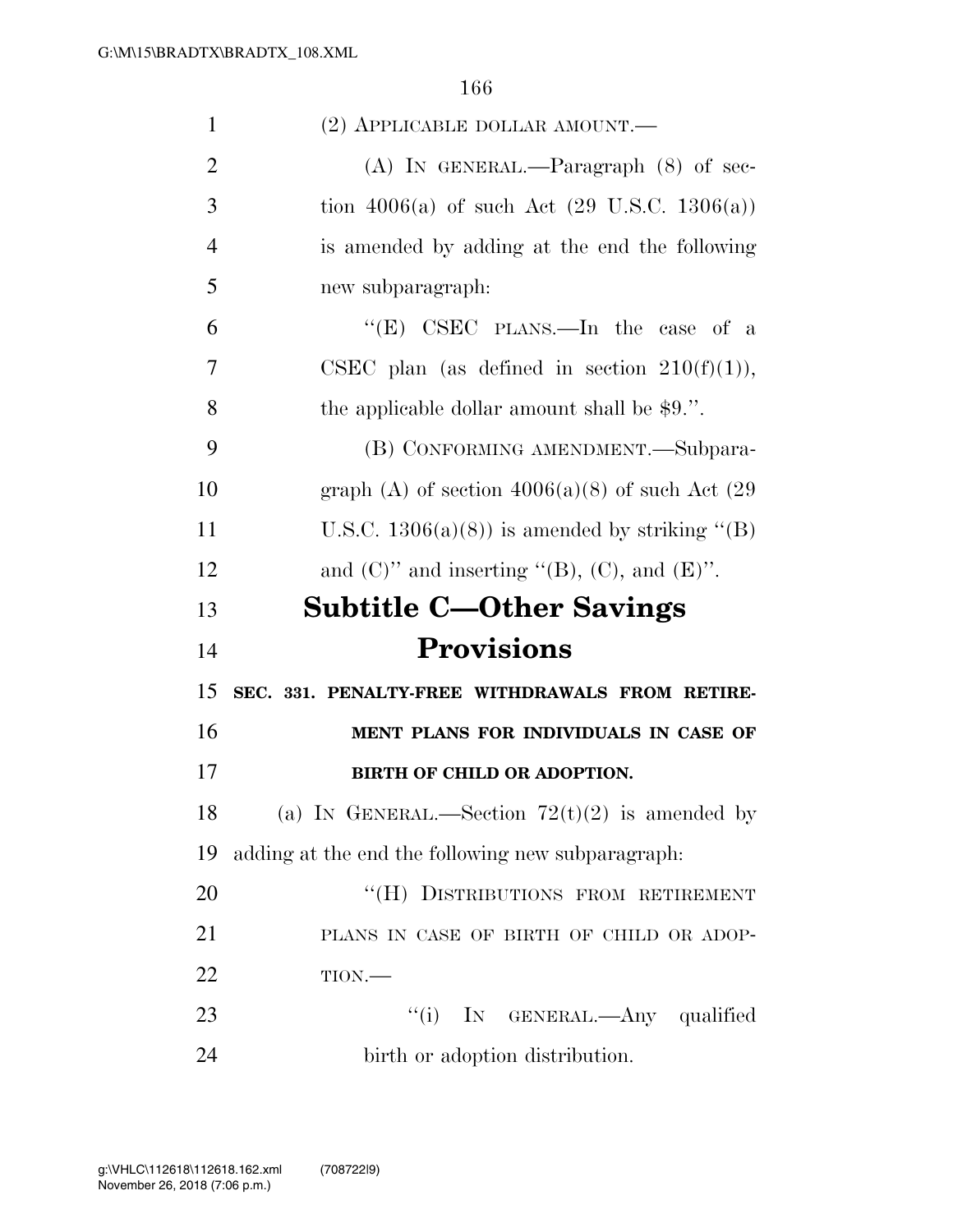| $\mathbf{1}$   | "(ii) LIMITATION.—The aggregate              |
|----------------|----------------------------------------------|
| $\overline{2}$ | amount which may be treated as qualified     |
| 3              | birth or adoption distributions by any indi- |
| $\overline{4}$ | vidual with respect to any birth or adop-    |
| 5              | tion shall not exceed \$7,500.               |
| 6              | "(iii) QUALIFIED BIRTH OR ADOPTION           |
| 7              | DISTRIBUTION.—For purposes of this sub-      |
| 8              | paragraph—                                   |
| 9              | $``(I)$ IN GENERAL.—The term                 |
| 10             | 'qualified birth or adoption distribu-       |
| 11             | tion' means any distribution from an         |
| 12             | applicable eligible retirement plan to       |
| 13             | an individual if made during the 1-          |
| 14             | year period beginning on the date on         |
| 15             | which a child of the individual is born      |
| 16             | or on which the legal adoption by the        |
| 17             | individual of an eligible child is final-    |
| 18             | ized.                                        |
| 19             | "(II) ELIGIBLE CHILD.—The                    |
| 20             | term 'eligible child' means any indi-        |
| 21             | vidual (other than a child of the tax-       |
| 22             | payer's spouse) who has not attained         |
| 23             | age 18 or is physically or mentally in-      |
| 24             | capable of self-support.                     |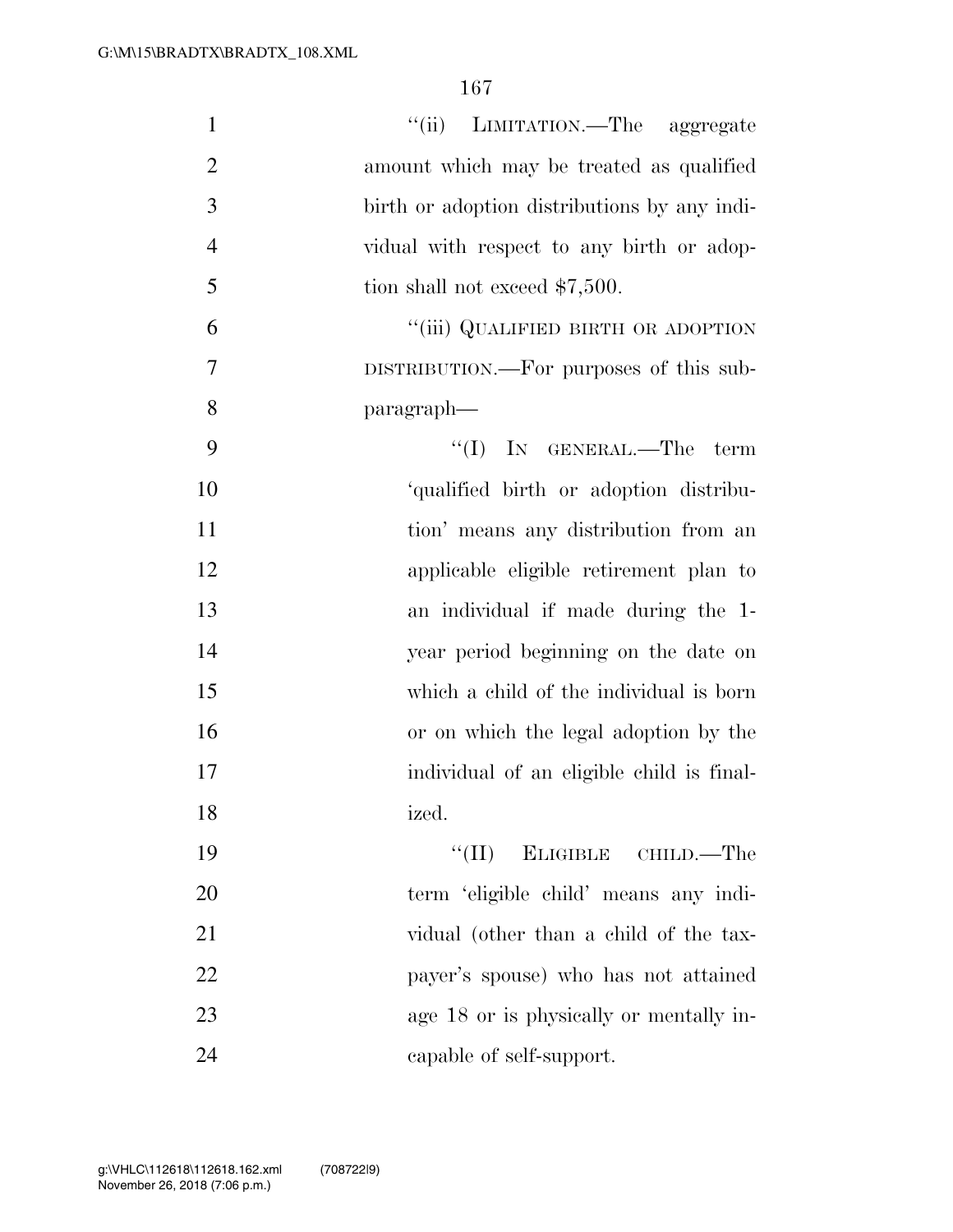1 "(iv) TREATMENT OF PLAN DISTRIBU-2 TIONS.—

 ''(I) IN GENERAL.—If a distribu- tion to an individual would (without regard to clause (ii)) be a qualified birth or adoption distribution, a plan shall not be treated as failing to meet any requirement of this title merely because the plan treats the distribu- tion as a qualified birth or adoption distribution, unless the aggregate amount of such distributions from all plans maintained by the employer (and any member of any controlled group which includes the employer) to 16 such individual exceeds \$7,500.  $\text{``(II)}$  CONTROLLED GROUP.—For purposes of subclause (I), the term 'controlled group' means any group treated as a single employer under 21 subsection (b), (c), (m), or (o) of sec-22 tion 414.

23 "(v) AMOUNT DISTRIBUTED MAY BE REPAID.—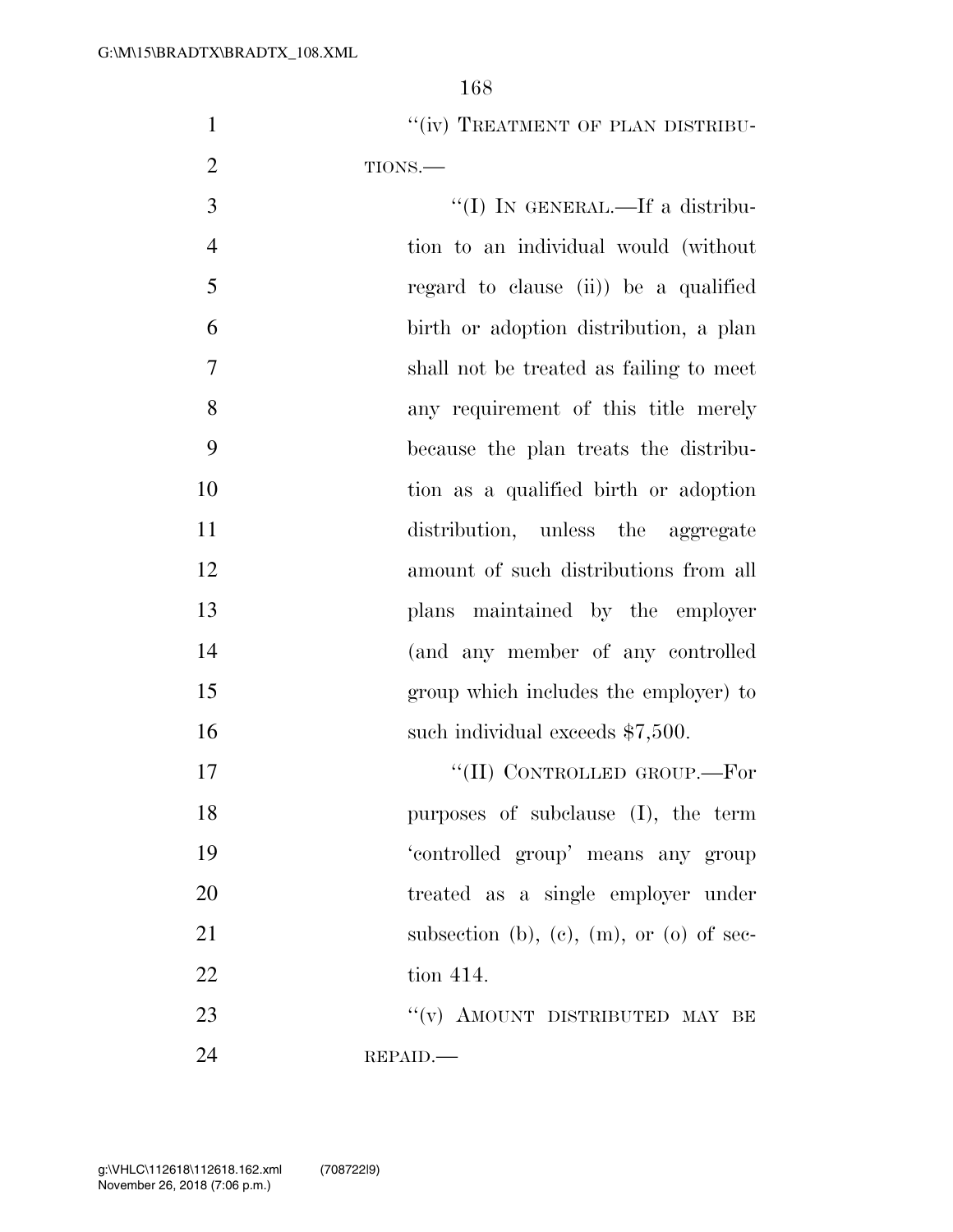| $\mathbf{1}$   | "(I) IN GENERAL.—Any indi-                     |
|----------------|------------------------------------------------|
| $\overline{2}$ | vidual who receives a qualified birth          |
| 3              | or adoption distribution may make              |
| $\overline{4}$ | one or more contributions in an ag-            |
| 5              | gregate amount not to exceed the               |
| 6              | amount of such distribution to an ap-          |
| $\tau$         | plicable eligible retirement plan of           |
| 8              | which such individual is a beneficiary         |
| 9              | and to which a rollover contribution of        |
| 10             | such distribution could be made under          |
| 11             | section $402(c)$ , $403(a)(4)$ , $403(b)(8)$ , |
| 12             | $408(d)(3)$ , or $457(e)(16)$ , as the case    |
| 13             | may be.                                        |
| 14             | "(II) LIMITATION ON CONTRIBU-                  |
| 15             | TIONS TO APPLICABLE ELIGIBLE RE-               |
| 16             | TIREMENT PLANS OTHER<br>THAN                   |
| 17             | IRAS.—The aggregate amount of con-             |
| 18             | tributions made by an individual               |
| 19             | under subclause (I) to any applicable          |
| 20             | eligible retirement plan which is not          |
| 21             | an individual retirement plan shall not        |
| 22             | exceed the aggregate amount of quali-          |
| 23             | fied birth or adoption distributions           |
| 24             | which are made from such plan to               |
| 25             | such individual. Subclause (I) shall           |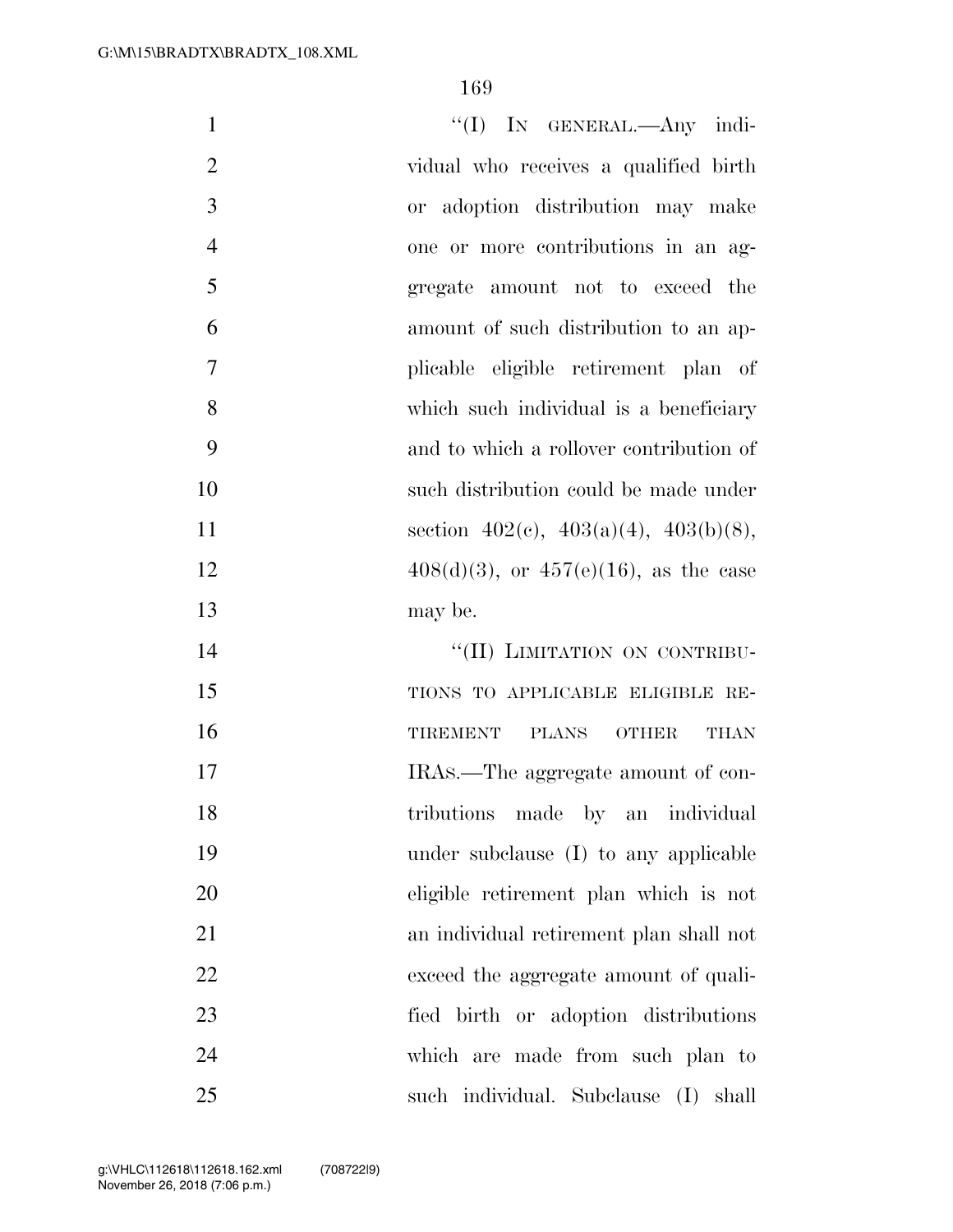| $\mathbf{1}$   | not apply to contributions to any ap-                   |
|----------------|---------------------------------------------------------|
| $\overline{2}$ | plicable eligible retirement plan which                 |
| 3              | is not an individual retirement plan                    |
| $\overline{4}$ | unless the individual is eligible to                    |
| 5              | make contributions (other than those                    |
| 6              | described in subclause $(I)$ to such ap-                |
| 7              | plicable eligible retirement plan.                      |
| 8              | "(III) TREATMENT OF REPAY-                              |
| 9              | MENTS OF DISTRIBUTIONS FROM AP-                         |
| 10             | <b>PLICABLE</b><br><b>ELIGIBLE</b><br><b>RETIREMENT</b> |
| 11             | PLANS OTHER THAN IRAS.—If a con-                        |
| 12             | tribution is made under subclause $(I)$                 |
| 13             | with respect to a qualified birth or                    |
| 14             | adoption distribution from an applica-                  |
| 15             | ble eligible retirement plan other than                 |
| 16             | an individual retirement plan, then                     |
| 17             | the taxpayer shall, to the extent of the                |
| 18             | amount of the contribution, be treated                  |
| 19             | as having received such distribution in                 |
| 20             | an eligible rollover distribution (as de-               |
| 21             | fined in section $402(e)(4)$ and as                     |
| 22             | having transferred the amount to the                    |
| 23             | applicable eligible retirement plan in a                |
| 24             | direct trustee to trustee transfer with-                |
| 25             | in 60 days of the distribution.                         |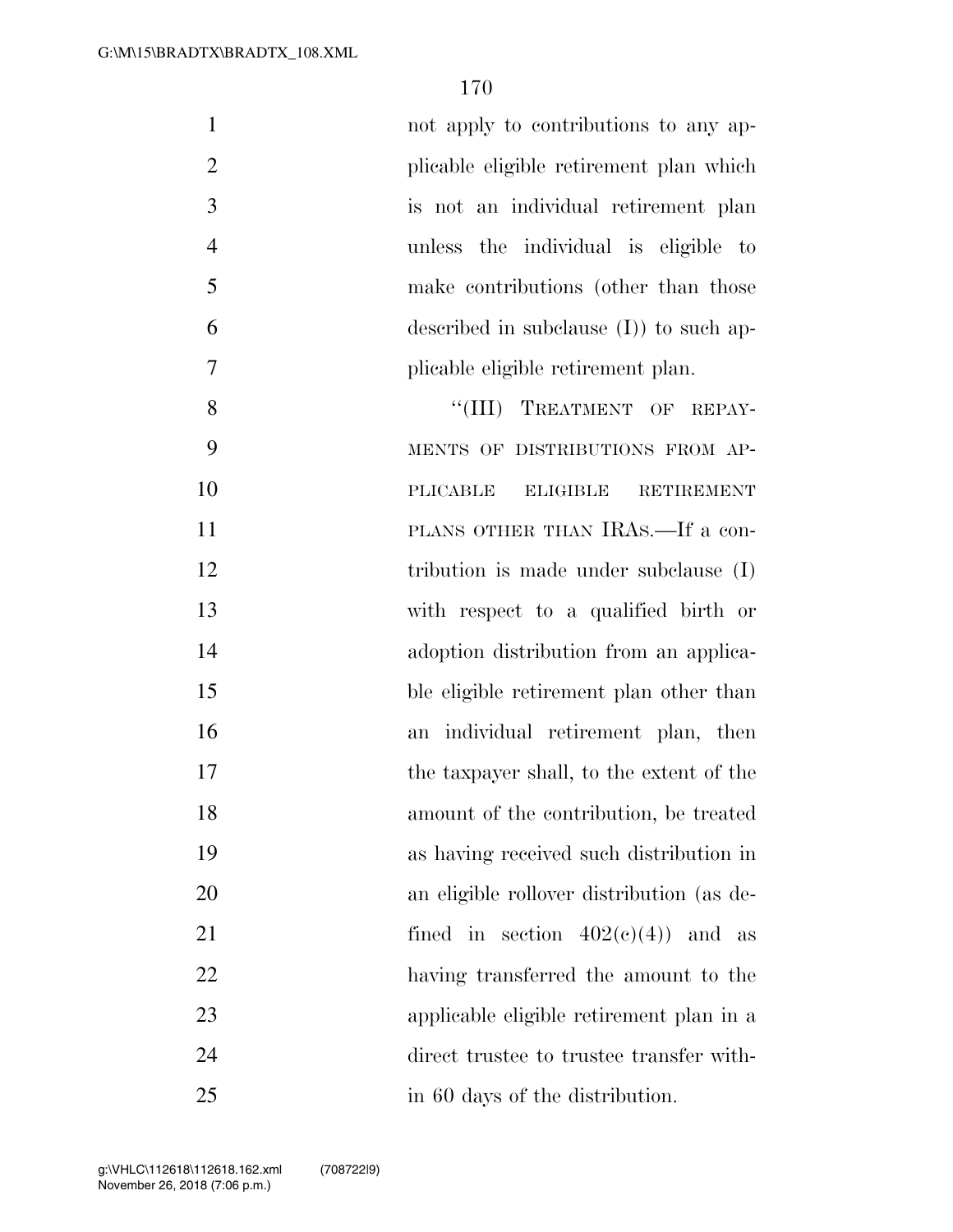| $\mathbf{1}$   | "(IV) TREATMENT OF REPAY-                 |
|----------------|-------------------------------------------|
| $\overline{2}$ | MENTS FOR DISTRIBUTIONS FROM              |
| 3              | IRAS.—If a contribution is made           |
| $\overline{4}$ | under subclause (I) with respect to a     |
| 5              | qualified birth or adoption distribution  |
| 6              | from an individual retirement plan,       |
| $\overline{7}$ | then, to the extent of the amount of      |
| 8              | contribution, such distribution<br>the    |
| 9              | shall be treated as a distribution de-    |
| 10             | scribed in section $408(d)(3)$ and as     |
| 11             | having been transferred to the appli-     |
| 12             | cable eligible retirement plan in a di-   |
| 13             | rect trustee to trustee transfer within   |
| 14             | 60 days of the distribution.              |
| 15             | DEFINITION AND SPECIAL<br>$``(\text{vi})$ |
| 16             | RULES.—For purposes of this subpara-      |
| 17             | graph                                     |
| 18             | "(I) APPLICABLE ELIGIBLE RE-              |
| 19             | TIREMENT PLAN.—The term 'applica-         |
| 20             | ble eligible retirement plan' means an    |
| 21             | eligible retirement plan (as defined in   |
| 22             | section $402(c)(8)(B)$ other than a de-   |
| 23             | fined benefit plan.                       |
| 24             | "(II) EXEMPTION OF DISTRIBU-              |
| 25             | TIONS FROM TRUSTEE TO TRUSTEE             |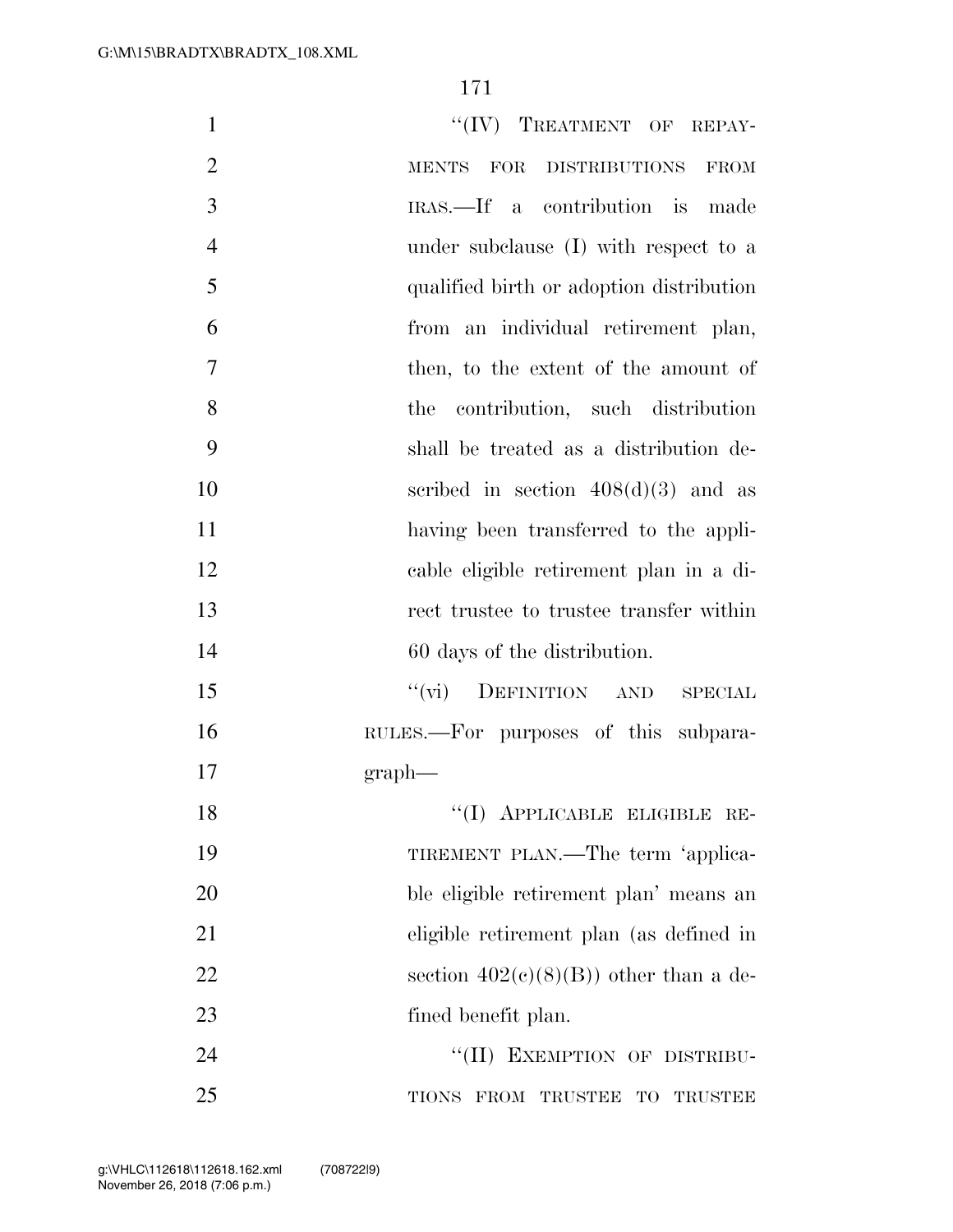| $\mathbf{1}$   | $\begin{minipage}{0.9\linewidth} \textbf{AND} & \textbf{WITHHOLDING} \end{minipage}$<br>TRANSFER |
|----------------|--------------------------------------------------------------------------------------------------|
| $\overline{2}$ | RULES.—For purposes of sections                                                                  |
| 3              | $401(a)(31)$ , $402(f)$ , and $3405$ , a quali-                                                  |
| $\overline{4}$ | fied birth or adoption distribution                                                              |
| 5              | shall not be treated as an eligible roll-                                                        |
| 6              | over distribution.                                                                               |
| $\overline{7}$ | "(III) TAXPAYER MUST INCLUDE                                                                     |
| 8              | TIN.—A distribution shall not be                                                                 |
| 9              | treated as a qualified birth or adop-                                                            |
| 10             | tion distribution with respect to any                                                            |
| 11             | child or eligible child unless the tax-                                                          |
| 12             | payer includes the name, age, and                                                                |
| 13             | TIN of such child or eligible child on                                                           |
| 14             | the taxpayer's return of tax for the                                                             |
| 15             | taxable year.                                                                                    |
| 16             | "(IV) DISTRIBUTIONS TREATED                                                                      |
| 17             | AS MEETING PLAN DISTRIBUTION RE-                                                                 |
| 18             | QUIREMENTS.—Any qualified birth or                                                               |
| 19             | adoption distribution shall be treated                                                           |
| 20             | as meeting the requirements of sec-                                                              |
| 21             | $401(k)(2)(B)(i)$ ,<br>tions                                                                     |
| 22             | $403(b)(7)(A)(ii), \quad 403(b)(11),$<br>and                                                     |
| 23             | $457(d)(1)(A)$ .".                                                                               |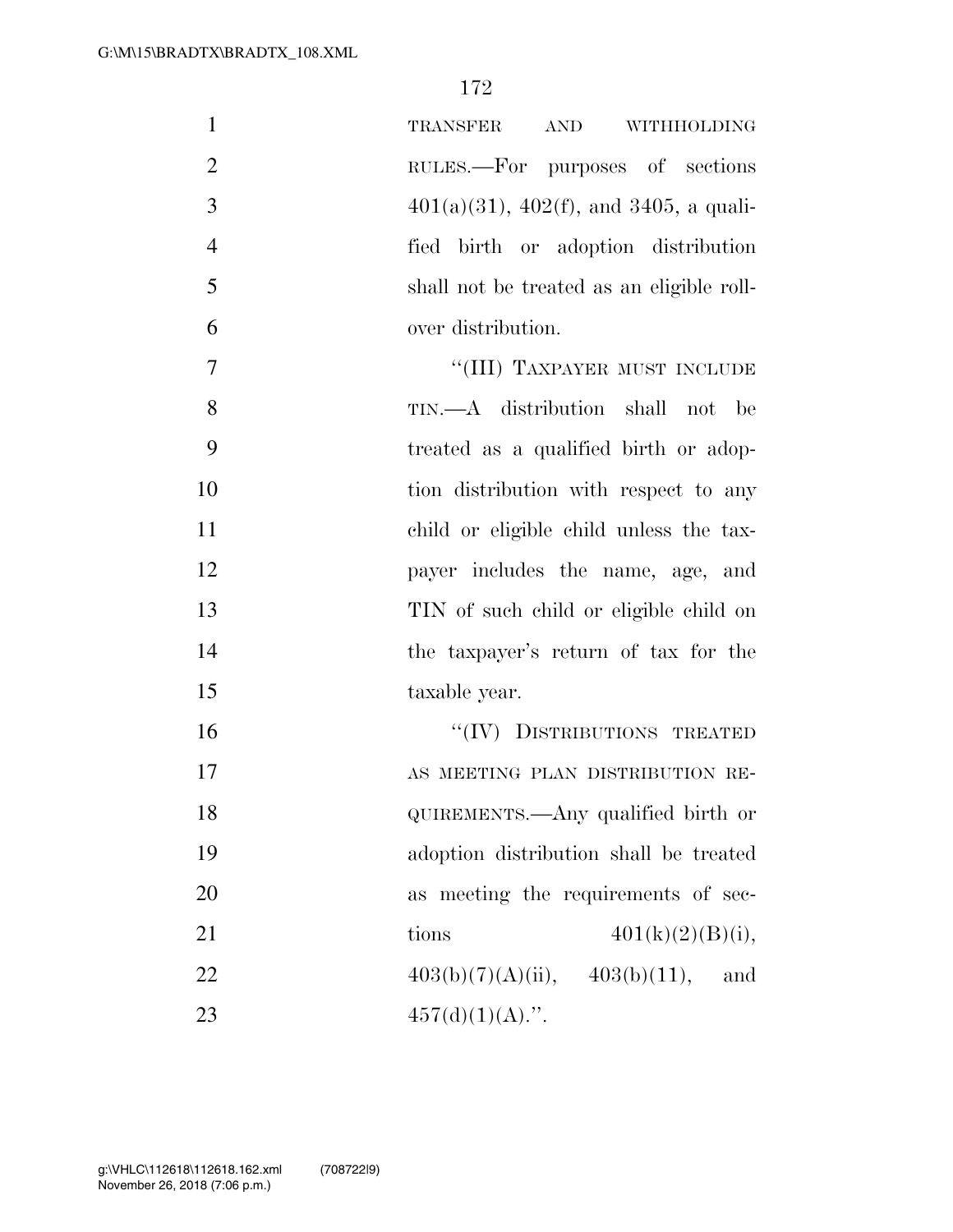(b) EFFECTIVE DATE.—The amendments made by this section shall apply to distributions made after Decem-ber 31, 2018.

## **TITLE IV—AMERICAN INNOVATION**

## **SEC. 401. SIMPLIFICATION AND EXPANSION OF DEDUCTION FOR START-UP AND ORGANIZATIONAL EX-**

## **PENDITURES.**

 (a) IN GENERAL.—Section 195 is amended by redes- ignating subsections (c) and (d) as subsections (d) and (e), respectively, and by striking all that precedes sub- section (d) (as so redesignated) and inserting the fol-lowing:

## **''SEC. 195. START-UP AND ORGANIZATIONAL EXPENDI-TURES.**

16 "(a) CAPITALIZATION OF EXPENDITURES.—Except as otherwise provided in this section, no deduction shall be allowed for start-up or organizational expenditures.

19 "(b) ELECTION TO DEDUCT.—

20  $\frac{u(1)}{N}$  IN GENERAL.—If a taxpayer elects the ap- plication of this subsection with respect to any active 22 trade or business—

23  $\langle (A)$  the taxpayer shall be allowed a deduc-tion for the taxable year in which such active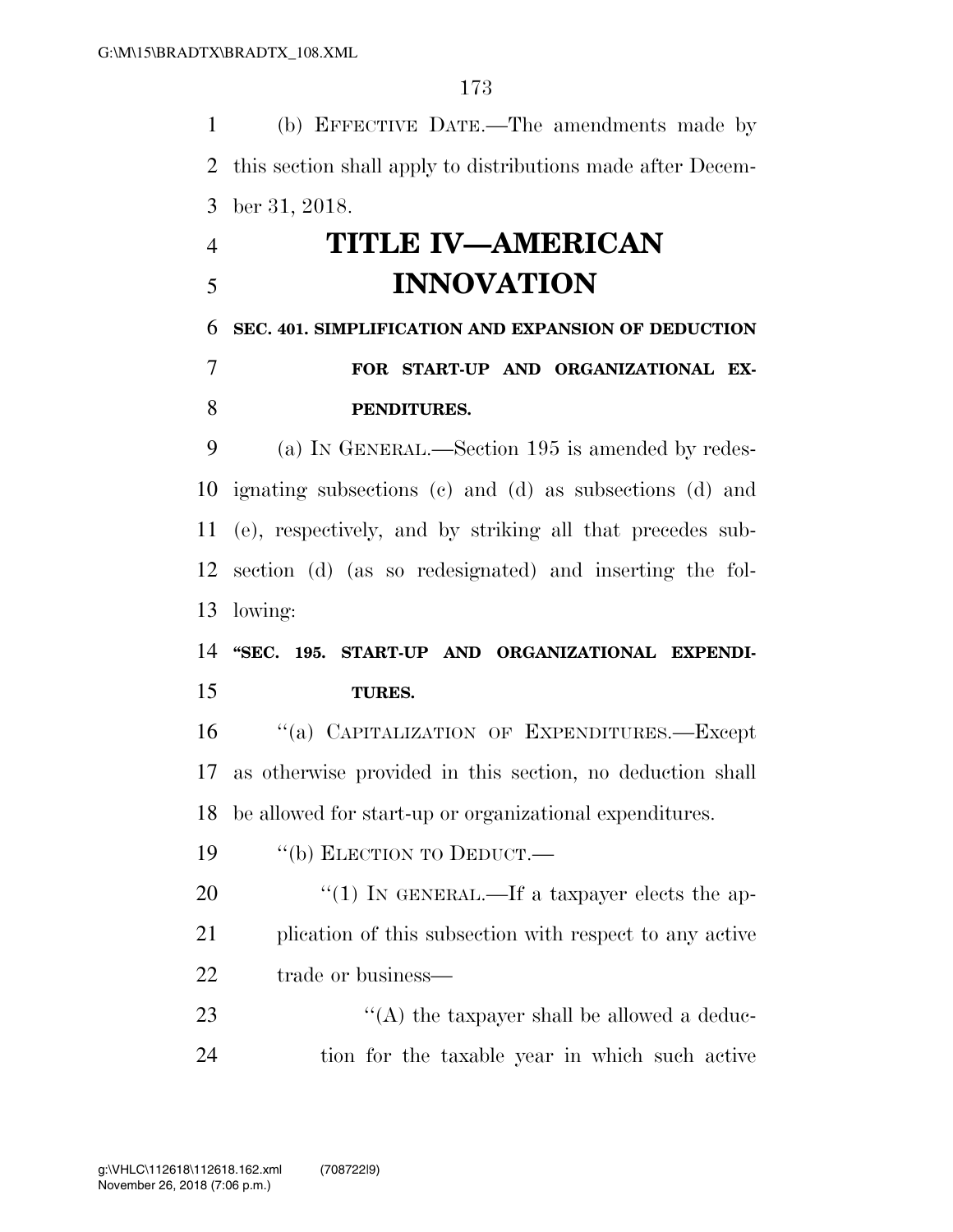| $\mathbf{1}$   | trade or business begins in an amount equal to          |
|----------------|---------------------------------------------------------|
| $\overline{2}$ | the lesser of-                                          |
| 3              | "(i) the aggregate amount of start-up                   |
| $\overline{4}$ | and organizational expenditures paid or in-             |
| 5              | curred in connection with such active trade             |
| 6              | or business, or                                         |
| $\overline{7}$ | "(ii) $$20,000$ , reduced (but not below                |
| 8              | zero) by the amount by which such aggre-                |
| 9              | gate amount exceeds \$120,000, and                      |
| 10             | "(B) the remainder of such start-up and                 |
| 11             | organizational expenditures shall be charged to         |
| 12             | capital account and allowed as an amortization          |
| 13             | deduction determined by amortizing such ex-             |
| 14             | penditures ratably over the 180-month period            |
| 15             | beginning with the month in which the active            |
| 16             | trade or business begins.                               |
| 17             | "(2) APPLICATION TO ORGANIZATIONAL<br>EX-               |
| 18             | PENDITURES.—In the case of organizational expend-       |
| 19             | itures with respect to any corporation or partner-      |
| 20             | ship, the active trade or business referred to in para- |
| 21             | graph (1) means the first active trade or business      |
| 22             | carried on by such corporation or partnership.          |
| 23             | "(3) INFLATION ADJUSTMENT.—In the case of               |
| 24             | any taxable year beginning after December 31,           |
| 25             | 2019, the $$20,000$ and $$120,000$ amounts in para-     |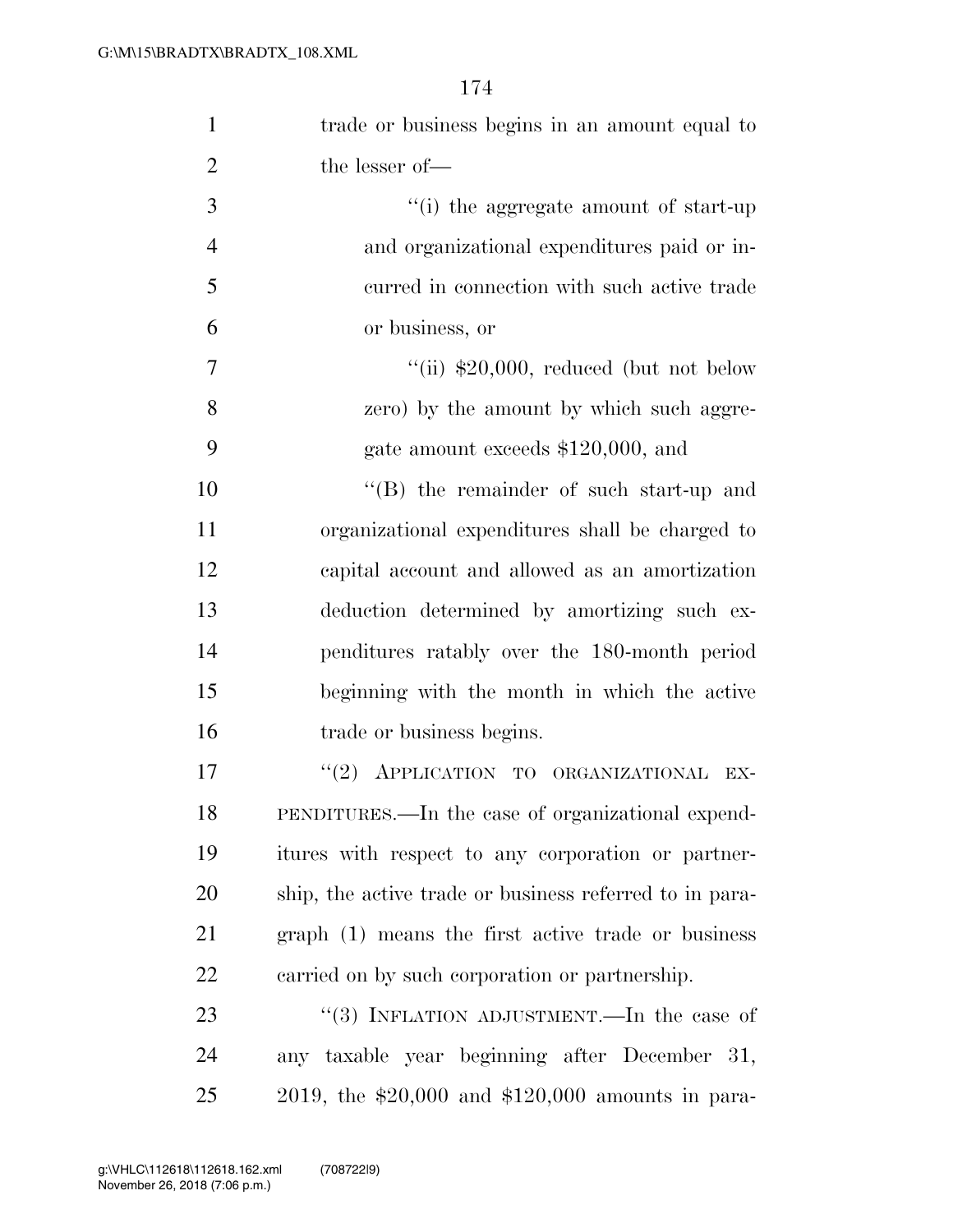| $\mathbf{1}$   | graph $(1)(A)(ii)$ shall each be increased by an        |
|----------------|---------------------------------------------------------|
| $\overline{2}$ | amount equal to-                                        |
| 3              | $\lq\lq$ such dollar amount, multiplied by              |
| $\overline{4}$ | $\lq\lq(B)$ the cost-of-living adjustment deter-        |
| 5              | mined under section $1(f)(3)$ for the calendar          |
| 6              | year in which the taxable year begins, deter-           |
| 7              | mined by substituting 'calendar year 2018' for          |
| 8              | 'calendar year $2016'$ in subparagraph $(A)(ii)$        |
| 9              | thereof.                                                |
| 10             | If any amount as increased under the preceding sen-     |
| 11             | tence is not a multiple of $$1,000$ , such amount shall |
| 12             | be rounded to the nearest multiple of \$1,000.          |
| 13             | "(c) ALLOWANCE OF DEDUCTION UPON LIQUIDA-               |
| 14             | TION OR DISPOSITION.—                                   |
| 15             | "(1) LIQUIDATION OF PARTNERSHIP OR COR-                 |
| 16             | PORATION.—If any partnership or corporation is          |
| 17             | completely liquidated by the taxpayer, any start-up     |
| 18             | or organizational expenditures paid or incurred in      |
| 19             | connection with such partnership or corporation         |
| 20             | which were not allowed as a deduction by reason of      |
| 21             | this section may be deducted to the extent allowable    |
| 22             | under section 165.                                      |
| 23             | "(2) DISPOSITION OF TRADE OR BUSINESS.—If               |

 any trade or business is completely disposed of or discontinued by the taxpayer, any start-up expendi-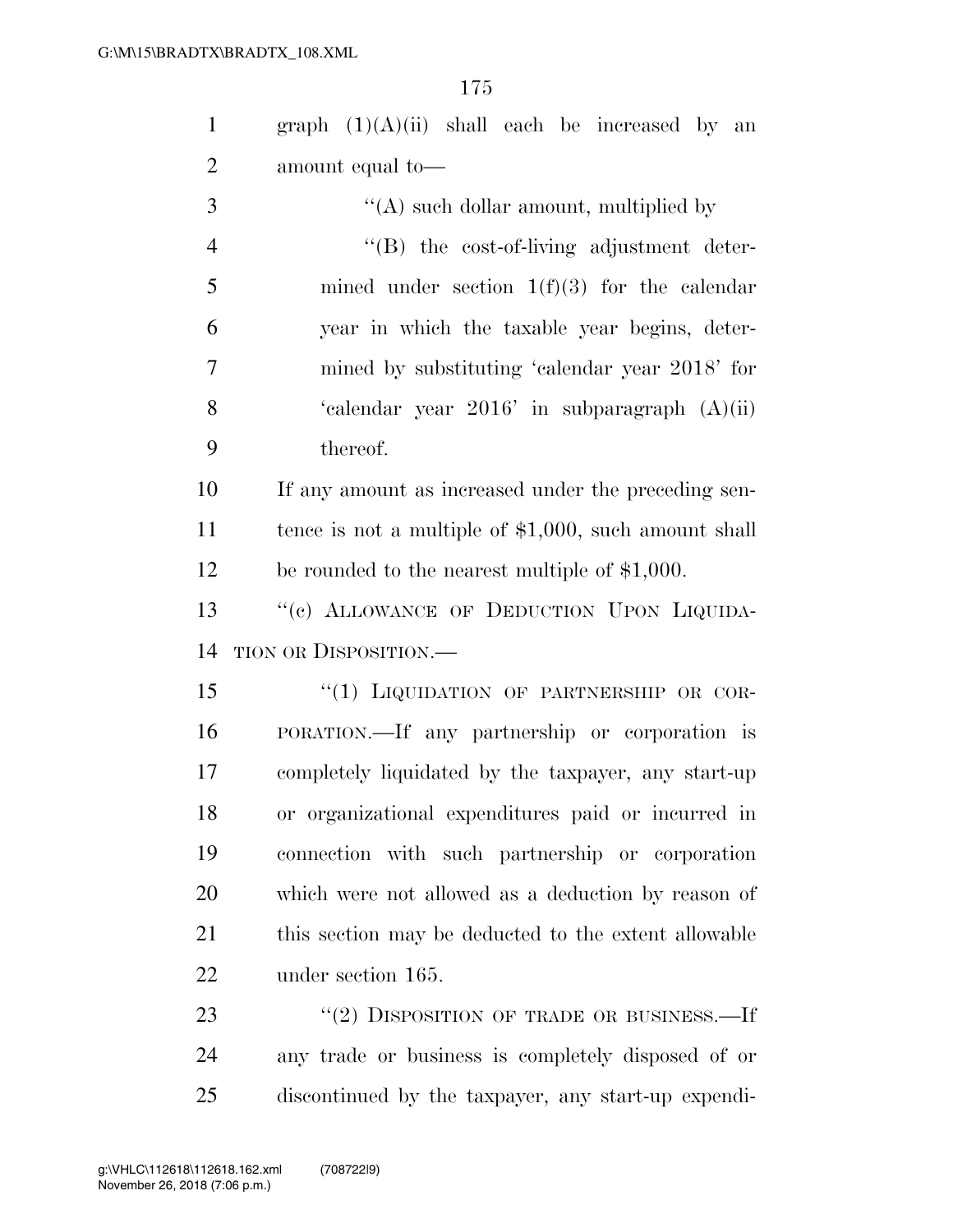tures paid or incurred in connection with such trade or business which were not allowed as a deduction by reason of this section (and not taken into account in connection with a liquidation to which paragraph (1) applies) may be deducted to the extent allowable under section 165. For purposes of this paragraph, in the case of any deduction allowed under sub- section (b)(1) with respect to both start-up and or- ganizational expenditures, the amount treated as so allowed with respect to start-up expenditures shall bear the same ratio to such deduction as the start- up expenditures taken into account in determining such deduction bears to the aggregate of the start- up and organizational expenditures so taken into ac- count.''. (b) ORGANIZATIONAL EXPENDITURES.—Section 195(d), as redesignated by subsection (a), is amended by adding at the end the following new paragraphs: ''(3) ORGANIZATIONAL EXPENDITURES.—The term 'organizational expenditures' means any ex-penditure which—

22  $\langle (A)$  is incident to the creation of a cor-poration or a partnership,

24  $\langle (B)$  is chargeable to capital account, and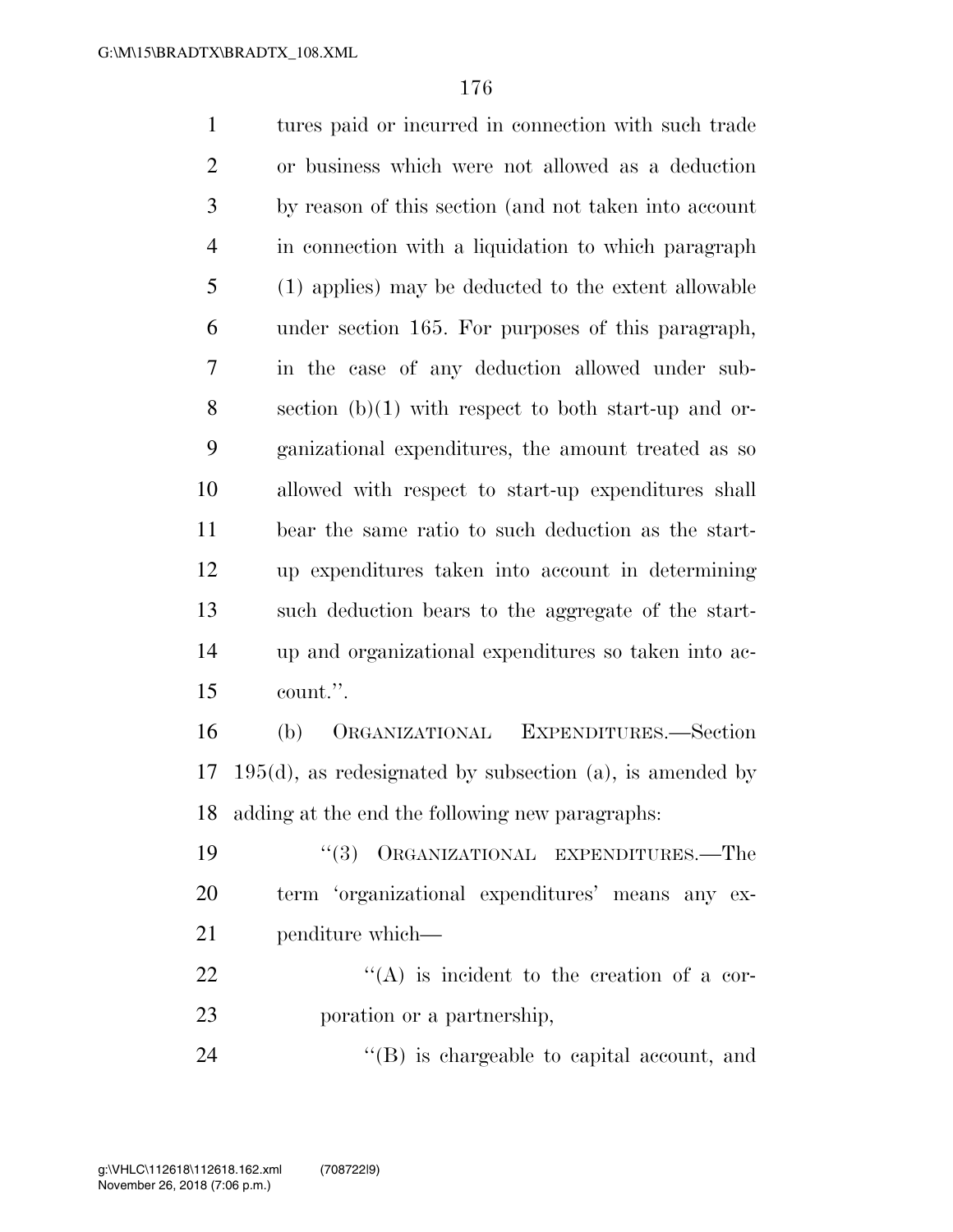| $\mathbf{1}$   | $\lq\lq$ (C) is of a character which, if expended      |
|----------------|--------------------------------------------------------|
| $\overline{2}$ | incident to the creation of a corporation or a         |
| 3              | partnership having an ascertainable life, would        |
| $\overline{4}$ | be amortizable over such life.                         |
| 5              | "(4) APPLICATION TO CERTAIN DISREGARDED                |
| 6              | ENTITIES.—In the case of any entity with a single      |
| 7              | owner that is disregarded as an entity separate from   |
| 8              | its owner, this section shall be applied in the same   |
| 9              | manner as if such entity were a corporation.".         |
| 10             | (c) ELECTION.—Section $195(e)(2)$ , as redesignated    |
| 11             | by subsection (a), is amended to read as follows:      |
| 12             | "(2) PARTNERSHIPS AND S CORPORATIONS.—In               |
| 13             | the case of any partnership or S corporation, the      |
| 14             | election under subsection (b) shall be made (and this  |
| 15             | section shall be applied) at the entity level.".       |
| 16             | (d) CONFORMING AMENDMENTS.-                            |
| 17             | $(1)(A)$ Part VIII of subchapter B of chapter 1        |
| 18             | is amended by striking section 248 (and by striking    |
| 19             | the item relating to such section in the table of sec- |
| <b>20</b>      | tions of such part).                                   |
| 21             | (B) Section $170(b)(2)(D)(ii)$ is amended by           |
| <u>22</u>      | striking "(except section 248)".                       |
| 23             | (C) Section $312(n)(3)$ is amended by striking         |
| 24             | "Sections 173 and 248" and inserting "Sections 173     |
| 25             | and $195$ ".                                           |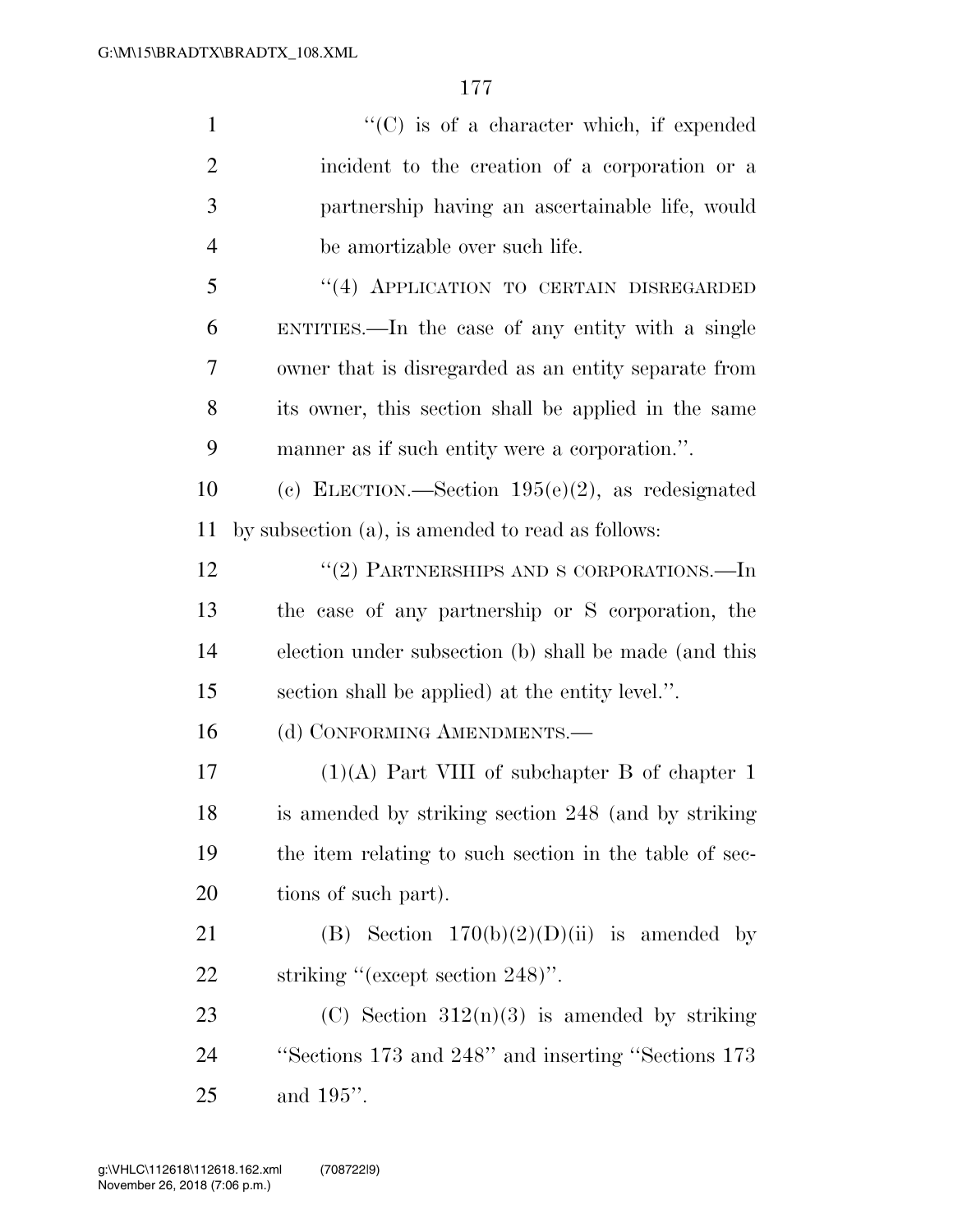| $\mathbf{1}$   | (D) Section $535(b)(3)$ is amended by striking        |
|----------------|-------------------------------------------------------|
| $\overline{2}$ | "(except section $248$ )".                            |
| 3              | (E) Section $545(b)(3)$ is amended by striking        |
| $\overline{4}$ | "(except section $248$ )".                            |
| 5              | $(F)$ Section 545(b)(4) is amended by striking        |
| 6              | "(except section $248$ )".                            |
| 7              | (G) Section $834(c)(7)$ is amended by striking        |
| 8              | "(except section $248$ )".                            |
| 9              | (H) Section $852(b)(2)(C)$ is amended by strik-       |
| 10             | ing "(except section $248$ )".                        |
| 11             | (I) Section $857(b)(2)(A)$ is amended by striking     |
| 12             | "(except section $248$ )".                            |
| 13             | $(J)$ Section 1363(b) is amended by adding            |
| 14             | "and" at the end of paragraph (2), by striking para-  |
| 15             | graph $(3)$ , and by redesignating paragraph $(4)$ as |
| 16             | paragraph $(3)$ .                                     |
| 17             | (K) Section $1375(b)(1)(B)(i)$ is amended by          |
| 18             | striking "(other than the deduction allowed by sec-   |
| 19             | tion 248, relating to organization expenditures)".    |
| 20             | $(2)(A)$ Section 709 is amended to read as fol-       |
| 21             | lows:                                                 |
| 22             | "SEC. 709. TREATMENT OF SYNDICATION FEES.             |
| 23             | "No deduction shall be allowed under this chapter to  |
|                |                                                       |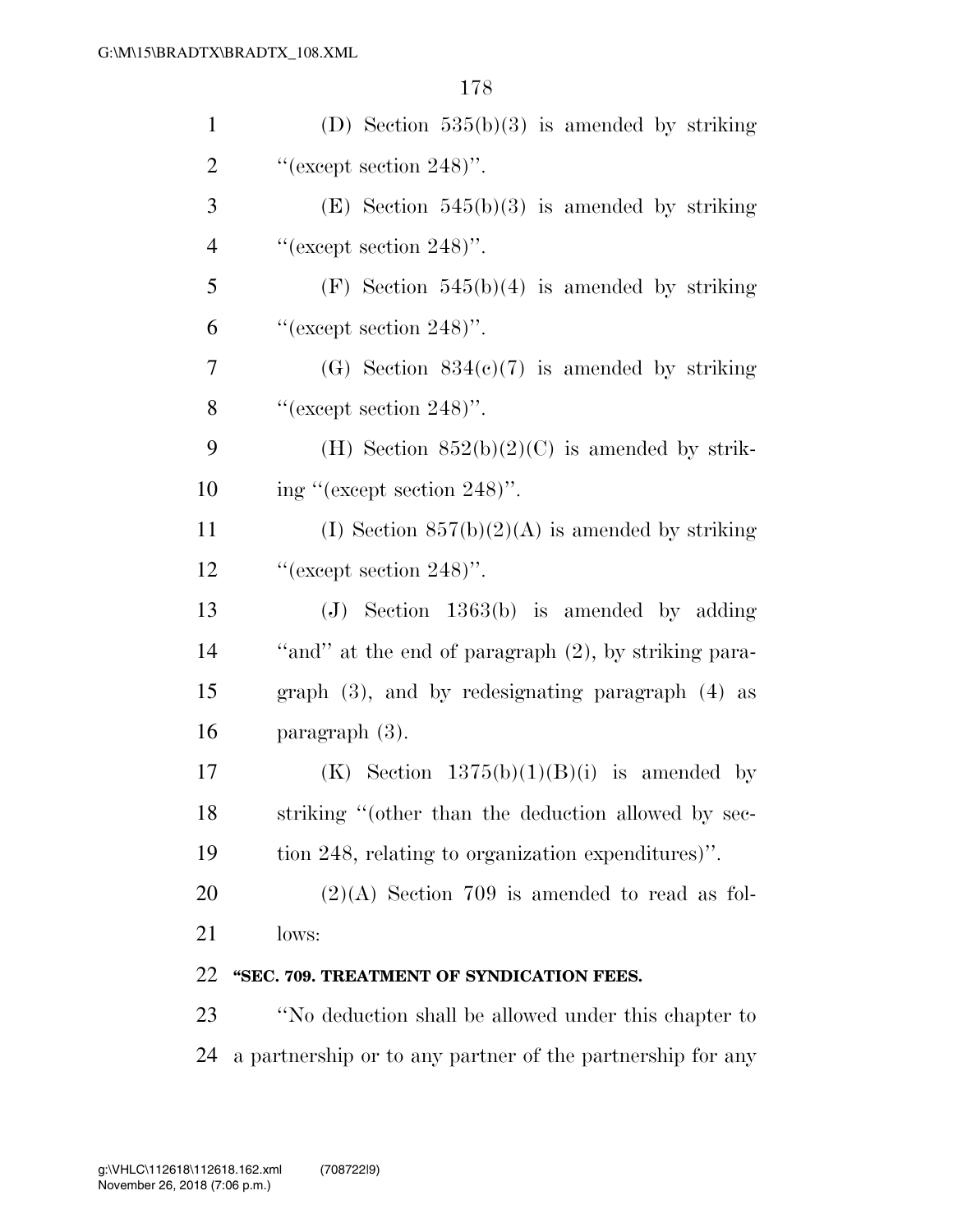amounts paid or incurred to promote the sale of (or to sell) an interest in the partnership.''. (B) The item relating to section 709 in the table of sections for part I of subchapter K of chap-5 ter 1 is amended to read as follows: ''Sec. 709. Treatment of syndication fees.''. 6 (3) Section  $1202(e)(2)(A)$  is amended by strik-7 ing "section  $195(c)(1)(A)$ " and inserting "section  $195(d)(1)(A)$ ". (4) The item relating to section 195 in the table of contents of part VI of subchapter B of chapter 1 is amended to read as follows: ''Sec. 195. Start-up and organizational expenditures.''. (e) EFFECTIVE DATE.—The amendments made by this section shall apply to expenditures paid or incurred in connection with active trades or businesses which begin in taxable years beginning after December 31, 2018. **SEC. 402. PRESERVATION OF START-UP NET OPERATING LOSSES AND TAX CREDITS AFTER OWNER- SHIP CHANGE.**  (a) APPLICATION TO NET OPERATING LOSSES.— Section 382(d) is amended by adding at the end the fol- lowing new paragraph: 22 "(4) EXCEPTION FOR START-UP LOSSES.— ''(A) IN GENERAL.—In the case of any net operating loss carryforward described in para-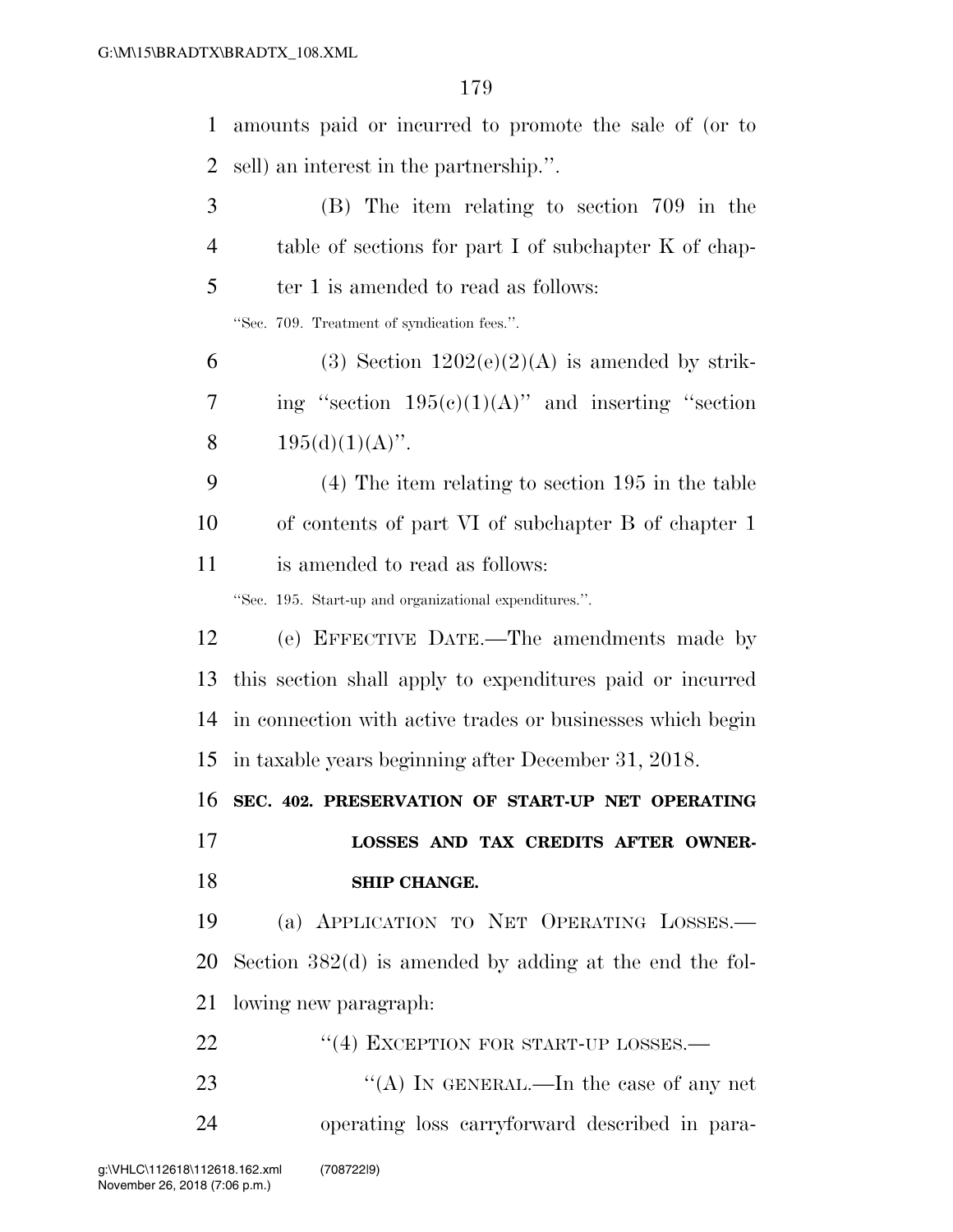| $\mathbf{1}$   | graph $(1)(A)$ which arose in a start-up period  |
|----------------|--------------------------------------------------|
| $\overline{2}$ | taxable year, the amount of such net operating   |
| 3              | loss carryforward otherwise taken into account   |
| $\overline{4}$ | under such paragraph shall be reduced by the     |
| 5              | net start-up loss determined with respect to the |
| 6              | trade or business referred to in subparagraph    |
| $\overline{7}$ | $(B)(i)$ for such start-up period taxable year.  |
| 8              | "(B) START-UP PERIOD TAXABLE YEAR.-              |
| 9              | The term 'start-up period taxable year' means    |
| 10             | any taxable year of the old loss corporation     |
| 11             | which-                                           |
| 12             | $\lq\lq$ (i) begins before the close of the 3-   |
| 13             | year period beginning on the date on which       |
| 14             | any trade or business of such corporation        |
| 15             | begins as an active trade or business (as        |
| 16             | determined under section $195(d)(2)$ with-       |
| 17             | out regard to subparagraph (B) thereof),         |
| 18             | and                                              |
| 19             | $\lq\lq$ (ii) ends after September 10, 2018.     |
| 20             | $\lq\lq(C)$ NET START-UP LOSS.—                  |
| 21             | "(i) IN GENERAL.—The term 'net                   |
| 22             | start-up loss' means, with respect to any        |
| 23             | trade or business referred to in subpara-        |
| 24             | graph $(B)(i)$ for any start-up period tax-      |
| 25             | able year, the amount which bears the            |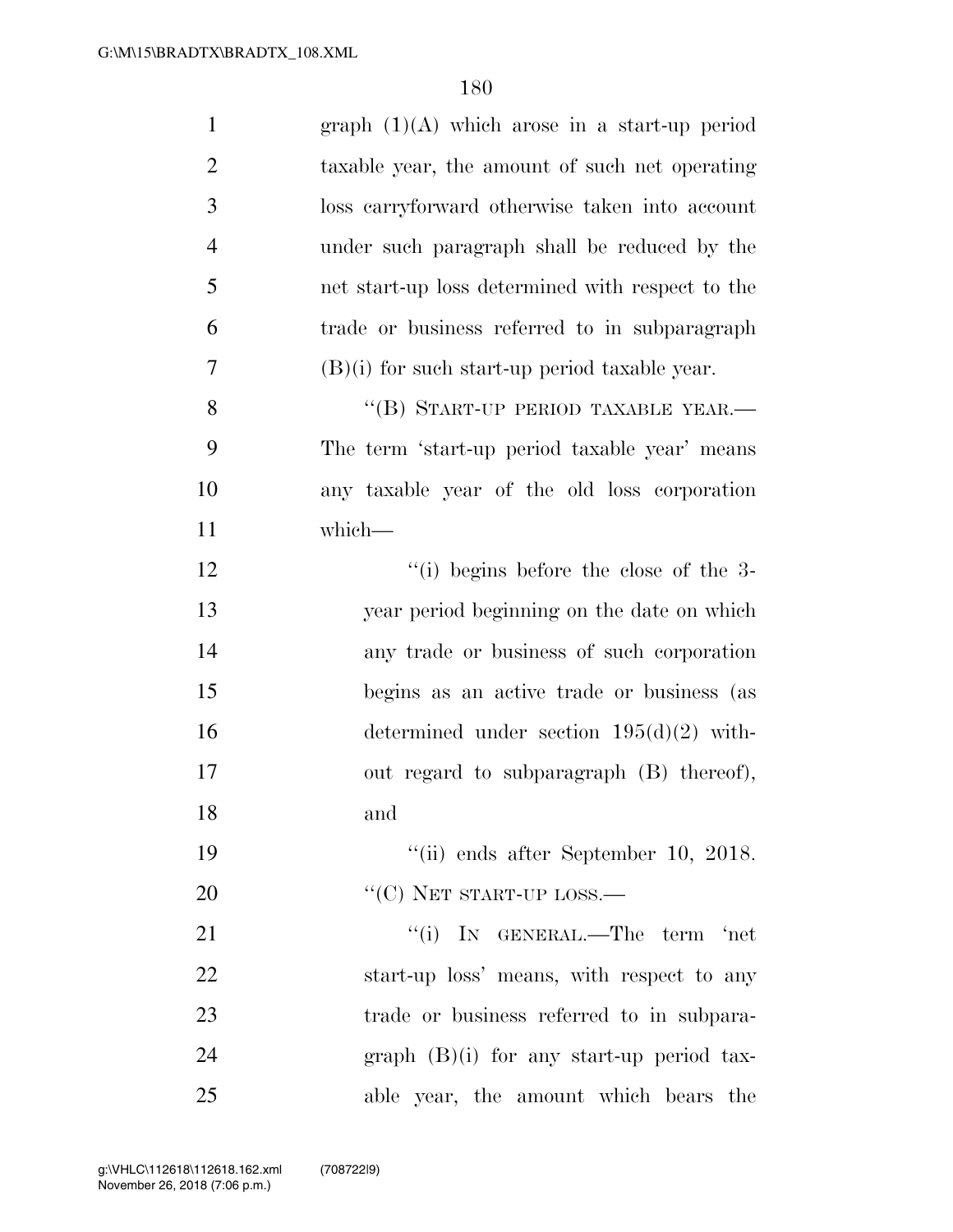| $\mathbf{1}$   | same ratio (but not greater than 1) to the   |
|----------------|----------------------------------------------|
| $\overline{2}$ | net operating loss carryforward which        |
| 3              | arose in such start-up period taxable year   |
| $\overline{4}$ | $as-$                                        |
| 5              | "(I) the net operating loss (if              |
| 6              | any) which would have been deter-            |
| $\overline{7}$ | mined for such start-up period taxable       |
| 8              | year if only items of income, gain, de-      |
| 9              | duction, and loss properly allocable to      |
| 10             | such trade or business were taken into       |
| 11             | account, bears to                            |
| 12             | $\lq\lq$ (II) the amount of the net oper-    |
| 13             | ating loss determined for such start-        |
| 14             | up period taxable year.                      |
| 15             | "(ii) SPECIAL RULE FOR LAST TAX-             |
| 16             | ABLE YEAR IN START-UP PERIOD.—In the         |
| 17             | case of any start-up period taxable year     |
| 18             | which ends after the close of the 3-year pe- |
| 19             | riod described in subparagraph $(B)(i)$ with |
| 20             | respect to any trade or business, the net    |
| 21             | start-up loss with respect to such trade or  |
| 22             | business for such start-up period taxable    |
| 23             | year shall be the same proportion of such    |
| 24             | (determined without regard to this<br>loss   |
| 25             | clause) as the proportion of such start-up   |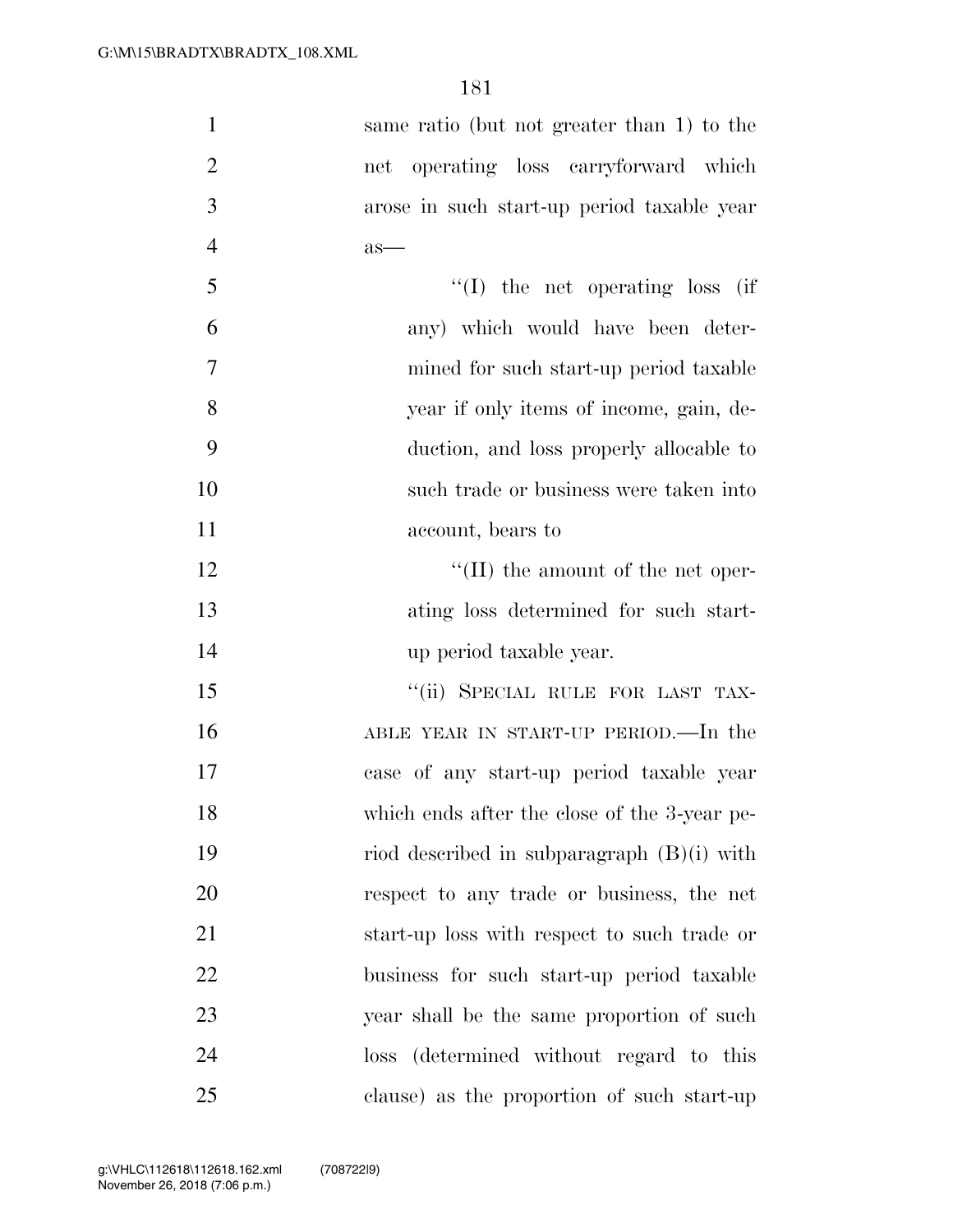period taxable year which is on or before 2 the last day of such period.

3 "(D) APPLICATION TO NET OPERATING LOSS ARISING IN YEAR OF OWNERSHIP CHANGE.—Subparagraph (A) shall apply to any net operating loss described in paragraph (1)(B) in the same manner as such subpara- graph applies to net operating loss carryforwards described in paragraph (1)(A), but by only taking into account the amount of such net operating loss (and the amount of the net start-up loss) which is allocable under para- graph (1)(B) to the period described in such paragraph. Proper adjustment in the allocation of the net start-up loss under the preceding sentence shall be made in the case of a taxable 17 vear to which subparagraph  $(C)(ii)$  applies.

18 "(E) APPLICATION TO TAXABLE YEARS WHICH ARE START-UP PERIOD TAXABLE YEARS WITH RESPECT TO MORE THAN 1 TRADE OR BUSINESS.—In the case of any net operating loss carryforward which arose in a taxable year which is a start-up period taxable year with re-spect to more than 1 trade or business—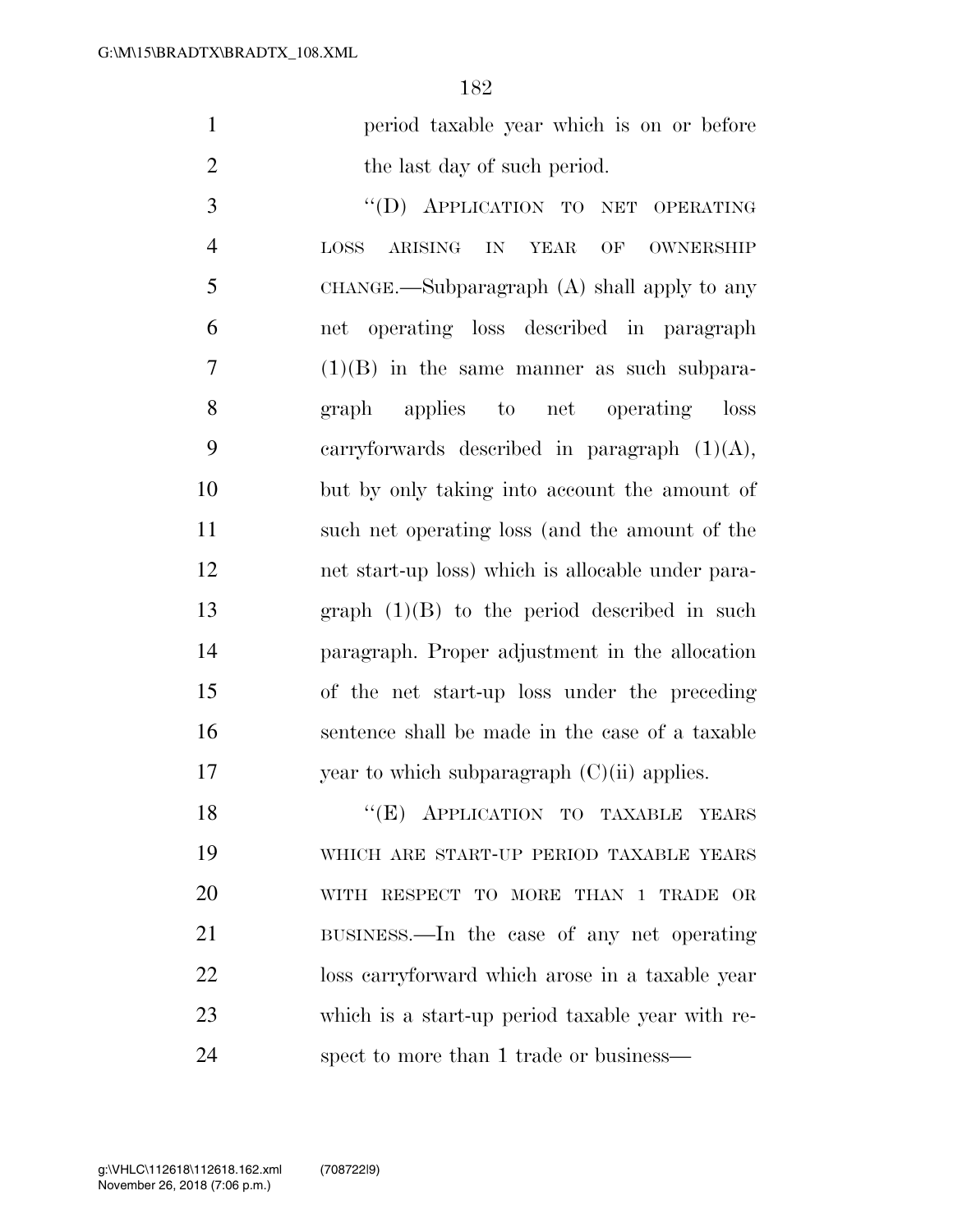| $\mathbf{1}$   | "(i) this paragraph shall be applied               |
|----------------|----------------------------------------------------|
| $\overline{2}$ | separately with respect to each such trade         |
| 3              | or business, and                                   |
| $\overline{4}$ | "(ii) the aggregate reductions under               |
| 5              | subparagraph (A) shall not exceed such net         |
| 6              | operating loss carryforward.                       |
| $\overline{7}$ | "(F) CONTINUITY OF BUSINESS REQUIRE-               |
| 8              | MENT.—If the new loss corporation does not         |
| 9              | continue the trade or business referred to in      |
| 10             | subparagraph $(B)(i)$ at all times during the 2-   |
| 11             | year period beginning on the change date, this     |
| 12             | paragraph shall not apply with respect to such     |
| 13             | trade or business.                                 |
| 14             | $\lq\lq (G)$ CERTAIN TITLE 11<br>OR<br>SIMILAR     |
| 15             | CASES.                                             |
| 16             | ``(i)<br>MULTIPLE OWNERSHIP                        |
| 17             | CHANGES.—In the case of a 2nd ownership            |
| 18             | change to which subsection $(l)(5)(D)$ ap-         |
| 19             | plies, this paragraph shall not apply for          |
| 20             | purposes of determining the pre-change             |
| 21             | loss with respect to such 2nd ownership            |
| 22             | change.                                            |
| 23             | CERTAIN INSOLVENCY TRANS-<br>``(ii)                |
| 24             | $\text{ACTIONS.}$ If subsection (1)(6) applies for |
| 25             | purposes of determining the value of the           |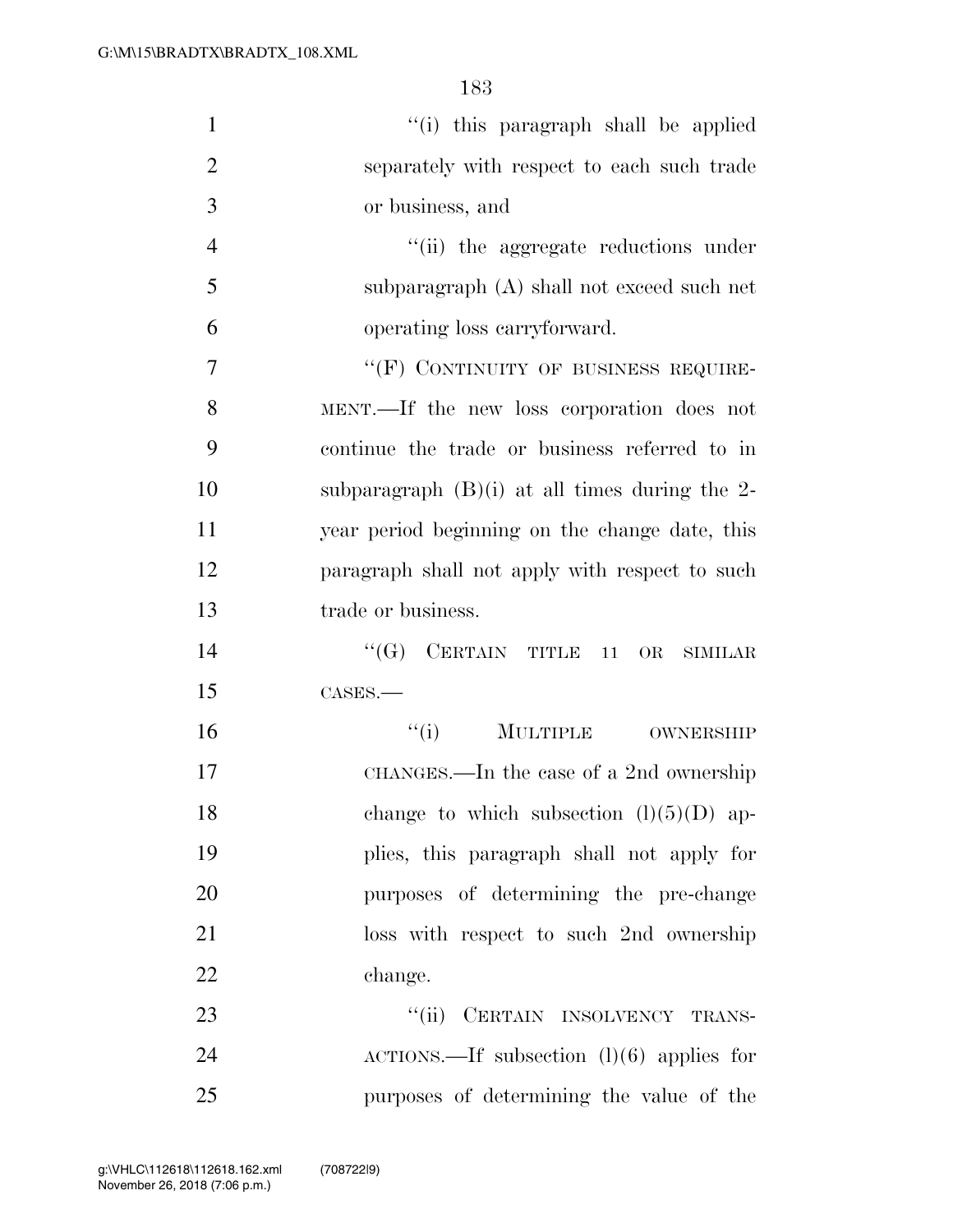| $\mathbf{1}$   | old loss corporation under subsection (e),                  |
|----------------|-------------------------------------------------------------|
| $\overline{2}$ | this paragraph shall not apply.                             |
| 3              | "(H) NOT APPLICABLE TO DISALLOWED                           |
| $\overline{4}$ | INTEREST.—This paragraph shall not apply for                |
| 5              | purposes of applying the rules of paragraph (1)             |
| 6              | to the carryover of disallowed interest under               |
| 7              | paragraph $(3)$ .                                           |
| 8              | "(I) TRANSITION RULE.—This paragraph                        |
| 9              | shall not apply with respect to any trade or                |
| 10             | business if the date on which such trade or                 |
| 11             | business begins as an active trade or business              |
| 12             | (as determined under section $195(d)(2)$ without            |
| 13             | regard to subparagraph $(B)$ thereof) is on or              |
| 14             | before September 10, 2018.".                                |
| 15             | (b) APPLICATION TO EXCESS CREDITS.—Section 383              |
| 16             | is amended by redesignating subsection (e) as subsection    |
| 17             | (f) and by inserting after subsection (d) the following new |
| 18             | subsection:                                                 |
| 19             | "(e) EXCEPTION FOR START-UP EXCESS CREDITS.-                |
| 20             | "(1) IN GENERAL.—In the case of any unused                  |
| 21             | general business credit of the corporation under sec-       |
| 22             | tion 39 which arose in a start-up period taxable            |
| 23             | year, the amount of such unused general business            |
| 24             | credit otherwise taken into account under subsection        |
| 25             | $(a)(2)(A)$ shall be reduced by the start-up excess         |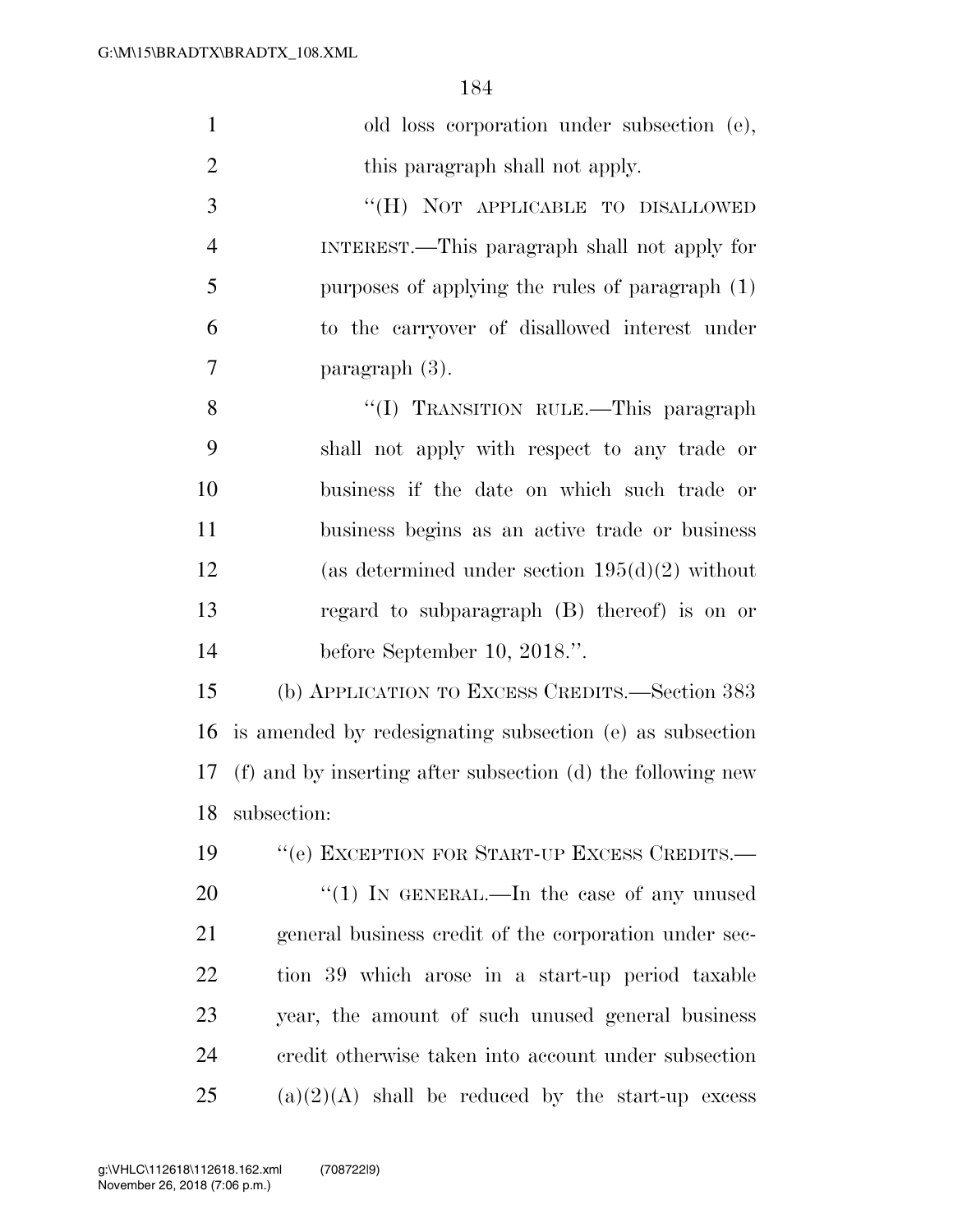credit determined with respect to any trade or busi-2 ness referred to in section  $382(d)(4)(B)(i)$  for such start-up period taxable year.

4 "(2) START-UP PERIOD TAXABLE YEAR.—For purposes of this subsection, the term 'start-up pe- riod taxable year' has the meaning given such term 7 in section  $382(d)(4)(B)$ .

8 "(3) START-UP EXCESS CREDIT.—For purposes of this subsection, the term 'start-up excess credit' means, with respect to any trade or business re-11 ferred to in section  $382(d)(4)(B)(i)$  for any start-up period taxable year, the amount which bears the same ratio to the unused general business credit which arose in such start-up period taxable year as—

16 ''(A) the amount of the general business credit which would have been determined for such start-up period taxable year if only credits properly allocable to such trade or business were taken into account, bears to

21 "'(B) the amount of the general business credit determined for such start-up period tax-able year.

24 "(4) APPLICATION OF CERTAIN RULES.—Rules similar to the rules of subparagraphs  $(C)(ii)$ ,  $(D)$ ,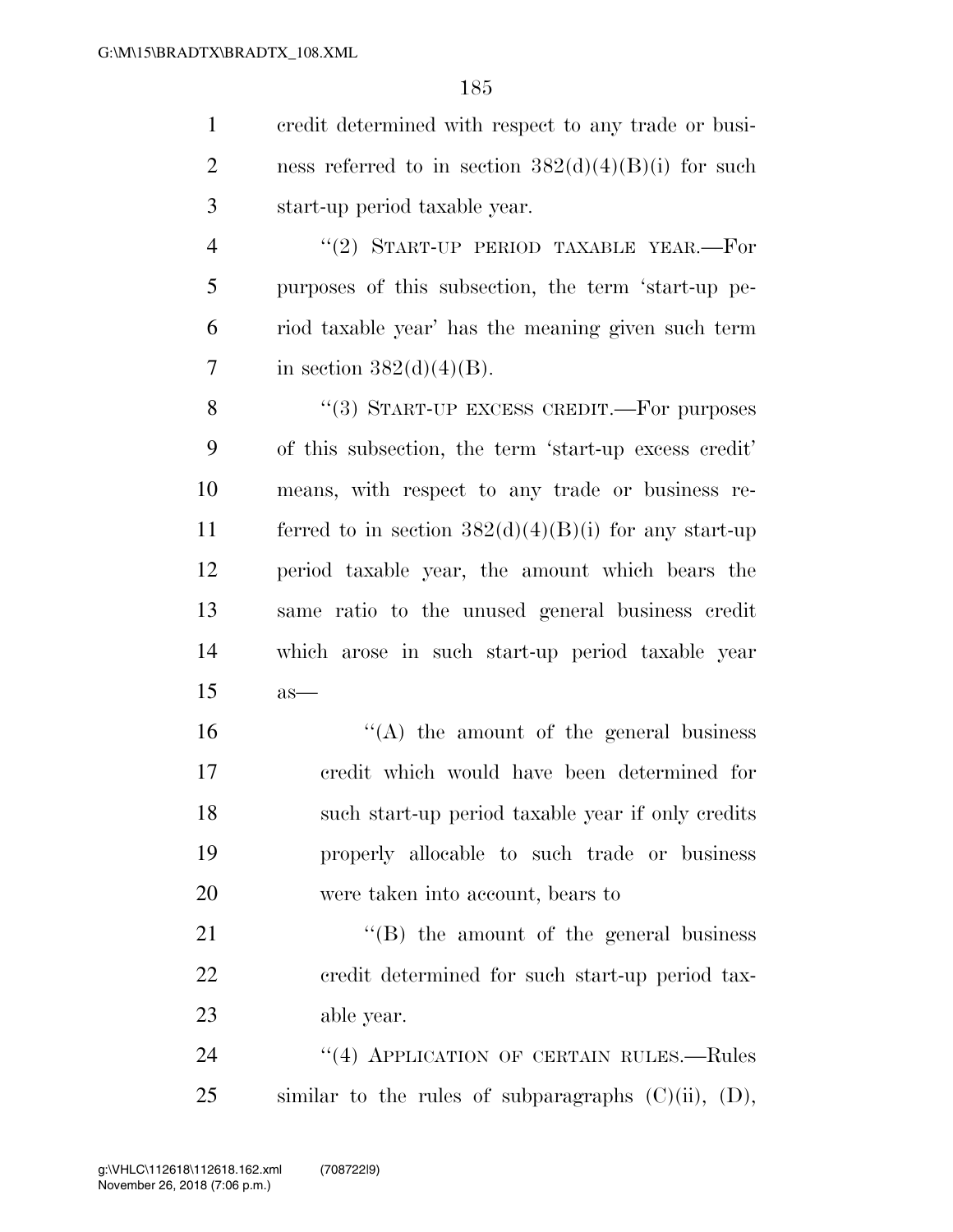1 (E), and  $(F)$  of section  $382(d)(4)$  shall apply for purposes of this subsection.

 ''(5) TRANSITION RULE.—This subsection shall not apply with respect to any trade or business if the date on which such trade or business begins as an active trade or business (as determined under section 195(d)(2) without regard to subparagraph (B) thereof) is on or before September 10, 2018.''. (c) EFFECTIVE DATE.—The amendments made by this section shall apply to taxable years ending after Sep-tember 10, 2018.

# **TITLE V—CERTAIN TAX TECH- NICAL CORRECTIONS AND CLARIFICATIONS**

 **SEC. 501. TECHNICAL AMENDMENTS RELATING TO PUBLIC LAW 115–97.** 

 (a) AMENDMENT RELATING TO SECTION 11011.— Section 852(b) is amended by adding at the end the fol-lowing:

20 "(10) TREATMENT BY SHAREHOLDERS OF QUALIFIED REIT DIVIDENDS AND QUALIFIED PUB-22 LICLY TRADED PARTNERSHIP INCOME.—

23 "(A) In GENERAL.—A shareholder of a regulated investment company shall take into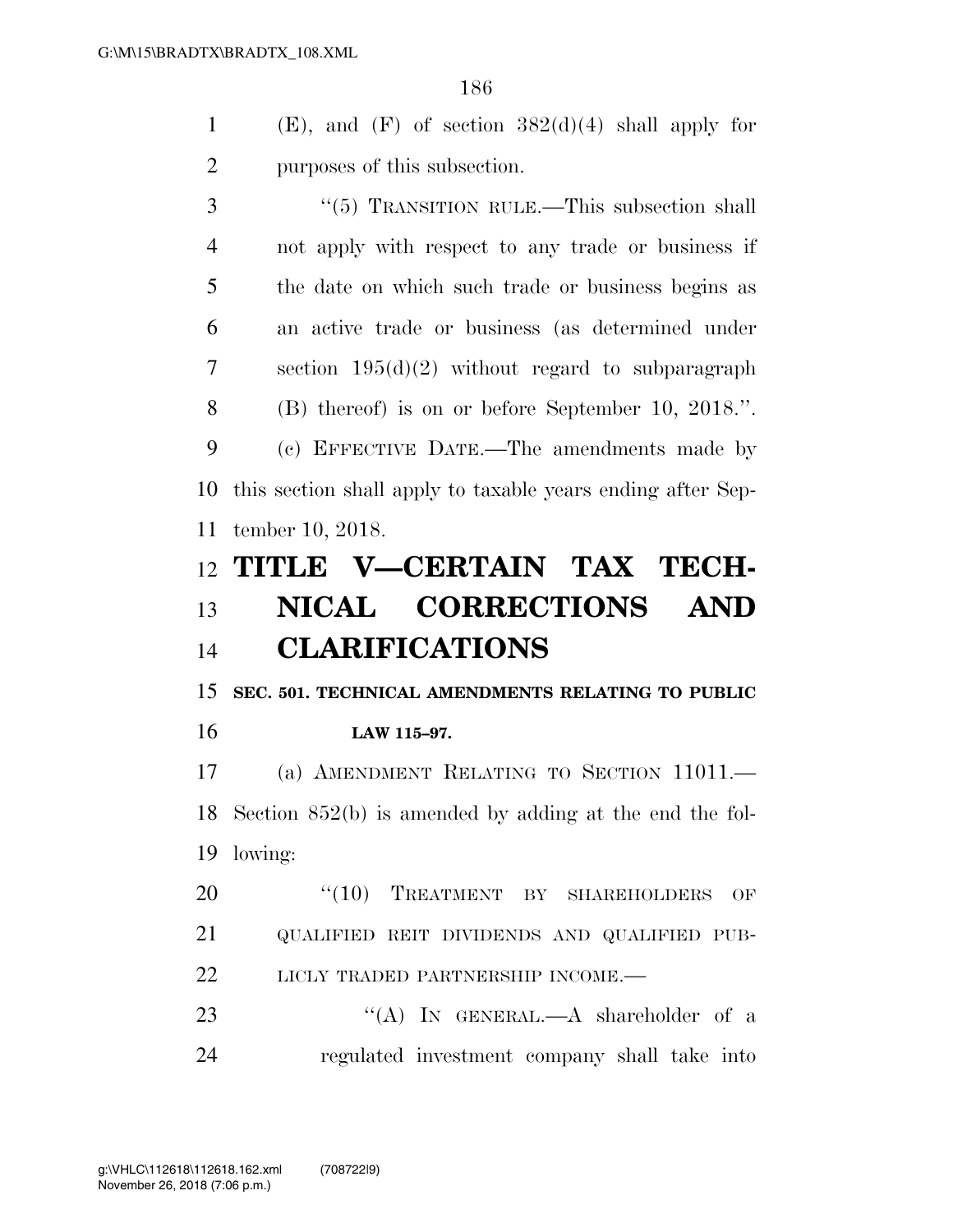| $\mathbf{1}$   | for purposes of<br>section<br>account            |
|----------------|--------------------------------------------------|
| $\overline{2}$ | $199A(b)(1)(B)$ —                                |
| 3              | "(i) as a qualified REIT dividend the            |
| $\overline{4}$ | amount which is reported by the company          |
| 5              | (in written statements furnished to its          |
| 6              | shareholders) as being attributable to           |
| $\overline{7}$ | qualified REIT dividends received by the         |
| 8              | company, and                                     |
| 9              | "(ii) as qualified publicly traded part-         |
| 10             | nership income the amount which is re-           |
| 11             | ported by the company (in written state-         |
| 12             | ments furnished to its shareholders) as          |
| 13             | being attributable to qualified publicly         |
| 14             | traded partnership income of the company.        |
| 15             | $\lq\lq (B)$<br>EXCESS REPORTED AMOUNTS.         |
| 16             | Rules similar to the rules of clauses (ii) and   |
| 17             | (iii) of paragraph $(5)(A)$ shall apply for pur- |
| 18             | poses of this paragraph.                         |
| 19             | $``(C)$ NEGATIVE QUALIFIED PUBLICLY              |
| 20             | TRADED PARTNERSHIP INCOME REQUIRED TO            |
| 21             | TAKEN INTO ACCOUNT. If the qualified<br>BE       |
| 22             | publicly traded partnership income of the com-   |
| 23             | pany is less than zero, such income shall be re- |
| 24             | ported by the company under subparagraph         |
| 25             | $(A)(ii)$ .                                      |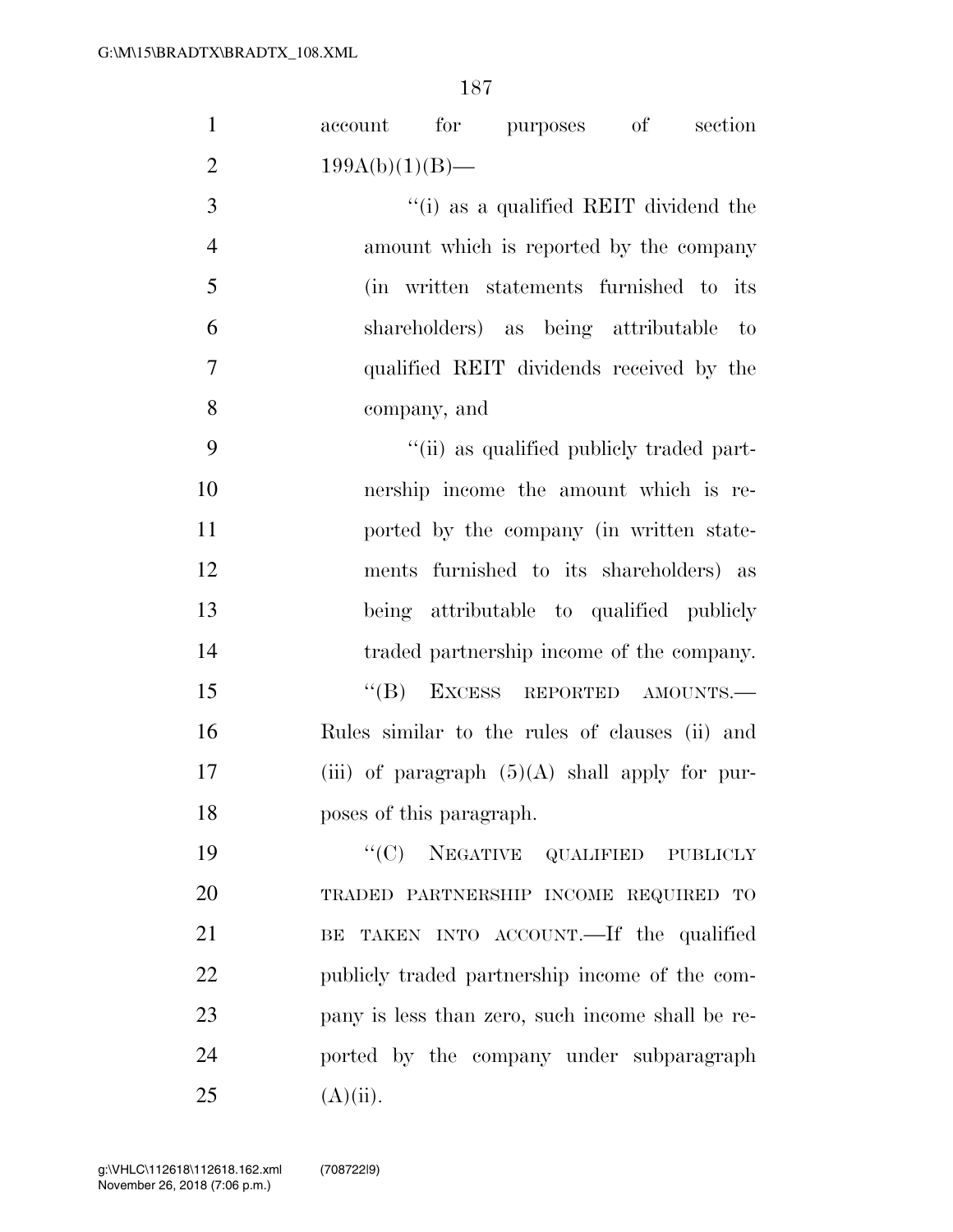| $\mathbf{1}$   | "(D) REGULATIONS.—The Secretary shall                      |
|----------------|------------------------------------------------------------|
| $\overline{2}$ | issue such regulations or other guidance as may            |
| 3              | be necessary or appropriate to carry out the               |
| $\overline{4}$ | purposes of this paragraph.".                              |
| 5              | (b) AMENDMENTS RELATING TO SECTION 13204.                  |
| 6              | (1) Section $168(e)(3)(E)$ is amended by striking          |
| 7              | "and" at the end of clause (v), by striking the pe-        |
| 8              | riod at the end of clause (vi) and inserting ", and",      |
| 9              | and by adding at the end the following new clause:         |
| 10             | "(vii) any qualified improvement prop-                     |
| 11             | $\text{erty."}.$                                           |
| 12             | $(2)$ The table contained in subparagraph $(B)$ of         |
| 13             | section $168(g)(3)$ is amended—                            |
| 14             | $(A)$ by striking the item relating to sub-                |
| 15             | paragraph $(D)(v)$ , and                                   |
| 16             | (B) by inserting after the item relating to                |
| 17             | subparagraph $(E)(vi)$ the following new item:<br>$20$ ".  |
| 18             | (c) AMENDMENT RELATING TO SECTION 13302.                   |
| 19             | Section $13302(e)(2)$ of Public Law 115-97 is amended by   |
| 20             | striking "ending" and inserting "beginning".               |
| 21             | (d) AMENDMENT RELATING TO SECTION 13307.                   |
| 22             | Section $162(q)(2)$ is amended by inserting "in the case   |
| 23             | of the taxpayer for whom a deduction is disallowed by rea- |
| 24             | son of paragraph $(1)$ ," before "attorney's fees".        |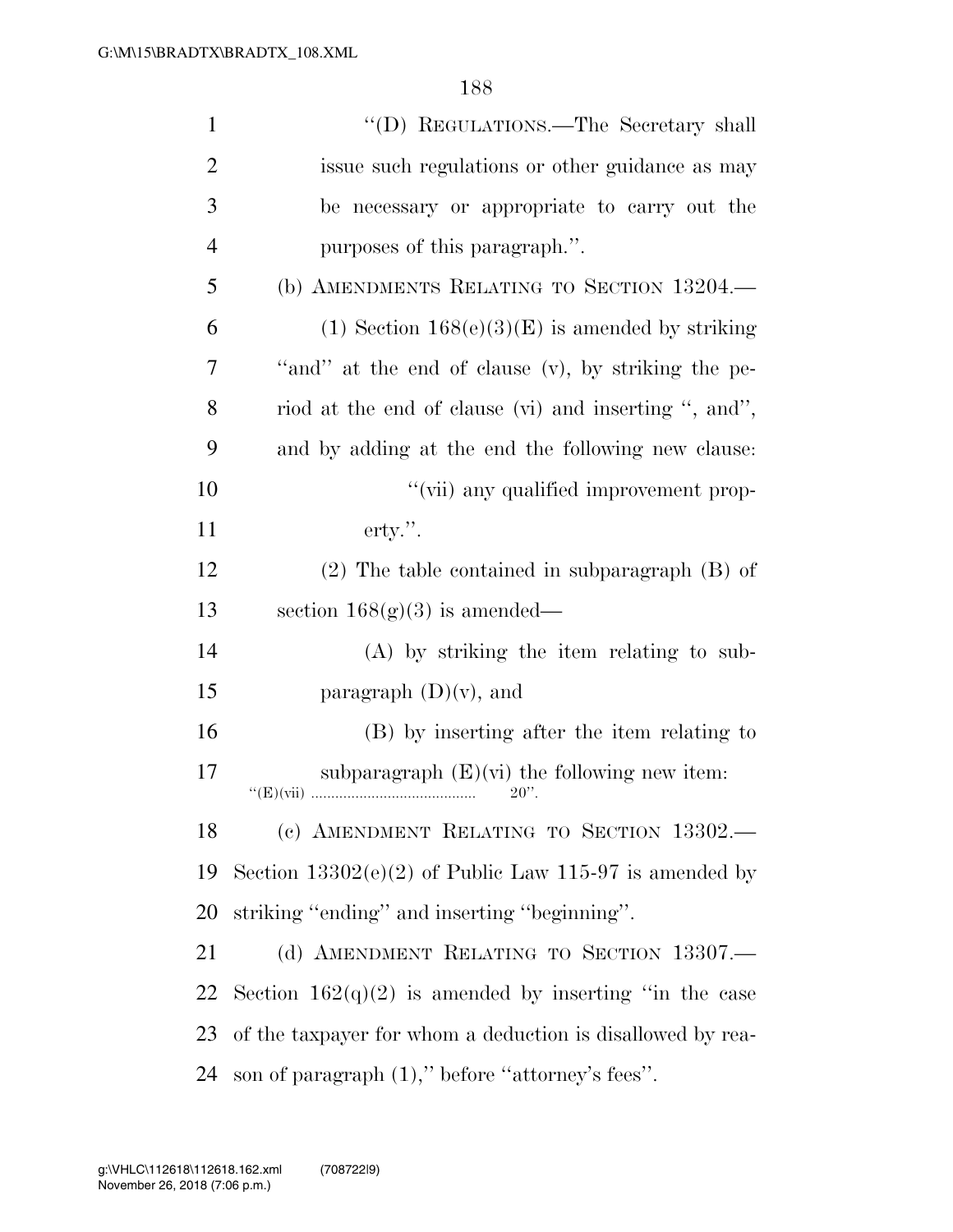| $\mathbf{1}$   | (e) AMENDMENT RELATING TO SECTION 14103.                  |
|----------------|-----------------------------------------------------------|
| $\overline{2}$ | Section $965(h)$ is amended by adding at the end the fol- |
| 3              | lowing new paragraphs:                                    |
| $\overline{4}$ | "(7) EXCESS REMITTANCE OF INSTALLMENT                     |
| 5              | SUBJECT TO CREDIT OR REFUND.                              |
| 6              | "(A) IN GENERAL.—In the case of a re-                     |
| 7              | quest to credit or refund any excess remittance           |
| 8              | with respect to an installment under this sub-            |
| 9              | section-                                                  |
| 10             | "(i) the Secretary, within the applica-                   |
| 11             | ble period of limitations, may credit the                 |
| 12             | amount of any excess remittance, without                  |
| 13             | interest, against any liability in respect of             |
| 14             | an internal revenue tax on the part of the                |
| 15             | person who made the excess remittance                     |
| 16             | and may refund the excess remittance,                     |
| 17             | without interest, to such person in the                   |
| 18             | same manner as if it were an overpayment                  |
| 19             | of tax for purposes of section 6402, and                  |
| 20             | $``$ (ii) the first sentence of section $6403$            |
| 21             | shall not apply with respect to such install-             |
| 22             | ment.                                                     |
| 23             | "(B) EXCESS REMITTANCE.-For purposes                      |
| 24             | of this paragraph, the term 'excess remittance'           |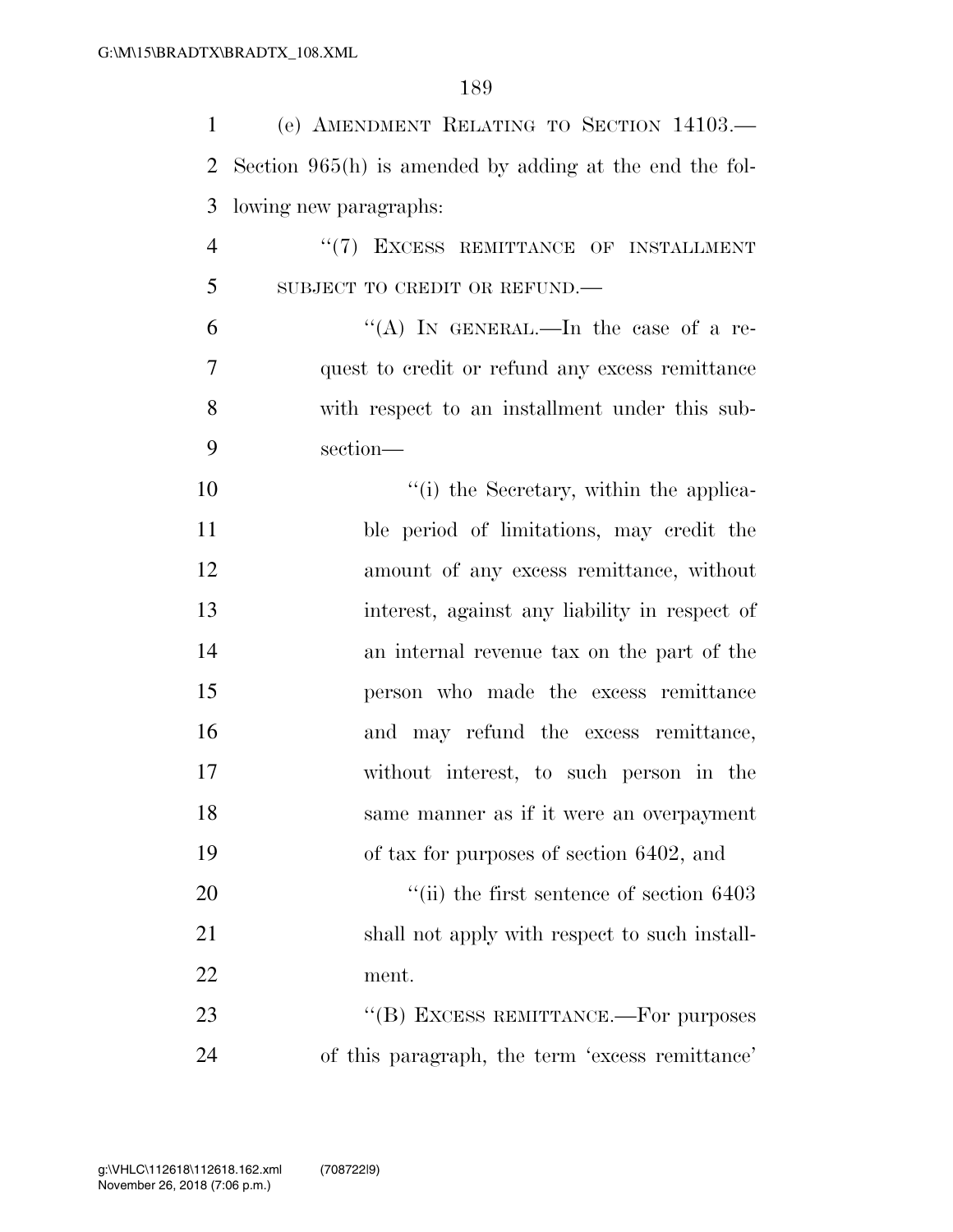| $\mathbf{1}$   | means a payment, including an estimated in-                 |
|----------------|-------------------------------------------------------------|
| $\overline{2}$ | come tax payment, that exceeds the sum of—                  |
| 3              | "(i) the net income tax liability de-                       |
| $\overline{4}$ | scribed under section $965(h)(6)(A)(ii)$ , plus             |
| 5              | "(ii) the sum of all installments for                       |
| 6              | which the payment due date under this                       |
| 7              | subsection has passed.                                      |
| 8              | "(8) INSTALLMENTS NOT TO PREVENT ADJUST-                    |
| 9              | MENT OF OVERPAYMENT OF ESTIMATED INCOME                     |
| 10             | TAX BY CORPORATION.—In the case of any tax due              |
| 11             | as an installment under this subsection, the tax in-        |
| 12             | stallment shall not be taken into account as a tax          |
| 13             | for purposes of section $6425(c)(1)(A)$ until the date      |
| 14             | on which the tax installment is due.".                      |
| 15             | (f) EFFECTIVE DATES.—Except as otherwise pro-               |
| 16             | vided in this section, the amendments made by this section  |
| 17             | shall take effect as if included in the provision of Public |
|                | 18 Law 115-97 to which they relate.                         |
| 19             | SEC. 502. CLARIFICATION OF TREATMENT OF VETERANS AS         |
| 20             | SPECIFIED GROUP FOR PURPOSES OF THE                         |
| 21             | LOW-INCOME HOUSING TAX CREDIT.                              |
| 22             | For purposes of section $42(g)(9)(B)$ of the Internal       |
| 23             | Revenue Code of 1986, veterans shall not fail to be treated |
| 24             | as a specified group under a Federal program.               |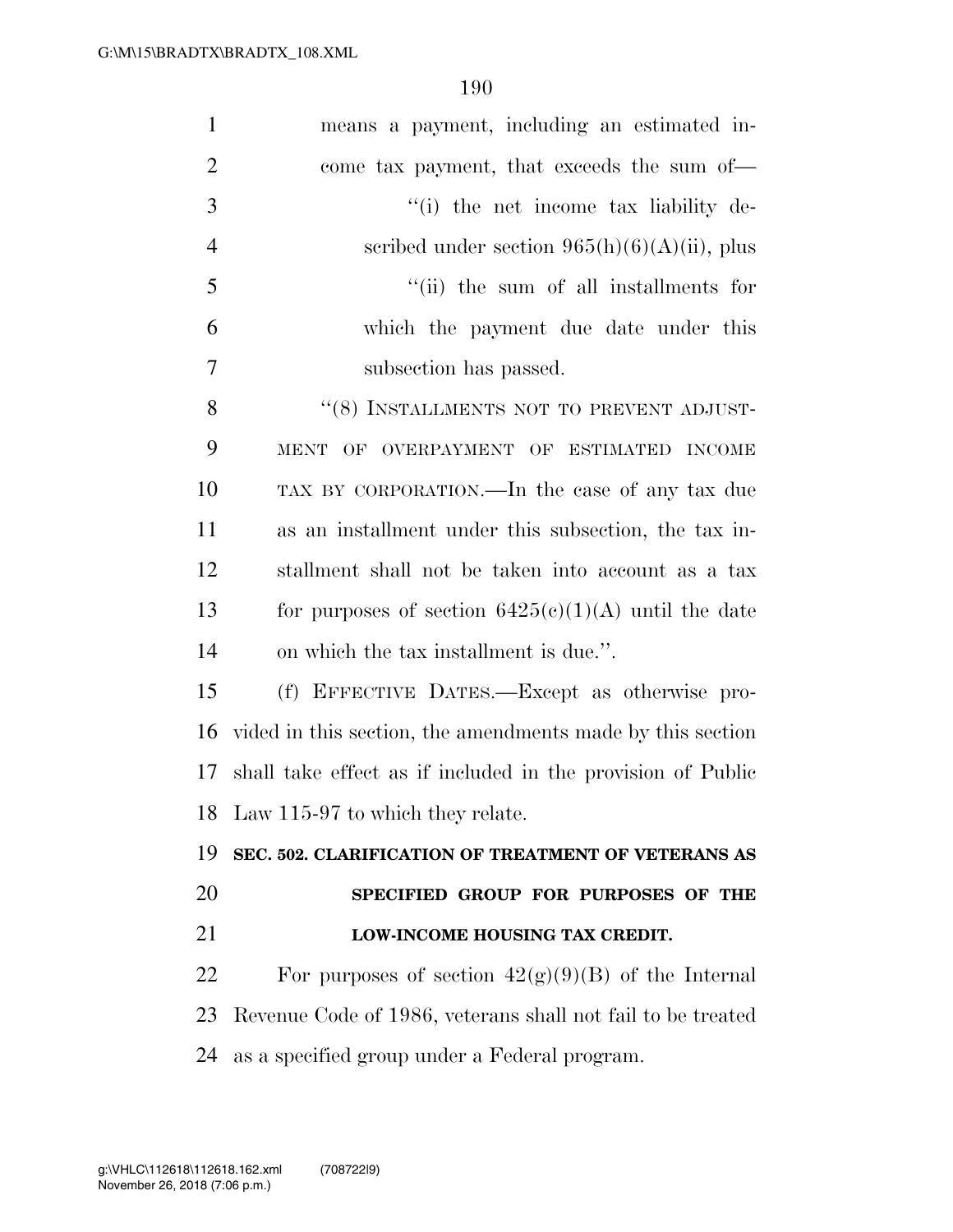|                | 191                                                           |
|----------------|---------------------------------------------------------------|
| 1              | SEC. 503. CLARIFICATION OF GENERAL PUBLIC USE RE-             |
| $\overline{2}$ | QUIREMENT FOR QUALIFIED RESIDENTIAL                           |
| 3              | <b>RENTAL PROJECTS.</b>                                       |
| $\overline{4}$ | (a) IN GENERAL.—Section $142(d)(2)$ is amended by             |
| 5              | adding at the end the following new subparagraph:             |
| 6              | "(F) CLARIFICATION OF GENERAL PUBLIC USE                      |
| 7              | REQUIREMENT.—Rules similar to the rules of sec-               |
| 8              | tion $42(g)(9)$ shall apply for purposes of this sub-         |
| 9              | section.".                                                    |
| 10             | (b) EFFECTIVE DATE.—The amendment made by                     |
| 11             | this section shall apply to bonds issued before, on, or after |
| 12             | the date of enactment of this Act.                            |
| 13             | <b>DIVISION B-TAXPAYER FIRST</b>                              |
| 14             | <b>ACT OF 2018</b>                                            |
| 15             | SECTION 1. SHORT TITLE; ETC.                                  |
| 16             | (a) SHORT TITLE.—This division may be cited as the            |
| 17             | "Taxpayer First Act of 2018".                                 |

 (b) AMENDMENT OF 1986 CODE.—Except as other- wise expressly provided, whenever in this division an amendment or repeal is expressed in terms of an amend- ment to, or repeal of, a section or other provision, the ref- erence shall be considered to be made to a section or other provision of the Internal Revenue Code of 1986.

(c) TABLE OF CONTENTS.—The table of contents for

this division is as follows:

Sec. 1. Short title; etc.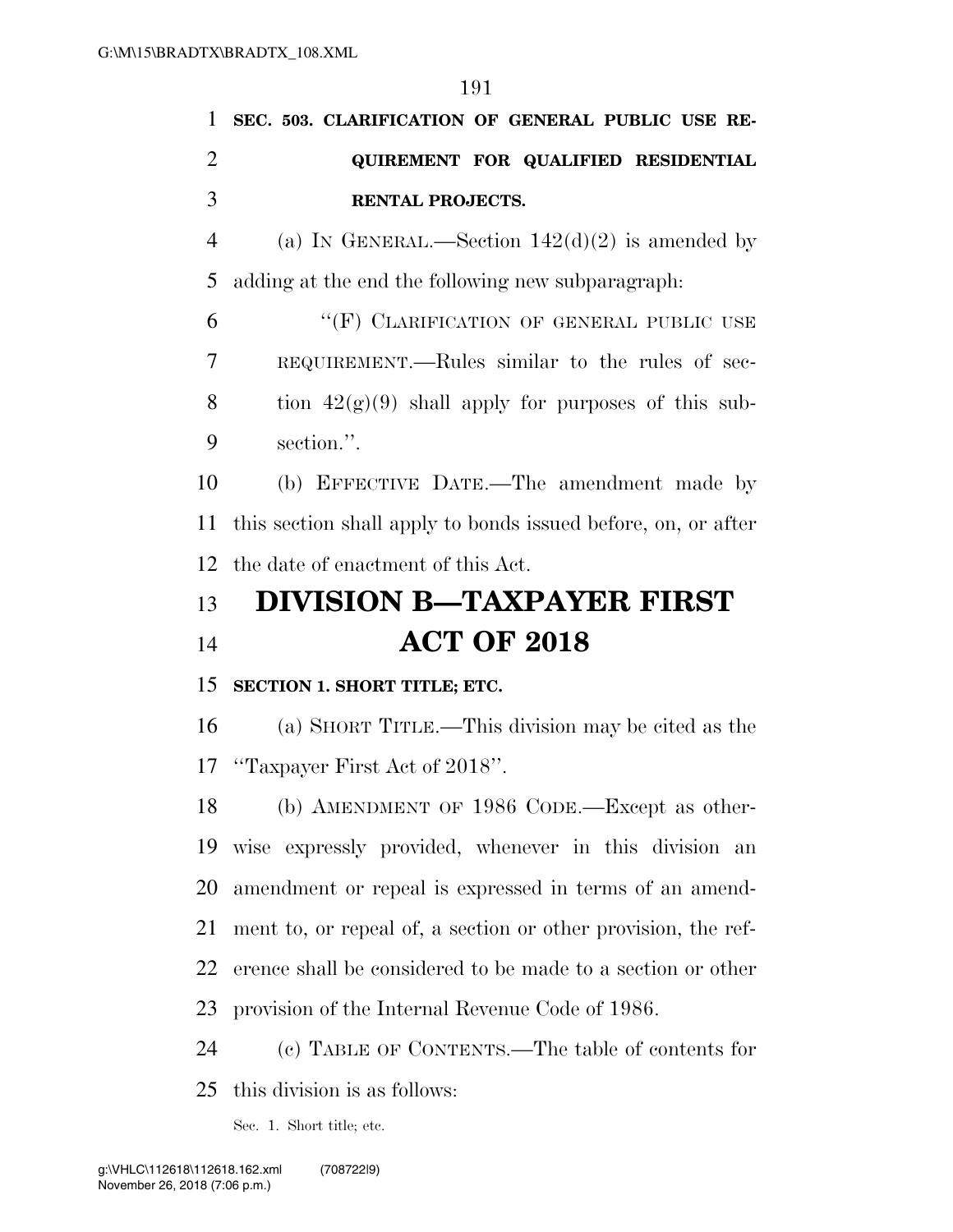#### TITLE I—PUTTING TAXPAYERS FIRST

#### Subtitle A—Independent Appeals Process

#### Sec. 1001. Establishment of Internal Revenue Service Independent Office of Appeals.

#### Subtitle B—Improved Service

- Sec. 1101. Comprehensive customer service strategy.
- Sec. 1102. IRS Free File Program.
- Sec. 1103. Low-income exception for payments otherwise required in connection with a submission of an offer-in-compromise.

#### Subtitle C—Sensible Enforcement

- Sec. 1201. Internal Revenue Service seizure requirements with respect to structuring transactions.
- Sec. 1202. Exclusion of interest received in action to recover property seized by the Internal Revenue Service based on structuring transaction.
- Sec. 1203. Clarification of equitable relief from joint liability.
- Sec. 1204. Modification of procedures for issuance of third-party summons.
- Sec. 1205. Private debt collection and special compliance personnel program.
- Sec. 1206. Reform of notice of contact of third parties.
- Sec. 1207. Modification of authority to issue designated summons.
- Sec. 1208. Limitation on access of non-Internal Revenue Service employees to returns and return information.

#### Subtitle D—Organizational Modernization

- Sec. 1301. Office of the National Taxpayer Advocate.
- Sec. 1302. Modernization of Internal Revenue Service organizational structure.

#### Subtitle E—Other Provisions

- Sec. 1401. Return preparation programs for applicable taxpayers.
- Sec. 1402. Provision of information regarding low-income taxpayer clinics.
- Sec. 1403. Notice from IRS regarding closure of taxpayer assistance centers.
- Sec. 1404. Rules for seizure and sale of perishable goods restricted to only perishable goods.
- Sec. 1405. Whistleblower reforms.
- Sec. 1406. Customer service information.
- Sec. 1407. Misdirected tax refund deposits.

#### TITLE II—21ST CENTURY IRS

#### Subtitle A—Cybersecurity and Identity Protection

- Sec. 2001. Public-private partnership to address identity theft refund fraud.
- Sec. 2002. Recommendations of Electronic Tax Administration Advisory Committee regarding identity theft refund fraud.
- Sec. 2003. Information sharing and analysis center.
- Sec. 2004. Compliance by contractors with confidentiality safeguards.
- Sec. 2005. Report on electronic payments.
- Sec. 2006. Identity protection personal identification numbers.
- Sec. 2007. Single point of contact for tax-related identity theft victims.
- Sec. 2008. Notification of suspected identity theft.
- Sec. 2009. Guidelines for stolen identity refund fraud cases.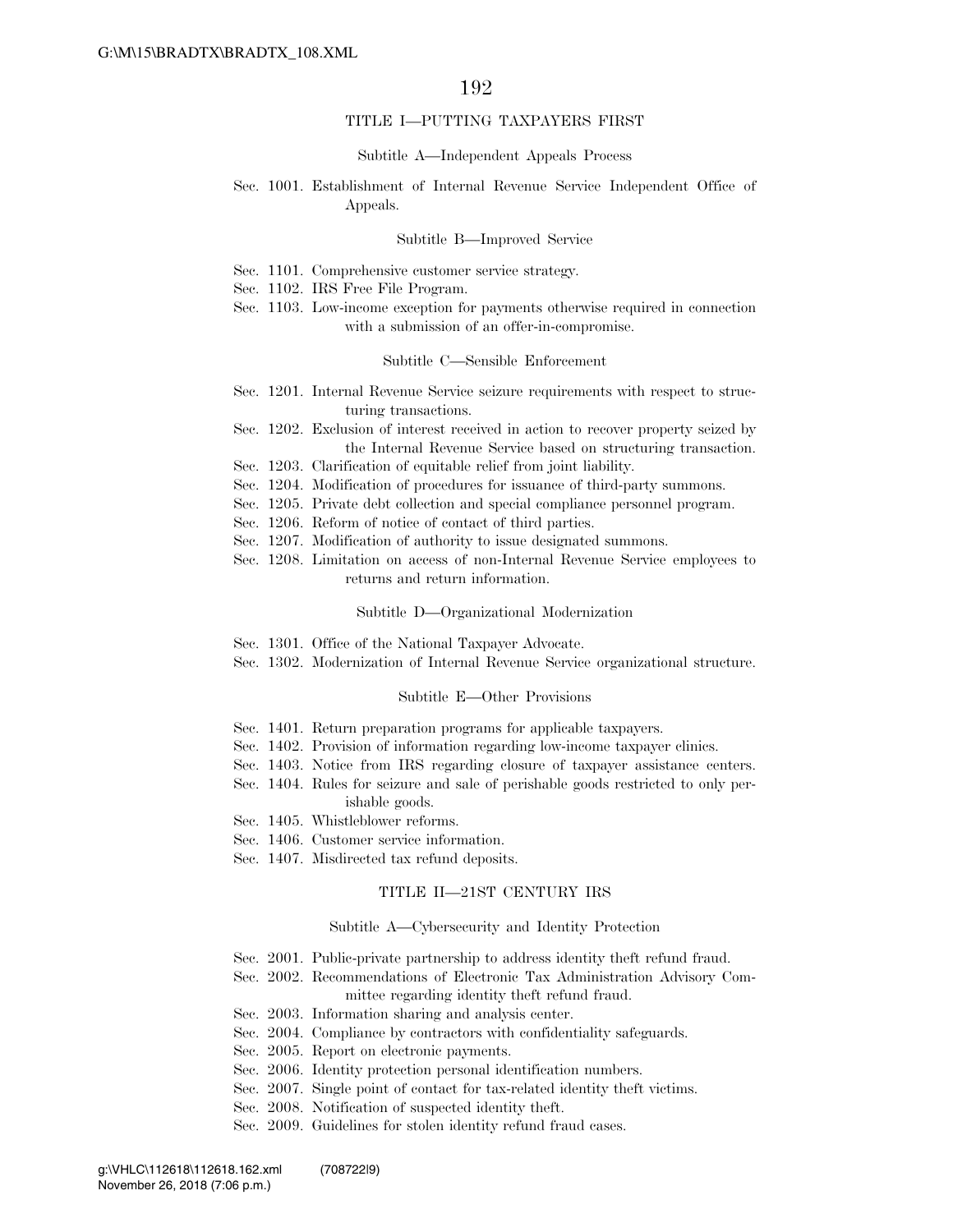Sec. 2010. Increased penalty for improper disclosure or use of information by preparers of returns.

Subtitle B—Development of Information Technology

- Sec. 2101. Management of Internal Revenue Service information technology.
- Sec. 2102. Development of online accounts and portals.
- Sec. 2103. Internet platform for Form 1099 filings.
- Sec. 2104. Streamlined critical pay authority for information technology positions.

Subtitle C—Modernization of Consent-based Income Verification System

- Sec. 2201. Disclosure of taxpayer information for third-party income verification.
- Sec. 2202. Limit redisclosures and uses of consent-based disclosures of tax return information.

Subtitle D—Expanded Use of Electronic Systems

- Sec. 2301. Electronic filing of returns.
- Sec. 2302. Uniform standards for the use of electronic signatures for disclosure authorizations to, and other authorizations of, practitioners.
- Sec. 2303. Payment of taxes by debit and credit cards.
- Sec. 2304. Requirement that electronically prepared paper returns include scannable code.
- Sec. 2305. Authentication of users of electronic services accounts.

#### Subtitle E—Other Provisions

- Sec. 2401. Repeal of provision regarding certain tax compliance procedures and reports.
- Sec. 2402. Comprehensive training strategy.

#### TITLE III—MISCELLANEOUS PROVISIONS

- Subtitle A—Reform of Laws Governing Internal Revenue Service Employees
- Sec. 3001. Electronic record retention.
- Sec. 3002. Prohibition on rehiring any employee of the Internal Revenue Service who was involuntarily separated from service for misconduct.
- Sec. 3003. Notification of unauthorized inspection or disclosure of returns and return information.

Subtitle B—Provisions Relating to Exempt Organizations

- Sec. 3101. Mandatory e-filing by exempt organizations.
- Sec. 3102. Notice required before revocation of tax exempt status for failure to file return.

#### Subtitle C—Tax Court

- Sec. 3301. Disqualification of judge or magistrate judge of the Tax Court.
- Sec. 3302. Opinions and judgments.
- Sec. 3303. Title of special trial judge changed to magistrate judge of the Tax Court.
- Sec. 3304. Repeal of deadwood related to Board of Tax Appeals.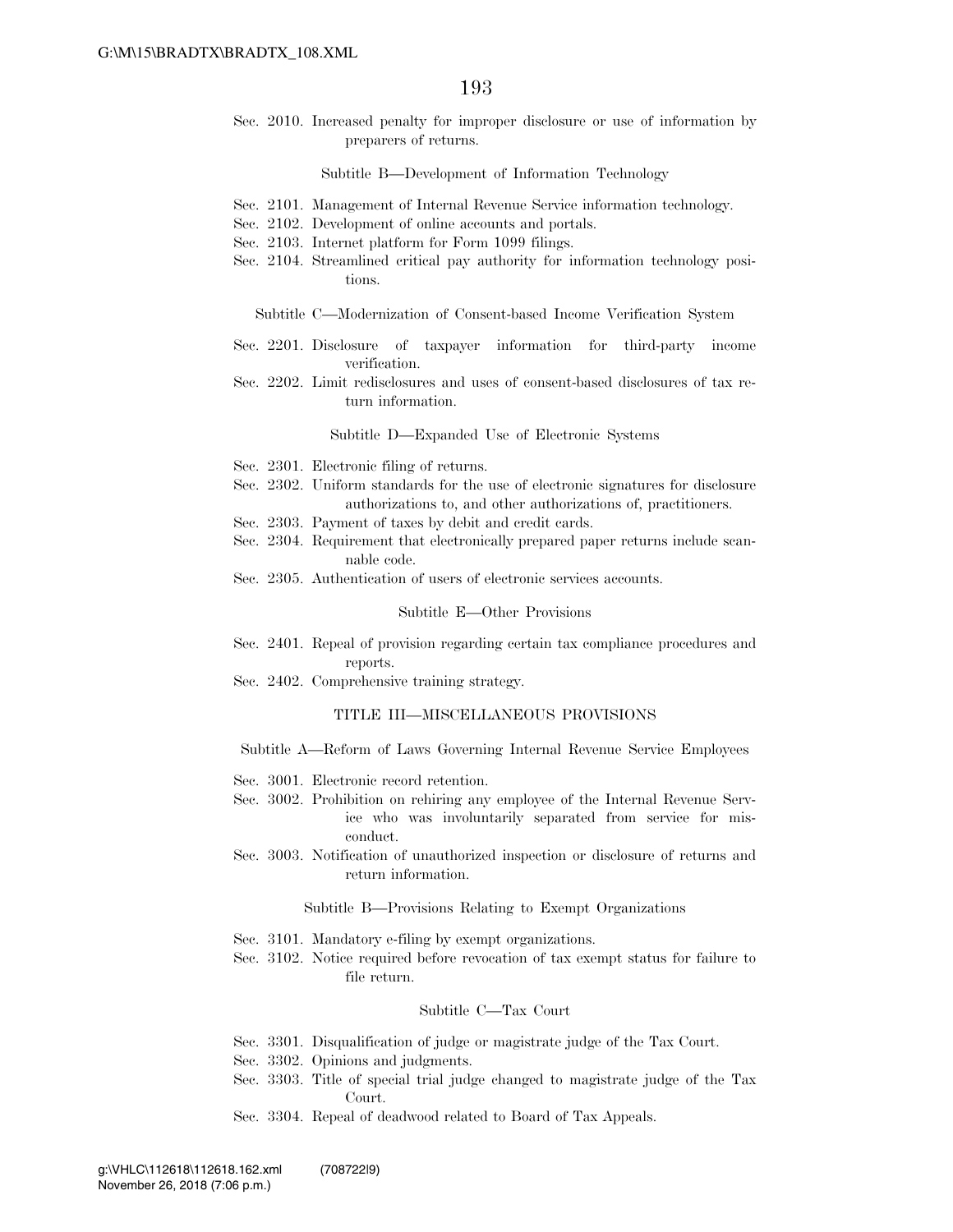**TITLE I—PUTTING TAXPAYERS FIRST Subtitle A—Independent Appeals Process SEC. 1001. ESTABLISHMENT OF INTERNAL REVENUE SERV- ICE INDEPENDENT OFFICE OF APPEALS.**  (a) IN GENERAL.—Section 7803 is amended by add- ing at the end the following new subsection: 9 "(e) INDEPENDENT OFFICE OF APPEALS.— ''(1) ESTABLISHMENT.—There is established in the Internal Revenue Service an office to be known as the 'Internal Revenue Service Independent Office of Appeals'.  $\frac{1}{2}$  CHIEF OF APPEALS. 15 "(A) IN GENERAL.—The Internal Revenue Service Independent Office of Appeals shall be under the supervision and direction of an offi- cial to be known as the 'Chief of Appeals'. The Chief of Appeals shall report directly to the Commissioner of the Internal Revenue Service and shall be entitled to compensation at the same rate as the highest rate of basic pay es-tablished for the Senior Executive Service under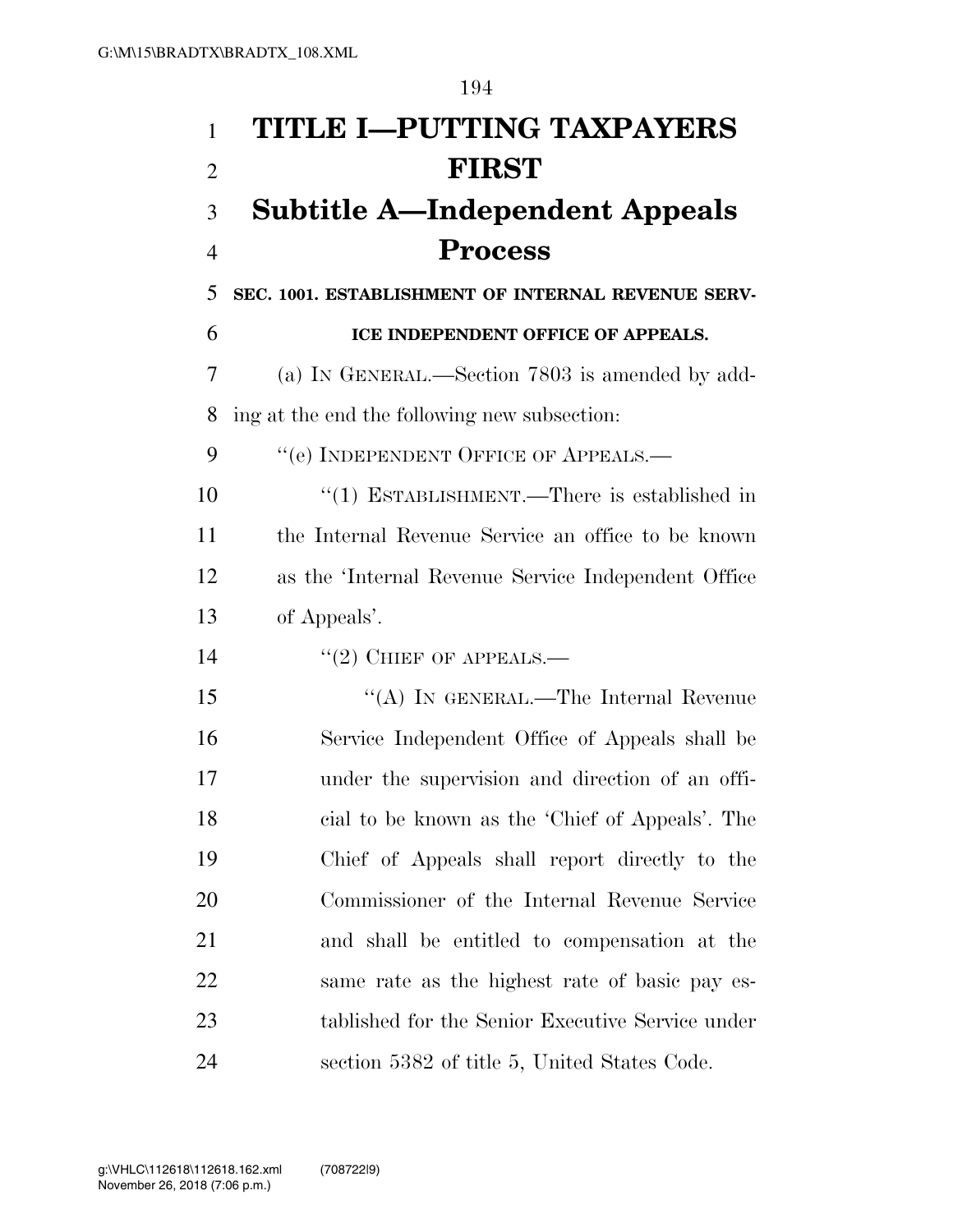| $\mathbf{1}$   | "(B) APPOINTMENT.—The Chief of Ap-                    |
|----------------|-------------------------------------------------------|
| $\overline{2}$ | peals shall be appointed by the Commissioner of       |
| 3              | the Internal Revenue Service without regard to        |
| $\overline{4}$ | the provisions of title 5, United States Code, re-    |
| 5              | lating to appointments in the competitive serv-       |
| 6              | ice or the Senior Executive Service.                  |
| 7              | "(C) QUALIFICATIONS.—An individual ap-                |
| 8              | pointed under subparagraph (B) shall have ex-         |
| 9              | perience and expertise in—                            |
| 10             | "(i) administration of, and compliance                |
| 11             | with, Federal tax laws,                               |
| 12             | "(ii) a broad range of compliance                     |
| 13             | cases, and                                            |
| 14             | "(iii) management of large service or-                |
| 15             | ganizations.                                          |
| 16             | "(3) PURPOSES AND DUTIES OF OFFICE.-It                |
| 17             | shall be the function of the Internal Revenue Service |
| 18             | Independent Office of Appeals to resolve Federal tax  |
| 19             | controversies without litigation on a basis which—    |
| 20             | "(A) is fair and impartial to both the Gov-           |
| 21             | ernment and the taxpayer,                             |
| 22             | $\lq\lq (B)$ promotes a consistent application and    |
| 23             | interpretation of, and voluntary compliance           |
| 24             | with, the Federal tax laws, and                       |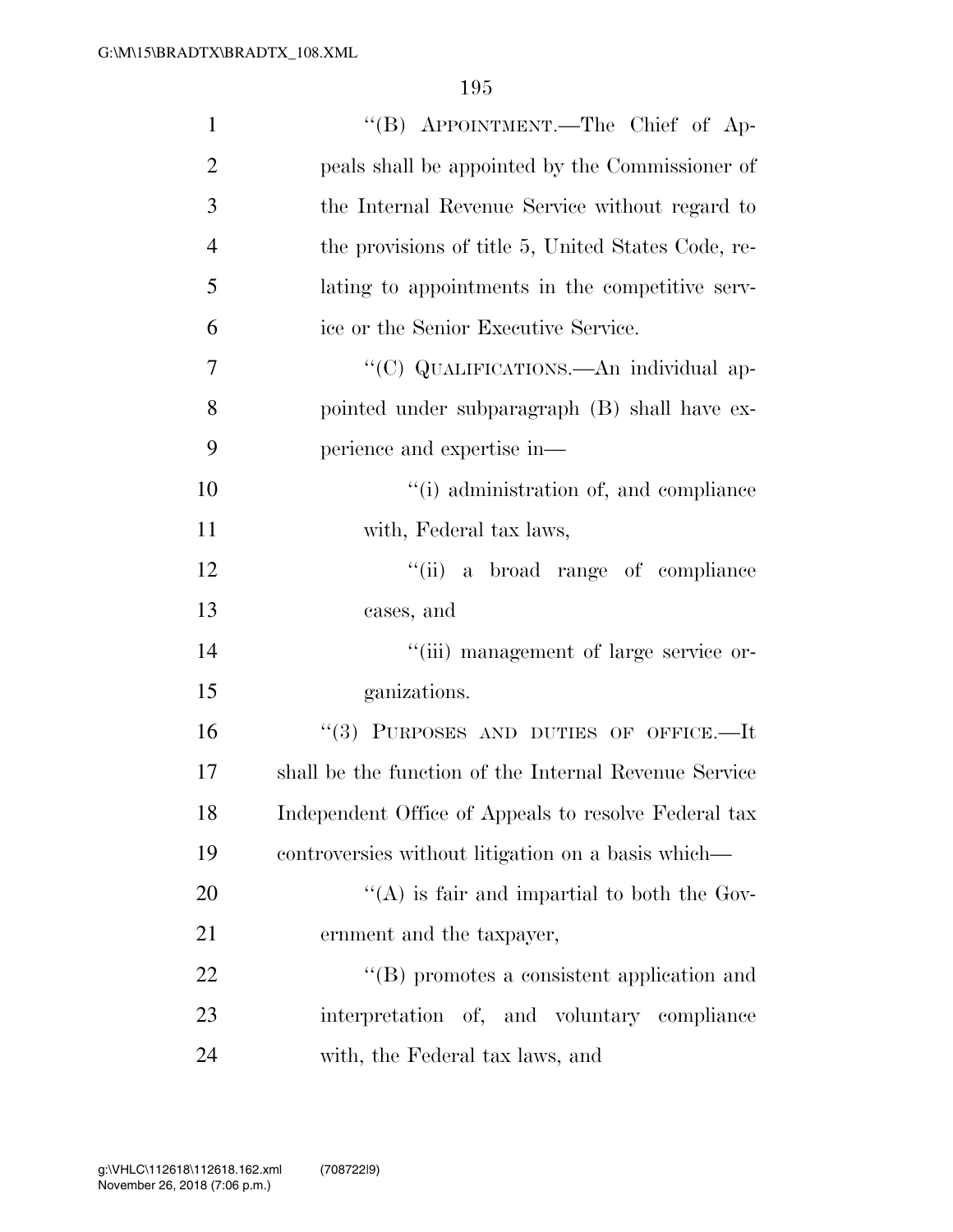| $\mathbf{1}$   | $\lq\lq$ enhances public confidence in the in-     |
|----------------|----------------------------------------------------|
| $\overline{2}$ | tegrity and efficiency of the Internal Revenue     |
| 3              | Service.                                           |
| 4              | $\lq(4)$ RIGHT OF APPEAL.—The resolution proc-     |
| 5              | ess described in paragraph (3) shall be generally  |
| 6              | available to all taxpayers.                        |
| 7              | "(5) LIMITATION ON DESIGNATION OF CASES            |
| 8              | AS NOT ELIGIBLE FOR REFERRAL TO INDEPENDENT        |
| 9              | OFFICE OF APPEALS.-                                |
| 10             | "(A) IN GENERAL.—If any taxpayer which             |
| 11             | is in receipt of a notice of deficiency authorized |
| 12             | under section 6212 requests referral to the In-    |
| 13             | ternal Revenue Service Independent Office of       |
| 14             | Appeals and such request is denied, the Com-       |
| 15             | missioner of the Internal Revenue Service shall    |
| 16             | provide such taxpayer a written notice which—      |
| 17             | "(i) provides a detailed description of            |
| 18             | the facts involved, the basis for the deci-        |
| 19             | sion to deny the request, and a detailed ex-       |
| 20             | planation of how the basis of such decision        |
| 21             | applies to such facts, and                         |
| 22             | ``(ii)<br>describes the procedures<br>pre-         |
| 23             | scribed under subparagraph (C) for pro-            |
| 24             | testing the decision to deny the request.          |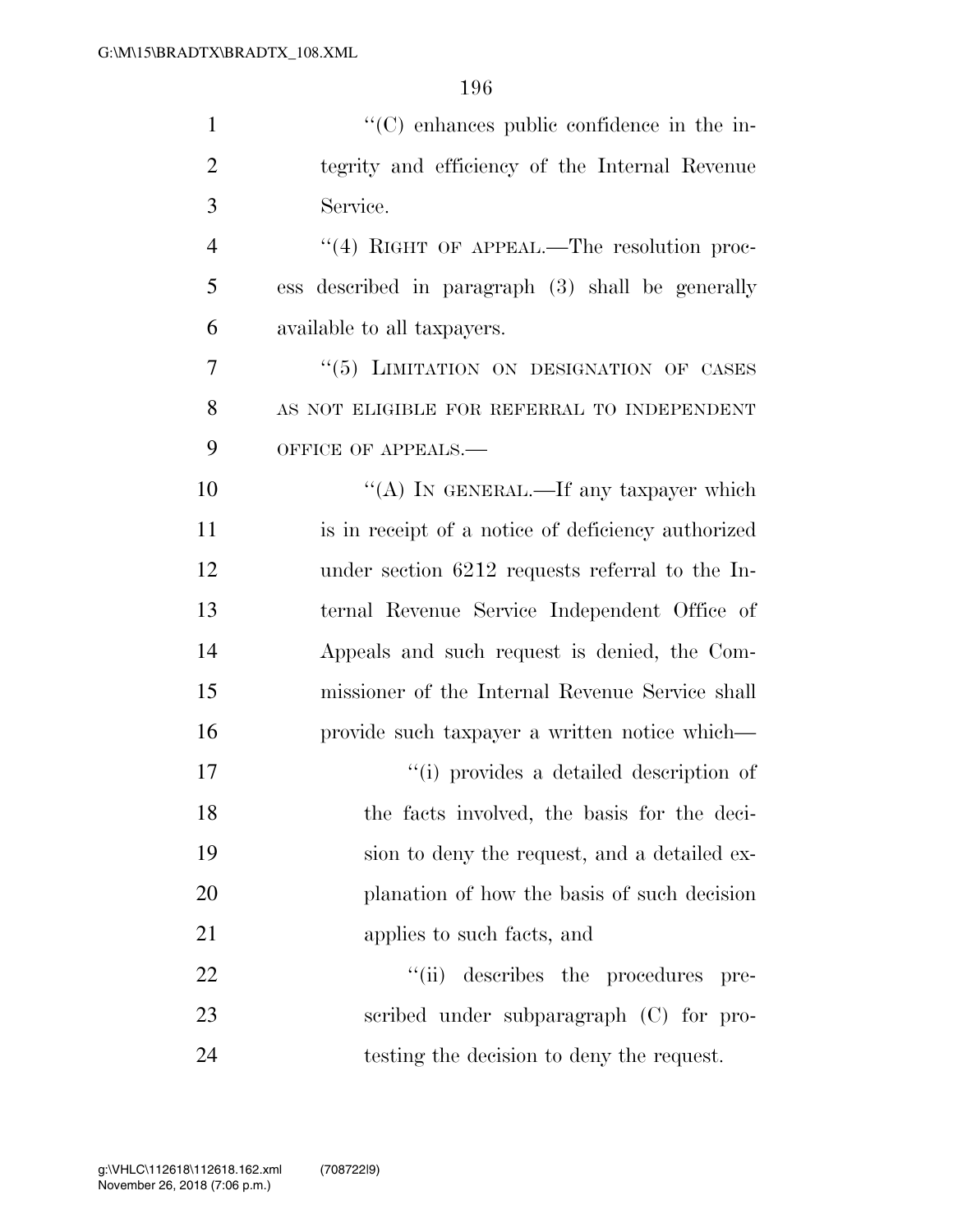1 "'(B) REPORT TO CONGRESS.—The Com- missioner of the Internal Revenue Service shall submit a written report to Congress on an an- nual basis which includes the number of re- quests described in subparagraph (A) which were denied and the reasons (described by cat- egory) that such requests were denied. 8 "(C) PROCEDURES FOR PROTESTING DE-

 NIAL OF REQUEST.—The Commissioner of the Internal Revenue Service shall prescribe proce- dures for protesting to the Commissioner of the Internal Revenue Service a denial of a request described in subparagraph (A).

14 "(D) NOT APPLICABLE TO FRIVOLOUS PO- SITIONS.—This paragraph shall not apply to a request for referral to the Internal Revenue Service Independent Office of Appeals which is denied on the basis that the issue involved is a frivolous position (within the meaning of section 20  $6702(e)$ .

21  $(6)$  STAFF.

22 "(A) In GENERAL.—All personnel in the Internal Revenue Service Independent Office of Appeals shall report to the Chief of Appeals.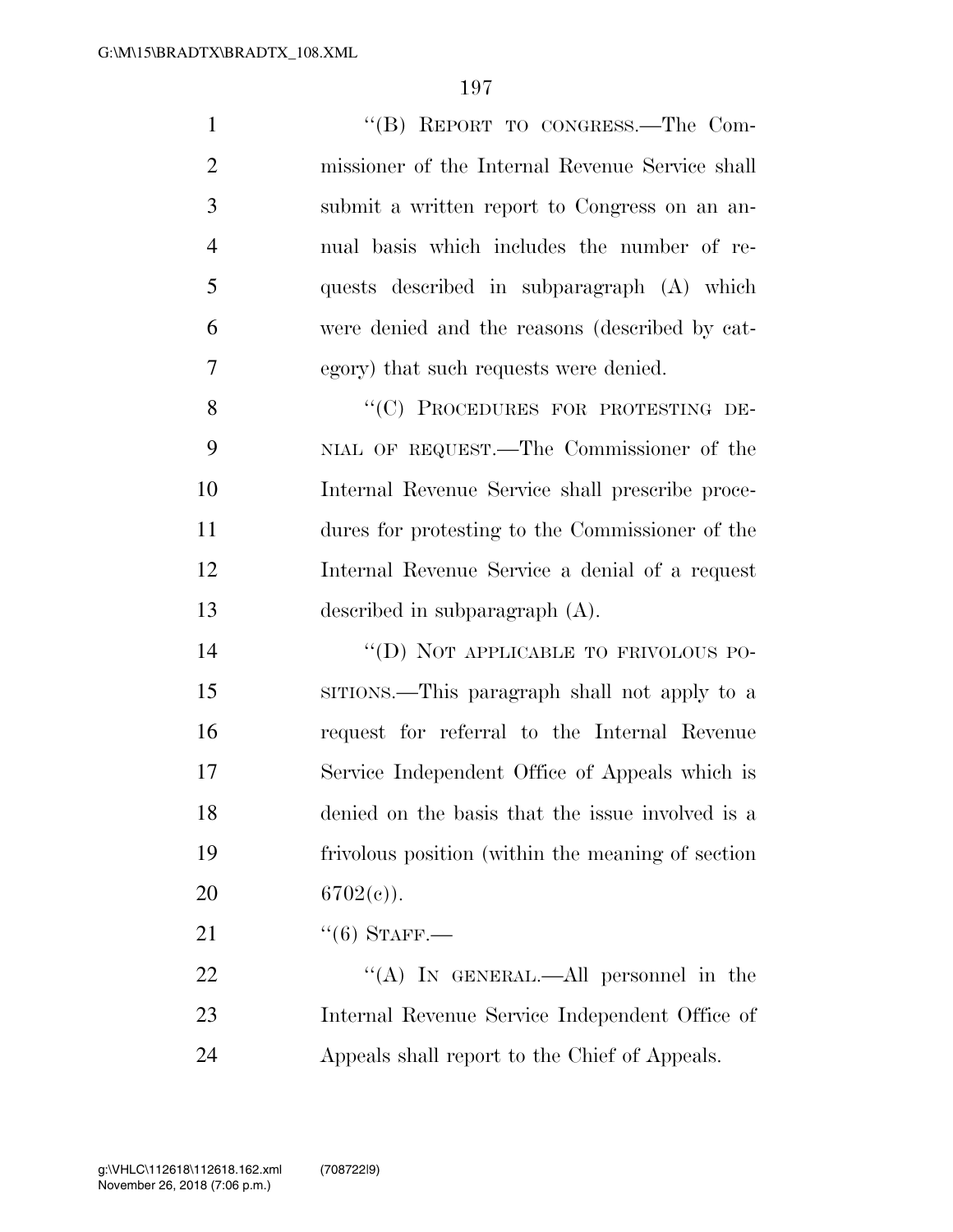1 "(B) ACCESS TO STAFF OF OFFICE OF 2 THE CHIEF COUNSEL.—The Chief of Appeals shall have authority to obtain legal assistance and advice from the staff of the Office of the Chief Counsel. The Chief Counsel shall ensure that such assistance and advice is provided by staff of the Office of the Chief Counsel who were not involved in the case with respect to which such assistance and advice is sought and who are not involved in preparing such case for 11 litigation. 12 "(7) ACCESS TO CASE FILES.— 13 "(A) IN GENERAL.—In any case in which

 a conference with the Internal Revenue Service Independent Office of Appeals has been sched- uled upon request of a specified taxpayer, the Chief of Appeals shall ensure that such tax- payer is provided access to the nonprivileged portions of the case file on record regarding the disputed issues (other than documents provided by the taxpayer to the Internal Revenue Serv- ice) not later than 10 days before the date of 23 such conference.

24 "(B) TAXPAYER ELECTION TO EXPEDITE CONFERENCE.—If the taxpayer so elects, sub-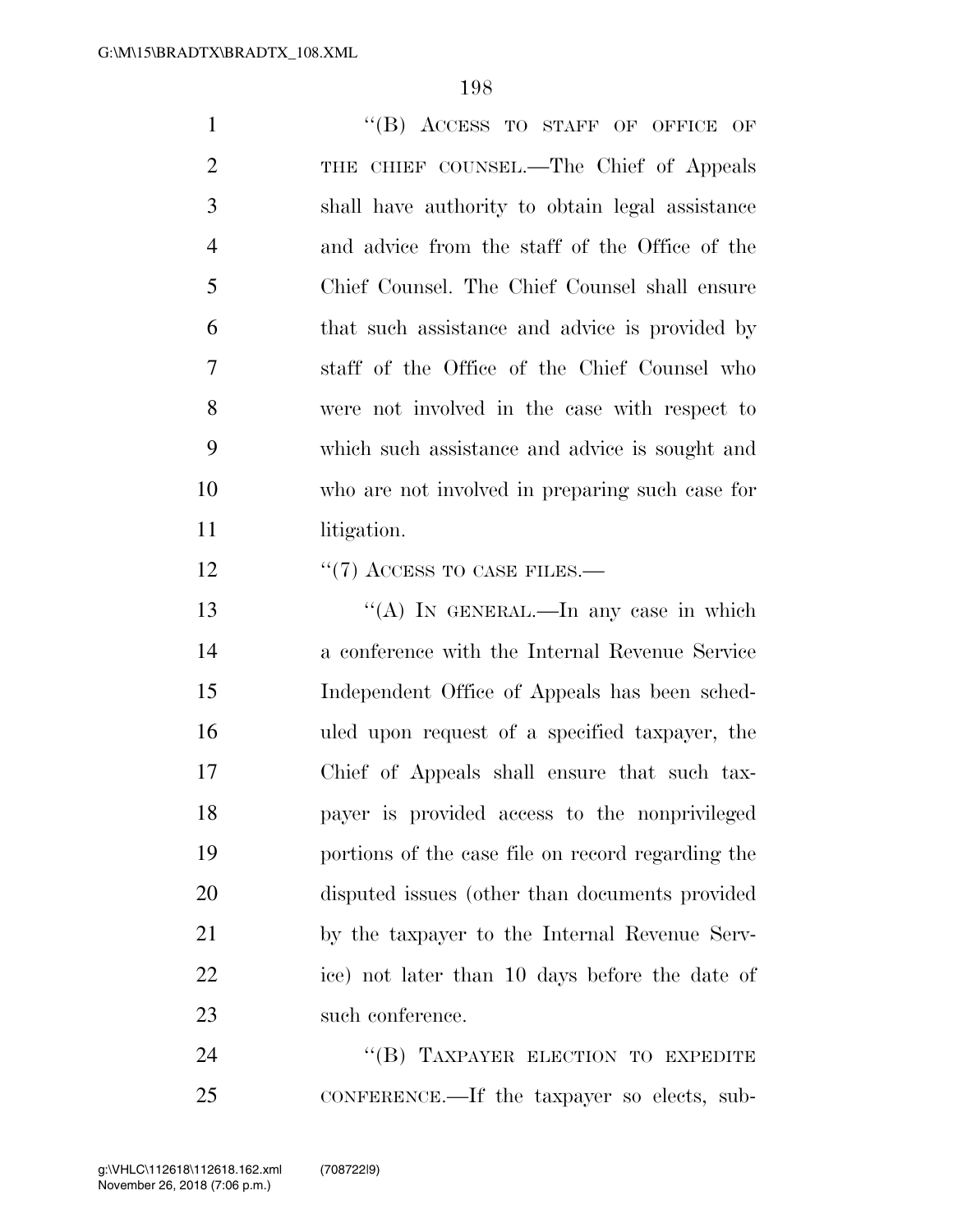| $\mathbf{1}$   | paragraph (A) shall be applied by substituting      |
|----------------|-----------------------------------------------------|
| $\overline{2}$ | 'the date of such conference' for '10 days before   |
| 3              | the date of such conference'.                       |
| $\overline{4}$ | "(C) SPECIFIED TAXPAYER.—For<br>pur-                |
| 5              | poses of this paragraph—                            |
| 6              | "(i) IN GENERAL.—The term 'speci-                   |
| $\overline{7}$ | fied taxpayer' means—                               |
| 8              | $\lq\lq$ (I) in the case of any taxpayer            |
| 9              | who is a natural person, a taxpayer                 |
| 10             | whose adjusted gross income does not                |
| 11             | exceed $$400,000$ for the taxable year              |
| 12             | to which the dispute relates, and                   |
| 13             | "(II) in the case of any other                      |
| 14             | taxpayer, a taxpayer whose gross re-                |
| 15             | ceipts do not exceed $$5,000,000$ for               |
| 16             | the taxable year to which the dispute               |
| 17             | relates.                                            |
| 18             | ``(ii)<br>AGGREGATION RULE.-Rules                   |
| 19             | similar to the rules of section $448(c)(2)$         |
| 20             | shall apply for purposes of clause $(i)(II)$ .".    |
| 21             | (b) CONFORMING AMENDMENTS.-                         |
| 22             | (1) The following provisions are each amended       |
| 23             | by striking "Internal Revenue Service Office of Ap- |
| 24             | peals" and inserting "Internal Revenue Service      |
| 25             | Independent Office of Appeals":                     |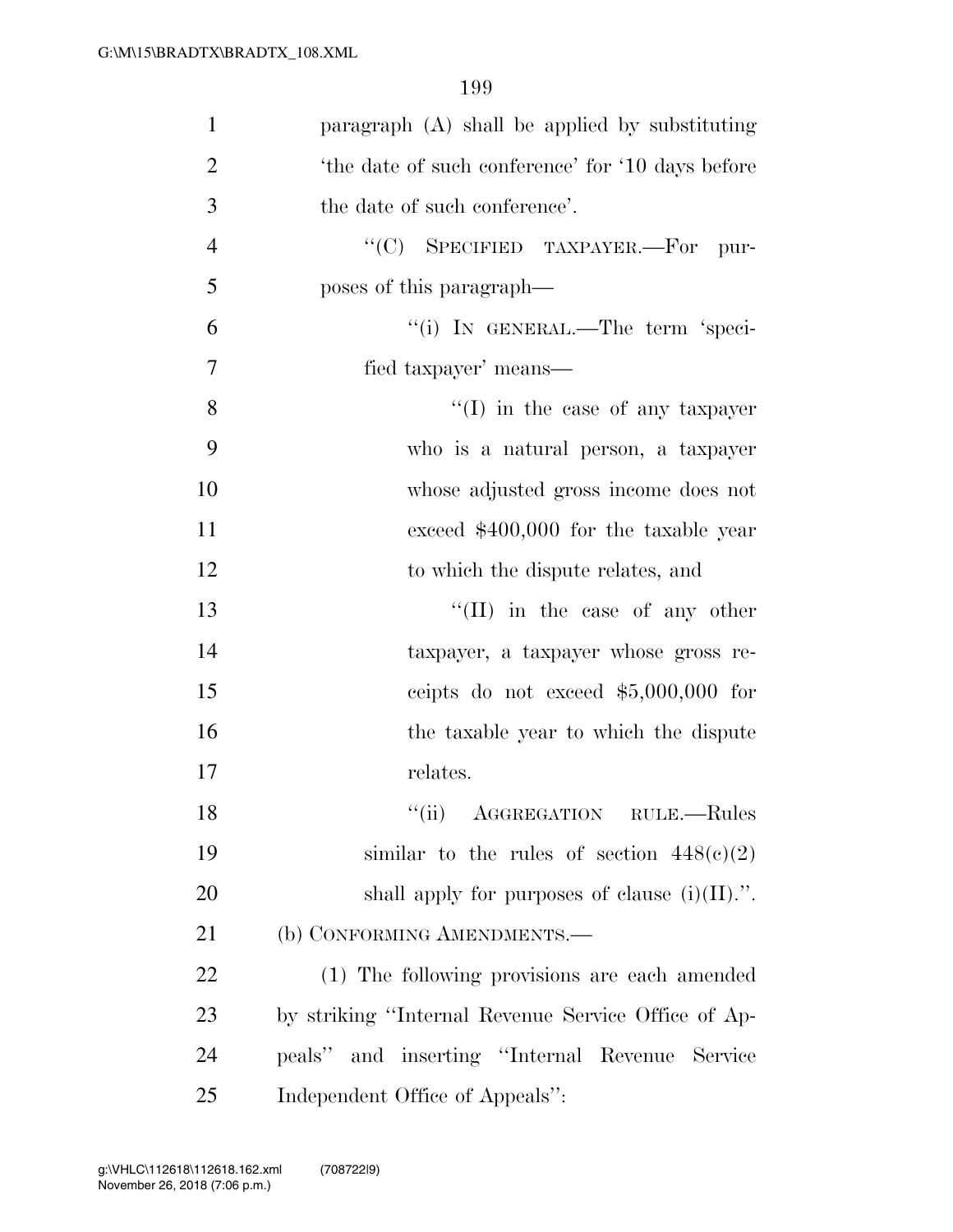| $\mathbf{1}$   | (A) Section $6015(c)(4)(B)(ii)(I)$ .                          |
|----------------|---------------------------------------------------------------|
| $\overline{2}$ | (B) Section $6320(b)(1)$ .                                    |
| 3              | (C) Subsections (b)(1) and (d)(3) of sec-                     |
| $\overline{4}$ | tion 6330.                                                    |
| 5              | (D) Section $6603(d)(3)(B)$ .                                 |
| 6              | (E) Section $6621(c)(2)(A)(i)$ .                              |
| 7              | (F) Section 7122(e)(2).                                       |
| 8              | (G) Subsections (a), $(b)(1)$ , $(b)(2)$ , and                |
| 9              | $(e)(1)$ of section 7123.                                     |
| 10             | (H) Subsections (c)(7)(B)(i), and (g)(2)(A)                   |
| 11             | of section 7430.                                              |
| 12             | (I) Section $7522(b)(3)$ .                                    |
| 13             | (J) Section 7612(c)(2)(A).                                    |
| 14             | (2) Section $7430(c)(2)$ is amended by striking               |
| 15             | "Internal Revenue Service Office of Appeals" each             |
| 16             | place it appears and inserting "Internal Revenue              |
| 17             | Service Independent Office of Appeals".                       |
| 18             | The heading of section $6330(d)(3)$ is<br>(3)                 |
| 19             | amended by inserting "INDEPENDENT" after "IRS".               |
| 20             | (c) OTHER REFERENCES.—Any reference in any pro-               |
| 21             | vision of law, or regulation or other guidance, to the Inter- |
| 22             | nal Revenue Service Office of Appeals shall be treated as     |
| 23             | a reference to the Internal Revenue Service Independent       |
| 24             | Office of Appeals.                                            |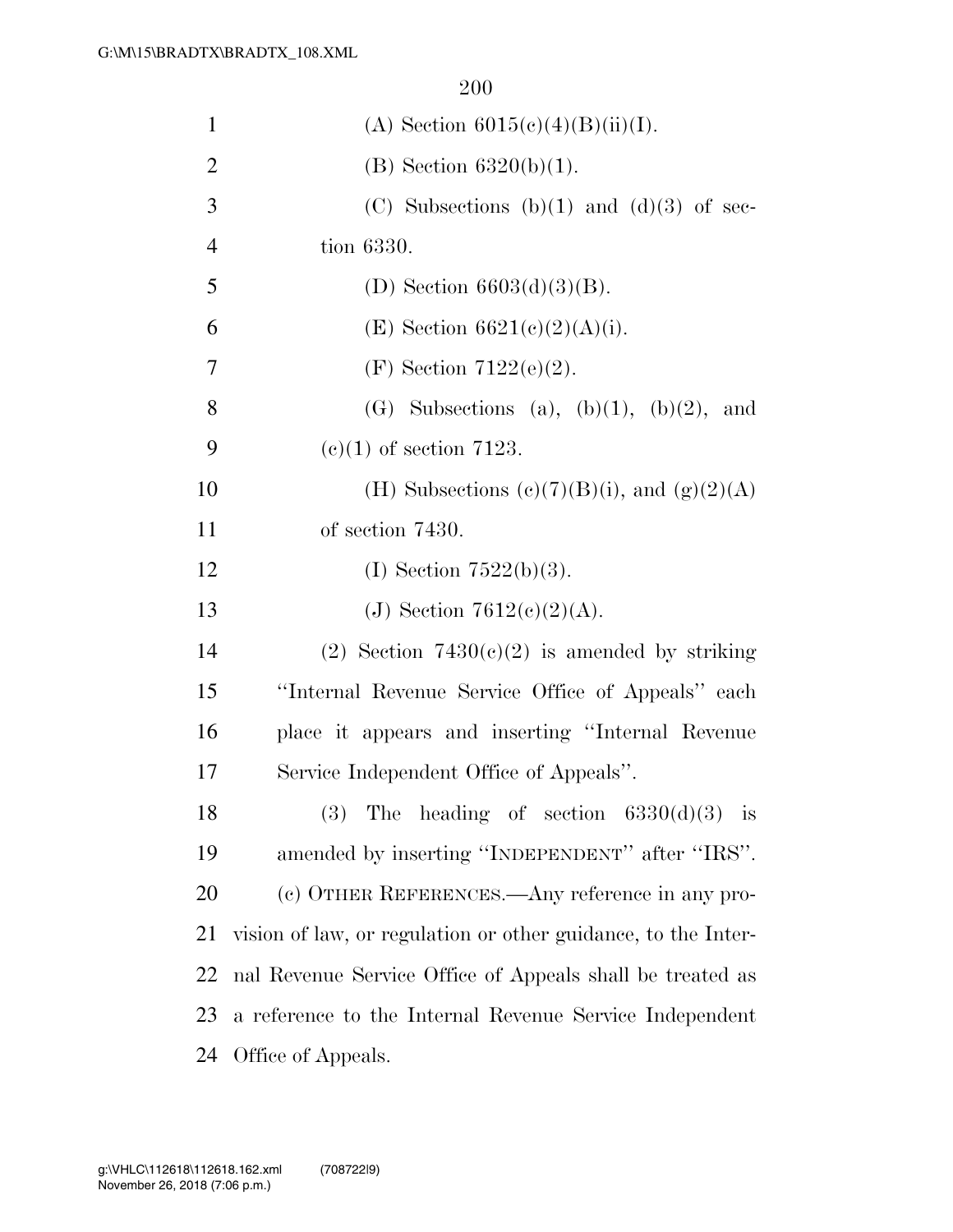(d) SAVINGS PROVISIONS.—Rules similar to the rules of paragraphs (2) through (6) of section 1001(b) of the Internal Revenue Service Restructuring and Reform Act of 1998 shall apply for purposes of this section (and the amendments made by this section).

(e) EFFECTIVE DATE.—

 (1) IN GENERAL.—Except as otherwise pro- vided in this subsection, the amendments made by this section shall take effect on the date of the en-actment of this Act.

 (2) ACCESS TO CASE FILES.—Section 7803(e)(7) of the Internal Revenue Code of 1986, as added by subsection (a), shall apply to conferences occurring after the date which is 1 year after the date of the enactment of this Act.

## **Subtitle B—Improved Service**

**SEC. 1101. COMPREHENSIVE CUSTOMER SERVICE STRAT-**

## **EGY.**

 (a) IN GENERAL.—Not later than the date which is 1 year after the date of the enactment of this Act, the Secretary of the Treasury shall submit to Congress a writ- ten comprehensive customer service strategy for the Inter-nal Revenue Service. Such strategy shall include—

 (1) a plan to provide assistance to taxpayers that is secure, designed to meet reasonable taxpayer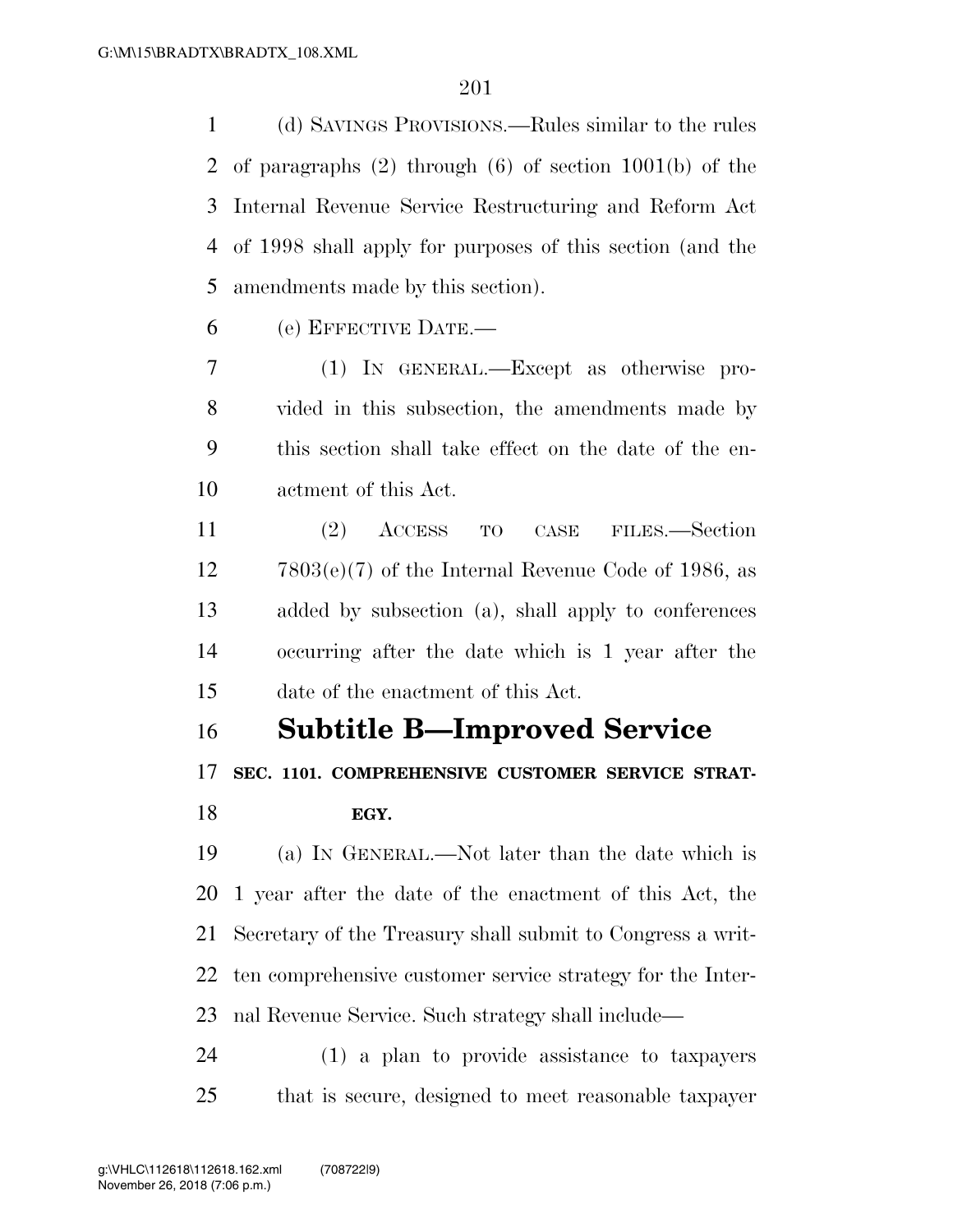| $\mathbf{1}$   | expectations, and adopts appropriate best practices        |
|----------------|------------------------------------------------------------|
| $\overline{2}$ | of customer service provided in the private sector,        |
| 3              | including online services, telephone call back serv-       |
| $\overline{4}$ | ices, and training of employees providing customer         |
| 5              | services,                                                  |
| 6              | $(2)$ a thorough assessment of the services that           |
| 7              | Internal Revenue Service can co-locate with<br>the         |
| 8              | other Federal services or offer as self-service op-        |
| 9              | tions,                                                     |
| 10             | (3) proposals to improve Internal Revenue Serv-            |
| 11             | ice customer service in the short term (the current        |
| 12             | and following fiscal year), medium term (approxi-          |
| 13             | mately 3 to 5 fiscal years), and long term (approxi-       |
| 14             | mately 10 fiscal years),                                   |
| 15             | (4) a plan to update guidance and training ma-             |
| 16             | terials for customer service employees of the Internal     |
| 17             | Revenue Service, including the Internal Revenue            |
| 18             | Manual, to reflect such strategy, and                      |
| 19             | (5) identified metrics and benchmarks for quan-            |
| 20             | titatively measuring the progress of the Internal          |
| 21             | Revenue Service in implementing such strategy.             |
| 22             | (b) UPDATED GUIDANCE AND TRAINING MATE-                    |
| 23             | RIALS.—Not later than 2 years after the date of the enact- |
| 24             | ment of this Act, the Secretary of the Treasury (or the    |
| 25             | Secretary's delegate) shall make available the updated     |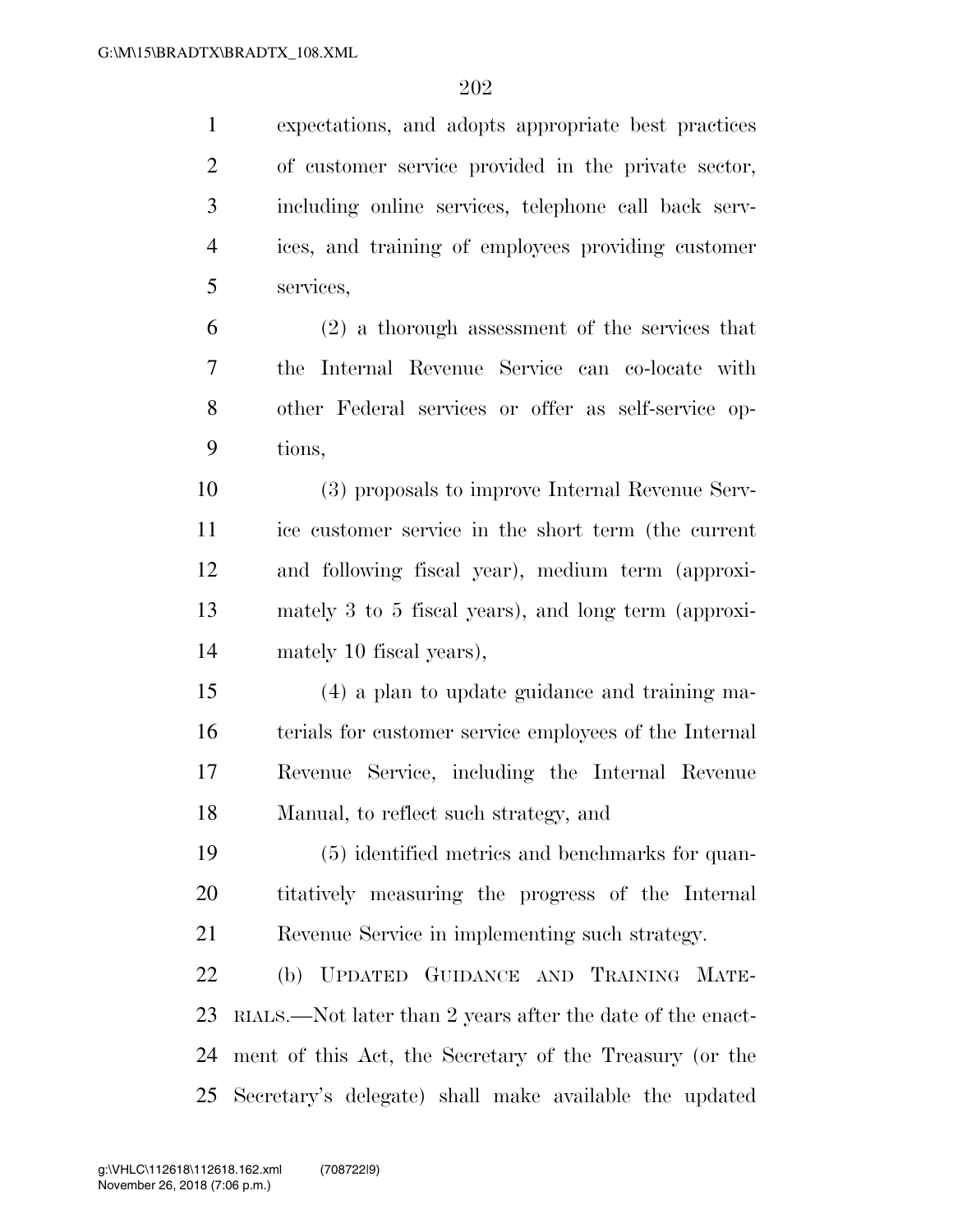guidance and training materials described in subsection (a)(4) (including the Internal Revenue Manual). Such up- dated guidance and training materials (including the In- ternal Revenue Manual) shall be written in a manner so as to be easily understood by customer service employees of the Internal Revenue Service and shall provide clear instructions.

### **SEC. 1102. IRS FREE FILE PROGRAM.**

(a) IN GENERAL.—

 (1) The Secretary of the Treasury, or the Sec- retary's delegate, shall continue to operate the IRS Free File Program as established by the Internal Revenue Service and published in the Federal Reg- ister on November 4, 2002 (67 Fed. Reg. 67247), including any subsequent agreements and governing rules established pursuant thereto.

 (2) The IRS Free File Program shall continue to provide free commercial-type online individual in- come tax preparation and electronic filing services to the lowest 70 percent of taxpayers by adjusted gross income. The number of taxpayers eligible to receive 22 such services each year shall be calculated by the In- ternal Revenue Service annually based on prior year aggregate taxpayer adjusted gross income data.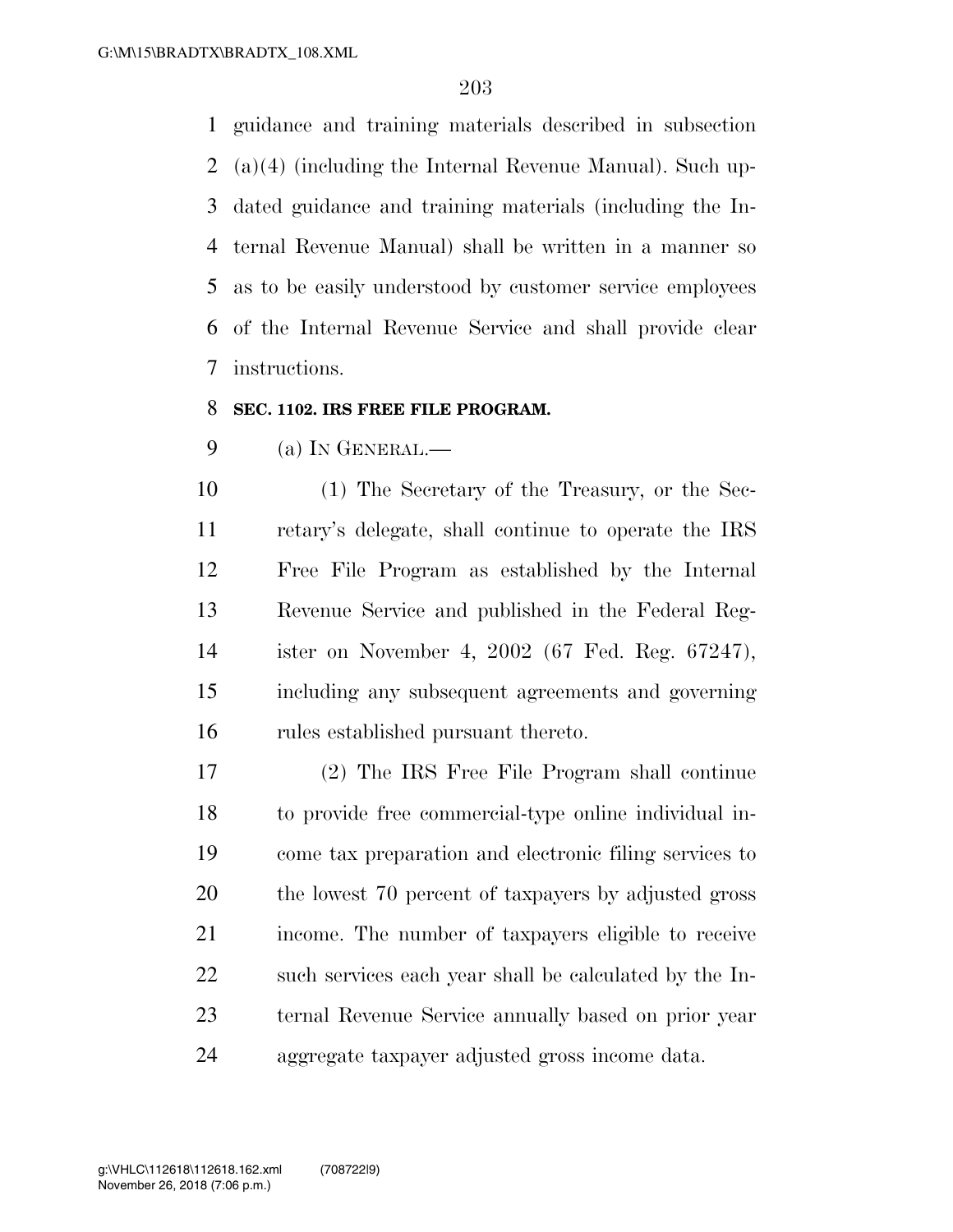(3) In addition to the services described in paragraph (2), and in the same manner, the IRS Free File Program shall continue to make available to all taxpayers (without regard to income) a basic, online electronic fillable forms utility.

 (4) The IRS Free File Program shall continue to work cooperatively with the private sector to pro- vide the free individual income tax preparation and the electronic filing services described in paragraphs (2) and (3).

 (5) The IRS Free File Program shall work co- operatively with State government agencies to en- hance and expand the use of the program to provide needed benefits to the taxpayer while reducing the cost of processing returns.

 (b) INNOVATIONS.—The Secretary of the Treasury, or the Secretary's delegate, shall work with the private sector through the IRS Free File Program to identify and implement, consistent with applicable law, innovative new program features to improve and simplify the taxpayer's experience with completing and filing individual income tax returns through voluntary compliance.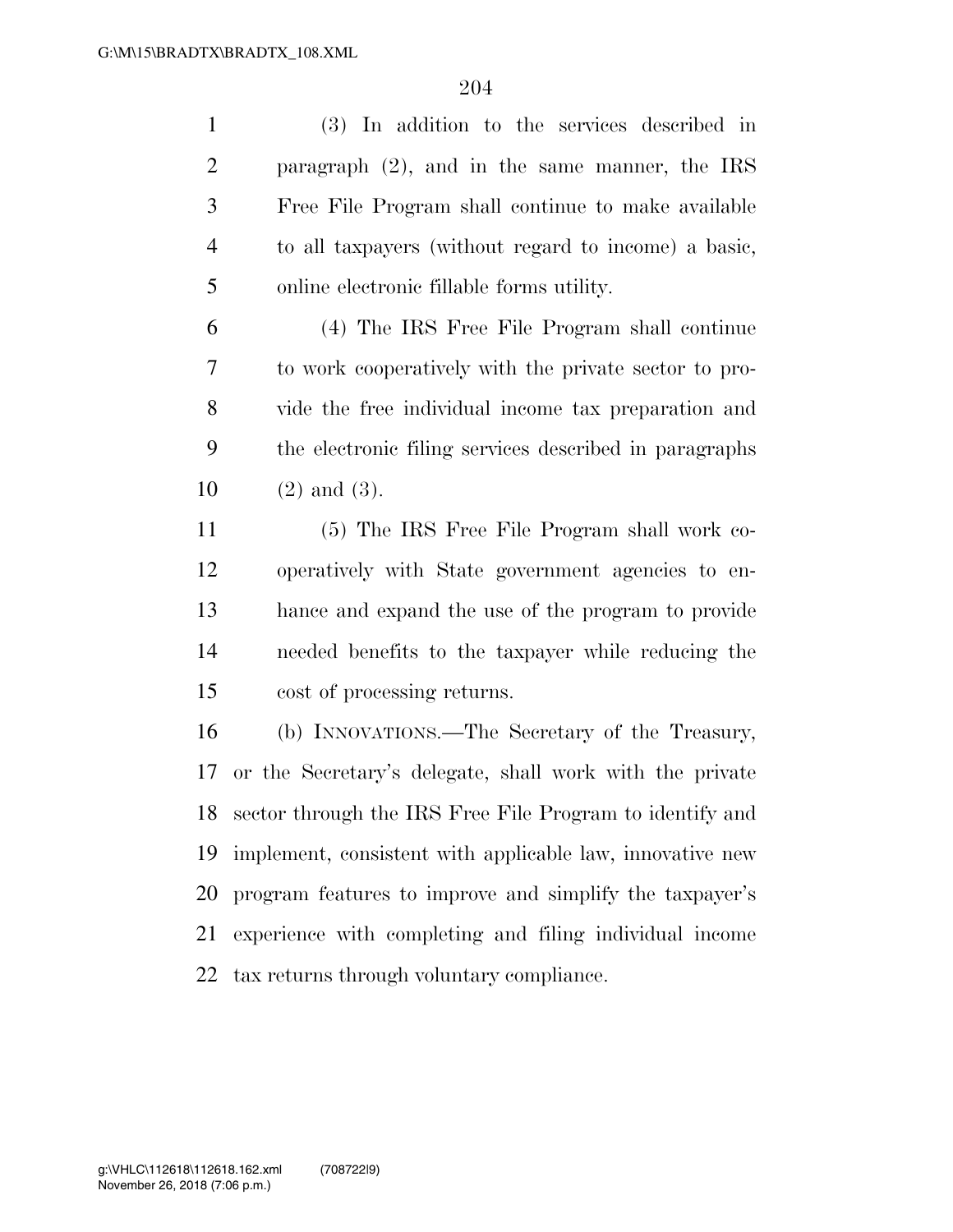| $\mathbf{1}$   | SEC. 1103. LOW-INCOME EXCEPTION FOR PAYMENTS OTH-          |
|----------------|------------------------------------------------------------|
| $\overline{2}$ | ERWISE REQUIRED IN CONNECTION WITH A                       |
| 3              | SUBMISSION OF AN OFFER-IN-COMPROMISE.                      |
| $\overline{4}$ | (a) IN GENERAL.—Section $7122(e)$ is amended by            |
| 5              | adding at the end the following new paragraph.             |
| 6              | (3)<br>EXCEPTION FOR LOW-INCOME<br>TAX-                    |
| 7              | PAYERS.—Paragraph (1), and any user fee otherwise          |
| 8              | required in connection with the submission of an           |
| 9              | offer-in-compromise, shall not apply to any offer-in-      |
| 10             | compromise with respect to a taxpayer who is an in-        |
| 11             | dividual with adjusted gross income, as determined         |
| 12             | for the most recent taxable year for which such in-        |
| 13             | formation is available, which does not exceed 250          |
| 14             | percent of the applicable poverty level (as deter-         |
| 15             | mined by the Secretary).".                                 |
| 16             | (b) EFFECTIVE DATE.—The amendment made by                  |
| 17             | this section shall apply to offers-in-compromise submitted |
|                | 18 after the date of the enactment of this Act.            |
|                | 19 Subtitle C—Sensible Enforcement                         |
| 20             | SEC. 1201. INTERNAL REVENUE SERVICE SEIZURE RE-            |
| 21             | QUIREMENTS WITH RESPECT TO STRUC-                          |
| 22             | TURING TRANSACTIONS.                                       |
| 23             | Section $5317(c)(2)$ of title 31, United States Code,      |
| 24             | is amended—                                                |
| 25             | $(1)$ by striking "Any property" and inserting             |
| 26             | the following:                                             |
|                |                                                            |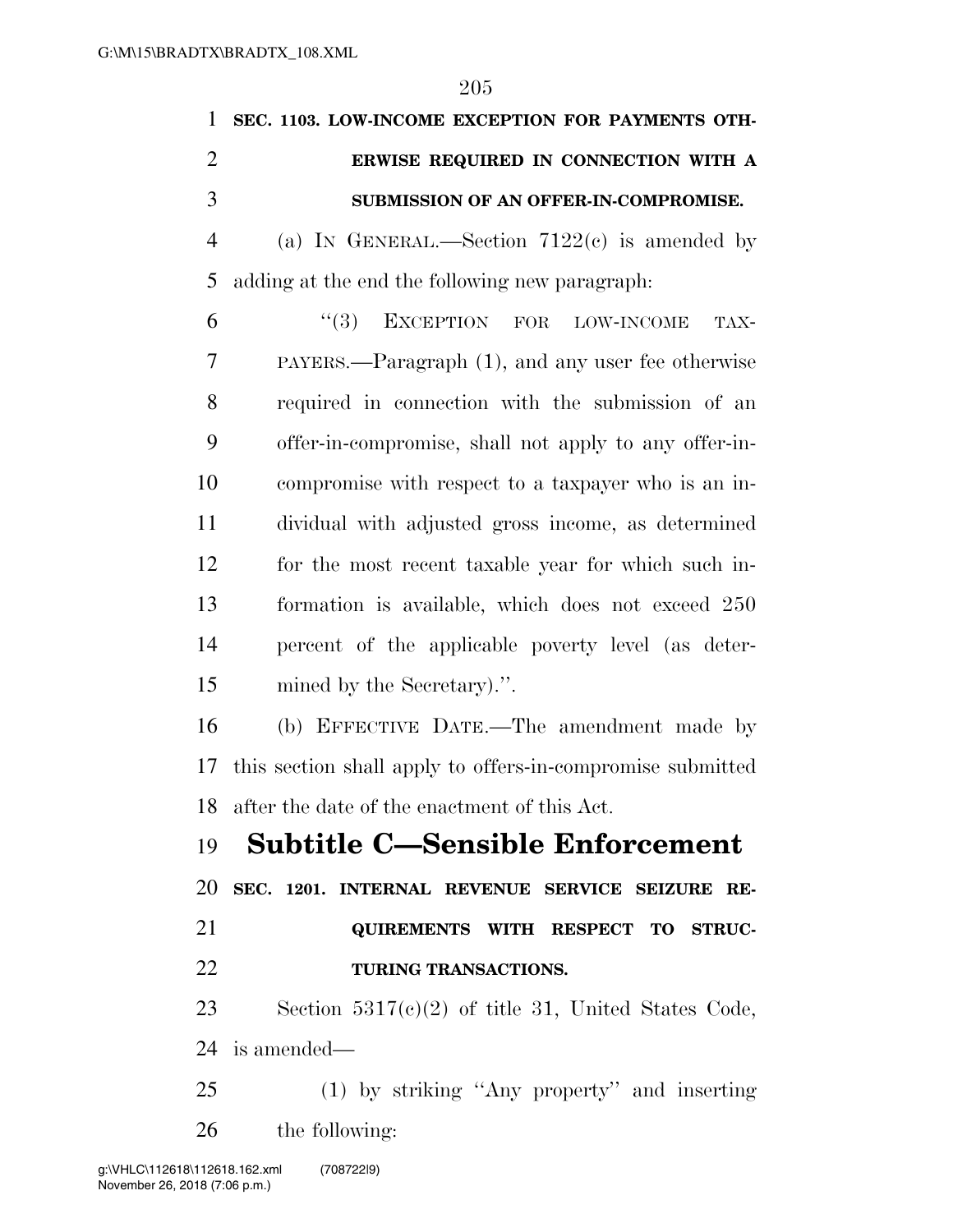| $\mathbf{1}$   | "(A) IN GENERAL.—Any property"; and            |
|----------------|------------------------------------------------|
| $\overline{2}$ | $(2)$ by adding at the end the following:      |
| 3              | "(B) INTERNAL REVENUE SERVICE SEI-             |
| $\overline{4}$ | REQUIREMENTS WITH RESPECT<br><b>TO</b><br>ZURE |
| 5              | STRUCTURING TRANSACTIONS.                      |
| 6              | "(i) PROPERTY DERIVED FROM AN IL-              |
| 7              | LEGAL SOURCE.—Property may only be             |
| 8              | seized by the Internal Revenue Service         |
| 9              | pursuant to subparagraph (A) by reason of      |
| 10             | a claimed violation of section 5324 if the     |
| 11             | property to be seized was derived from an      |
| 12             | illegal source or the funds were structured    |
| 13             | for the purpose of concealing the violation    |
| 14             | of a criminal law or regulation other than     |
| 15             | section 5324.                                  |
| 16             | "(ii) NOTICE.—Not later than 30                |
| 17             | days after property is seized by the Inter-    |
| 18             | nal Revenue Service pursuant to subpara-       |
| 19             | graph (A), the Internal Revenue Service        |
| 20             | shall—                                         |
| 21             | $\lq\lq$ (I) make a good faith effort to       |
| 22             | find all persons with an ownership in-         |
| 23             | terest in such property; and                   |
| 24             | "(II) provide each such person so              |
| 25             | found with a notice of the seizure and         |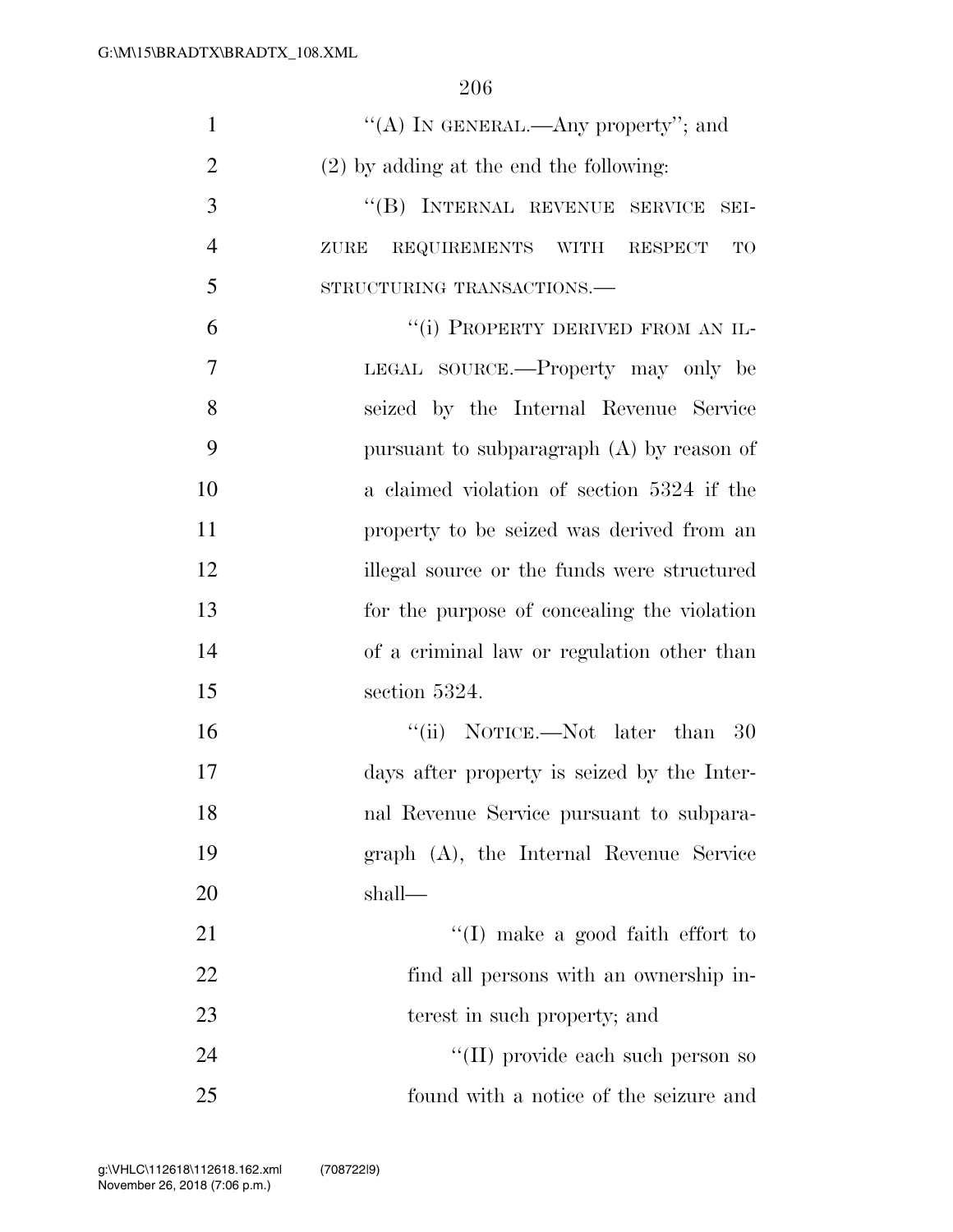|                | of the person's rights under clause |
|----------------|-------------------------------------|
| $\overline{2}$ | (iv).                               |

3 "(iii) EXTENSION OF NOTICE UNDER CERTAIN CIRCUMSTANCES.—The Internal Revenue Service may apply to a court of competent jurisdiction for one 30-day ex- tension of the notice requirement under clause (ii) if the Internal Revenue Service can establish probable cause of an immi- nent threat to national security or personal 11 safety necessitating such extension.

12 "(iv) POST-SEIZURE HEARING.—If a person with an ownership interest in prop- erty seized pursuant to subparagraph (A) by the Internal Revenue Service requests a hearing by a court of competent jurisdic-17 tion within 30 days after the date on which notice is provided under subclause (ii), such property shall be returned unless the court holds an adversarial hearing and finds within 30 days of such request (or such longer period as the court may pro- vide, but only on request of an interested party) that there is probable cause to be-lieve that there is a violation of section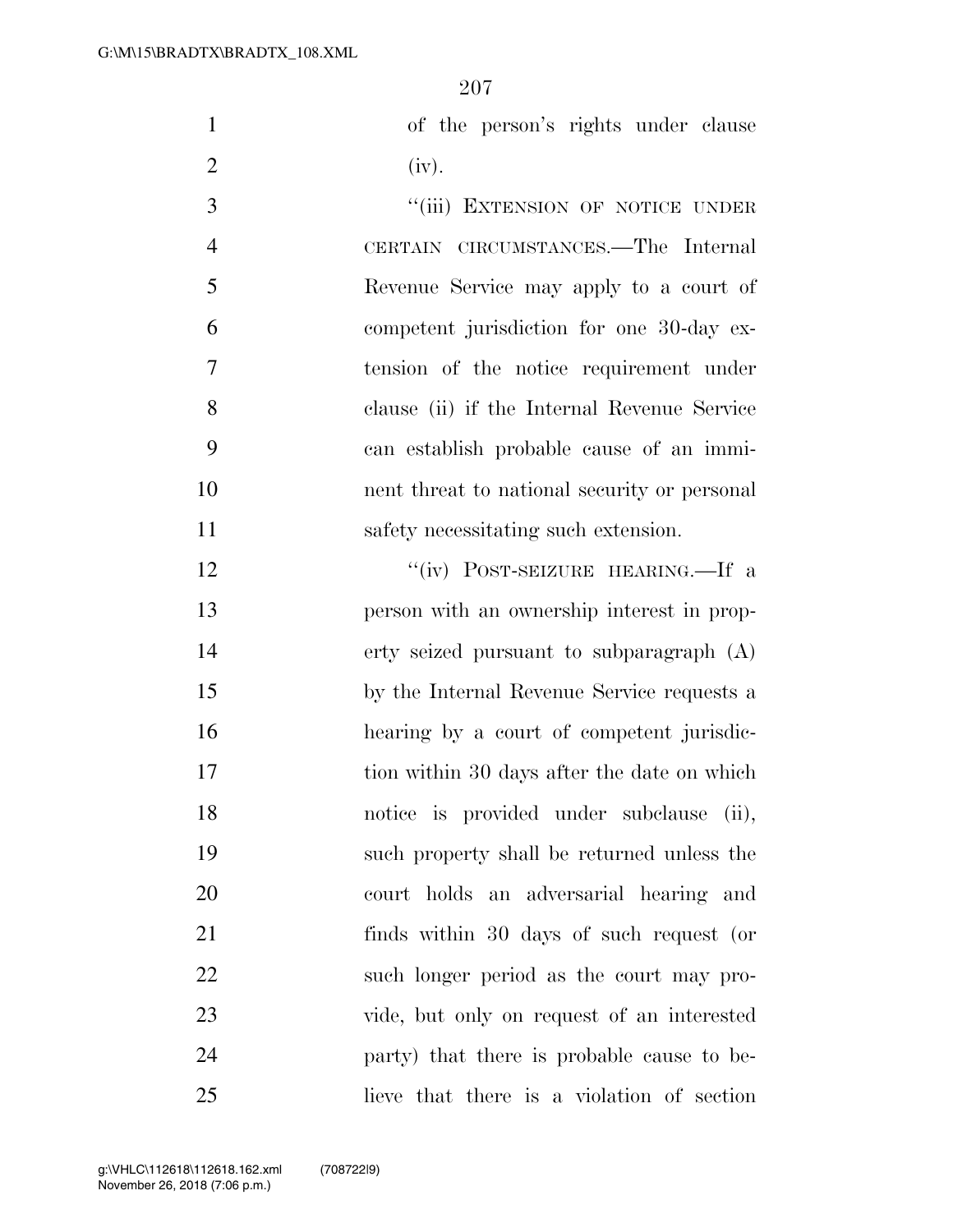| $\mathbf{1}$   | 5324 involving such property and probable                   |
|----------------|-------------------------------------------------------------|
| $\overline{2}$ | cause to believe that the property to be                    |
| 3              | seized was derived from an illegal source or                |
| $\overline{4}$ | the funds were structured for the purpose                   |
| 5              | of concealing the violation of a criminal                   |
| 6              | law or regulation other than section                        |
| 7              | 5324."                                                      |
| 8              | SEC. 1202. EXCLUSION OF INTEREST RECEIVED IN ACTION         |
| 9              | TO RECOVER PROPERTY SEIZED BY THE IN-                       |
| 10             | TERNAL REVENUE SERVICE<br><b>ON</b><br><b>BASED</b>         |
| 11             | STRUCTURING TRANSACTION.                                    |
| 12             | (a) IN GENERAL.—Part III of subchapter B of chap-           |
| 13             | ter 1 is amended by inserting before section 140 the fol-   |
| 14             | lowing new section:                                         |
| 15             | "SEC. 139H. INTEREST RECEIVED IN ACTION TO RECOVER          |
| 16             | PROPERTY SEIZED BY THE INTERNAL REV-                        |
| 17             | SERVICE BASED ON STRUCTURING<br><b>ENUE</b>                 |
| 18             | TRANSACTION.                                                |
| 19             | "Gross income shall not include any interest received       |
| 20             | from the Federal Government in connection with an action    |
| 21             | to recover property seized by the Internal Revenue Service  |
| 22             | pursuant to section $5317(c)(2)$ of title 31, United States |
| 23             | Code, by reason of a claimed violation of section 5324 of   |
| 24             | such title.".                                               |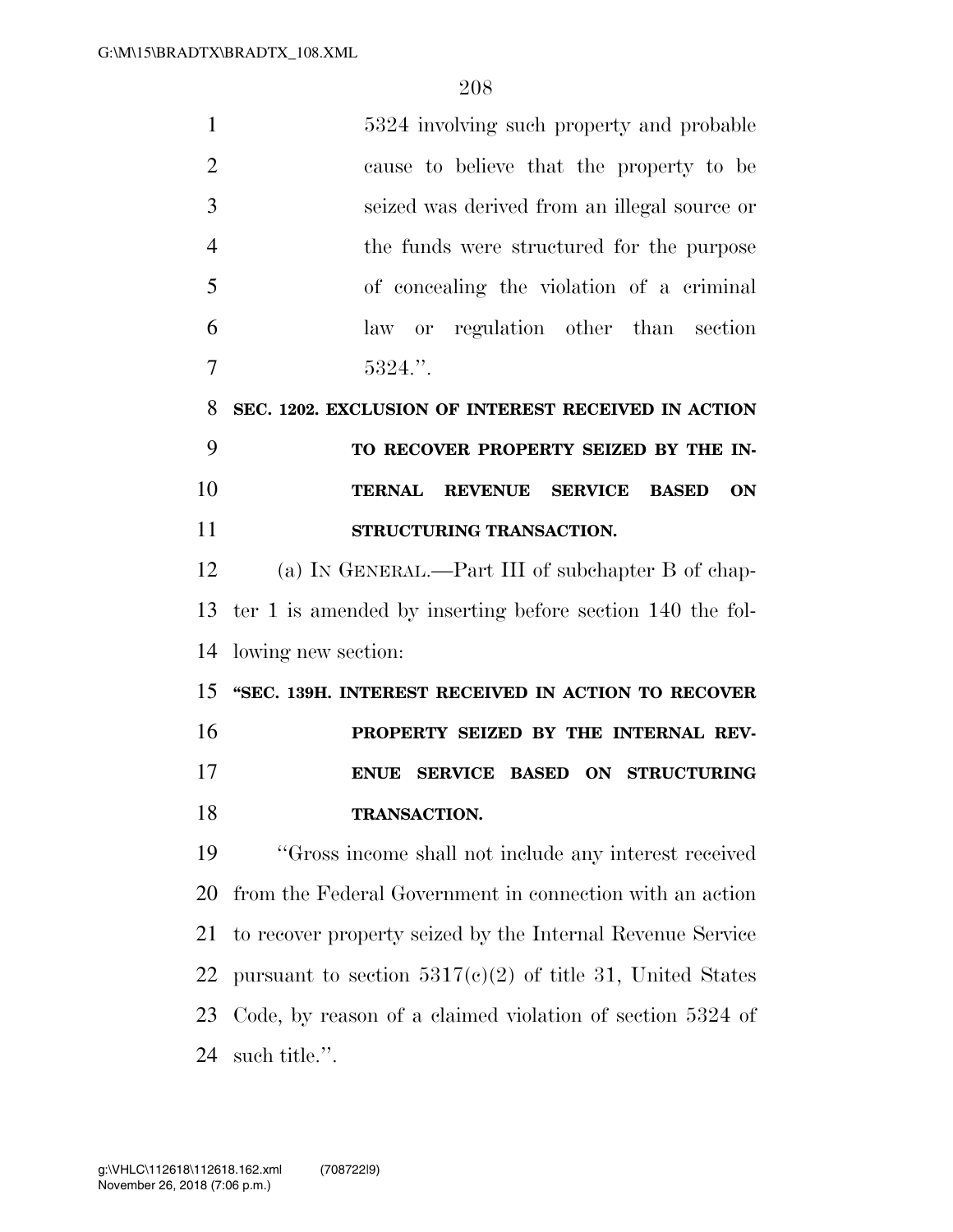| 1              | (b) CLERICAL AMENDMENT.—The table of sections                                                                                               |
|----------------|---------------------------------------------------------------------------------------------------------------------------------------------|
| $\overline{2}$ | for part III of subchapter B of chapter 1 is amended by                                                                                     |
| 3              | inserting before the item relating to section 140 the fol-                                                                                  |
| $\overline{4}$ | lowing new item:                                                                                                                            |
|                | "Sec. 139H. Interest received in action to recover property seized by the Inter-<br>nal Revenue Service based on structuring transaction.". |
| 5              | (c) EFFECTIVE DATE.—The amendments made by                                                                                                  |
| 6              | this section shall apply to interest received on or after the                                                                               |
| 7              | date of the enactment of this Act.                                                                                                          |
| 8              | SEC. 1203. CLARIFICATION OF EQUITABLE RELIEF FROM                                                                                           |
| 9              | <b>JOINT LIABILITY.</b>                                                                                                                     |
| 10             | (a) IN GENERAL.—Section $6015$ is amended—                                                                                                  |
| 11             | $(1)$ in subsection (e), by adding at the end the                                                                                           |
| 12             | following new paragraph.                                                                                                                    |
|                |                                                                                                                                             |
| 13             | " $(7)$ STANDARD AND SCOPE OF REVIEW.—Any                                                                                                   |
| 14             | review of a determination made under this section                                                                                           |
| 15             | shall be reviewed de novo by the Tax Court and shall                                                                                        |
| 16             | be based upon—                                                                                                                              |
| 17             | "(A) the administrative record established                                                                                                  |
| 18             | at the time of the determination, and                                                                                                       |
| 19             | "(B) any additional newly discovered or                                                                                                     |
| 20             | previously unavailable evidence.", and                                                                                                      |
| 21             | $(2)$ by amending subsection (f) to read as fol-                                                                                            |
| 22             | lows:                                                                                                                                       |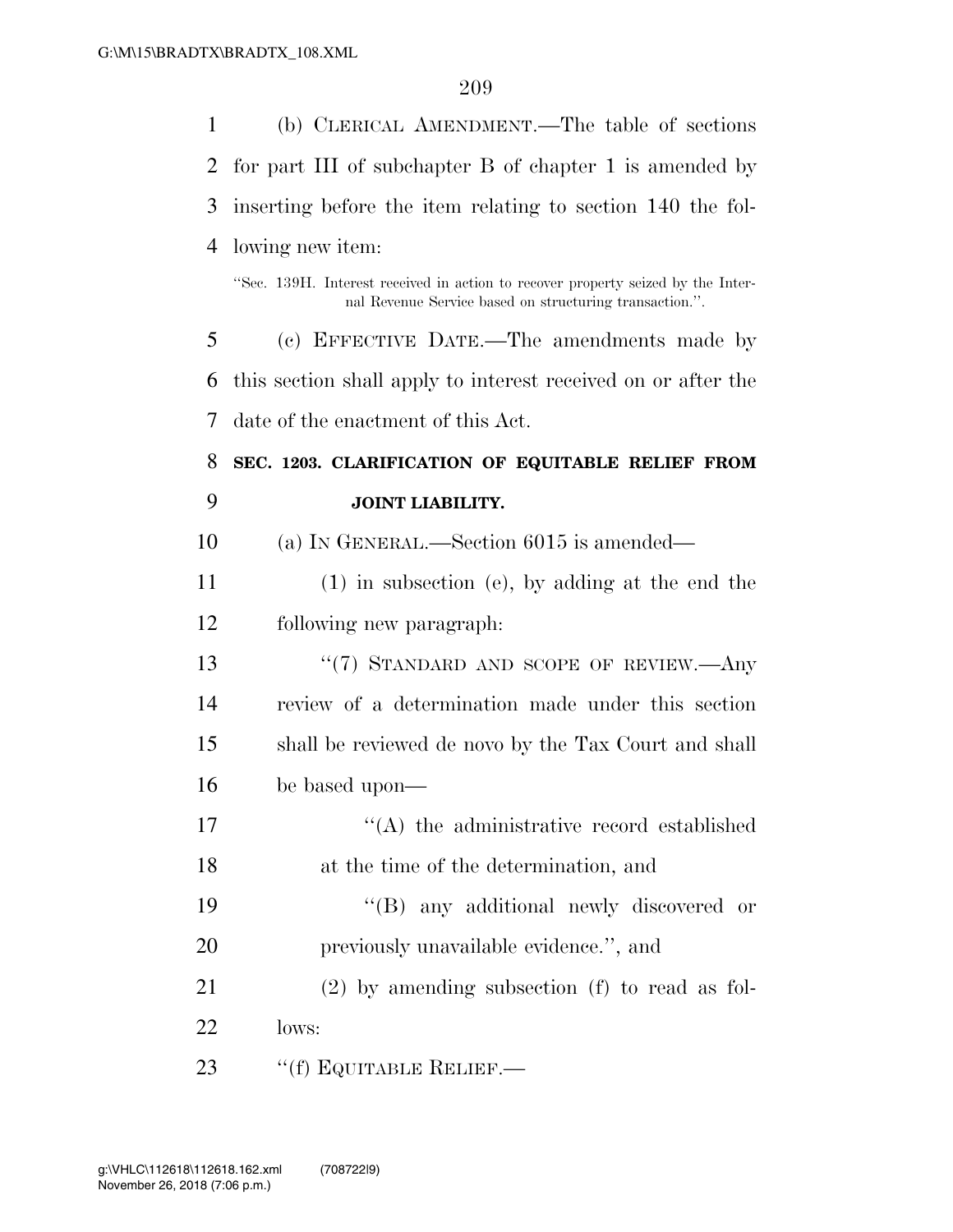| $\mathbf{1}$   | "(1) IN GENERAL.—Under procedures pre-                     |
|----------------|------------------------------------------------------------|
| $\overline{2}$ | scribed by the Secretary, if—                              |
| 3              | "(A) taking into account all the facts and                 |
| $\overline{4}$ | circumstances, it is inequitable to hold the indi-         |
| 5              | vidual liable for any unpaid tax or any defi-              |
| 6              | ciency (or any portion of either), and                     |
| 7              | $\lq\lq$ relief is not available to such indi-             |
| 8              | vidual under subsection (b) or $(e)$ ,                     |
| 9              | the Secretary may relieve such individual of such li-      |
| 10             | ability.                                                   |
| 11             | "(2) LIMITATION.— $A$ request for equitable re-            |
| 12             | lief under this subsection may be made with respect        |
| 13             | to any portion of any liability that—                      |
| 14             | "(A) has not been paid, provided that such                 |
| 15             | request is made before the expiration of the ap-           |
| 16             | plicable period of limitation under section 6502,          |
| 17             | <b>or</b>                                                  |
| 18             | "(B) has been paid, provided that such re-                 |
| 19             | quest is made during the period in which the               |
| 20             | individual could submit a timely claim for re-             |
| 21             | fund or credit of such payment.".                          |
| 22             | (b) EFFECTIVE DATE.—The amendments made by                 |
| 23             | this section shall apply to petitions or requests filed or |
| 24             | pending on or after the date of the enactment of this Act. |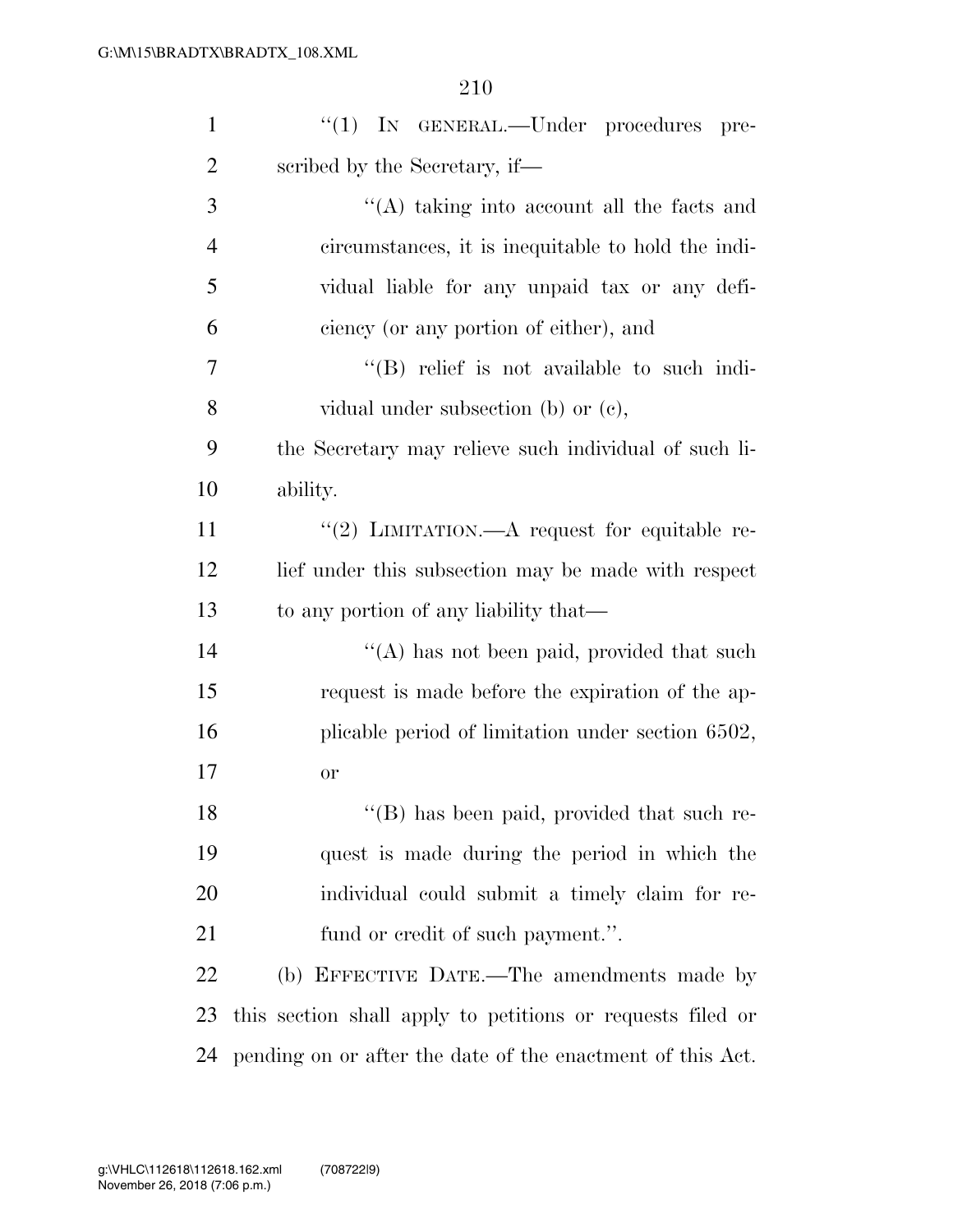# **SEC. 1204. MODIFICATION OF PROCEDURES FOR ISSUANCE OF THIRD-PARTY SUMMONS.**

 (a) IN GENERAL.—Section 7609(f) is amended by adding at the end the following flush sentence:

 ''The Secretary shall not issue any summons described in the preceding sentence unless the information sought to be obtained is narrowly tailored to information that per- tains to the failure (or potential failure) of the person or group or class of persons referred to in paragraph (2) to comply with one or more provisions of the internal revenue law which have been identified for purposes of such para-graph.''.

 (b) EFFECTIVE DATE.—The amendments made by this section shall apply to summonses served after the date of the enactment of this Act.

## **SEC. 1205. PRIVATE DEBT COLLECTION AND SPECIAL COM-**

### **PLIANCE PERSONNEL PROGRAM.**

 (a) CERTAIN TAX RECEIVABLES NOT ELIGIBLE FOR COLLECTION UNDER TAX COLLECTION CONTRACTS.— 20 Section  $6306(d)(3)$  is amended by striking "or" at the end of subparagraph (C) and by inserting after subparagraph (D) the following new subparagraphs:

23 "'(E) a taxpayer substantially all of whose income consists of disability insurance benefits under section 223 of the Social Security Act or supplemental security income benefits under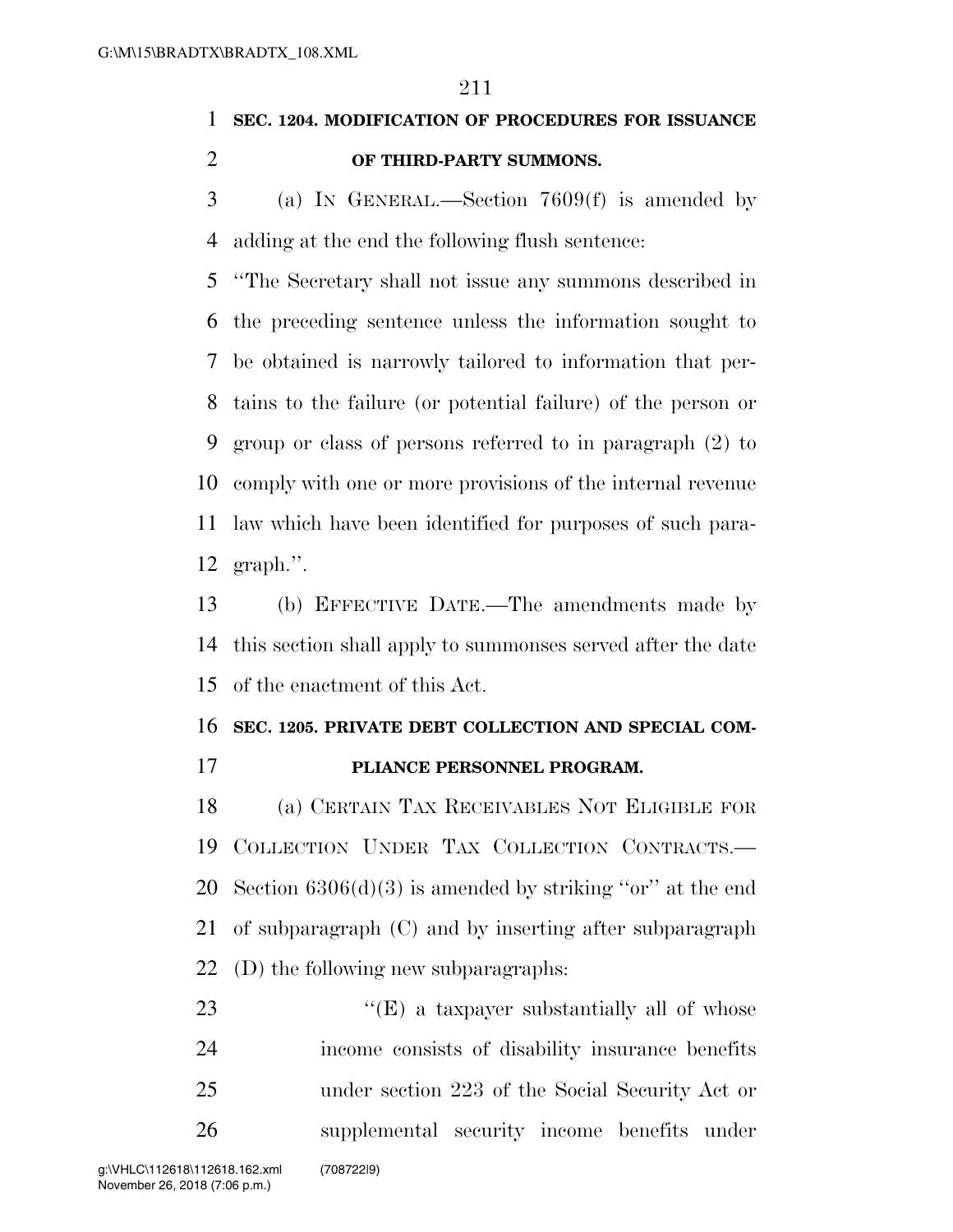1 title XVI of the Social Security Act (including supplemental security income benefits of the type described in section 1616 of such Act or section 212 of Public Law 93-66), or

 ''(F) a taxpayer who is an individual with adjusted gross income, as determined for the most recent taxable year for which such infor- mation is available, which does not exceed 200 percent of the applicable poverty level (as deter-mined by the Secretary),''.

 (b) DETERMINATION OF INACTIVE TAX RECEIV- ABLES ELIGIBLE FOR COLLECTION UNDER TAX COLLEC-13 TION CONTRACTS.—Section  $6306(c)(2)(A)(ii)$  is amended 14 by striking "more than  $\frac{1}{3}$  of the period of the applicable statute of limitation has lapsed'' and inserting ''more than 2 years has passed since assessment''.

 (c) MAXIMUM LENGTH OF INSTALLMENT AGREE- MENTS OFFERED UNDER TAX COLLECTION CON-19 TRACTS.—Section  $6306(b)(1)(B)$  is amended by striking ''5 years'' and inserting ''7 years''.

21 (d) CLARIFICATION THAT SPECIAL COMPLIANCE PERSONNEL PROGRAM ACCOUNT MAY BE USED FOR PROGRAM COSTS.—

 (1) IN GENERAL.—Section 6307(b) is amend-ed—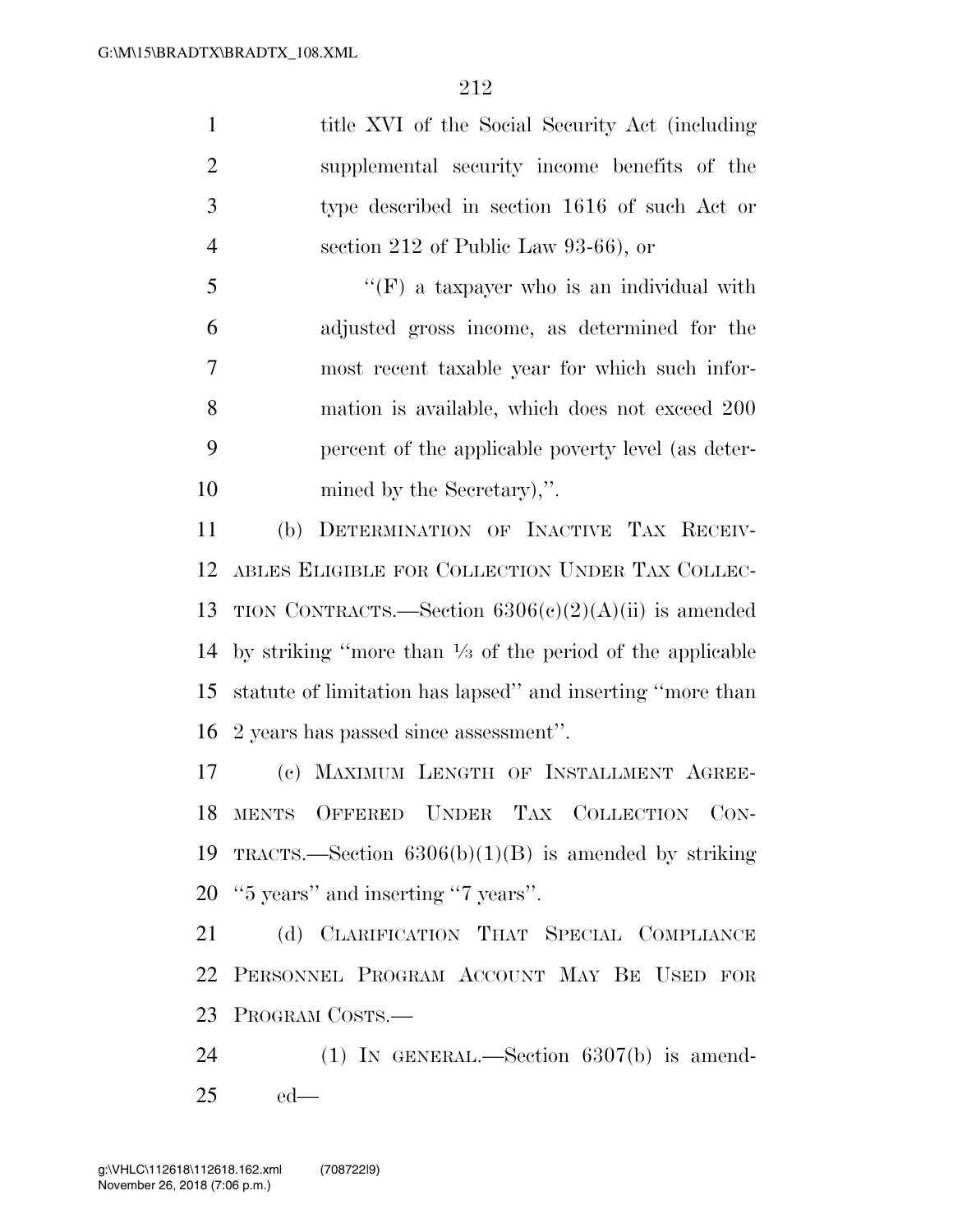| $\mathbf{1}$   | $(A)$ in paragraph $(2)$ , by striking all that       |
|----------------|-------------------------------------------------------|
| $\overline{2}$ | follows "under such program" and inserting a          |
| 3              | period, and                                           |
| $\overline{4}$ | $(B)$ in paragraph $(3)$ , by striking all that       |
| 5              | follows "out of such account" and inserting           |
| 6              | "for other than program costs".                       |
| 7              | (2) COMMUNICATIONS, SOFTWARE, AND TECH-               |
| 8              | NOLOGY COSTS TREATED AS PROGRAM COSTS.-Sec-           |
| 9              | tion $6307(d)(2)(B)$ is amended by striking "tele-    |
| 10             | communications" and inserting "communications,        |
| 11             | software, technology".                                |
| 12             | CONFORMING AMENDMENT.-Section<br>(3)                  |
| 13             | $6307(d)(2)$ is amended by striking "and" at the end  |
| 14             | of subparagraph $(A)$ , by striking the period at the |
| 15             | end of subparagraph (B) and inserting ", and", and    |
| 16             | by inserting after subparagraph (B) the following     |
| 17             | new subparagraph:                                     |
| 18             | "(C) reimbursement of the Internal Rev-               |
| 19             | enue Service or other government agencies for         |
| 20             | the cost of administering qualified tax collection    |
| 21             | contracts under section 6306.".                       |
| 22             | (e) EFFECTIVE DATES.—                                 |
| 23             | (1) IN GENERAL.—Except as otherwise pro-              |

 vided in this subsection, the amendments made by this section shall apply to tax receivables identified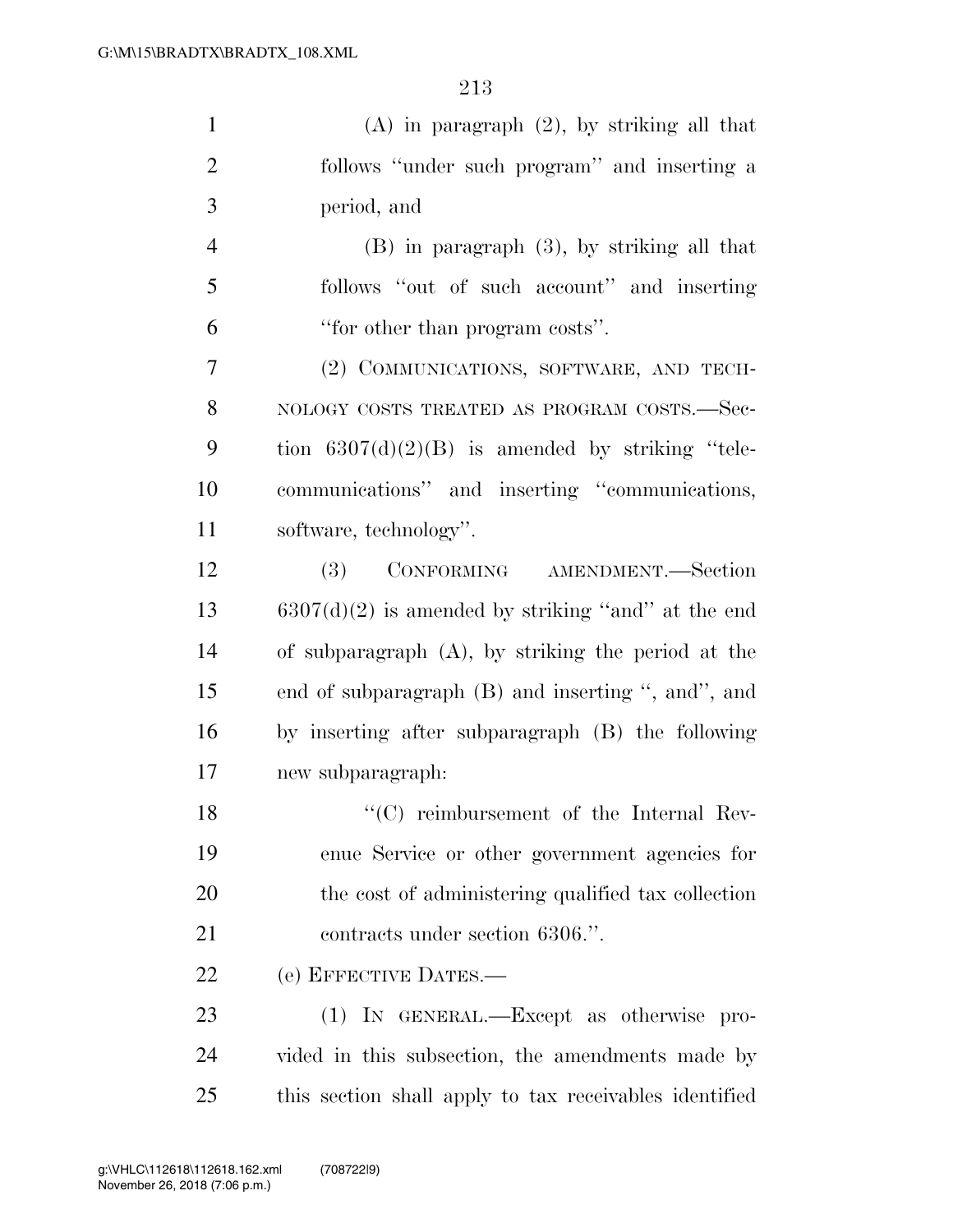| $\mathbf{1}$   | by the Secretary (or the Secretary's delegate) after    |
|----------------|---------------------------------------------------------|
| $\overline{2}$ | December 31, 2019.                                      |
| 3              | (2) MAXIMUM LENGTH OF INSTALLMENT                       |
| $\overline{4}$ | AGREEMENTS.—The amendment made by subsection            |
| 5              | (c) shall apply to contracts entered into after the     |
| 6              | date of the enactment of this Act.                      |
| $\overline{7}$ | (3) USE OF SPECIAL COMPLIANCE PERSONNEL                 |
| 8              | PROGRAM ACCOUNT.—The amendment made by sub-             |
| 9              | section (d) shall apply to amounts expended from        |
| 10             | the special compliance personnel program account        |
| 11             | after the date of the enactment of this Act.            |
| 12             | SEC. 1206. REFORM OF NOTICE OF CONTACT OF THIRD         |
|                | PARTIES.                                                |
| 13             |                                                         |
| 14             | (a) IN GENERAL.—Section $7602(c)(1)$ is amended to      |
| 15             | read as follows:                                        |
| 16             | "(1) GENERAL NOTICE.—An officer or<br>$\rm em$ -        |
| 17             | ployee of the Internal Revenue Service may not con-     |
| 18             | tact any person other than the taxpayer with respect    |
| 19             | to the determination or collection of the tax liability |
| 20             | of such taxpayer unless such contact occurs during      |
| 21             | a period (not greater than 1 year) which is specified   |
| 22             | in a notice which—                                      |
| 23             | $\lq\lq$ informs the taxpayer that contacts             |
| 24             | with persons other than the taxpayer are in-            |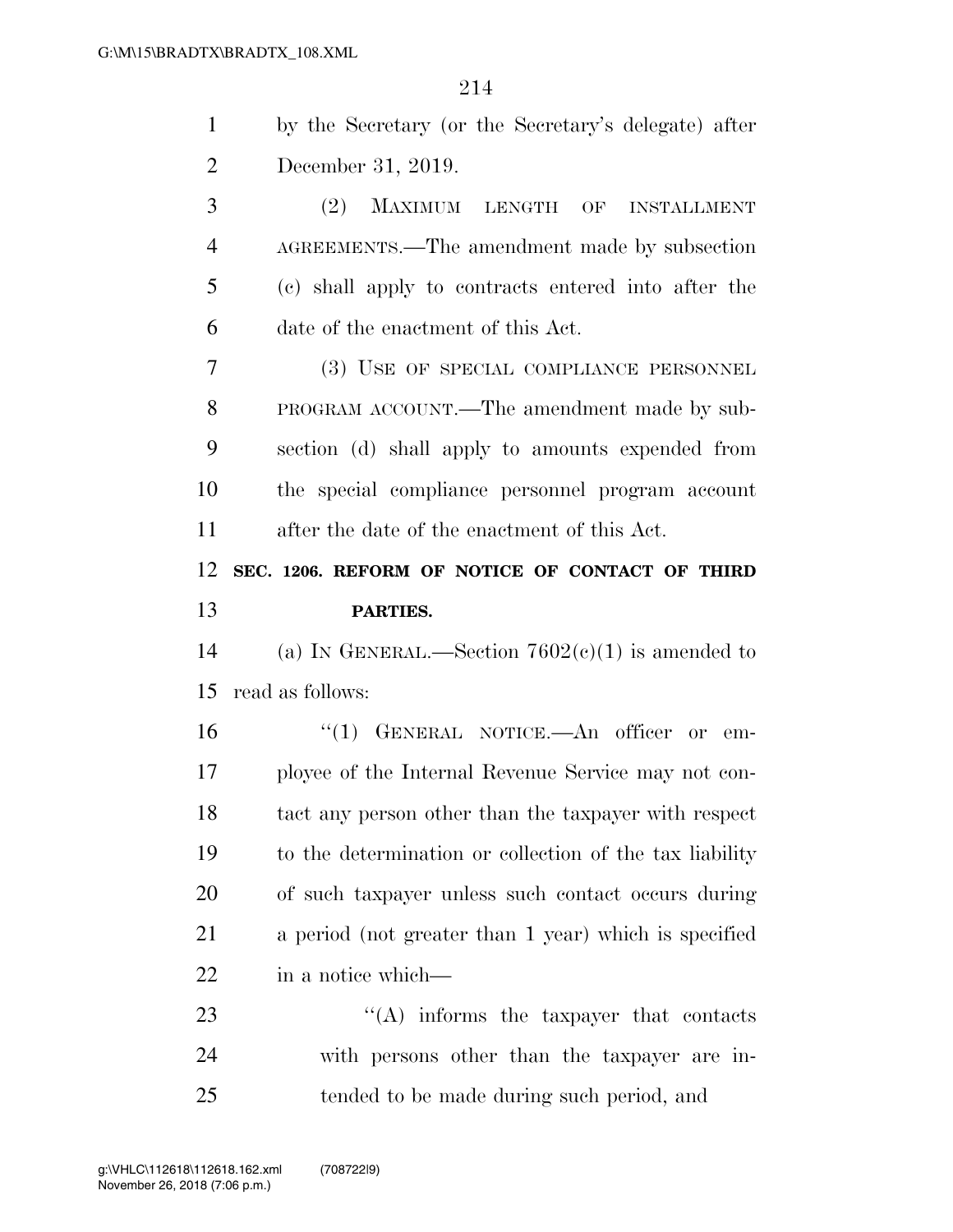1 ''(B) except as otherwise provided by the Secretary, is provided to the taxpayer not later than 45 days before the beginning of such pe-riod.

 Nothing in the preceding sentence shall prevent the issuance of notices to the same taxpayer with respect to the same tax liability with periods specified there- in that, in the aggregate, exceed 1 year. A notice shall not be issued under this paragraph unless there is an intent at the time such notice is issued to contact persons other than the taxpayer during the period specified in such notice. The preceding sentence shall not prevent the issuance of a notice if the requirement of such sentence is met on the basis of the assumption that the information sought to be obtained by such contact will not be obtained by other means before such contact.''.

 (b) EFFECTIVE DATE.—The amendment made by this section shall apply to notices provided, and contacts of persons made, after the date which is 45 days after the date of the enactment of this Act.

# **SEC. 1207. MODIFICATION OF AUTHORITY TO ISSUE DES-IGNATED SUMMONS.**

24 (a) IN GENERAL.—Paragraph  $(1)$  of section 6503(j) is amended by striking ''coordinated examination pro-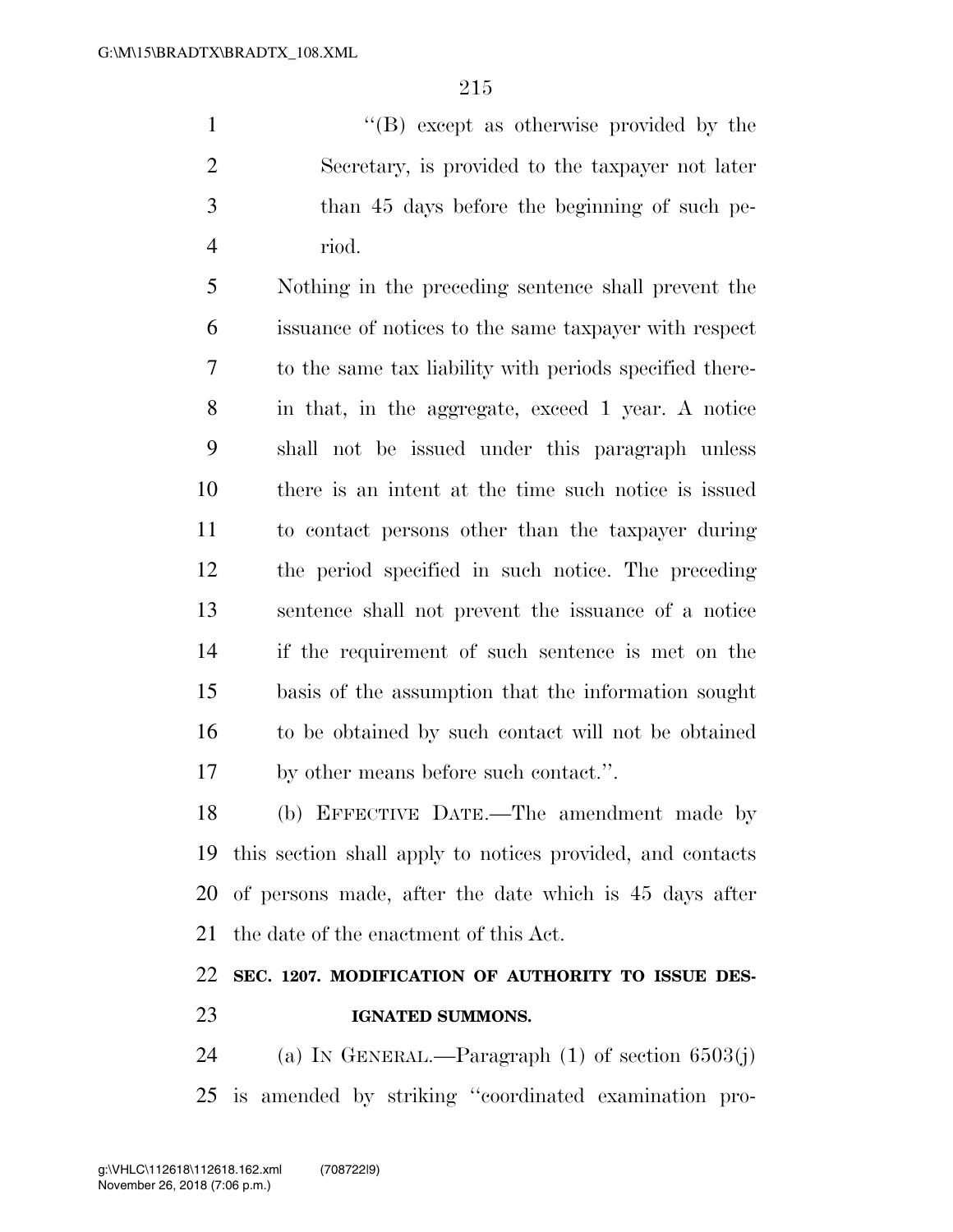|                | 1 gram" and inserting "coordinated industry case pro-   |
|----------------|---------------------------------------------------------|
| 2              | gram".                                                  |
| 3              | (b) REQUIREMENTS FOR SUMMONS.—Clause (i) of             |
| 4              | section $6503(j)(2)(A)$ is amended to read as follows:  |
| 5              | "(i) the issuance of such summons is                    |
| 6              | preceded by a review and written approval               |
| $\overline{7}$ | of such issuance by the Commissioner of                 |
| 8              | the relevant operating division of the Inter-           |
| 9              | nal Revenue Service and the Chief Counsel               |
| 10             | which-                                                  |
| 11             | "(I) states facts clearly estab-                        |
| 12             | lishing that the Secretary has made                     |
| 13             | reasonable requests for the informa-                    |
| 14             | tion that is the subject of the sum-                    |
| 15             | mons, and                                               |
| 16             | $\lq\lq$ (II) is attached to such sum-                  |
| 17             | mons,".                                                 |
| 18             | (c) ESTABLISHMENT THAT REASONABLE REQUESTS              |
| 19             | FOR INFORMATION WERE MADE.—Subsection (j) of sec-       |
| 20             | tion 6503 is amended by adding at the end the following |
| 21             | new paragraph:                                          |
| 22             | "(4) ESTABLISHMENT THAT REASONABLE RE-                  |
| 23             | QUESTS FOR INFORMATION WERE MADE.—In any                |
| 24             | court proceeding described in paragraph (3), the        |
| 25             | Secretary shall establish that reasonable requests      |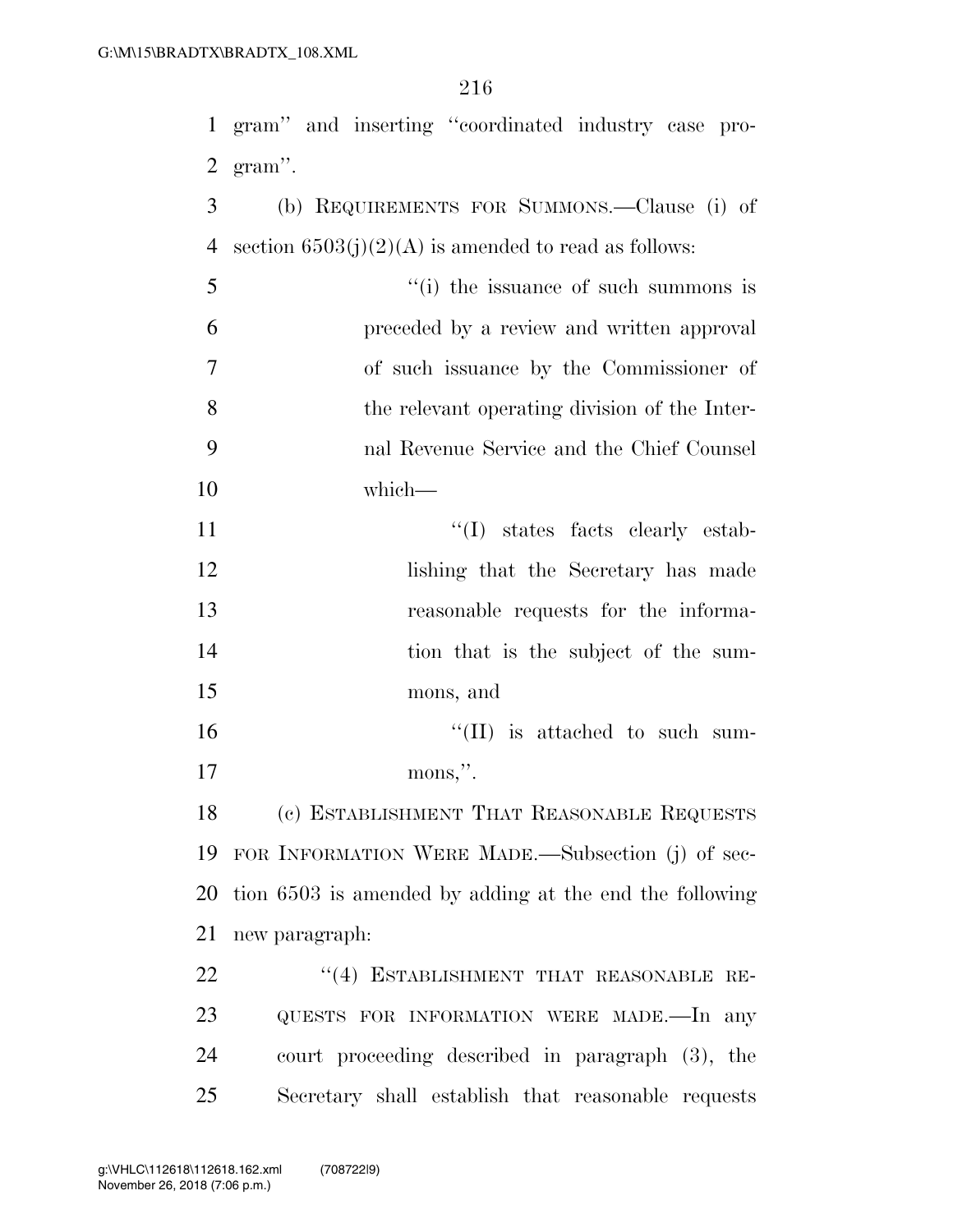were made for the information that is the subject of 2 the summons.".

 (d) EFFECTIVE DATE.—The amendments made by this section shall apply to summonses issued after the date of the enactment of this Act.

### **SEC. 1208. LIMITATION ON ACCESS OF NON-INTERNAL REV- ENUE SERVICE EMPLOYEES TO RETURNS AND RETURN INFORMATION.**

 (a) IN GENERAL.—Section 7602 is amended by add-ing at the end the following new subsection:

11 ""(f) LIMITATION ON ACCESS OF PERSONS OTHER THAN INTERNAL REVENUE SERVICE OFFICERS AND EM- PLOYEES.—The Secretary shall not, under the authority of section 6103(n), provide any books, papers, records, or other data obtained pursuant to this section to any person authorized under section 6103(n), except when such per- son requires such information for the sole purpose of pro- viding expert evaluation and assistance to the Internal Revenue Service. No person other than an officer or em- ployee of the Internal Revenue Service or the Office of Chief Counsel may, on behalf of the Secretary, question a witness under oath whose testimony was obtained pursu-ant to this section.''.

 (b) EFFECTIVE DATE.—The amendment made by this section—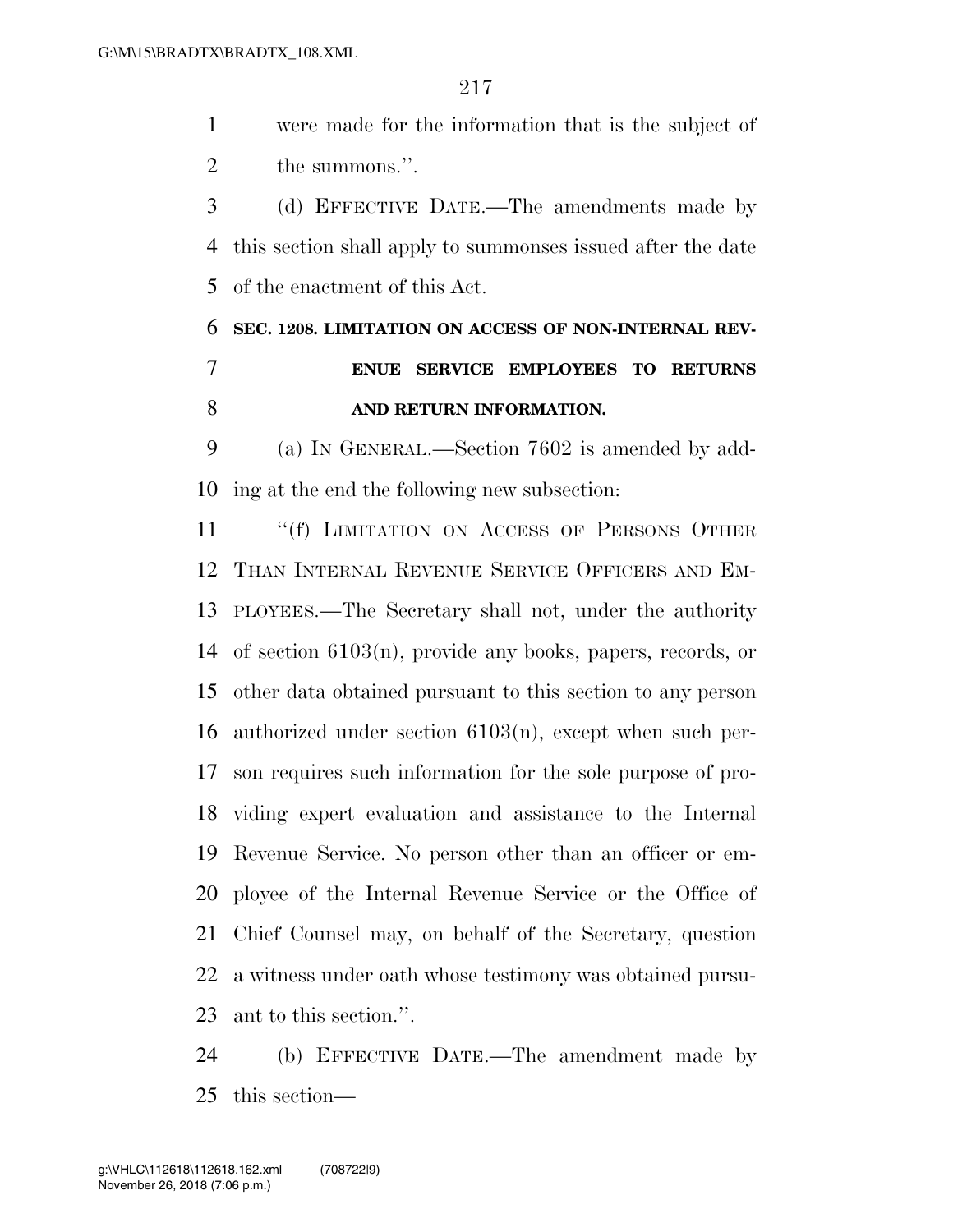| $\mathbf{1}$   | (1) shall take effect on the date of the enact-      |
|----------------|------------------------------------------------------|
| $\overline{2}$ | ment of this Act, and                                |
| 3              | (2) shall not fail to apply to a contract in effect  |
| $\overline{4}$ | under section $6103(n)$ of the Internal Revenue Code |
| 5              | of 1986 merely because such contract was in effect   |
| 6              | before the date of the enactment of this Act.        |
| 7              | Subtitle D—Organizational                            |
| 8              | <b>Modernization</b>                                 |
| 9              | SEC. 1301. OFFICE OF THE NATIONAL TAXPAYER ADVO-     |
| 10             | CATE.                                                |
| 11             | (a) TAXPAYER ADVOCATE DIRECTIVES.—                   |
| 12             | (1) IN GENERAL.—Section $7803(c)$ is amended         |
| 13             | by adding at the end the following new paragraph.    |
| 14             | TAXPAYER ADVOCATE DIRECTIVES.-In<br>(5)              |
| 15             | the case of any Taxpayer Advocate Directive issued   |
| 16             | by the National Taxpayer Advocate pursuant to a      |
| 17             | delegation of authority from the Commissioner of     |
| 18             | the Internal Revenue Service-                        |
| 19             | "(A) the Commissioner or a Deputy Com-               |
| 20             | missioner shall modify, rescind, or ensure com-      |
| 21             | pliance with such directive not later than 90        |
| 22             | days after the issuance of such directive, and       |
| 23             | $\lq\lq$ (B) in the case of any directive which is   |
| 24             | modified or rescinded by a Deputy Commis-            |
| 25             | sioner, the National Taxpayer Advocate may           |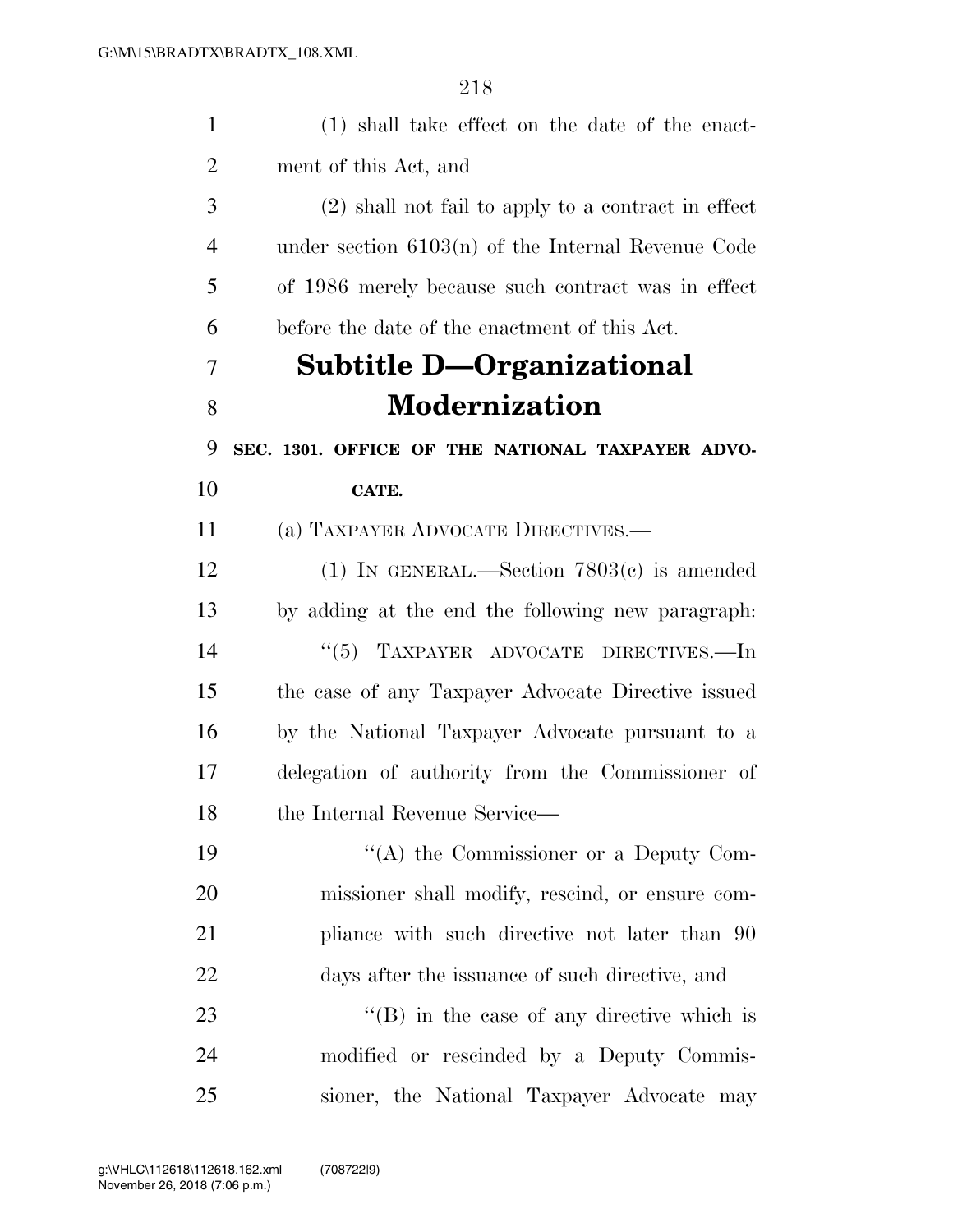| $\mathbf{1}$   | (not later than 90 days after such modification)        |
|----------------|---------------------------------------------------------|
| $\overline{2}$ | or rescission) appeal to the Commissioner and           |
| 3              | the Commissioner shall (not later than 90 days          |
| $\overline{4}$ | after such appeal is made) ensure compliance            |
| 5              | with such directive as issued by the National           |
| 6              | Taxpayer Advocate or provide the National               |
| $\overline{7}$ | Taxpayer Advocate with a detailed description           |
| 8              | of the reasons for any modification or rescission       |
| 9              | made or upheld by the Commissioner pursuant             |
| 10             | to such appeal.".                                       |
| 11             | (2) REPORT TO CERTAIN COMMITTEES OF CON-                |
| 12             | DIRECTIVES.-Section<br>REGARDING<br><b>GRESS</b>        |
| 13             | $7803(c)(2)(B)(ii)$ is amended by redesignating sub-    |
| 14             | clauses (VIII) through (XI) as subclauses<br>(IX)       |
| 15             | through (XII), respectively, and by inserting after     |
| 16             | subclause (VII) the following new subclause:            |
| 17             | "(VIII) identify any Taxpayer                           |
| 18             | Advocate Directive which was not                        |
| 19             | honored by the Internal Revenue                         |
| 20             | Service in a timely manner, as speci-                   |
| 21             | fied under paragraph $(5)$ ;".                          |
| 22             | (b) NATIONAL TAXPAYER ADVOCATE ANNUAL RE-               |
| 23             | PORTS TO CONGRESS.—                                     |
| 24             | (1) INCLUSION OF MOST SERIOUS TAXPAYER                  |
| 25             | PROBLEMS.—Section $7803(e)(2)(B)(ii)(III)$<br><i>is</i> |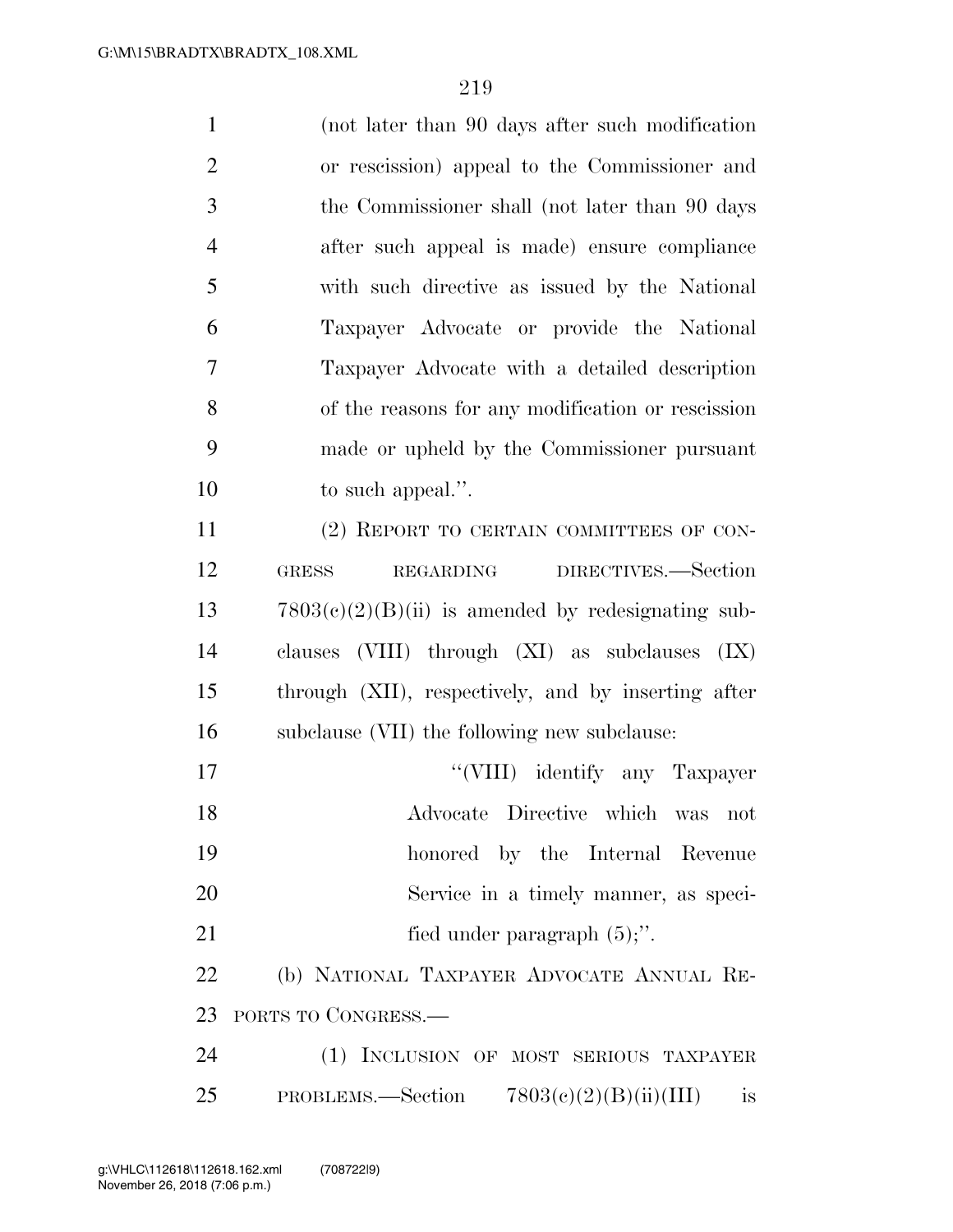| $\mathbf{1}$   | amended by striking "at least 20 of the" and insert-     |
|----------------|----------------------------------------------------------|
| $\overline{2}$ | ing "the $10$ ".                                         |
| 3              | (2) COORDINATION WITH TREASURY INSPECTOR                 |
| $\overline{4}$ | TAX ADMINISTRATION.—Section<br>GENERAL<br>FOR            |
| 5              | $7803(c)(2)$ is amended by adding at the end the fol-    |
| 6              | lowing new subparagraph.                                 |
| 7              | "(E) COORDINATION WITH TREASURY IN-                      |
| 8              | SPECTOR GENERAL FOR<br>TAX ADMINISTRA-                   |
| 9              | TION.—Before beginning any research or study,            |
| 10             | the National Taxpayer Advocate shall coordi-             |
| 11             | nate with the Treasury Inspector General for             |
| 12             | Tax Administration to ensure that the National           |
| 13             | Taxpayer Advocate does not duplicate any ac-             |
| 14             | tion that the Treasury Inspector General for             |
| 15             | Tax Administration has already undertaken or             |
| 16             | has a plan to undertake.".                               |
| 17             | (3) STATISTICAL SUPPORT.—                                |
| 18             | $(A)$ IN GENERAL.—Section 6108 is amend-                 |
| 19             | ed by adding at the end the following new sub-           |
| 20             | section:                                                 |
| 21             | "(d) STATISTICAL SUPPORT FOR NATIONAL TAX-               |
| 22             | PAYER ADVOCATE.—The Secretary shall, upon request of     |
| 23             | the National Taxpayer Advocate, provide the National     |
| 24             | Taxpayer Advocate with statistical support in connection |
| 25             | with the preparation by the National Taxpayer Advocate   |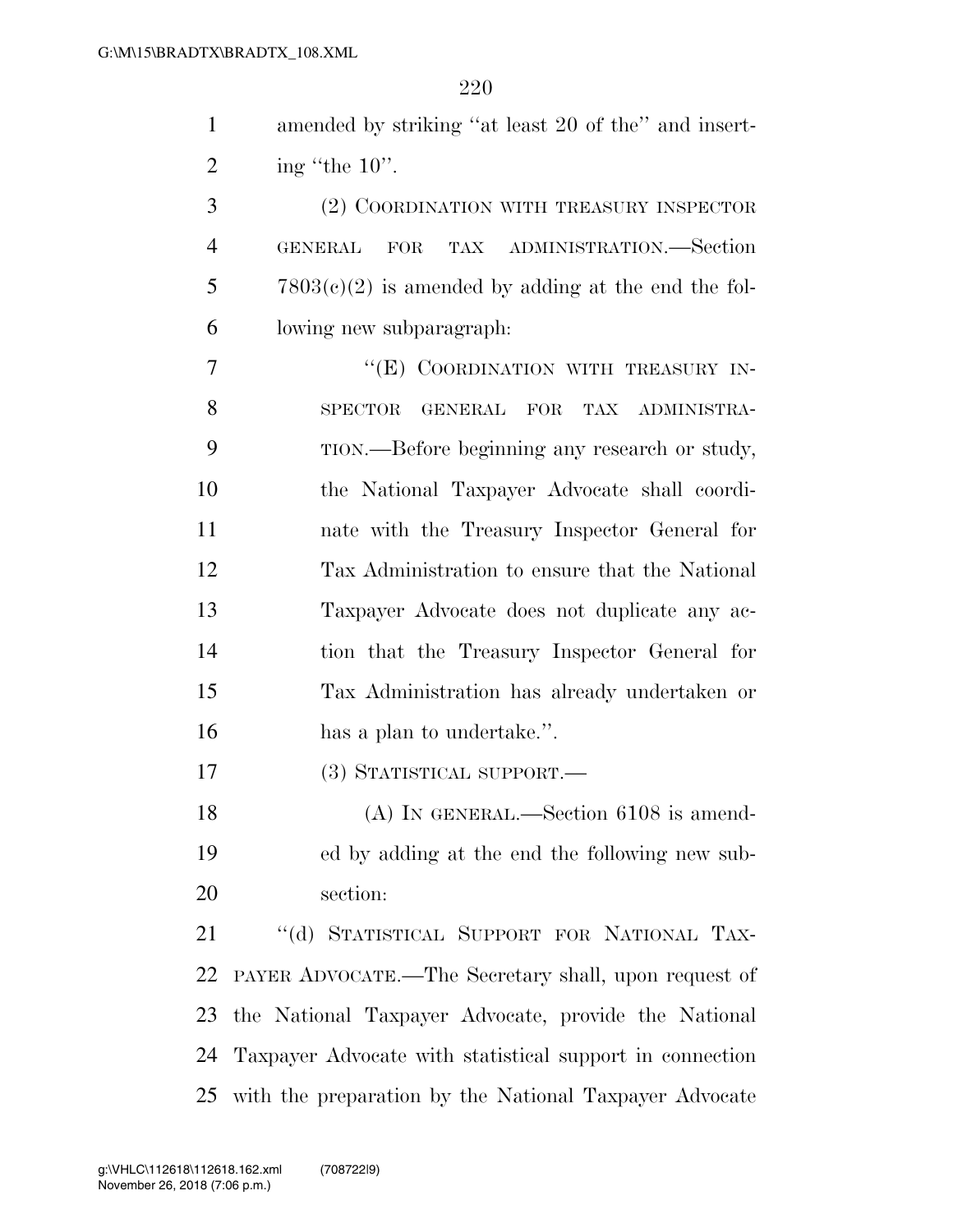|                | $1$ of<br>the<br>annual report described<br>$\sin$<br>section |
|----------------|---------------------------------------------------------------|
| $\overline{2}$ | $7803(e)(2)(B)(ii)$ . Such statistical support shall include  |
| 3              | statistical studies, compilations, and the review of infor-   |
| $\overline{4}$ | mation provided by the National Taxpayer Advocate for         |
| 5              | statistical validity and sound statistical methodology.".     |
| 6              | (B) DISCLOSURE OF REVIEW.-Section                             |
| 7              | $7803(e)(2)(B)(ii)$ , as amended by subsection                |
| 8              | (a), is amended by redesignating subclause                    |
| 9              | (XII) as subclause (XIII) and by inserting after              |
| 10             | subclause $(XI)$ the following new subclause:                 |
| 11             | "(XII) with respect to any statis-                            |
| 12             | tical information included in such re-                        |
| 13             | port, include a statement of whether                          |
| 14             | such statistical information was re-                          |
| 15             | viewed or provided by the Secretary                           |
| 16             | under section $6108(d)$ and, if so,                           |
| 17             | whether the Secretary determined                              |
| 18             | such information to be statistically                          |
| 19             | valid and based on sound statistical                          |
| 20             | methodology.".                                                |
| 21             | (C) CONFORMING AMENDMENT.-Section                             |
| 22             | $7803(e)(2)(B)(iii)$ is amended by adding at the              |
| 23             | end the following: "The preceding sentence                    |
| 24             | shall not apply with respect to statistical infor-            |
| 25             | mation provided to the Secretary for review, or               |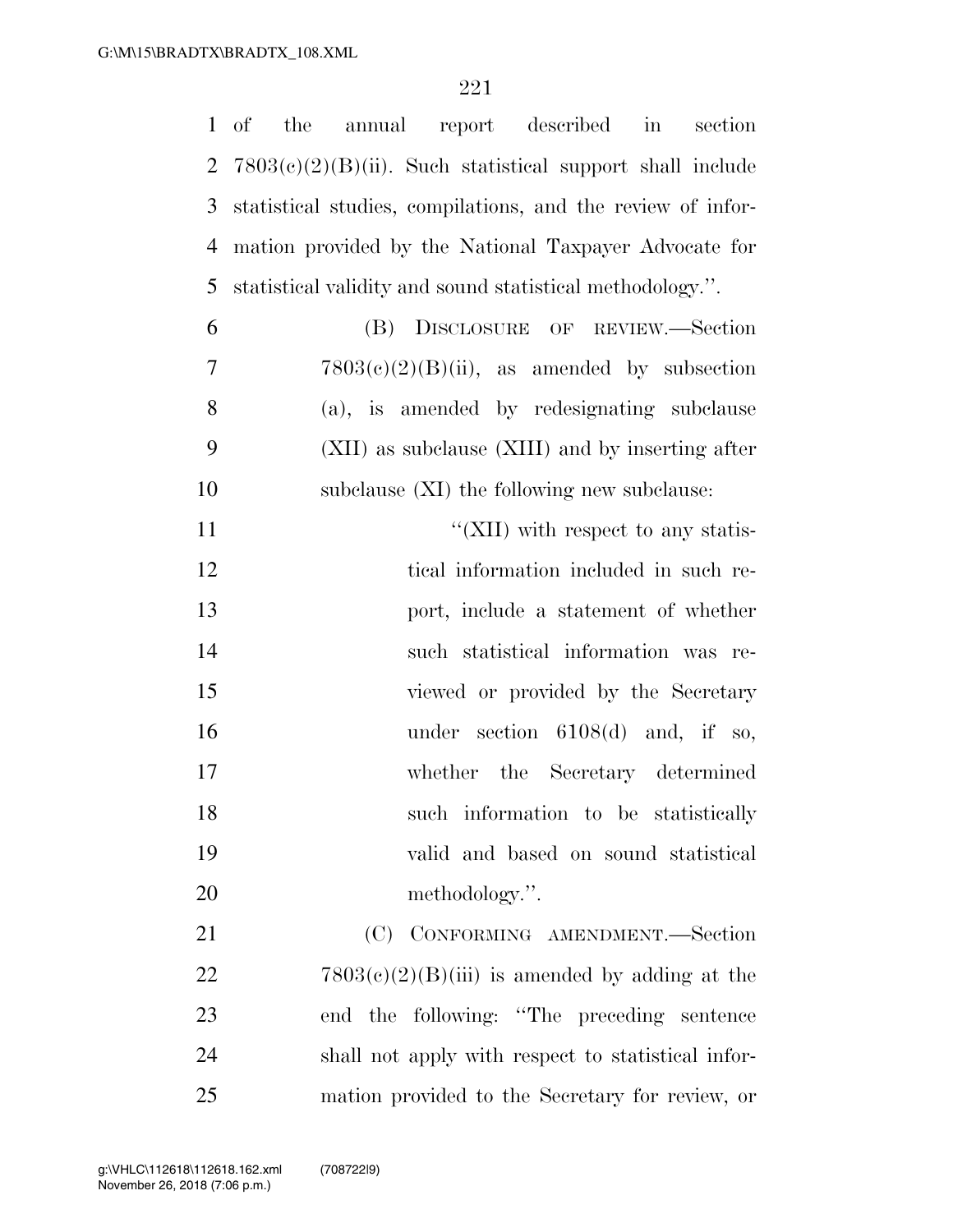received from the Secretary, under section 2  $6108(d)$ .".

 (c) SALARY OF NATIONAL TAXPAYER ADVOCATE.— 4 Section  $7803(c)(1)(B)(i)$  is amended by striking ", or, if the Secretary of the Treasury so determines, at a rate fixed under section 9503 of such title''.

(d) EFFECTIVE DATE.—

 (1) IN GENERAL.—Except as otherwise pro- vided in this subsection, the amendments made by this section shall take effect on the date of the en-actment of this Act.

 (2) SALARY OF NATIONAL TAXPAYER ADVO- CATE.—The amendment made by subsection (c) shall apply to compensation paid to individuals ap- pointed as the National Taxpayer Advocate after the date of the enactment of this Act.

### **SEC. 1302. MODERNIZATION OF INTERNAL REVENUE SERV-**

### **ICE ORGANIZATIONAL STRUCTURE.**

 (a) IN GENERAL.—Not later than September 30, 2020, the Commissioner of the Internal Revenue Service shall submit to Congress a comprehensive written plan to redesign the organization of the Internal Revenue Service. Such plan shall—

 (1) ensure the successful implementation of the priorities specified by Congress in this Act,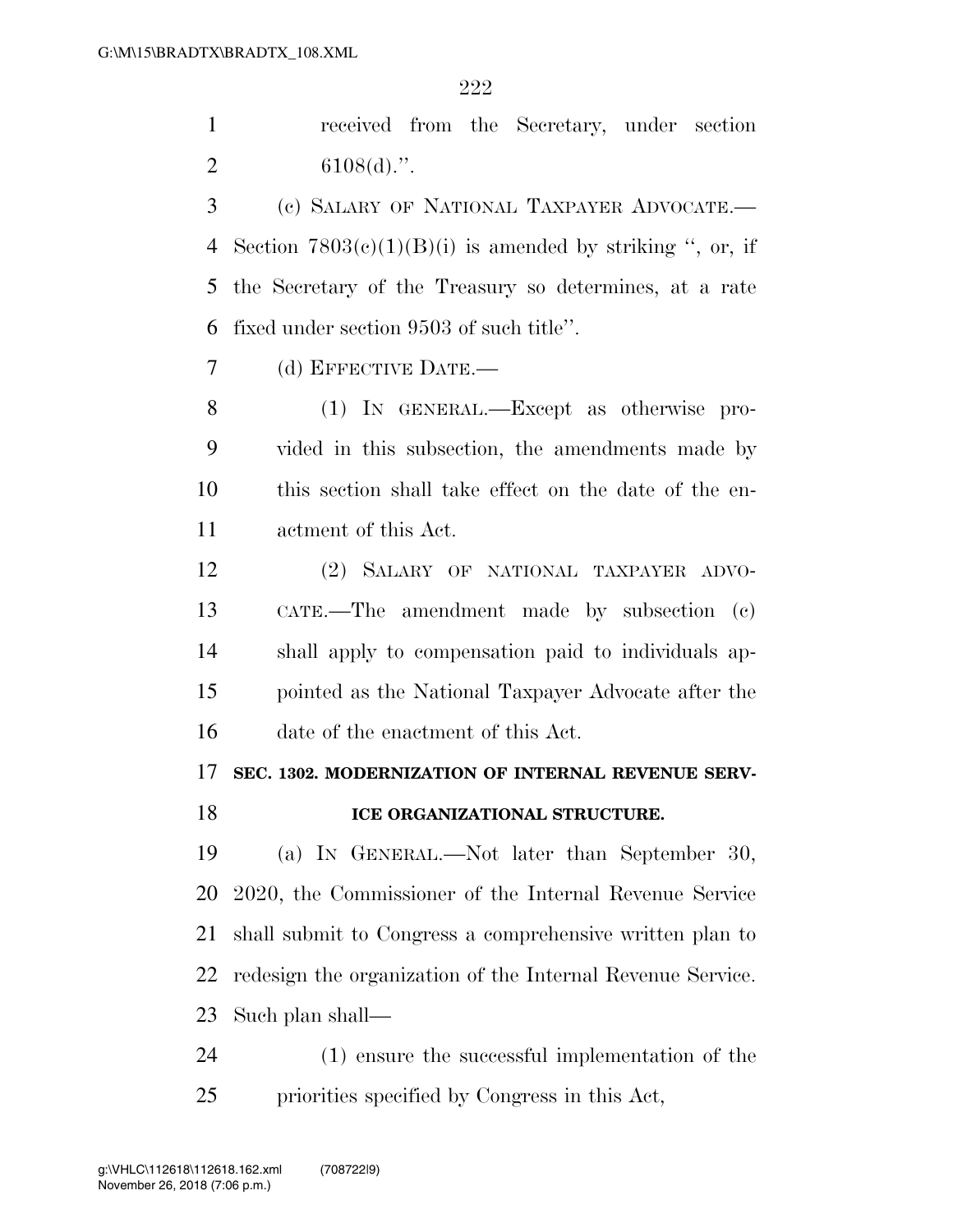| (2) prioritize taxpayer services to ensure that                |
|----------------------------------------------------------------|
| all taxpayers easily and readily receive the assistance        |
| that they need,                                                |
| $(3)$ streamline the structure of the agency in-               |
| cluding minimizing the duplication of services and             |
| responsibilities within the agency,                            |
| (4) best position the Internal Revenue Service                 |
| to combat cybersecurity and other threats to the In-           |
| ternal Revenue Service, and                                    |
| (5) address whether the Criminal Investigation                 |
| Division of the Internal Revenue Service should re-            |
| port directly to the Commissioner.                             |
| (b) REPEAL OF RESTRICTION ON ORGANIZATIONAL                    |
| STRUCTURE OF INTERNAL REVENUE SERVICE.-Para-                   |
| graph $(3)$ of section $1001(a)$ of the Internal Revenue Serv- |
| ice Restructuring and Reform Act of 1998 shall cease to        |
| apply beginning 1 year after the date on which the Com-        |
| 18 missioner of the Internal Revenue Service submits to Con-   |
| gress the plan described in subsection (a).                    |
| <b>Subtitle E-Other Provisions</b>                             |
| SEC. 1401. RETURN PREPARATION PROGRAMS FOR APPLI-              |
| <b>CABLE TAXPAYERS.</b>                                        |
| (a) IN GENERAL.—Chapter 77 is amended by insert-               |
| ing after section 7526 the following new section:              |
|                                                                |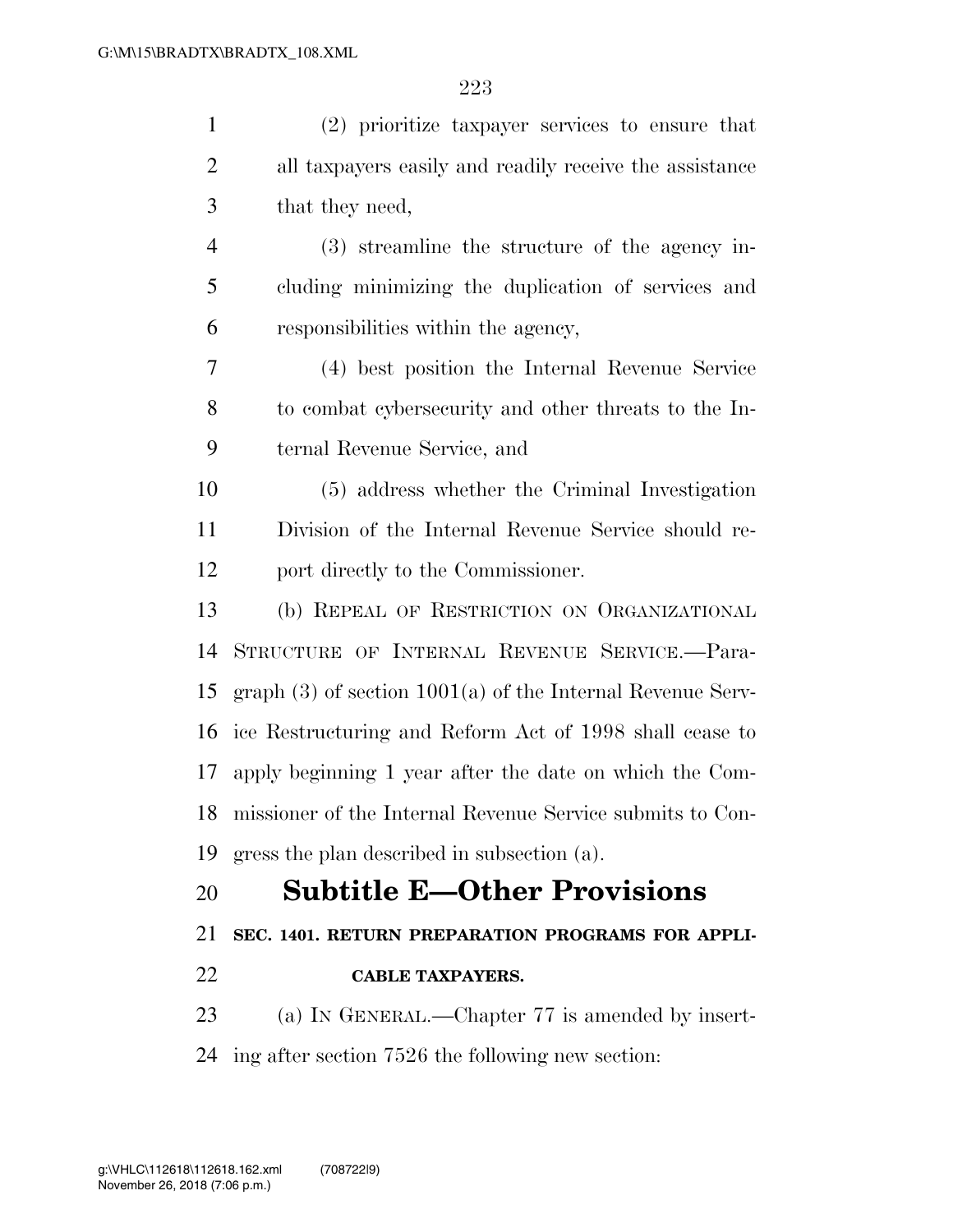### **''SEC. 7526A. RETURN PREPARATION PROGRAMS FOR AP-PLICABLE TAXPAYERS.**

 ''(a) ESTABLISHMENT OF VOLUNTEER INCOME TAX ASSISTANCE MATCHING GRANT PROGRAM.—The Sec- retary shall establish a Community Volunteer Income Tax Assistance Matching Grant Program under which the Sec- retary may, subject to the availability of appropriated funds, make grants to provide matching funds for the de- velopment, expansion, or continuation of qualified return preparation programs assisting applicable taxpayers and members of underserved populations.

12 "(b) USE OF FUNDS.—

13 "(1) In GENERAL.—Qualified return prepara- tion programs may use grants received under this section for—

 ''(A) ordinary and necessary costs associ- ated with program operation in accordance with cost principles under the applicable Office of Management and Budget circular, including—

20  $\frac{1}{20}$  and  $\frac{1}{20}$  wages or salaries of persons co-ordinating the activities of the program,

22  $\frac{1}{1}$  (ii) developing training materials, 23 conducting training, and performing qual- ity reviews of the returns prepared under 25 the program,

26  $\frac{1}{2}$   $\frac{1}{2}$   $\frac{1}{2}$  equipment purchases, and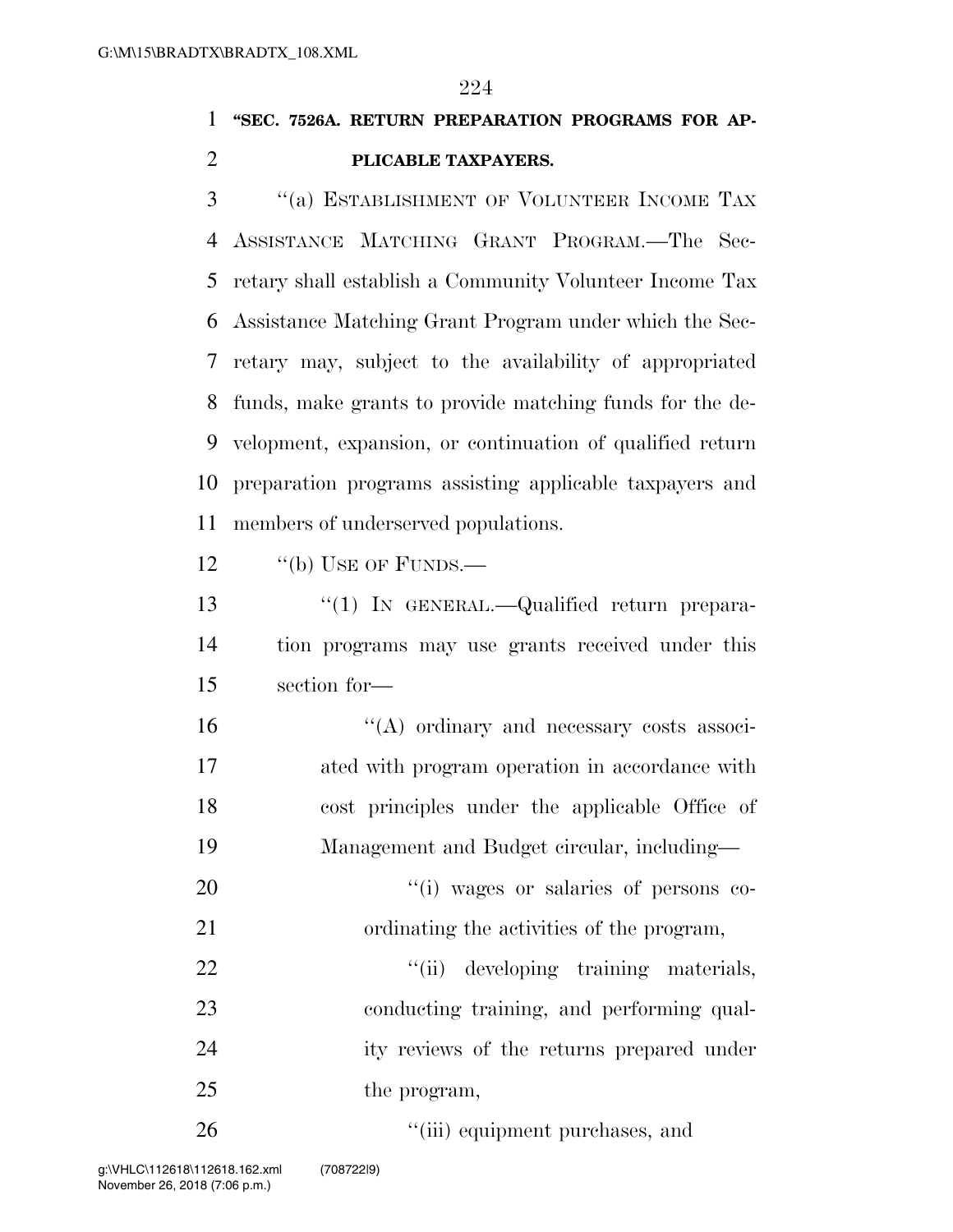| $\mathbf{1}$   | "(iv) vehicle-related expenses associ-               |
|----------------|------------------------------------------------------|
| $\overline{2}$ | ated with remote or rural tax preparation            |
| 3              | services,                                            |
| $\overline{4}$ | "(B) outreach and educational activities             |
| 5              | described in subsection $(c)(2)(B)$ , and            |
| 6              | $\lq\lq$ services related to financial education     |
| 7              | and capability, asset development, and the es-       |
| 8              | tablishment of savings accounts in connection        |
| 9              | with tax return preparation.                         |
| 10             | "(2) REQUIREMENT OF MATCHING FUNDS. $-A$             |
| 11             | qualified return preparation program must provide    |
| 12             | matching funds on a dollar-for-dollar basis for all  |
| 13             | grants provided under this section. Matching funds   |
| 14             | may include—                                         |
| 15             | $\lq\lq$ the salary (including fringe benefits)      |
| 16             | of individuals performing services for the pro-      |
| 17             | gram,                                                |
| 18             | $H(B)$ the cost of equipment used in the             |
| 19             | program, and                                         |
| 20             | $\cdot$ (C) other ordinary and necessary costs       |
| 21             | associated with the program.                         |
| 22             | Indirect expenses, including general overhead of any |
| 23             | entity administering the program, shall not be       |
| 24             | counted as matching funds.                           |
| 25             | $``(e)$ APPLICATION.—                                |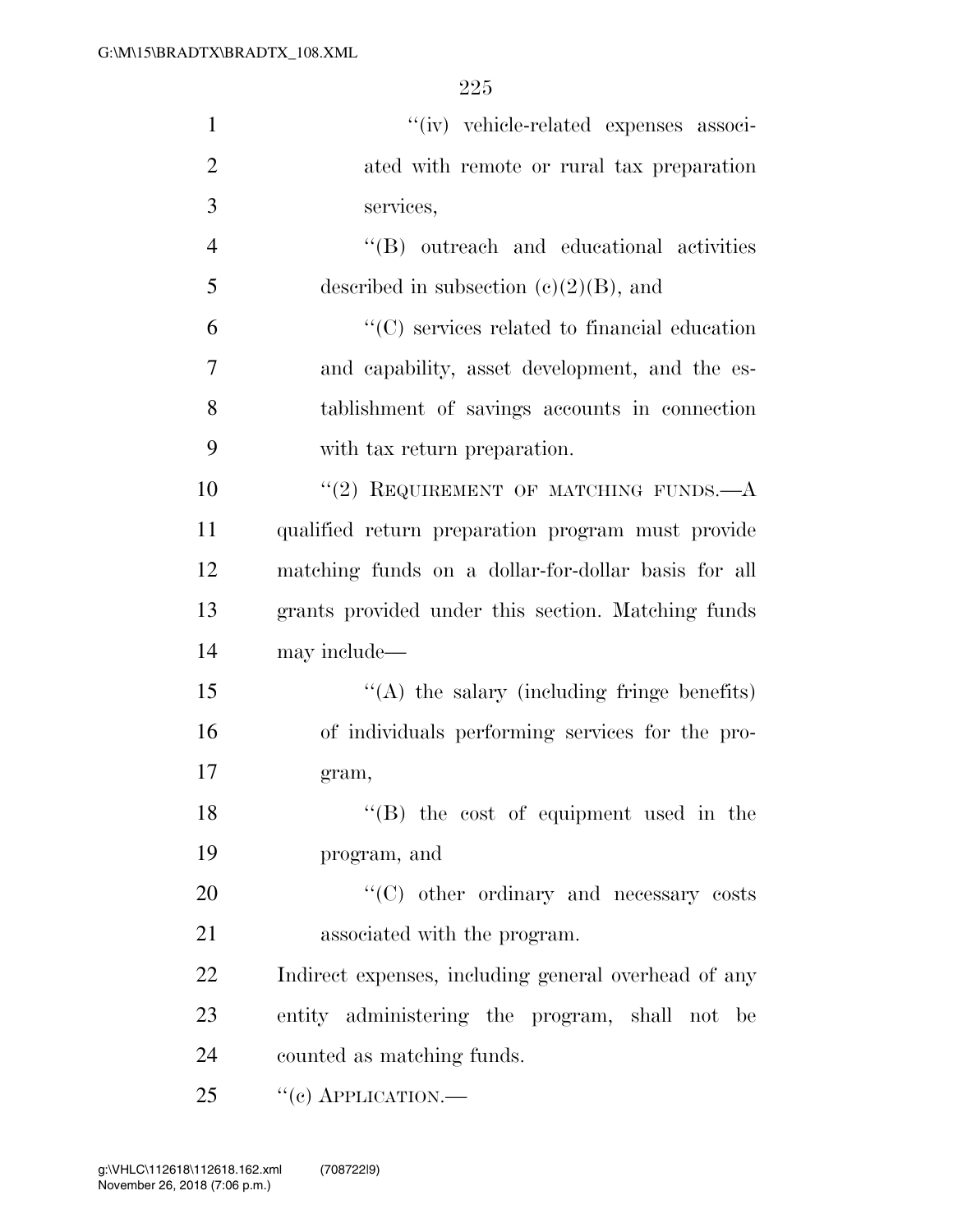| $\mathbf{1}$   | " $(1)$ In GENERAL.—Each applicant for a grant         |
|----------------|--------------------------------------------------------|
| $\overline{2}$ | under this section shall submit an application to the  |
| 3              | Secretary at such time, in such manner, and con-       |
| 4              | taining such information as the Secretary may rea-     |
| 5              | sonably require.                                       |
| 6              | "(2) PRIORITY.—In awarding grants under this           |
| 7              | section, the Secretary shall give priority to applica- |
| 8              | tions which demonstrate—                               |
| 9              | "(A) assistance to applicable taxpayers,               |
| 10             | with emphasis on outreach to, and services for,        |
| 11             | such taxpayers,                                        |
| 12             | "(B) taxpayer outreach and educational                 |
| 13             | activities relating to eligibility and availability    |
| 14             | of income supports available through this title,       |
| 15             | including the earned income tax credit, and            |
| 16             | $\lq\lq$ (C) specific outreach and focus on one or     |
| 17             | more underserved populations.                          |
| 18             | "(3) AMOUNTS TAKEN INTO ACCOUNT. - In de-              |
| 19             | termining matching grants under this section, the      |
| 20             | Secretary shall only take into account amounts pro-    |
| 21             | vided by the qualified return preparation program      |
| 22             | for expenses described in subsection (b).              |
| 23             | "(d) PROGRAM ADHERENCE.-                               |
| 24             | "(1) IN GENERAL.—The Secretary shall estab-            |
| 25             | lish procedures for, and shall conduct not less fre-   |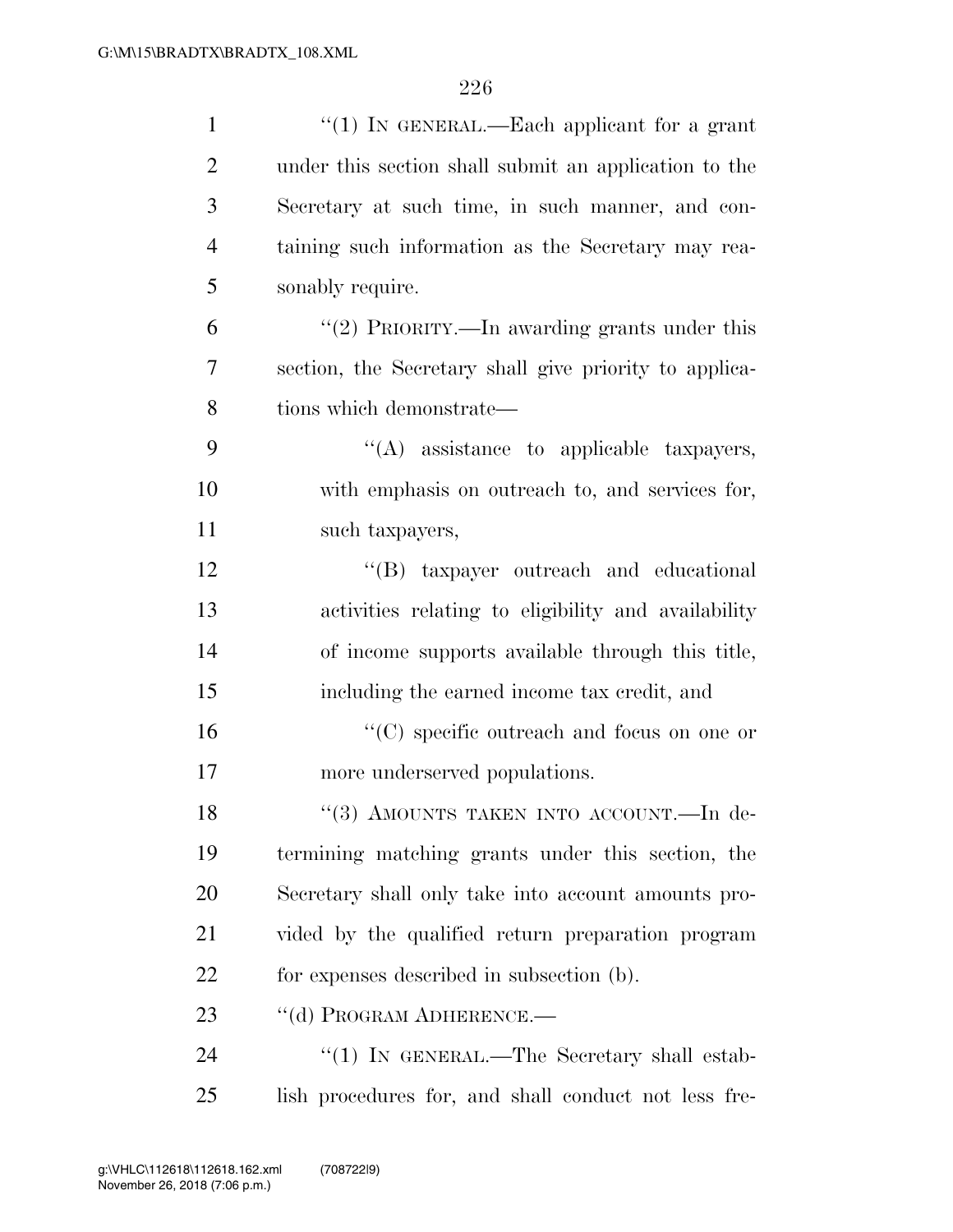| $\mathbf{1}$   | quently than once every 5 calendar years during       |
|----------------|-------------------------------------------------------|
| $\overline{2}$ | which a qualified return preparation program is op-   |
| 3              | erating under a grant under this section, periodic    |
| $\overline{4}$ | site visits-                                          |
| 5              | $\lq\lq$ to ensure the program is carrying out        |
| 6              | the purposes of this section, and                     |
| $\overline{7}$ | "(B) to determine whether the program                 |
| 8              | meets such program adherence standards as the         |
| 9              | Secretary shall by regulation or other guidance       |
| 10             | prescribe.                                            |
| 11             | "(2) ADDITIONAL REQUIREMENTS FOR GRANT                |
| 12             | RECIPIENTS NOT MEETING PROGRAM ADHERENCE              |
| 13             | STANDARDS.—In the case of any qualified return        |
| 14             | preparation program which—                            |
| 15             | $\lq\lq$ is awarded a grant under this section,       |
| 16             | and                                                   |
| 17             | $\lq\lq (B)$ is subsequently determined—              |
| 18             | "(i) not to meet the program adher-                   |
| 19             | standards described in paragraph<br>ence              |
| <b>20</b>      | $(1)(B)$ , or                                         |
| 21             | "(ii) not to be otherwise carrying out                |
| 22             | the purposes of this section,                         |
| 23             | such program shall not be eligible for any additional |
| 24             | grants under this section unless such program pro-    |
| 25             | vides sufficient documentation of corrective meas-    |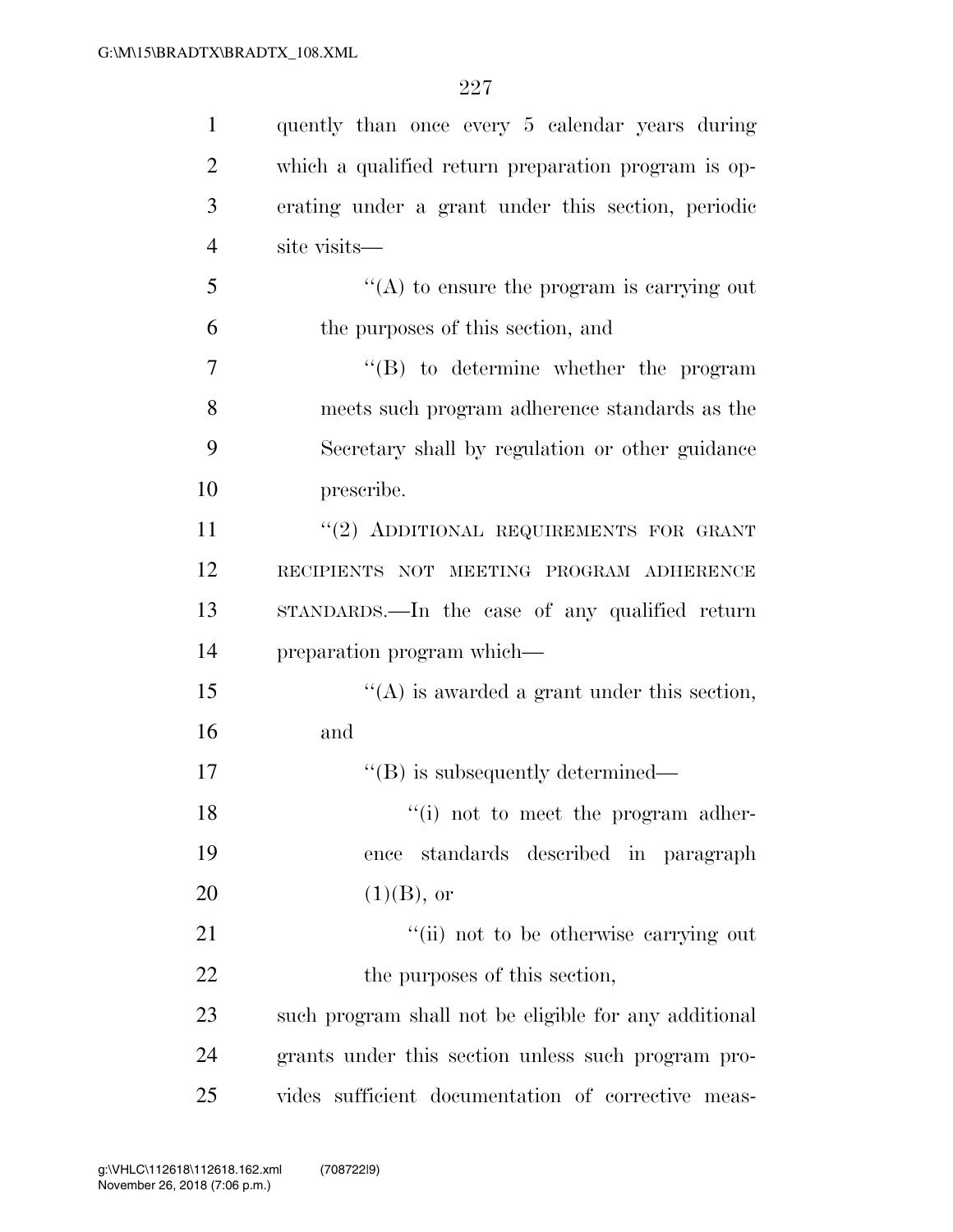| $\mathbf{1}$ | ures established to address any such deficiencies de- |
|--------------|-------------------------------------------------------|
| 2            | termined.                                             |
| 3            | "(e) DEFINITIONS.—For purposes of this section—       |
| 4            | "(1) QUALIFIED RETURN PREPARATION PRO-                |
| 5            | GRAM.—The term 'qualified return preparation pro-     |
| 6            | gram' means any program-                              |
| 7            | "(A) which provides assistance to individ-            |
| 8            | uals, not less than 90 percent of whom are ap-        |
| 9            | plicable taxpayers, in preparing and filing Fed-      |
| 10           | eral income tax returns,                              |
| 11           | $\lq\lq$ which is administered by a qualified         |
| 12           | entity,                                               |
| 13           | $\lq\lq$ (C) in which all volunteers who assist in    |
| 14           | the preparation of Federal income tax returns         |
| 15           | meet the training requirements prescribed by          |
| 16           | the Secretary, and                                    |
| 17           | $\lq\lq$ (D) which uses a quality review process      |
| 18           | which reviews 100 percent of all returns.             |
| 19           | $``(2)$ QUALIFIED ENTITY.—                            |
| 20           | "(A) IN GENERAL.—The term 'qualified                  |
| 21           | entity' means any entity which—                       |
| 22           | "(i) is an eligible organization,                     |
| 23           | "(ii) is in compliance with Federal tax               |
| 24           | filing and payment requirements,                      |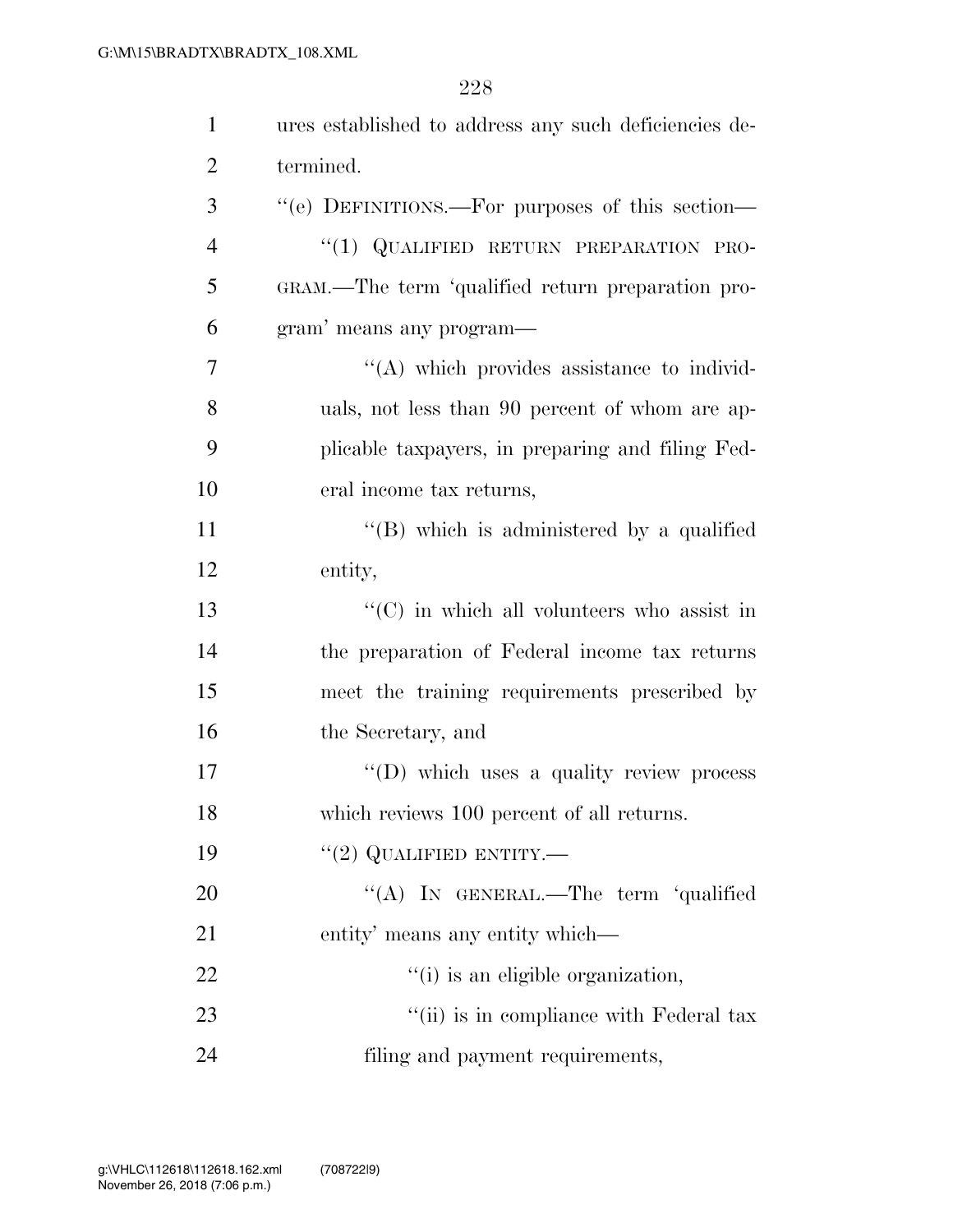| $\mathbf{1}$   | "(iii) is not debarred or suspended         |
|----------------|---------------------------------------------|
| $\overline{2}$ | from Federal contracts, grants, or coopera- |
| 3              | tive agreements, and                        |
| $\overline{4}$ | "(iv) agrees to provide documentation       |
| 5              | to substantiate any matching funds pro-     |
| 6              | vided pursuant to the grant program under   |
| $\overline{7}$ | this section.                               |
| 8              | "(B) ELIGIBLE ORGANIZATION.—The term        |
| 9              | 'eligible organization' means—              |
| 10             | "(i) an institution of higher education     |
| 11             | which is described in section $102$ (other  |
| 12             | than subsection $(a)(1)(C)$ thereof) of the |
| 13             | Higher Education Act of 1965 (20 U.S.C.     |
| 14             | 1002), as in effect on the date of the en-  |
| 15             | actment of this section, and which has not  |
| 16             | been disqualified from participating in a   |
| 17             | program under title IV of such Act,         |
| 18             | "(ii) an organization described in sec-     |
| 19             | tion $501(e)$ and exempt from tax under     |
| 20             | section $501(a)$ ,                          |
| 21             | "(iii) a local government agency, in-       |
| 22             | $cluding$ —                                 |
| 23             | "(I) a county or municipal gov-             |
| 24             | ernment agency, and                         |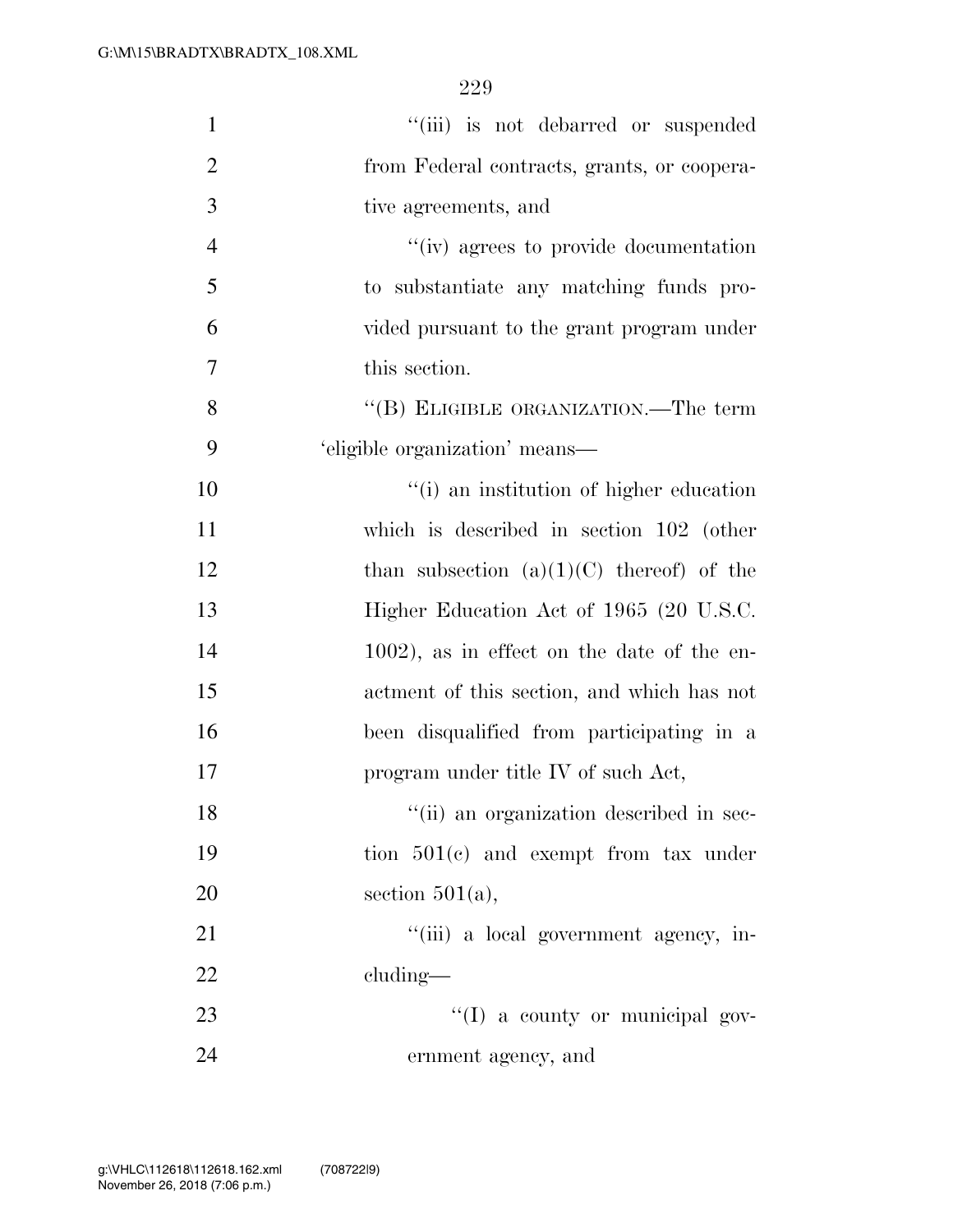| $\mathbf{1}$   | "(II) an Indian tribe, as defined                 |
|----------------|---------------------------------------------------|
| $\mathbf{2}$   | in section $4(13)$ of the Native Amer-            |
| 3              | ican Housing Assistance and Self-De-              |
| $\overline{4}$ | termination Act of $1996$ (25 U.S.C.              |
| 5              | $4103(13)$ , including any tribally des-          |
| 6              | ignated housing entity (as defined in             |
| 7              | section $4(22)$ of such Act $(25 \text{ U.S.C.})$ |
| 8              | $4103(22)$ ), tribal subsidiary, subdivi-         |
| 9              | sion, or other wholly owned tribal en-            |
| 10             | tity,                                             |
| 11             | "(iv) a local, State, regional, or na-            |
| 12             | tional coalition (with one lead organization)     |
| 13             | which meets the eligibility requirements of       |
| 14             | clause (i), (ii), or (iii) acting as the appli-   |
| 15             | cant organization), or                            |
| 16             | $f'(v)$ in the case of applicable tax-            |
| 17             | payers and members of underserved popu-           |
| 18             | lations with respect to which no organiza-        |
| 19             | tions described in the preceding clauses are      |
| 20             | available—                                        |
| 21             | $\lq\lq$ (I) a State government agency,           |
| 22             | or                                                |
| 23             | "(II) an office providing Cooper-                 |
| 24             | ative Extension services (as estab-               |
| 25             | lished at the land-grant colleges and             |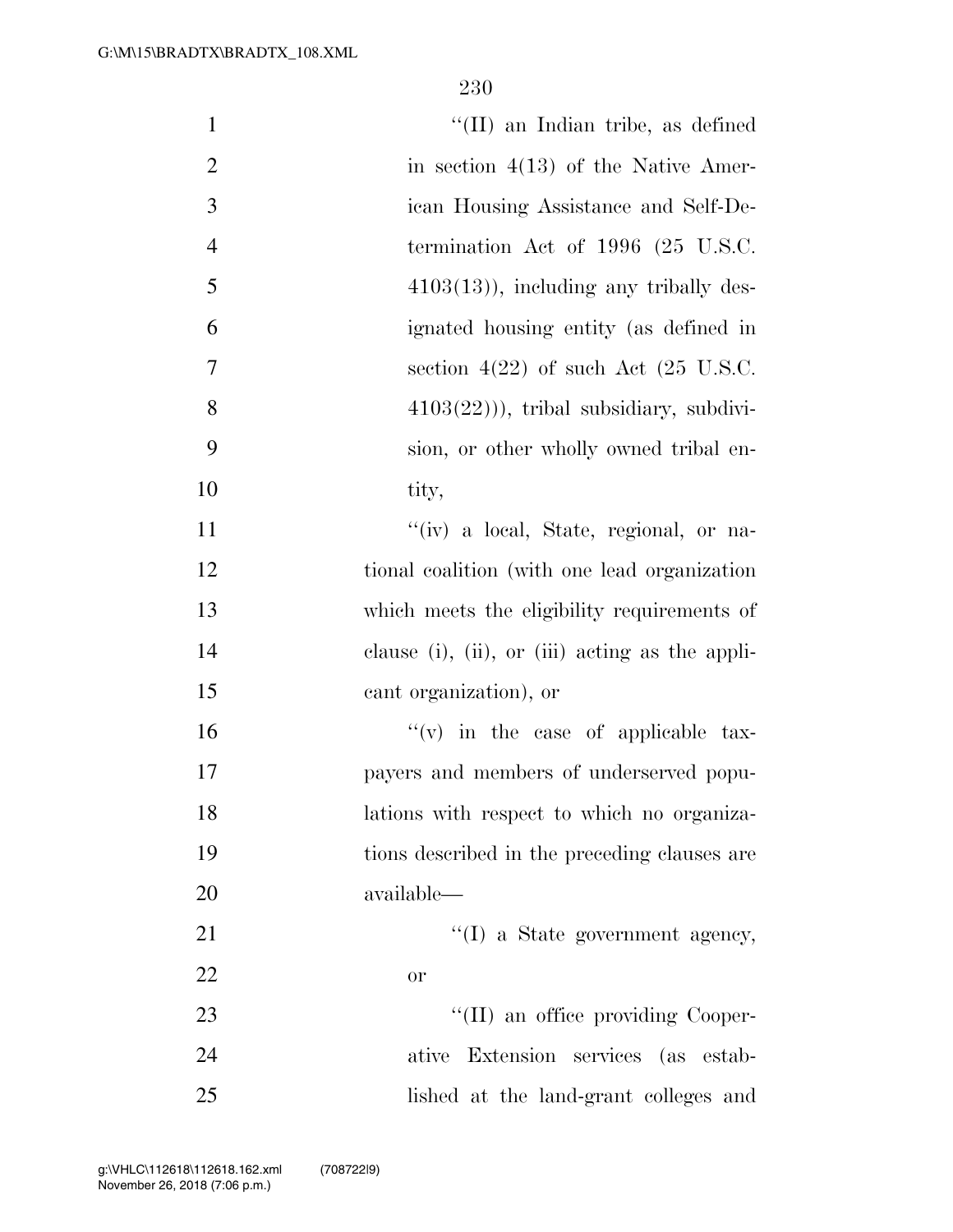| $\mathbf{1}$   | universities under the Smith-Lever                      |
|----------------|---------------------------------------------------------|
| $\overline{2}$ | Act of May 8, 1914).                                    |
| 3              | "(3) APPLICABLE TAXPAYERS.—The term 'ap-                |
| $\overline{4}$ | plicable taxpayer' means a taxpayer whose income        |
| 5              | for the taxable year does not exceed an amount          |
| 6              | equal to the completed phaseout amount under sec-       |
| $\overline{7}$ | tion $32(b)$ for a married couple filing a joint return |
| 8              | with three or more qualifying children, as deter-       |
| 9              | mined in a revenue procedure or other published         |
| 10             | guidance.                                               |
| 11             | "(4) UNDERSERVED POPULATION.—The term                   |
| 12             | 'underserved population' includes populations of per-   |
| 13             | sons with disabilities, persons with limited English    |
| 14             | proficiency, Native Americans, individuals living in    |
| 15             | rural areas, members of the Armed Forces and their      |
| 16             | spouses, and the elderly.                               |
| 17             | "(f) SPECIAL RULES AND LIMITATIONS.—                    |
| 18             | "(1) DURATION OF GRANTS.—Upon application               |
| 19             | of a qualified return preparation program, the Sec-     |
| 20             | retary is authorized to award a multi-year grant not    |
| 21             | to exceed 3 years.                                      |
| 22             | "(2) AGGREGATE LIMITATION.—Unless other-                |
| 23             | wise provided by specific appropriation, the Sec-       |
| 24             | retary shall not allocate more than $$30,000,000$ per   |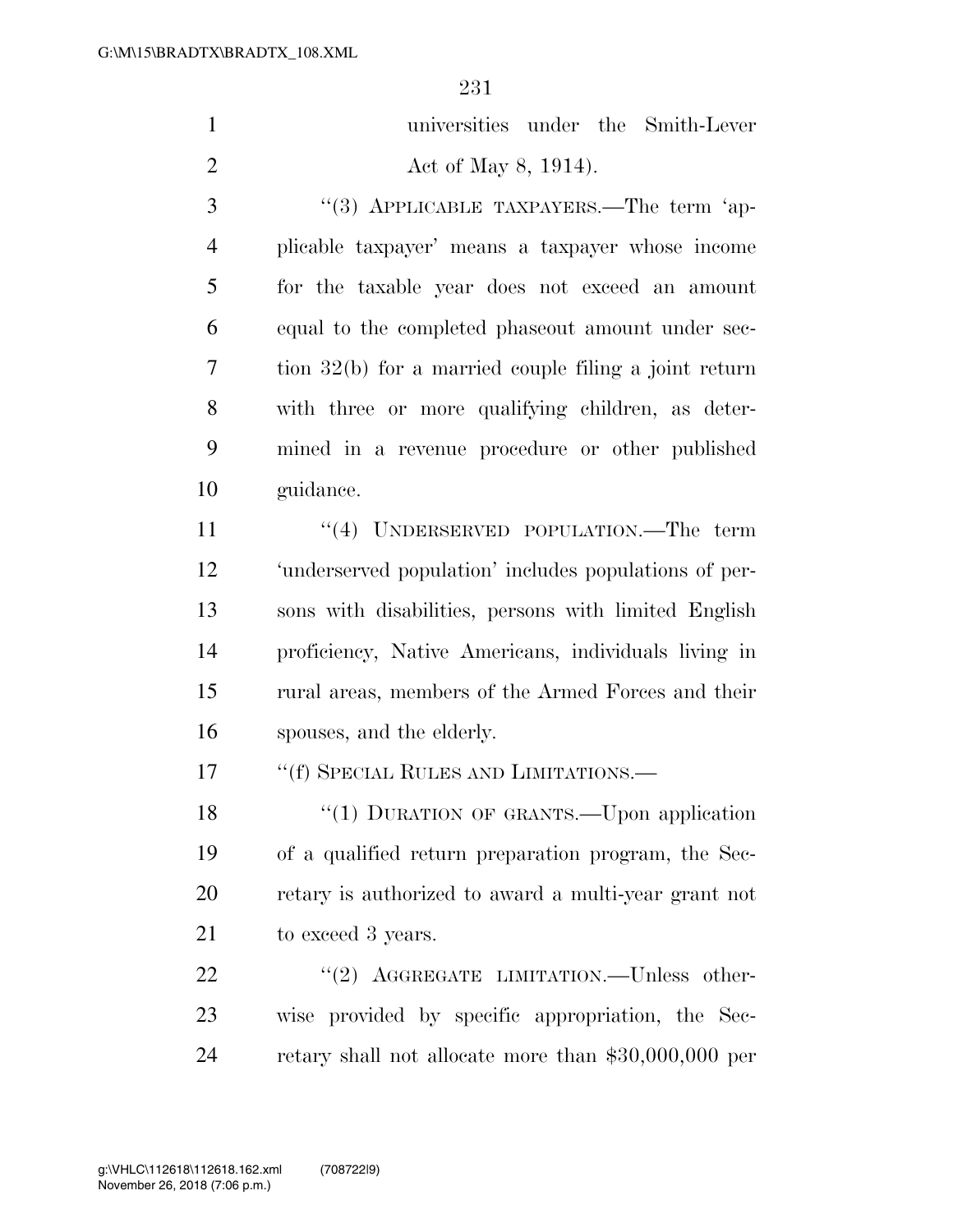| $\mathbf{1}$   | fiscal year (exclusive of costs of administering the |
|----------------|------------------------------------------------------|
| $\overline{2}$ | program) to grants under this section.               |
| 3              | "(g) PROMOTION OF PROGRAMS.-                         |
| $\overline{4}$ | "(1) IN GENERAL.—The Secretary shall pro-            |
| 5              | mote tax preparation through qualified return prepa- |
| 6              | ration programs through the use of mass commu-       |
| 7              | nications and other means.                           |
| 8              | "(2) PROVISION OF INFORMATION REGARDING              |
| 9              | QUALIFIED RETURN PREPARATION PROGRAMS.—The           |
| 10             | Secretary may provide taxpayers information regard-  |
| 11             | ing qualified return preparation programs receiving  |
| 12             | grants under this section.                           |
| 13             | "(3) VITA GRANTEE REFERRAL.—Qualified re-            |
| 14             | turn preparation programs receiving a grant under    |
| 15             | this section are encouraged, in appropriate cases,   |
| 16             | $to-$                                                |
| 17             | "(A) advise taxpayers of the availability of,        |
| 18             | and eligibility requirements for receiving, advice   |
| 19             | and assistance from qualified low-income tax-        |
| 20             | payer clinics receiving funding under section        |
| 21             | $7526$ , and                                         |
| <u>22</u>      | "(B) provide information regarding the lo-           |
| 23             | cation of, and contact information for, such         |
| 24             | clinics.".                                           |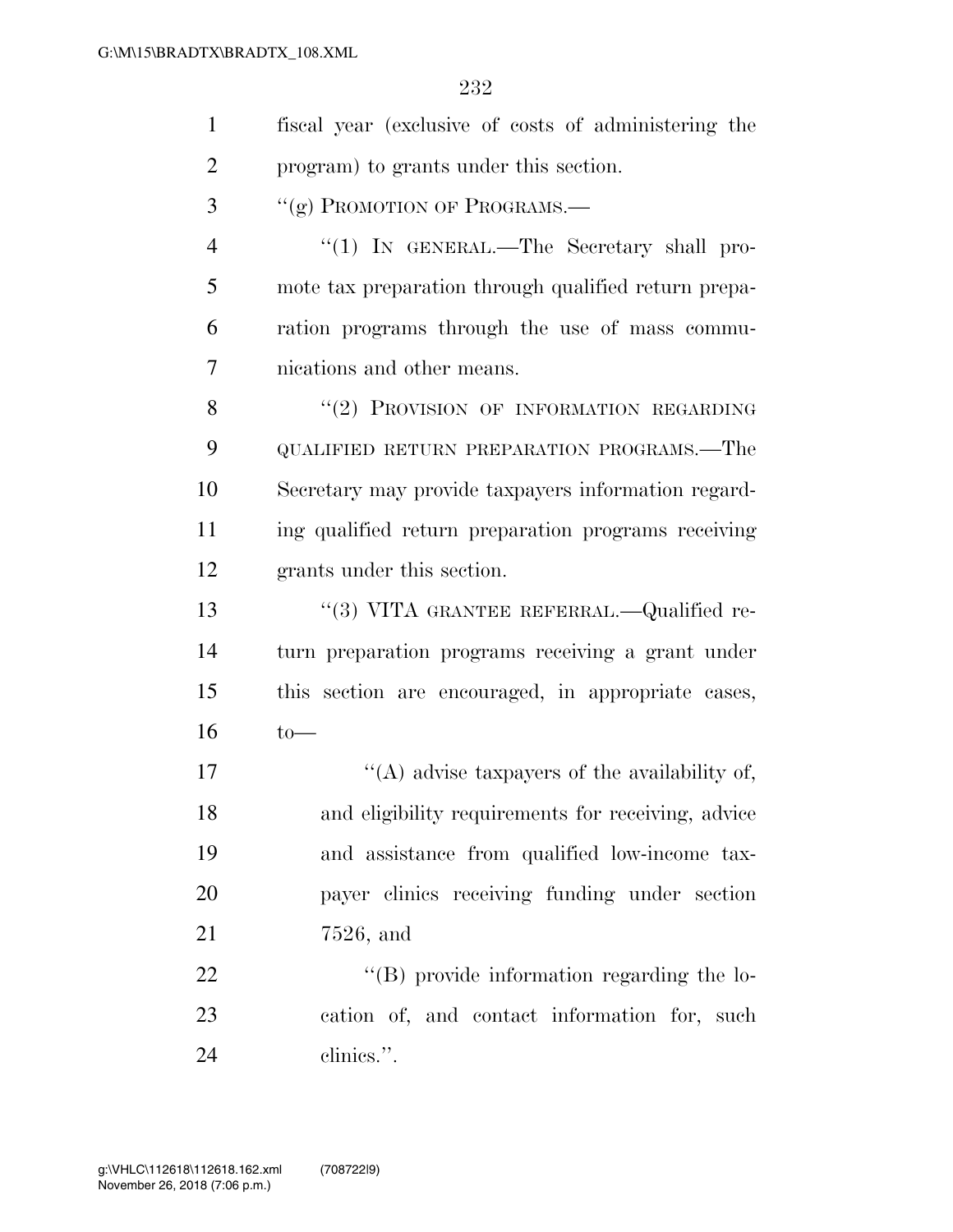| $\mathbf{1}$   | (b) CLERICAL AMENDMENT.—The table of sections                        |
|----------------|----------------------------------------------------------------------|
| $\overline{2}$ | for chapter 77 is amended by inserting after the item re-            |
| 3              | lating to section 7526 the following new item:                       |
|                | "Sec. 7526A. Return preparation programs for applicable taxpayers.". |
| 4              | SEC. 1402. PROVISION OF INFORMATION REGARDING LOW-                   |
| 5              | INCOME TAXPAYER CLINICS.                                             |
| 6              | (a) IN GENERAL.—Section $7526(c)$ of the Internal                    |
| 7              | Revenue Code of 1986 is amended by adding at the end                 |
| 8              | the following new paragraph:                                         |
| 9              | "(6) PROVISION OF INFORMATION REGARDING                              |
| 10             | QUALIFIED LOW-INCOME TAXPAYER CLINICS.—Not-                          |
| 11             | withstanding any other provision of law, officers and                |
| 12             | employees of the Department of the Treasury may—                     |
| 13             | "(A) advise taxpayers of the availability of,                        |
| 14             | and eligibility requirements for receiving, advice                   |
| 15             | and assistance from one or more specific quali-                      |
| 16             | fied low-income taxpayer clinics receiving fund-                     |
| 17             | ing under this section, and                                          |
| 18             | $\lq\lq (B)$ provide information regarding the lo-                   |
| 19             | cation of, and contact information for, such                         |
| 20             | clinics.".                                                           |
| 21             | (b) EFFECTIVE DATE.—The amendment made by                            |
| 22             | this section shall take effect on the date of the enactment          |
| 23             | of this Act.                                                         |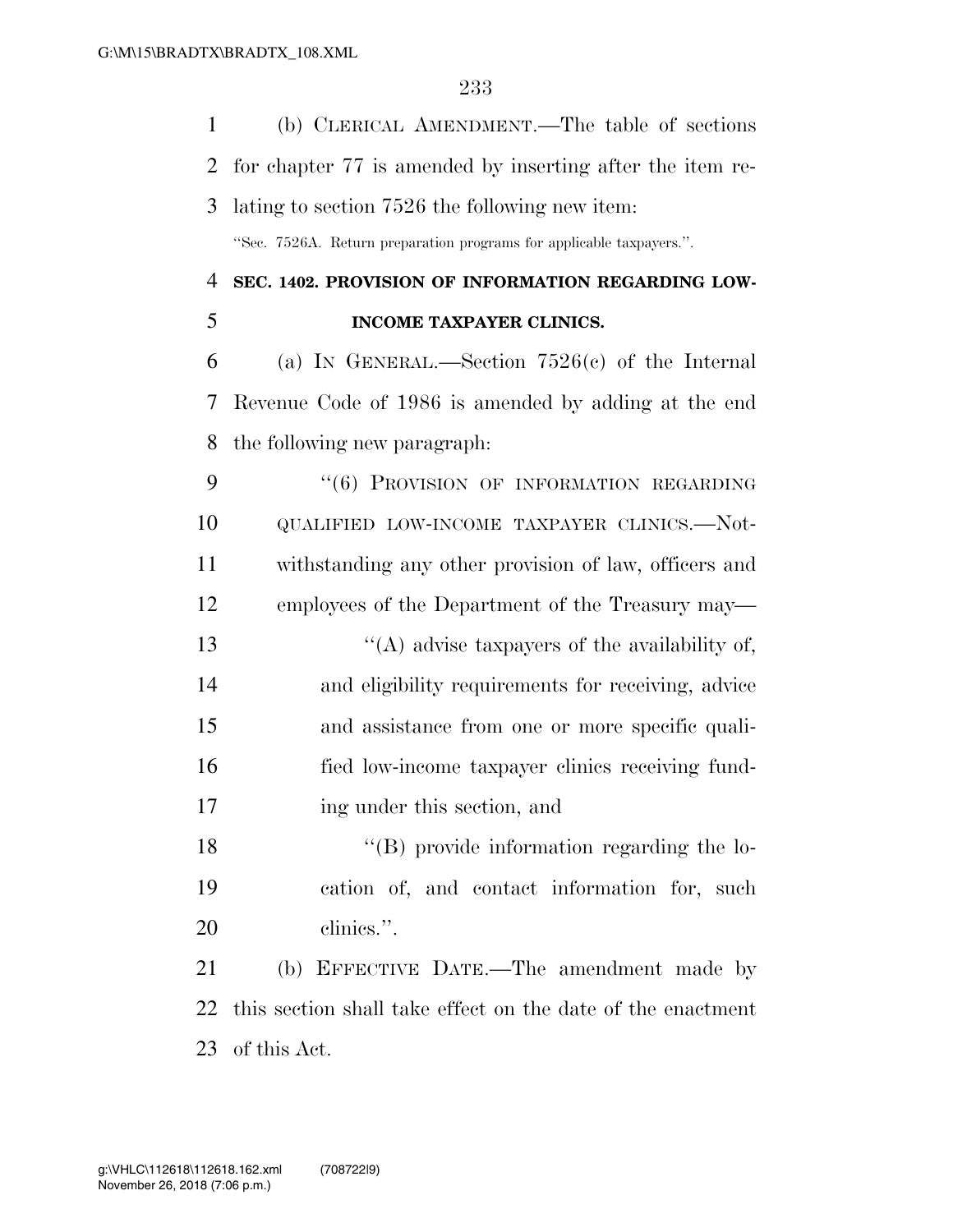| 1              | SEC. 1403. NOTICE FROM IRS REGARDING CLOSURE OF           |
|----------------|-----------------------------------------------------------|
| $\overline{2}$ | TAXPAYER ASSISTANCE CENTERS.                              |
| 3              | Not later than 90 days before the date that a pro-        |
| 4              | posed closure of a Taxpayer Assistance Center would take  |
| 5              | effect, the Secretary of the Treasury (or the Secretary's |
| 6              | delegate) shall—                                          |
| 7              | (1) make publicly available (including by non-            |
| 8              | electronic means) a notice which—                         |
| 9              | (A) identifies the Taxpayer Assistance                    |
| 10             | Center proposed for closure and the date of               |
| 11             | such proposed closure, and                                |
| 12             | (B) identifies the relevant alternative                   |
| 13             | sources of taxpayer assistance which may be               |
| 14             | utilized by taxpayers affected by such proposed           |
| 15             | closure, and                                              |
| 16             | (2) submit to Congress a written report that in-          |
| 17             | cludes-                                                   |
| 18             | (A) the information included in the notice                |
| 19             | described in paragraph $(1)$ ,                            |
| 20             | (B) the reasons for such proposed closure,                |
| 21             | and                                                       |
| 22             | (C) such other information as the Sec-                    |
| 23             | retary may determine appropriate.                         |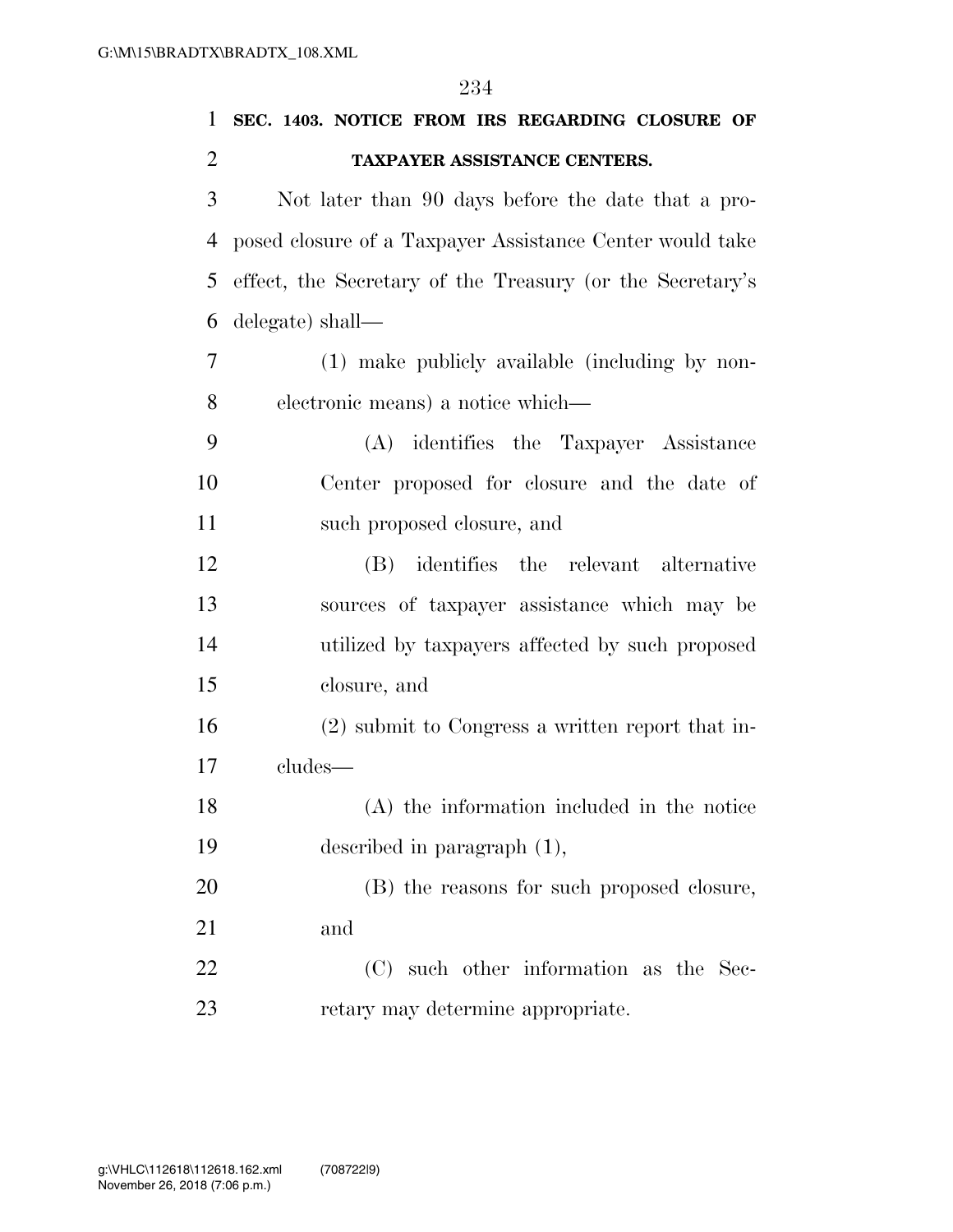## **SEC. 1404. RULES FOR SEIZURE AND SALE OF PERISHABLE GOODS RESTRICTED TO ONLY PERISHABLE GOODS.**

 (a) IN GENERAL.—Section 6336 of the Internal Rev- enue Code of 1986 is amended by striking ''or become greatly reduced in price or value by keeping, or that such property cannot be kept without great expense''.

 (b) EFFECTIVE DATE.—The amendment made by this section shall apply to property seized after the date of the enactment of this Act.

### **SEC. 1405. WHISTLEBLOWER REFORMS.**

 (a) MODIFICATIONS TO DISCLOSURE RULES FOR WHISTLEBLOWERS.—

 (1) IN GENERAL.—Section 6103(k) is amended by adding at the end the following new paragraph: 16 "(13) DISCLOSURE TO WHISTLEBLOWERS.—

17 ""(A) In GENERAL.—The Secretary may disclose, to any individual providing information relating to any purpose described in paragraph 20 (1) or (2) of section  $7623(a)$ , return informa- tion related to the investigation of any taxpayer with respect to whom the individual has pro- vided such information, but only to the extent that such disclosure is necessary in obtaining information, which is not otherwise reasonably available, with respect to the correct determina-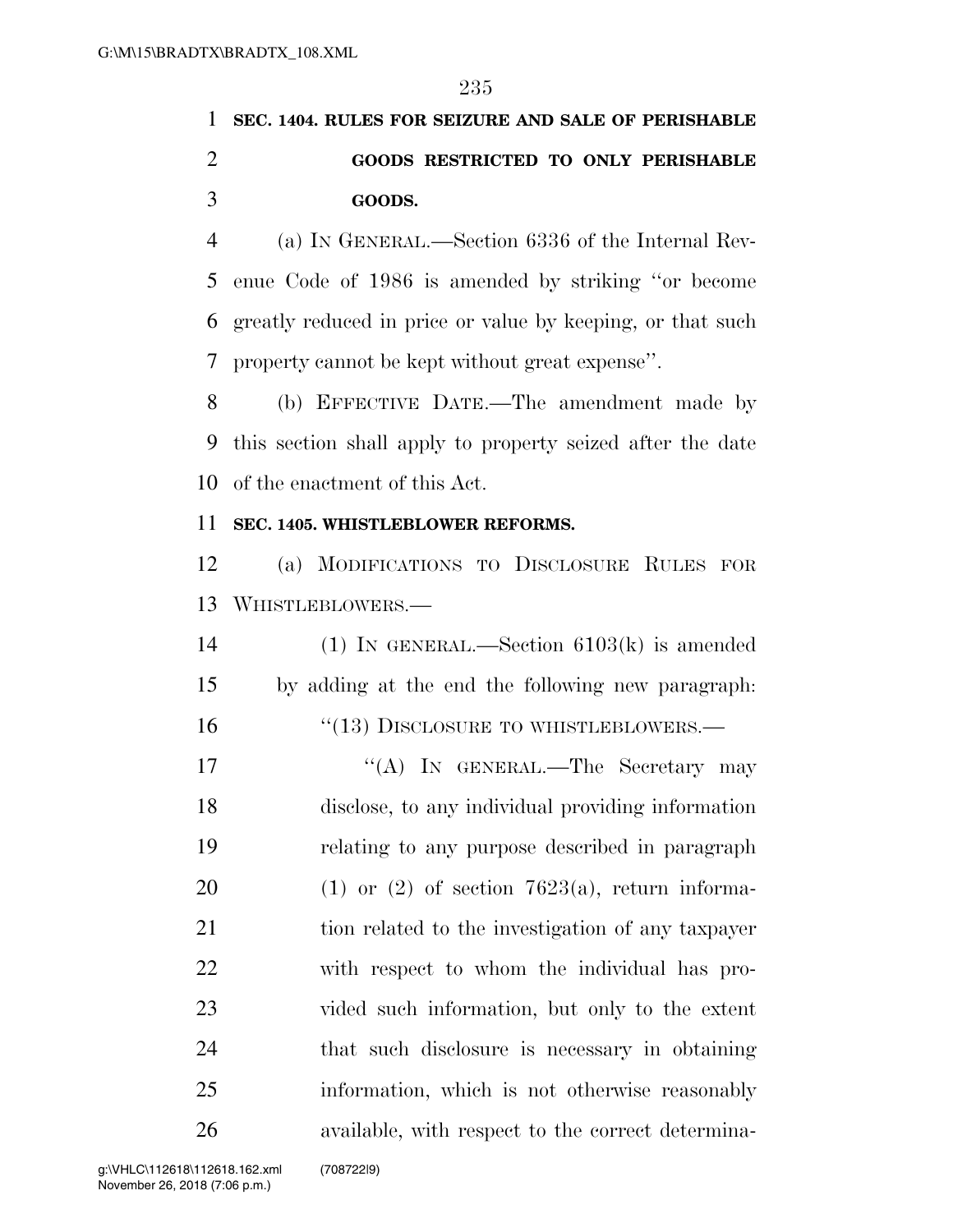| $\mathbf{1}$   | tion of tax liability for tax, or the amount to be |
|----------------|----------------------------------------------------|
| $\overline{2}$ | collected with respect to the enforcement of any   |
| 3              | other provision of this title.                     |
| $\overline{4}$ | "(B) UPDATES ON WHISTLEBLOWER IN-                  |
| 5              | VESTIGATIONS.—The Secretary shall disclose to      |
| 6              | an individual providing information relating to    |
| $\overline{7}$ | any purpose described in paragraph $(1)$ or $(2)$  |
| 8              | of section $7623(a)$ the following:                |
| 9              | "(i) Not later than 60 days after a                |
| 10             | case for which the individual has provided         |
| 11             | information has been referred for an audit         |
| 12             | or examination, a notice with respect to           |
| 13             | such referral.                                     |
| 14             | "(ii) Not later than 60 days after a               |
| 15             | taxpayer with respect to whom the indi-            |
| 16             | vidual has provided information has made           |
| 17             | a payment of tax with respect to tax liabil-       |
| 18             | ity to which such information relates, a no-       |
| 19             | tice with respect to such payment.                 |
| 20             | "(iii) Subject to such requirements                |
| 21             | and conditions as are prescribed by the            |
| 22             | Secretary, upon a written request by such          |
| 23             | individual-                                        |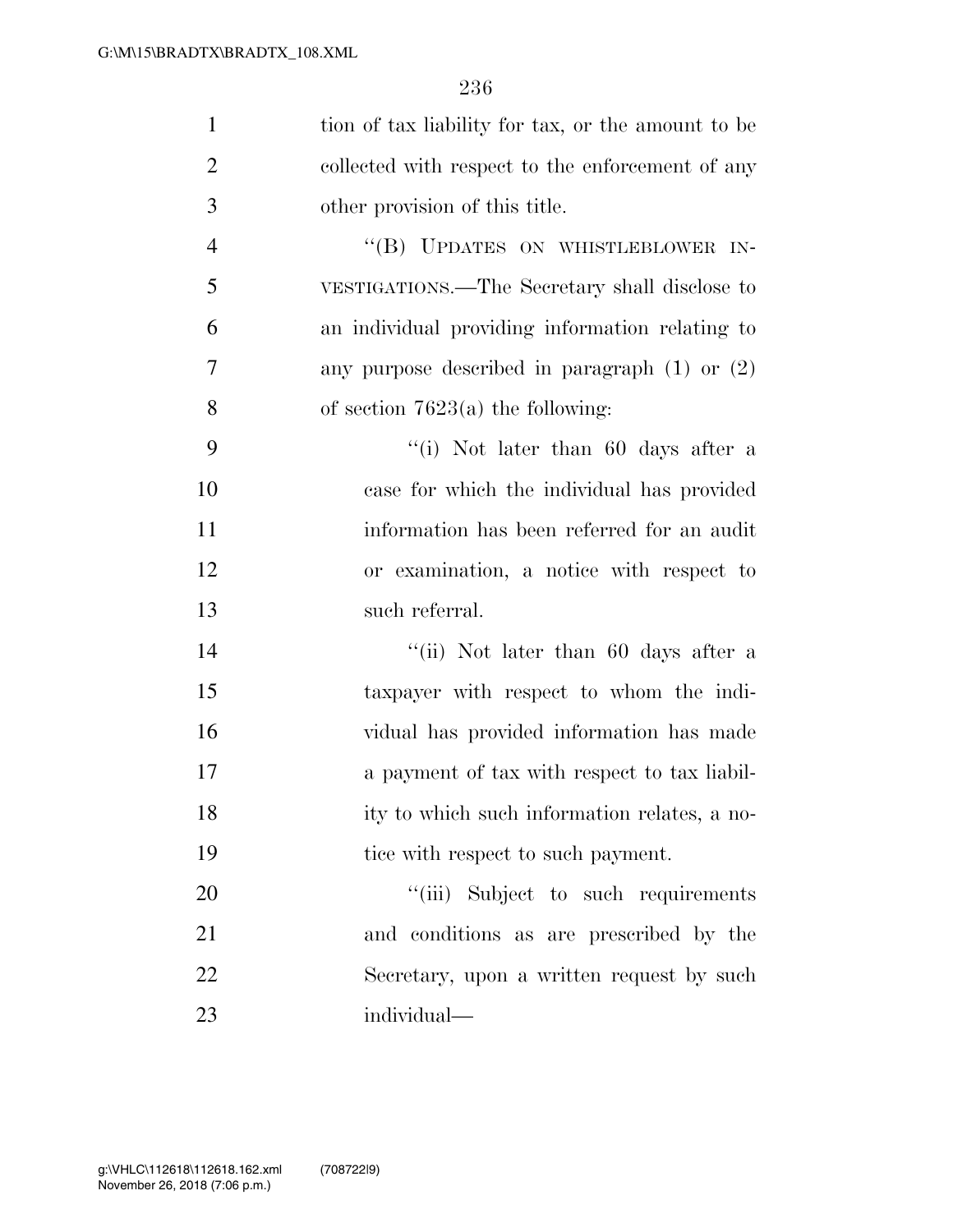| $\mathbf{1}$   | $\lq\lq$ information on the status                  |
|----------------|-----------------------------------------------------|
| $\overline{2}$ | and stage of any investigation or ac-               |
| 3              | tion related to such information, and               |
| $\overline{4}$ | $\lq\lq$ (II) in the case of a determina-           |
| 5              | tion of the amount of any award                     |
| 6              | under section $7623(b)$ , the reasons for           |
| 7              | such determination.                                 |
| 8              | Clause (iii) shall not apply to any information     |
| 9              | if the Secretary determines that disclosure of      |
| 10             | such information would seriously impair Fed-        |
| 11             | eral tax administration. Information described      |
| 12             | in clauses (i), (ii), and (iii) may be disclosed to |
| 13             | a designee of the individual providing such in-     |
| 14             | formation in accordance with guidance provided      |
| 15             | by the Secretary.".                                 |
| 16             | (2) CONFORMING AMENDMENTS.—                         |
| 17             | CONFIDENTIALITY OF<br>(A)<br><b>INFORMA-</b>        |
| 18             | TION.—Section $6103(a)(3)$ is amended by strik-     |
| 19             | ing "subsection $(k)(10)$ " and inserting "para-    |
| 20             | graph $(10)$ or $(13)$ of subsection $(k)$ ".       |
| 21             | (B) PENALTY FOR UNAUTHORIZED<br>DIS-                |
| 22             | CLOSURE.—Section $7213(a)(2)$ is amended by         |
| 23             | striking " $(k)(10)$ " and inserting " $(k)(10)$ or |
| 24             | $(13)$ ".                                           |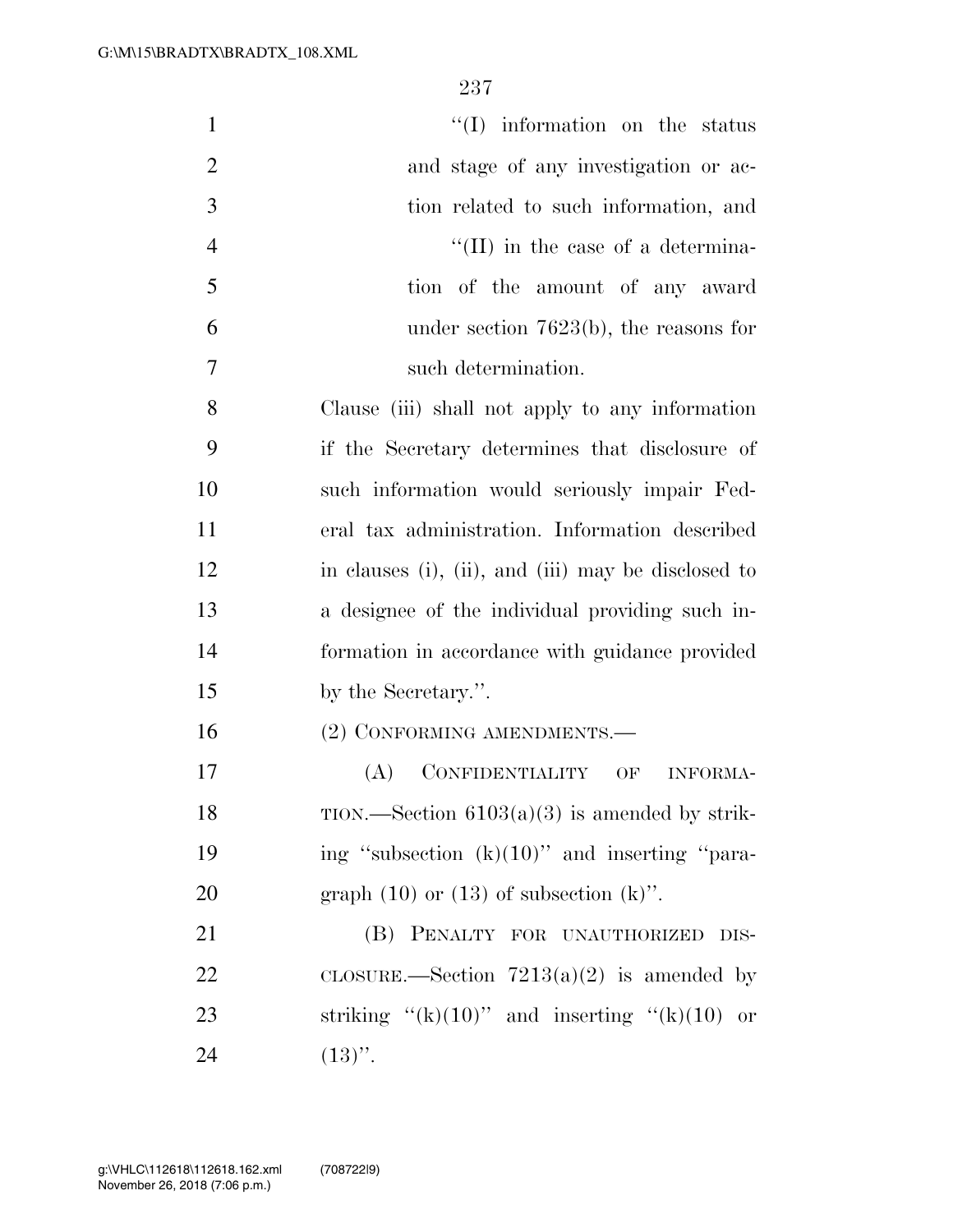(C) COORDINATION WITH AUTHORITY TO DISCLOSE FOR INVESTIGATIVE PURPOSES.— Section 6103(k)(6) is amended by adding at the end the following new sentence: ''This para- graph shall not apply to any disclosure to an in- dividual providing information relating to any purpose described in paragraph (1) or (2) of section 7623(a) which is made under paragraph  $(13)(A)$ .". (b) PROTECTION AGAINST RETALIATION.—Section 7623 is amended by adding at the end the following new subsection: 13 "(d) CIVIL ACTION TO PROTECT AGAINST RETALIA- TION CASES.— 15 "(1) ANTI-RETALIATION WHISTLEBLOWER PRO- TECTION FOR EMPLOYEES.—No employer, or any of-ficer, employee, contractor, subcontractor, or agent

 of such employer, may discharge, demote, suspend, threaten, harass, or in any other manner discrimi- nate against an employee in the terms and condi-21 tions of employment (including through an act in the ordinary course of such employee's duties) in re-prisal for any lawful act done by the employee—

24 "(A) to provide information, cause infor-mation to be provided, or otherwise assist in an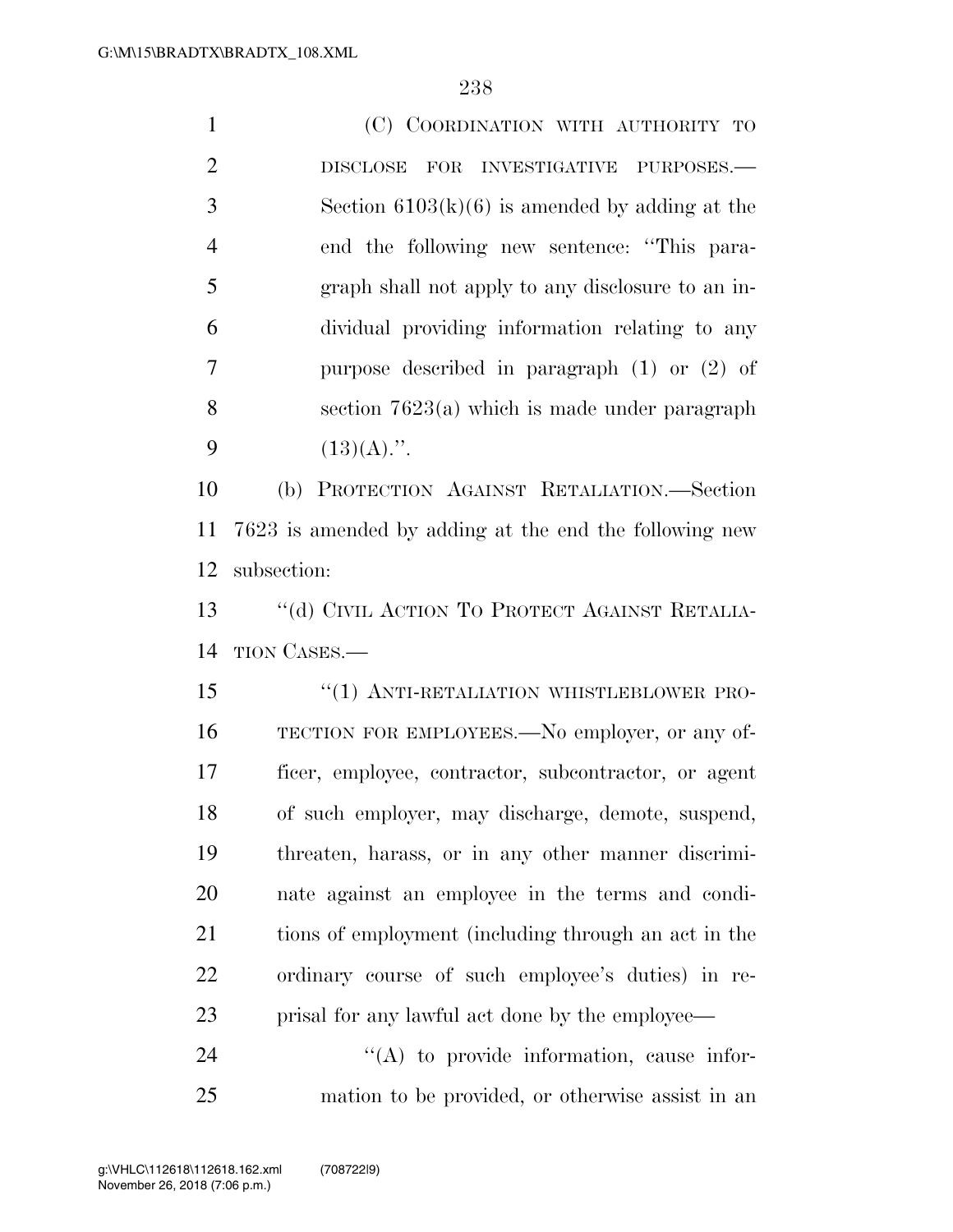investigation regarding underpayment of tax or any conduct which the employee reasonably be- lieves constitutes a violation of the internal rev- enue laws or any provision of Federal law relat- ing to tax fraud, when the information or as- sistance is provided to the Internal Revenue Service, the Secretary of Treasury, the Treas- ury Inspector General for Tax Administration, the Comptroller General of the United States, the Department of Justice, the United States Congress, a person with supervisory authority over the employee, or any other person working for the employer who has the authority to inves-tigate, discover, or terminate misconduct, or

 ''(B) to testify, participate in, or otherwise assist in any administrative or judicial action taken by the Internal Revenue Service relating to an alleged underpayment of tax or any viola- tion of the internal revenue laws or any provi-sion of Federal law relating to tax fraud.

21 "(2) ENFORCEMENT ACTION.—

22 "(A) IN GENERAL.—A person who alleges discharge or other reprisal by any person in vio- lation of paragraph (1) may seek relief under paragraph (3) by—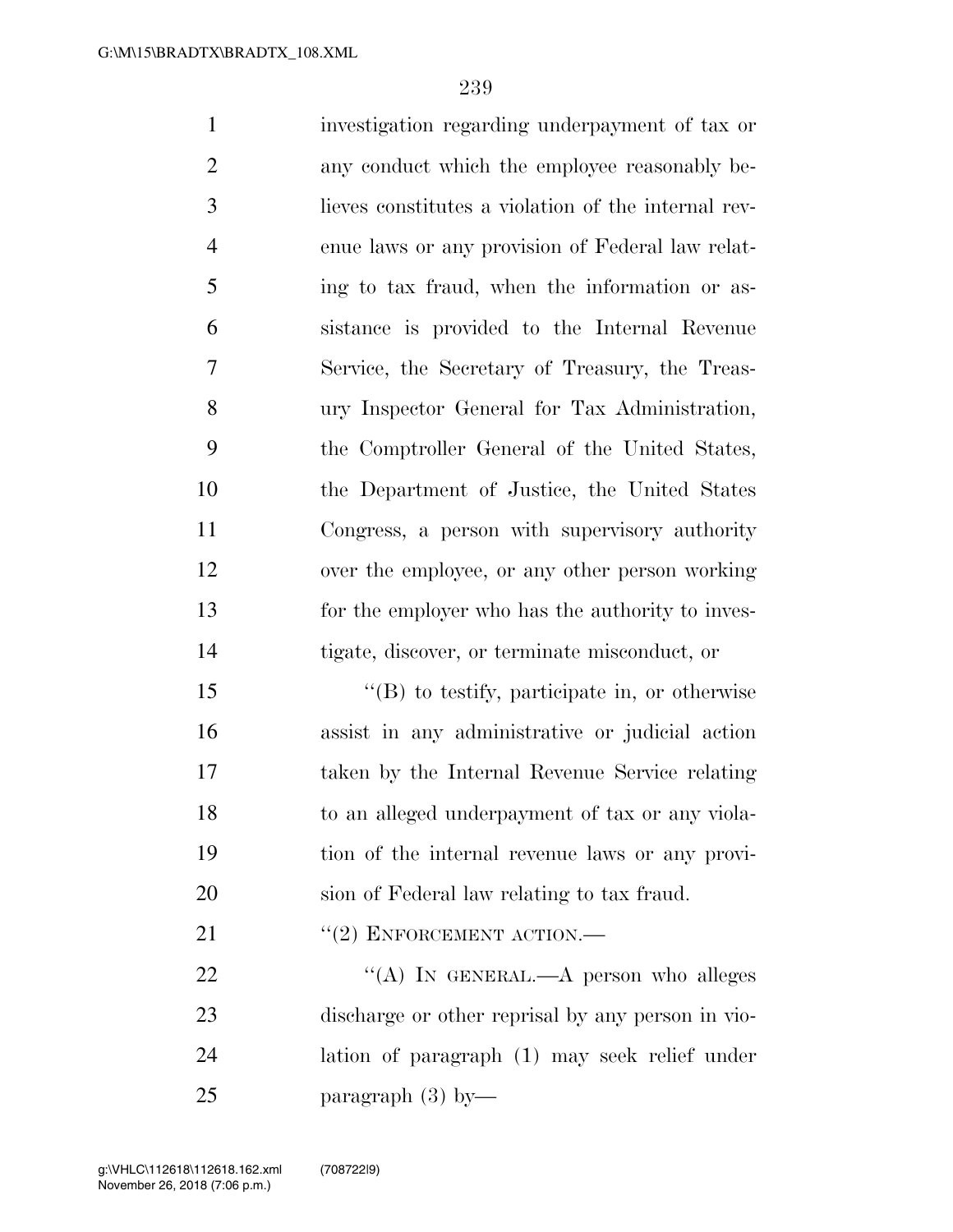1 ''(i) filing a complaint with the Sec-retary of Labor, or

 ''(ii) if the Secretary of Labor has not issued a final decision within 180 days of the filing of the complaint and there is no showing that such delay is due to the bad faith of the claimant, bringing an action at law or equity for de novo review in the ap- propriate district court of the United States, which shall have jurisdiction over such an action without regard to the 12 amount in controversy.

13 "(B) PROCEDURE.—

14 ''(i) In GENERAL.—An action under subparagraph (A)(i) shall be governed under the rules and procedures set forth in section 42121(b) of title 49, United States Code.

 ''(ii) EXCEPTION.—Notification made 20 under section  $42121(b)(1)$  of title 49, United States Code, shall be made to the person named in the complaint and to the employer.

24 "'(iii) BURDENS OF PROOF.—An ac-tion brought under subparagraph (A)(ii)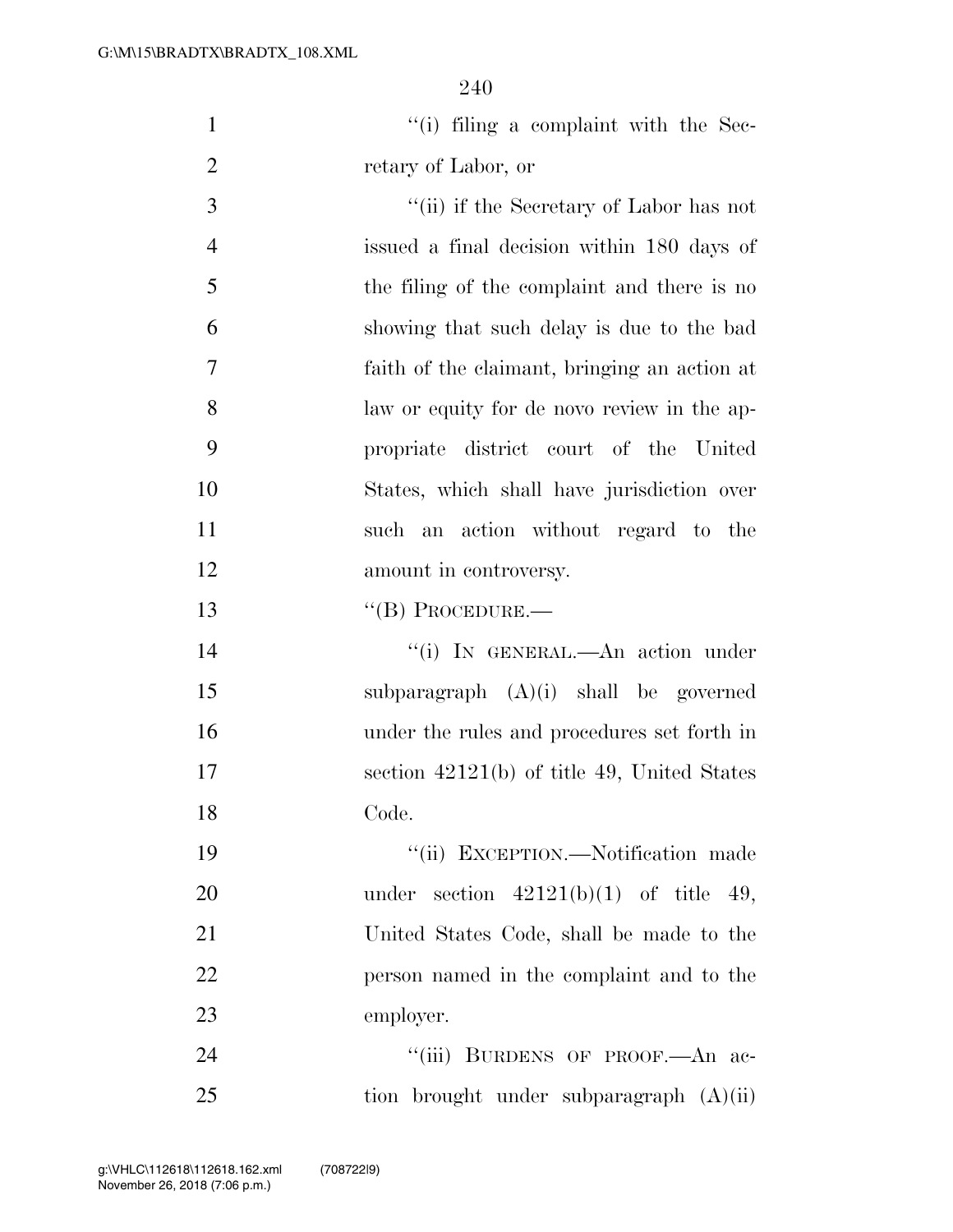| $\mathbf{1}$   | shall be governed by the legal burdens of      |
|----------------|------------------------------------------------|
| $\overline{2}$ | proof set forth in section $42121(b)$ of title |
| 3              | 49, United States Code, except that in ap-     |
| $\overline{4}$ | plying such section—                           |
| 5              | "(I) 'behavior described in para-              |
| 6              | $graph (1)'$ shall be substituted for 'be-     |
| $\overline{7}$ | havior described in paragraphs (1)             |
| 8              | through $(4)$ of subsection $(a)$ each         |
| 9              | place it appears in paragraph $(2)(B)$         |
| 10             | thereof, and                                   |
| 11             | "(II) 'a violation of paragraph                |
| 12             | $(1)'$ shall be substituted for 'a viola-      |
| 13             | tion of subsection (a)' each place it          |
| 14             | appears.                                       |
| 15             | "(iv) STATUTE OF LIMITATIONS.—A                |
| 16             | complaint under subparagraph $(A)(i)$ shall    |
| $17\,$         | be filed not later than 180 days after the     |
| 18             | date on which the violation occurs.            |
| 19             | "(v) JURY TRIAL.—A party to an ac-             |
| 20             | tion brought under subparagraph $(A)(ii)$      |
| 21             | shall be entitled to trial by jury.            |
| 22             | $(3)$ REMEDIES.—                               |
| 23             | "(A) IN GENERAL.—An employee pre-              |
| 24             | vailing in any action under paragraph $(2)(A)$ |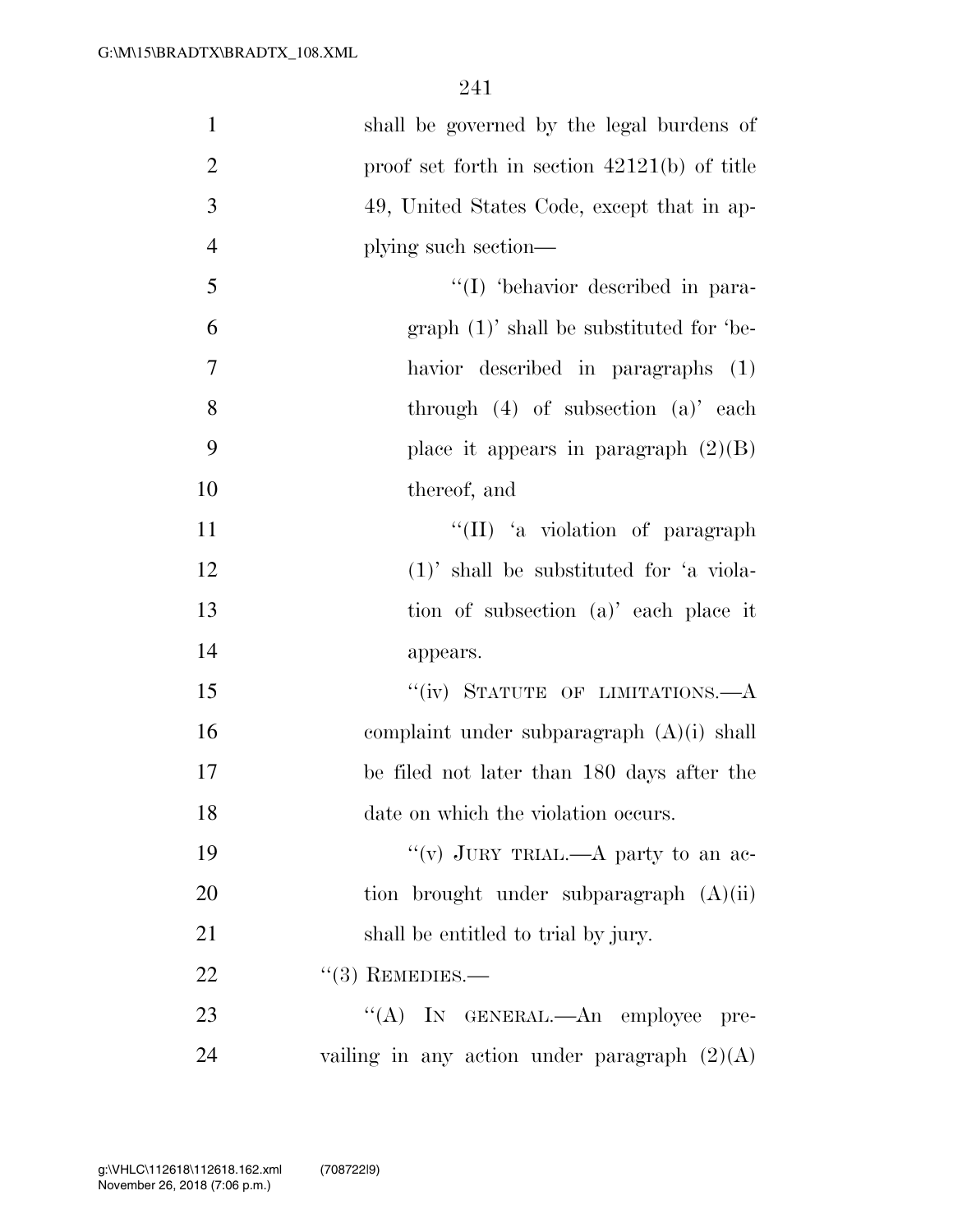| $\mathbf{1}$   | shall be entitled to all relief necessary to make      |
|----------------|--------------------------------------------------------|
| $\overline{2}$ | the employee whole.                                    |
| 3              | COMPENSATORY DAMAGES.-Relief<br>$\lq\lq (B)$           |
| $\overline{4}$ | for any action under subparagraph $(A)$ shall in-      |
| 5              | clude—                                                 |
| 6              | "(i) reinstatement with the same se-                   |
| $\tau$         | niority status that the employee would                 |
| 8              | have had, but for the reprisal,                        |
| 9              | "(ii) the sum of $200$ percent of the                  |
| 10             | amount of back pay and 100 percent of all              |
| 11             | lost benefits, with interest, and                      |
| 12             | "(iii) compensation for any special                    |
| 13             | damages sustained as a result of the re-               |
| 14             | prisal, including litigation costs, expert wit-        |
| 15             | ness fees, and reasonable attorney fees.               |
| 16             | "(4) RIGHTS RETAINED BY EMPLOYEE.—Noth-                |
| 17             | ing in this section shall be deemed to diminish the    |
| 18             | rights, privileges, or remedies of any employee under  |
| 19             | any Federal or State law, or under any collective      |
| 20             | bargaining agreement.                                  |
| 21             | "(5) NONENFORCEABILITY OF CERTAIN PROVI-               |
| 22             | SIONS WAIVING RIGHTS AND REMEDIES OR REQUIR-           |
| 23             | ING ARBITRATION OF DISPUTES.-                          |
| 24             | $\lq\lq (A)$<br><b>WAIVER</b><br>OF RIGHTS AND<br>REM- |
| 25             | EDIES.—The rights and remedies provided for            |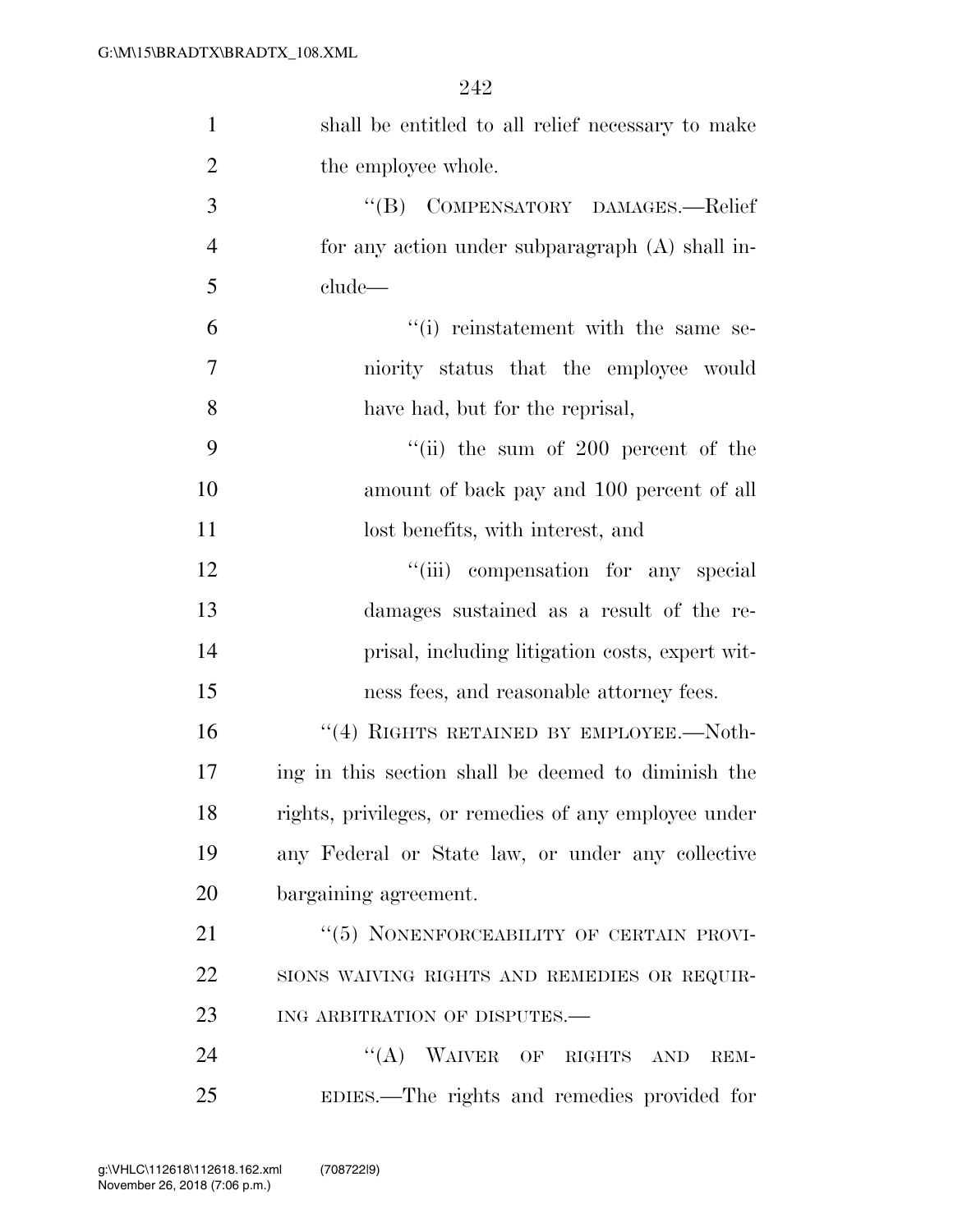| $\mathbf{1}$   | in this subsection may not be waived by any                 |
|----------------|-------------------------------------------------------------|
| $\overline{2}$ | agreement, policy form, or condition of employ-             |
| 3              | ment, including by a predispute arbitration                 |
| $\overline{4}$ | agreement.                                                  |
| 5              | "(B) PREDISPUTE ARBITRATION AGREE-                          |
| 6              | MENTS.—No predispute arbitration agreement                  |
| 7              | shall be valid or enforceable, if the agreement             |
| 8              | requires arbitration of a dispute arising under             |
| 9              | this subsection.".                                          |
| 10             | (c) EFFECTIVE DATE.-                                        |
| 11             | (1) IN GENERAL.—The amendments made by                      |
| 12             | subsection (a) shall apply to disclosures made after        |
| 13             | the date of the enactment of this Act.                      |
| 14             | (2) CIVIL PROTECTION.—The amendment made                    |
| 15             | by subsection (b) shall take effect on the date of the      |
| 16             | enactment of this Act.                                      |
| 17             | SEC. 1406. CUSTOMER SERVICE INFORMATION.                    |
| 18             | The Secretary of the Treasury (or the Secretary's           |
| 19             | delegate) shall provide helpful information to taxpayers    |
| 20             | placed on hold during a telephone call to any Internal Rev- |
| 21             | enue Service help line, including the following:            |
| 22             | (1) Information about common tax scams.                     |
| 23             | (2) Information on where and how to report tax              |
| 24             | scams.                                                      |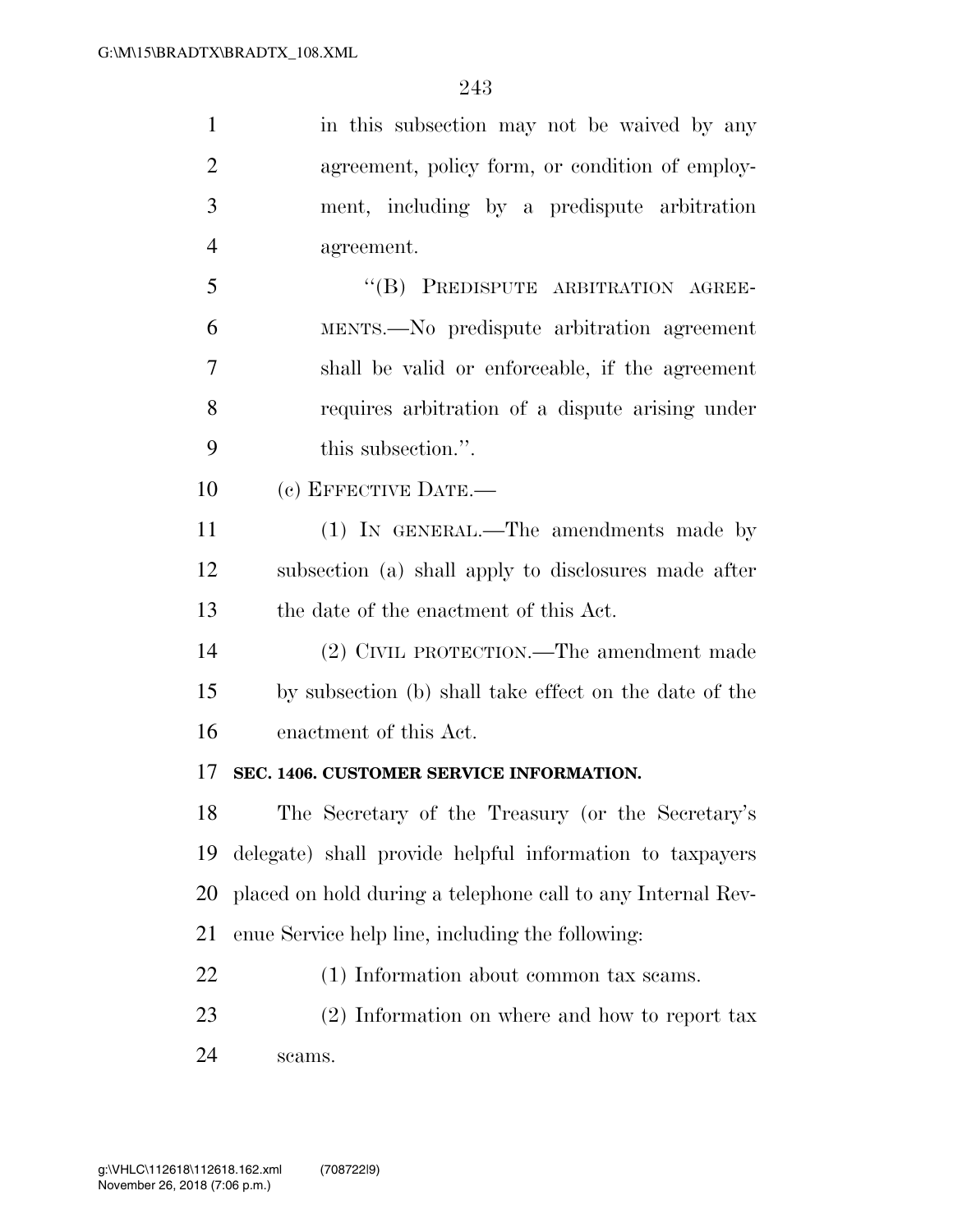(3) Additional advice on how taxpayers can pro-tect themselves from identity theft and tax scams.

#### **SEC. 1407. MISDIRECTED TAX REFUND DEPOSITS.**

 Section 6402 is amended by adding at the end the following new subsection:

 ''(n) MISDIRECTED DIRECT DEPOSIT REFUND.—Not later than the date which is 6 month after the date of the enactment of the Taxpayer First Act of 2018, the Sec- retary shall prescribe regulations to establish procedures to allow for—

 $\frac{11}{11}$  ''(1) taxpayers to report instances in which a refund made by the Secretary by electronic funds transfer was erroneously delivered to an account at a financial institution for which the taxpayer is not the owner;

 $\mathcal{L}^{(2)}$  coordination with financial institutions for the purpose of—

 ''(A) identifying erroneous payments de-scribed in paragraph (1); and

20  $((B)$  recovery of the erroneously trans- ferred amounts; and 22  $\frac{1}{2}$  (3) the refund to be delivered to the correct

account of the taxpayer.''.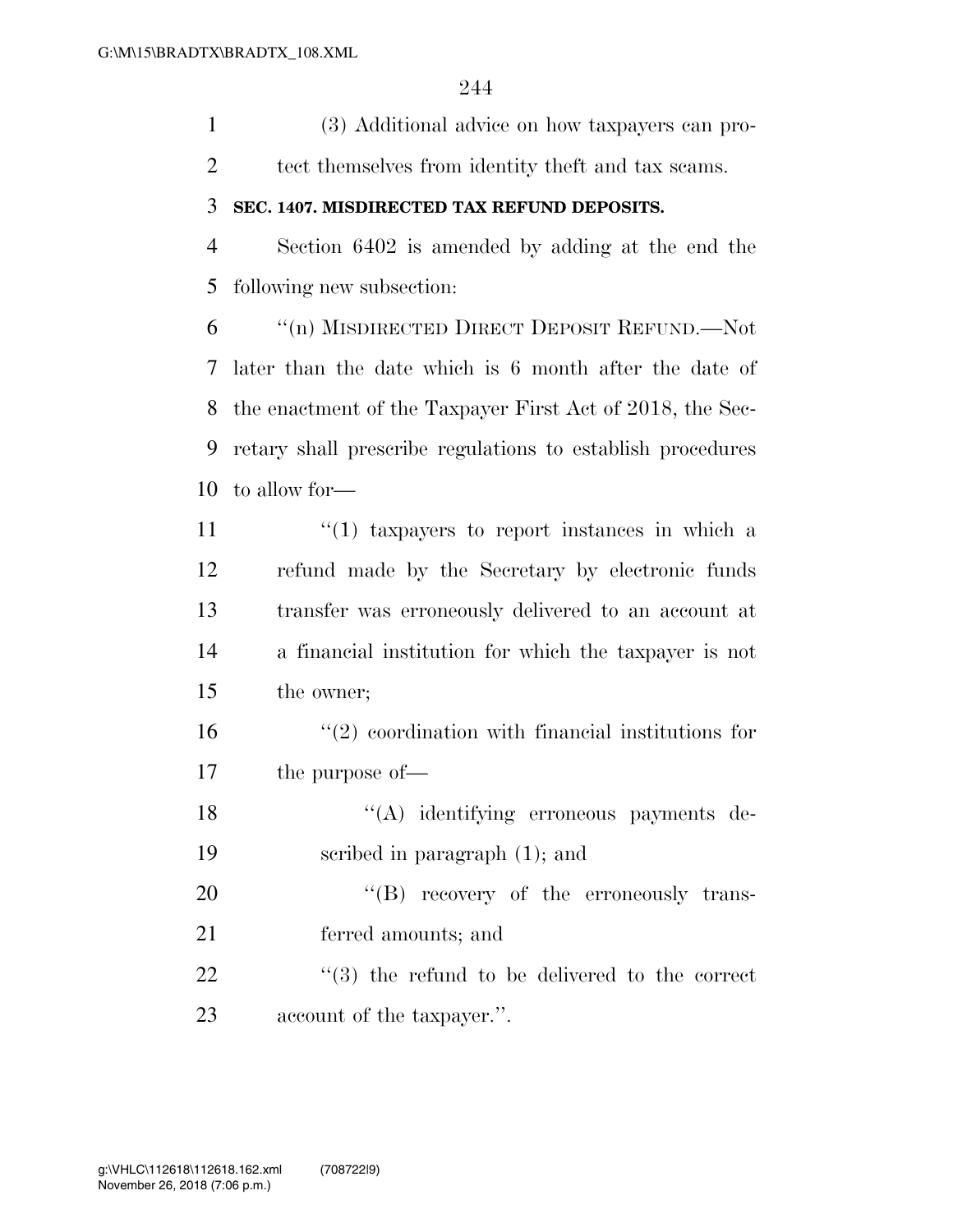# **TITLE II—21ST CENTURY IRS Subtitle A—Cybersecurity and Identity Protection**

 **SEC. 2001. PUBLIC-PRIVATE PARTNERSHIP TO ADDRESS IDENTITY THEFT REFUND FRAUD.** 

 The Secretary of the Treasury (or the Secretary's delegate) shall work collaboratively with the public and private sectors to protect taxpayers from identity theft re-fund fraud.

 **SEC. 2002. RECOMMENDATIONS OF ELECTRONIC TAX AD- MINISTRATION ADVISORY COMMITTEE RE-GARDING IDENTITY THEFT REFUND FRAUD.** 

 The Secretary of the Treasury shall ensure that the advisory group convened by the Secretary pursuant to sec- tion 2001(b)(2) of the Internal Revenue Service Restruc- turing and Reform Act of 1998 (commonly known as the Electronic Tax Administration Advisory Committee) stud- ies (including by providing organized public forums) and makes recommendations to the Secretary regarding meth-ods to prevent identity theft and refund fraud.

### **SEC. 2003. INFORMATION SHARING AND ANALYSIS CENTER.**

 (a) IN GENERAL.—The Secretary of the Treasury (or the Secretary's delegate) may participate in an informa- tion sharing and analysis center to centralize, standardize, and enhance data compilation and analysis to facilitate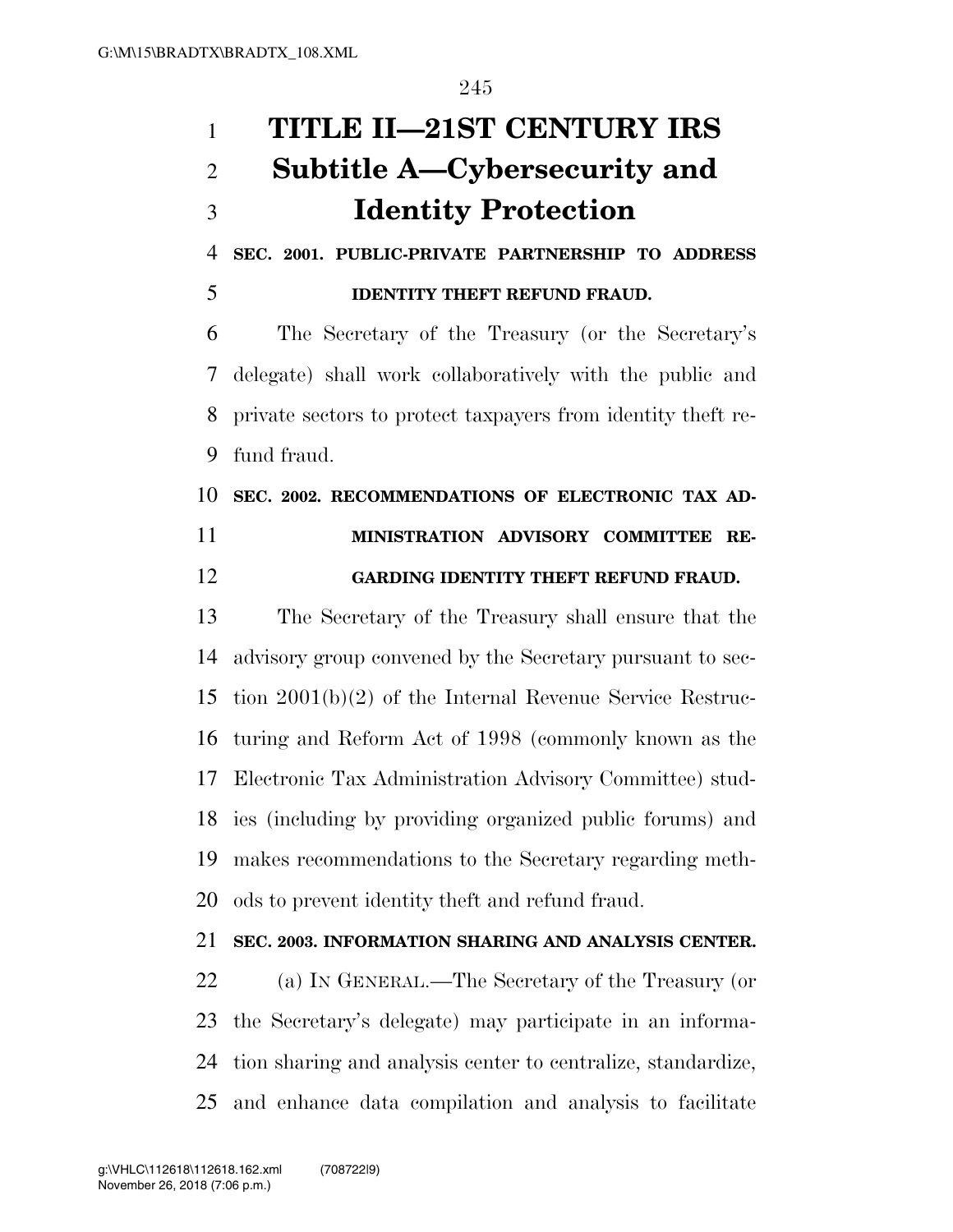sharing actionable data and information with respect to identity theft tax refund fraud.

 (b) DEVELOPMENT OF PERFORMANCE METRICS.— The Secretary of the Treasury (or the Secretary's dele- gate) shall develop metrics for measuring the success of such center in detecting and preventing identity theft tax refund fraud.

(c) DISCLOSURE.—

9 (1) IN GENERAL.—Section  $6103(k)$ , as amend- ed by this Act, is amended by adding at the end the following new paragraph:

**''(14) DISCLOSURE OF RETURN INFORMATION**  FOR PURPOSES OF CYBERSECURITY AND THE PRE- VENTION OF IDENTITY THEFT TAX REFUND FRAUD.—

16 "(A) IN GENERAL.—Under such proce- dures and subject to such conditions as the Sec- retary may prescribe, the Secretary may dis- close specified return information to specified ISAC participants to the extent that the Sec- retary determines such disclosure is in further- ance of effective Federal tax administration re- lating to the detection or prevention of identity theft tax refund fraud, validation of taxpayer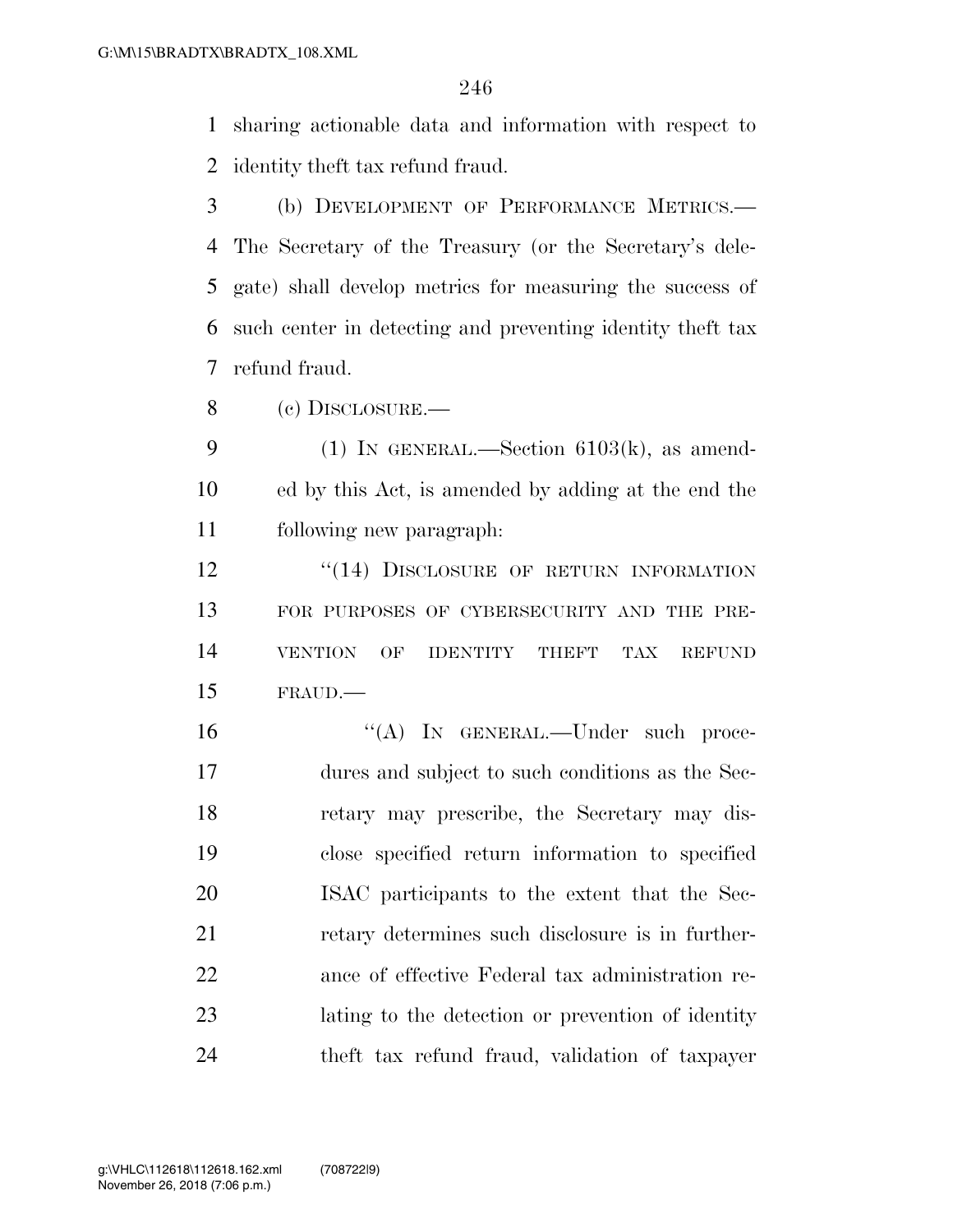| $\mathbf{1}$   | identity, authentication of taxpayer returns, or  |
|----------------|---------------------------------------------------|
| $\overline{2}$ | detection or prevention of cybersecurity threats. |
| 3              | "(B) SPECIFIED ISAC PARTICIPANTS.—For             |
| $\overline{4}$ | purposes of this paragraph—                       |
| 5              | "(i) IN GENERAL.—The term 'speci-                 |
| 6              | fied ISAC participant' means—                     |
| 7              | "(I) any person designated by                     |
| 8              | the Secretary as having primary re-               |
| 9              | sponsibility for a function performed             |
| 10             | with respect to the information shar-             |
| 11             | ing and analysis center described in              |
| 12             | section $2003(a)$ of the Taxpayer First           |
| 13             | Act of 2018, and                                  |
| 14             | "(II) any person subject to the                   |
| 15             | requirements of section 7216 and                  |
| 16             | which is a participant in such infor-             |
| 17             | mation sharing and analysis center.               |
| 18             | "(ii) INFORMATION SHARING AGREE-                  |
| 19             | MENT.—Such term shall not include any             |
| 20             | person unless such person has entered into        |
| 21             | a written agreement with the Secretary            |
| 22             | setting forth the terms and conditions for        |
| 23             | the disclosure of information to such per-        |
| 24             | son under this paragraph, including re-           |
| 25             | quirements regarding the protection and           |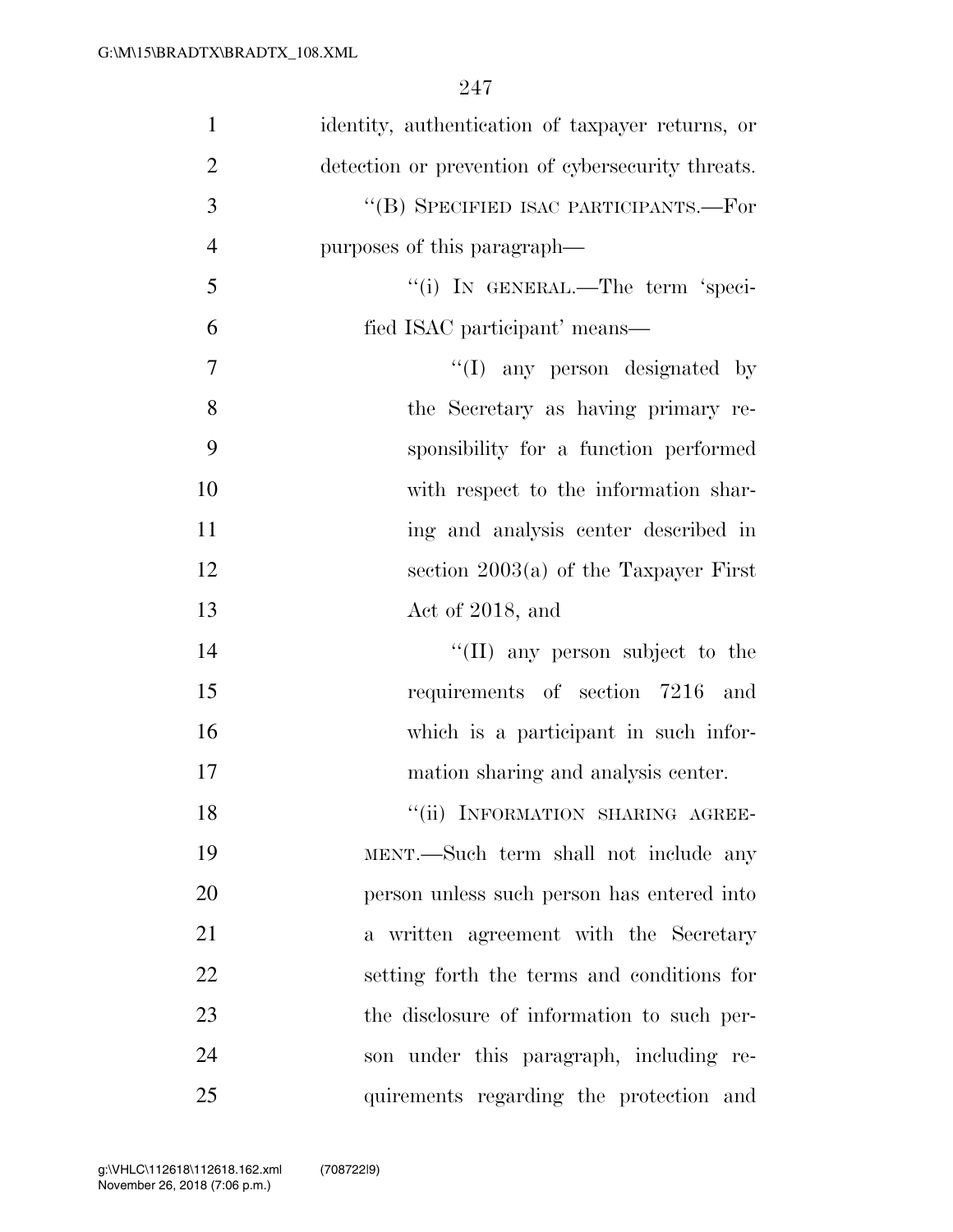| $\mathbf{1}$   | safeguarding of such information by such        |
|----------------|-------------------------------------------------|
| $\overline{2}$ | person.                                         |
| 3              | "(C) SPECIFIED RETURN INFORMATION.-             |
| $\overline{4}$ | For purposes of this paragraph, the term 'spec- |
| 5              | ified return information' means—                |
| 6              | "(i) in the case of a return which is           |
| $\tau$         | in connection with a case of potential iden-    |
| 8              | tity theft refund fraud—                        |
| 9              | $``(I)$ in the case of such return              |
| 10             | filed electronically, the internet pro-         |
| 11             | tocol address, device identification,           |
| 12             | email domain name, speed of comple-             |
| 13             | tion, method of authentication, refund          |
| 14             | method, and such other return infor-            |
| 15             | mation related to the electronic filing         |
| 16             | characteristics of such return as the           |
| 17             | Secretary may identify for purposes of          |
| 18             | this subclause, and                             |
| 19             | $\lq\lq$ (II) in the case of such return        |
| 20             | prepared by a tax return preparer,              |
| 21             | identifying information with respect to         |
| 22             | such tax return preparer, including             |
| 23             | the preparer taxpayer identification            |
| 24             | number and electronic filer identifica-         |
| 25             | tion number of such preparer,                   |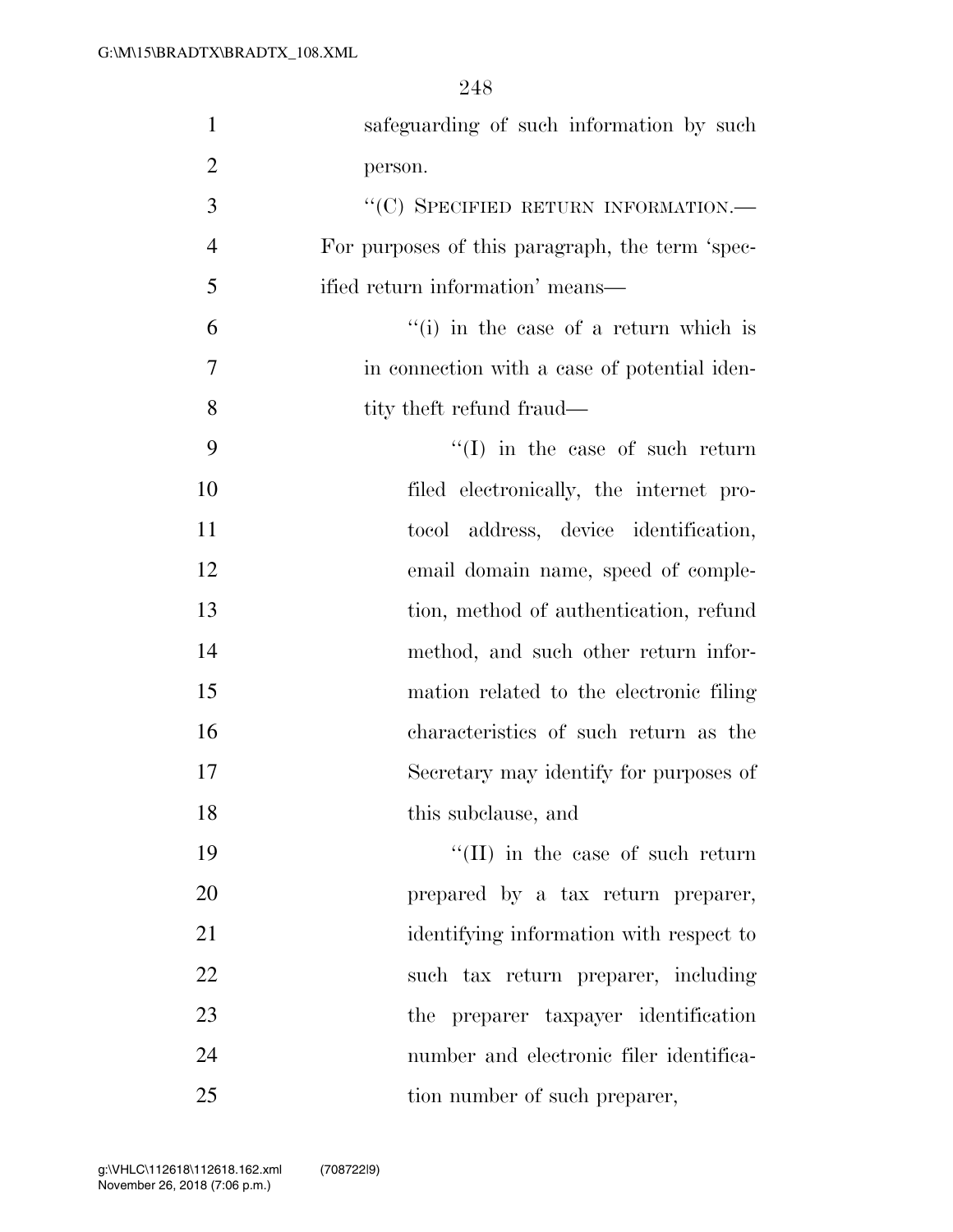| $\mathbf{1}$   | "(ii) in the case of a return which is           |
|----------------|--------------------------------------------------|
| $\overline{2}$ | in connection with a case of a identity          |
| 3              | theft refund fraud which has been con-           |
| $\overline{4}$ | firmed by the Secretary (pursuant to such        |
| 5              | procedures as the Secretary may provide),        |
| 6              | the information referred to in subclauses        |
| 7              | $(I)$ and $(II)$ of clause (i), the name and     |
| 8              | taxpayer identification number of the tax-       |
| 9              | payer as it appears on the return, and any       |
| 10             | bank account and routing information pro-        |
| 11             | vided for making a refund in connection          |
| 12             | with such return, and                            |
| 13             | "(iii) in the case of any cybersecurity          |
| 14             | threat to the Internal Revenue Service, in-      |
| 15             | formation similar to the information de-         |
| 16             | scribed in subclauses $(I)$ and $(II)$ of clause |
| 17             | (i) with respect to such threat.                 |
| 18             | "(D) RESTRICTION ON USE OF DISCLOSED             |
| 19             | INFORMATION.                                     |
| 20             | "(i) DESIGNATED THIRD PARTIES.-                  |
| 21             | Any return information received by a per-        |
| 22             | son described in subparagraph $(B)(i)(I)$        |
| 23             | shall be used only for the purposes of and       |
| 24             | to the extent necessary in—                      |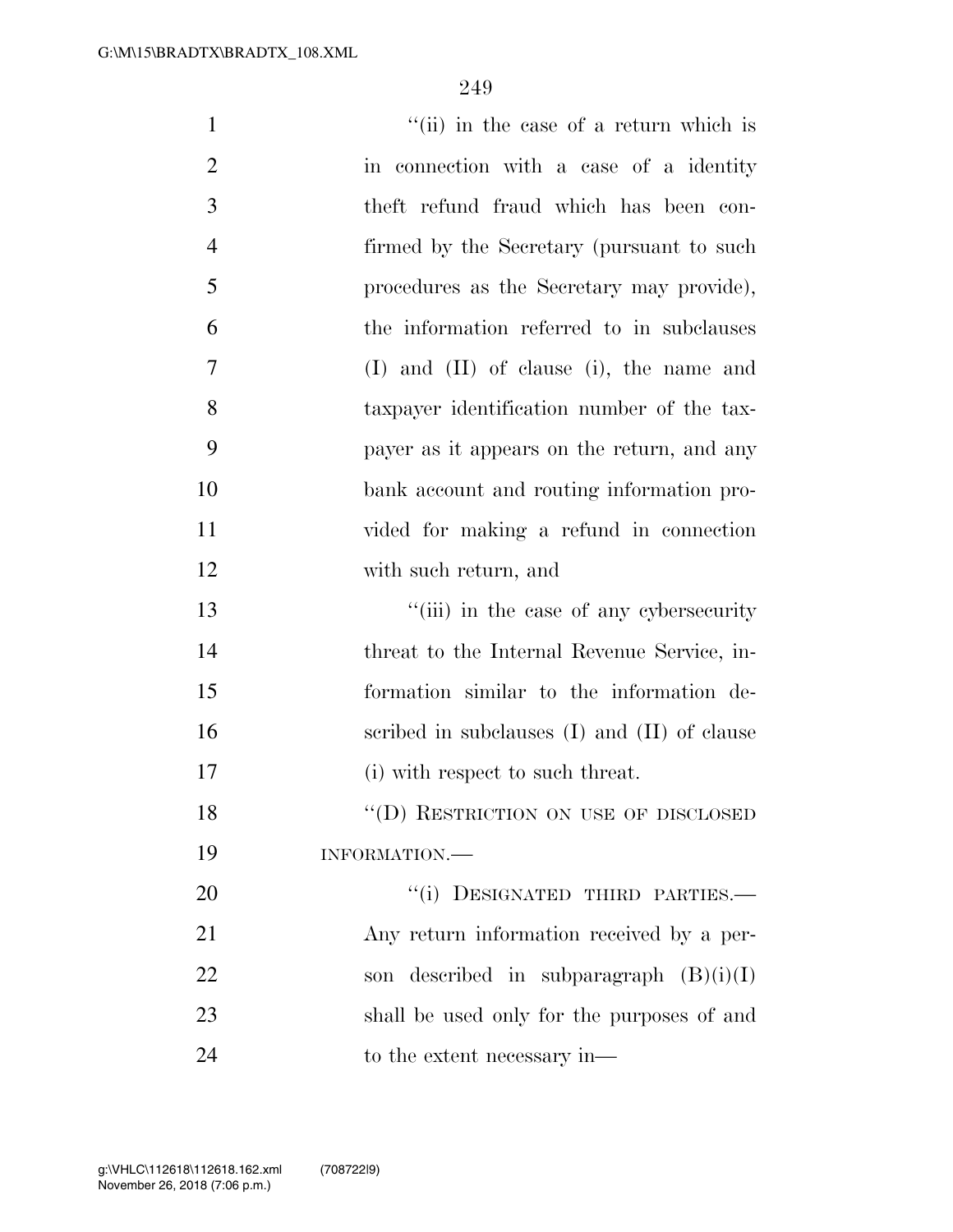| $\mathbf{1}$   | $\lq\lq$ (I) performing the function such                           |
|----------------|---------------------------------------------------------------------|
| $\overline{2}$ | person is designated to perform under                               |
| 3              | such subparagraph,                                                  |
| $\overline{4}$ | "(II) facilitating disclosures au-                                  |
| 5              | thorized under subparagraph (A) to                                  |
| 6              | persons described in subparagraph                                   |
| 7              | $(B)(i)(II)$ , and                                                  |
| 8              | "(III) facilitating disclosures au-                                 |
| 9              | thorized under subsection (d) to par-                               |
| 10             | ticipants in such information sharing                               |
| 11             | and analysis center.                                                |
| 12             | "(ii) RETURN PREPARERS .- Any re-                                   |
| 13             | turn information received by a person de-                           |
| 14             | scribed in subparagraph $(B)(i)(II)$ shall be                       |
| 15             | treated for purposes of section 7216 as in-                         |
| 16             | formation furnished to such person for, or                          |
| 17             | in connection with, the preparation of a re-                        |
| 18             | turn of the tax imposed under chapter 1.                            |
| 19             | ``(E)<br>DATA<br>$\operatorname{PROTECTION}$<br><b>AND</b><br>SAFE- |
| 20             | GUARDS.—Return information disclosed under                          |
| 21             | this paragraph shall be subject to such protec-                     |
| 22             | tions and safeguards as the Secretary may re-                       |
| 23             | quire in regulations or other guidance or in the                    |
| 24             | written agreement referred to in subparagraph                       |
| 25             | $(B)(ii)$ . Such written agreement shall include a                  |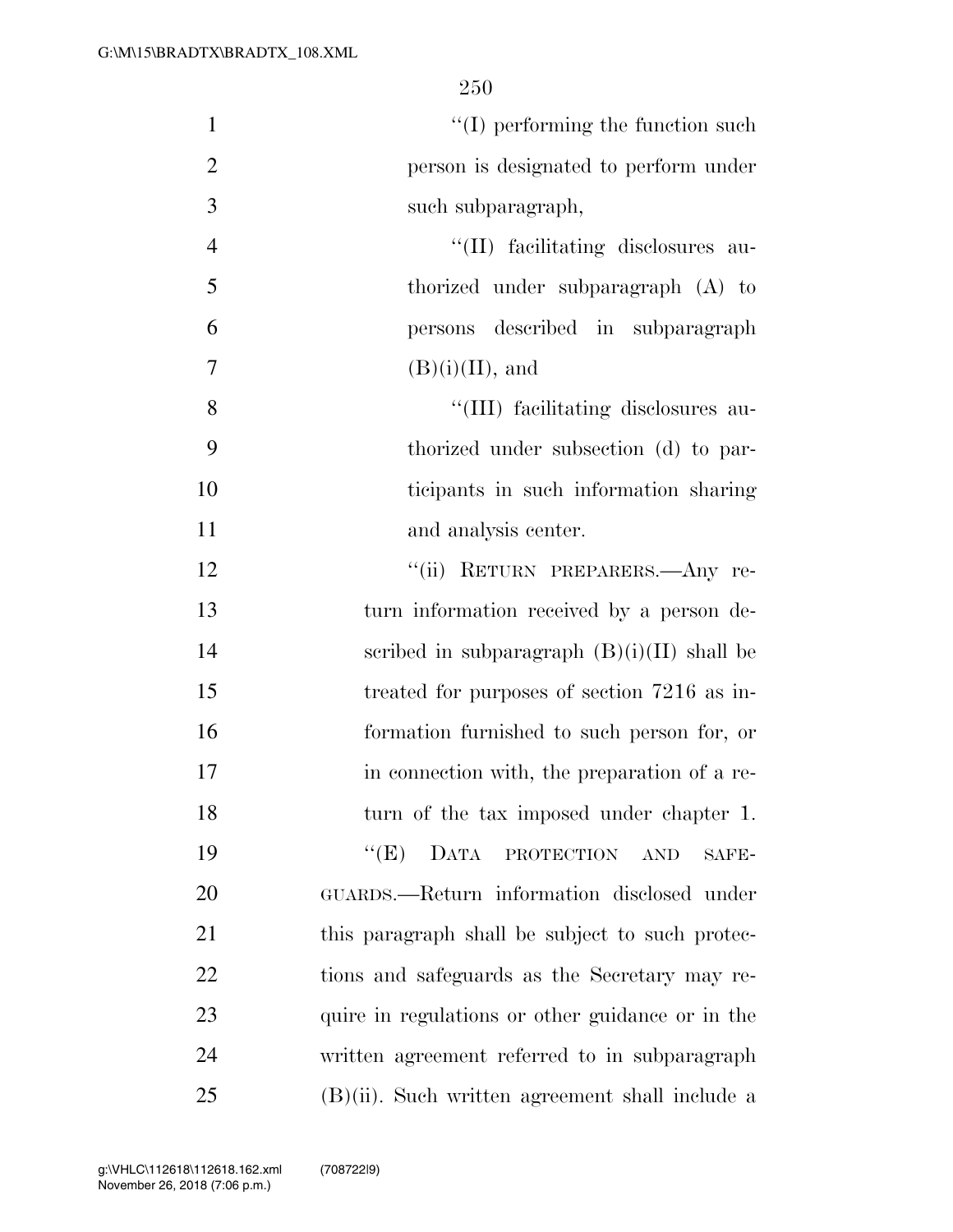| $\mathbf{1}$   | requirement that any unauthorized access to in-        |
|----------------|--------------------------------------------------------|
| $\overline{2}$ | formation disclosed under this paragraph, and          |
| 3              | any breach of any system in which such infor-          |
| $\overline{4}$ | mation is held, be reported to the Treasury In-        |
| 5              | spector General for Tax Administration.".              |
| 6              | (2) APPLICATION OF CIVIL AND CRIMINAL PEN-             |
| 7              | ALTIES.-                                               |
| 8              | (A) Section $6103(a)(3)$ , as amended by               |
| 9              | this Act, is amended by striking "or $(13)$ " and      |
| 10             | inserting $\cdot(13)$ , or $(14)$ ".                   |
| 11             | (B) Section $7213(a)(2)$ , as amended by               |
| 12             | this Act, is amended by striking "or $(13)$ " and      |
|                |                                                        |
| 13             | inserting $\degree$ (13), or (14)".                    |
| 14             | SEC. 2004. COMPLIANCE BY CONTRACTORS WITH CON-         |
| 15             | FIDENTIALITY SAFEGUARDS.                               |
| 16             | (a) IN GENERAL.—Section $6103(p)$ is amended by        |
| 17             | adding at the end the following new paragraph:         |
| 18             | $\lq(9)$<br>DISCLOSURE TO<br>CONTRACTORS<br><b>AND</b> |
| 19             | OTHER AGENTS.—Notwithstanding any other provi-         |
| 20             | sion of this section, no return or return information  |
| 21             | shall be disclosed to any contractor or other agent    |
| 22             | of a Federal, State, or local agency unless such       |
| 23             | agency, to the satisfaction of the Secretary—          |
| 24             | $\lq\lq$ has requirements in effect which re-          |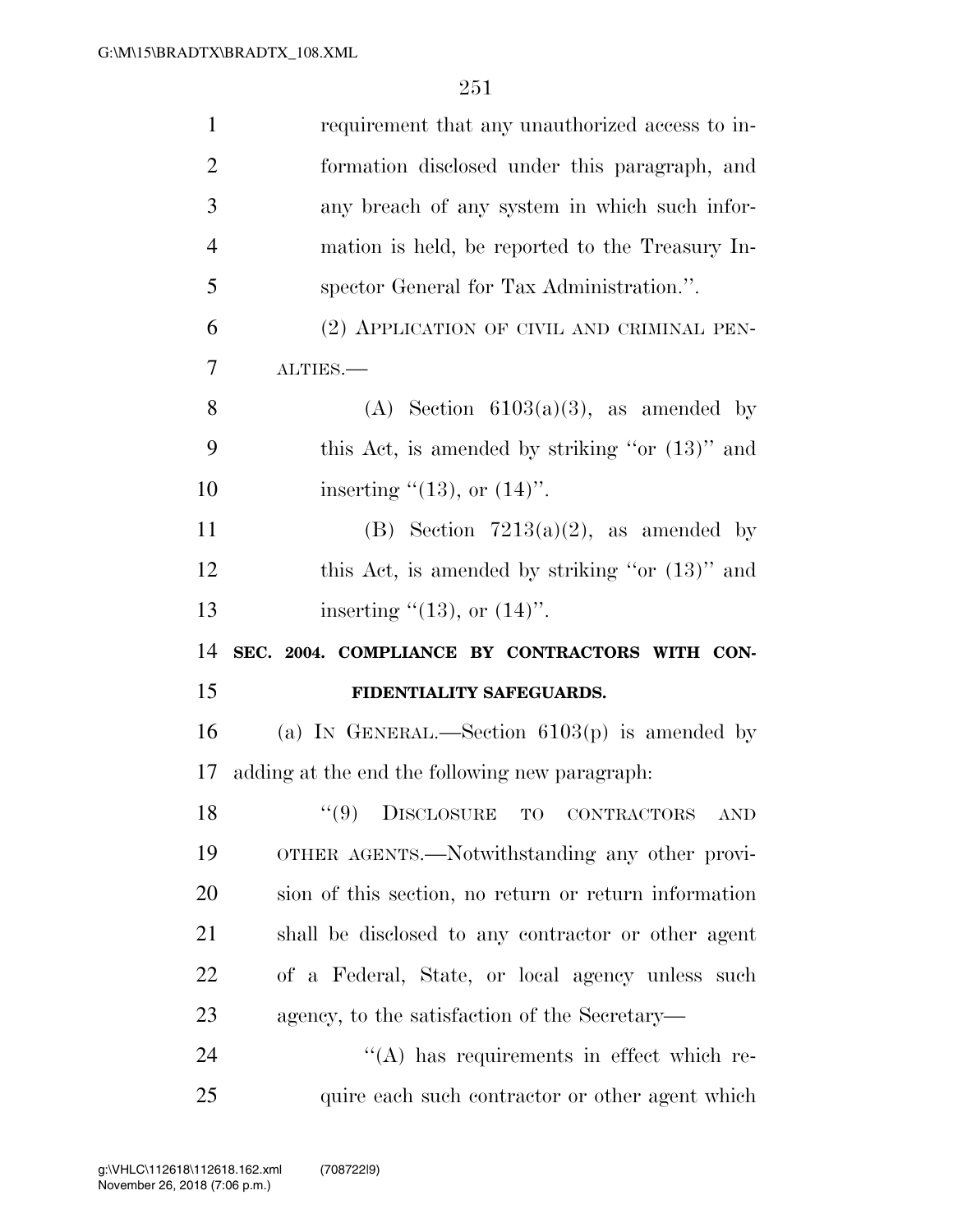| $\mathbf{1}$   | would have access to returns or return informa-      |
|----------------|------------------------------------------------------|
| $\overline{2}$ | tion to provide safeguards (within the meaning       |
| 3              | of paragraph $(4)$ ) to protect the confidentiality  |
| $\overline{4}$ | of such returns or return information,               |
| 5              | $\lq\lq (B)$ agrees to conduct an on-site review     |
| 6              | every 3 years (or a mid-point review in the case     |
| 7              | of contracts or agreements of less than 3 years      |
| 8              | in duration) of each contractor or other agent       |
| 9              | to determine compliance with such require-           |
| 10             | ments,                                               |
| 11             | $\lq\lq$ submits the findings of the most re-        |
| 12             | cent review conducted under subparagraph (B)         |
| 13             | to the Secretary as part of the report required      |
| 14             | by paragraph $(4)(E)$ , and                          |
| 15             | $\lq\lq$ (D) certifies to the Secretary for the most |
| 16             | recent annual period that such contractor or         |
| 17             | other agent is in compliance with all such re-       |
| 18             | quirements.                                          |
| 19             | The certification required by subparagraph (D) shall |
| 20             | include the name and address of each contractor or   |
| 21             | other agent, a description of the contract or agree- |
| 22             | ment with such contractor or other agent, and the    |
| 23             | duration of such contract or agreement. The require- |
| 24             | ments of this paragraph shall not apply to disclo-   |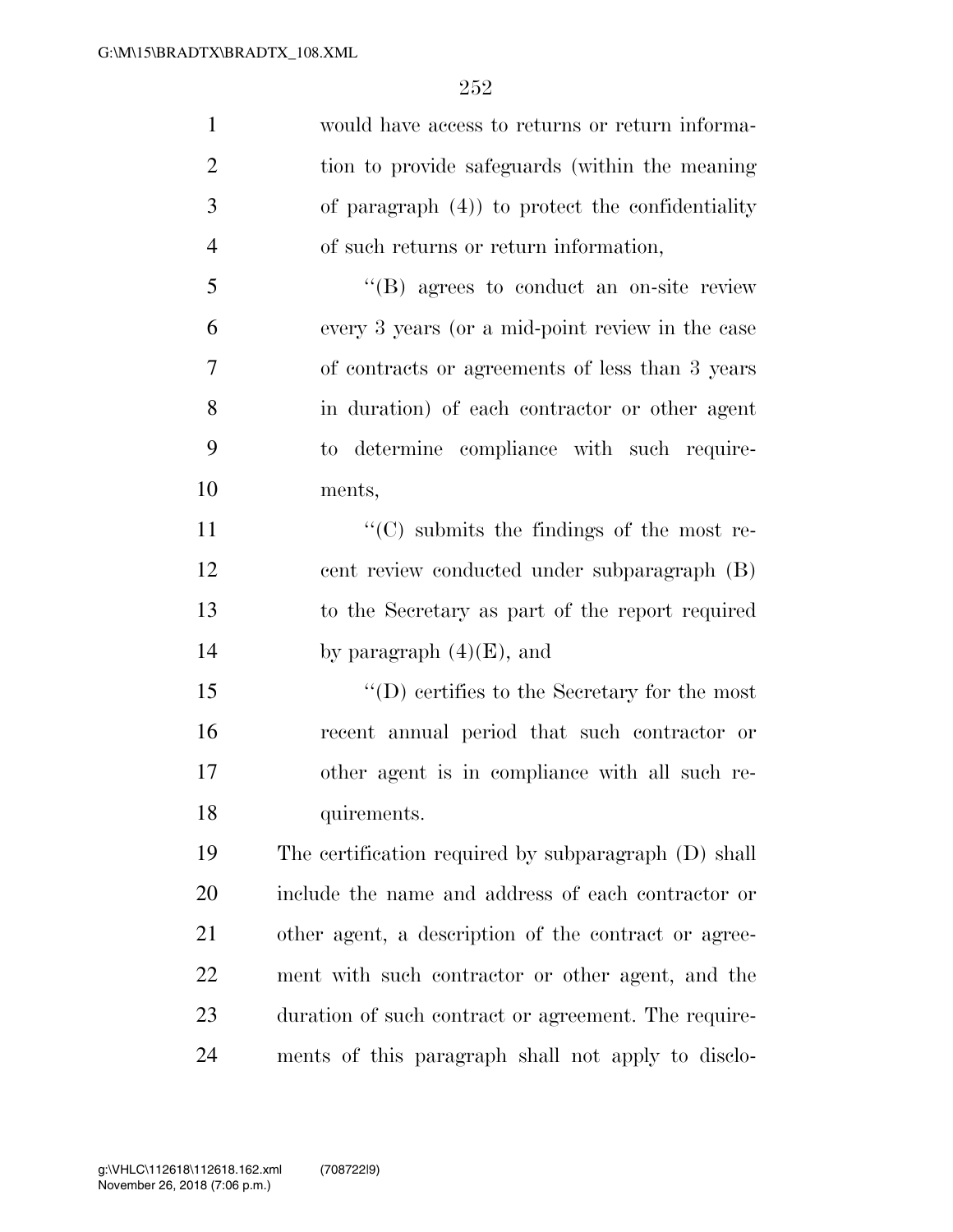sures pursuant to subsection (n) for purposes of Federal tax administration.''.

 (b) CONFORMING AMENDMENT.—Section 6103(p)(8)(B) is amended by inserting ''or paragraph 5 (9)" after "subparagraph  $(A)$ ".

 (c) EFFECTIVE DATE.—The amendments made by this section shall apply to disclosures made after Decem-ber 31, 2022.

### **SEC. 2005. REPORT ON ELECTRONIC PAYMENTS.**

 Not later than 2 years after the date of the enact- ment of this Act, the Secretary of the Treasury (or the Secretary's delegate), in coordination with the Bureau of Fiscal Service and the Internal Revenue Service, and in consultation with private sector financial institutions, shall submit a written report to Congress describing how the government can utilize new payment platforms to increase the number of tax refunds paid by electronic funds trans- fer. Such report shall weigh the interests of reducing iden- tity theft tax refund fraud, reducing the Federal Govern- ment's costs in delivering tax refunds, the costs and any associated fees charged to taxpayers (including monthly and point-of-service fees) to access their tax refunds, the impact on individuals who do not have access to financial accounts or institutions, and ensuring payments are made to accounts at a financial institution that complies with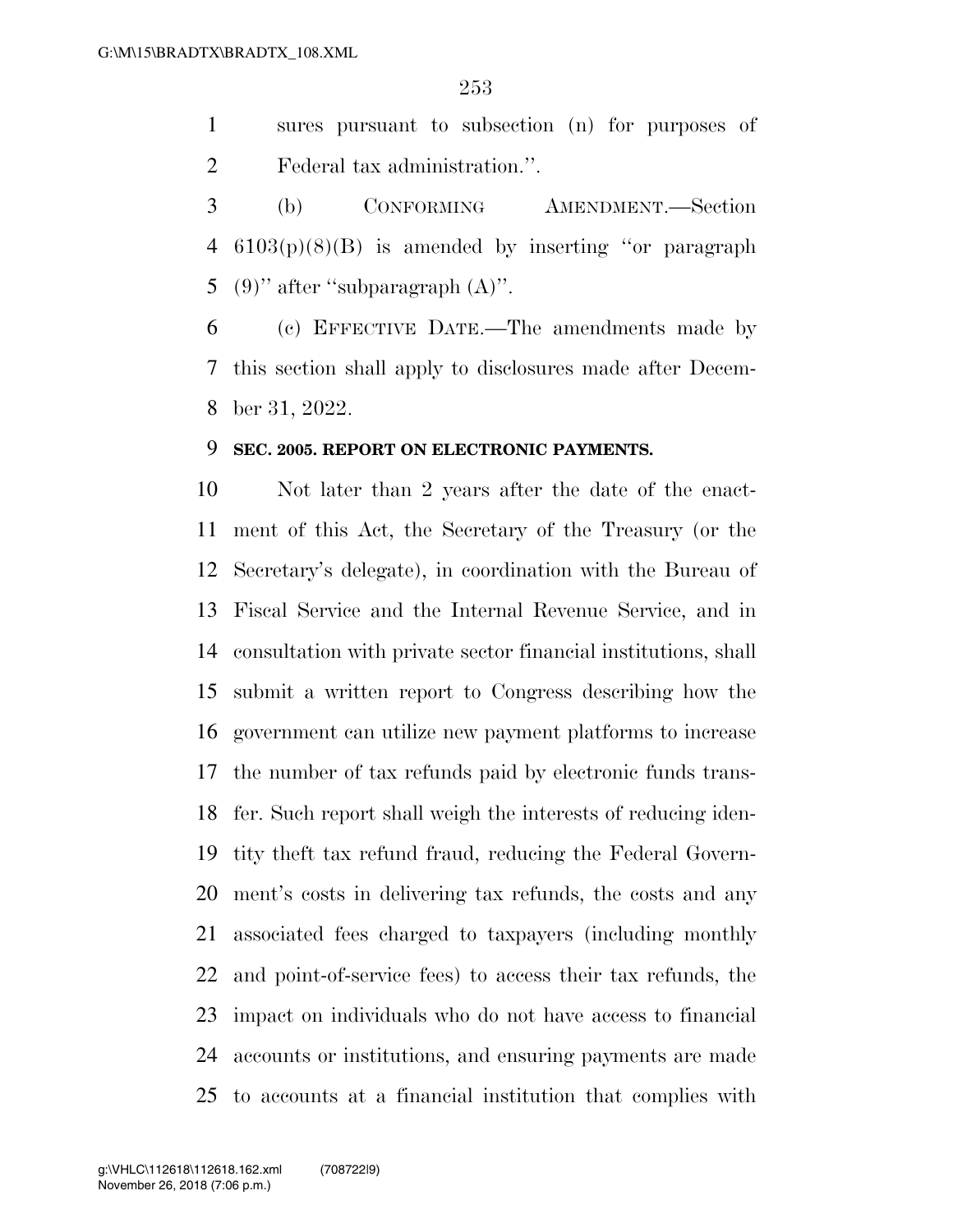section 21 of the Federal Deposit Insurance Act, chapter 2 of title I of Public Law 91–508, and subchapter II of chapter 53 of title 31, United States Code (commonly re- ferred to collectively as the ''Bank Secrecy Act'') and the USA PATRIOT Act. Such report shall include any legisla- tive recommendations necessary to accomplish these goals. **SEC. 2006. IDENTITY PROTECTION PERSONAL IDENTIFICA-TION NUMBERS.** 

 Not later than 5 years after the date of the enact- ment of this Act, the Secretary of the Treasury or the Secretary's delegate (hereafter referred to in this section as the ''Secretary'') shall establish a program to issue, upon the request of any individual, a number which may be used in connection with such individual's social security number (or other identifying information with respect to such individual as determined by the Secretary) to assist the Secretary in verifying such individual's identity.

### **SEC. 2007. SINGLE POINT OF CONTACT FOR TAX-RELATED**

### **IDENTITY THEFT VICTIMS.**

 (a) IN GENERAL.—The Secretary of the Treasury (or the Secretary's delegate) shall establish and implement procedures to ensure that any taxpayer whose return has been delayed or otherwise adversely affected due to tax- related identity theft has a single point of contact at the Internal Revenue Service throughout the processing of the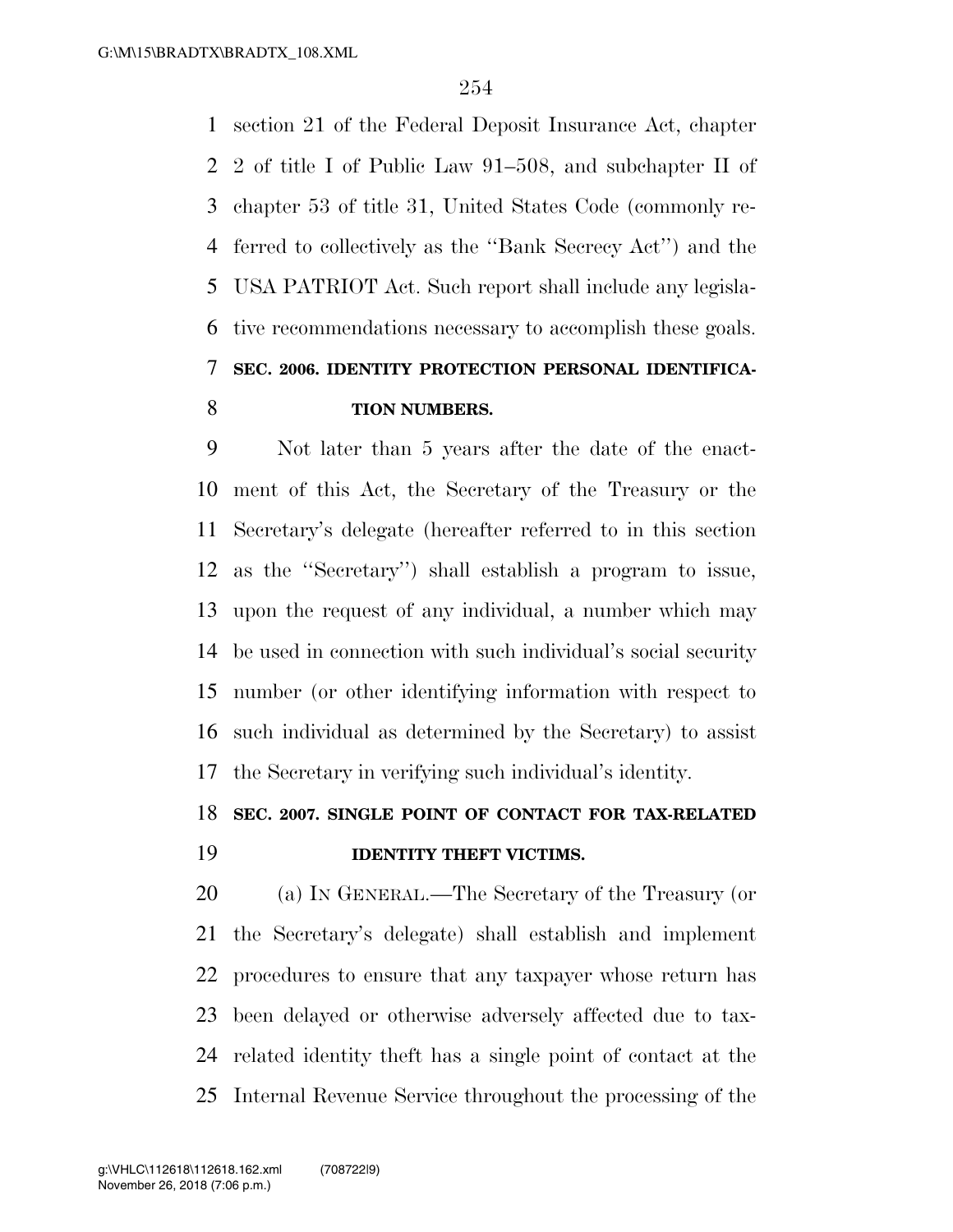taxpayer's case. The single point of contact shall track the taxpayer's case to completion and coordinate with other Internal Revenue Service employees to resolve case issues as quickly as possible. (b) SINGLE POINT OF CONTACT.—

- (1) IN GENERAL.—For purposes of subsection (a), the single point of contact shall consist of a team or subset of specially trained employees who—
- (A) have the ability to work across func- tions to resolve the issues involved in the tax-payer's case; and
- (B) shall be accountable for handling the case until its resolution.
- (2) TEAM OR SUBSET.—The employees included within the team or subset described in paragraph (1) may change as required to meet the needs of the In- ternal Revenue Service, provided that procedures have been established to—
- (A) ensure continuity of records and case history; and

 (B) notify the taxpayer when appropriate. **SEC. 2008. NOTIFICATION OF SUSPECTED IDENTITY THEFT.**  23 (a) IN GENERAL.—Chapter 77 is amended by adding at the end the following new section: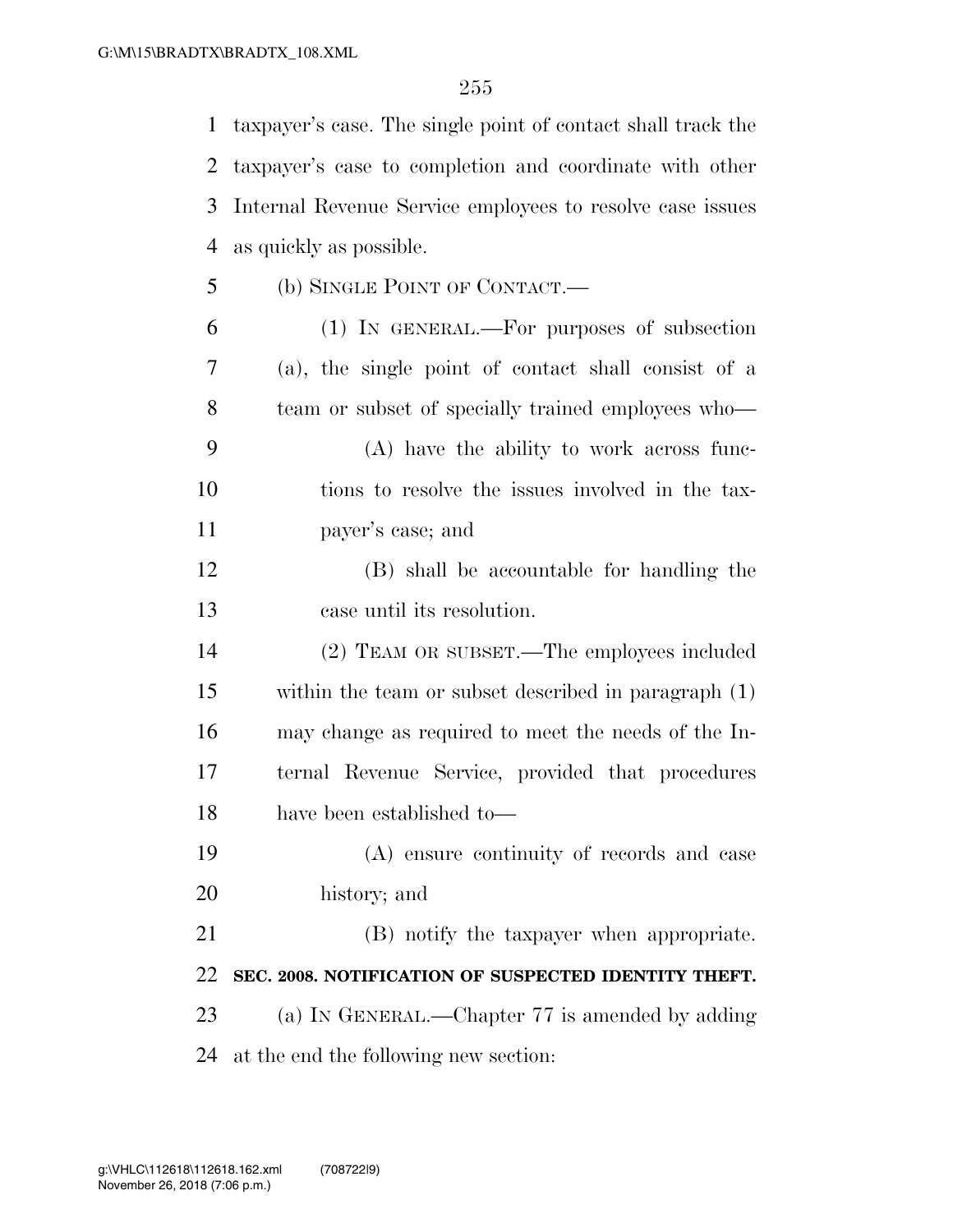### **''SEC. 7529. NOTIFICATION OF SUSPECTED IDENTITY THEFT.**

 ''(a) IN GENERAL.—If the Secretary determines that there has been or may have been an unauthorized use of the identity of any individual, the Secretary shall, without jeopardizing an investigation relating to tax administra-tion—

8 "(1) as soon as practicable, notify the indi-vidual of such determination and provide—

 $(4)$  instructions on how to file a report with law enforcement regarding the unauthor-ized use of the identity of the individual,

13 ''(B) the identification of any forms nec- essary for the individual to complete and submit to law enforcement to permit access to personal information of the individual during the inves-tigation,

18 ''(C) information regarding actions the in- dividual may take in order to protect the indi- vidual from harm relating to such unauthorized use, and

 $\text{``(D)}$  an offer of identity protection meas- ures to be provided to the individual by the In- ternal Revenue Service, such as the use of an identity protection personal identification num-ber, and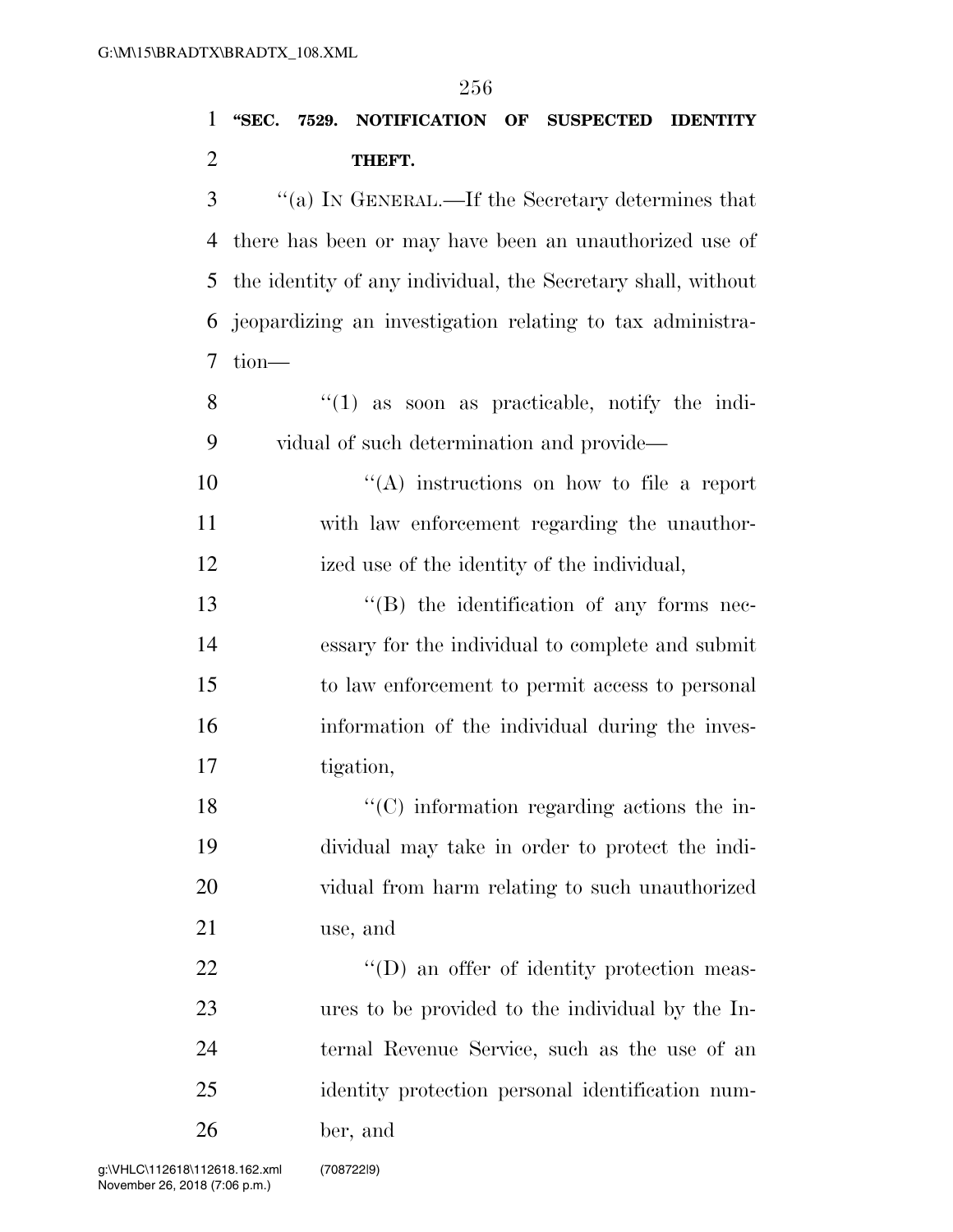| $\mathbf{1}$   | $\lq(2)$ at the time the information described in      |
|----------------|--------------------------------------------------------|
| $\overline{2}$ | paragraph (1) is provided (or, if not available at     |
| 3              | such time, as soon as practicable thereafter), issue   |
| $\overline{4}$ | additional notifications to such individual (or such   |
| 5              | individual's designee) regarding—                      |
| 6              | $\lq\lq$ whether an investigation has been ini-        |
| 7              | tiated in regards to such unauthorized use,            |
| 8              | $\lq\lq$ whether the investigation substan-            |
| 9              | tiated an unauthorized use of the identity of the      |
| 10             | individual, and                                        |
| 11             | $\lq\lq$ whether—                                      |
| 12             | "(i) any action has been taken against                 |
| 13             | a person relating to such unauthorized use,            |
| 14             | <b>or</b>                                              |
| 15             | "(ii) any referral has been made for                   |
| 16             | criminal prosecution of such person and, to            |
| 17             | the extent such information is available,              |
| 18             | whether such person has been criminally                |
| 19             | charged by indictment or information.                  |
| 20             | "(b) EMPLOYMENT-RELATED IDENTITY THEFT.—               |
| 21             | "(1) IN GENERAL.—For purposes of this sec-             |
| 22             | tion, the unauthorized use of the identity of an indi- |
| 23             | vidual includes the unauthorized use of the identity   |
| 24             | of the individual to obtain employment.                |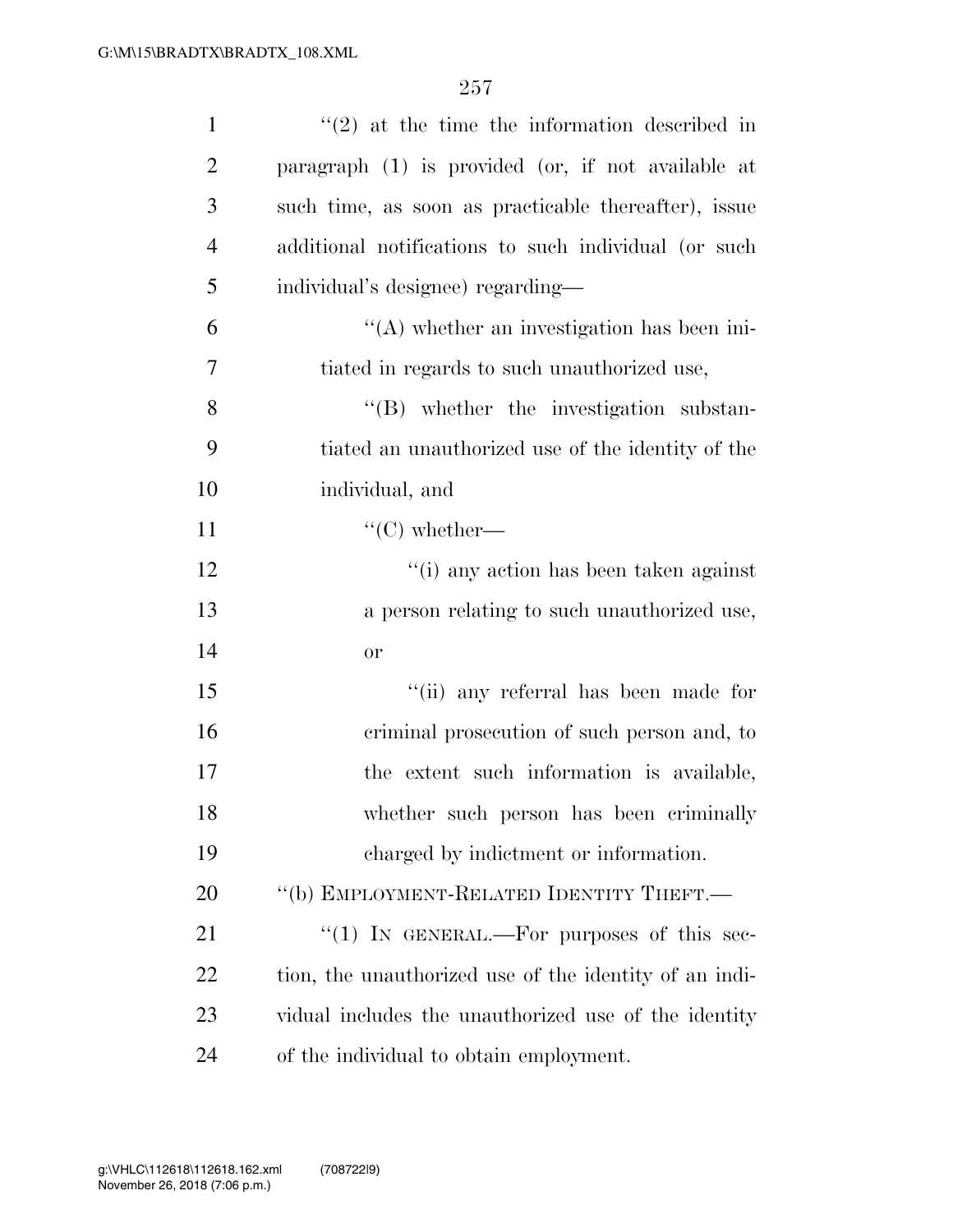| $\mathbf{1}$   | (2)<br>DETERMINATION OF EMPLOYMENT-RE-                |
|----------------|-------------------------------------------------------|
| $\overline{2}$ | LATED IDENTITY THEFT.—For purposes of this sec-       |
| 3              | tion, in making a determination as to whether there   |
| $\overline{4}$ | has been or may have been an unauthorized use of      |
| 5              | the identity of an individual to obtain employment,   |
| 6              | the Secretary shall review any information—           |
| 7              | $\lq\lq$ obtained from a statement described          |
| 8              | in section 6051 or an information return relat-       |
| 9              | ing to compensation for services rendered other       |
| 10             | than as an employee, or                               |
| 11             | "(B) provided to the Internal Revenue                 |
| 12             | Service by the Social Security Administration         |
| 13             | regarding any statement described in section          |
| 14             | 6051,                                                 |
| 15             | which indicates that the social security account num- |
| 16             | ber provided on such statement or information re-     |
| 17             | turn does not correspond with the name provided on    |
| 18             | such statement or information return or the name      |
| 19             | on the tax return reporting the income which is in-   |
| <b>20</b>      | cluded on such statement or information return.".     |
| 21             | (b) ADDITIONAL MEASURES.—                             |
| 22             | (1) EXAMINATION OF BOTH PAPER AND ELEC-               |
| 23             | RETURNS.—The<br>Sec-<br>TRONIC<br>STATEMENTS AND      |
| 24             | retary of the Treasury (or the Secretary's delegate)  |
| 25             | shall examine the statements, information returns,    |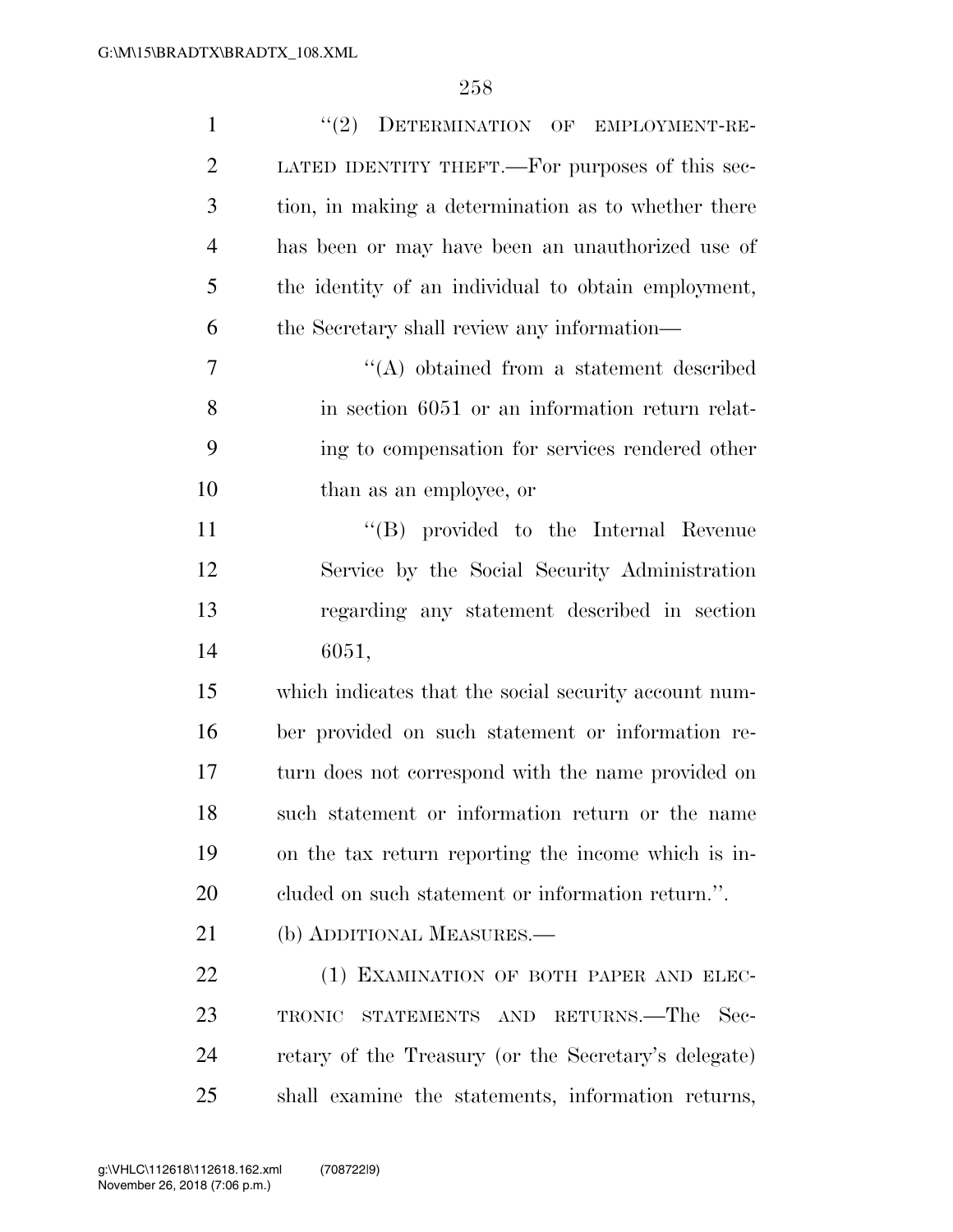and tax returns described in section 7529(b)(2) of the Internal Revenue Code of 1986 (as added by subsection (a)) for any evidence of employment-re- lated identity theft, regardless of whether such state- ments or returns are submitted electronically or on paper.

 (2) IMPROVEMENT OF EFFECTIVE RETURN PROCESSING PROGRAM WITH SOCIAL SECURITY AD- MINISTRATION.—Section 232 of the Social Security Act (42 U.S.C. 432) is amended by inserting after the third sentence the following: ''For purposes of carrying out the return processing program de- scribed in the preceding sentence, the Commissioner of Social Security shall request, not less than annu- ally, such information described in section 7529(b)(2) of the Internal Revenue Code of 1986 as may be necessary to ensure the accuracy of the records maintained by the Commissioner of Social Security related to the amounts of wages paid to, and the amounts of self-employment income derived by, individuals.''.

22 (3) UNDERREPORTING OF INCOME.—The Sec- retary (or the Secretary's delegate) shall establish procedures to ensure that income reported in con-nection with the unauthorized use of a taxpayer's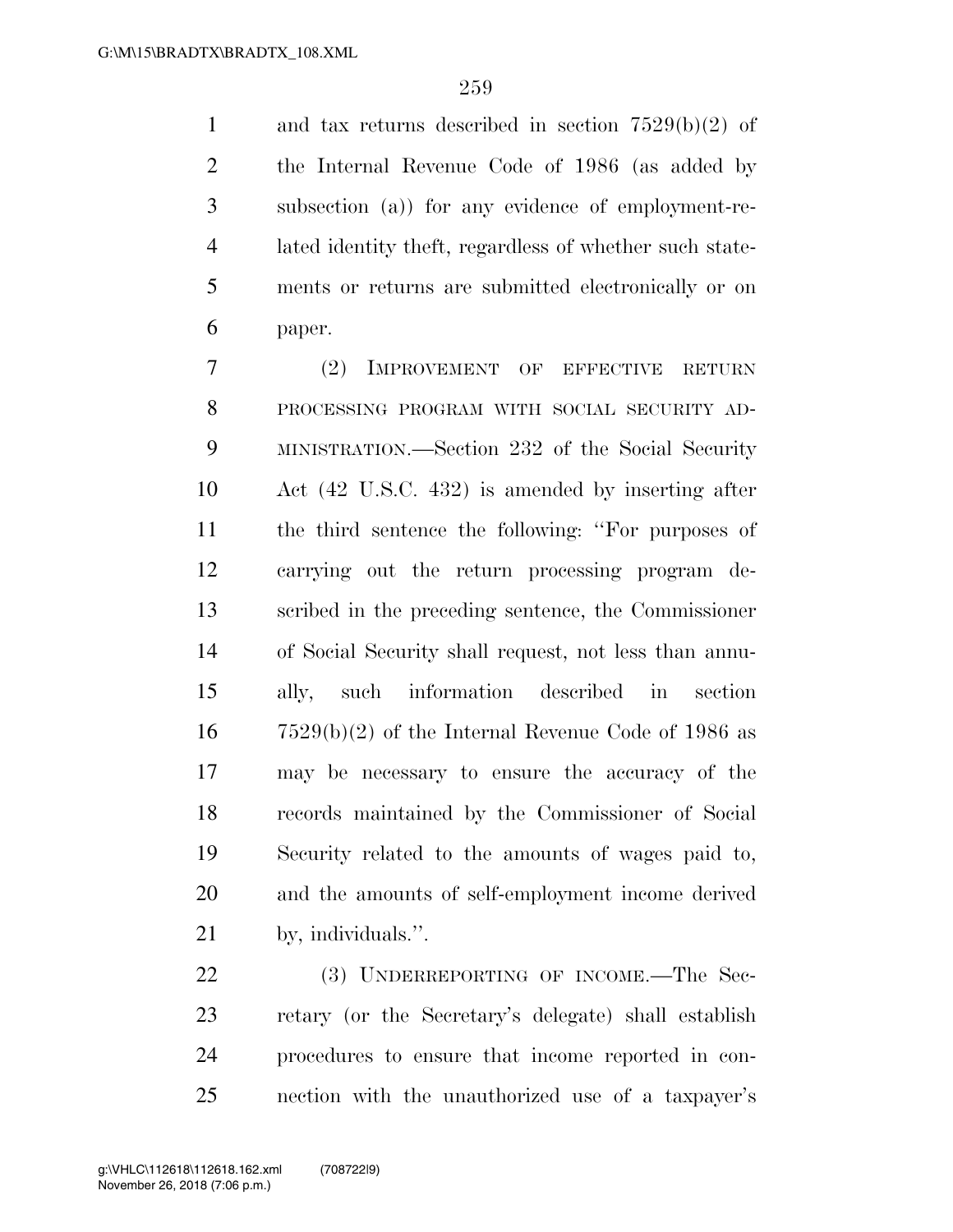identity is not taken into account in determining any penalty for underreporting of income by the victim

of identity theft.

 (c) CLERICAL AMENDMENT.—The table of sections for chapter 77 is amended by adding at the end the fol-lowing new item:

''Sec. 7529. Notification of suspected identity theft.''.

 (d) EFFECTIVE DATE.—The amendments made by this section shall apply to determinations made after the date that is 6 months after the date of the enactment of this Act.

### **SEC. 2009. GUIDELINES FOR STOLEN IDENTITY REFUND FRAUD CASES.**

 (a) IN GENERAL.—Not later than 1 year after the date of the enactment of this Act, the Secretary (or the Secretary's delegate), in consultation with the National Taxpayer Advocate, shall develop and implement publicly available guidelines for management of cases involving sto- len identity refund fraud in a manner that reduces the administrative burden on taxpayers who are victims of such fraud.

 (b) STANDARDS AND PROCEDURES TO BE CONSID- ERED.—The guidelines described in subsection (a) may in-clude—

(1) standards for—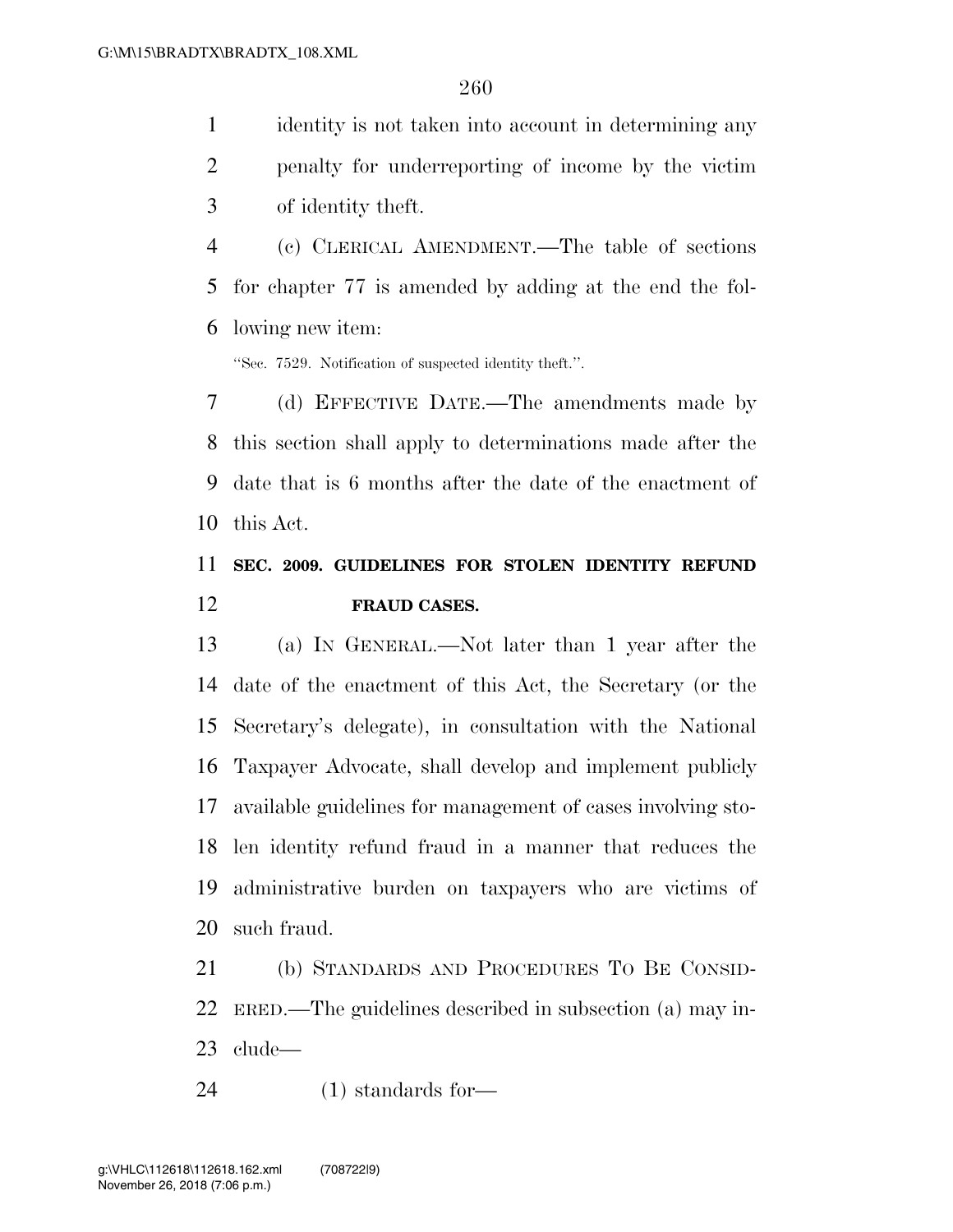| $\mathbf{1}$   | (A) the average length of time in which a                |
|----------------|----------------------------------------------------------|
| $\overline{2}$ | case involving stolen identity refund fraud              |
| 3              | should be resolved;                                      |
| $\overline{4}$ | (B) the maximum length of time, on aver-                 |
| 5              | age, a taxpayer who is a victim of stolen iden-          |
| 6              | tity refund fraud and is entitled to a tax refund        |
| 7              | which has been stolen should have to wait to re-         |
| 8              | ceive such refund; and                                   |
| 9              | (C) the maximum number of offices and                    |
| 10             | employees within the Internal Revenue Service            |
| 11             | with whom a taxpayer who is a victim of stolen           |
| 12             | identity refund fraud should be required to              |
| 13             | interact in order to resolve a case;                     |
| 14             | (2) standards for opening, assigning, reas-              |
| 15             | signing, or closing a case involving stolen identity re- |
| 16             | fund fraud; and                                          |
| 17             | (3) procedures for implementing and accom-               |
| 18             | plishing the standards described in paragraphs (1)       |
| 19             | and (2), and measures for evaluating such proce-         |
| 20             | dures and determining whether such standards have        |
| 21             | been successfully implemented.                           |
| 22             | SEC. 2010. INCREASED PENALTY FOR IMPROPER DISCLO-        |
| 23             | SURE OR USE OF INFORMATION BY PRE-                       |
| 24             | PARERS OF RETURNS.                                       |

(a) IN GENERAL.—Section 6713 is amended—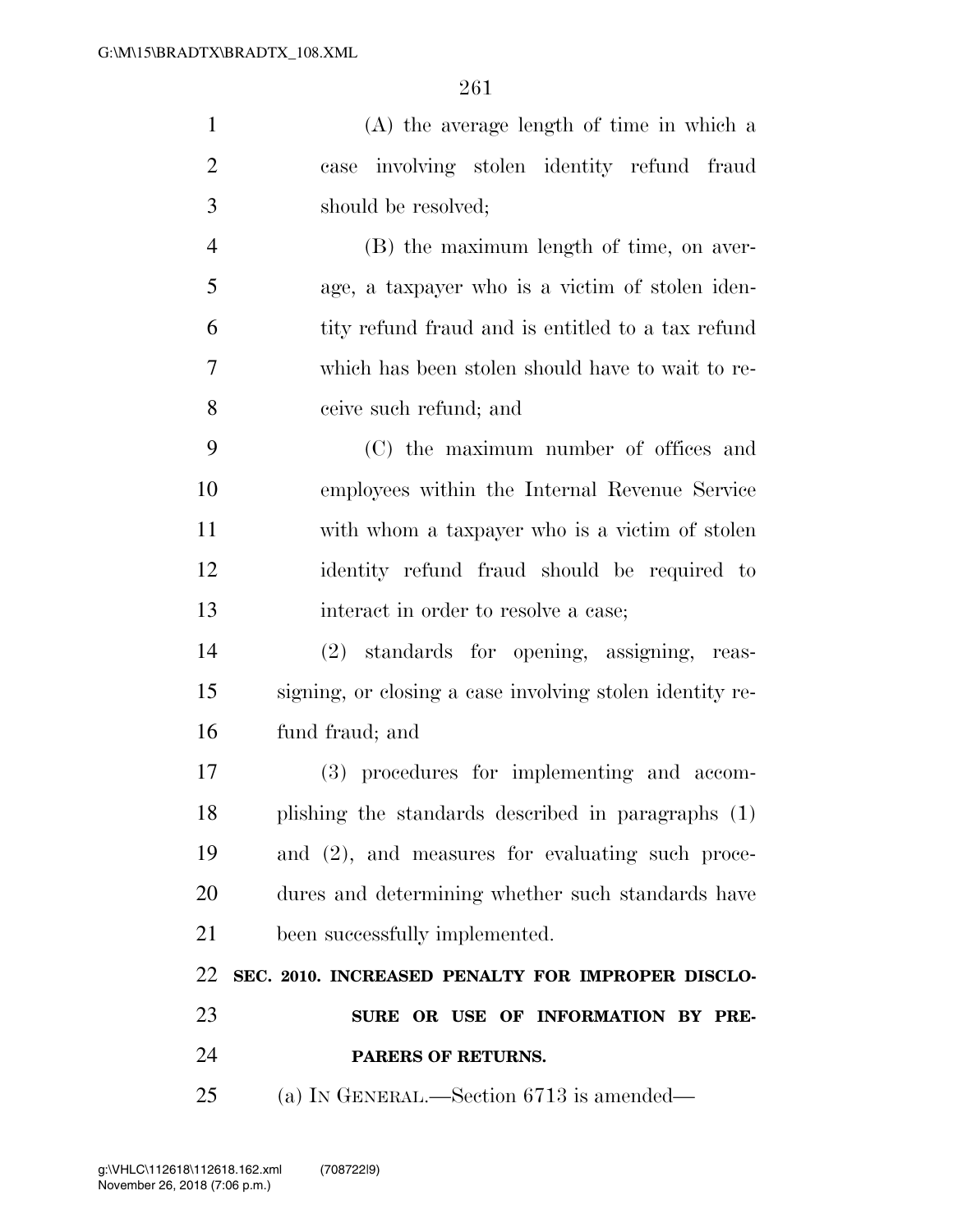| $\mathbf{1}$   | $(1)$ by redesignating subsections (b) and (c) as                 |
|----------------|-------------------------------------------------------------------|
| $\overline{2}$ | subsections (c) and (d), respectively; and                        |
| 3              | $(2)$ by inserting after subsection (a) the fol-                  |
| $\overline{4}$ | lowing new subsection:                                            |
| 5              | "(b) ENHANCED PENALTY FOR IMPROPER USE OR                         |
| 6              | DISCLOSURE RELATING TO IDENTITY THEFT.                            |
| 7              | "(1) IN GENERAL.—In the case of a disclosure                      |
| 8              | or use described in subsection (a) that is made in                |
| 9              | connection with a crime relating to the misappro-                 |
| 10             | priation of another person's taxpayer identity (as de-            |
| 11             | fined in section $6103(b)(6)$ , whether or not such               |
| 12             | crime involves any tax filing, subsection (a) shall be            |
| 13             | applied                                                           |
| 14             | "(A) by substituting ' $$1,000'$ for ' $$250'$ ,                  |
| 15             | and                                                               |
| 16             | "(B) by substituting $$50,000$ "<br>for                           |
| 17             | $^{\circ}$ \$10,000'.                                             |
| 18             | "(2) SEPARATE APPLICATION OF TOTAL PEN-                           |
| 19             | LIMITATION.—The limitation on the<br>total<br><b>ALTY</b>         |
| 20             | amount of the penalty under subsection (a) shall be               |
| 21             | applied separately with respect to disclosures or uses            |
| <u>22</u>      | to which this subsection applies and to which it does             |
| 23             | not apply.".                                                      |
| 24             | (b) CRIMINAL PENALTY.—Section $7216(a)$ is amend-                 |
| 25             | ed by striking " $$1,000$ " and inserting " $$1,000$ ( $$100,000$ |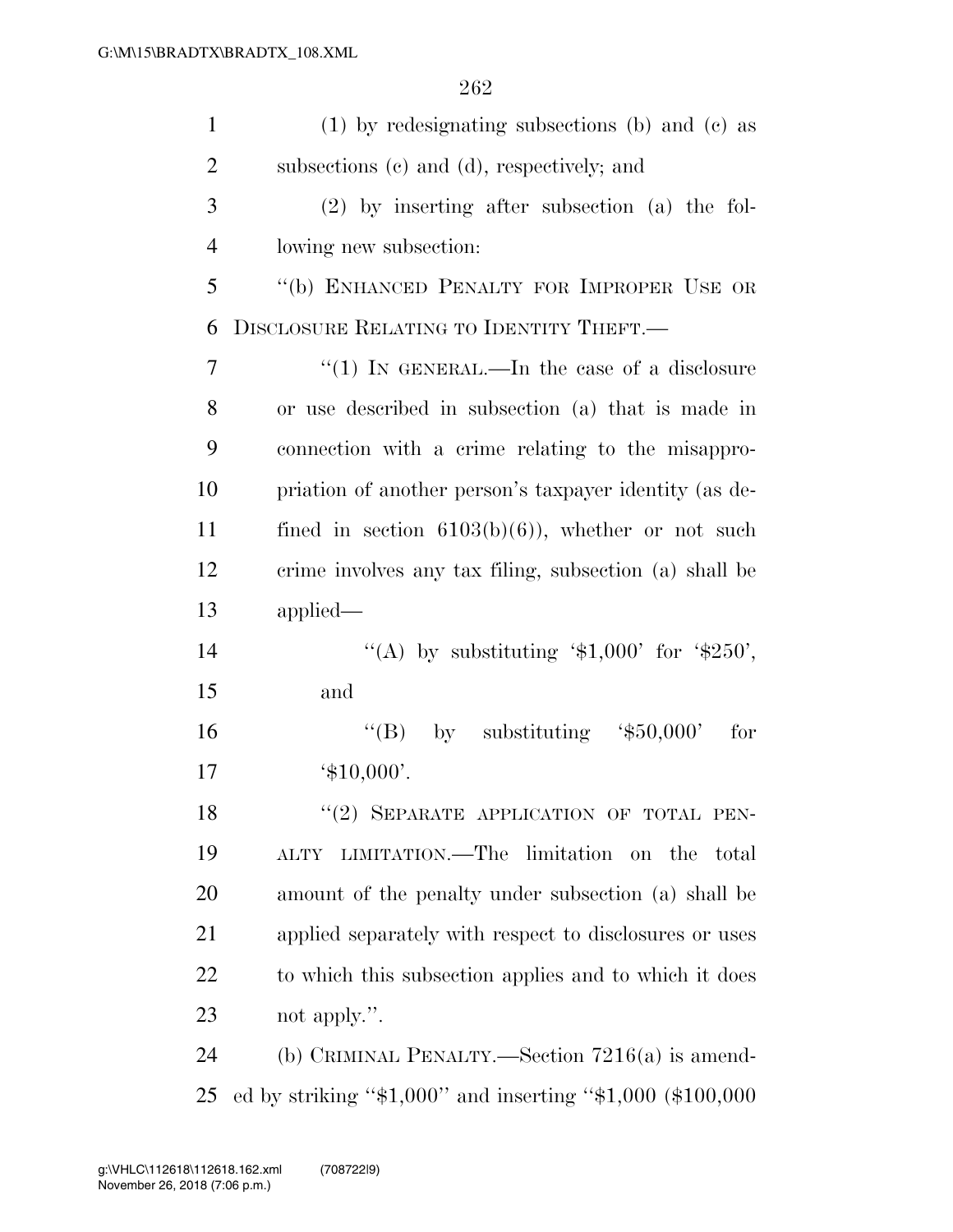in the case of a disclosure or use to which section 6713(b) applies)''.

 (c) EFFECTIVE DATE.—The amendments made by this section shall apply to disclosures or uses on or after the date of the enactment of this Act.

# **Subtitle B—Development of Information Technology**

### **SEC. 2101. MANAGEMENT OF INTERNAL REVENUE SERVICE INFORMATION TECHNOLOGY.**

 (a) DUTIES AND RESPONSIBILITIES OF INTERNAL REVENUE SERVICE CHIEF INFORMATION OFFICER.—Sec- tion 7803, as amended by section 1001, is amended by adding at the end the following new subsection:

 ''(f) INTERNAL REVENUE SERVICE CHIEF INFORMA-TION OFFICER.—

16 "(1) IN GENERAL.—There shall be in the Inter- nal Revenue Service an Internal Revenue Service Chief Information Officer (hereafter referred to in this subsection as the 'IRS CIO') who shall be ap- pointed by the Commissioner of the Internal Rev-enue Service.

22 "(2) CENTRALIZED RESPONSIBILITY FOR IN- TERNAL REVENUE SERVICE INFORMATION TECH- NOLOGY.—The Commissioner of the Internal Rev-enue Service (and the Secretary) shall act through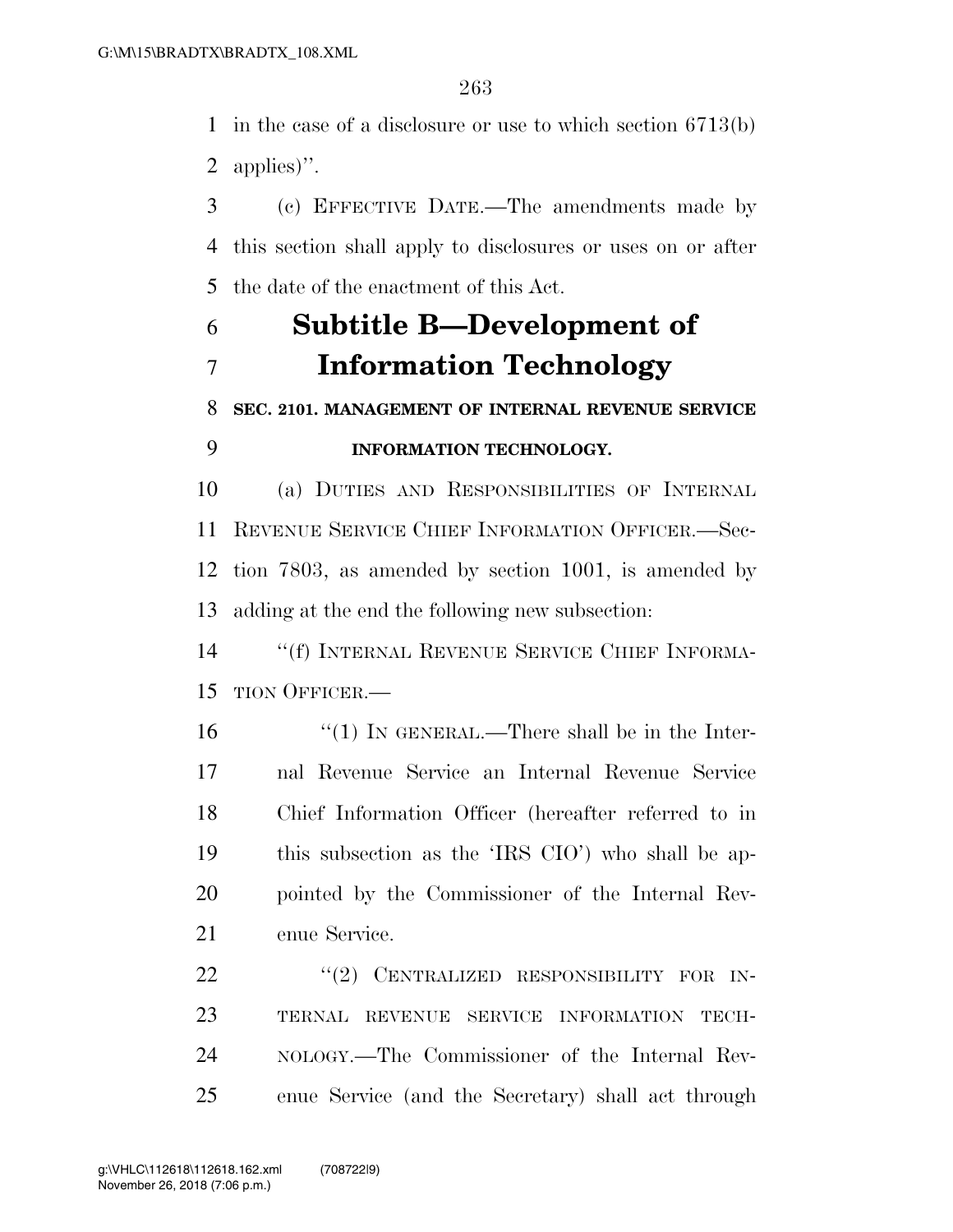| $\mathbf{1}$   | the IRS CIO with respect to all development, imple-               |
|----------------|-------------------------------------------------------------------|
| $\overline{2}$ | mentation, and maintenance of information tech-                   |
| 3              | nology for the Internal Revenue Service. Any ref-                 |
| $\overline{4}$ | erence in this subsection to the IRS CIO which di-                |
| 5              | rects the IRS CIO to take any action, or to assume                |
| 6              | any responsibility, shall be treated as a reference to            |
| 7              | the Commissioner of the Internal Revenue Service                  |
| 8              | acting through the IRS CIO.                                       |
| 9              | (3)<br>GENERAL DUTIES AND<br>RESPONSIBIL-                         |
| 10             | ITIES.—The IRS CIO shall—                                         |
| 11             | $\lq\lq$ be responsible for the development,                      |
| 12             | implementation, and maintenance of informa-                       |
| 13             | tion technology for the Internal Revenue Serv-                    |
| 14             | ice,                                                              |
| 15             | $\lq\lq$ ensure that the information tech-                        |
| 16             | nology of the Internal Revenue Service is secure                  |
| 17             | and integrated,                                                   |
| 18             | $\lq\lq$ <sup>"</sup> (C) maintain operational control of all in- |
| 19             | formation technology for the Internal Revenue                     |
| 20             | Service,                                                          |
| 21             | "(D) be the principal advocate for the in-                        |
| 22             | formation technology needs of the Internal Rev-                   |
| 23             | enue Service, and                                                 |
| 24             | $\lq\lq$ (E) consult with the Chief Procurement                   |
| 25             | Officer of the Internal Revenue Service to en-                    |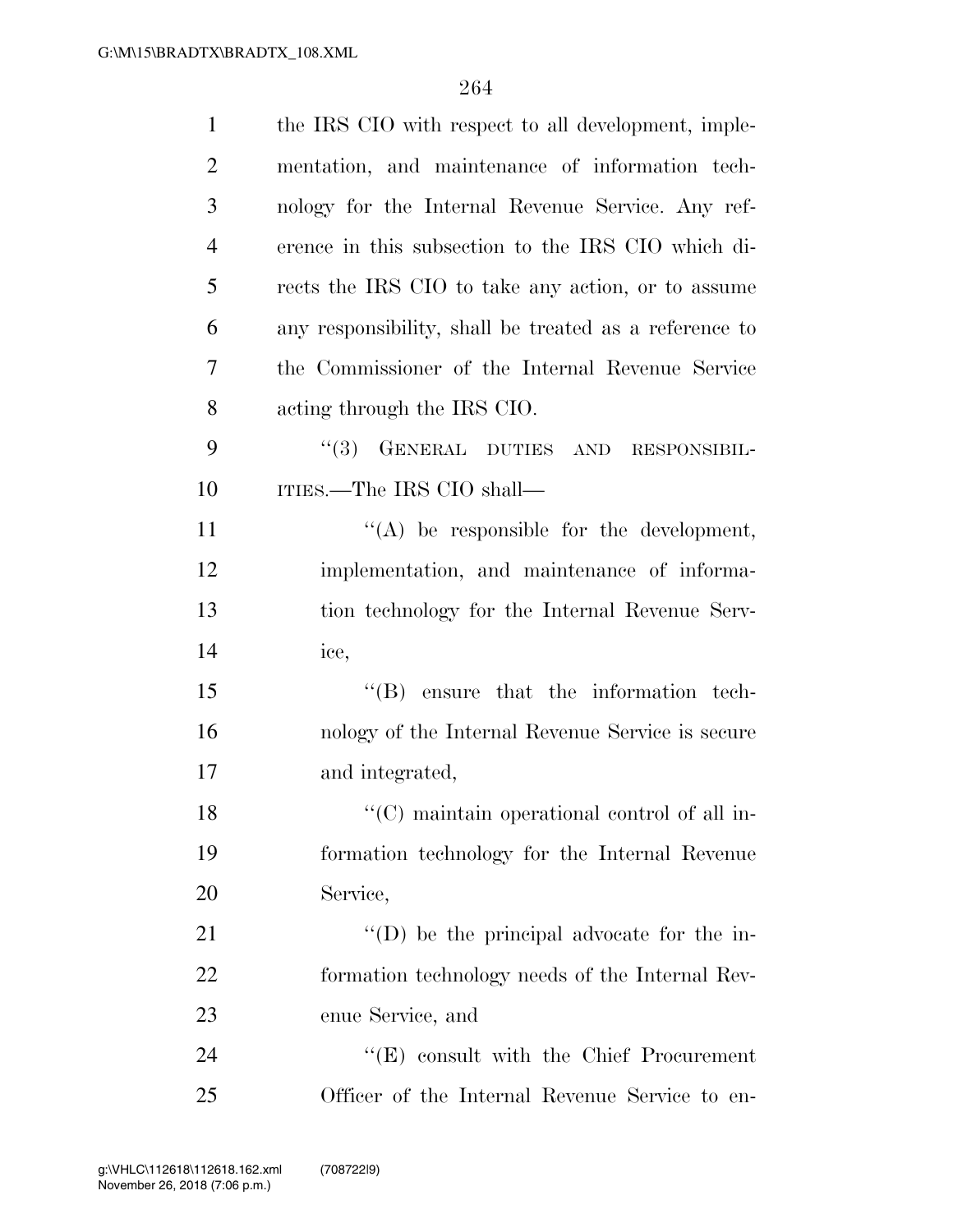| $\mathbf{1}$   | sure that the information technology acquired    |
|----------------|--------------------------------------------------|
| $\overline{2}$ | for the Internal Revenue Service is consistent   |
| 3              | $with-$                                          |
| $\overline{4}$ | "(i) the goals and requirements speci-           |
| 5              | fied in subparagraphs $(A)$ through $(D)$ ,      |
| 6              | and                                              |
| $\overline{7}$ | "(ii) the strategic plan developed               |
| 8              | under paragraph $(4)$ .                          |
| 9              | $``(4)$ STRATEGIC PLAN.—                         |
| 10             | "(A) IN GENERAL.—The IRS CIO shall               |
| 11             | develop and implement a multiyear strategic      |
| 12             | plan for the information technology needs of the |
| 13             | Internal Revenue Service. Such plan shall—       |
| 14             | "(i) include performance measure-                |
| 15             | ments of such technology and of the imple-       |
| 16             | mentation of such plan,                          |
| 17             | "(ii) include a plan for an integrated           |
| 18             | enterprise architecture of the information       |
| 19             | technology of the Internal Revenue Service,      |
| 20             | "(iii) include and take into account             |
| 21             | the resources needed to accomplish such          |
| 22             | plan,                                            |
| 23             | "(iv) take into account planned major            |
| 24             | acquisitions of information technology by        |
| 25             | Internal Revenue Service, including<br>the       |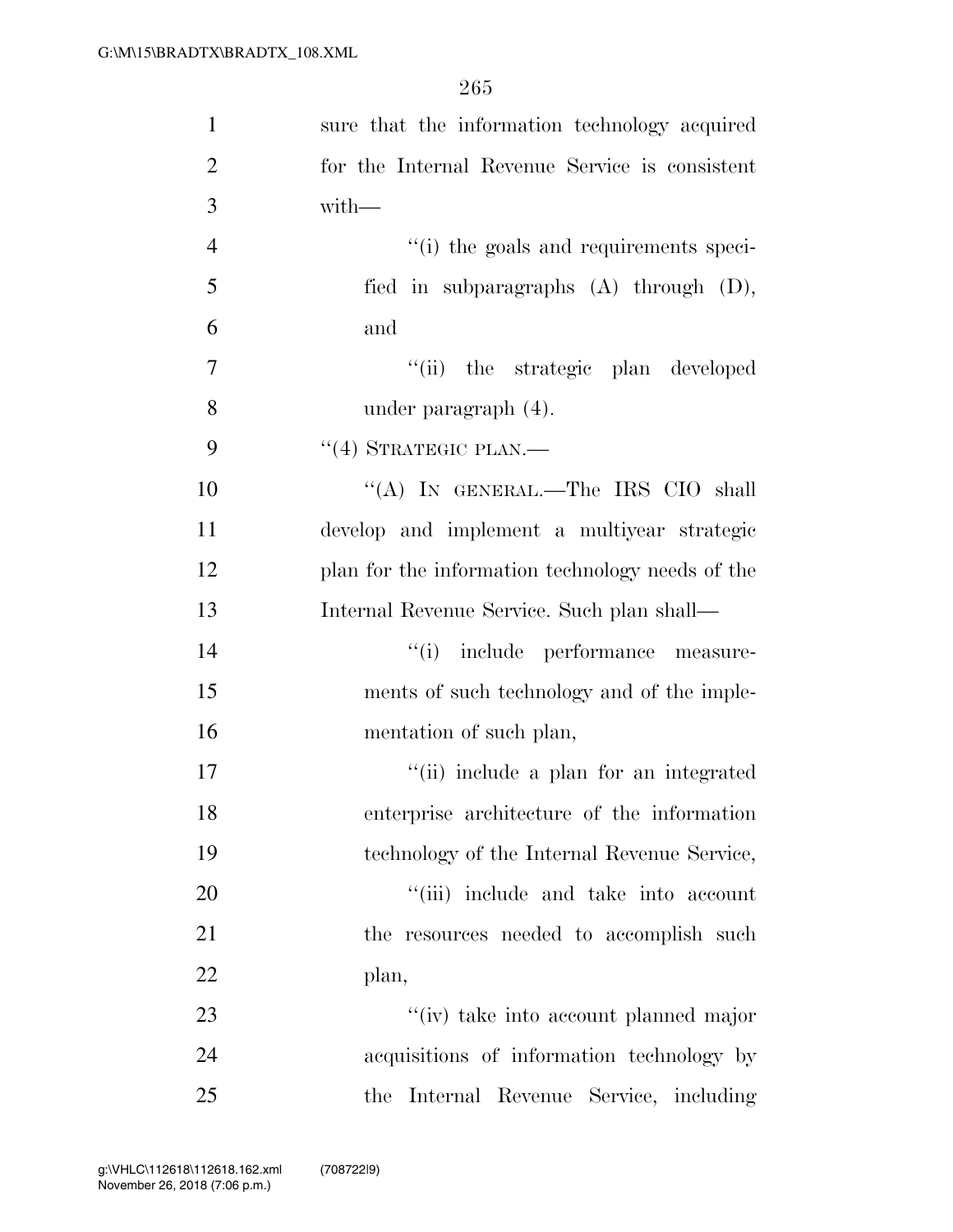| $\mathbf{1}$   | Customer Account Data Engine 2 and the            |
|----------------|---------------------------------------------------|
| $\overline{2}$ | Enterprise Case Management System, and            |
| 3              | $f'(v)$ align with the needs and stra-            |
| $\overline{4}$ | tegic plan of the Internal Revenue Service.       |
| 5              | "(B) PLAN UPDATES.—The IRS<br><b>CIO</b>          |
| 6              | shall, not less frequently than annually, review  |
| 7              | and update the strategic plan under subpara-      |
| 8              | $graph(A)$ (including the plan for an integrated  |
| 9              | enterprise architecture described in subpara-     |
| 10             | graph $(A)(ii)$ to take into account the develop- |
| 11             | ment of new information technology and the        |
| 12             | needs of the Internal Revenue Service.            |
| 13             | $``(5)$ SCOPE OF AUTHORITY.—                      |
| 14             | $``(A)$ INFORMATION TECHNOLOGY.—For               |
| 15             | purposes of this subsection, the term 'informa-   |
| 16             | tion technology' has the meaning given such       |
| 17             | term by section 11101 of title 40, United States  |
| 18             | Code.                                             |
| 19             | "(B) INTERNAL REVENUE SERVICE.—Any                |
| 20             | reference in this subsection to the Internal Rev- |
| 21             | enue Service includes a reference to all compo-   |
| 22             | nents of the Internal Revenue Service, includ-    |
| 23             | $ing$ —                                           |
| 24             | "(i) the Office of the Taxpayer Advo-             |
| 25             | cate,                                             |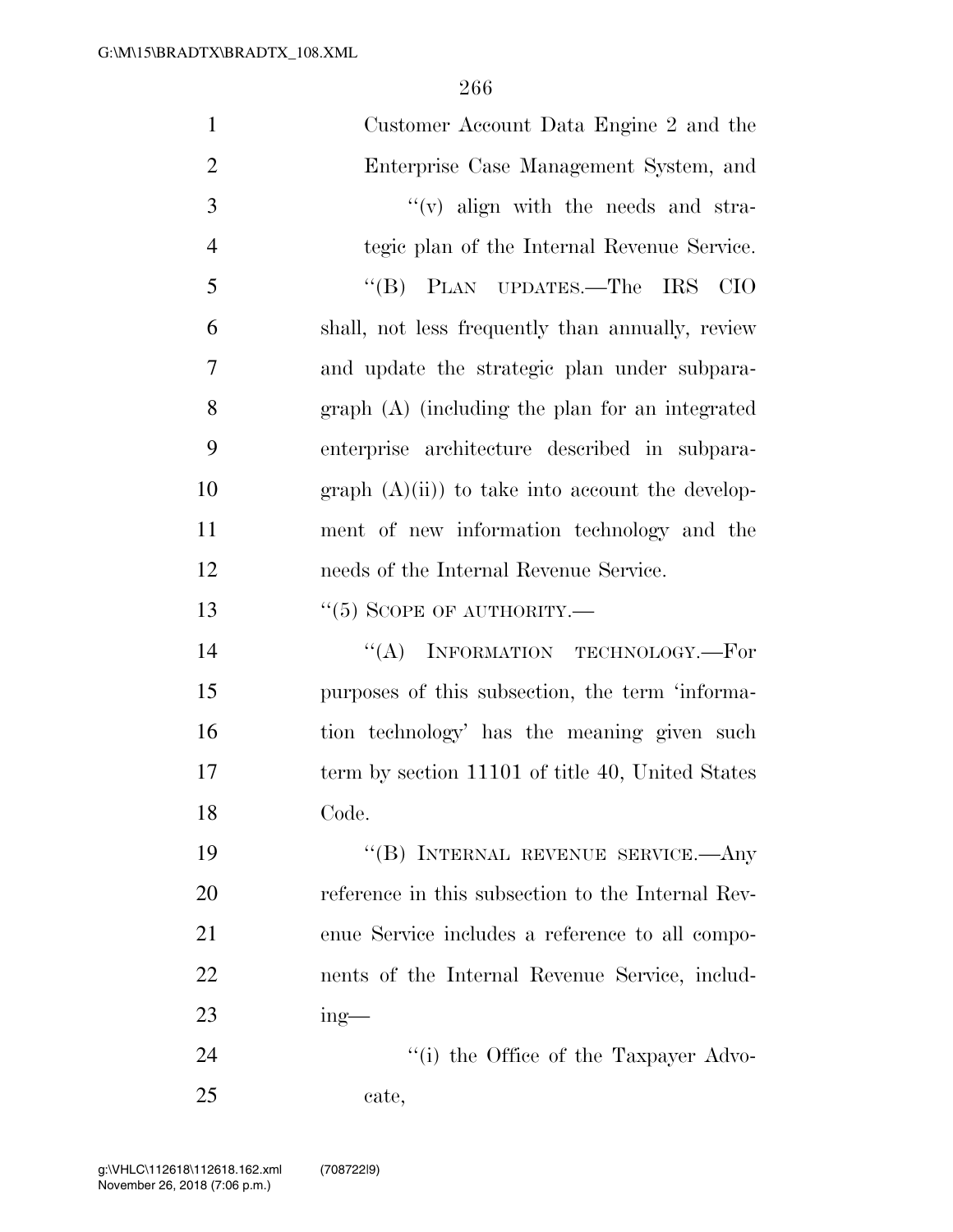| $\mathbf{1}$   | "(ii) the Criminal Investigation Divi-                 |
|----------------|--------------------------------------------------------|
| $\overline{2}$ | sion of the Internal Revenue Service, and              |
| 3              | "(iii) except as otherwise provided by                 |
| $\overline{4}$ | the Secretary with respect to information              |
| 5              | technology related to matters described in             |
| 6              | subsection $(b)(3)(B)$ , the Office of the             |
| 7              | Chief Counsel.".                                       |
| 8              | (b) INDEPENDENT VERIFICATION AND VALIDATION            |
| 9              | OF THE CUSTOMER ACCOUNT DATA ENGINE 2 AND EN-          |
| 10             | TERPRISE CASE MANAGEMENT SYSTEM.-                      |
| 11             | (1) IN GENERAL.—The Commissioner of the In-            |
| 12             | ternal Revenue Service shall enter into a contract     |
| 13             | with an independent reviewer to verify and validate    |
| 14             | the implementation plans (including the performance    |
| 15             | milestones and cost estimates included in<br>– such    |
| 16             | plans) developed for the Customer Account Data         |
| 17             | Engine 2 and the Enterprise Case Management Sys-       |
| 18             | tem.                                                   |
| 19             | (2) DEADLINE FOR COMPLETION.—Such con-                 |
| 20             | tract shall require that such verification and valida- |
| 21             | tion be completed not later than the date which is     |
| 22             | 1 year after the date of the enactment of this Act.    |
| 23             | $(3)$ APPLICATION TO PHASES OF CADE 2.—                |
| 24             | (A) IN GENERAL.—Paragraphs $(1)$ and $(2)$             |
| 25             | shall not apply to phase 1 of the Customer Ac-         |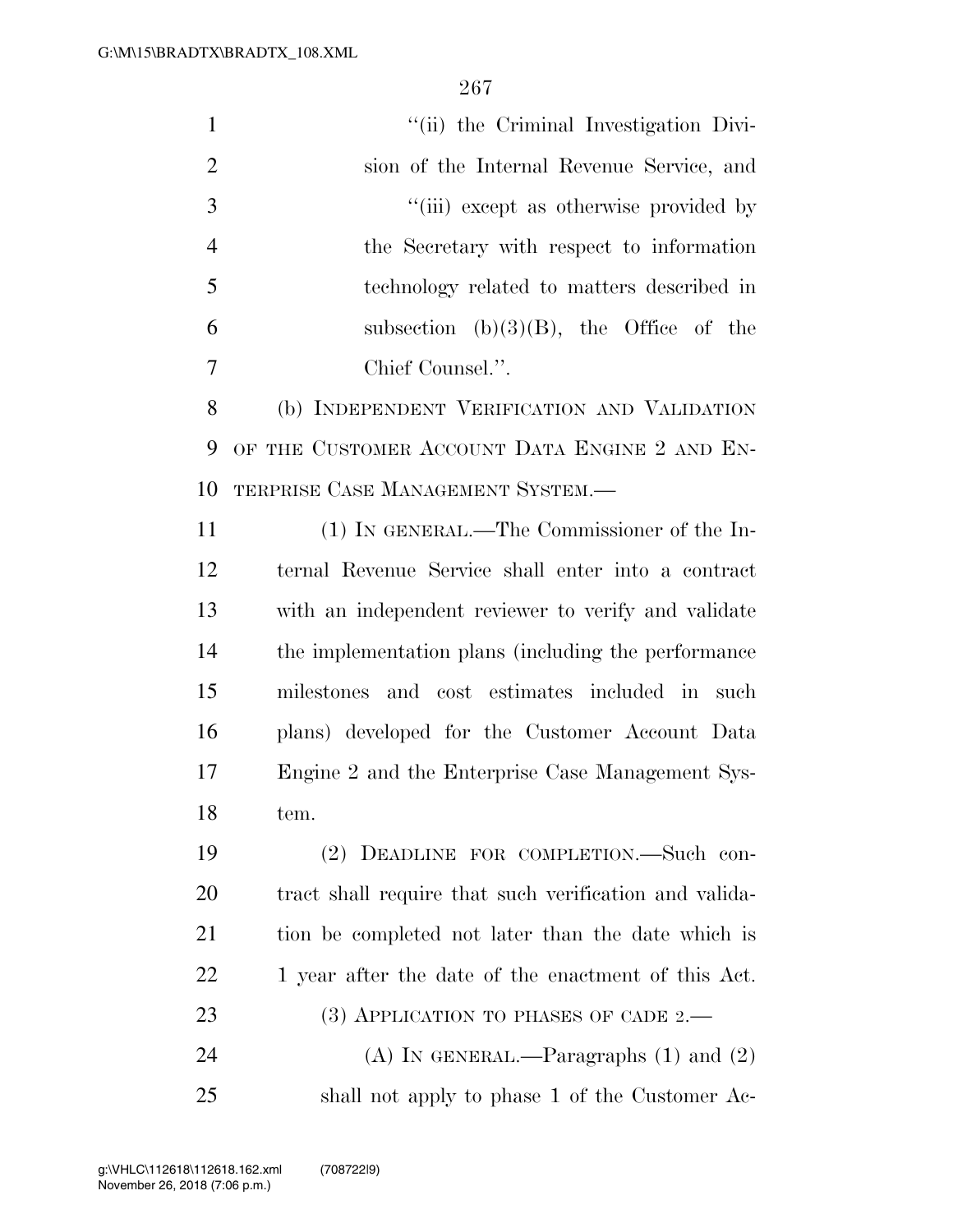| count Data Engine 2 and shall apply separately |
|------------------------------------------------|
| to each other phase.                           |

 (B) DEADLINE FOR COMPLETING PLANS.—Not later than 1 year after the date of the enactment of this Act, the Commissioner of the Internal Revenue Service shall complete the development of plans for all phases of the Cus-tomer Account Data Engine 2.

 (C) DEADLINE FOR COMPLETION OF VERIFICATION AND VALIDATION OF PLANS.—In 11 the case of any phase after phase 2 of the Cus- tomer Account Data Engine 2, paragraph (2) shall be applied by substituting ''the date on which the plan for such phase was completed'' for ''the date of the enactment of this Act''.

 (c) COORDINATION OF IRS CIO AND CHIEF PRO- CUREMENT OFFICER OF THE INTERNAL REVENUE SERV-ICE.—

 (1) IN GENERAL.—The Chief Procurement Offi-cer of the Internal Revenue Service shall—

 (A) identify all significant IRS information technology acquisitions and provide written no- tification to the Internal Revenue Service Chief Information Officer (hereafter referred to in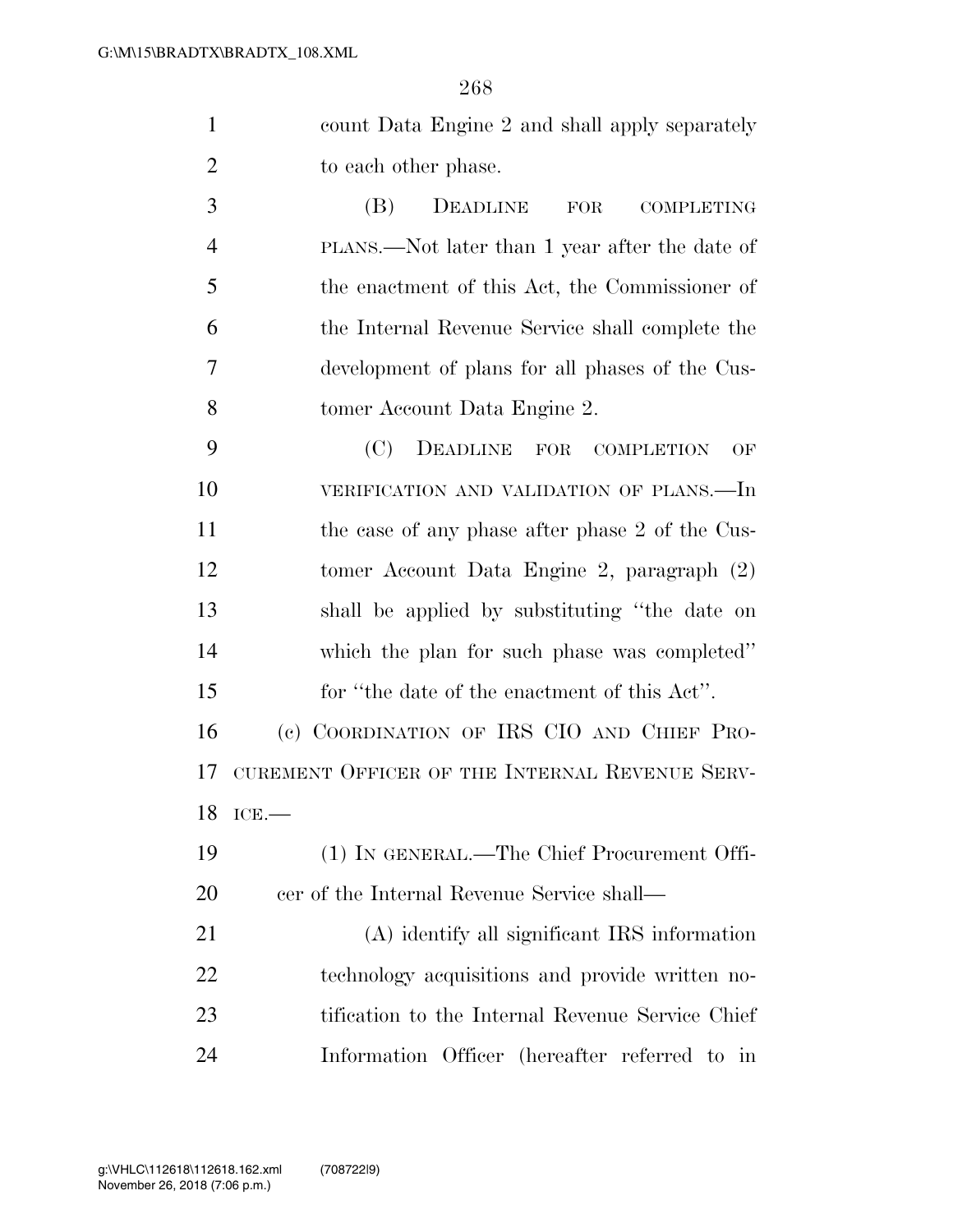| $\mathbf{1}$   | this subsection as the "IRS CIO") of each such         |
|----------------|--------------------------------------------------------|
| $\overline{2}$ | acquisition in advance of such acquisition, and        |
| 3              | (B) regularly consult with the IRS CIO re-             |
| $\overline{4}$ | garding acquisitions of information technology         |
| 5              | for the Internal Revenue Service, including            |
| 6              | meeting with the IRS CIO regarding such ac-            |
| 7              | quisitions upon request.                               |
| 8              | SIGNIFICANT IRS INFORMATION<br>(2)<br>TECH-            |
| 9              | NOLOGY ACQUISITIONS.—For purposes of this sub-         |
| 10             | section, the term "significant IRS information tech-   |
| 11             | nology acquisitions" means—                            |
| 12             | (A) any acquisition of information tech-               |
| 13             | nology for the Internal Revenue Service in ex-         |
| 14             | cess of $$1,000,000$ , and                             |
| 15             | (B) such other acquisitions of information             |
| 16             | technology for the Internal Revenue Service (or        |
| 17             | categories of such acquisitions) as the IRS CIO,       |
| 18             | in consultation with the Chief Procurement Of-         |
| 19             | ficer of the Internal Revenue Service, may iden-       |
| 20             | tify.                                                  |
| 21             | (3) SCOPE.—Terms used in this subsection               |
| <u>22</u>      | which are also used in section $7803(f)$ of the Inter- |
| 23             | nal Revenue Code of 1986 (as amended by sub-           |
| 24             | section (a)) shall have the same meaning as when       |
| 25             | used in such section.                                  |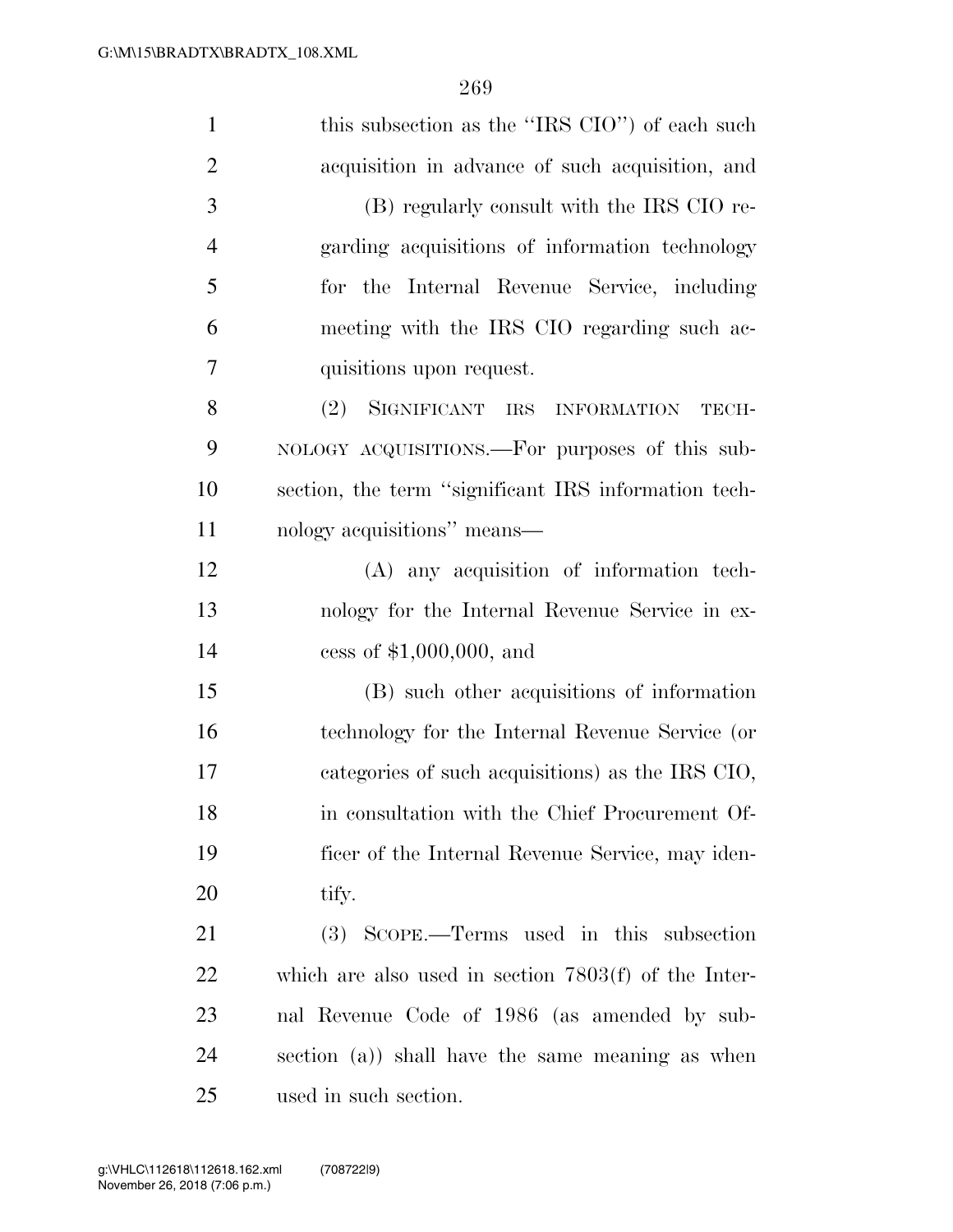#### **SEC. 2102. DEVELOPMENT OF ONLINE ACCOUNTS AND POR-**

### **TALS.**

 (a) IN GENERAL.—The Secretary of the Treasury or the Secretary's delegate (hereafter referred to in this sec-tion as the ''Secretary'') shall—

 (1) develop secure individualized online ac- counts to provide services to taxpayers and their designated return preparers, including obtaining tax- payer information, making payment of taxes, shar- ing documentation, and (to the extent feasible) ad-dressing and correcting issues, and

 (2) develop a process for the acceptance of tax forms, and supporting documentation, in digital or other electronic format.

 (b) ELECTRONIC SERVICES TREATED AS SUPPLE- MENTAL; APPLICATION OF SECURITY STANDARDS.—The Secretary shall ensure that the processes described in sub-section (a)—

 (1) are a supplement to, and not a replacement 20 for, other services provided by the Internal Revenue Service to taxpayers, including face-to-face taxpayer assistance and services provided by phone, and

 (2) comply with applicable security standards and guidelines.

 (c) PROCESS FOR DEVELOPING ONLINE AC-COUNTS.—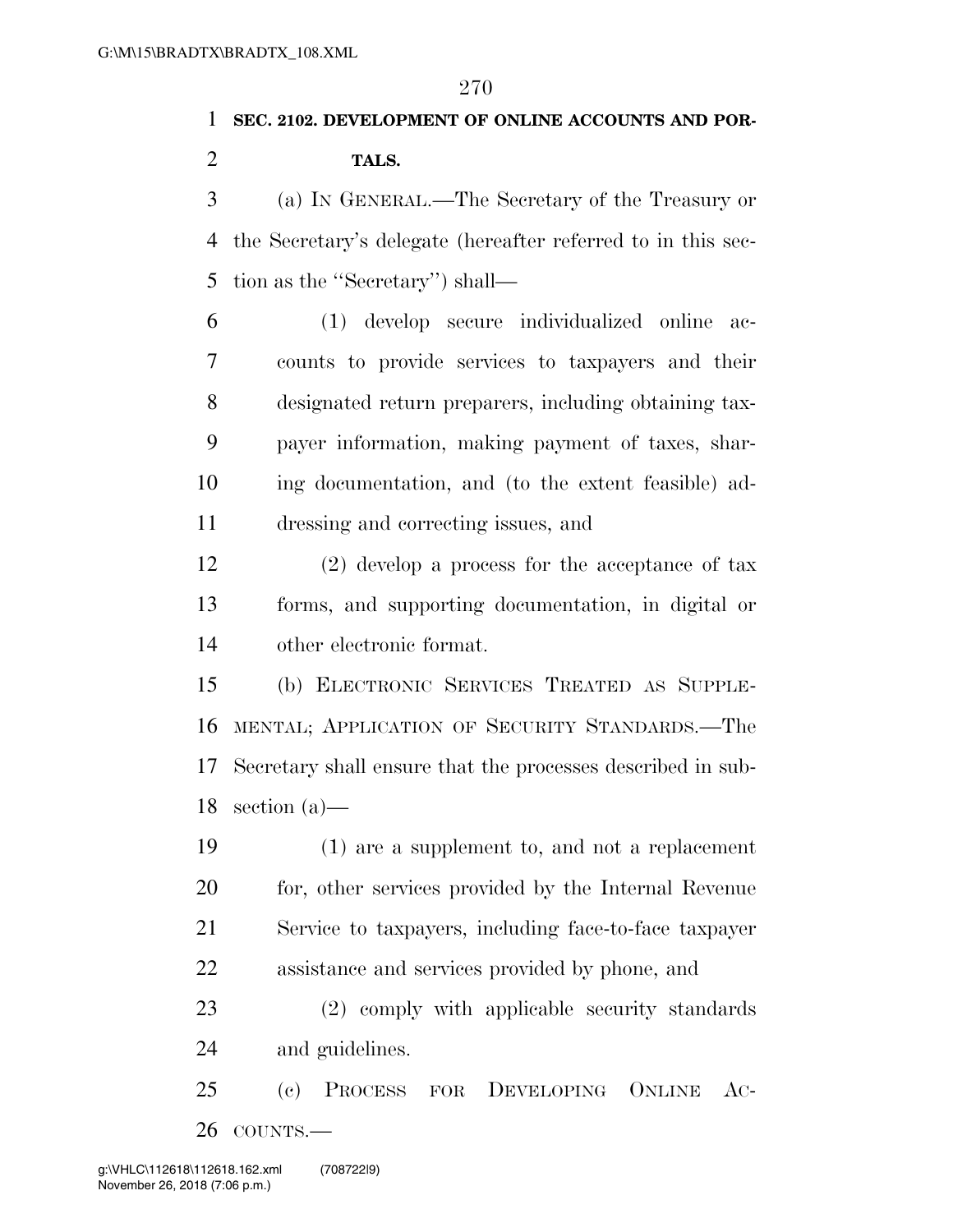(1) DEVELOPMENT OF PLAN.—Not later than 1 year after the date of the enactment of this Act, the Secretary shall submit to Congress a written report describing the Secretary's plan for developing the se- cure individualized online accounts described in sub-6 section (a)(1). Such plan shall address the feasibility of taxpayers addressing and correcting issues through such accounts and whether access to such accounts should be restricted and in what manner. (2) DEADLINE.—The Secretary shall make every reasonable effort to make the secure individ- ualized online accounts described in subsection (a)(1) available to taxpayers by December 31, 2023. **SEC. 2103. INTERNET PLATFORM FOR FORM 1099 FILINGS.**  (a) IN GENERAL.—Not later than January 1, 2023, the Secretary of the Treasury or the Secretary's delegate (hereafter referred to in this section as the ''Secretary'') shall make available an Internet website or other elec- tronic media, with a user interface and functionality simi- lar to the Business Services Online Suite of Services pro- vided by the Social Security Administration, that will pro- vide access to resources and guidance provided by the In- ternal Revenue Service and will allow persons to— (1) prepare and file Forms 1099,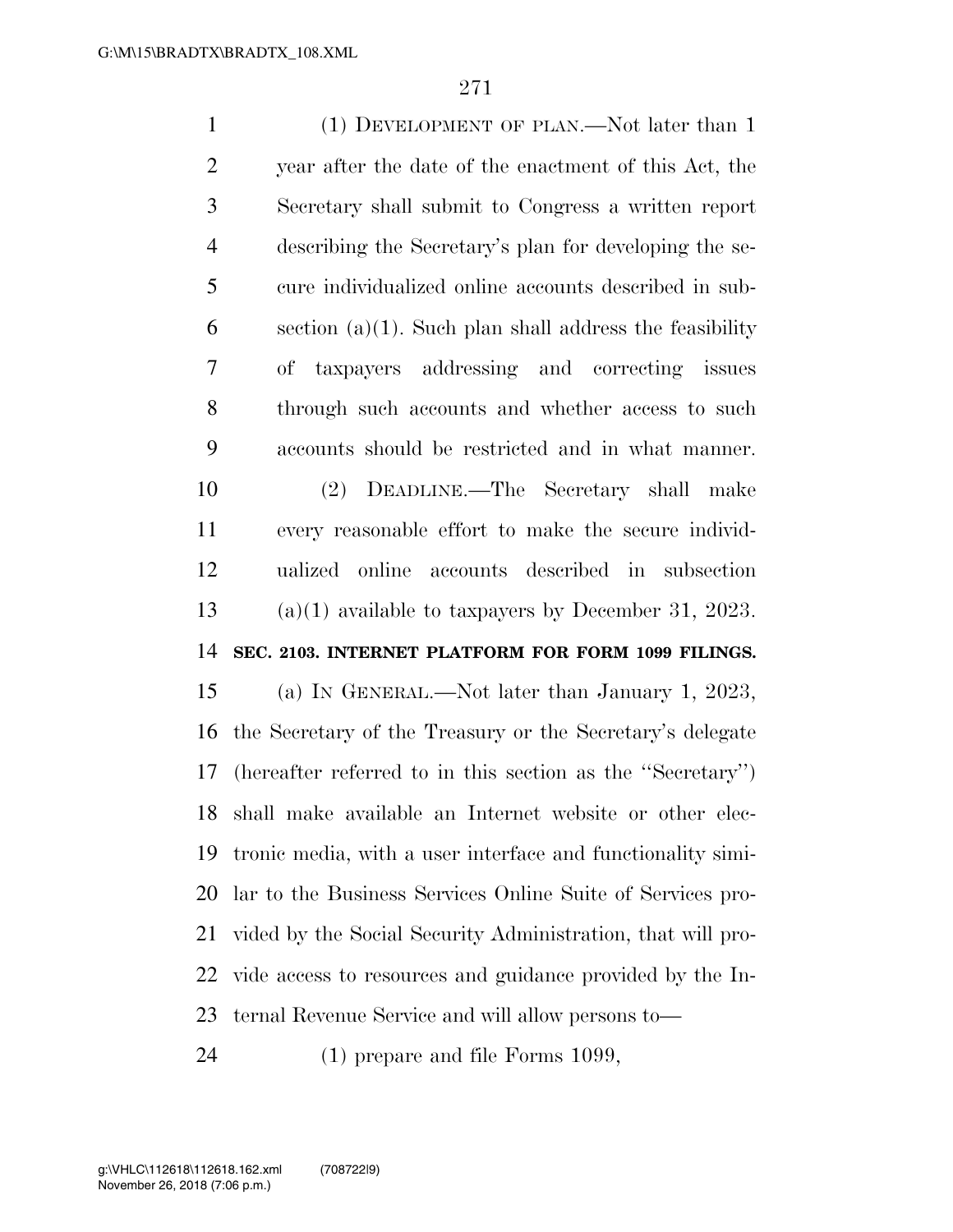(2) prepare Forms 1099 for distribution to re-

 cipients other than the Internal Revenue Service, and (3) maintain a record of completed and sub- mitted Forms 1099. (b) ELECTRONIC SERVICES TREATED AS SUPPLE- MENTAL; APPLICATION OF SECURITY STANDARDS.—The Secretary shall ensure that the services described in sub- section (a)— (1) are a supplement to, and not a replacement for, other services provided by the Internal Revenue Service to taxpayers, and (2) comply with applicable security standards and guidelines. **SEC. 2104. STREAMLINED CRITICAL PAY AUTHORITY FOR INFORMATION TECHNOLOGY POSITIONS.**  (a) IN GENERAL.—Subchapter A of chapter 80 is amended by adding at the end the following new section: **''SEC. 7812. STREAMLINED CRITICAL PAY AUTHORITY FOR INFORMATION TECHNOLOGY POSITIONS.**  ''In the case of any position which is critical to the functionality of the information technology operations of the Internal Revenue Service— 24 "(1) section 9503 of title 5, United States Code, shall be applied—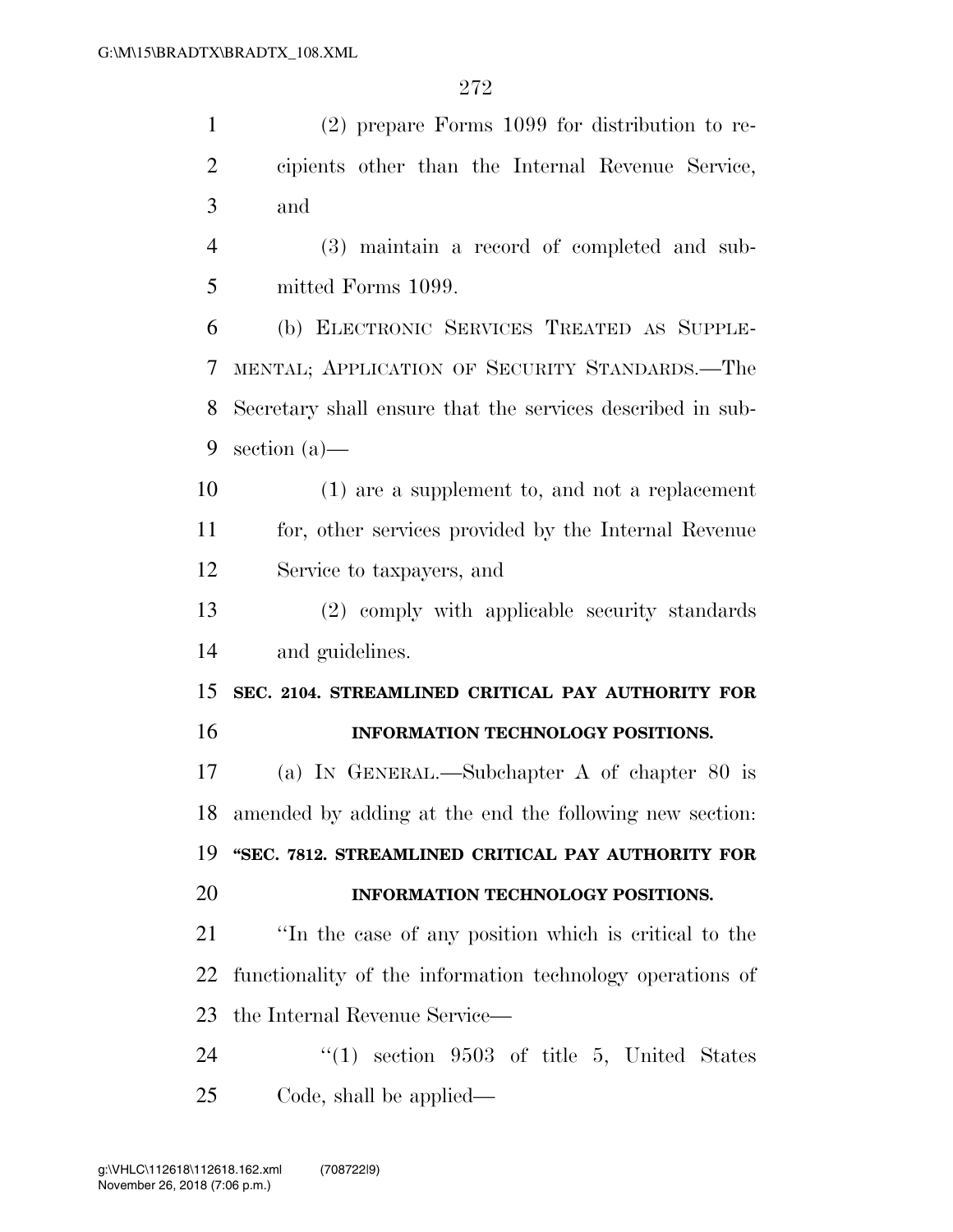| $\mathbf{1}$   | "(A) by substituting 'during the period be-           |
|----------------|-------------------------------------------------------|
| $\overline{2}$ | ginning on the date of the enactment of section       |
| 3              | 7812 of the Internal Revenue Code of 1986,            |
| $\overline{4}$ | and ending on September 30, 2023' for 'Before         |
| 5              | September 30, 2013 in subsection $(a)$ ,              |
| 6              | "(B) without regard to subparagraph $(B)$             |
| 7              | of subsection $(a)(1)$ , and                          |
| 8              | $\lq\lq$ (C) by substituting 'the date of the enact-  |
| 9              | ment of the Taxpayer First Act of 2018' for           |
| 10             | 'June 1, 1998' in subsection $(a)(6)$ ,               |
| 11             | $(2)$ section 9504 of such title 5 shall be ap-       |
| 12             | plied by substituting 'During the period beginning    |
| 13             | on the date of the enactment of section 7812 of the   |
| 14             | Internal Revenue Code of 1986, and ending on Sep-     |
| 15             | tember 30, $2023'$ for 'Before September 30, $2013'$  |
| 16             | each place it appears in subsections (a) and (b), and |
| 17             | $(3)$ section 9505 of such title shall be ap-         |
| 18             | plied-                                                |
| 19             | "(A) by substituting 'During the period be-           |
| 20             | ginning on the date of the enactment of section       |
| 21             | 7812 of the Internal Revenue Code of 1986,            |
| 22             | and ending on September 30, 2023' for 'Before         |
| 23             | September 30, $2013'$ in subsection (a), and          |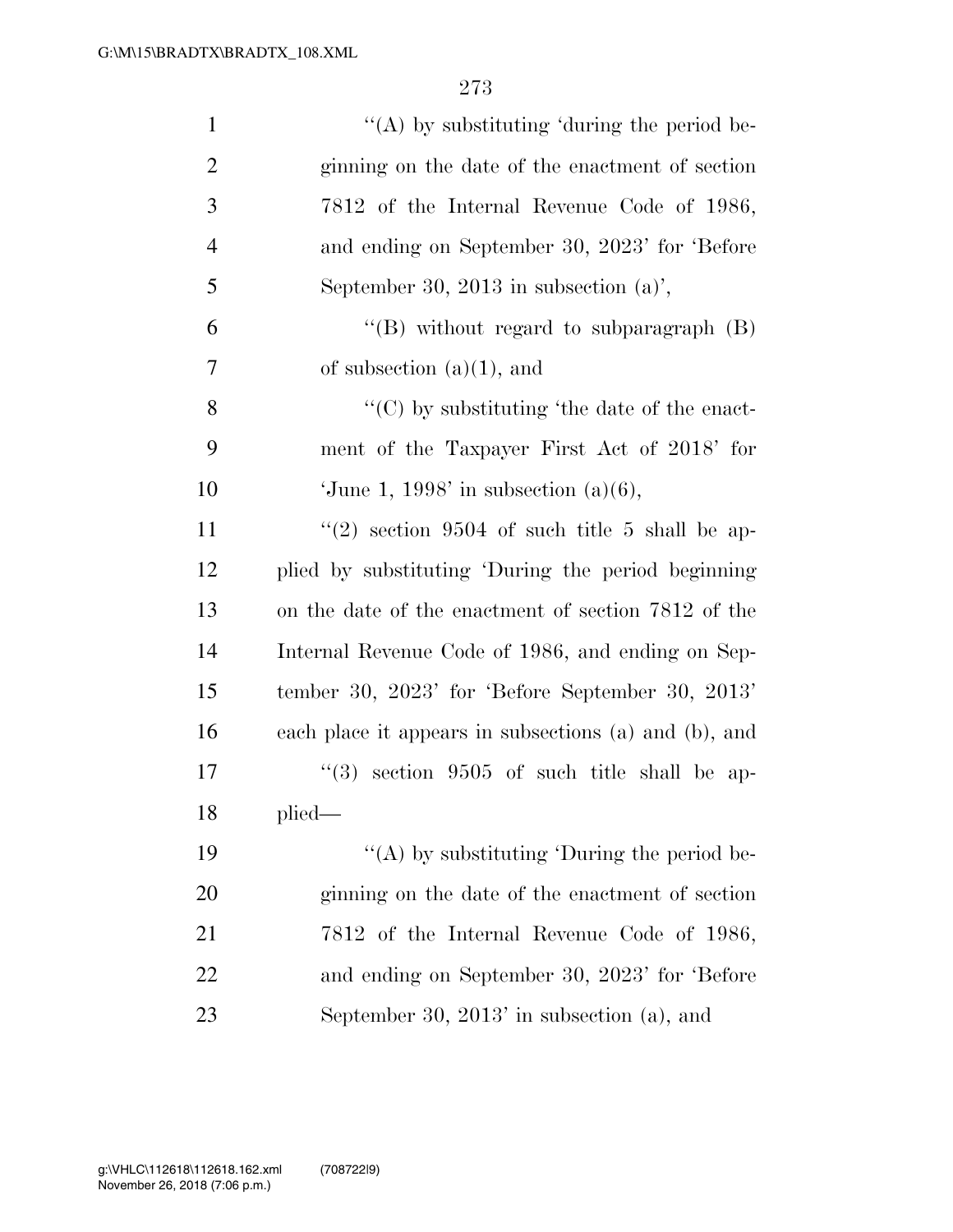| $\mathbf{1}$   | $\lq\lq$ by substituting 'the information tech-                                             |
|----------------|---------------------------------------------------------------------------------------------|
| $\overline{2}$ | nology operations' for 'significant functions' in                                           |
| 3              | subsection $(a)$ .".                                                                        |
| $\overline{4}$ | (b) CLERICAL AMENDMENT.—The table of sections                                               |
| 5              | for subchapter $A$ of chapter $80$ is amended by adding at                                  |
| 6              | the end the following new item:                                                             |
|                | "Sec. 7812. Streamlined critical pay authority for information technology posi-<br>tions.". |
| $\overline{7}$ | Subtitle C-Modernization of Con-                                                            |
| 8              | sent-based Income Verification                                                              |
| 9              | <b>System</b>                                                                               |
| 10             | SEC. 2201. DISCLOSURE OF TAXPAYER INFORMATION FOR                                           |
| 11             | THIRD-PARTY INCOME VERIFICATION.                                                            |
| 12             | (a) IN GENERAL.—Not later than 1 year after the                                             |
| 13             | close of the 2-year period described in subsection $(d)(1)$ ,                               |
| 14             | the Secretary of the Treasury or the Secretary's delegate                                   |
| 15             | (hereafter referred to in this section as the "Secretary")                                  |
| 16             | shall implement a program to ensure that any qualified                                      |
| 17             | disclosure-                                                                                 |
| 18             | (1) is fully automated and accomplished                                                     |
| 19             | through the Internet, and                                                                   |
| 20             | $(2)$ is accomplished in as close to real-time as                                           |
| 21             | is practicable.                                                                             |
| 22             | (b) QUALIFIED DISCLOSURE.—For purposes of this                                              |
| 23             | section, the term "qualified disclosure" means a disclosure                                 |

under section 6103(c) of the Internal Revenue Code of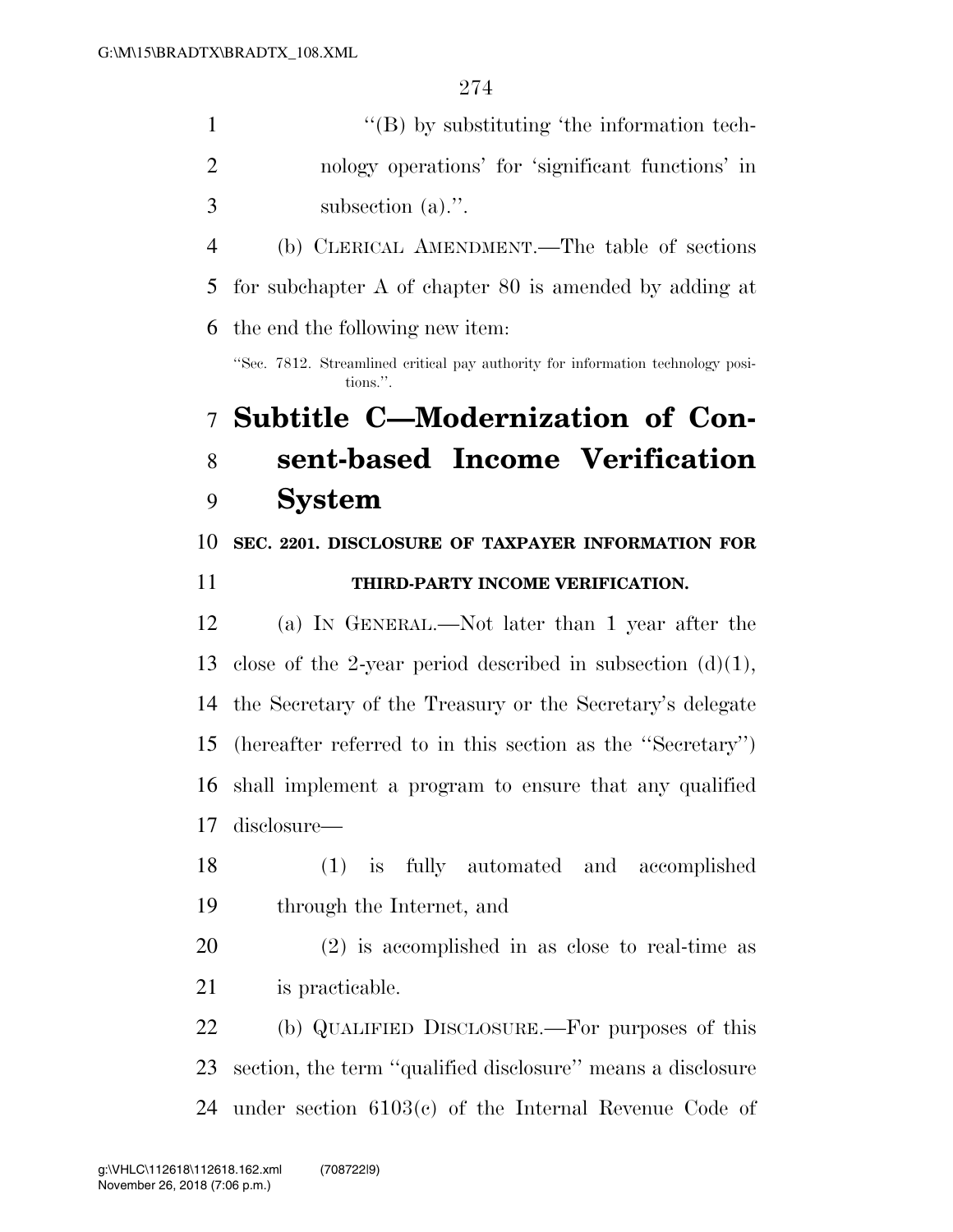1986 of returns or return information by the Secretary to a person seeking to verify the income or creditworthi- ness of a taxpayer who is a borrower in the process of a loan application.

 (c) APPLICATION OF SECURITY STANDARDS.—The Secretary shall ensure that the program described in sub- section (a) complies with applicable security standards and guidelines.

(d) USER FEE.—

 (1) IN GENERAL.—During the 2-year period be- ginning on the first day of the 6th calendar month beginning after the date of the enactment of this Act, the Secretary shall assess and collect a fee for qualified disclosures (in addition to any other fee as- sessed and collected for such disclosures) at such rates as the Secretary determines are sufficient to cover the costs related to implementing the program described in subsection (a), including the costs of any necessary infrastructure or technology.

 (2) DEPOSIT OF COLLECTIONS.—Amounts re- ceived from fees assessed and collected under para- graph (1) shall be deposited in, and credited to, an account solely for the purpose of carrying out the activities described in subsection (a). Such amounts shall be available to carry out such activities without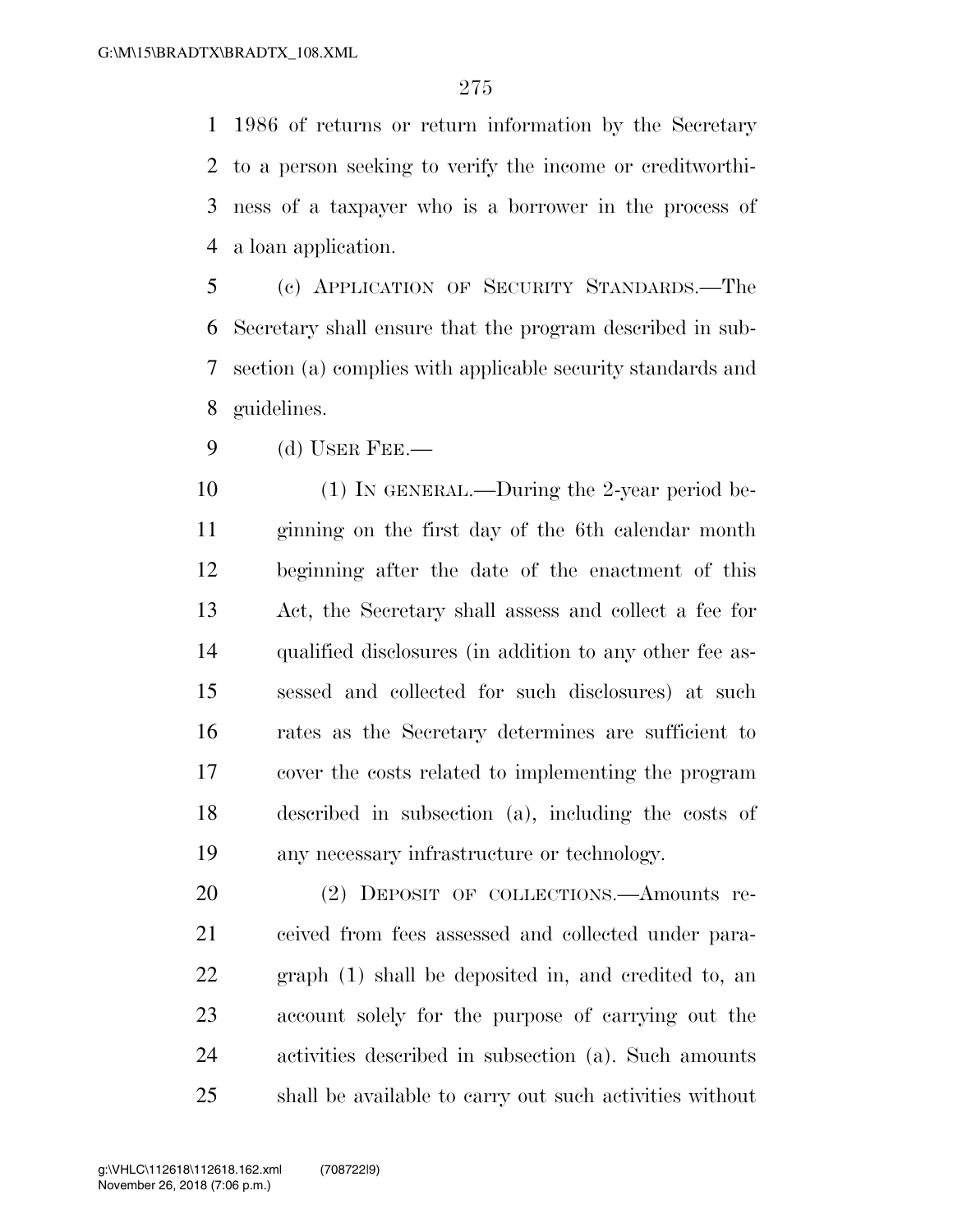need of further appropriation and without fiscal year limitation.

### **SEC. 2202. LIMIT REDISCLOSURES AND USES OF CONSENT- BASED DISCLOSURES OF TAX RETURN INFOR-MATION.**

6 (a) IN GENERAL.—Section  $6103(c)$  is amended by adding at the end the following: ''Persons designated by the taxpayer under this subsection to receive return infor- mation shall not use the information for any purpose other than the express purpose for which consent was granted and shall not disclose return information to any other per- son without the express permission of, or request by, the taxpayer.''.

 (b) APPLICATION OF PENALTIES.—Section 15  $6103(a)(3)$  is amended by inserting "subsection (c)," after ''return information under''.

 (c) EFFECTIVE DATE.—The amendments made by this section shall apply to disclosures made after the date of the enactment of this Act.

# **Subtitle D—Expanded Use of Electronic Systems**

### **SEC. 2301. ELECTRONIC FILING OF RETURNS.**

23 (a) IN GENERAL.—Section  $6011(e)(2)(A)$  is amended by striking ''250'' and inserting ''the applicable number of''.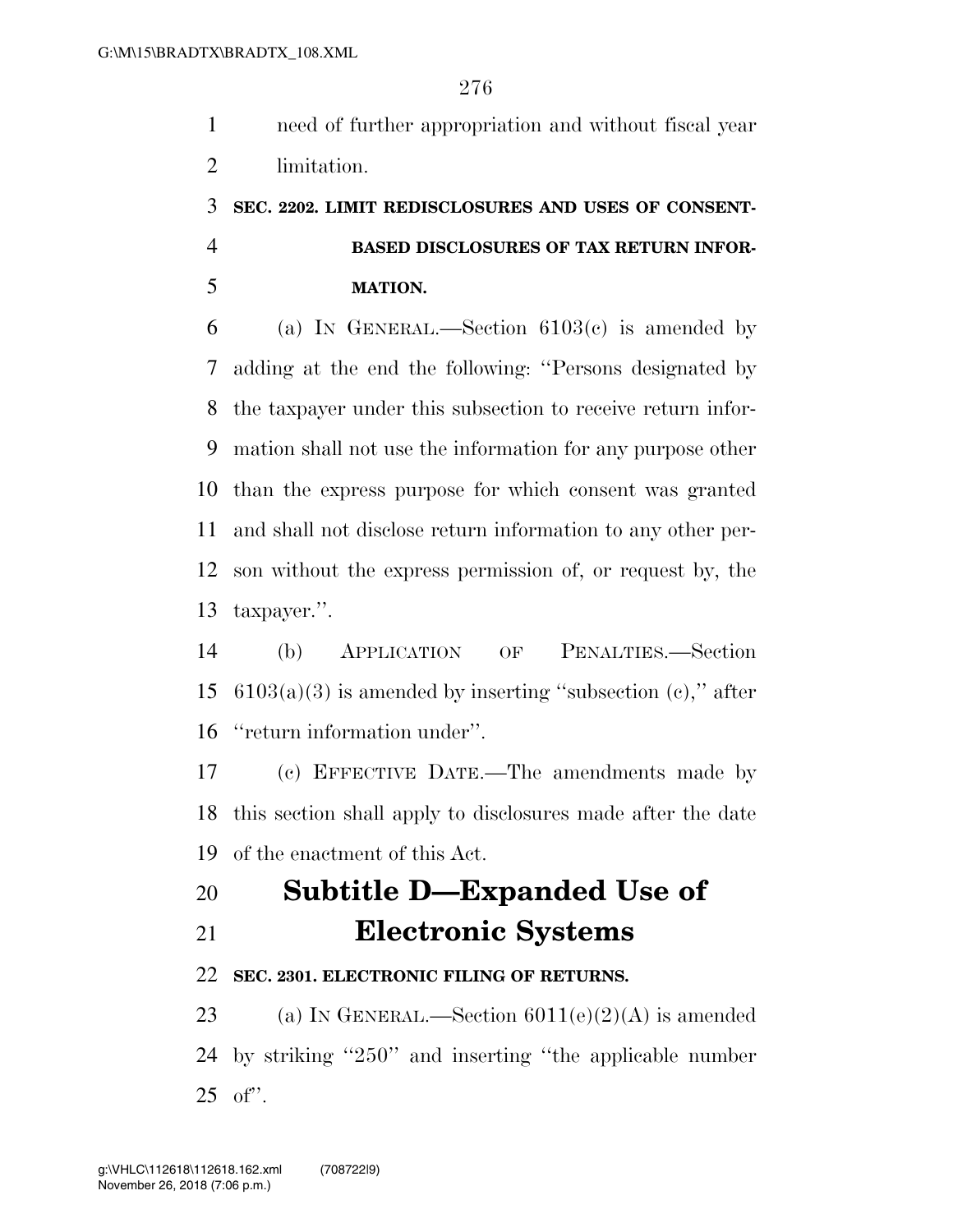| 1  | (b) APPLICABLE NUMBER.—Section $6011(e)$ is              |
|----|----------------------------------------------------------|
| 2  | amended by striking paragraph (5) and inserting the fol- |
| 3  | lowing new paragraphs:                                   |
| 4  | $\cdot\cdot$ (5) APPLICABLE NUMBER.—                     |
| 5  | "(A) IN GENERAL.—For purposes of para-                   |
| 6  | graph $(2)(A)$ , the applicable number shall be—         |
| 7  | "(i) except as provided in subpara-                      |
| 8  | graph (B), in the case of calendar years                 |
| 9  | before 2020, 250,                                        |
| 10 | "(ii) in the case of calendar year                       |
| 11 | 2020, 100, and                                           |
| 12 | "(iii) in the case of calendar years                     |
| 13 | after 2020, 10.                                          |
| 14 | "(B) SPECIAL RULE FOR PARTNERSHIPS                       |
| 15 | FOR 2018 AND 2019.—In the case of a partner-             |
| 16 | ship, for any calendar year before 2020, the ap-         |
| 17 | plicable number shall be—                                |
| 18 | $\lq($ i) in the case of calendar year 2018,             |
| 19 | $200$ , and                                              |
| 20 | "(ii) in the case of calendar year                       |
| 21 | 2019, 150.                                               |
| 22 | "(6) PARTNERSHIPS REQUIRED TO FILE ON                    |
| 23 | MAGNETIC MEDIA.—Notwithstanding paragraph                |
| 24 | $(2)(A)$ , the Secretary shall require partnerships hav- |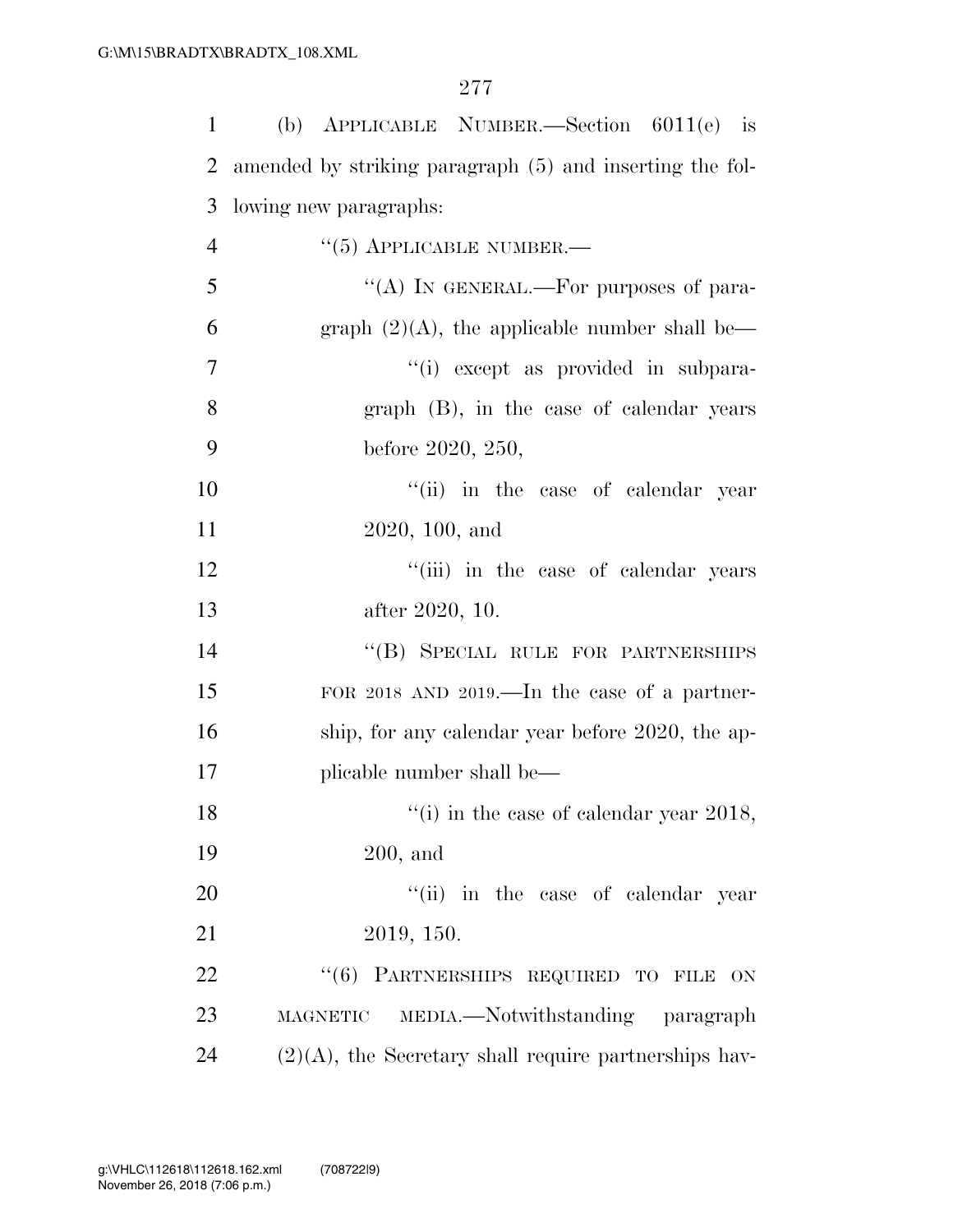ing more than 100 partners to file returns on mag-netic media.''.

 (c) RETURNS FILED BY A TAX RETURN PRE- PARER.—Section 6011(e)(3) is amended by adding at the end the following new subparagraph:

 ''(D) EXCEPTION FOR CERTAIN PRE- PARERS LOCATED IN AREAS WITHOUT INTER- NET ACCESS.—The Secretary may waive the re- quirement of subparagraph (A) if the Secretary determines, on the basis of an application by the tax return preparer, that the preparer can- not meet such requirement by reason of being located in a geographic area which does not have access to internet service (other than dial-up or satellite service).''.

 (d) EFFECTIVE DATE.—The amendments made by this section shall take effect on the date of the enactment of this Act.

 **SEC. 2302. UNIFORM STANDARDS FOR THE USE OF ELEC- TRONIC SIGNATURES FOR DISCLOSURE AU- THORIZATIONS TO, AND OTHER AUTHORIZA- TIONS OF, PRACTITIONERS.**  Section 6061(b)(3) is amended to read as follows: 24 "(3) PUBLISHED GUIDANCE.—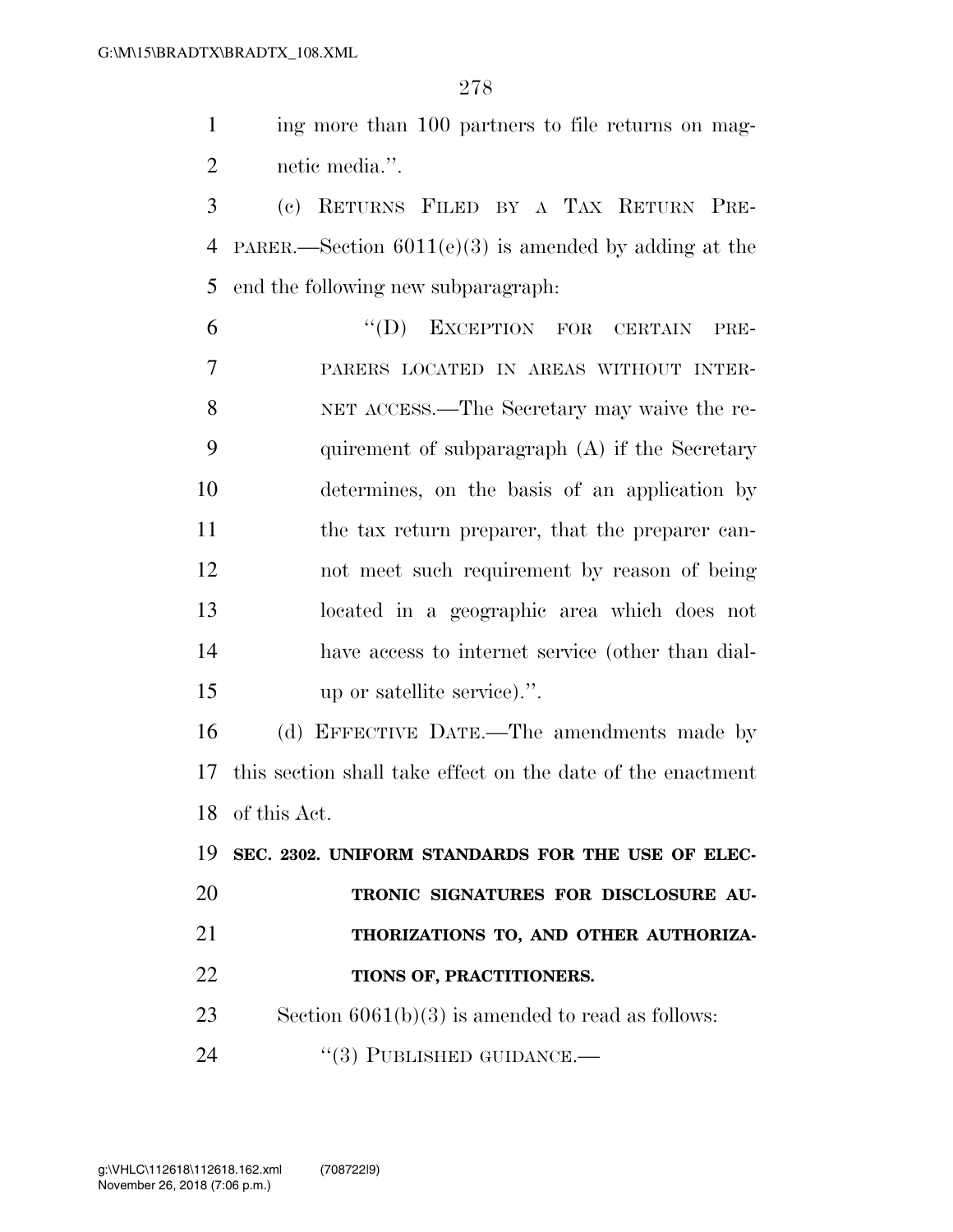1 ''(A) In GENERAL.—The Secretary shall publish guidance as appropriate to define and implement any waiver of the signature require- ments or any method adopted under paragraph (1).

6 "(B) ELECTRONIC SIGNATURES FOR DIS- CLOSURE AUTHORIZATIONS TO, AND OTHER AU- THORIZATIONS OF, PRACTITIONERS.—Not later than 6 months after the date of the enactment of this subparagraph, the Secretary shall pub- lish guidance to establish uniform standards and procedures for the acceptance of taxpayers' signatures appearing in electronic form with re- spect to any request for disclosure of a tax- payer's return or return information under sec- tion  $6103(c)$  to a practitioner or any power of attorney granted by a taxpayer to a practi-tioner.

 ''(C) PRACTITIONER.—For purposes of subparagraph (B), the term 'practitioner' means any individual in good standing who is regulated under section 330 of title 31, United States Code.''.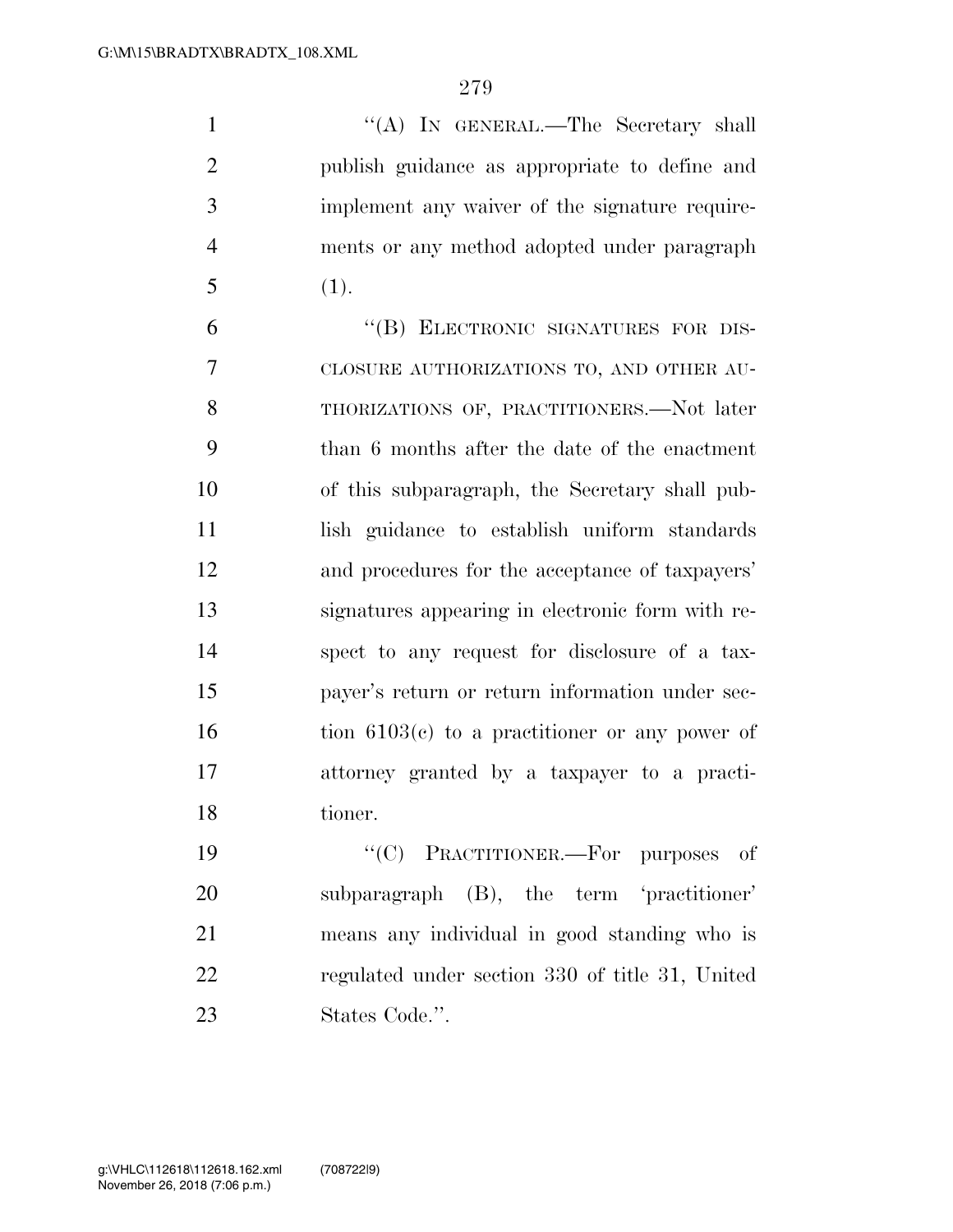### **SEC. 2303. PAYMENT OF TAXES BY DEBIT AND CREDIT CARDS.**

 Section 6311(d)(2) is amended by adding at the end the following: ''The preceding sentence shall not apply to the extent that the Secretary ensures that any such fee or other consideration is fully recouped by the Secretary in the form of fees paid to the Secretary by persons paying taxes imposed under subtitle A with credit, debit, or charge cards pursuant to such contract. Notwithstanding the preceding sentence, the Secretary shall seek to mini- mize the amount of any fee or other consideration that the Secretary pays under any such contract.''.

# **SEC. 2304. REQUIREMENT THAT ELECTRONICALLY PRE- PARED PAPER RETURNS INCLUDE SCAN-NABLE CODE.**

 (a) IN GENERAL.—Subsection (e) of section 6011, as amended by this Act, is amended by adding at the end the following new paragraph:

19 "(7) SPECIAL RULE FOR RETURNS PREPARED ELECTRONICALLY AND SUBMITTED ON PAPER.—The Secretary shall require that any return of tax which is prepared electronically, but is printed and filed on paper, bear a code which can, when scanned, convert such return to electronic format.''.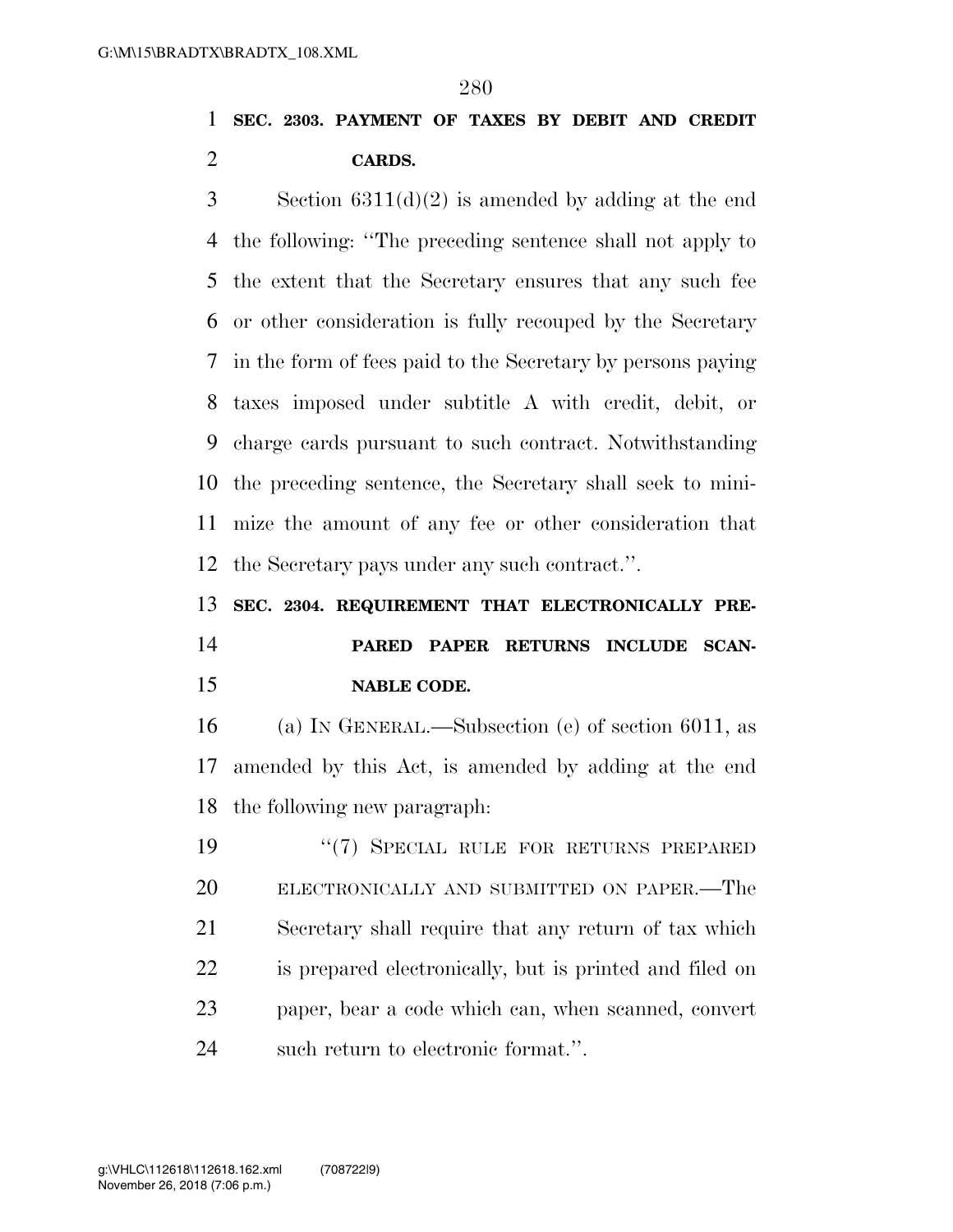(b) CONFORMING AMENDMENT.—Paragraph (1) of 2 section  $6011(e)$  is amended by striking "paragraph  $(3)$ " and inserting ''paragraphs (3) and (7)''.

 (c) EFFECTIVE DATE.—The amendments made by this section shall apply to returns of tax the due date for which (determined without regard to extensions) is after December 31, 2020.

### **SEC. 2305. AUTHENTICATION OF USERS OF ELECTRONIC SERVICES ACCOUNTS.**

 Beginning 180 days after the date of the enactment of this Act, the Secretary of the Treasury (or the Sec- retary's delegate) shall verify the identity of any individual opening an e-Services account with the Internal Revenue Service before such individual is able to use the e-Services tools.

### **Subtitle E—Other Provisions**

**SEC. 2401. REPEAL OF PROVISION REGARDING CERTAIN** 

 **TAX COMPLIANCE PROCEDURES AND RE-PORTS.** 

 Section 2004 of the Internal Revenue Service Re- structuring and Reform Act of 1998 (26 U.S.C. 6012 note) is repealed.

#### **SEC. 2402. COMPREHENSIVE TRAINING STRATEGY.**

 Not later than 1 year after the date of the enactment of this Act, the Commissioner of Internal Revenue shall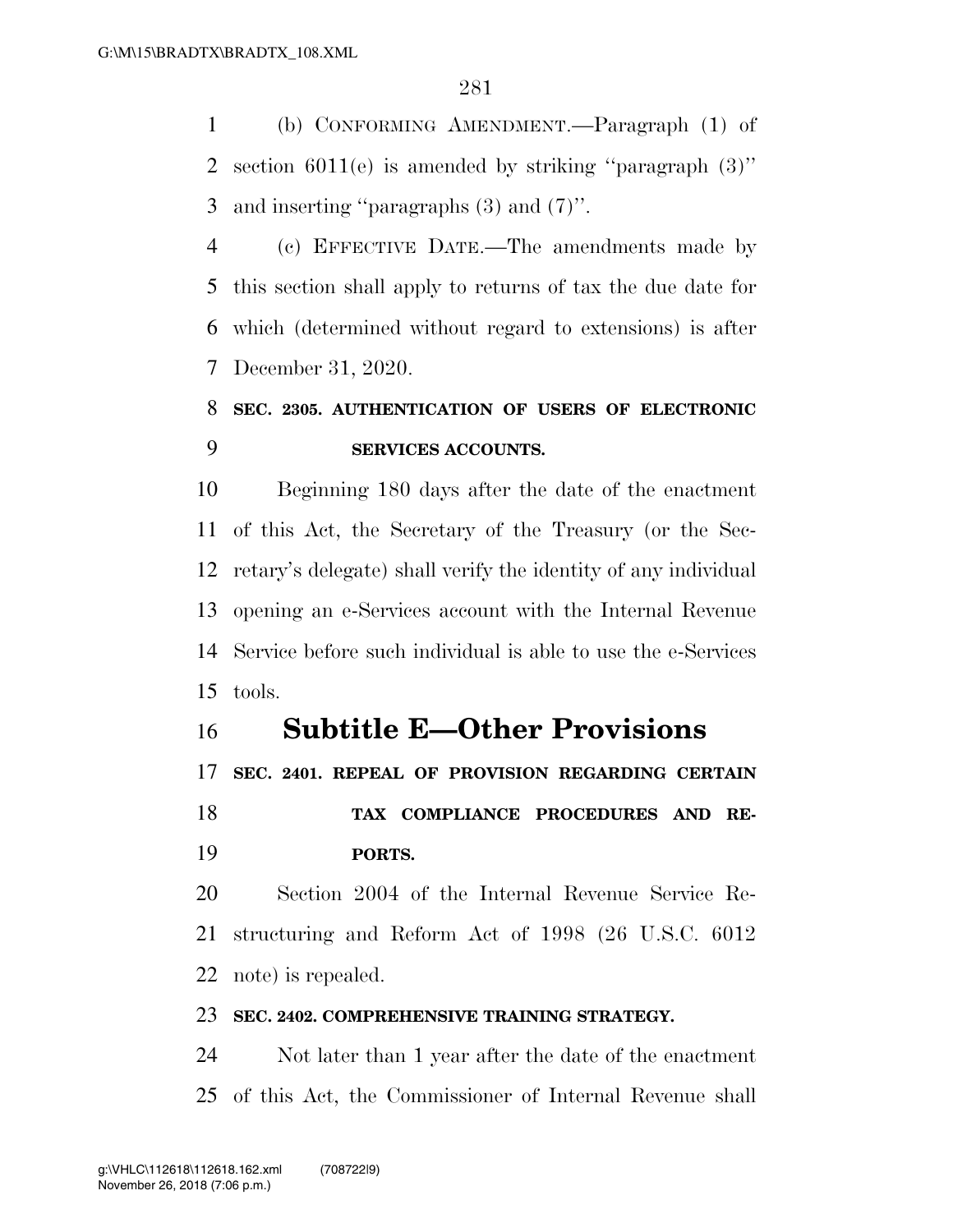| $\mathbf{1}$   | submit to Congress a written report providing a com-       |
|----------------|------------------------------------------------------------|
| $\overline{2}$ | prehensive training strategy for employees of the Internal |
| 3              | Revenue Service, including—                                |
| $\overline{4}$ | $(1)$ a plan to streamline current training proc-          |
| 5              | esses, including an assessment of the utility of fur-      |
| 6              | ther consolidating internal training programs, tech-       |
| 7              | nology, and funding,                                       |
| $8\,$          | $(2)$ a plan to develop annual training regarding          |
| 9              | taxpayer rights, including the role of the Office of       |
| 10             | the Taxpayer Advocate, for employees that interface        |
| 11             | with taxpayers and their managers,                         |
| 12             | (3) a plan to improve technology-based training,           |
| 13             | $(4)$ proposals to-                                        |
| 14             | (A) focus employee training on early, fair,                |
| 15             | and efficient resolution of taxpayer disputes for          |
| 16             | employees that interface with taxpayers and                |
| 17             | their managers, and                                        |
| 18             | (B) ensure consistency of skill development                |
| 19             | and employee evaluation throughout the Inter-              |
| 20             | nal Revenue Service, and                                   |
| 21             | $(5)$ a thorough assessment of the funding nec-            |
| 22             | essary to implement such strategy.                         |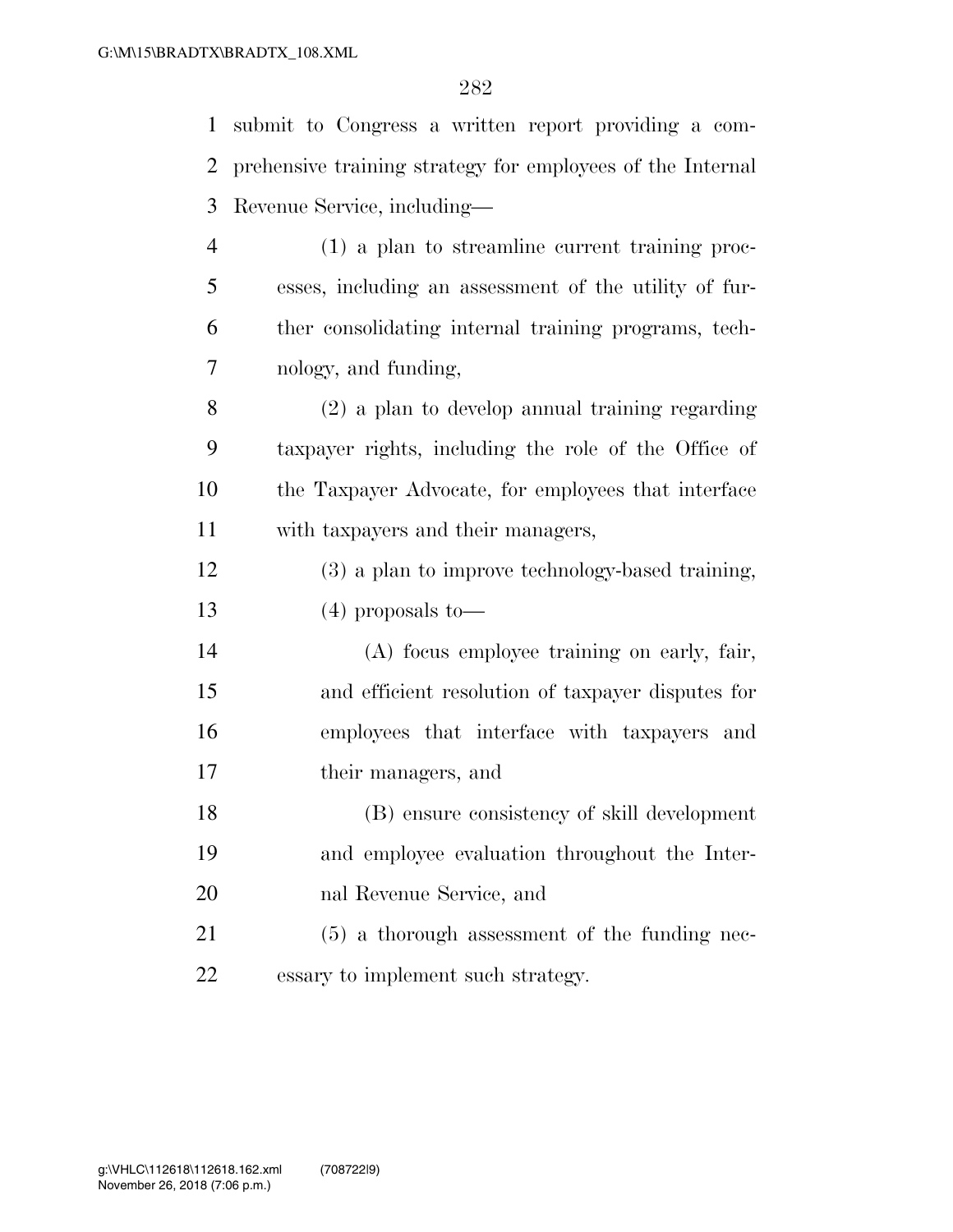# **TITLE III—MISCELLANEOUS PROVISIONS Subtitle A—Reform of Laws Gov- erning Internal Revenue Serv-ice Employees**

**SEC. 3001. ELECTRONIC RECORD RETENTION.** 

(a) RETENTION OF RECORDS.—

 (1) IN GENERAL.—Email records of the Inter- nal Revenue Service shall be retained in an appro- priate electronic system that supports records man- agement and litigation requirements, including the capability to identify, retrieve, and retain the records, in accordance with the requirements de-scribed in paragraph (2).

(2) REQUIREMENTS.—

 (A) PRIOR TO CERTIFICATION.—The Com- missioner of Internal Revenue and the Chief Counsel for the Internal Revenue Service shall retain all email records generated on or after the date of the enactment of this Act and be- fore the date on which the Treasury Inspector General for Tax Administration makes the cer-23 tification under subsection  $(c)(1)$ .

 (B) PRINCIPAL OFFICERS AND SPECIFIED EMPLOYEES.—Not later than December 31,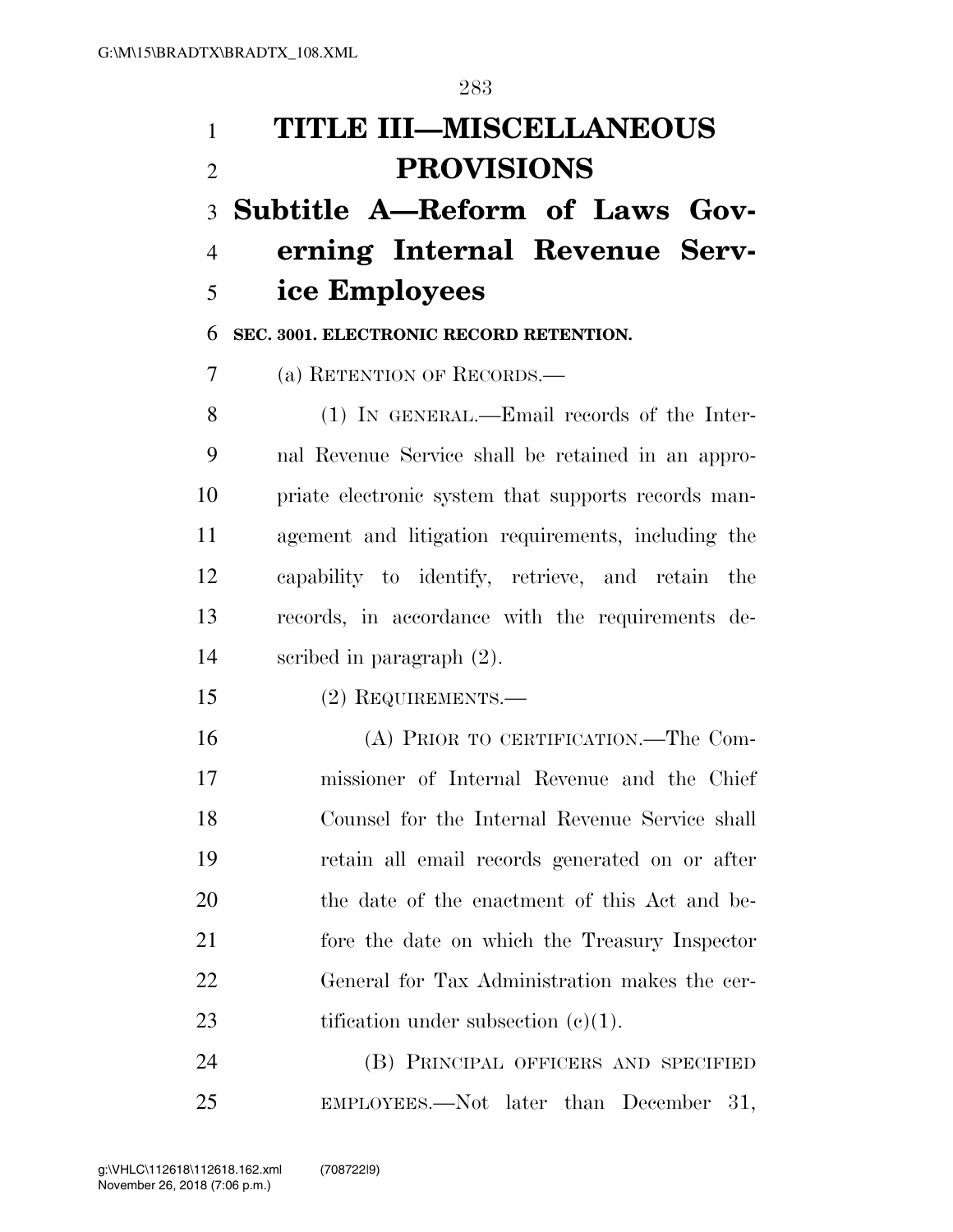2019, the Commissioner of Internal Revenue and the Chief Counsel for the Internal Revenue Service shall maintain email records of all prin- cipal officers and specified employees of the In- ternal Revenue Service for a period of not less than 15 years beginning on the date such record was generated.

 (b) TRANSMISSION OF RECORDS TO THE NATIONAL ARCHIVES.—Not later than 15 years after the date on which an email record of a principal officer or specified employee of the Internal Revenue Service is generated, the Commissioner of Internal Revenue and the Chief Counsel for the Internal Revenue Service shall transfer such email record to the Archivist of the United States.

(c) COMPLIANCE.—

 (1) CERTIFICATION.—On the date that the Treasury Inspector General for Tax Administration determines that the Internal Revenue Service has a program in place that complies with the require-20 ments of subsections  $(a)(2)(B)$  and  $(b)$ , the Treas- ury Inspector General for Tax Administration shall certify to the Committee on Ways and Means of the House of Representatives and the Committee on Fi- nance of the Senate that the Internal Revenue Serv-ice is in compliance with such requirements.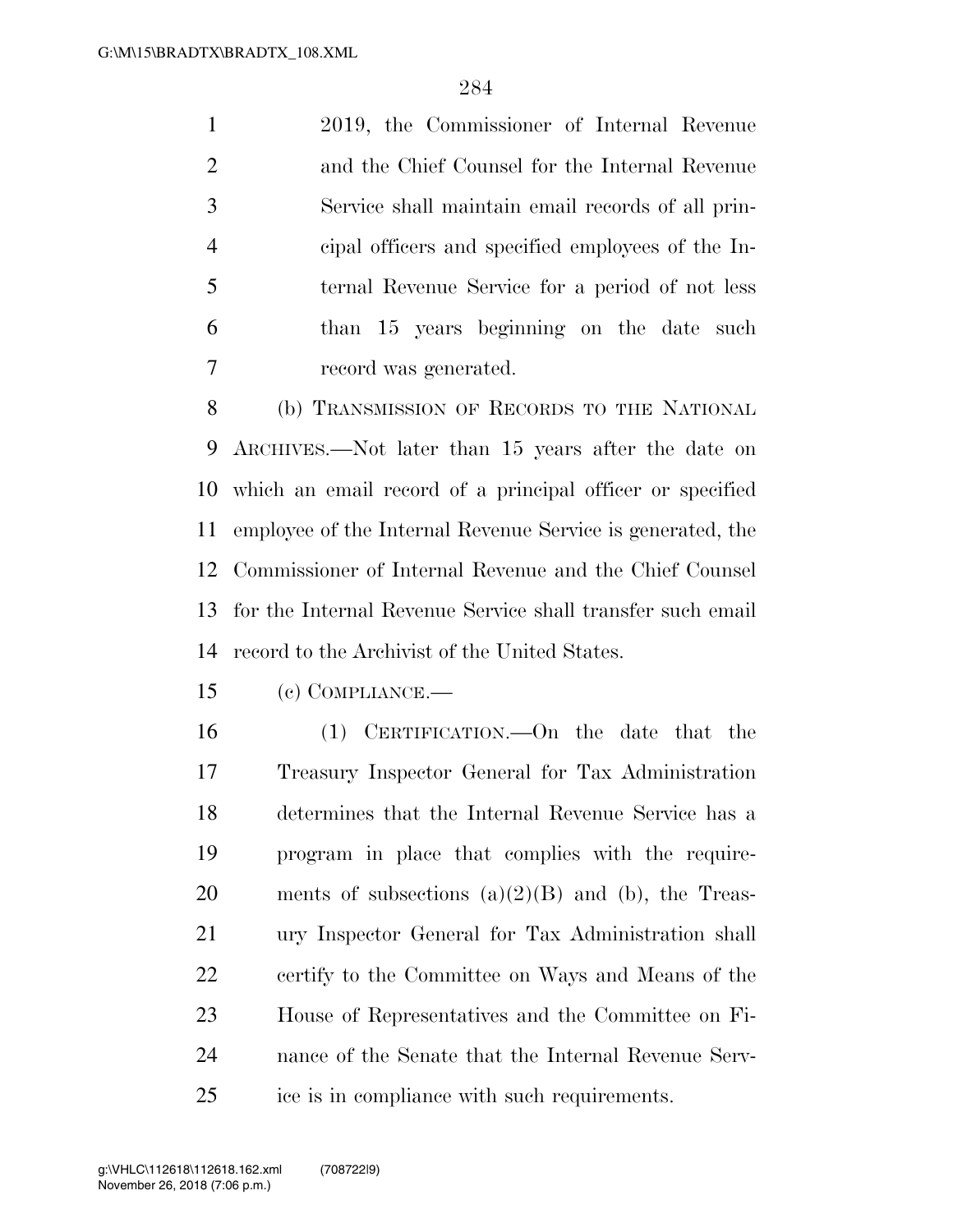(2) REPORTS.—

2 (A) INTERIM REPORT.—Not later than De- cember 31, 2019, the Treasury Inspector Gen- eral for Tax Administration shall submit a re- port to the Committee on Ways and Means of the House of Representatives and the Com- mittee on Finance of the Senate on the steps being taken by the Commissioner of Internal Revenue and the Chief Counsel for the Internal Revenue Service to comply with the require-11 ments of subsections  $(a)(2)(B)$  and  $(b)$ .

 (B) FINAL REPORT.—Not later than April 1, 2020, the Treasury Inspector General for Tax Administration shall submit a report to the Committee on Ways and Means of the House of Representatives and the Committee on Finance of the Senate describing whether the Internal Revenue Service is in compliance with the re-19 quirements of subsections  $(a)(2)(B)$  and  $(b)$ .

20 (d) DEFINITIONS.—For purposes of this section—

 (1) PRINCIPAL OFFICER.—The term ''principal officer'' means, with respect to the Internal Revenue Service—

 (A) any employee whose position is listed under the Internal Revenue Service in the most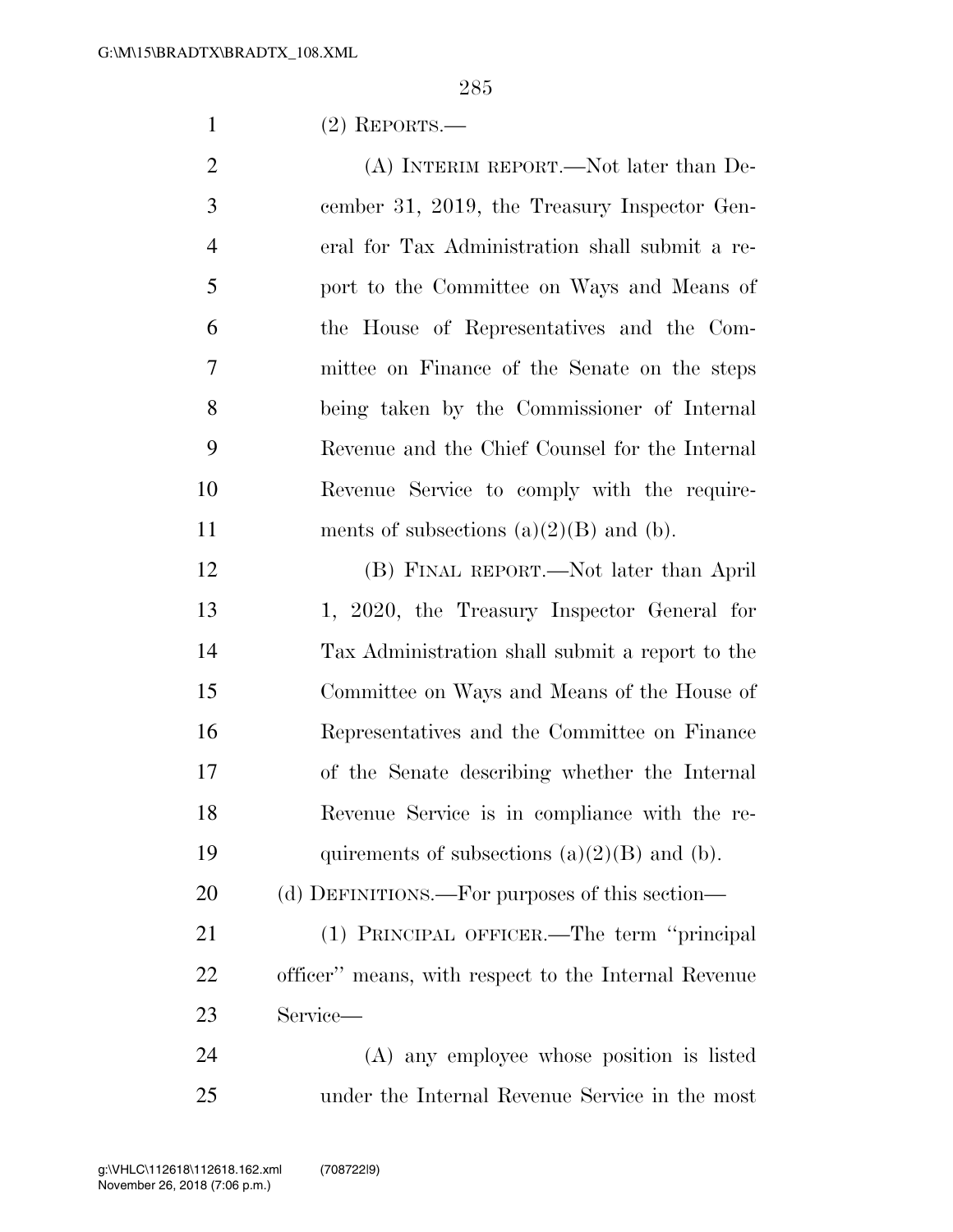| $\mathbf{1}$   | recent version of the United States Government     |
|----------------|----------------------------------------------------|
| $\overline{2}$ | Manual published by the Office of the Federal      |
| 3              | Register;                                          |
| $\overline{4}$ | (B) any employee who is a senior staff             |
| 5              | member reporting directly to the Commissioner      |
| 6              | of Internal Revenue or the Chief Counsel for       |
| $\overline{7}$ | the Internal Revenue Service; and                  |
| 8              | (C) any associate counsel, deputy counsel,         |
| 9              | division head in the Office of the Chief<br>or     |
| 10             | Counsel for the Internal Revenue Service.          |
| 11             | (2) SPECIFIED EMPLOYEE.—The term "speci-           |
| 12             | fied employee" means, with respect to the Internal |
| 13             | Revenue Service, any employee who-                 |
| 14             | (A) holds a Senior Executive Service posi-         |
| 15             | tion (as defined in section $3132$ of title 5,     |
| 16             | United States Code) in the Internal Revenue        |
| 17             | Service or the Office of Chief Counsel for the     |
| 18             | Internal Revenue Service; and                      |
| 19             | (B) is not a principal officer of the Inter-       |
| 20             | nal Revenue Service.                               |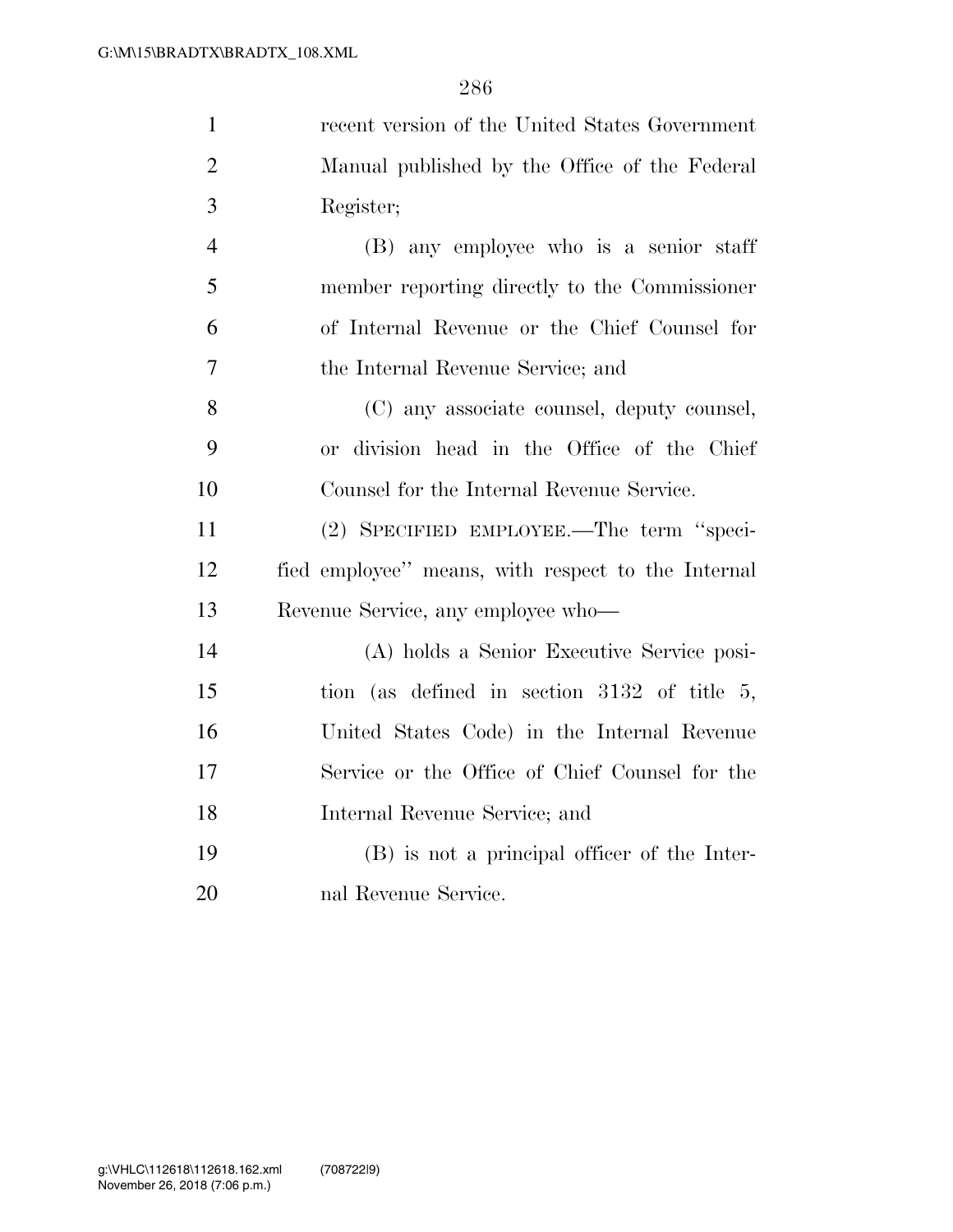| 1 SEC. 3002. PROHIBITION ON REHIRING ANY EMPLOYEE OF |
|------------------------------------------------------|
| THE INTERNAL REVENUE SERVICE WHO WAS                 |
| <b>INVOLUNTARILY SEPARATED FROM SERVICE</b>          |
| FOR MISCONDUCT.                                      |

 (a) IN GENERAL.—Section 7804 is amended by add-ing at the end the following new subsection:

 ''(d) PROHIBITION ON REHIRING EMPLOYEES INVOL- UNTARILY SEPARATED.—The Commissioner may not hire any individual previously employed by the Commissioner who was removed for misconduct under this subchapter or chapter 43 or chapter 75 of title 5, United States Code, or whose employment was terminated under section 1203 of the Internal Revenue Service Restructuring and Reform Act of 1998 (26 U.S.C. 7804 note).''.

 (b) EFFECTIVE DATE.—The amendment made by subsection (a) shall apply with respect to the hiring of em-ployees after the date of the enactment of this Act.

**SEC. 3003. NOTIFICATION OF UNAUTHORIZED INSPECTION** 

# **OR DISCLOSURE OF RETURNS AND RETURN INFORMATION.**

 (a) IN GENERAL.—Subsection (e) of section 7431 is amended by adding at the end the following new sen- tences: ''The Secretary shall also notify such taxpayer if the Internal Revenue Service or a Federal or State agency (upon notice to the Secretary by such Federal or State agency) proposes an administrative determination as to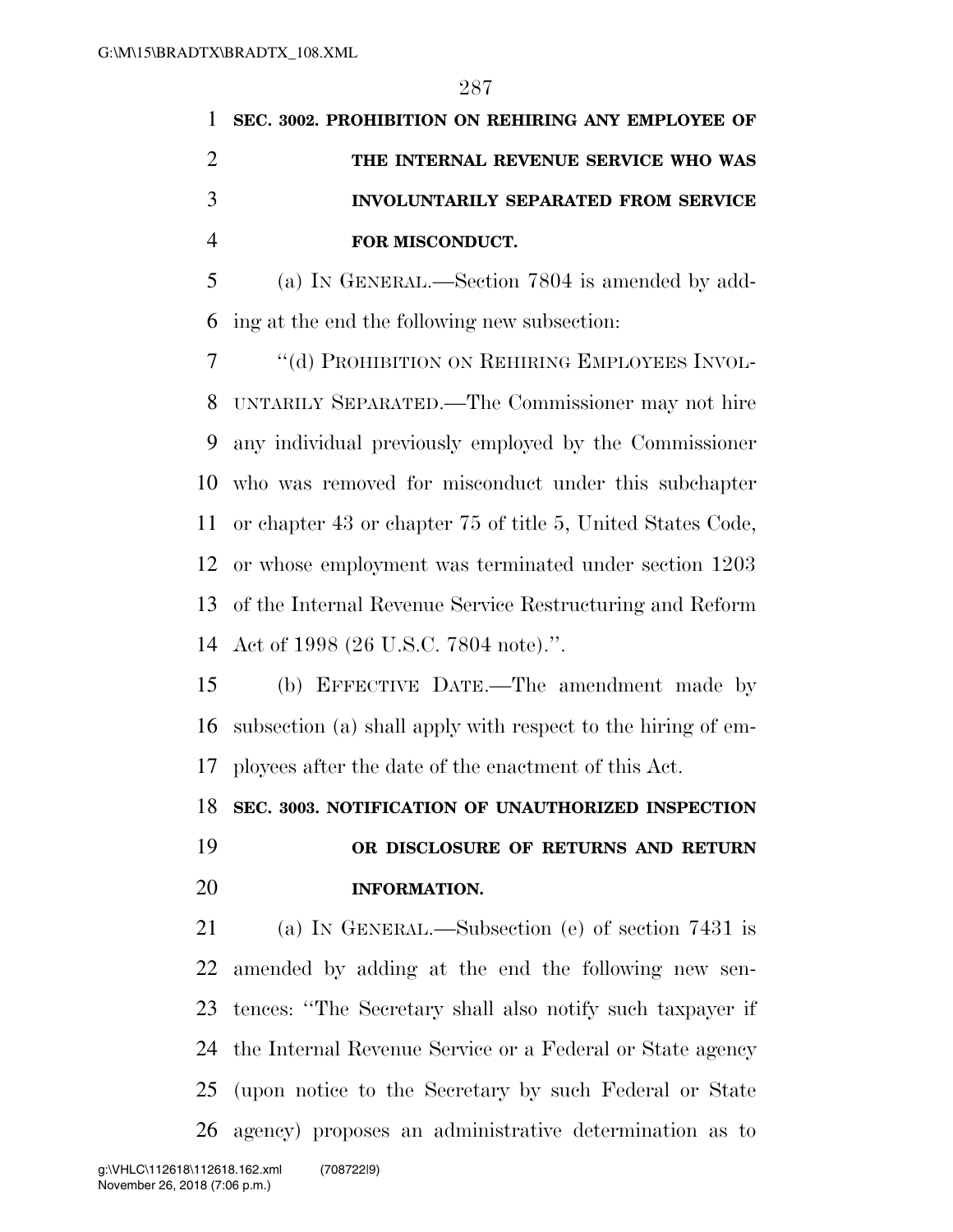disciplinary or adverse action against an employee arising from the employee's unauthorized inspection or disclosure of the taxpayer's return or return information. The notice described in this subsection shall include the date of the unauthorized inspection or disclosure and the rights of the taxpayer under such administrative determination.''.

 (b) EFFECTIVE DATE.—The amendment made by this section shall apply to determinations proposed after the date which is 180 days after the date of the enactment of this Act.

# **Subtitle B—Provisions Relating to Exempt Organizations**

**SEC. 3101. MANDATORY E-FILING BY EXEMPT ORGANIZA-**

### **TIONS.**

 (a) IN GENERAL.—Section 6033 is amended by re- designating subsection (n) as subsection (o) and by insert-ing after subsection (m) the following new subsection:

18 "(n) MANDATORY ELECTRONIC FILING.—Any orga- nization required to file a return under this section shall file such return in electronic form.''.

 (b) CONFORMING AMENDMENT.—Paragraph (7) of section 527(j) is amended by striking ''if the organization has'' and all that follows through ''such calendar year''. (c) INSPECTION OF ELECTRONICALLY FILED AN-NUAL RETURNS.—Subsection (b) of section 6104 is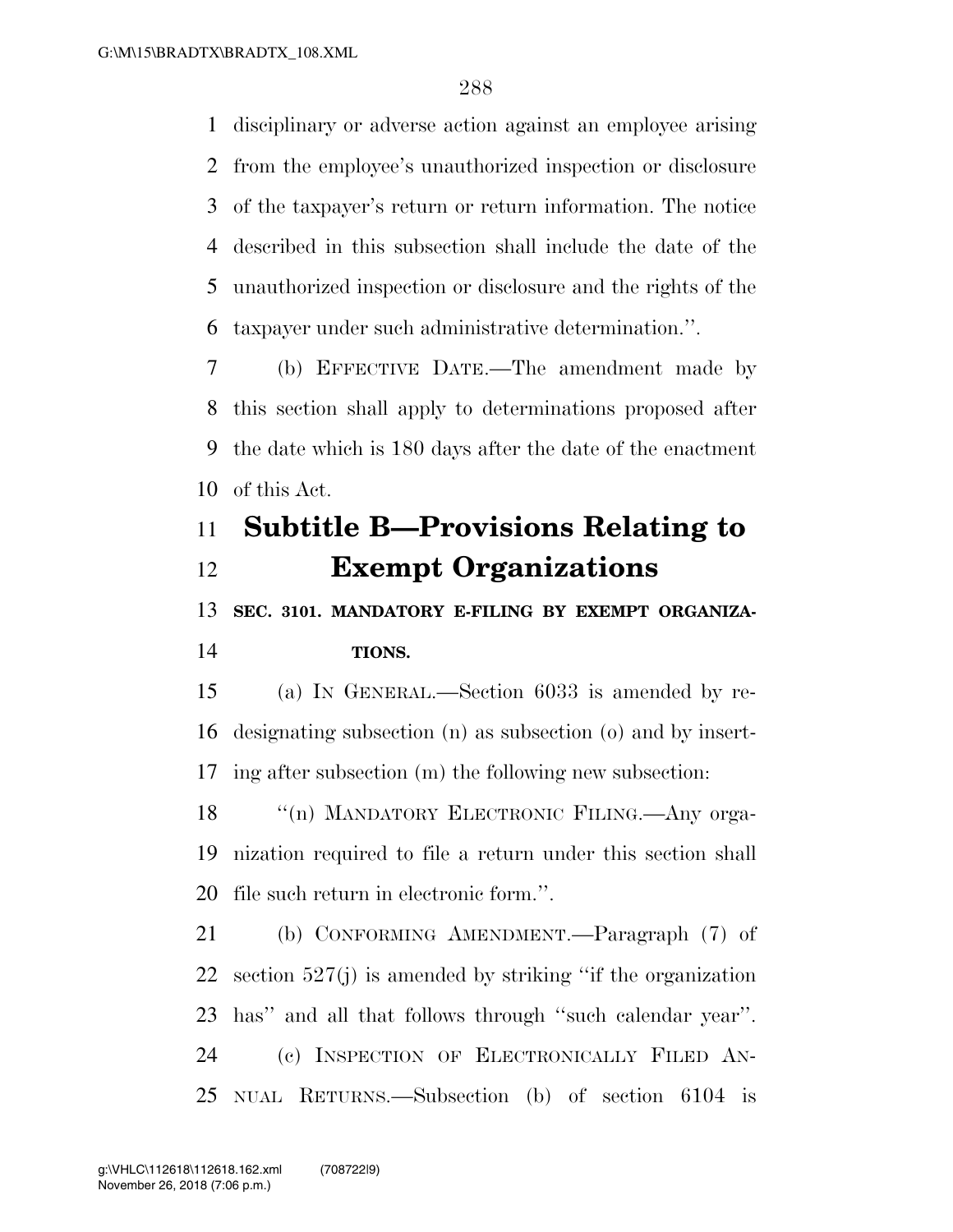amended by adding at the end the following: ''Any annual return required to be filed electronically under section 6033(n) shall be made available by the Secretary to the public as soon as practicable in a machine readable for-mat.''.

(d) EFFECTIVE DATE.—

 (1) IN GENERAL.—Except as provided in para- graph (2), the amendments made by this section shall apply to taxable years beginning after the date of the enactment of this Act.

- 11 (2) TRANSITIONAL RELIEF.—
- 12 (A) SMALL ORGANIZATIONS.—

13 (i) IN GENERAL.—In the case of any small organizations, or any other organiza- tions for which the Secretary of the Treas- ury or the Secretary's delegate (hereafter referred to in this paragraph as the ''Sec- retary'') determines the application of the amendments made by this section would cause undue burden without a delay, the Secretary may delay the application of such amendments, but such delay shall not apply to any taxable year beginning on or after the date 2 years after of the enact-ment of this Act.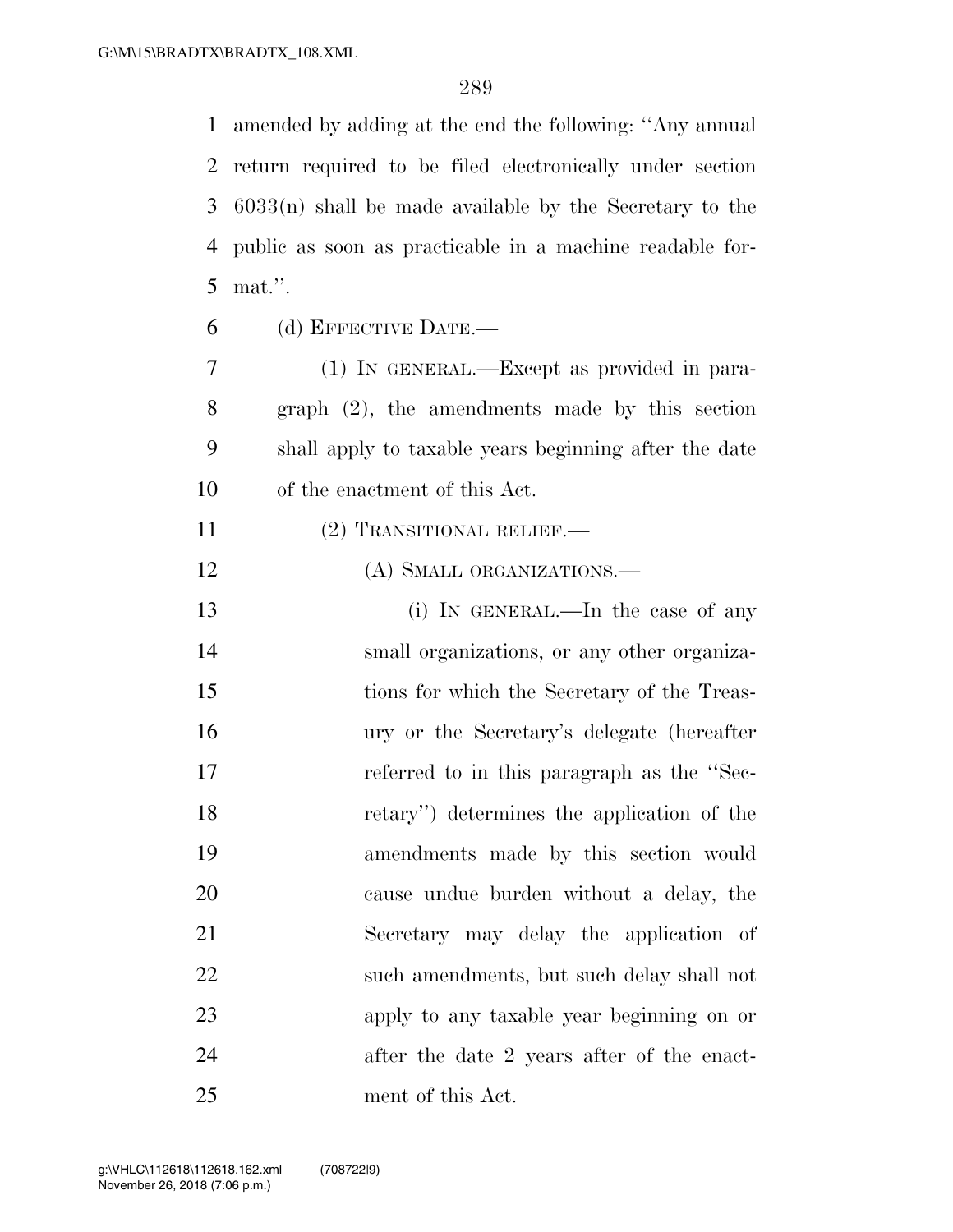| $\mathbf{1}$   | (ii) SMALL ORGANIZATION.—For pur-                |
|----------------|--------------------------------------------------|
| $\overline{2}$ | poses of clause (i), the term "small organi-     |
| 3              | zation" means any organization—                  |
| $\overline{4}$ | (I) the gross receipts of which for              |
| 5              | the<br>taxable year are less than                |
| 6              | $$200,000;$ and                                  |
| 7              | (II) the aggregate gross assets of               |
| 8              | which at the end of the taxable year             |
| 9              | are less than $$500,000$ .                       |
| 10             | (B) ORGANIZATIONS FILING FORM 990-               |
| 11             | T.—In the case of any organization described     |
| 12             | in section $511(a)(2)$ of the Internal Revenue   |
| 13             | Code of 1986 which is subject to the tax im-     |
| 14             | posed by section $511(a)(1)$ of such Code on its |
| 15             | unrelated business taxable income, or any orga-  |
| 16             | nization required to file a return under section |
| 17             | 6033 of such Code and include information        |
| 18             | under subsection (e) thereof, the Secretary may  |
| 19             | delay the application of the amendments made     |
| 20             | by this section, but such delay shall not apply  |
| 21             | to any taxable year beginning on or after the    |
| 22             | date 2 years after of the enactment of this Act. |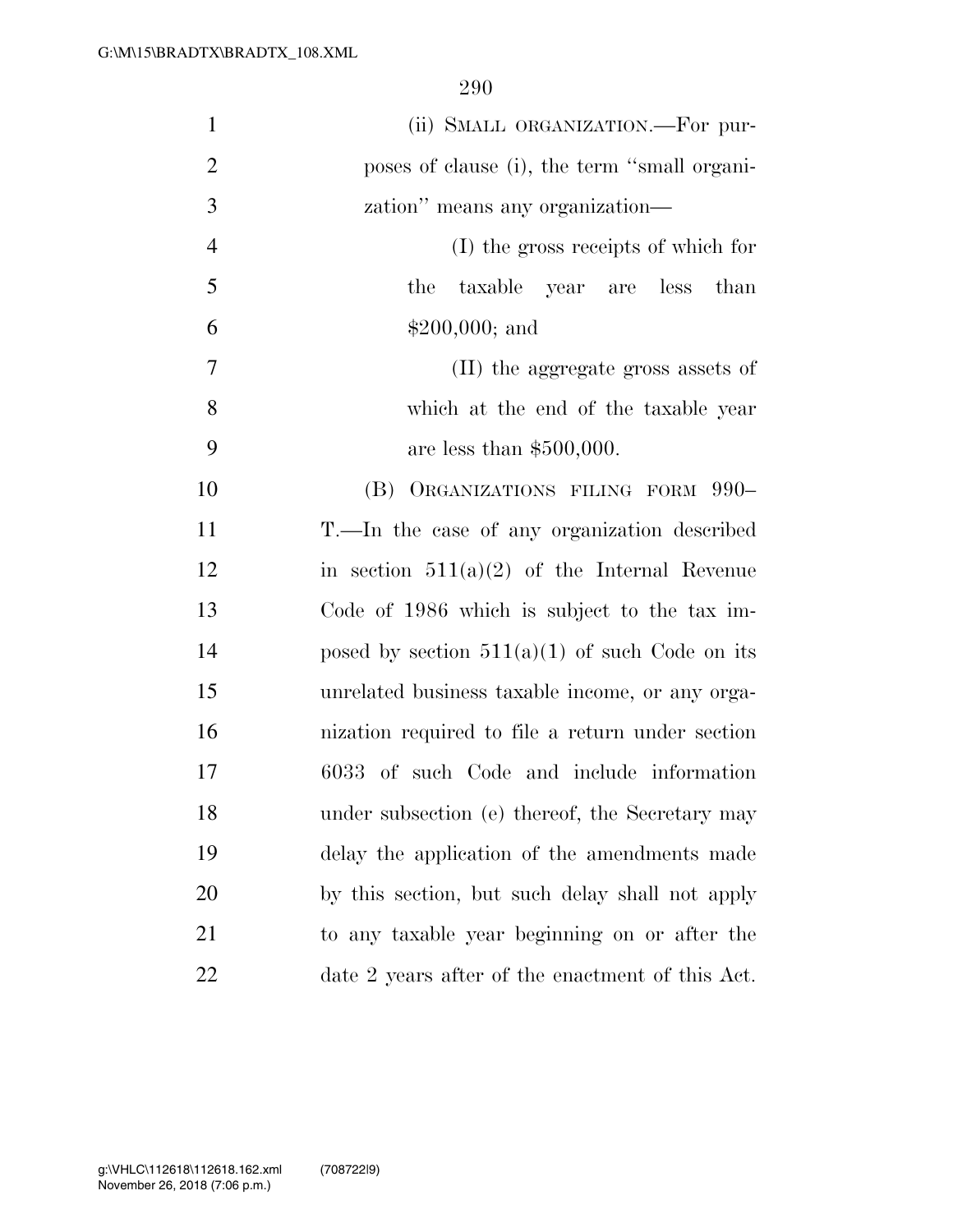| 1              | SEC. 3102. NOTICE REQUIRED BEFORE REVOCATION OF            |
|----------------|------------------------------------------------------------|
| $\overline{2}$ | TAX EXEMPT STATUS FOR FAILURE TO FILE                      |
| 3              | RETURN.                                                    |
| $\overline{4}$ | (a) IN GENERAL.—Section $6033(j)(1)$ is amended by         |
| 5              | striking "If an organization" and inserting the following: |
| 6              | $\lq (A)$ NOTICE.—                                         |
| 7              | "(i) IN GENERAL.—After an organiza-                        |
| 8              | tion described in subsection $(a)(1)$ or $(i)$             |
| 9              | fails to file the annual return or notice re-              |
| 10             | quired under either subsection for 2 con-                  |
| 11             | secutive years, the Secretary shall notify                 |
| 12             | the organization—                                          |
| 13             | $\lq\lq$ (I) that the Internal Revenue                     |
| 14             | Service has no record of such a return                     |
| 15             | or notice from such organization for 2                     |
| 16             | consecutive years, and                                     |
| 17             | "(II) about the revocation that                            |
| 18             | will occur under subparagraph (B) if                       |
| 19             | the organization fails to file such a re-                  |
| 20             | turn or notice by the due date for the                     |
| 21             | next such return or notice required to                     |
| 22             | be filed.                                                  |
| 23             | The notification under the preceding sen-                  |
| 24             | tence shall include information about how                  |
| 25             | to comply with the filing requirements                     |
| 26             | under subsection $(a)(1)$ and $(i)$ .                      |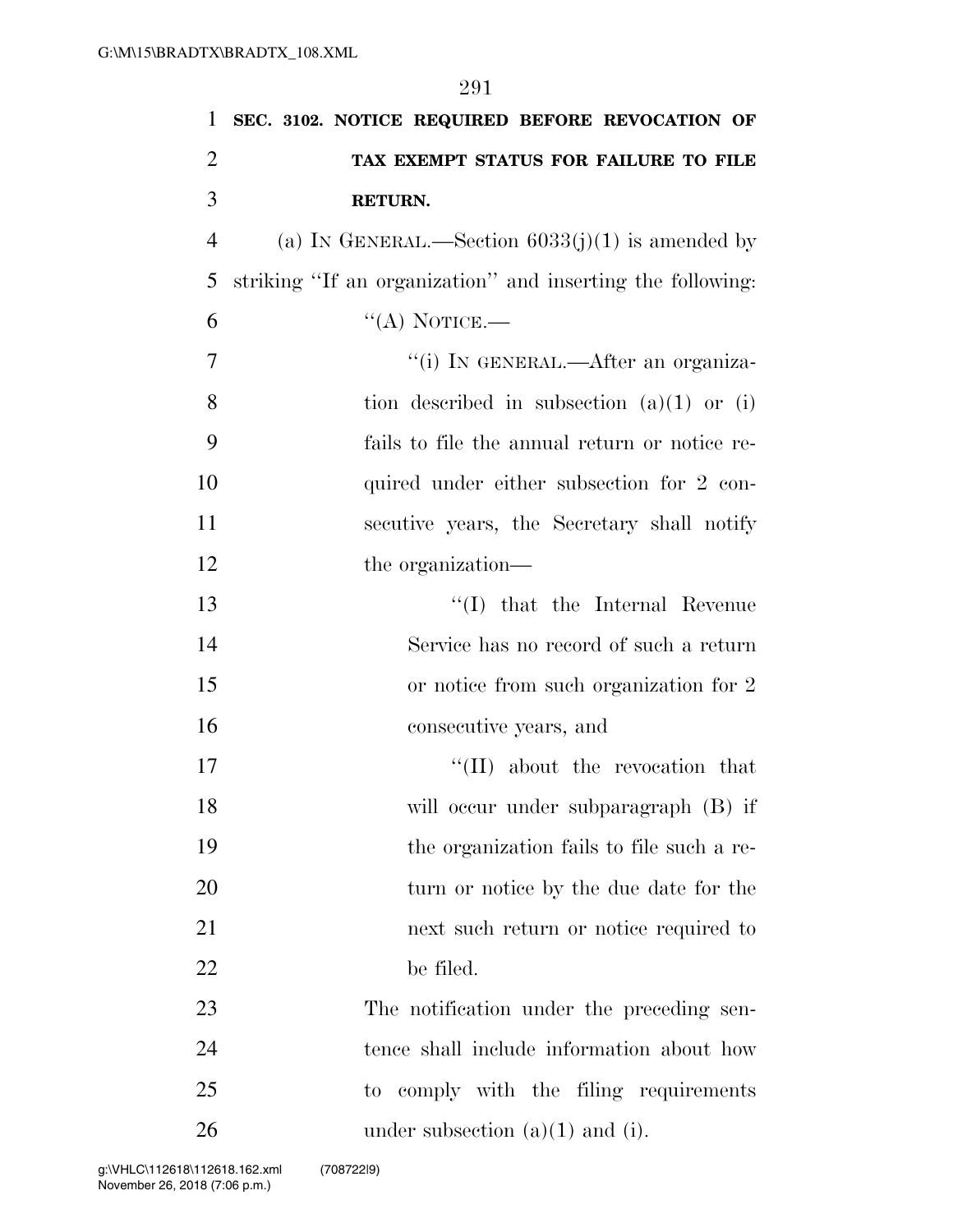$\text{``(B) REVOCATION.—If an organization''}.$  (b) EFFECTIVE DATE.—The amendment made by this section shall apply to failures to file returns or notices for 2 consecutive years if the return or notice for the sec-ond year is required to be filed after December 31, 2018.

# **Subtitle C—Tax Court**

### **SEC. 3301. DISQUALIFICATION OF JUDGE OR MAGISTRATE**

### **JUDGE OF THE TAX COURT.**

 (a) IN GENERAL.—Part II of subchapter C of chap- ter 76 is amended by adding at the end the following new section:

## **''SEC. 7467. DISQUALIFICATION OF JUDGE OR MAGISTRATE JUDGE OF THE TAX COURT.**

 ''Section 455 of title 28, United States Code, shall apply to judges and magistrate judges of the Tax Court and to proceedings of the Tax Court.''.

 (b) CLERICAL AMENDMENT.—The table of sections for such part is amended by adding at the end the fol-lowing new item:

''Sec. 7467. Disqualification of judge or magistrate judge of the Tax Court.''.

### **SEC. 3302. OPINIONS AND JUDGMENTS.**

 (a) IN GENERAL.—Section 7459 is amended by strik- ing all the precedes subsection (c) and inserting the fol-lowing: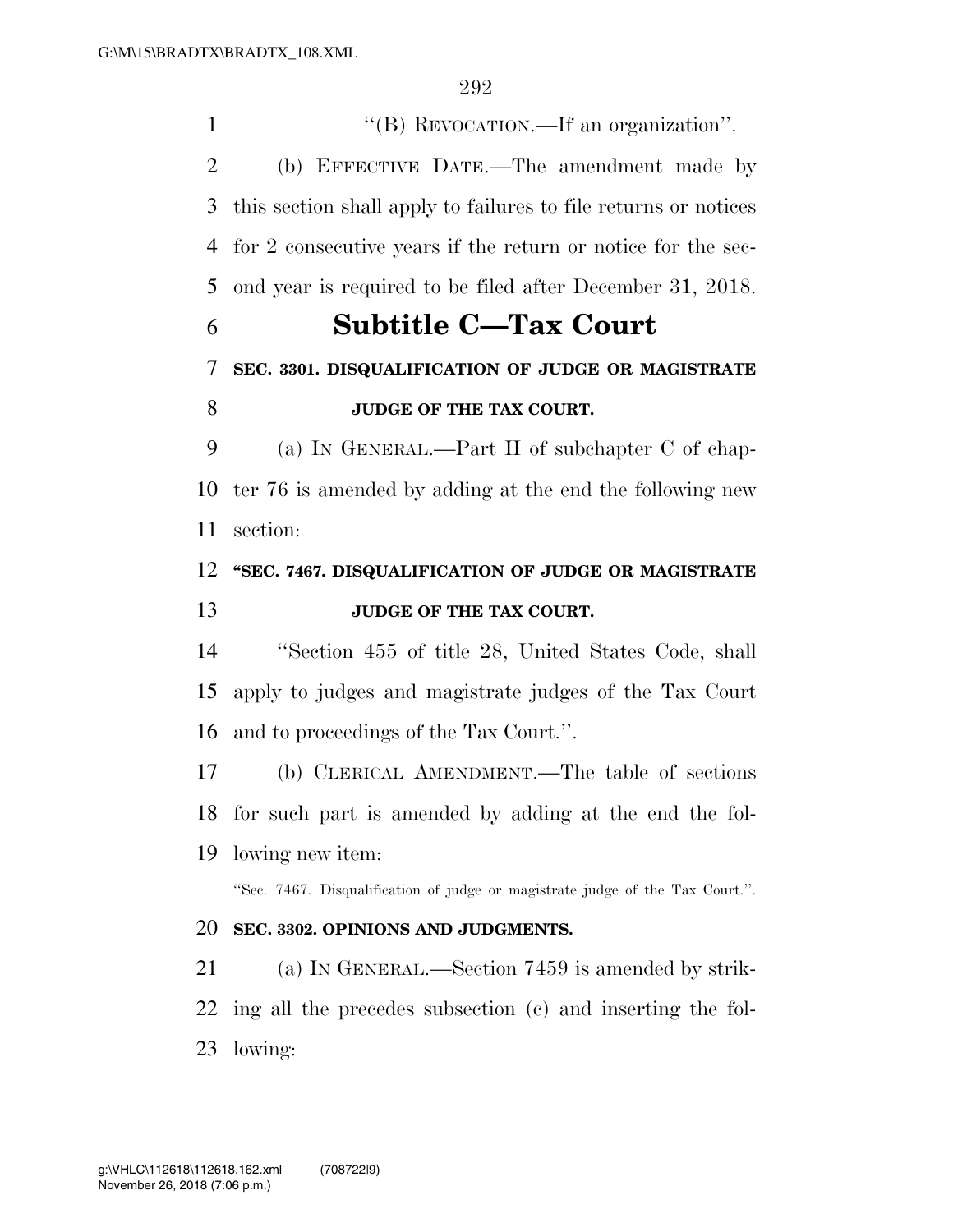#### **''SEC. 7459. OPINIONS AND JUDGMENTS.**

2 "(a) REQUIREMENT.—An opinion upon any pro- ceeding instituted before the Tax Court and a judgment thereon shall be made as quickly as practicable. The judg- ment shall be made by a judge in accordance with the opinion of the Tax Court, and such judgment so made shall, when entered, be the judgment of the Tax Court. 8 "(b) INCLUSION OF FINDINGS OF FACT IN OPIN- ION.—It shall be the duty of the Tax Court and of each division to include in its opinion or memorandum opinion upon any proceeding, its findings of fact. The Tax Court shall issue in writing all of its findings of fact, opinions, and memorandum opinions. Subject to such conditions as the Tax Court may by rule provide, the requirements of this subsection and of section 7460 are met if findings of fact or opinion are stated orally and recorded in the transcript of the proceedings.

 ''(c) REFERENCES.—Any reference in this title to a decision or report of the Tax Court shall be treated as a reference to a judgement or opinion of the Tax Court, respectively.''.

 (b) CONFORMING AMENDMENT.—The item relating to section 7459 in the table of sections for part II of sub- chapter C of chapter 76 is amended to read as follows: ''Sec. 7459. Opinions and judgments.''.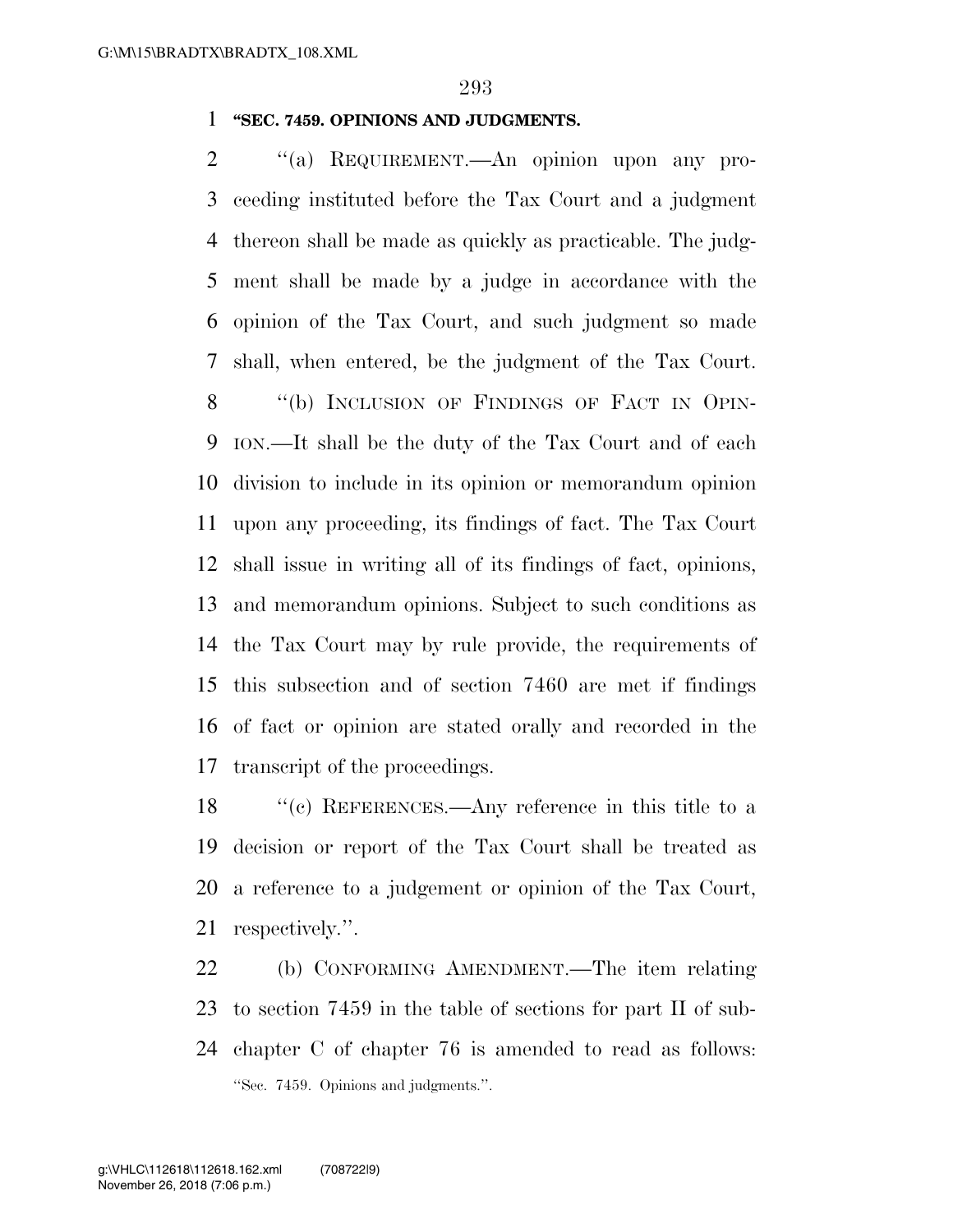(c) CONTINUING EFFECT OF LEGAL DOCUMENTS.— All orders, decisions, reports, rules, permits, agreements, grants, contracts, certificates, licenses, registrations, privi- leges, and other administrative actions, in connection with the Tax Court, which are in effect at the time this section takes effect, or were final before the effective date of this section and are to become effective on or after the effective date of this section, shall continue in effect according to their terms until modified, terminated, superseded, set aside, or revoked in accordance with law by the Tax Court. **SEC. 3303. TITLE OF SPECIAL TRIAL JUDGE CHANGED TO MAGISTRATE JUDGE OF THE TAX COURT.**  (a) IN GENERAL.—Section 7443A is amended— (1) by striking ''special trial judges'' in sub- sections (a) and (e) and inserting ''magistrate judges of the Tax Court'', (2) by striking ''special trial judges of the court'' in subsection (b) and inserting ''magistrate judges of the Tax Court'', and (3) by striking ''special trial judge'' in sub- sections (c) and (d) and inserting ''magistrate judge of the Tax Court''. 23 (b) CONFORMING AMENDMENTS.— (1) The heading of section 7443A is amended by striking ''**SPECIAL TRIAL JUDGES**'' and insert-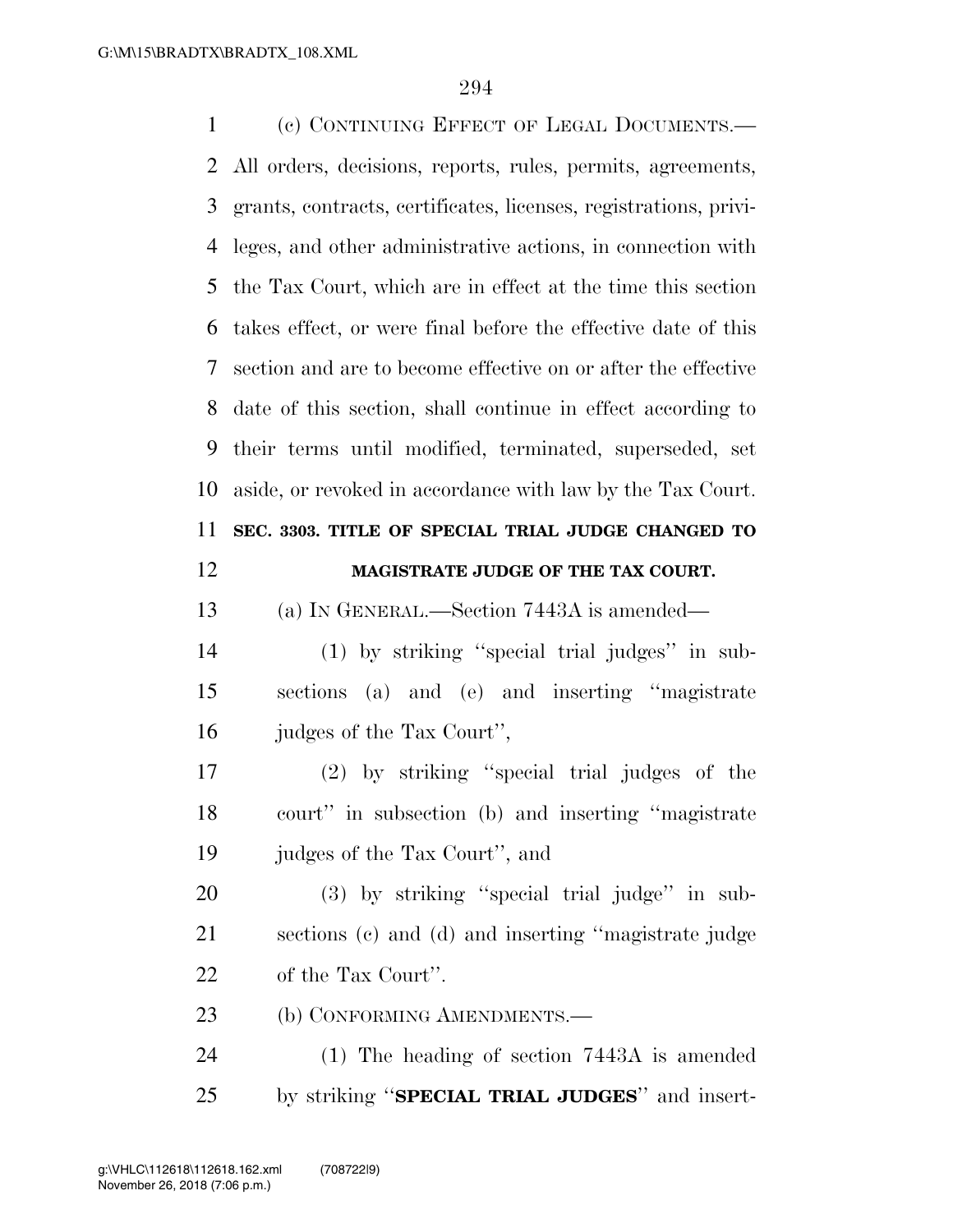| $\mathbf{1}$   | "MAGISTRATE JUDGES<br>OF<br>ing<br><b>TAX</b><br>THE  |
|----------------|-------------------------------------------------------|
| $\overline{2}$ | COURT".                                               |
| 3              | $(2)$ The heading of section 7443A(b) is amend-       |
| 4              | ed by striking "SPECIAL TRIAL JUDGES" and insert-     |
| 5              | ing "MAGISTRATE JUDGES OF THE TAX COURT".             |
| 6              | $(3)$ The item relating to section 7443A in the       |
| 7              | table of sections for part I of subchapter C of chap- |
| 8              | ter 76 is amended to read as follows:                 |
|                | "Sec. 7443A. Magistrate judges of the Tax Court.".    |
| 9              | $(4)$ The heading of section 7448 is amended by       |
| 10             | striking "SPECIAL TRIAL JUDGES" and inserting         |
| 11             | "MAGISTRATE JUDGES OF THE TAX COURT".                 |
| 12             | $(5)$ Section 7448 is amended—                        |
| 13             | (A) by striking "special trial judge's" each          |
| 14             | place it appears in subsections $(a)(6)$ , $(c)(1)$ , |
| 15             | $(d)$ , and $(m)(1)$ and inserting "magistrate judge  |
| 16             | of the Tax Court's", and                              |
| 17             | (B) by striking "special trial judge" each            |
| 18             | place it appears other than in subsection (n)         |
| 19             | and inserting "magistrate judge of the Tax            |
| 20             | Court".                                               |
| 21             | $(6)$ Section 7448(n) is amended—                     |
| 22             | (A) by striking "special trial judge which            |
| 23             | are allowable" and inserting "magistrate judge        |
| 24             | of the Tax Court which are allowable", and            |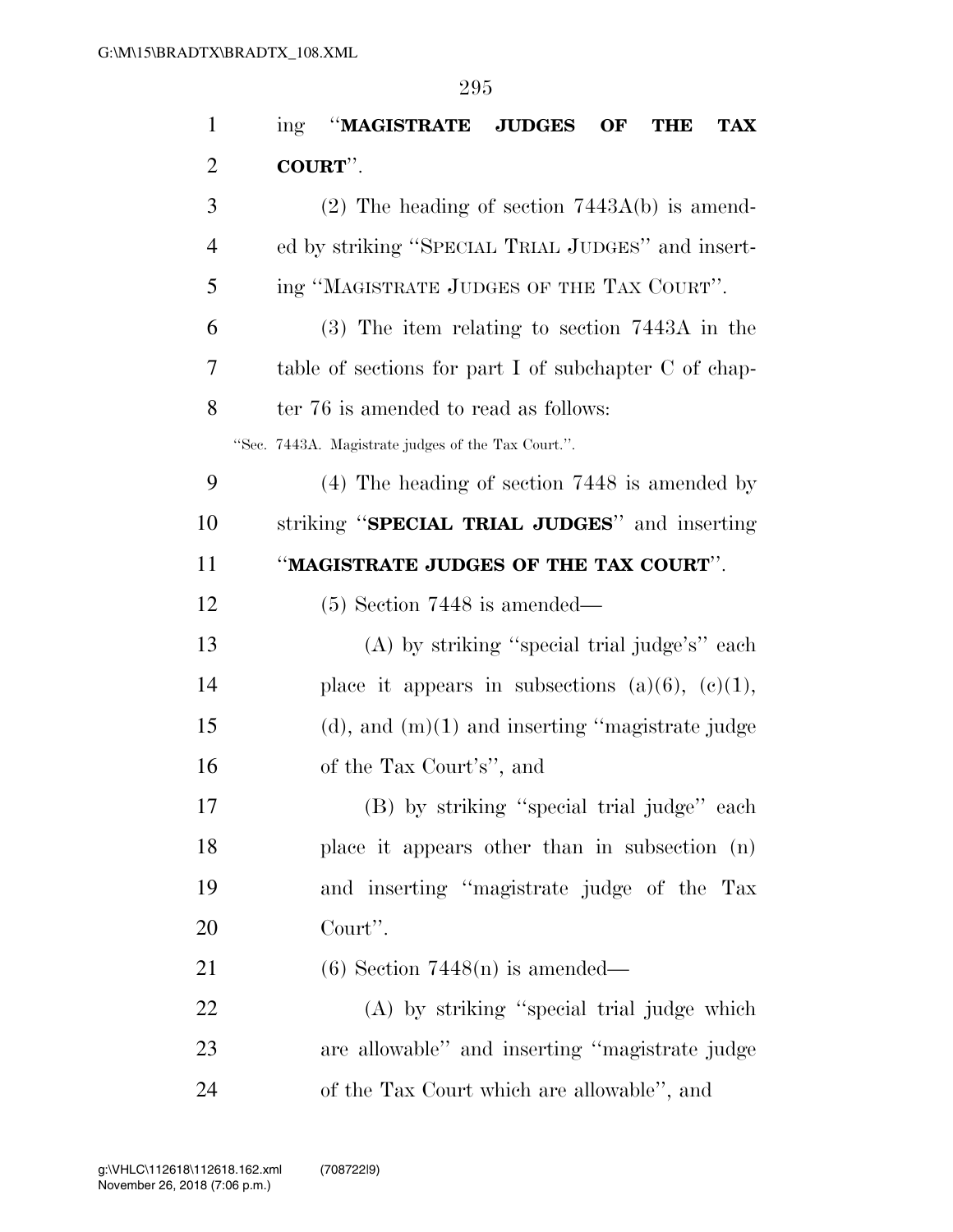| $\mathbf{1}$   | (B) by striking "special trial judge of the                                                                              |
|----------------|--------------------------------------------------------------------------------------------------------------------------|
| $\overline{2}$ | Tax Court" both places it appears and inserting                                                                          |
| 3              | "magistrate judge of the Tax Court".                                                                                     |
| $\overline{4}$ | (7)<br>The heading of section $7448(b)(2)$ is                                                                            |
| 5              | amended by striking "SPECIAL TRIAL JUDGES" and                                                                           |
| 6              | inserting "MAGISTRATE JUDGES OF<br>THE<br>TAX                                                                            |
| 7              | COURT".                                                                                                                  |
| 8              | $(8)$ The item relating to section 7448 in the                                                                           |
| 9              | table of sections for part I of subchapter C of chap-                                                                    |
| 10             | ter 76 is amended to read as follows:                                                                                    |
|                | "Sec. 7448. Annuities to surviving spouses and dependent children of judges<br>and magistrate judges of the Tax Court.". |
| 11             | $(9)$ Section 7456(a) is amended—                                                                                        |
| 12             | (A) by striking "special trial judge" each                                                                               |
| 13             | place it appears and inserting "magistrate"                                                                              |
| 14             | judge", and                                                                                                              |
| 15             | (B) by striking "(or by the clerk" and in-                                                                               |
| 16             | serting "of the Tax Court (or by the clerk".                                                                             |
| 17             | $(10)$ Section 7466(a) is amended by striking                                                                            |
| 18             | "special trial judge" and inserting "magistrate"                                                                         |
| 19             | judge".                                                                                                                  |
| 20             | $(11)$ Section 7470A is amended by striking                                                                              |
| 21             | "special trial judges" both places it appears in sub-                                                                    |
| 22             | sections (a) and (b) and inserting "magistrate                                                                           |
| 23             | judges".                                                                                                                 |